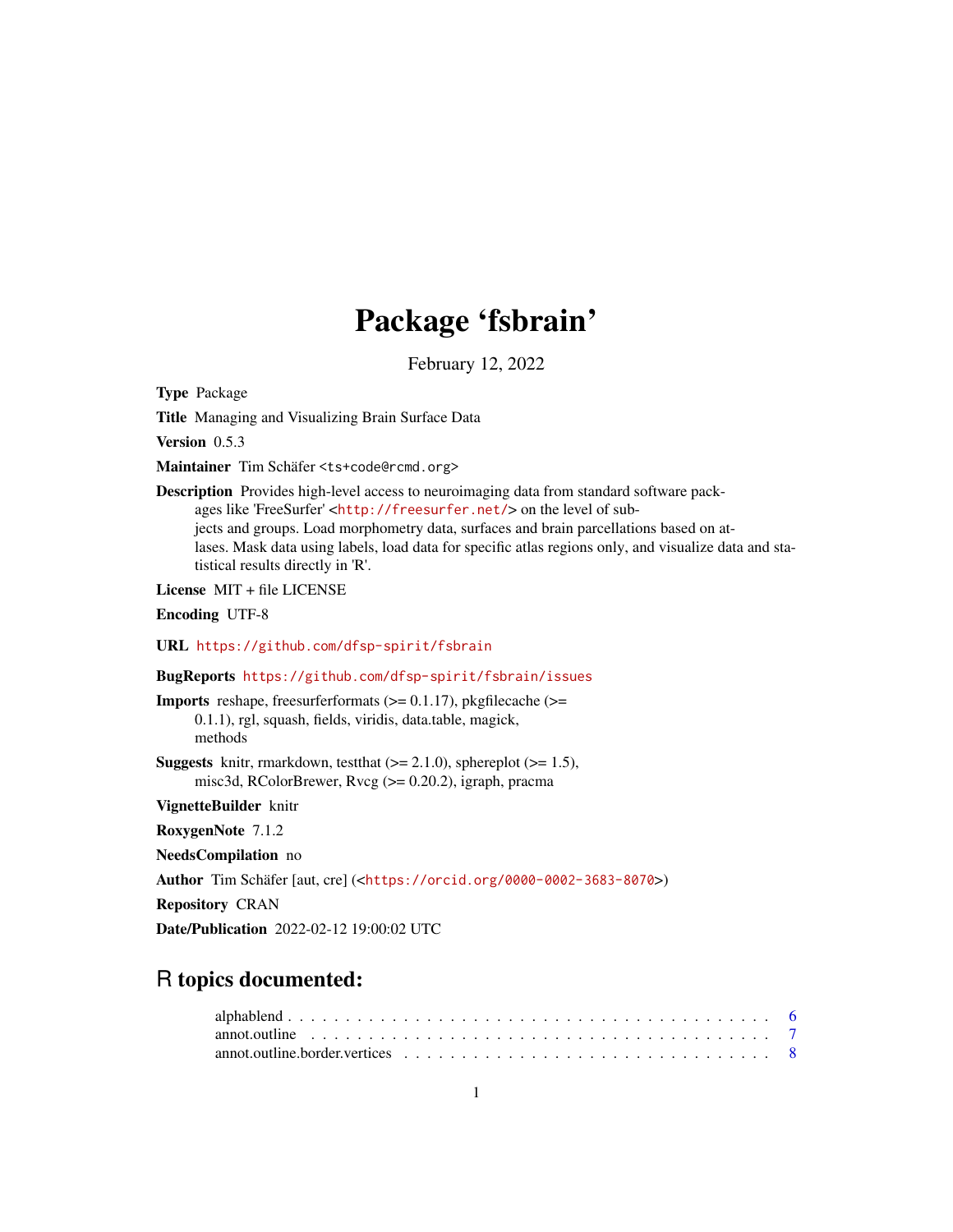|                                                                                                                 | 9  |
|-----------------------------------------------------------------------------------------------------------------|----|
|                                                                                                                 | 10 |
|                                                                                                                 | 11 |
|                                                                                                                 | 11 |
|                                                                                                                 | 12 |
|                                                                                                                 | 13 |
|                                                                                                                 | 14 |
|                                                                                                                 | 15 |
|                                                                                                                 | 16 |
|                                                                                                                 | 16 |
|                                                                                                                 | 17 |
|                                                                                                                 | 17 |
|                                                                                                                 | 18 |
|                                                                                                                 |    |
|                                                                                                                 | 18 |
|                                                                                                                 | 19 |
|                                                                                                                 | 20 |
|                                                                                                                 | 21 |
|                                                                                                                 | 22 |
|                                                                                                                 | 22 |
|                                                                                                                 | 23 |
|                                                                                                                 | 24 |
|                                                                                                                 | 25 |
|                                                                                                                 | 25 |
|                                                                                                                 | 26 |
|                                                                                                                 | 28 |
|                                                                                                                 | 29 |
|                                                                                                                 | 30 |
|                                                                                                                 | 31 |
|                                                                                                                 | 32 |
|                                                                                                                 | 33 |
|                                                                                                                 | 35 |
|                                                                                                                 | 36 |
|                                                                                                                 |    |
|                                                                                                                 | 37 |
|                                                                                                                 | 37 |
|                                                                                                                 | 38 |
|                                                                                                                 | 39 |
|                                                                                                                 | 40 |
| cube3D.tris                                                                                                     | 41 |
| cubes3D.tris.                                                                                                   | 42 |
|                                                                                                                 | 43 |
| demographics.to.fsgd.file $\ldots \ldots \ldots \ldots \ldots \ldots \ldots \ldots \ldots \ldots \ldots \ldots$ | 43 |
|                                                                                                                 | 44 |
|                                                                                                                 | 46 |
| download fsaverage                                                                                              | 47 |
|                                                                                                                 | 47 |
|                                                                                                                 | 48 |
|                                                                                                                 | 49 |
|                                                                                                                 | 49 |
|                                                                                                                 |    |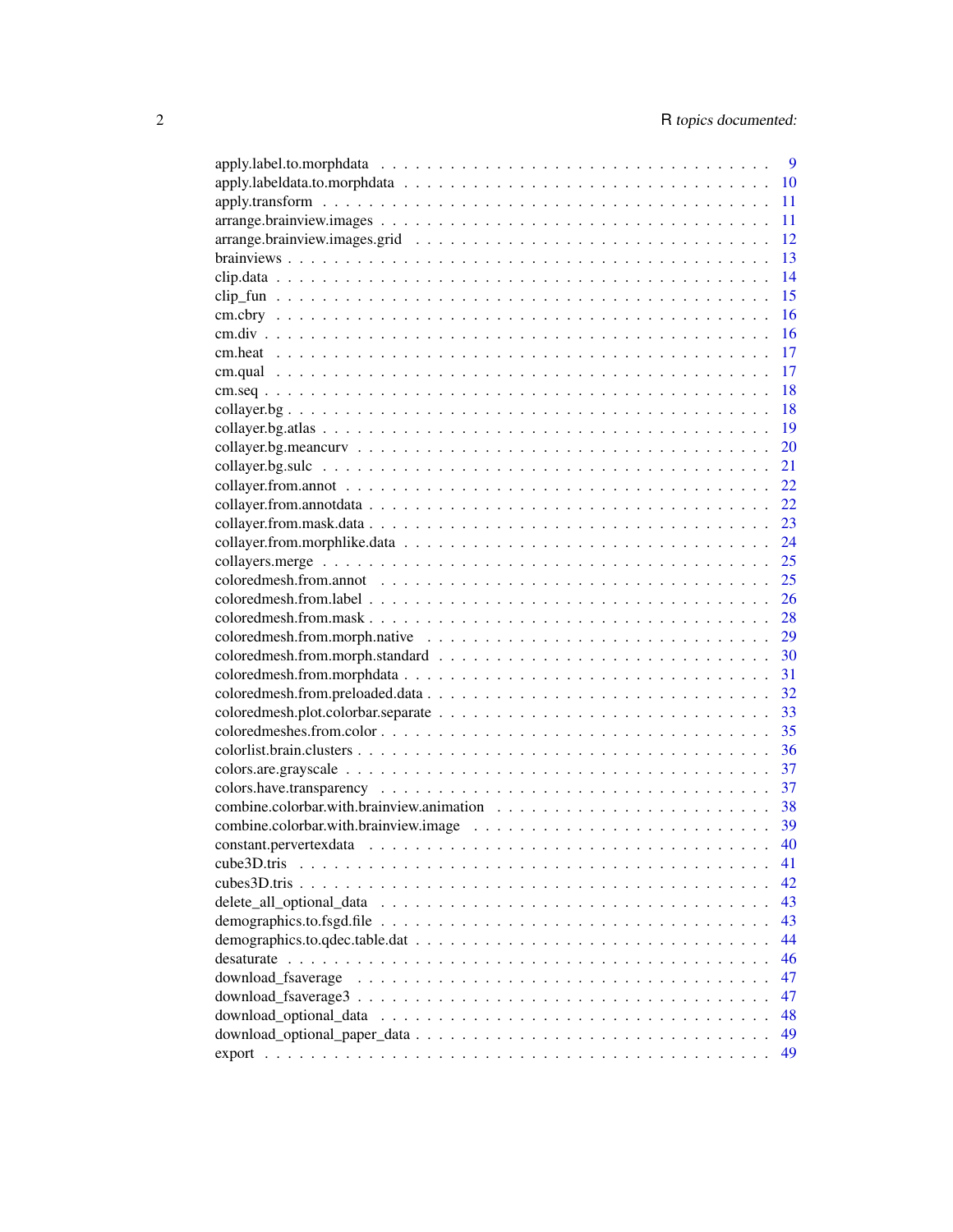|                                                                                                                         | 51 |
|-------------------------------------------------------------------------------------------------------------------------|----|
|                                                                                                                         | 52 |
|                                                                                                                         | 53 |
|                                                                                                                         | 53 |
|                                                                                                                         | 54 |
|                                                                                                                         | 55 |
|                                                                                                                         | 55 |
|                                                                                                                         | 56 |
| $fs.surface.to.tmesh3d \dots \dots \dots \dots \dots \dots \dots \dots \dots \dots \dots \dots \dots \dots \dots \dots$ | 56 |
|                                                                                                                         | 57 |
|                                                                                                                         | 58 |
|                                                                                                                         | 58 |
|                                                                                                                         | 59 |
|                                                                                                                         | 59 |
|                                                                                                                         | 60 |
|                                                                                                                         | 61 |
|                                                                                                                         | 62 |
|                                                                                                                         | 63 |
|                                                                                                                         | 63 |
|                                                                                                                         | 64 |
|                                                                                                                         | 65 |
|                                                                                                                         | 66 |
|                                                                                                                         | 66 |
| $get\_optional\_data_{\text{filepath}} \dots \dots \dots \dots \dots \dots \dots \dots \dots \dots \dots$               | 67 |
|                                                                                                                         | 68 |
|                                                                                                                         | 69 |
|                                                                                                                         | 71 |
| $group. concat. measures. native \dots \dots \dots \dots \dots \dots \dots \dots \dots \dots \dots \dots \dots \dots$   | 72 |
|                                                                                                                         | 73 |
|                                                                                                                         | 75 |
|                                                                                                                         | 76 |
|                                                                                                                         | 77 |
|                                                                                                                         | 79 |
|                                                                                                                         | 80 |
|                                                                                                                         | 82 |
|                                                                                                                         |    |
| $group.morph. standard.sf \dots \dots \dots \dots \dots \dots \dots \dots \dots \dots \dots \dots \dots \dots$          | 84 |
|                                                                                                                         | 85 |
|                                                                                                                         | 87 |
|                                                                                                                         | 89 |
| $groupmorph.split.hemilist$                                                                                             | 90 |
|                                                                                                                         | 90 |
| hemilist                                                                                                                | 91 |
|                                                                                                                         | 92 |
|                                                                                                                         | 92 |
|                                                                                                                         | 93 |
|                                                                                                                         | 94 |
|                                                                                                                         | 94 |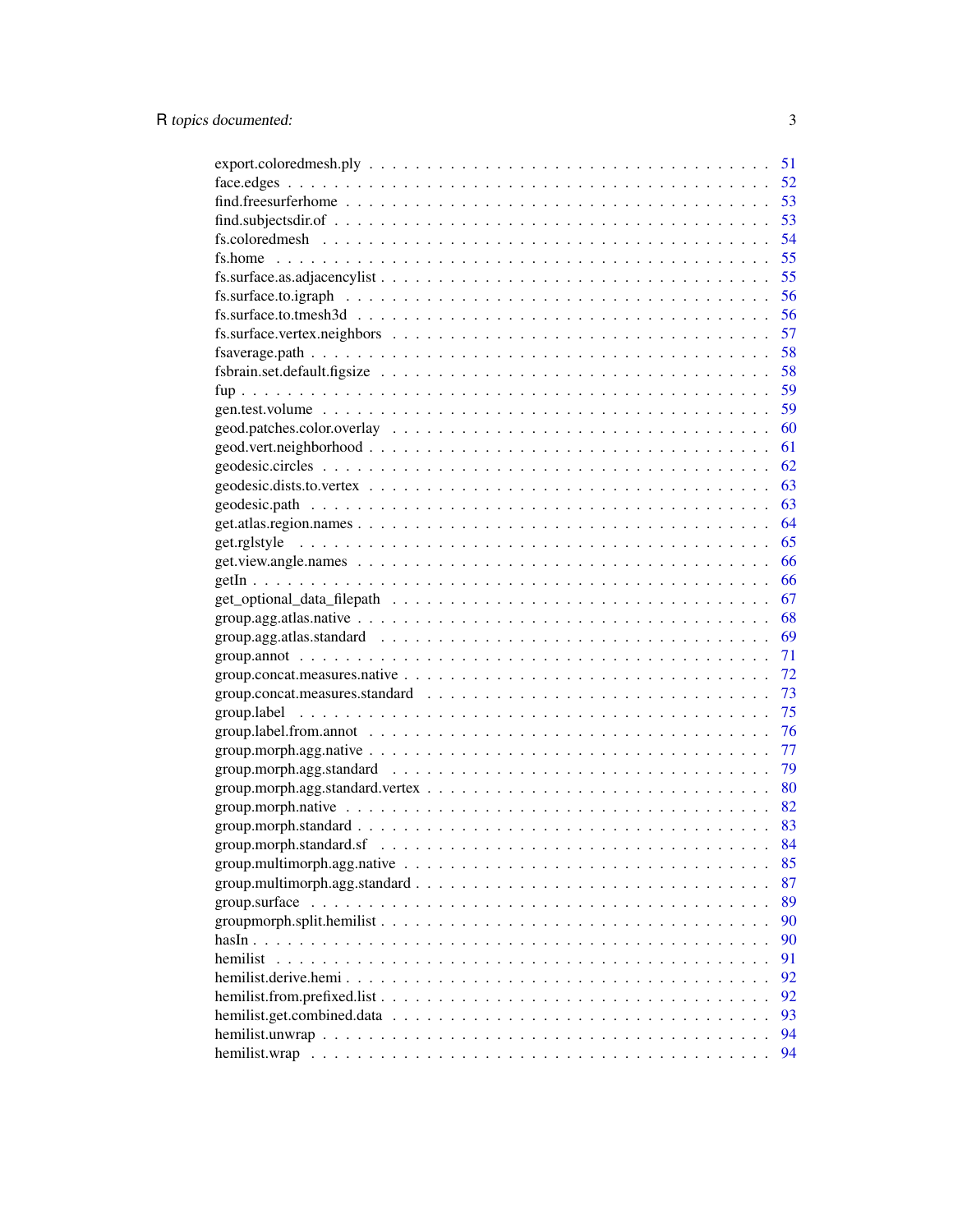|                                                                                                                              | 95 |
|------------------------------------------------------------------------------------------------------------------------------|----|
|                                                                                                                              |    |
|                                                                                                                              |    |
|                                                                                                                              |    |
|                                                                                                                              |    |
|                                                                                                                              |    |
|                                                                                                                              |    |
|                                                                                                                              |    |
|                                                                                                                              |    |
|                                                                                                                              |    |
|                                                                                                                              |    |
|                                                                                                                              |    |
|                                                                                                                              |    |
|                                                                                                                              |    |
|                                                                                                                              |    |
|                                                                                                                              |    |
|                                                                                                                              |    |
|                                                                                                                              |    |
|                                                                                                                              |    |
|                                                                                                                              |    |
|                                                                                                                              |    |
|                                                                                                                              |    |
|                                                                                                                              |    |
|                                                                                                                              |    |
|                                                                                                                              |    |
|                                                                                                                              |    |
|                                                                                                                              |    |
|                                                                                                                              |    |
|                                                                                                                              |    |
|                                                                                                                              |    |
|                                                                                                                              |    |
|                                                                                                                              |    |
|                                                                                                                              |    |
| $qc$ . from segstats tables $\ldots \ldots \ldots \ldots \ldots \ldots \ldots \ldots \ldots \ldots \ldots \ldots \ldots 119$ |    |
|                                                                                                                              |    |
|                                                                                                                              |    |
|                                                                                                                              |    |
| read.colorcsy                                                                                                                |    |
|                                                                                                                              |    |
| read.md.subjects                                                                                                             |    |
|                                                                                                                              |    |
|                                                                                                                              |    |
|                                                                                                                              |    |
|                                                                                                                              |    |
| rglo                                                                                                                         |    |
|                                                                                                                              |    |
|                                                                                                                              |    |
| scale01                                                                                                                      |    |
|                                                                                                                              |    |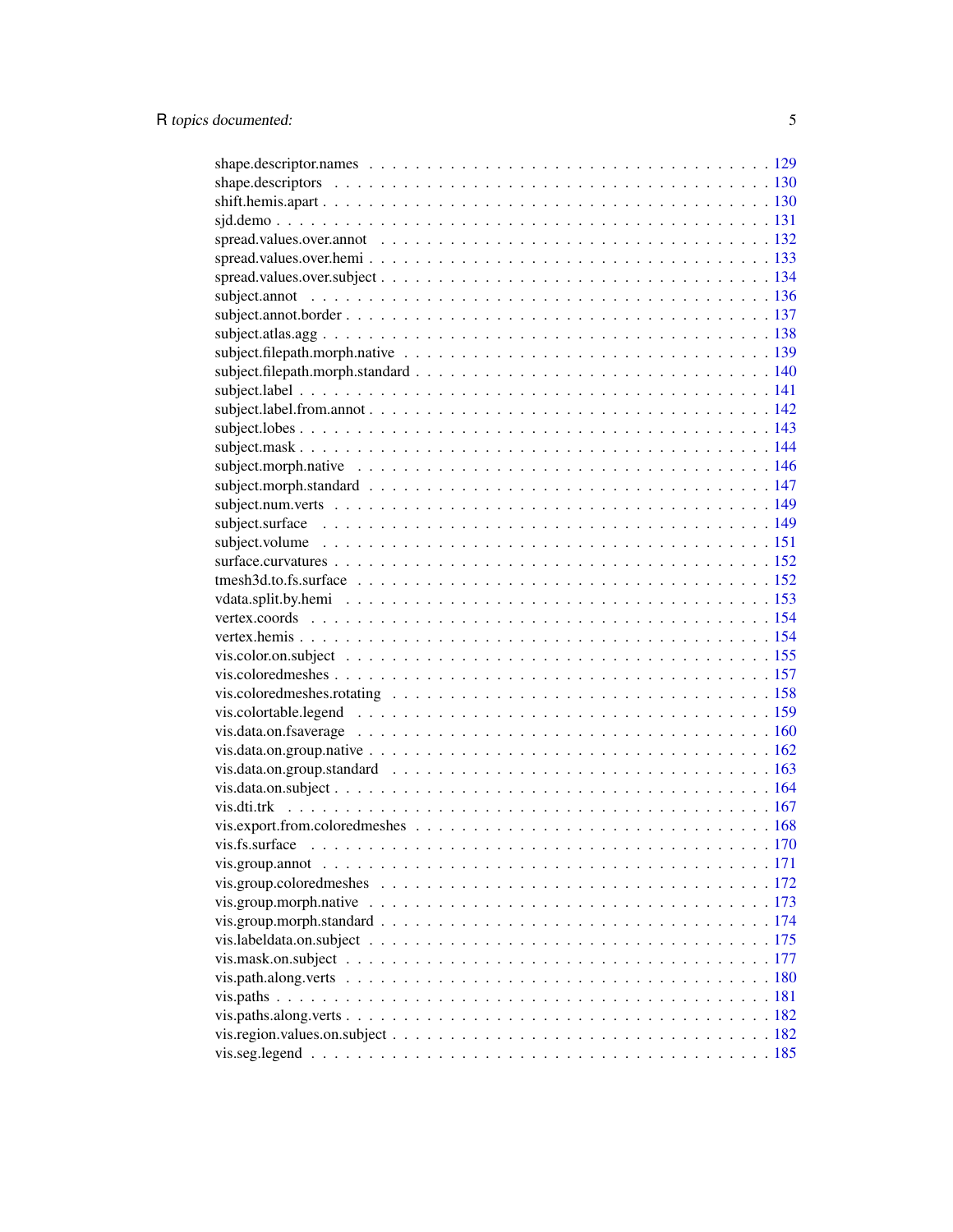<span id="page-5-0"></span>

| 221 |  |
|-----|--|
|     |  |
|     |  |
|     |  |
|     |  |
|     |  |
|     |  |
|     |  |
|     |  |
|     |  |
|     |  |
|     |  |
|     |  |
|     |  |
|     |  |
|     |  |
|     |  |
|     |  |
|     |  |
|     |  |
|     |  |
|     |  |
|     |  |
|     |  |
|     |  |
|     |  |
|     |  |
|     |  |
|     |  |
|     |  |
|     |  |
|     |  |

alphablend *Perform alpha blending for pairs of RGBA colors.*

# Description

Implements the \*over\* alpha blending operation.

# Usage

alphablend(front\_color, back\_color, silent = TRUE)

| front color | rgba color strings, the upper color layer or foreground |
|-------------|---------------------------------------------------------|
| back color  | rgba color strings, the lower color layer or background |
| silent      | logical, whether to suppress messages                   |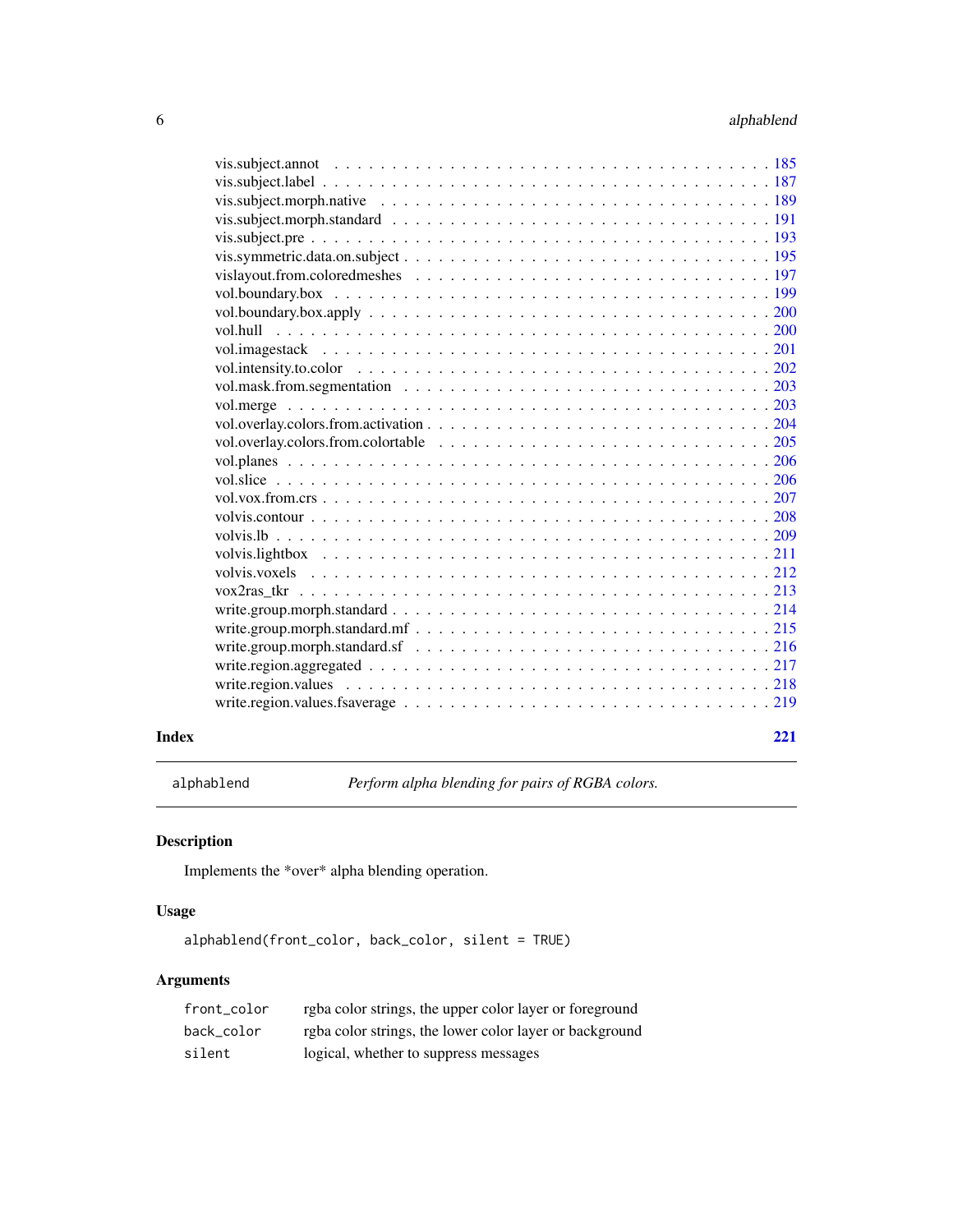#### <span id="page-6-0"></span>annot.outline 7

# Value

rgba color strings, the alpha-blended colors

#### References

see the \*Alpha blending\* section on https://en.wikipedia.org/wiki/Alpha\_compositing

# See Also

Other color functions: [desaturate\(](#page-45-1))

<span id="page-6-1"></span>annot.outline *Compute outline vertex colors from annotation.*

# Description

For each region in an atlas, compute the outer border and color the respective vertices in the regionspecific color from the annot's colortable.

#### Usage

```
annot.outline(
  annotdata,
  surface_mesh,
 background = "white",
  silent = TRUE,
  expand_inwards = 0L,
  outline_color = NULL,
  limit_to_regions = NULL
)
```

| annotdata    | an annotation, as returned by functions like subject. annot. If a character<br>string, interpreted as a path to a file containing such data, and loaded with<br>freesurferformats::read.fs.annot                               |
|--------------|--------------------------------------------------------------------------------------------------------------------------------------------------------------------------------------------------------------------------------|
| surface mesh | brain surface mesh, as returned by functions like subject. surface or read. fs. surface.<br>If a character string, interpreted as a path to a file containing such data, and<br>loaded with freesurferformats::read.fs.surface |
| background   | color, the background color to assign to the non-border parts of the regions.<br>Defaults to 'white'.                                                                                                                          |
| silent       | logical, whether to suppress status messages.                                                                                                                                                                                  |
|              | expand_inwards integer, additional thickness of the borders. Increases computation time, defaults<br>to $0L$ .                                                                                                                 |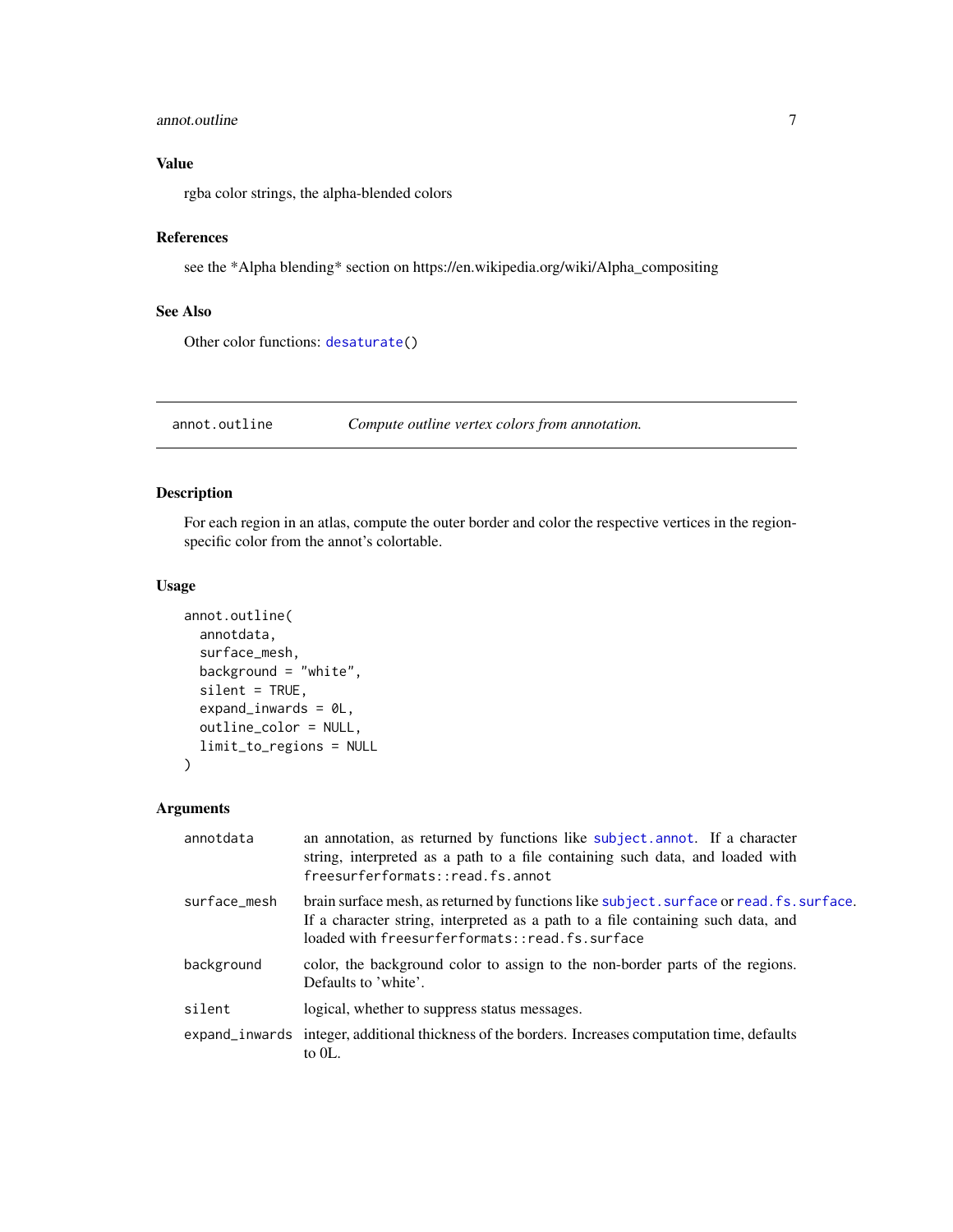<span id="page-7-0"></span>outline\_color NULL or a color string (like 'black' or '#000000'), the color to use for the borders. If left at the default value 'NULL', the colors from the annotation color lookup table will be used.

# limit\_to\_regions

vector of character strings or NULL, a list of regions for which to draw the outline (see [get.atlas.region.names](#page-63-1)). If NULL, all regions will be used. If (and only if) this parameter is used, the 'outline\_color' parameter can be a vector of color strings, one color per region.

#### Value

vector of colors, one color for each mesh vertex

# Note

Sorry for the computational time, the mesh datastructure is not ideal for neighborhood search.

annot.outline.border.vertices

*Compute the border vertices for each region in an annot.*

#### Description

Compute the border vertices for each region in an annot.

#### Usage

```
annot.outline.border.vertices(
  annotdata,
  surface_mesh,
  silent = TRUE,
  expand_inwards = 0L,
  limit_to_regions = NULL
)
```

| an annotation, as returned by functions like subject.annot. If a character<br>string, interpreted as a path to a file containing such data, and loaded with<br>freesurferformats::read.fs.annot                                |
|--------------------------------------------------------------------------------------------------------------------------------------------------------------------------------------------------------------------------------|
| brain surface mesh, as returned by functions like subject. surface or read. fs. surface.<br>If a character string, interpreted as a path to a file containing such data, and<br>loaded with freesurferformats::read.fs.surface |
| logical, whether to suppress status messages.                                                                                                                                                                                  |
| expand_inwards integer, additional thickness of the borders. Increases computation time, defaults<br>to $0L$ .                                                                                                                 |
|                                                                                                                                                                                                                                |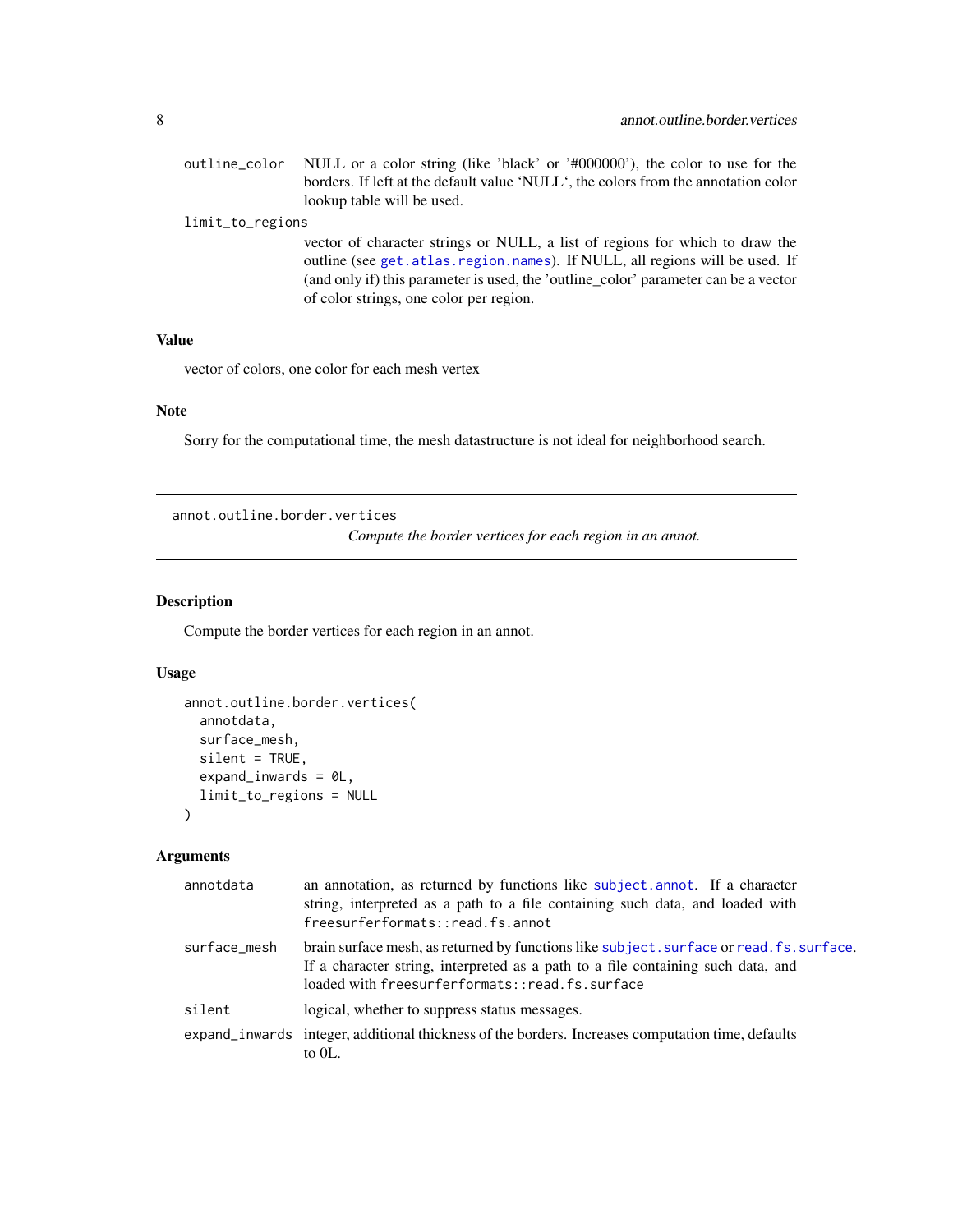<span id="page-8-0"></span>limit\_to\_regions

vector of character strings or NULL, a list of regions for which to draw the outline (see [get.atlas.region.names](#page-63-1)). If NULL, all regions will be used. If (and only if) this parameter is used, the 'outline\_color' parameter can be a vector of color strings, one color per region.

# Value

named list, the keys are the region names and the values are vectors of integers encoding vertex indices.

<span id="page-8-1"></span>apply.label.to.morphdata

*Load a label from file and apply it to morphometry data.*

# Description

This function will set all values in morphdata which are \*not\* part of the label loaded from the file to NA (or whatever is specified by 'masked\_data\_value'). This is typically used to ignore values which are not part of the cortex (or any other label) during your analysis.

# Usage

```
apply.label.to.morphdata(
 morphdata,
  subjects_dir,
  subject_id,
 hemi,
 label,
 masked_data_value = NA
)
```

| morphdata         | numerical vector, the morphometry data for one hemisphere                                                                                                                                                                                               |
|-------------------|---------------------------------------------------------------------------------------------------------------------------------------------------------------------------------------------------------------------------------------------------------|
| subjects_dir      | string. The FreeSurfer SUBJECTS_DIR, i.e., a directory containing the data for<br>all your subjects, each in a subdir named after the subject identifier.                                                                                               |
| subject_id        | string. The subject identifier                                                                                                                                                                                                                          |
| hemi              | string, one of 'lh', 'rh' or 'both'. The hemisphere name. Used to construct the<br>names of the annotation and morphometry data files to be loaded.                                                                                                     |
| label             | string, 'fs.label' instance, or label vertex data. If a string, interpreted as the file<br>name of the label file, without the hemi part (if any), optionally including the<br>'.label' suffix. E.g., 'cortex.label' or 'cortex' for '?h.cortex.label'. |
| masked_data_value |                                                                                                                                                                                                                                                         |
|                   | numerical, the value to set for all morphometry data values of vertices which are<br>*not* part of the label. Defaults to NA.                                                                                                                           |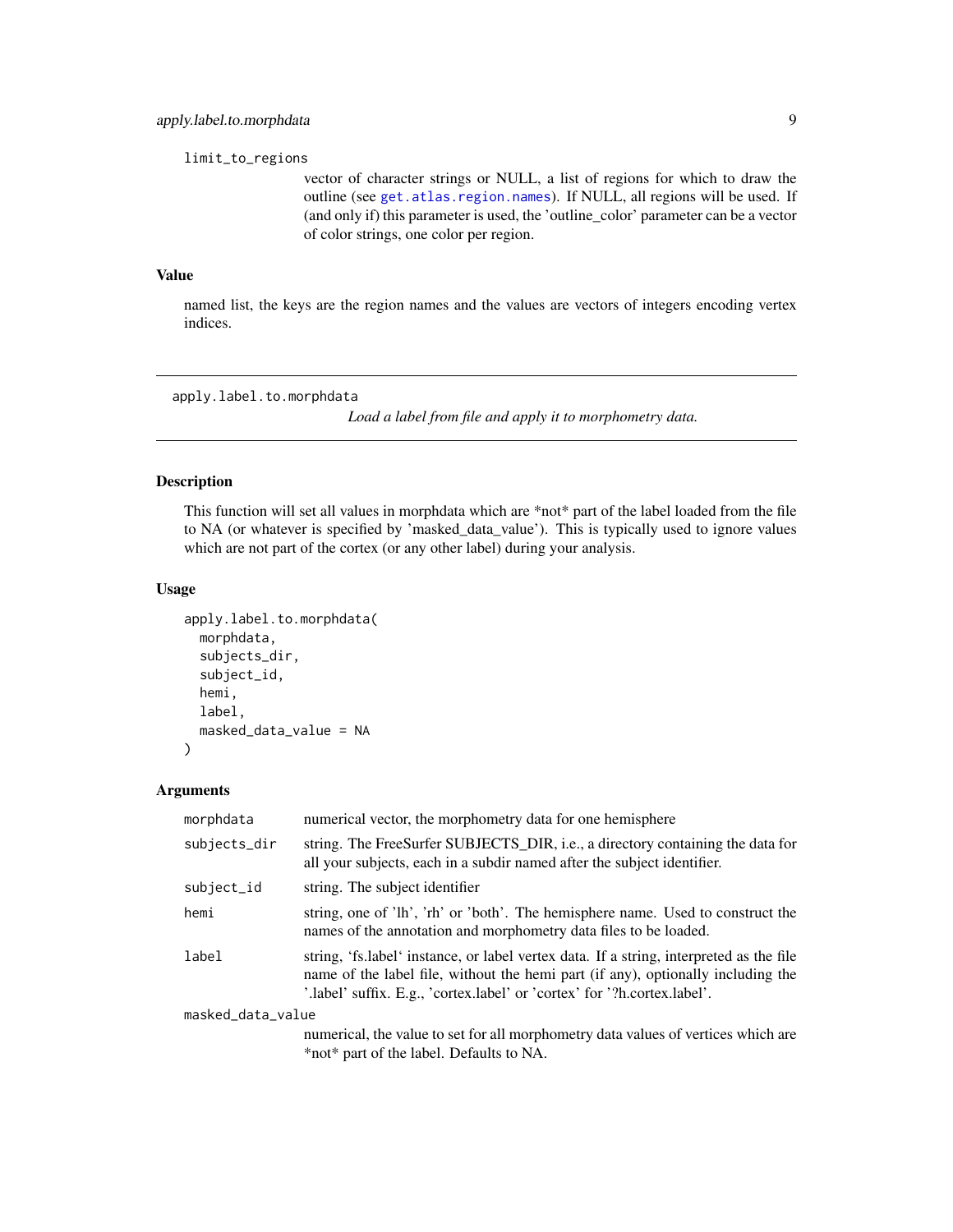#### <span id="page-9-0"></span>Value

numerical vector, the masked data.

#### See Also

Other label functions: [apply.labeldata.to.morphdata\(](#page-9-1)), [subject.lobes\(](#page-142-1)), [subject.mask\(](#page-143-1)), [vis.labeldata.on.subject\(](#page-174-1)), [vis.subject.label\(](#page-186-1))

Other morphometry data functions: [apply.labeldata.to.morphdata\(](#page-9-1)), [group.morph.native\(](#page-81-1)), [group.morph.standard\(](#page-82-1)), [subject.morph.native\(](#page-145-1)), [subject.morph.standard\(](#page-146-1))

<span id="page-9-1"></span>apply.labeldata.to.morphdata

*Apply a label to morphometry data.*

#### Description

This function will set all values in morphdata which are \*not\* part of the labeldata to NA (or whatever is specified by 'masked\_data\_value'). This is typically used to ignore values which are not part of the cortex (or any other label) during your analysis.

#### Usage

apply.labeldata.to.morphdata(morphdata, labeldata, masked\_data\_value = NA)

#### Arguments

morphdata numerical vector, the morphometry data for one hemisphere labeldata integer vector or 'fs.label' instance. A label as returned by [subject.label](#page-140-1). masked\_data\_value numerical, the value to set for all morphometry data values of vertices which are

\*not\* part of the label. Defaults to NA.

#### Value

numerical vector, the masked data.

#### See Also

Other label functions: [apply.label.to.morphdata\(](#page-8-1)), [subject.lobes\(](#page-142-1)), [subject.mask\(](#page-143-1)), vis.labeldata.on.subject [vis.subject.label\(](#page-186-1))

Other morphometry data functions: [apply.label.to.morphdata\(](#page-8-1)), [group.morph.native\(](#page-81-1)), [group.morph.standard\(](#page-82-1)), [subject.morph.native\(](#page-145-1)), [subject.morph.standard\(](#page-146-1))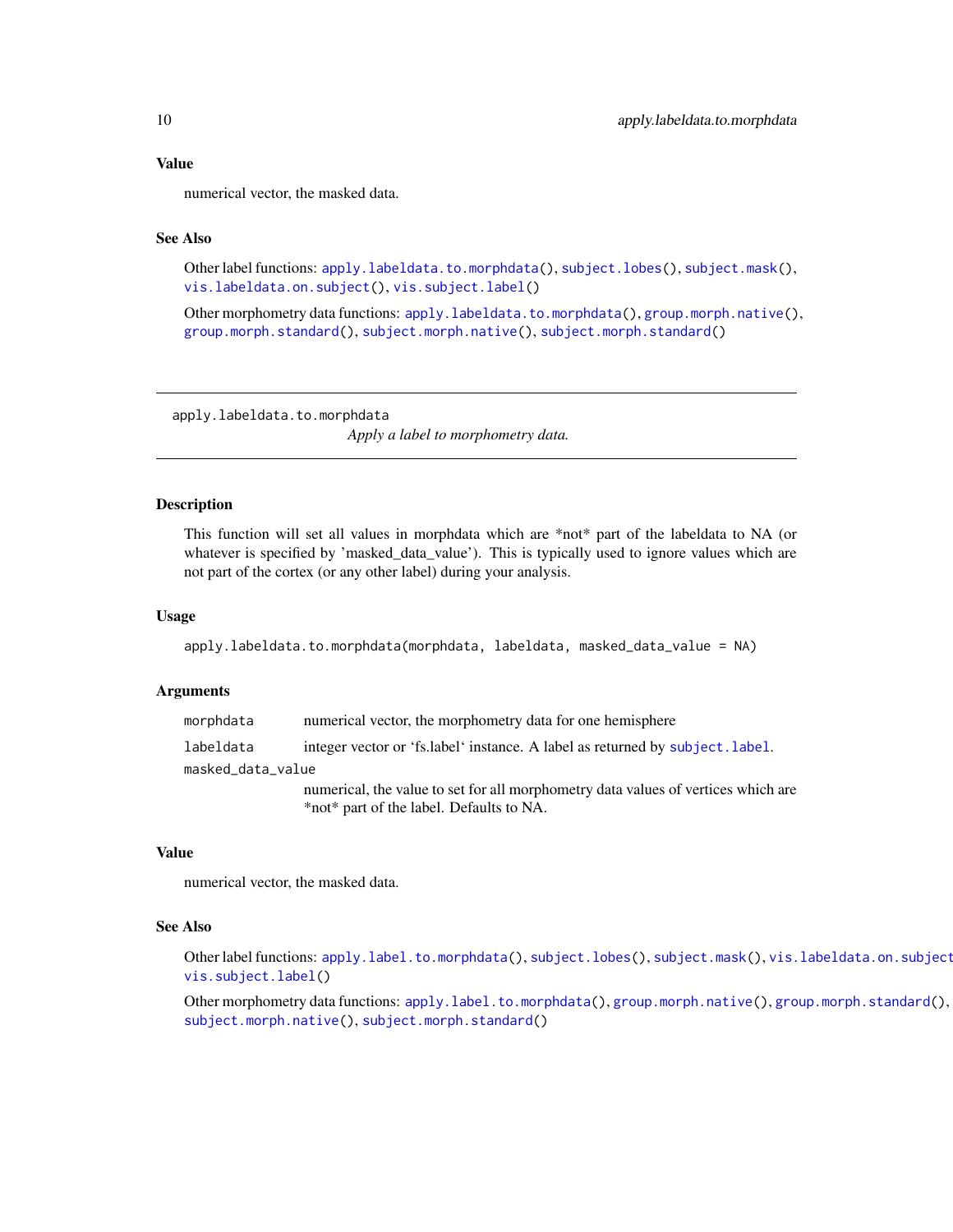<span id="page-10-0"></span>apply.transform *Apply matmult transformation to input.*

#### Description

Apply affine transformation, like a \*vox2ras\_tkr\* transformation, to input. This is just matrix multiplication for different input objects.

# Usage

```
apply.transform(object, matrix_fun)
```
# Arguments

| object     | numerical vector/matrix or Triangles 3D instance, the coorindates or object to<br>transform.                                                                                                                                                                                                                                                           |
|------------|--------------------------------------------------------------------------------------------------------------------------------------------------------------------------------------------------------------------------------------------------------------------------------------------------------------------------------------------------------|
| matrix_fun | a 4x4 affine matrix or a function returning such a matrix. If 'NULL', the input is<br>returned as-is. In many cases you way want to use a matrix computed from the<br>header of a volume file, e.g., the 'vox2ras' matrix of the respective volume. See<br>the 'mghheader.*' functions in the *freesurferformats* package to obtain these<br>matrices. |

#### Value

the input after application of the affine matrix (matrix multiplication)

```
arrange.brainview.images
```
*Combine several brainview images into a new figure.*

# Description

Create a new image from several image tiles, the exact layout depends on the number of given images.

```
arrange.brainview.images(
 brainview_images,
  output_img,
  colorbar_img = NULL,
  silent = TRUE,
  grid_like = TRUE,
 border_geometry = "5x5",
 background_color = "white",
 map_bg_to_transparency = FALSE
\mathcal{E}
```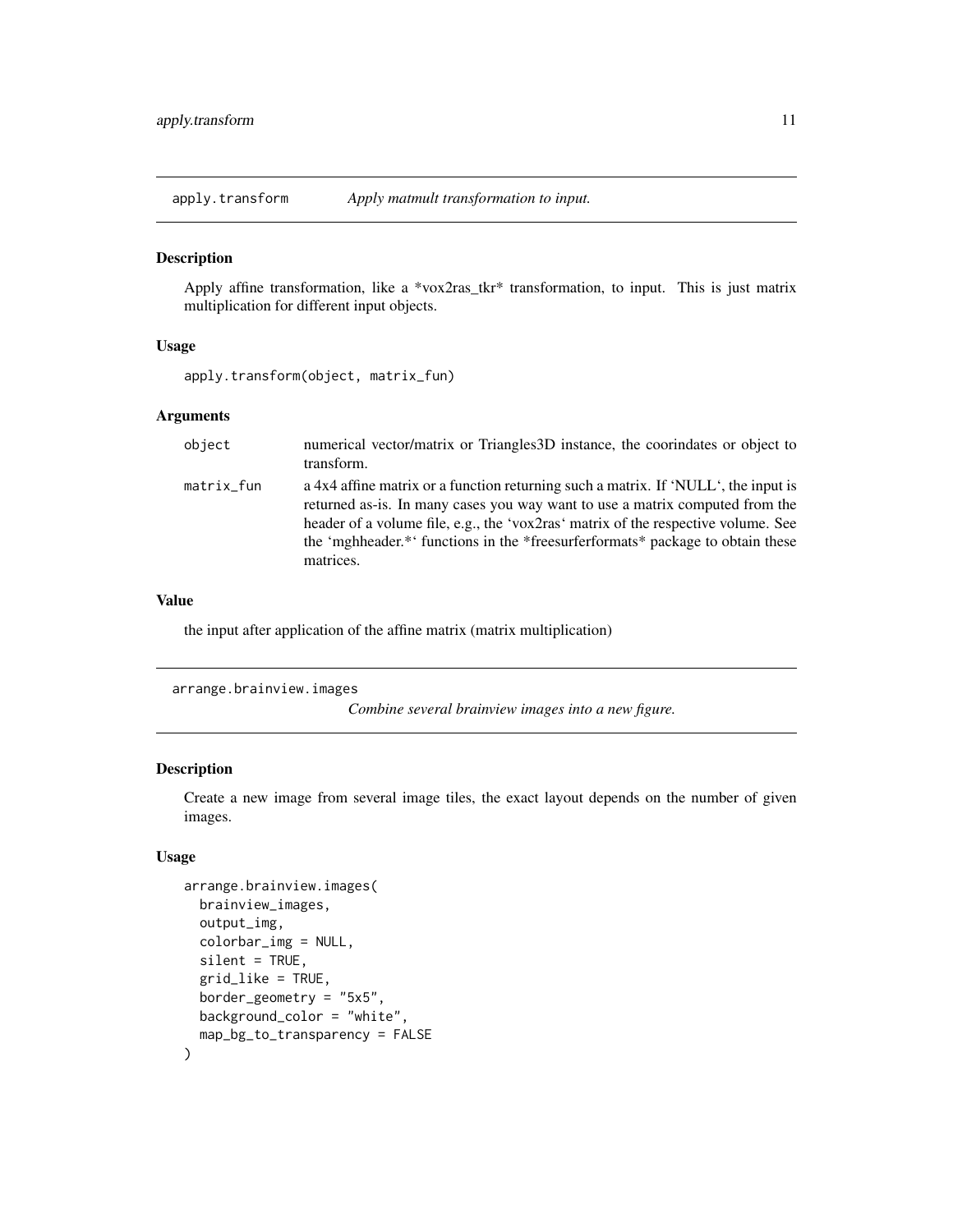# Arguments

brainview\_images

|                        | vector of character strings, paths to the brain view images, usually in PNG format                                                                                                                                                            |
|------------------------|-----------------------------------------------------------------------------------------------------------------------------------------------------------------------------------------------------------------------------------------------|
| output_img             | path to output image that including the file extension                                                                                                                                                                                        |
| colorbar_img           | path to the main image containing the separate colorbar, usually an image in<br><b>PNG</b> format                                                                                                                                             |
| silent                 | logical, whether to suppress messages                                                                                                                                                                                                         |
| grid_like              | logical, whether to arrange the images in a grid-like fashion. If FALSE, they<br>will all be merged horizontally.                                                                                                                             |
| border_geometry        |                                                                                                                                                                                                                                               |
|                        | string, a geometry string passed to magick::image_border to define the bor-<br>ders to add to each image tile. The default value adds 5 pixels, both horizontally<br>and vertically.                                                          |
| background_color       |                                                                                                                                                                                                                                               |
|                        | hex color string, such as "#DDDDDD" or "#FFFFFF". The color to use when<br>extending images (e.g., when creating the border). WARNING: Do not use color<br>names (like 'gray'), as their interpretation differs between rgl and image magick! |
| map_bg_to_transparency |                                                                                                                                                                                                                                               |
|                        | logical, whether to map the background_color to transparency for the final PNG<br>export.                                                                                                                                                     |
|                        |                                                                                                                                                                                                                                               |

# Value

named list with entries: 'brainview\_images': vector of character strings, the paths to the input images. 'output\_img\_path': character string, path to the output image. 'merged\_img': the magick image instance.

```
arrange.brainview.images.grid
```
*Combine several brainview images as a grid into a new figure.*

# Description

Create a new image from several image tiles, the exact layout is a grid with n per row.

```
arrange.brainview.images.grid(
 brainview_images,
 output_img,
 colorbar_img = NULL,
  silent = TRUE,
 num_per_row = 10L,
 border_geometry = "5x5",
 background_color = "white",
  captions = NULL
\mathcal{E}
```
<span id="page-11-0"></span>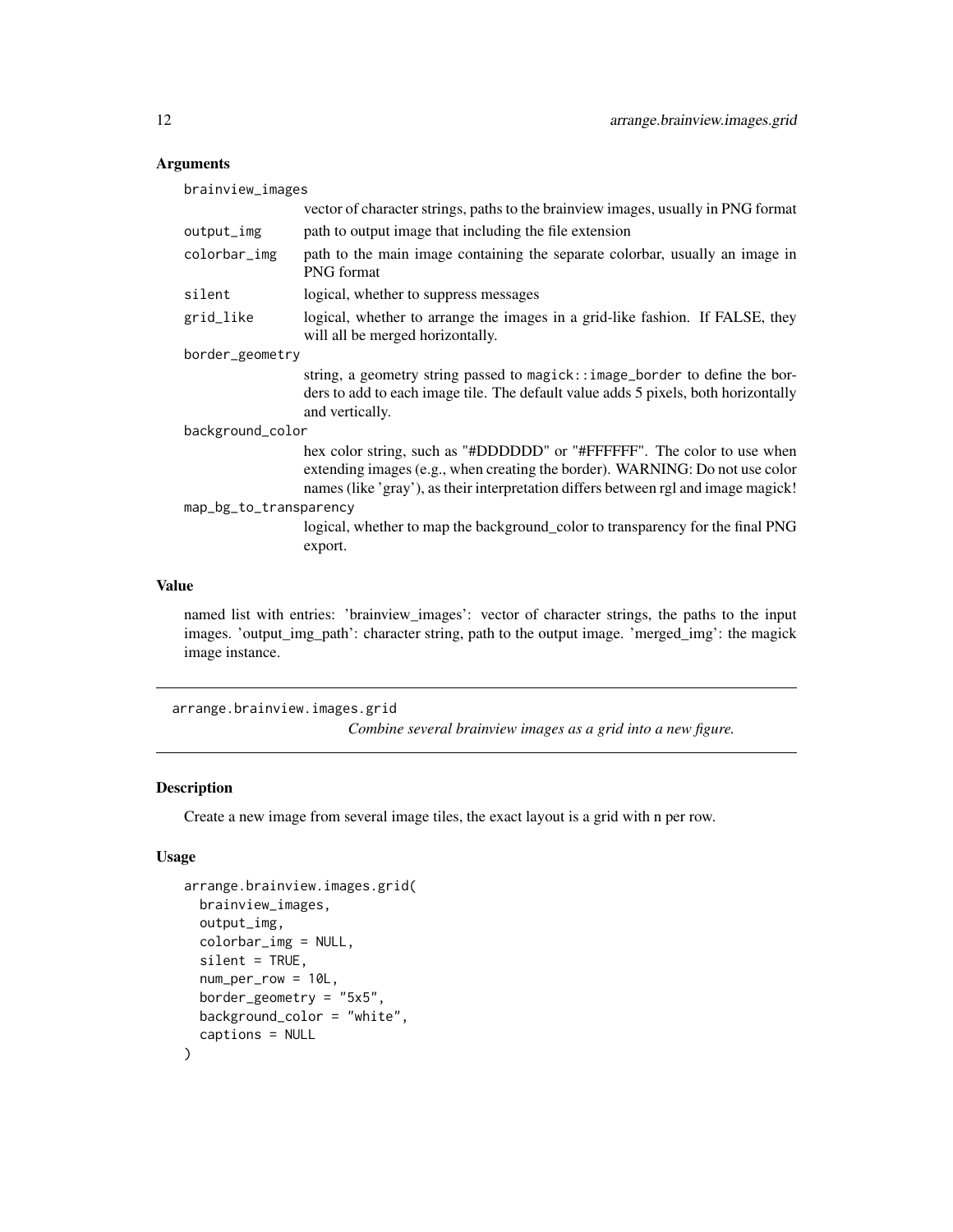#### <span id="page-12-0"></span>brainviews 13

# Arguments

| brainview_images |                                                                                                                                                                                                                                               |  |
|------------------|-----------------------------------------------------------------------------------------------------------------------------------------------------------------------------------------------------------------------------------------------|--|
|                  | vector of character strings, paths to the brainview images, usually in PNG format                                                                                                                                                             |  |
| output_img       | path to output image that including the file extension                                                                                                                                                                                        |  |
| colorbar_img     | path to the main image containing the separate colorbar, usually an image in<br><b>PNG</b> format                                                                                                                                             |  |
| silent           | logical, whether to suppress messages                                                                                                                                                                                                         |  |
| num_per_row      | positive integer, the number of image tiles per row.                                                                                                                                                                                          |  |
| border_geometry  |                                                                                                                                                                                                                                               |  |
|                  | string, a geometry string passed to magick: : image_border to define the bor-<br>ders to add to each image tile. The default value adds 5 pixels, both horizontally<br>and vertically.                                                        |  |
| background_color |                                                                                                                                                                                                                                               |  |
|                  | hex color string, such as "#DDDDDD" or "#FFFFFF". The color to use when<br>extending images (e.g., when creating the border). WARNING: Do not use color<br>names (like 'gray'), as their interpretation differs between rgl and image magick! |  |
| captions         | vector of character strings or NULL, the (optional) text annotations for the im-<br>ages. Useful to print the subject identifier onto the individual tiles. Length must<br>match number of image tiles in 'brainview_images'.                 |  |

# Value

named list with entries: 'brainview\_images': vector of character strings, the paths to the input images. 'output\_img\_path': character string, path to the output image. 'merged\_img': the magick image instance.

# Note

The tiles are written row-wise, in the order in which they occur in the parameter 'brainview\_images'.

brainviews *Show one or more views of the given meshes in rgl windows.*

# Description

Show one or more views of the given meshes in rgl windows.

```
brainviews(
  views,
  coloredmeshes,
  rgloptions = rglo(),
  rglactions = list(),
  style = "default",
```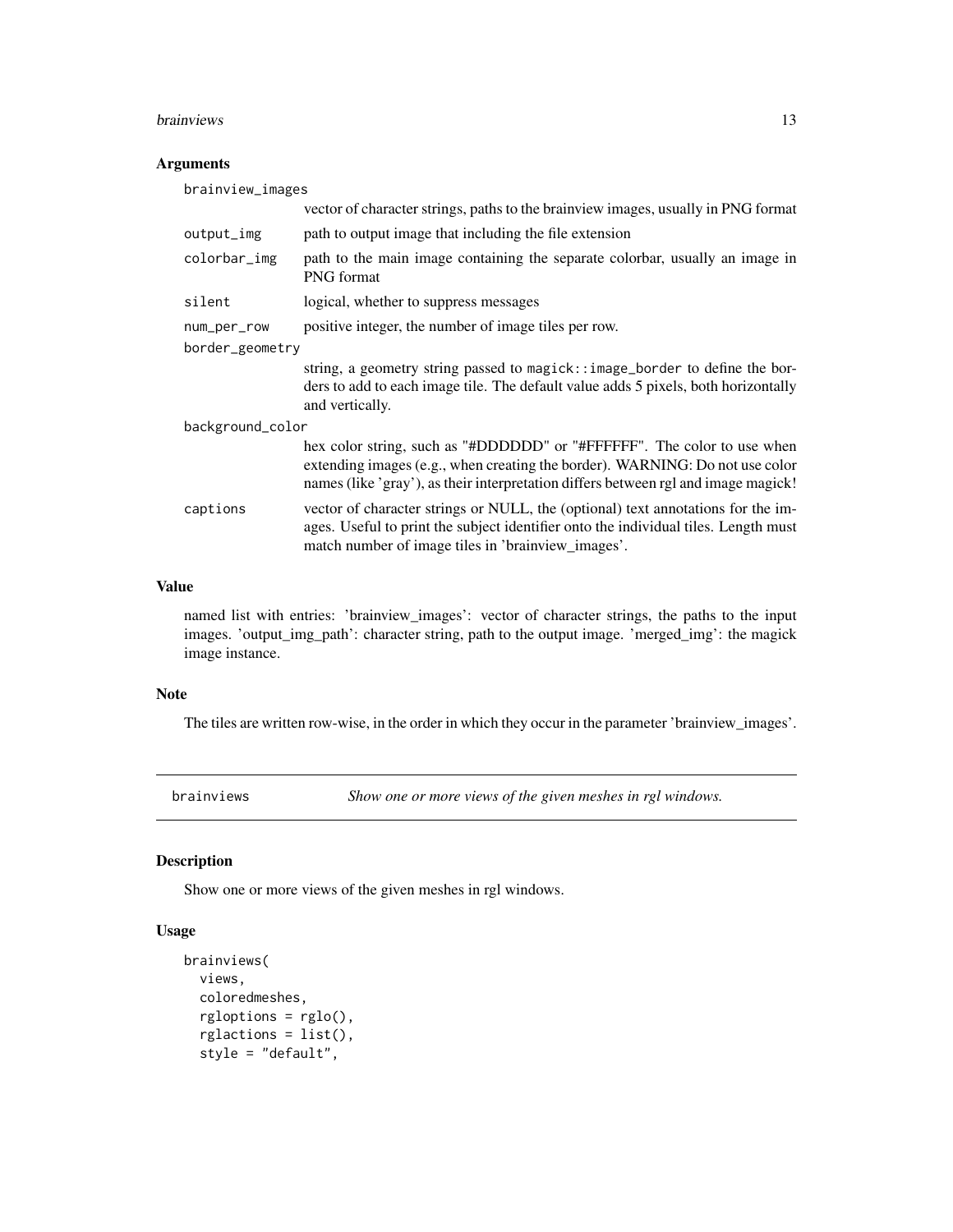```
draw_colorbar = FALSE,
 background = "white"\lambda
```
# Arguments

| views         | list of strings. Valid entries include: 'si': single interactive view. 'sd_ <angle>':<br/>single view from angle <angle>. The <angle> part must be one of the strings re-<br/>turned by get. view. angle. names. Example: 'sd_caudal'. 'sr': single rotating<br/>view. 't4': tiled view showing the brain from 4 angles. 't9': tiled view showing<br/>the brain from 9 angles.</angle></angle></angle> |
|---------------|--------------------------------------------------------------------------------------------------------------------------------------------------------------------------------------------------------------------------------------------------------------------------------------------------------------------------------------------------------------------------------------------------------|
| coloredmeshes | list of colored mesh or renderable. A colored mesh is a named list as returned by<br>the colored mesh. from.* functions. It has the entries 'mesh' of type tmesh 3d, a<br>'col', which is a color specification for such a mesh.                                                                                                                                                                       |
| rgloptions    | option list passed to par3d. Example: rgloptions = list("windowRect"=c(50,50,1000,1000))                                                                                                                                                                                                                                                                                                               |
| rglactions    | named list. A list in which the names are from a set of pre-defined actions. The<br>values can be used to specify parameters for the action.                                                                                                                                                                                                                                                           |
| style         | character string, a rendering style, e.g., 'default', 'shiny' or 'semitransparent'.                                                                                                                                                                                                                                                                                                                    |
| draw_colorbar | logical, whether to draw a colorbar. WARNING: The colorbar is drawn to a<br>subplot, and this only works if there is enough space for it. You will have to<br>increase the plot size using the 'rigoptions' parameter for the colorbar to show<br>up. Defaults to FALSE. See coloredmesh.plot.colorbar.separate for an<br>alternative.                                                                 |
| background    | the background color for the visualization, e.g., 'white' or '#FF0000'. Note that<br>alpha/transparency is not supported by rgl.                                                                                                                                                                                                                                                                       |

# Value

list of coloredmeshes. The coloredmeshes used for the visualization.

#### See Also

[get.view.angle.names](#page-65-1)

<span id="page-13-1"></span>clip.data *Clip data at quantiles to remove outliers.*

# Description

Set all data values outside the given quantile range to the border values. This is useful to properly visualize morphometry data that includes outliers. These outliers negatively affect the colormap, as all the non-outlier values become hard to distinguish. This function can be used to filter the data before plotting it.

```
clip.data(data, lower = 0.05, upper = 0.95)
```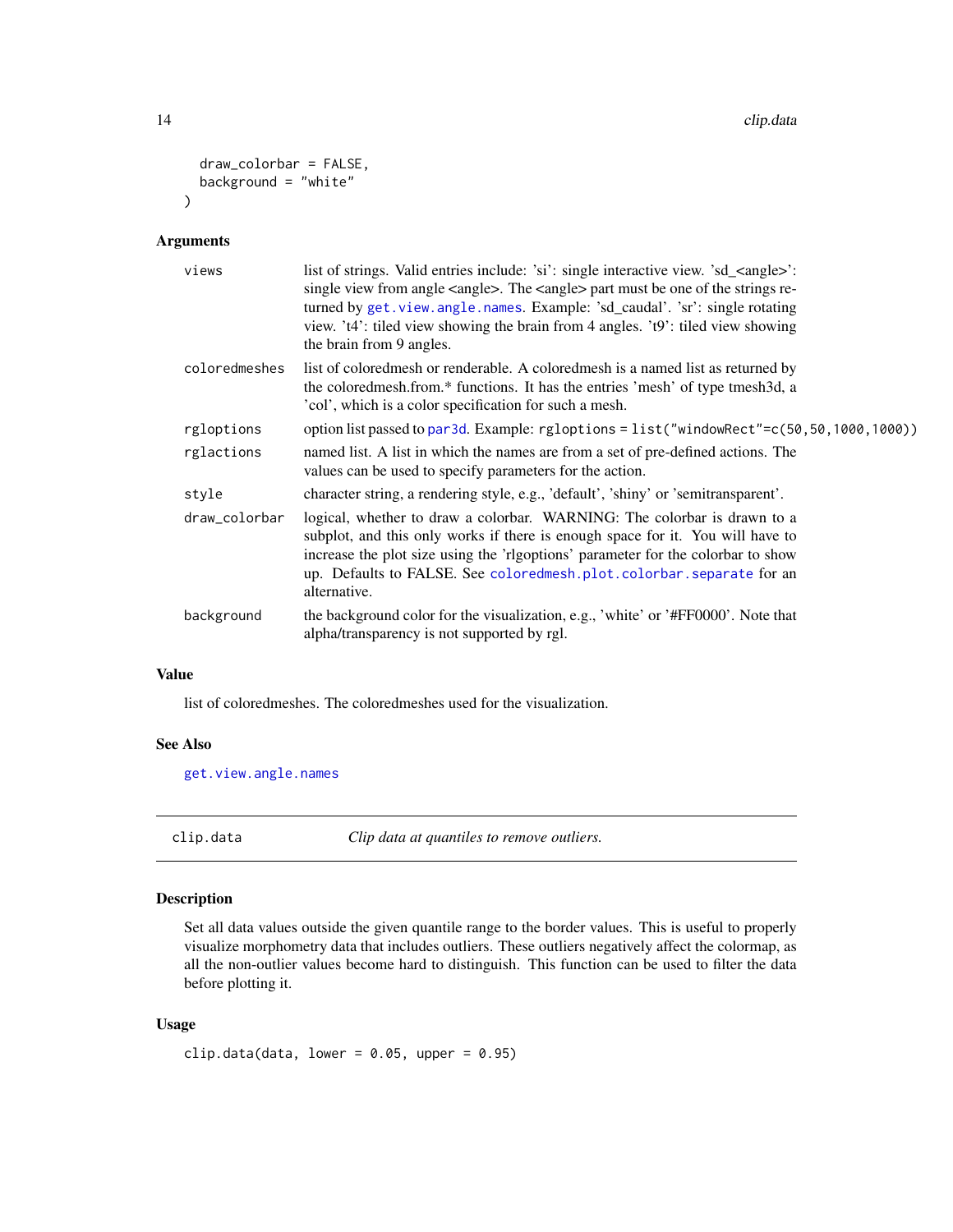#### <span id="page-14-0"></span>clip\_fun 15

#### **Arguments**

| data.  | numeric vector. The input data. Can also be a hemilist.              |
|--------|----------------------------------------------------------------------|
| lower, | numeric. The probability for the lower quantile, defaults to '0.05'. |
| upper, | numeric. The probability for the upper quantile, defaults to '0.95'. |

#### Value

numeric vector. The output data.

# See Also

The [clip\\_fun](#page-14-1) function is more convenient when used in [rglactions](#page-125-1), as it allows specification of custom quantiles.

#### Examples

 $full_data = rnorm(50, 3, 1);$ clipped = clip.data(full\_data);

<span id="page-14-1"></span>clip\_fun *Get data clipping function.*

#### Description

Get data clipping function to use in [rglactions](#page-125-1) as 'trans\_fun' to transform data. This is typically used to limit the colorbar in a plot to a certain range. This uses percentiles to clip. Clipping means that values more extreme than the gíven quantiles will be set to the quantile values.

#### Usage

clip\_fun(lower =  $0.05$ , upper =  $0.95$ )

# Arguments

| lower | numeric. The probability for the lower quantile, defaults to '0.05'. |  |
|-------|----------------------------------------------------------------------|--|
| upper | numeric. The probability for the upper quantile, defaults to '0.95'. |  |

# Value

a function that takes as argument the data, and clips it to the requested range. I.e., values outside the range will be set to the closest border value. Designed to be used as rglactions\$trans\_fun in vis functions, to limit the colorbar and data range.

#### See Also

[rglactions](#page-125-1)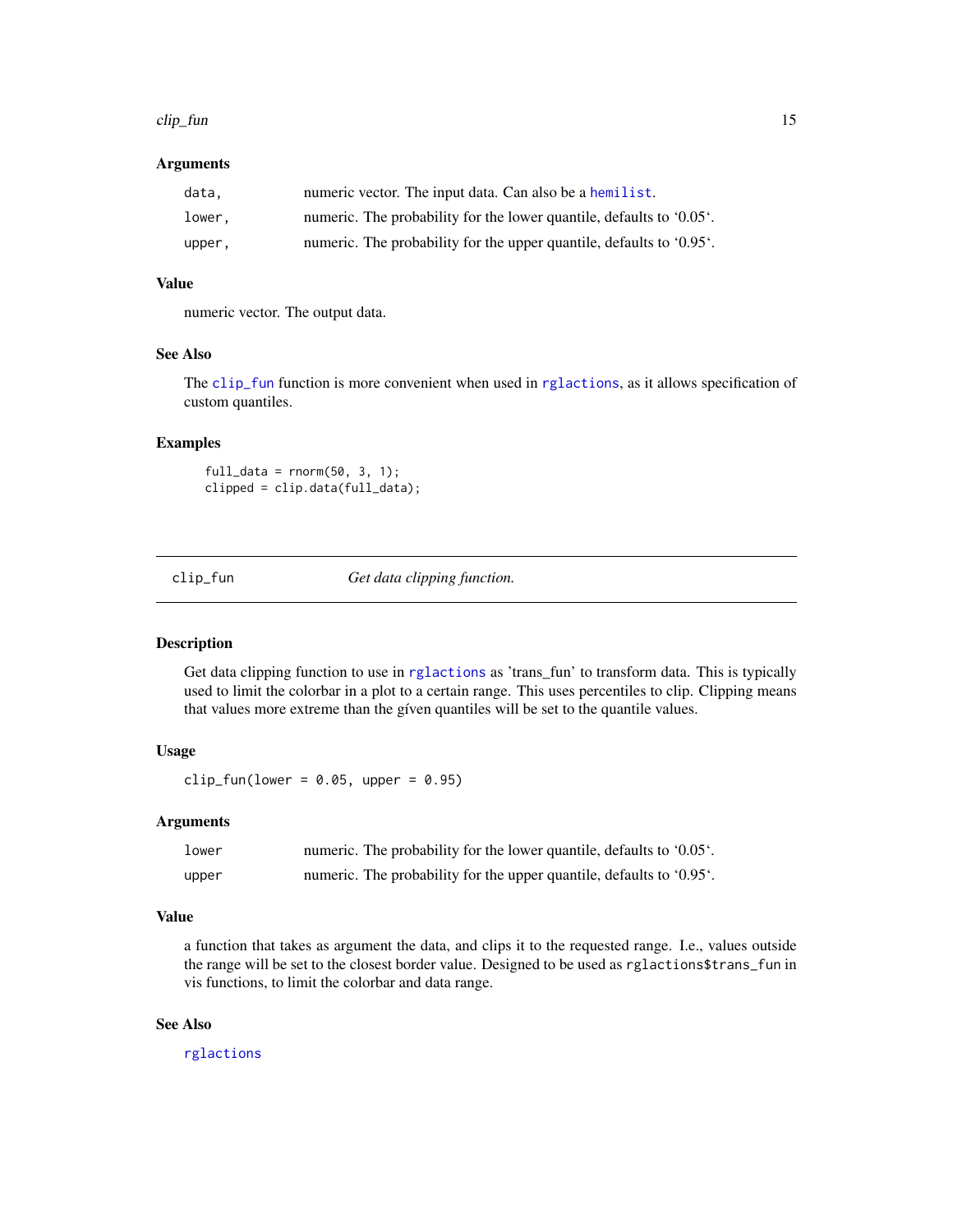<span id="page-15-0"></span>16 cm.div

# Examples

```
rglactions = list("trans_fun"=clip_fun(0.10, 0.90));
rglactions = list("trans_fun"=clip_fun());
f = clip_fun();f(rnorm(100));
```
cm.cbry *Get cyan blue red yellow colormap function.*

# Description

Get cyan blue red yellow colormap function.

#### Usage

cm.cbry()

# Note

Returns a diverging palette with negative values in blue/cyan and positive ones in red/yellow, suitable for visualizing data that is centered around zero. Often used for clusters in neuroscience.

cm.div *Return the standard fsbrain diverging colormap.*

# Description

Return the standard fsbrain diverging colormap.

#### Usage

cm.div(report = FALSE)

# Arguments

report logical, whether to print a message with a name of the chosen colormap, in format package::function#palette.

# Note

Returns some diverging palette, suitable for visualizing data that is centered around zero.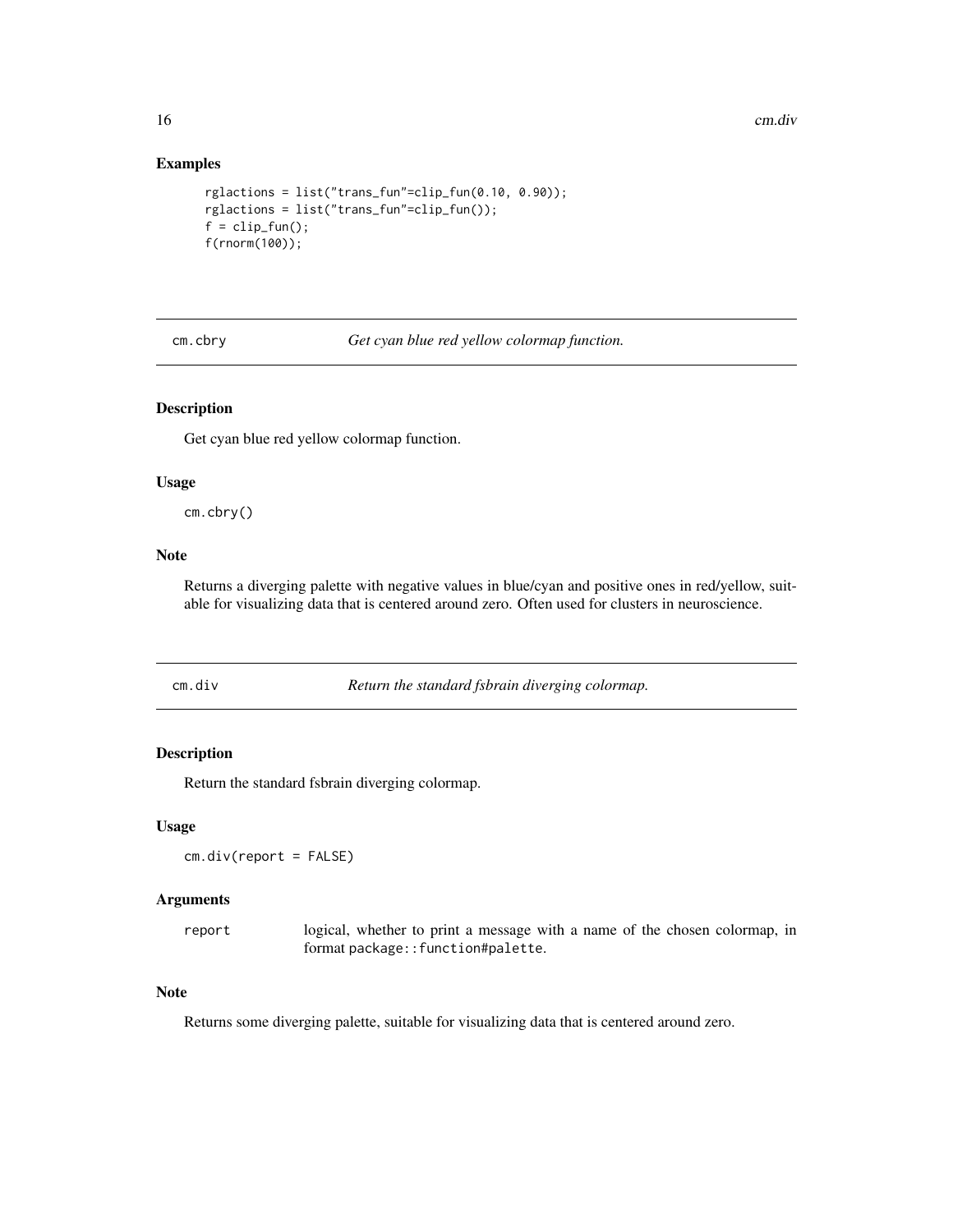<span id="page-16-0"></span>

# Description

Return the standard fsbrain heat colormap.

# Usage

cm.heat(report = FALSE)

# Arguments

report logical, whether to print a message with a name of the chosen colormap, in format package::function#palette.

# Note

The heat palette is a sequential, single-hue palette.

cm.qual *Return the standard fsbrain qualitative colormap.*

# Description

Return the standard fsbrain qualitative colormap.

#### Usage

```
cm.qual(report = FALSE)
```
#### Arguments

| report | logical, whether to print a message with a name of the chosen colormap, in |
|--------|----------------------------------------------------------------------------|
|        | format package::function#palette.                                          |

#### **Note**

Returns some qualitative palette, suitable for visualizing categorical data.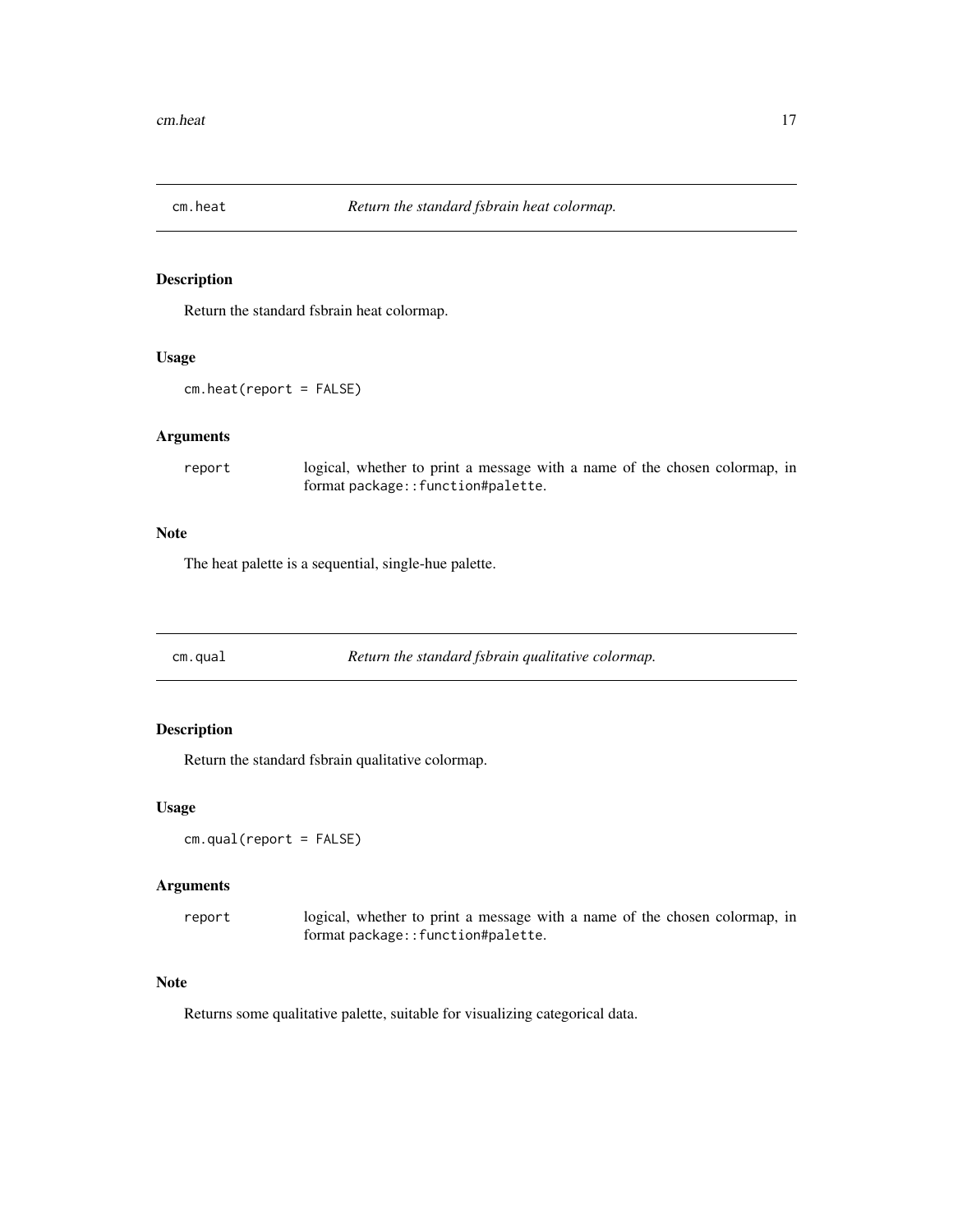<span id="page-17-0"></span>

#### Description

Return the standard fsbrain sequential colormap.

# Usage

```
cm.seq(report = FALSE)
```
# Arguments

report logical, whether to print a message with a name of the chosen colormap, in format package::function#palette.

# Note

This returns a sequential, multi-hue palette.

<span id="page-17-1"></span>

| collayer.bg | Compute binarized mean curvature surface color layer. |  |
|-------------|-------------------------------------------------------|--|
|             |                                                       |  |

# Description

Compute a binarized mean curvature surface color layer, this is intended as a background color layer. You can merge it with your data layer using [collayers.merge](#page-24-1).

#### Usage

collayer.bg(subjects\_dir, subject\_id, bg, hemi = "both")

# Arguments

| subjects_dir | character string, the FreeSurfer SUBJECTS_DIR.                                                                                                                               |
|--------------|------------------------------------------------------------------------------------------------------------------------------------------------------------------------------|
| subject_id   | character string, the subject identifier.                                                                                                                                    |
| bg           | character string, a background name. One of 'curv', 'curv_light', 'sulc', 'sulc_light',<br>or 'aparc'. If this is already a color all a hemilist, it will be returned as-is. |
| hemi         | character string, one of 'lh', 'rh', or 'both'. The latter will merge the data for<br>both hemis into a single vector.                                                       |

# Value

a color layer, i.e., vector of color strings in a hemilist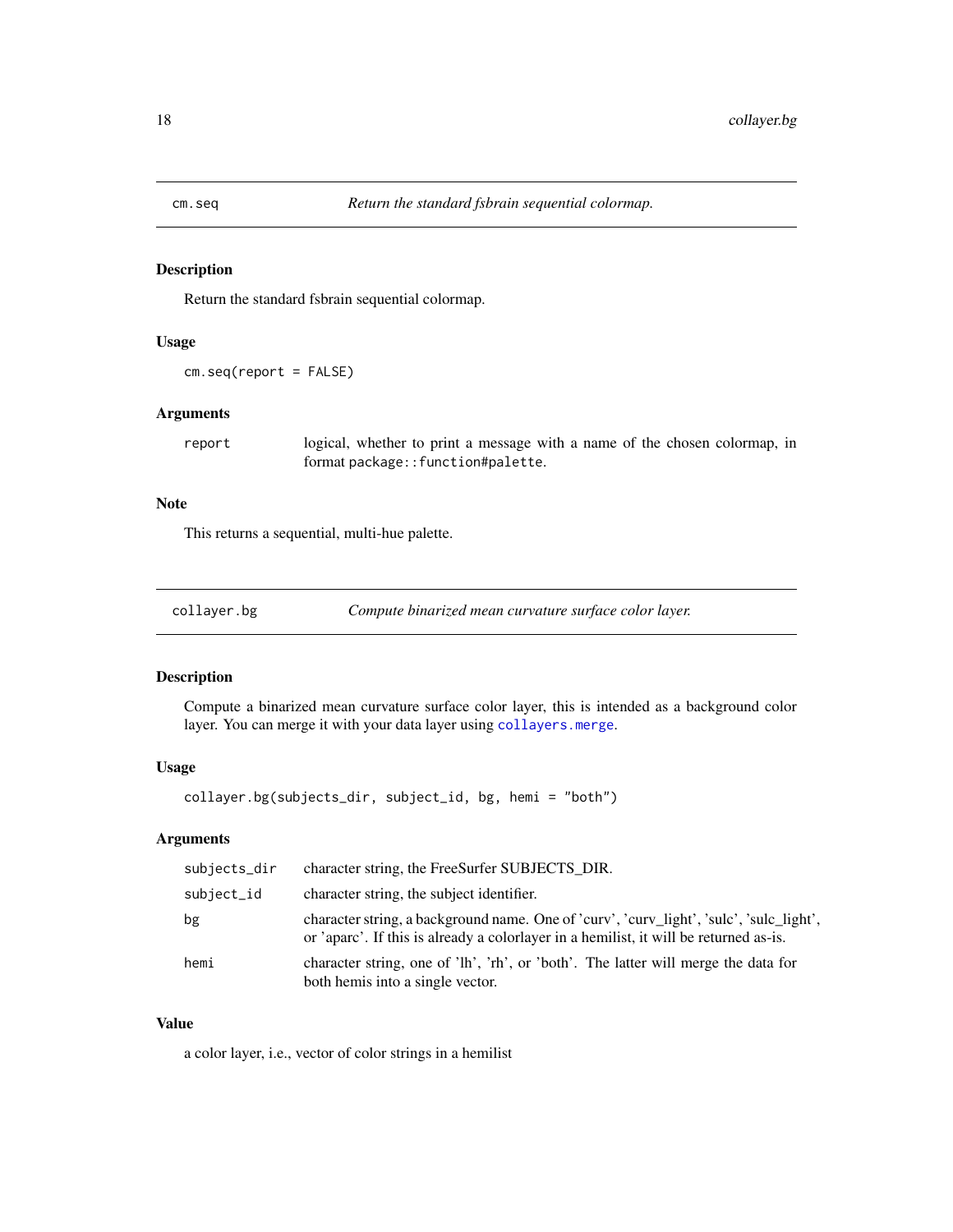# <span id="page-18-0"></span>collayer.bg.atlas 19

# See Also

You can plot the return value using [vis.color.on.subject](#page-154-1).

```
Other surface color layer: collayer.bg.atlas(), collayer.bg.meancurv(), collayer.bg.sulc(),
collayer.from.annotdata(collayer.from.annot(collayer.from.mask.data(), collayer.from.morphlike.da
collayers.merge()
```
<span id="page-18-1"></span>collayer.bg.atlas *Compute atlas or annotation surface color layer.*

#### Description

Compute atlas or annotation surface color layer.

#### Usage

```
collayer.bg.atlas(
  subjects_dir,
  subject_id,
  hemi = "both",
  atlas = "aparc",
  grayscale = FALSE,
  outline = FALSE,
  outline_surface = "white"
)
```
# Arguments

| subjects_dir    | character string, the FreeSurfer SUBJECTS DIR.                                                                                                                                                                                                             |
|-----------------|------------------------------------------------------------------------------------------------------------------------------------------------------------------------------------------------------------------------------------------------------------|
| subject_id      | character string, the subject identifier.                                                                                                                                                                                                                  |
| hemi            | character string, one of 'lh', 'rh', or 'both'. The latter will merge the data for<br>both hemis into a single vector.                                                                                                                                     |
| atlas           | character string, the atlas name. E.g., "aparc", "aparc.2009s", or "aparc.DKTatlas".<br>Used to construct the name of the annotation file to be loaded.                                                                                                    |
| grayscale       | logical, whether to convert the atlas colors to grayscale                                                                                                                                                                                                  |
| outline         | logical, whether to draw an outline only instead of filling the regions. Defaults to<br>'FALSE'. Instead of passing 'TRUE', one can also pass a list of extra parameters<br>to pass to annot. outline, e.g., outline= $list('outline\_color'='+0000000').$ |
| outline_surface |                                                                                                                                                                                                                                                            |
|                 | character string, the surface to load. Only relevant when 'outline' is used. (In                                                                                                                                                                           |
|                 | that case the surface mesh is needed to compute the vertices forming the region                                                                                                                                                                            |
|                 | borders.)                                                                                                                                                                                                                                                  |

#### Value

a color layer, i.e., vector of color strings in a hemilist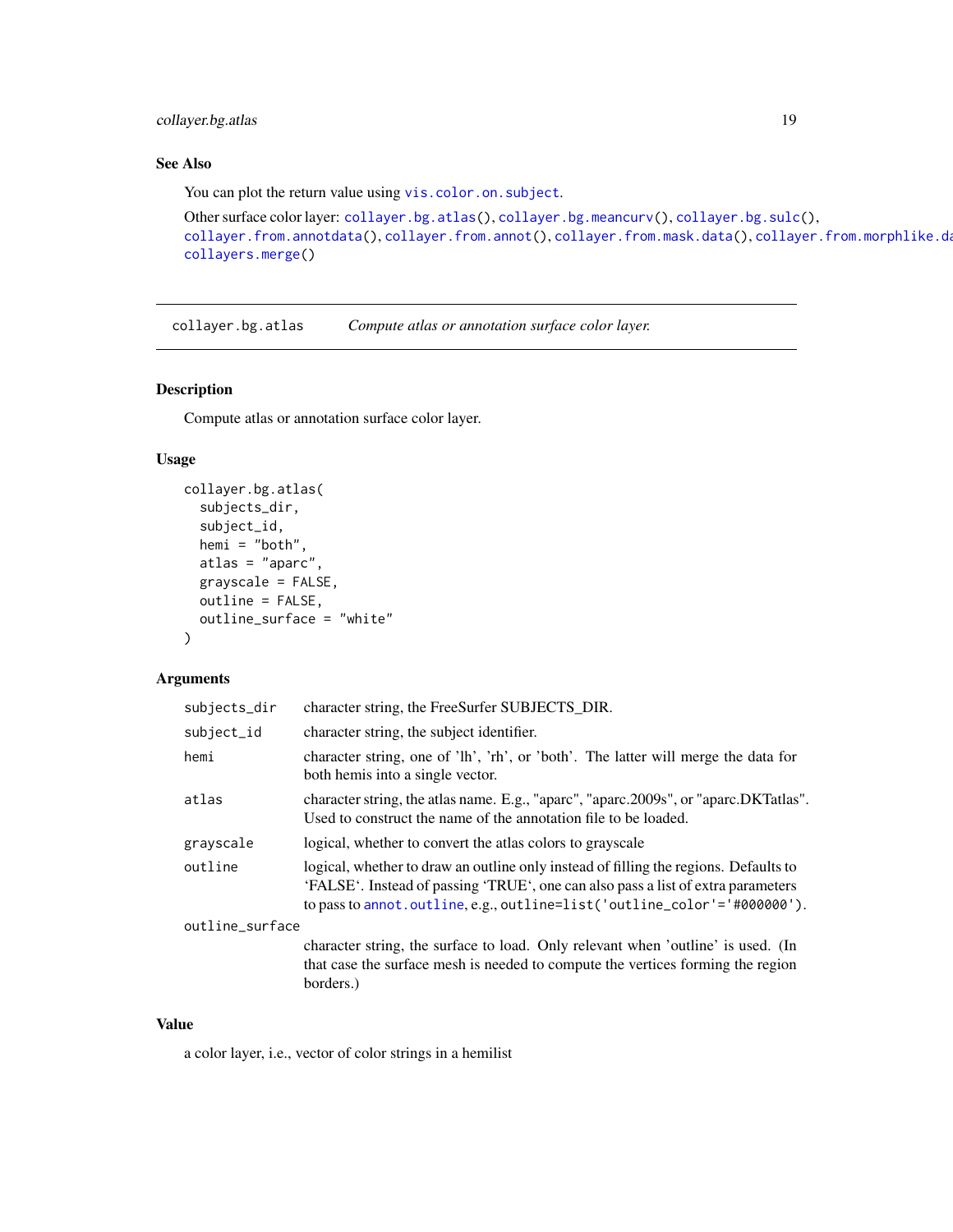# <span id="page-19-0"></span>Note

Using 'outline' mode is quite slow, and increasing the border thickness makes it even slower.

#### See Also

You can plot the return value using [vis.color.on.subject](#page-154-1).

```
Other surface color layer: collayer.bg.meancurv(), collayer.bg.sulc(), collayer.bg(),
collayer.from.annotdata(), collayer.from.annot(), collayer.from.mask.data(), collayer.from.morphlike.data(),
collayers.merge()
```
<span id="page-19-1"></span>collayer.bg.meancurv *Compute binarized mean curvature surface color layer.*

#### Description

Compute a binarized mean curvature surface color layer, this is intended as a background color layer. You can merge it with your data layer using [collayers.merge](#page-24-1).

#### Usage

```
collayer.bg.meancurv(
  subjects_dir,
  subject_id,
  hemi = "both",
  cortex_only = FALSE,
  bin_colors = c("#898989", "#5e5e5e"),
  bin_thresholds = c(\theta))
```
#### Arguments

| subjects_dir | character string, the FreeSurfer SUBJECTS_DIR.                                                                         |
|--------------|------------------------------------------------------------------------------------------------------------------------|
| subject_id   | character string, the subject identifier.                                                                              |
| hemi         | character string, one of 'lh', 'rh', or 'both'. The latter will merge the data for<br>both hemis into a single vector. |
| cortex_only  | logical, whether to restrict pattern computation to the cortex.                                                        |
| bin_colors   | vector of two character strings, the two colors to use.                                                                |
|              | bin_thresholds vector of 1 or 2 double values, the curvature threshold values used to separate<br>gyri from sulci.     |

#### Value

a color layer, i.e., vector of color strings in a hemilist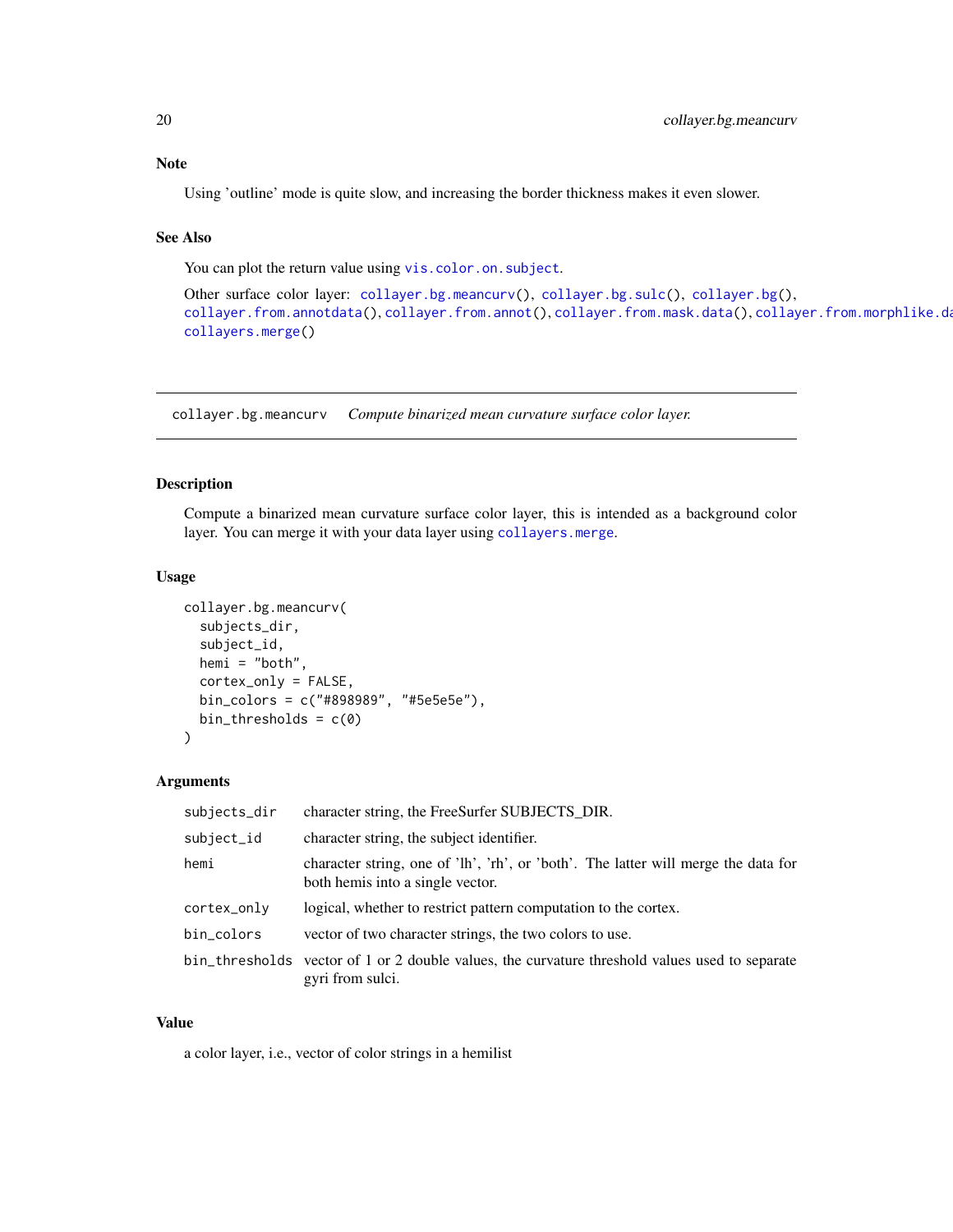# <span id="page-20-0"></span>collayer.bg.sulc 21

# See Also

You can plot the return value using [vis.color.on.subject](#page-154-1).

```
Other surface color layer: collayer.bg.atlas(), collayer.bg.sulc(), collayer.bg(), collayer.from.annotdata(),
collayer.from.annot(), collayer.from.mask.data(), collayer.from.morphlike.data(),
collayers.merge()
```
<span id="page-20-1"></span>collayer.bg.sulc *Compute binarized sulcal depth surface color layer.*

#### Description

Compute a binarized sulcal depth surface color layer, this is intended as a background color layer. You can merge it with your data layer using [collayers.merge](#page-24-1).

# Usage

```
collayer.bg.sulc(
  subjects_dir,
  subject_id,
  hemi = "both",
  cortex_only = FALSE,
  bin_colors = c("#898989", "#5e5e5e"),
 bin_thresholds = c(0)\lambda
```
### Arguments

| subjects_dir | character string, the FreeSurfer SUBJECTS_DIR.                                                                         |
|--------------|------------------------------------------------------------------------------------------------------------------------|
| subject_id   | character string, the subject identifier.                                                                              |
| hemi         | character string, one of 'lh', 'rh', or 'both'. The latter will merge the data for<br>both hemis into a single vector. |
| cortex_only  | logical, whether to restrict pattern computation to the cortex.                                                        |
| bin_colors   | vector of two character strings, the two colors to use.                                                                |
|              | bin_thresholds vector of 1 or 2 double values, the curvature threshold values used to separate<br>gyri from sulci.     |

# Value

a color layer, i.e., vector of color strings in a hemilist

## See Also

You can plot the return value using [vis.color.on.subject](#page-154-1).

```
Other surface color layer: collayer.bg.atlas(), collayer.bg.meancurv(), collayer.bg(),
collayer.from.annotdata(), collayer.from.annot(), collayer.from.mask.data(), collayer.from.morphlike.data(),
collayers.merge()
```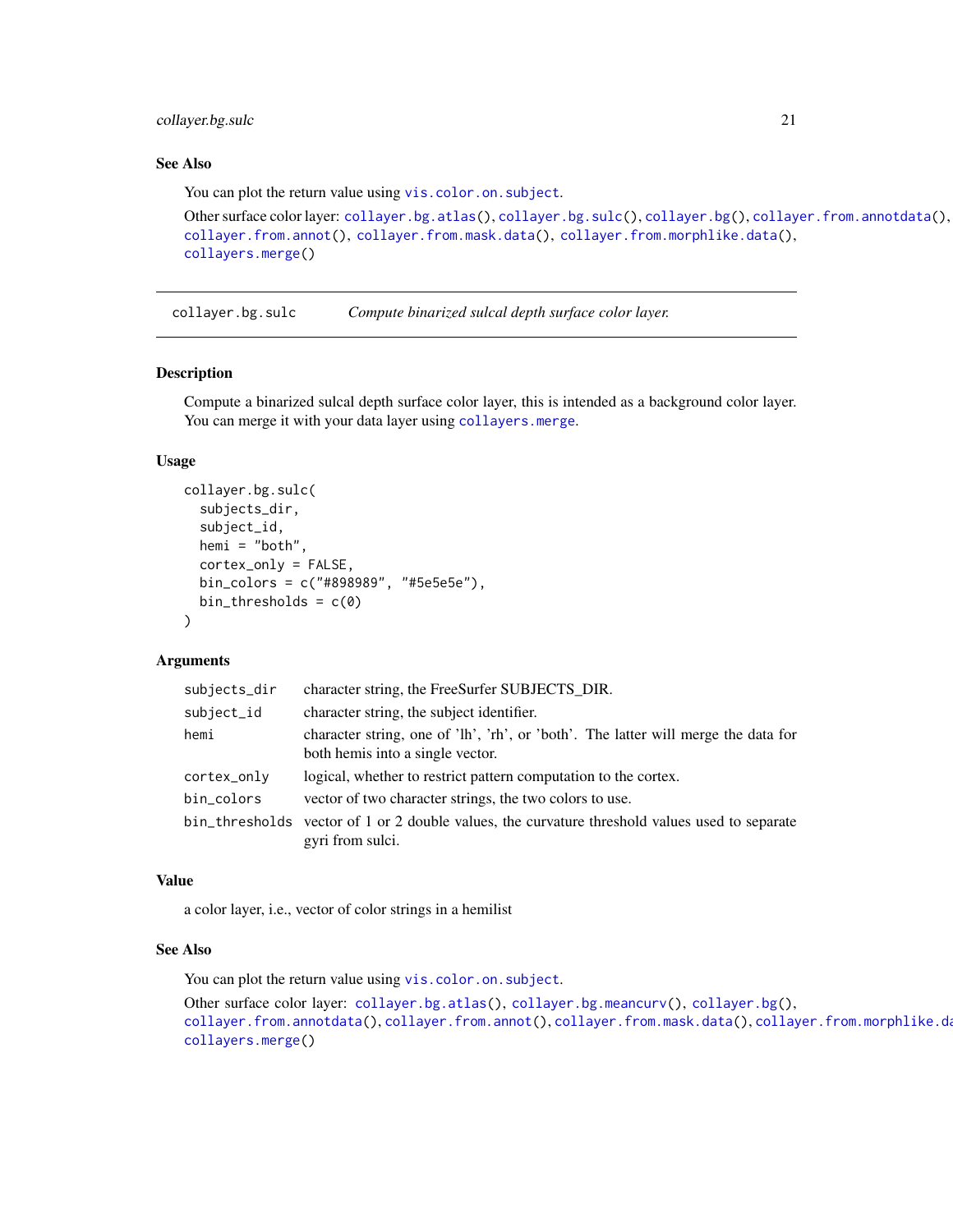<span id="page-21-2"></span><span id="page-21-0"></span>collayer.from.annot *Compute surface color layer from annotation or atlas data.*

# Description

Compute surface color layer from annotation or atlas data.

#### Usage

```
collayer.from.annot(subjects_dir, subject_id, hemi, atlas)
```
#### Arguments

| subjects_dir | character string, the FreeSurfer SUBJECTS DIR.                                                                                                          |
|--------------|---------------------------------------------------------------------------------------------------------------------------------------------------------|
| subject_id   | character string, the subject identifier.                                                                                                               |
| hemi         | character string, one of 'lh', 'rh', or 'both'.                                                                                                         |
| atlas        | character string, the atlas name. E.g., "aparc", "aparc.2009s", or "aparc.DKTatlas".<br>Used to construct the name of the annotation file to be loaded. |

# Value

named hemi list, each entry is a vector of color strings, one color per surface vertex. The coloring represents the atlas data.

# See Also

You can plot the return value using [vis.color.on.subject](#page-154-1).

```
Other surface color layer: collayer.bg.atlas(), collayer.bg.meancurv(), collayer.bg.sulc(),
collayer.bg(), collayer.from.annotdata(), collayer.from.mask.data(), collayer.from.morphlike.data(),
collayers.merge()
```
<span id="page-21-1"></span>collayer.from.annotdata

*Compute surface color layer from annotation or atlas data.*

# Description

Compute surface color layer from annotation or atlas data.

```
collayer.from.annotdata(lh_annotdata = NULL, rh_annotdata = NULL)
```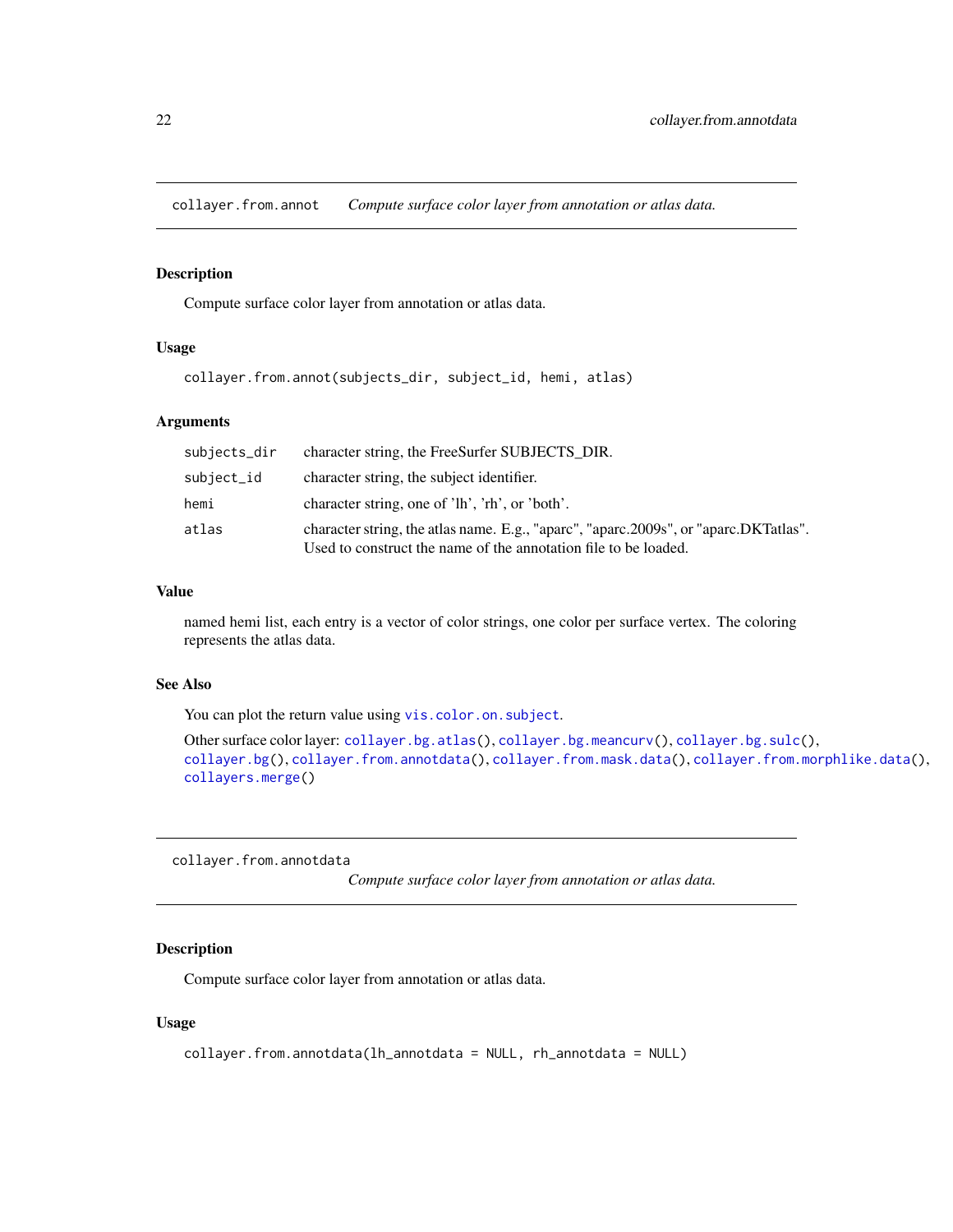#### <span id="page-22-0"></span>**Arguments**

| lh_annotdata | loaded annotation data for left hemi, as returned by subject. annot |
|--------------|---------------------------------------------------------------------|
| rh_annotdata | loaded annotation data for right hemi                               |

#### Value

named hemi list, each entry is a vector of color strings, one color per surface vertex. The coloring represents the atlas data.

#### See Also

You can plot the return value using [vis.color.on.subject](#page-154-1).

```
Other surface color layer: collayer.bg.atlas(), collayer.bg.meancurv(), collayer.bg.sulc(),
collayer.bg(), collayer.from.annot(), collayer.from.mask.data(), collayer.from.morphlike.data(),
collayers.merge()
```
<span id="page-22-1"></span>collayer.from.mask.data

*Compute surface color layer from morph-like data.*

#### Description

Compute surface color layer from morph-like data.

#### Usage

```
collayer.from.mask.data(
  lh_data = NULL,
 rh_data = NULL,
 makecmap_options = list(colFn = label.colFn)
)
```
#### Arguments

lh\_data integer vector, can be NULL

rh\_data numerical vector, can be NULL

makecmap\_options

named list of parameters to pass to [makecmap](#page-0-0). Must not include the unnamed first parameter, which is derived from 'measure'.

#### Value

named hemi list, each entry is a vector of color strings, one color per surface vertex. The coloring represents the label data.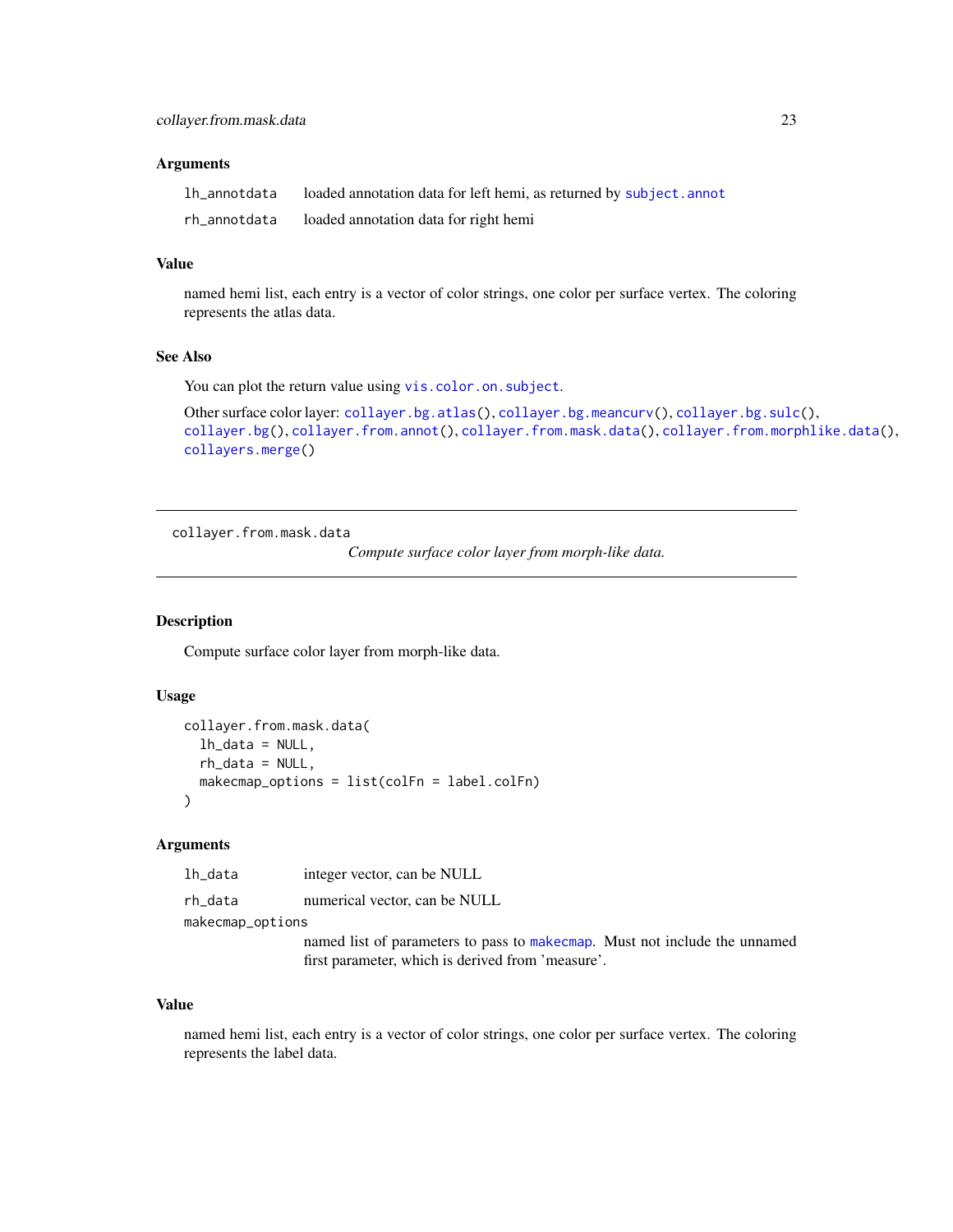# <span id="page-23-0"></span>See Also

You can plot the return value using [vis.color.on.subject](#page-154-1).

```
Other surface color layer: collayer.bg.atlas(), collayer.bg.meancurv(), collayer.bg.sulc(),
collayer.bg(), collayer.from.annotdata(), collayer.from.annot(), collayer.from.morphlike.data(),
collayers.merge()
```
<span id="page-23-1"></span>collayer.from.morphlike.data

*Compute surface color layer from morph-like data.*

# Description

Compute surface color layer from morph-like data.

#### Usage

```
collayer.from.morphlike.data(
  lh_morph_data = NULL,
  rh_morph_data = NULL,
  makecmap_options = list(colFn = cm.seq()),
  return_metadata = FALSE
)
```
# Arguments

lh\_morph\_data numerical vector, can be NULL

rh\_morph\_data numerical vector, can be NULL

makecmap\_options

named list of parameters to pass to [makecmap](#page-0-0). Must not include the unnamed first parameter, which is derived from 'measure'.

return\_metadata

logical, whether to return additional metadata as entry 'metadata' in the returned list

# Value

named hemi list, each entry is a vector of color strings, one color per surface vertex. The coloring represents the morph data.

#### See Also

You can plot the return value using [vis.color.on.subject](#page-154-1).

Other surface color layer: [collayer.bg.atlas\(](#page-18-1)), [collayer.bg.meancurv\(](#page-19-1)), [collayer.bg.sulc\(](#page-20-1)), [collayer.bg\(](#page-17-1)), [collayer.from.annotdata\(](#page-21-1)), [collayer.from.annot\(](#page-21-2)), [collayer.from.mask.data\(](#page-22-1)), [collayers.merge\(](#page-24-1))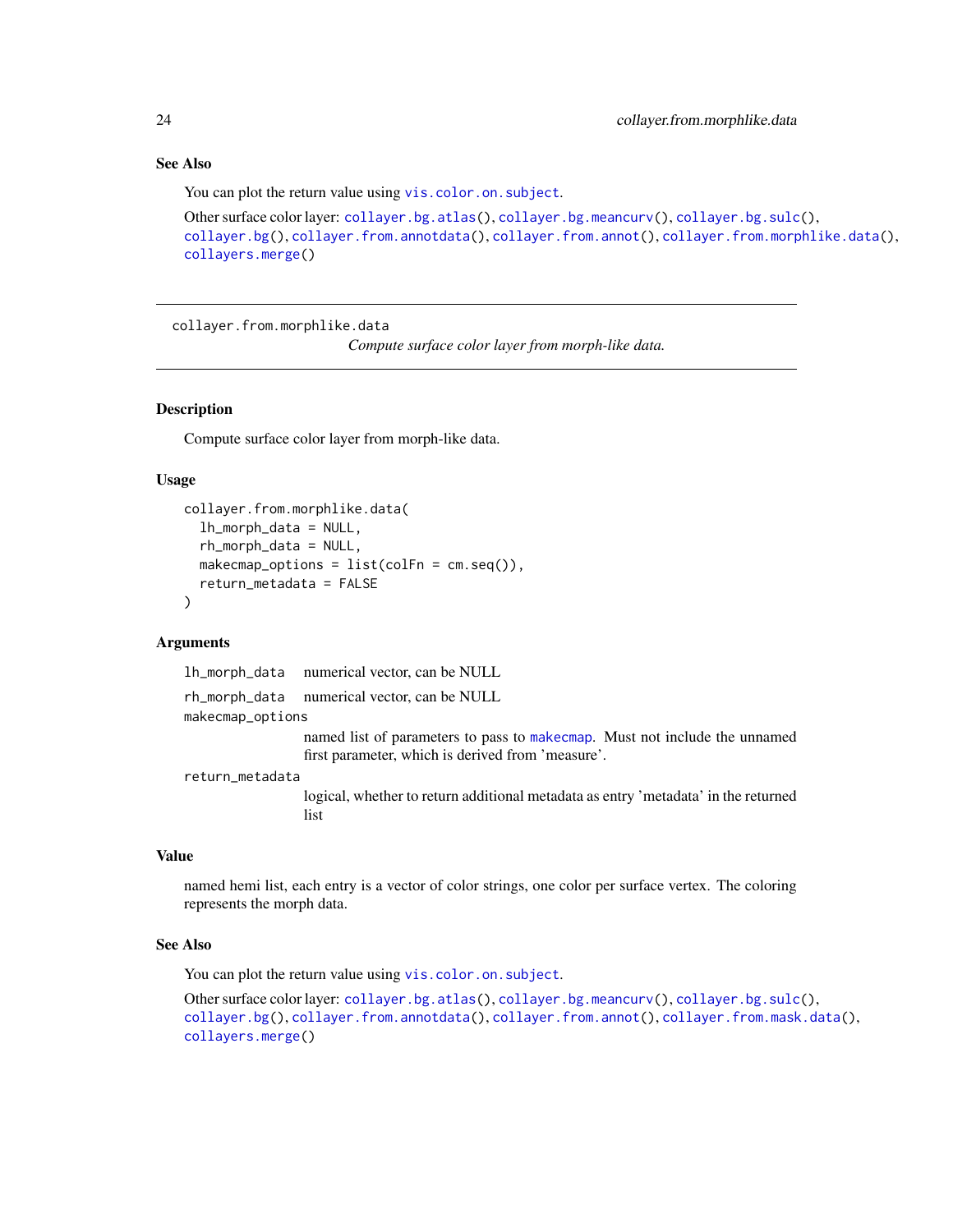<span id="page-24-1"></span><span id="page-24-0"></span>collayers.merge *Merge two or more color layers based on their transparency values.*

# Description

Merge several color layers into one based on their transparency and alpha blending. In the final result, the lower layers are visible through the transparent or 'NA' parts (if any) of the upper layers.

#### Usage

```
collayers.merge(collayers, opaque_background = "#FFFFFF")
```
#### Arguments

| collavers         | named list, the values must be vectors, matrices or arrays of color strings (as<br>produced by rgb. The names are free form and do not really matter. All values<br>must have the same length.                                                                                 |
|-------------------|--------------------------------------------------------------------------------------------------------------------------------------------------------------------------------------------------------------------------------------------------------------------------------|
| opaque_background |                                                                                                                                                                                                                                                                                |
|                   | a single color string or 'NULL'. If a color string, this color will be used as a final<br>opaque background layer to ensure that the returned colors are all opaque. Pass<br>'NULL' to skip this, which may result in a return value that contains non-opaque<br>color values. |

#### Value

a color layer, i.e., vector of color strings in a hemilist

# See Also

Other surface color layer: [collayer.bg.atlas\(](#page-18-1)), [collayer.bg.meancurv\(](#page-19-1)), [collayer.bg.sulc\(](#page-20-1)), [collayer.bg\(](#page-17-1)), [collayer.from.annotdata\(](#page-21-1)), [collayer.from.annot\(](#page-21-2)), [collayer.from.mask.data\(](#page-22-1)), [collayer.from.morphlike.data\(](#page-23-1))

<span id="page-24-2"></span>coloredmesh.from.annot

*Create a coloredmesh from an annotation of an atlas.*

#### Description

Create a coloredmesh from an annotation of an atlas.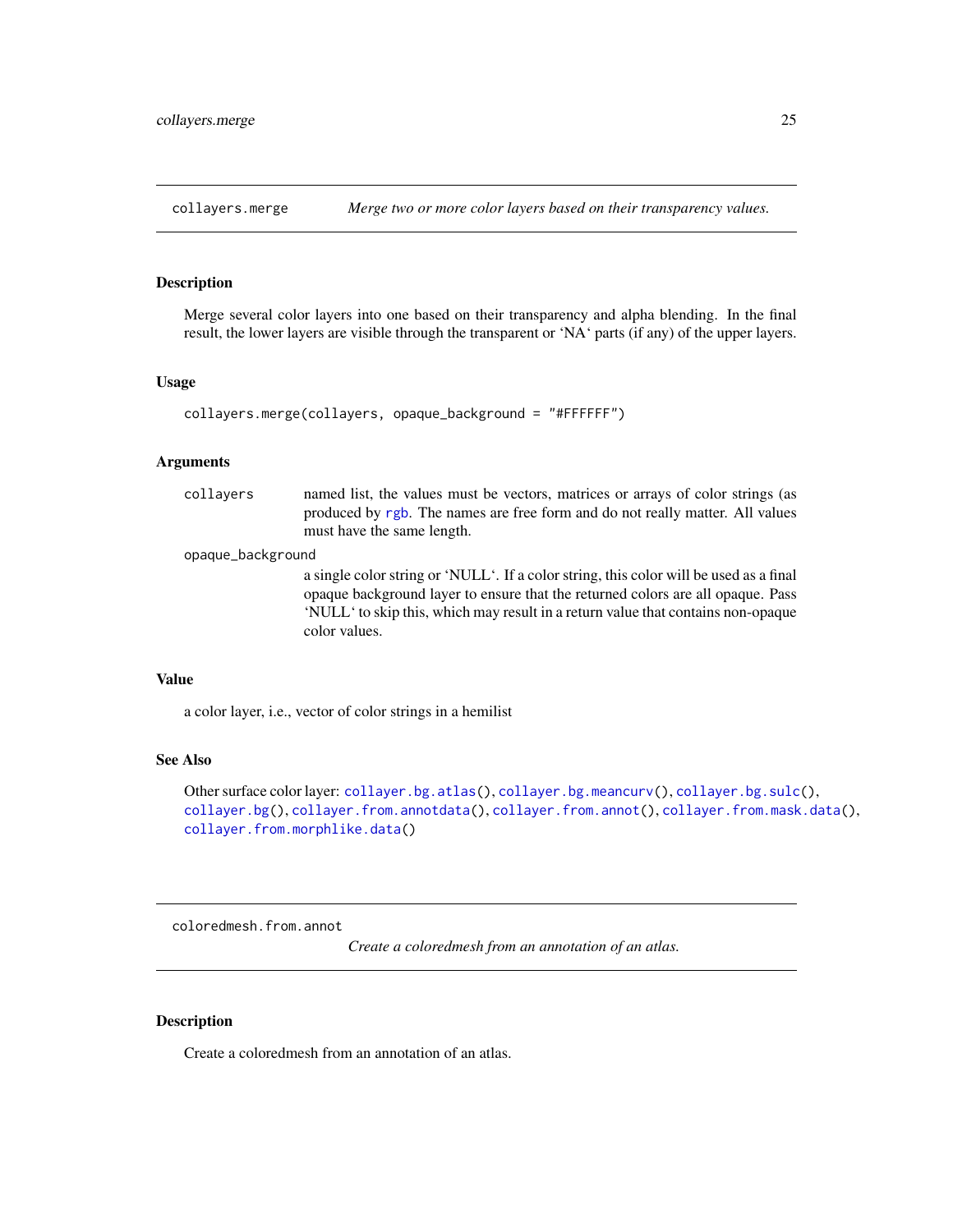```
coloredmesh.from.annot(
  subjects_dir,
  subject_id,
  atlas,
  hemi,
  surface = "white",outline = FALSE
)
```
# Arguments

| subjects_dir | string. The FreeSurfer SUBJECTS_DIR, i.e., a directory containing the data for<br>all your subjects, each in a subdir named after the subject identifier.                                                                                                                                             |
|--------------|-------------------------------------------------------------------------------------------------------------------------------------------------------------------------------------------------------------------------------------------------------------------------------------------------------|
| subject_id   | string. The subject identifier.                                                                                                                                                                                                                                                                       |
| atlas        | string or a loaded annotation. If a string, interpreted as the atlas name that should<br>be loaded to get te annotation. E.g., "aparc", "aparc.2009s", or "aparc.DKTatlas".<br>Used to construct the name of the annotation file to be loaded.                                                        |
| hemi         | string, one of 'lh' or 'rh'. The hemisphere name. Used to construct the names<br>of the label data files to be loaded.                                                                                                                                                                                |
| surface      | character string or 'fs.surface' instance. The display surface. E.g., "white",<br>"pial", or "inflated". Defaults to "white".                                                                                                                                                                         |
| outline      | logical, whether to draw an outline only instead of filling the regions. Defaults<br>to FALSE. Only makes sense if you did not pass an outline already. The current<br>implementation for outline computation is rather slow, so setting this to TRUE<br>will considerably increase computation time. |

# Value

coloredmesh. A named list with entries: "mesh" the [tmesh3d](#page-0-0) mesh object. "col": the mesh colors. "render", logical, whether to render the mesh. "hemi": the hemisphere, one of 'lh' or 'rh'.

#### See Also

Other coloredmesh functions: [coloredmesh.from.label\(](#page-25-1)), [coloredmesh.from.mask\(](#page-27-1)), coloredmesh.from.morph.nat [coloredmesh.from.morph.standard\(](#page-29-1)), [coloredmesh.from.morphdata\(](#page-30-1)), [coloredmeshes.from.color\(](#page-34-1))

<span id="page-25-1"></span>coloredmesh.from.label

*Create a coloredmesh from a label.*

# Description

Create a coloredmesh from a label.

<span id="page-25-0"></span>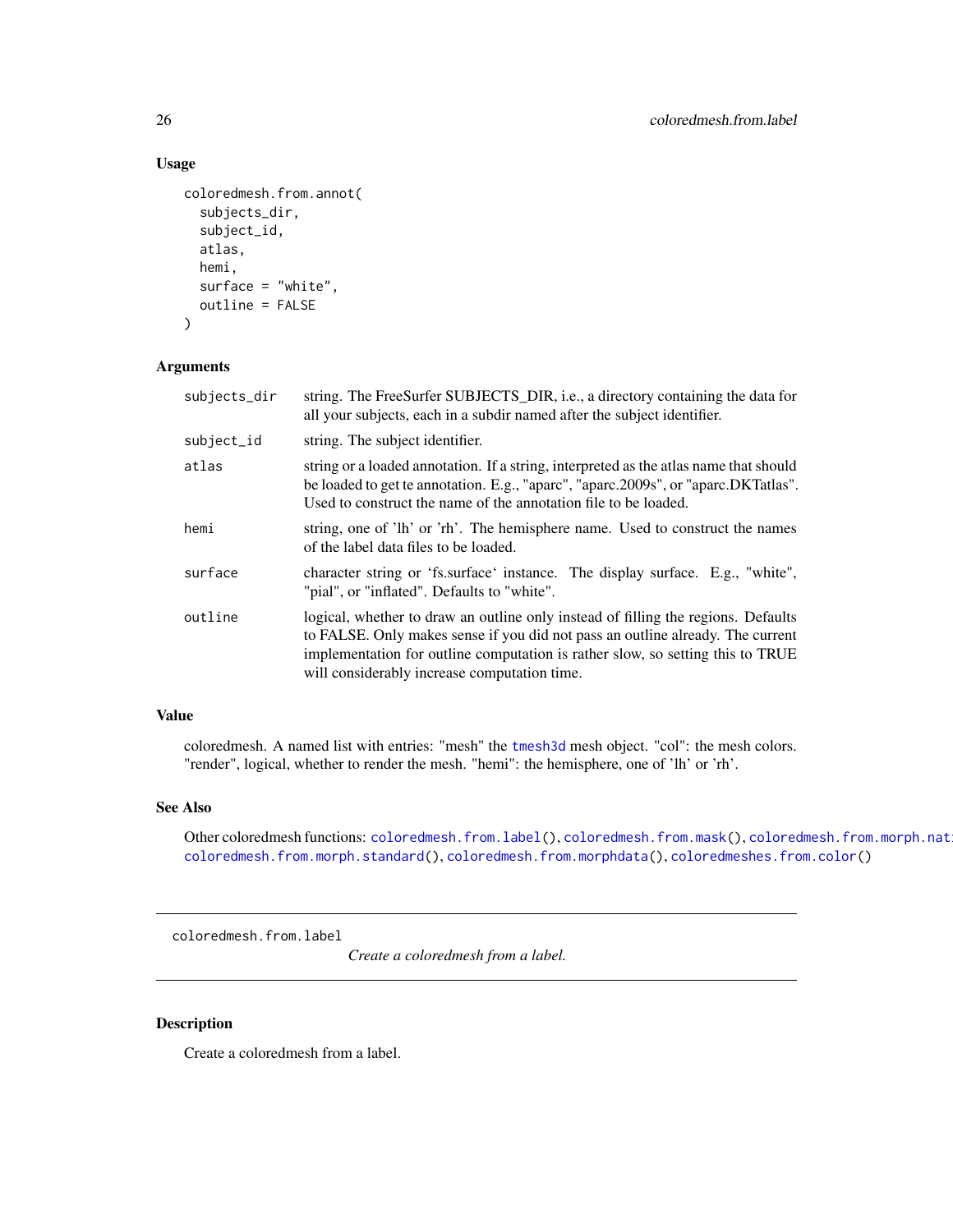coloredmesh.from.label 27

# Usage

```
coloredmesh.from.label(
  subjects_dir,
  subject_id,
  label,
 hemi,
  surface = "white",makecmap_options = list(colFn = squash::rainbow2),
  binary = TRUE
)
```
# Arguments

| subjects_dir     | string. The FreeSurfer SUBJECTS_DIR, i.e., a directory containing the data for<br>all your subjects, each in a subdir named after the subject identifier.                                                                                                              |
|------------------|------------------------------------------------------------------------------------------------------------------------------------------------------------------------------------------------------------------------------------------------------------------------|
| subject_id       | string. The subject identifier.                                                                                                                                                                                                                                        |
| label            | string or vector of integers. If a string, the name of the label file, without<br>the hemi part (if any), but including the '.label' suffix. E.g., 'cortex.label' for<br>'?h.cortex.label'. Alternatively, the already loaded label data as a vector of inte-<br>gers. |
| hemi             | string, one of 'lh' or 'rh'. The hemisphere name. Used to construct the names<br>of the label data files to be loaded.                                                                                                                                                 |
| surface          | character string or 'fs.surface' instance. The display surface. E.g., "white",<br>"pial", or "inflated". Defaults to "white".                                                                                                                                          |
| makecmap_options |                                                                                                                                                                                                                                                                        |
|                  | named list of parameters to pass to make cmap. Must not include the unnamed<br>first parameter, which is derived from 'measure'.                                                                                                                                       |
| binary           | logical, whether to treat the label as binary                                                                                                                                                                                                                          |

# Value

coloredmesh. A named list with entries: "mesh" the [tmesh3d](#page-0-0) mesh object. "col": the mesh colors. "render", logical, whether to render the mesh. "hemi": the hemisphere, one of 'lh' or 'rh'.

#### See Also

Other coloredmesh functions: [coloredmesh.from.annot\(](#page-24-2)), [coloredmesh.from.mask\(](#page-27-1)), coloredmesh.from.morph.nat [coloredmesh.from.morph.standard\(](#page-29-1)), [coloredmesh.from.morphdata\(](#page-30-1)), [coloredmeshes.from.color\(](#page-34-1))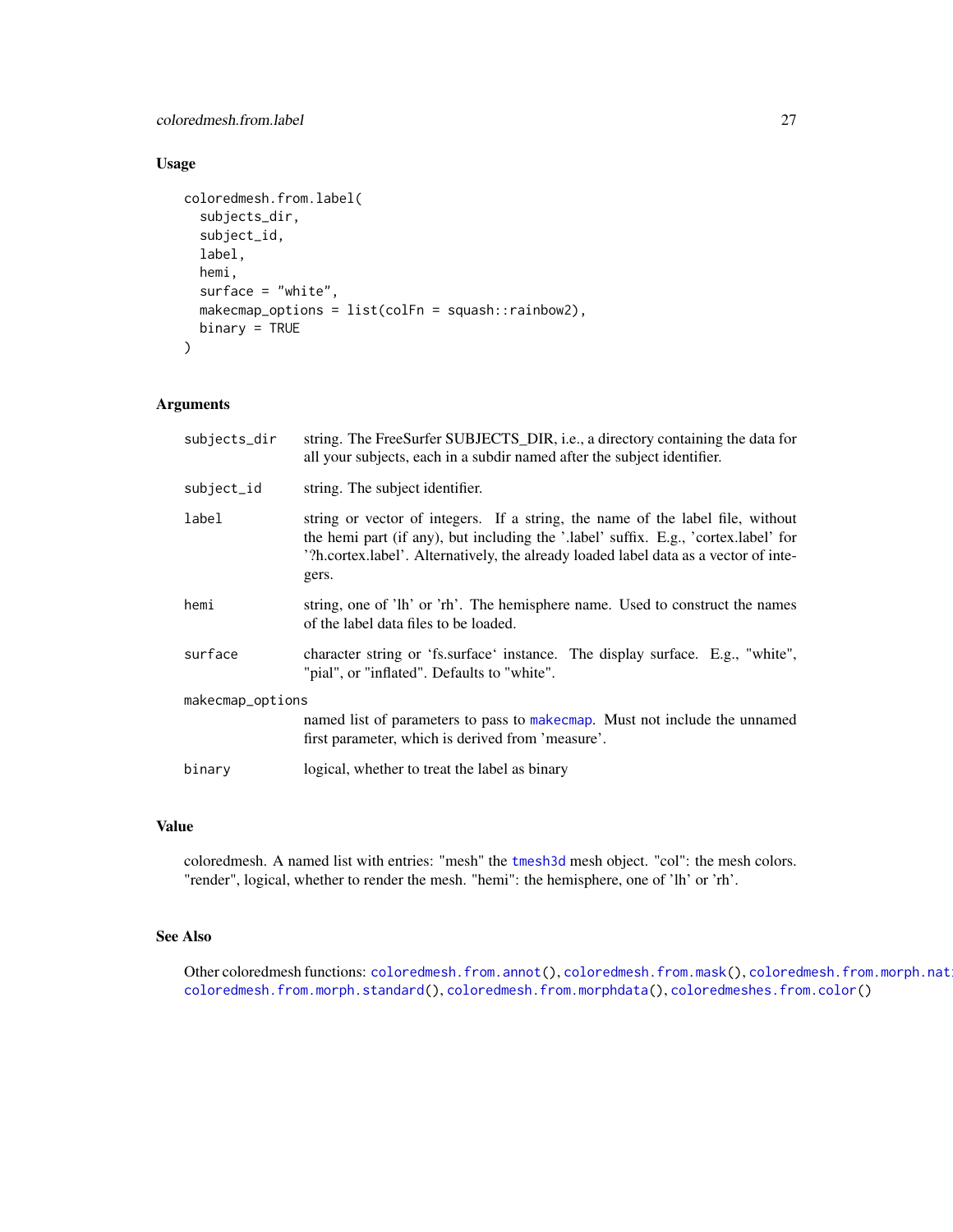<span id="page-27-1"></span><span id="page-27-0"></span>coloredmesh.from.mask *Create a coloredmesh from a mask.*

# Description

Create a coloredmesh from a mask.

#### Usage

```
coloredmesh.from.mask(
  subjects_dir,
  subject_id,
  mask,
  hemi,
  surface = "white",surface_data = NULL,
  makecmap_options = list(colFn = squash::rainbow2)
)
```
# Arguments

| string. The FreeSurfer SUBJECTS_DIR, i.e., a directory containing the data for<br>all your subjects, each in a subdir named after the subject identifier.                                                 |
|-----------------------------------------------------------------------------------------------------------------------------------------------------------------------------------------------------------|
| string. The subject identifier.                                                                                                                                                                           |
| logical vector, contains one logical value per vertex.                                                                                                                                                    |
| string, one of 'lh' or 'rh'. The hemisphere name. Used to construct the names<br>of the label data files to be loaded.                                                                                    |
| character string or 'fs.surface' instance. The display surface. E.g., "white",<br>"pial", or "inflated". Defaults to "white".                                                                             |
| optional surface mesh object, as returned by subject. surface. If given, used<br>instead of loading the surface data from disk (which users of this function may<br>already have done). Defaults to NULL. |
| makecmap_options                                                                                                                                                                                          |
| named list of parameters to pass to make cmap. Must not include the unnamed<br>first parameter, which is derived from 'measure'.                                                                          |
|                                                                                                                                                                                                           |

# Value

coloredmesh. A named list with entries: "mesh" the [tmesh3d](#page-0-0) mesh object. "col": the mesh colors. "render", logical, whether to render the mesh. "hemi": the hemisphere, one of 'lh' or 'rh'.

#### See Also

Other mask functions: [mask.from.labeldata.for.hemi\(](#page-109-1)), [vis.mask.on.subject\(](#page-176-1)) Other coloredmesh functions: [coloredmesh.from.annot\(](#page-24-2)), [coloredmesh.from.label\(](#page-25-1)), coloredmesh.from.morph.na [coloredmesh.from.morph.standard\(](#page-29-1)), [coloredmesh.from.morphdata\(](#page-30-1)), [coloredmeshes.from.color\(](#page-34-1))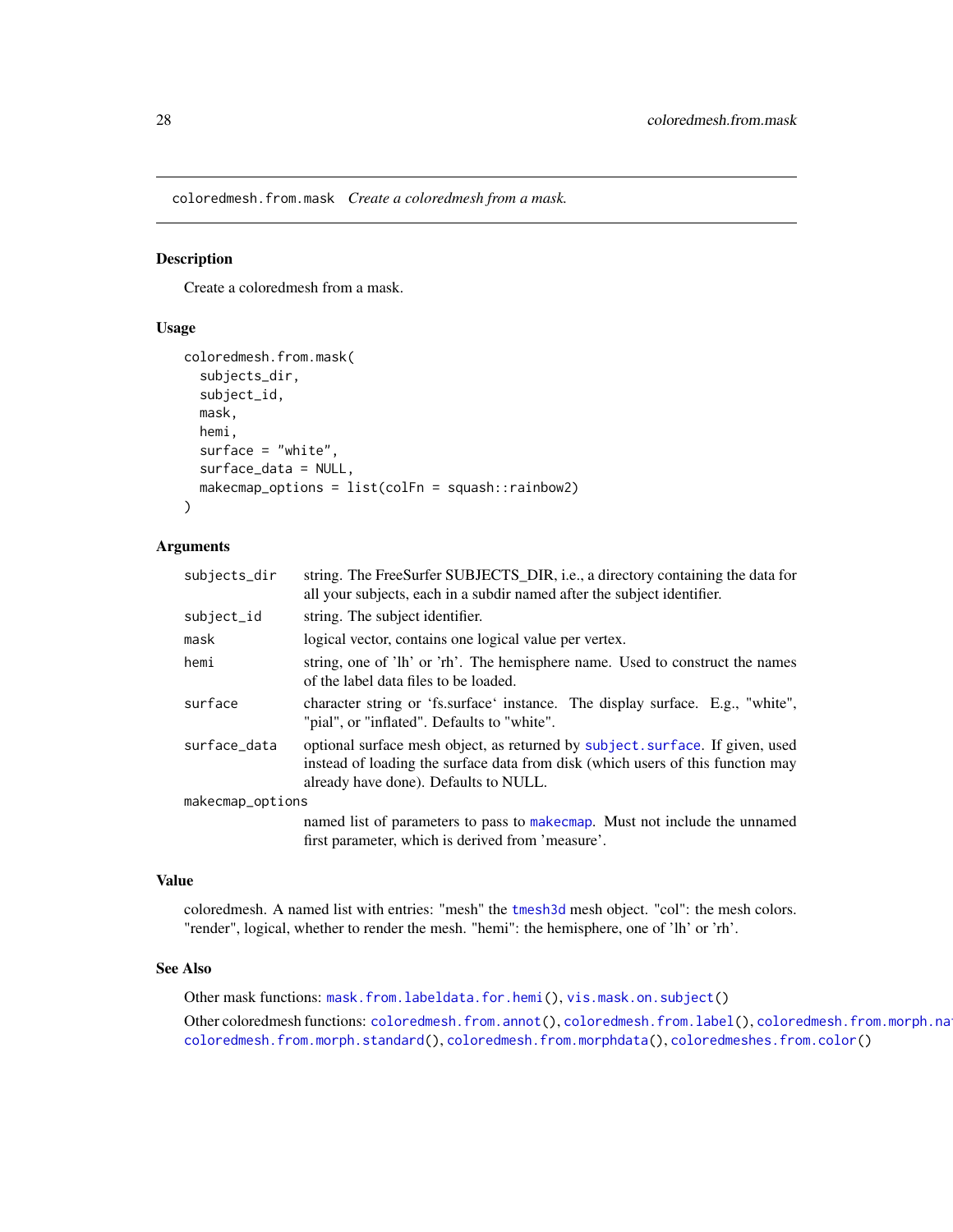<span id="page-28-1"></span><span id="page-28-0"></span>coloredmesh.from.morph.native

*Create a coloredmesh from native space morphometry data.*

# Description

Create a coloredmesh from native space morphometry data.

# Usage

```
coloredmesh.from.morph.native(
  subjects_dir,
  subject_id,
 measure,
 hemi,
 surface = "white",clip = NULL,
 cortex_only = FALSE,
 makecmap_options = mkco.seq()
)
```

| subjects_dir     | string. The FreeSurfer SUBJECTS_DIR, i.e., a directory containing the data for<br>all your subjects, each in a subdir named after the subject identifier.                                                                                                                                                                                                                                                                                             |
|------------------|-------------------------------------------------------------------------------------------------------------------------------------------------------------------------------------------------------------------------------------------------------------------------------------------------------------------------------------------------------------------------------------------------------------------------------------------------------|
| subject_id       | string. The subject identifier.                                                                                                                                                                                                                                                                                                                                                                                                                       |
| measure          | string. The morphometry data to use. E.g., 'area' or 'thickness'. Pass NULL to<br>render the surface in white, without any data. One can also pass the pre-loaded<br>morphometry data as a numerical vector, the length of which must match the<br>number of surface vertices.                                                                                                                                                                        |
| hemi             | string, one of 'lh' or 'rh'. The hemisphere name. Used to construct the names<br>of the label data files to be loaded.                                                                                                                                                                                                                                                                                                                                |
| surface          | character string or 'fs.surface' instance. The display surface. E.g., "white",<br>"pial", or "inflated". Defaults to "white".                                                                                                                                                                                                                                                                                                                         |
| clip             | numeric vector of length 2 or NULL. If given, the 2 values are interpreted as<br>lower and upper percentiles, and the morph data is clipped at the given lower<br>and upper percentile (see clip.data). Defaults to NULL (no data clipping).                                                                                                                                                                                                          |
| cortex_only      | logical, whether to mask the medial wall, i.e., whether the morphometry data for<br>all vertices which are *not* part of the cortex (as defined by the label file 'la-<br>bel/?h.cortex.label') should be replaced with NA values. In other words, setting<br>this to TRUE will ignore the values of the medial wall between the two hemi-<br>spheres. If set to true, the mentioned label file needs to exist for the subject.<br>Defaults to FALSE. |
| makecmap_options |                                                                                                                                                                                                                                                                                                                                                                                                                                                       |
|                  | named list of parameters to pass to makecmap. Must not include the unnamed                                                                                                                                                                                                                                                                                                                                                                            |
|                  | first parameter, which is derived from 'measure'.                                                                                                                                                                                                                                                                                                                                                                                                     |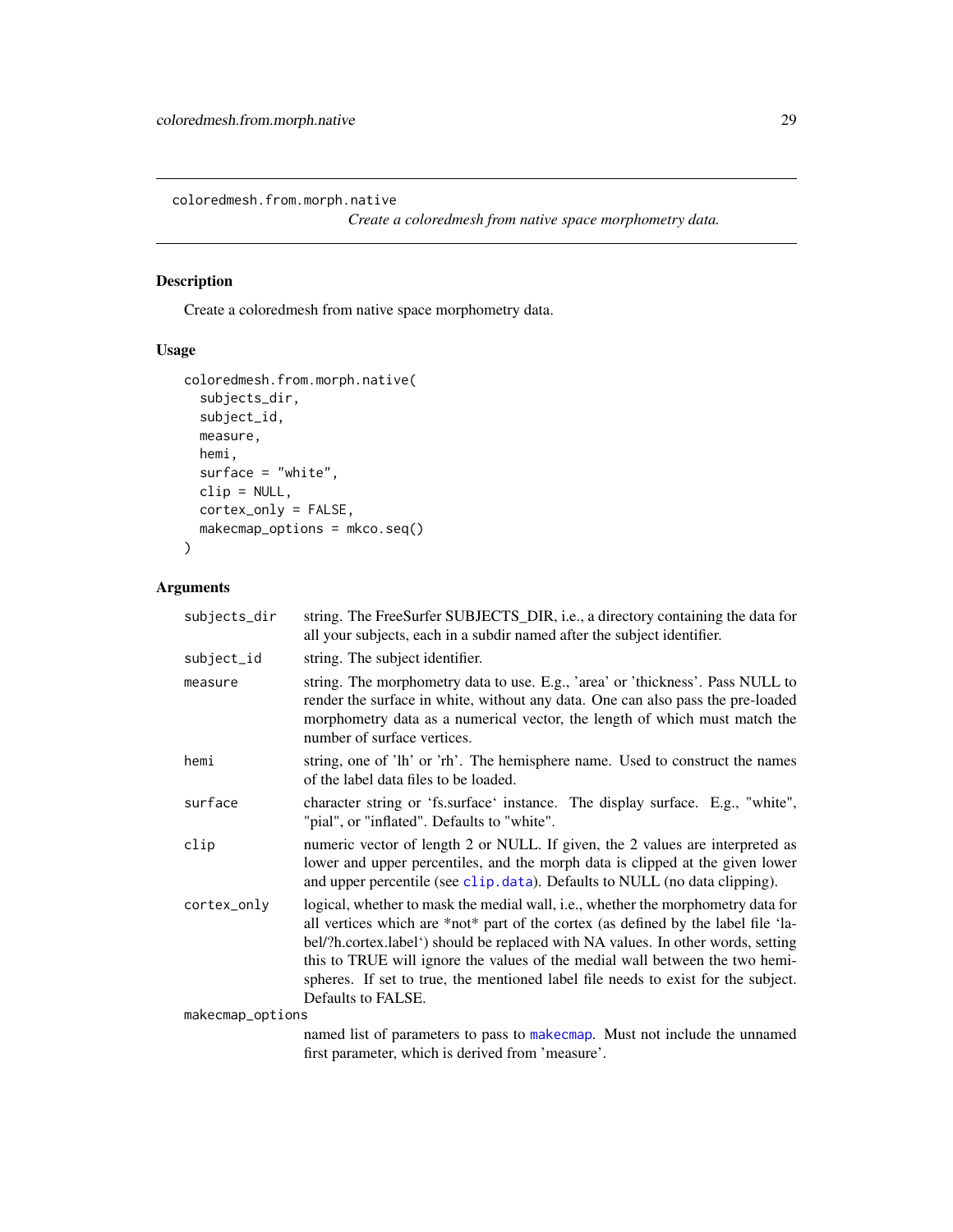#### <span id="page-29-0"></span>Value

coloredmesh. A named list with entries: "mesh" the [tmesh3d](#page-0-0) mesh object. "col": the mesh colors. "render", logical, whether to render the mesh. "hemi": the hemisphere, one of 'lh' or 'rh'.

# See Also

Other coloredmesh functions: [coloredmesh.from.annot\(](#page-24-2)), [coloredmesh.from.label\(](#page-25-1)), [coloredmesh.from.mask\(](#page-27-1)), [coloredmesh.from.morph.standard\(](#page-29-1)), [coloredmesh.from.morphdata\(](#page-30-1)), [coloredmeshes.from.color\(](#page-34-1))

<span id="page-29-1"></span>coloredmesh.from.morph.standard

*Create a coloredmesh from standard space morphometry data.*

# Description

Create a coloredmesh from standard space morphometry data.

# Usage

```
coloredmesh.from.morph.standard(
  subjects_dir,
  subject_id,
  measure,
  hemi,
  fwhm,
  surface = "white",template_subject = "fsaverage",
  template_subjects_dir = NULL,
  clip = NULL,
  cortex_only = FALSE,
  makecmap_options = mkco.seq()
)
```

| subjects_dir | string. The FreeSurfer SUBJECTS_DIR, i.e., a directory containing the data for<br>all your subjects, each in a subdir named after the subject identifier.                                                                                                                      |
|--------------|--------------------------------------------------------------------------------------------------------------------------------------------------------------------------------------------------------------------------------------------------------------------------------|
| subject_id   | string. The subject identifier.                                                                                                                                                                                                                                                |
| measure      | string. The morphometry data to use. E.g., 'area' or 'thickness'. Pass NULL to<br>render the surface in white, without any data. One can also pass the pre-loaded<br>morphometry data as a numerical vector, the length of which must match the<br>number of surface vertices. |
| hemi         | string, one of 'lh' or 'rh'. The hemisphere name. Used to construct the names<br>of the label data files to be loaded.                                                                                                                                                         |
| fwhm         | string, smoothing setting. The smoothing part of the filename, typically some-<br>thing like $'0', '5', '10', ,$ or $'25'.$                                                                                                                                                    |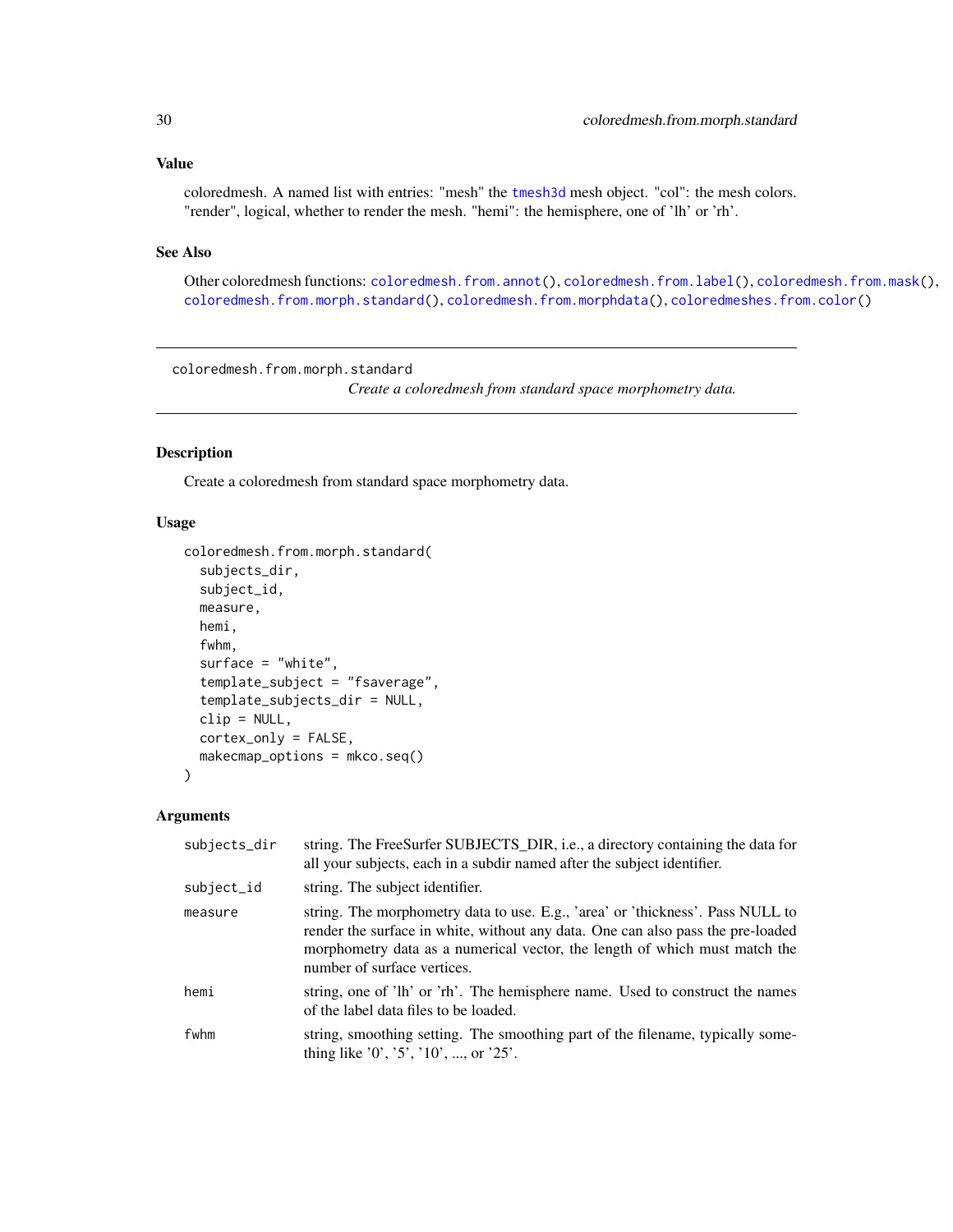<span id="page-30-0"></span>surface character string or 'fs.surface' instance. The display surface. E.g., "white", "pial", or "inflated". Defaults to "white".

#### template\_subject

The template subject used. This will be used as part of the filename, and its surfaces are loaded for data visualization. Defaults to 'fsaverage'.

#### template\_subjects\_dir

The template subjects dir. If 'NULL', the value of the parameter 'subjects\_dir' is used. Defaults to NULL. If you have FreeSurfer installed and configured, and are using the standard fsaverage subject, try passing the result of calling 'file.path(Sys.getenv('FREESURFER\_HOME'), 'subjects')'.

- clip numeric vector of length 2 or NULL. If given, the 2 values are interpreted as lower and upper percentiles, and the morph data is clipped at the given lower and upper percentile (see [clip.data](#page-13-1)). Defaults to NULL (no data clipping).
- cortex\_only logical, whether to mask the medial wall, i.e., whether the morphometry data for all vertices which are \*not\* part of the cortex (as defined by the label file 'label/?h.cortex.label') should be replaced with NA values. In other words, setting this to TRUE will ignore the values of the medial wall between the two hemispheres. If set to true, the mentioned label file needs to exist for the subject. Defaults to FALSE.

makecmap\_options

named list of parameters to pass to [makecmap](#page-0-0). Must not include the unnamed first parameter, which is derived from 'measure'.

# Value

coloredmesh. A named list with entries: "mesh" the [tmesh3d](#page-0-0) mesh object. "col": the mesh colors. "render", logical, whether to render the mesh. "hemi": the hemisphere, one of 'lh' or 'rh'.

#### See Also

Other coloredmesh functions: [coloredmesh.from.annot\(](#page-24-2)), [coloredmesh.from.label\(](#page-25-1)), [coloredmesh.from.mask\(](#page-27-1)), [coloredmesh.from.morph.native\(](#page-28-1)), [coloredmesh.from.morphdata\(](#page-30-1)), [coloredmeshes.from.color\(](#page-34-1))

<span id="page-30-1"></span>coloredmesh.from.morphdata

*Create a coloredmesh from arbitrary data.*

#### Description

Create a coloredmesh from arbitrary data.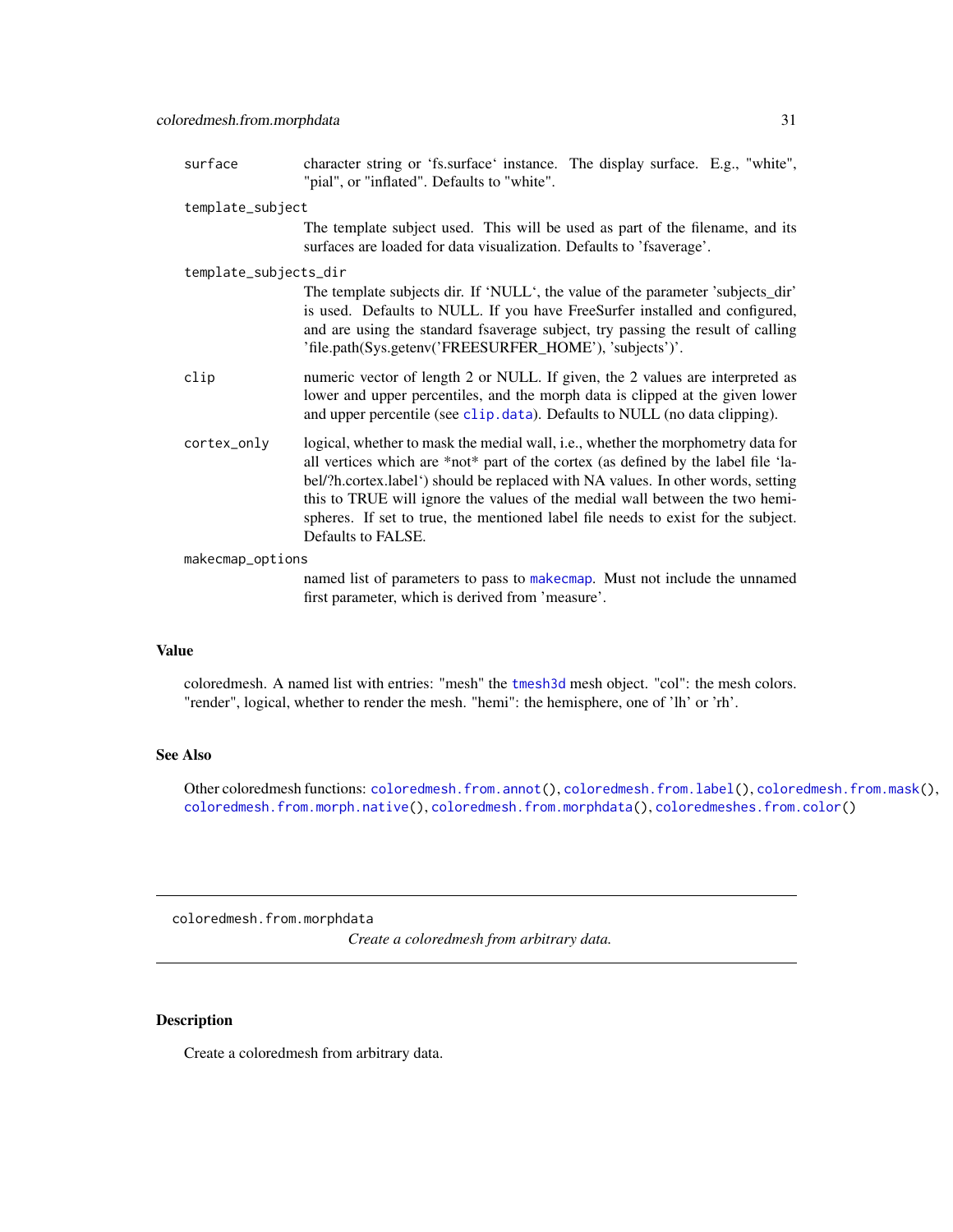```
coloredmesh.from.morphdata(
  subjects_dir,
  vis_subject_id,
  morph_data,
  hemi,
  surface = "white",
 makecmap_options = mkco.seq()
)
```
# Arguments

| subjects_dir     | string. The FreeSurfer SUBJECTS_DIR, i.e., a directory containing the data for<br>all your subjects, each in a subdir named after the subject identifier. |
|------------------|-----------------------------------------------------------------------------------------------------------------------------------------------------------|
| vis_subject_id   | string. The subject identifier from which to obtain the surface for data visualiza-<br>tion. Example: 'fsaverage'.                                        |
| morph_data       | string. The morphometry data to use. E.g., 'area' or 'thickness.'                                                                                         |
| hemi             | string, one of 'lh' or 'rh'. The hemisphere name. Used to construct the names<br>of the label data files to be loaded.                                    |
| surface          | character string or 'fs.surface' instance. The display surface. E.g., "white",<br>"pial", or "inflated". Defaults to "white".                             |
| makecmap_options |                                                                                                                                                           |
|                  | named list of parameters to pass to make cmap. Must not include the unnamed<br>first parameter, which is derived from 'measure'.                          |

# Value

coloredmesh. A named list with entries: "mesh" the [tmesh3d](#page-0-0) mesh object. "col": the mesh colors. "render", logical, whether to render the mesh. "hemi": the hemisphere, one of 'lh' or 'rh'.

# See Also

Other coloredmesh functions: [coloredmesh.from.annot\(](#page-24-2)), [coloredmesh.from.label\(](#page-25-1)), [coloredmesh.from.mask\(](#page-27-1)), [coloredmesh.from.morph.native\(](#page-28-1)), [coloredmesh.from.morph.standard\(](#page-29-1)), [coloredmeshes.from.color\(](#page-34-1))

coloredmesh.from.preloaded.data *Generate coloredmesh from loaded data.*

# Description

Generate coloredmesh from loaded data.

<span id="page-31-0"></span>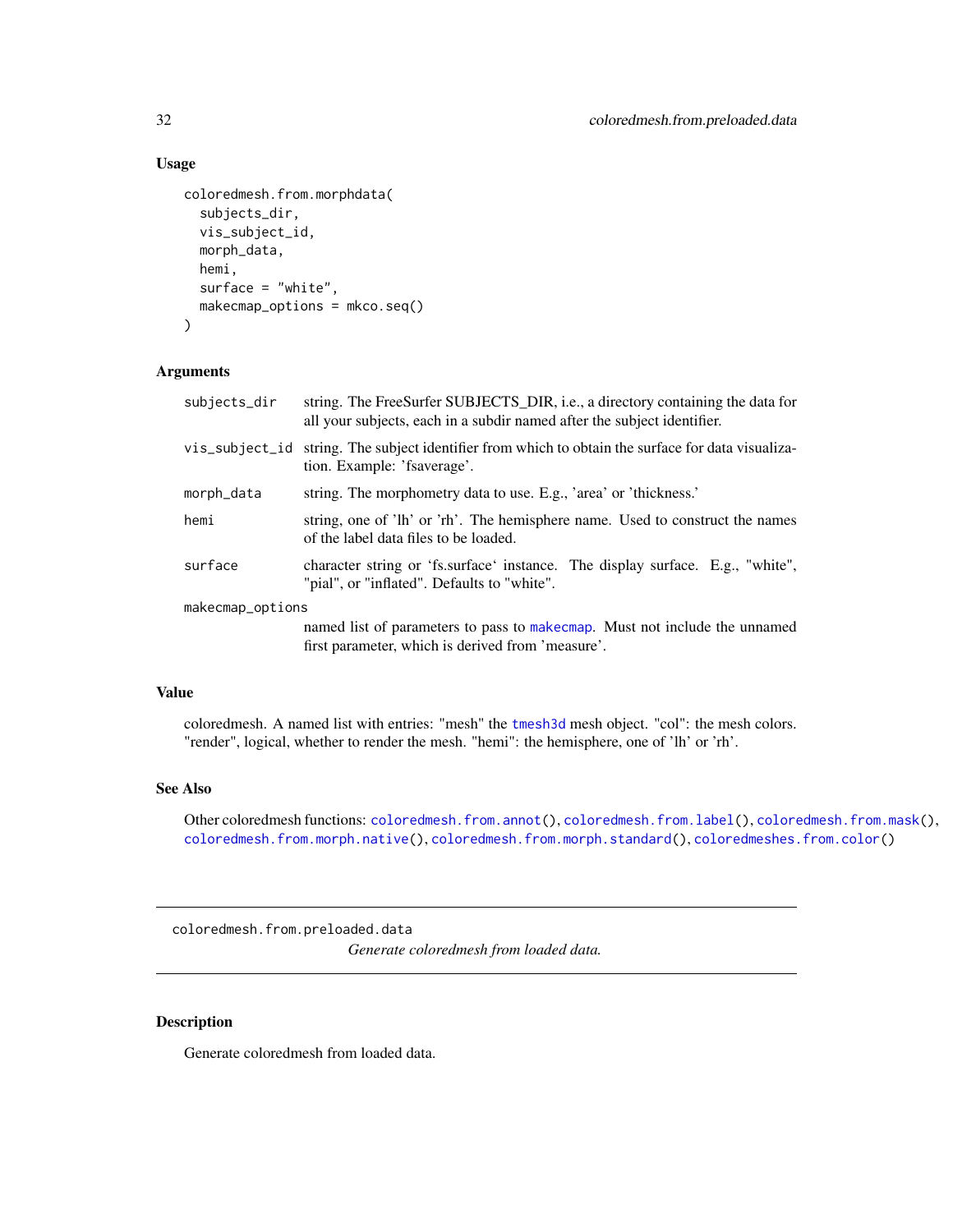```
coloredmesh.from.preloaded.data(
  fs_surface,
 morph_data = NULL,
 col = NULL,hemi = "lh"makecmap_options = mkco.seq()
)
```
# Arguments

| fs_surface       | an fs. surface instance or a character string, which will be interpreted as the path<br>to a file and loaded with freesurferformats::read.fs.surface.           |
|------------------|-----------------------------------------------------------------------------------------------------------------------------------------------------------------|
| morph_data       | numerical vector, per-vertex data (typically morphometry) for the mesh. If<br>given, takes precedence over 'col' parameter.                                     |
| col              | vector of colors, typically hex color strings like '#FF00FF'. The per-vertex-<br>colors for the mesh. Alternative to morph data.                                |
| hemi             | character string, one of 'lh' or 'rh'. Metadata, the hemisphere. May be used by<br>visualization functions to decide whether to draw the mesh in certain views. |
| makecmap_options |                                                                                                                                                                 |
|                  | named list of parameters to pass to make cmap. Must not include the unnamed<br>first parameter, which is derived from 'measure'.                                |

# Value

as fs.coloredmesh instance

<span id="page-32-1"></span>coloredmesh.plot.colorbar.separate

*Draw colorbar for coloredmeshes in separate 2D plot.*

# Description

Draw a colorbar for the coloredmeshes to a separate 2D plot. Due to the suboptimal handling of colorbar drawing in the three-dimensional multi-panel views, it is often desirable to plot the colorbar in a separate window, export it from there and then manually add it to the final plot version in some image manipulation software like Inkscape. If you need more control over the colormap than offered by this function (e.g., setting the color value for NA values or making a symmetric colormap to ensure that the zero point for divergent colormaps is a neutral color), you should write custom code, and the return value from this function will come in handy to do that.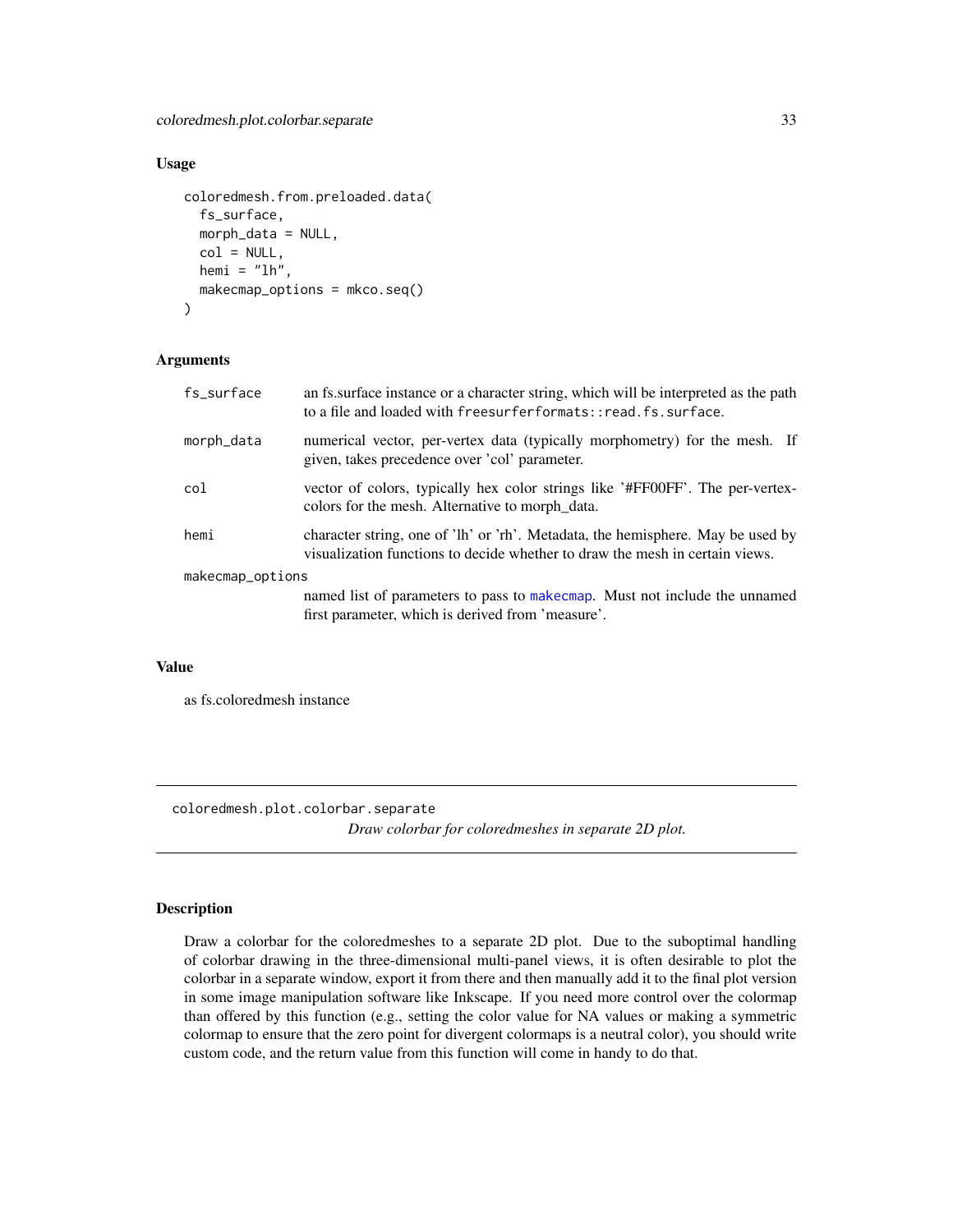```
coloredmesh.plot.colorbar.separate(
  coloredmeshes,
  show = FALSE,
 image.plot\_extra\_options = list(horizontal = FALSE, legend.cex = 1.8, legend.width =2, legend.mar = 12, axis.args = list(cex.axis = 5)),
 png\_options = list(filename = "fsbrain\_cbar.png", width = 1400, height = 1400, bg ="#FFFFFF00"),
  silent = FALSE,
  trim_png = TRUE
\lambda
```
# Arguments

| coloredmeshes            | list of colored meshes. A colored mesh is a named list as returned by the 'col-<br>oredmesh.from 'functions. It has the entries 'mesh' of type tmesh3d, a 'col',<br>which is a color specification for such a mesh. The 'vis*' functions (like vis. subject. morph. native)<br>all return a list of colored meshes.                                                                      |
|--------------------------|------------------------------------------------------------------------------------------------------------------------------------------------------------------------------------------------------------------------------------------------------------------------------------------------------------------------------------------------------------------------------------------|
| show                     | logical, Whether to open the resulting plot. Defaults to 'TRUE'.                                                                                                                                                                                                                                                                                                                         |
| image.plot_extra_options |                                                                                                                                                                                                                                                                                                                                                                                          |
|                          | named list of extra optins to pass to image plot. This can be used to add a leg-<br>end to the colorbar, rotate the colorbar, or whatever. The options "legend_only",<br>"zlim", and "col" are computed and set for you by this function, so there is no<br>need to pass these. Your list will be merged with the internal options, so you<br>could overwrite named arguments if needed. |
| png_options              | Options to pass to png, see the docs of that function for details. Allow you to<br>save the plot as a png bitmap image. Example: png_options = list("filename"="fsbrain_cbar.png"<br>Defaults to NULL, which will not save anything.                                                                                                                                                     |
| silent                   | logical, whether to suppress messages. Defaults to 'FALSE'.                                                                                                                                                                                                                                                                                                                              |
| trim_png                 | logical, whether to trim the output PNG image using image magick, i.e., remove<br>everything but the foreground. Ignored unless an output PNG image is actually<br>written (see 'png_options') and the 'magick' package is installed.                                                                                                                                                    |
|                          |                                                                                                                                                                                                                                                                                                                                                                                          |

## Value

named list, entries: 'output\_img\_path': character string, the path to the output file, or NULL.

#### Note

If you increase the output resolution of the colorbar (using 'png\_options'), you will have to increase the font sizes as well (using 'image.plot\_extra\_options'), otherwise the axis and legend labels will be hard to read.

#### See Also

Other colorbar functions: [combine.colorbar.with.brainview.animation\(](#page-37-1)), combine.colorbar.with.brainview.ima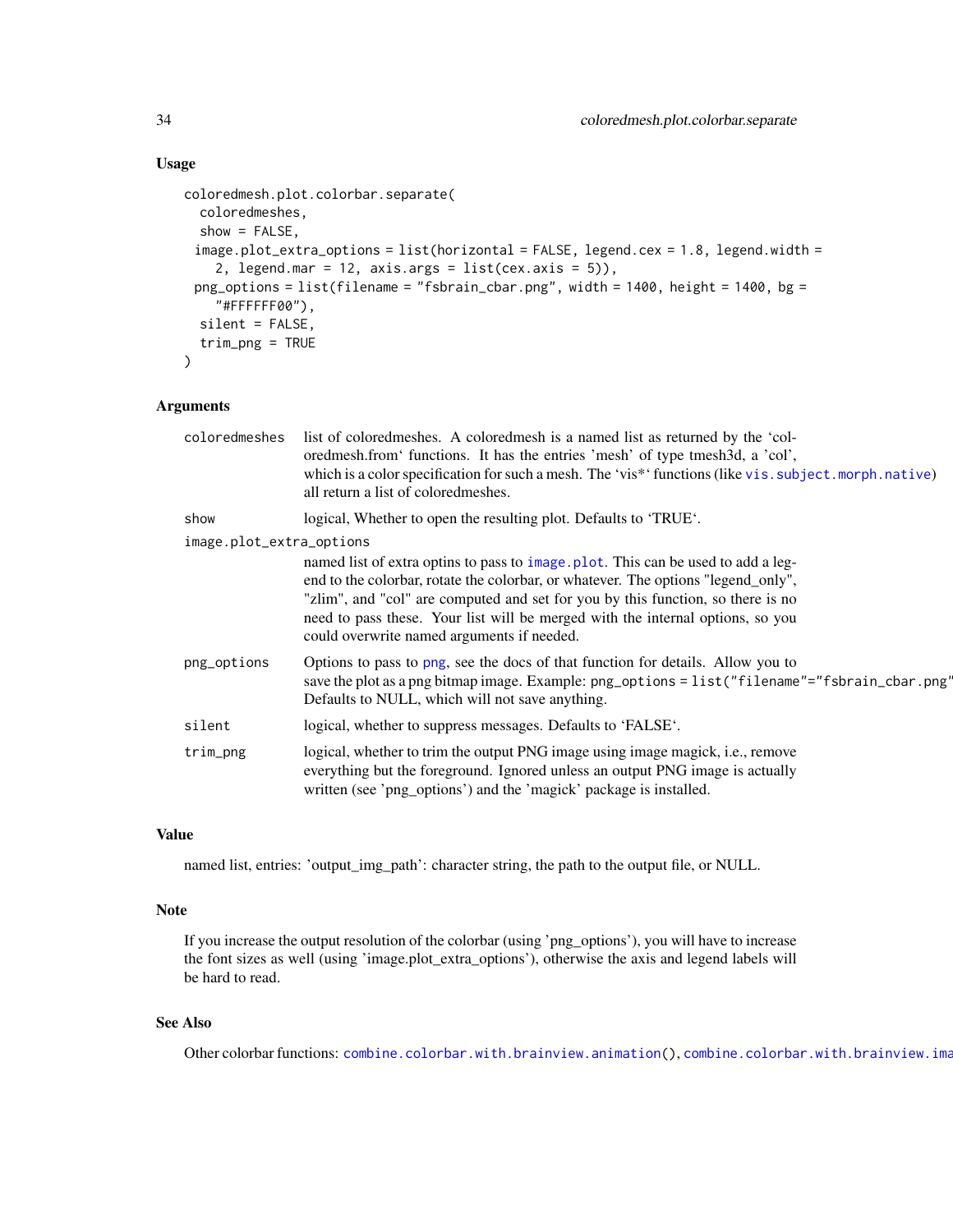# <span id="page-34-0"></span>coloredmeshes.from.color 35

# Examples

```
## Not run:
  fsbrain::download_optional_data();
  subjects_dir = fsbrain::get_optional_data_filepath("subjects_dir");
  coloredmeshes = vis.subject.morph.native(subjects_dir, 'subject1',
    'thickness', 'lh', views=c('t4'));
   coloredmesh.plot.colorbar.separate(coloredmeshes);
  # Or plot a colorbar with a label:
  coloredmesh.plot.colorbar.separate(coloredmeshes,
    image.plot_extra_options = list("legend.lab"="Thickness [mm]",
   horizontal=TRUE, legend.cex=1.5, legend.line=-3));
## End(Not run)
```
<span id="page-34-1"></span>coloredmeshes.from.color

*Create coloredmeshes for both hemis using pre-defined colors.*

# Description

Create coloredmeshes for both hemis using pre-defined colors.

# Usage

```
coloredmeshes.from.color(
  subjects_dir,
  subject_id,
  color_data,
  hemi,
  surface = "white",
 metadata = list())
```

| subjects_dir | string. The FreeSurfer SUBJECTS_DIR, i.e., a directory containing the data for<br>all your subjects, each in a subdir named after the subject identifier. |
|--------------|-----------------------------------------------------------------------------------------------------------------------------------------------------------|
| subject_id   | string. The subject identifier.                                                                                                                           |
| color data   | a hemilist containing vectors of hex color strings                                                                                                        |
| hemi         | string, one of 'lh' or 'rh'. The hemisphere name. Used to construct the names<br>of the label data files to be loaded.                                    |
| surface      | character string or 'fs.surface' instance. The display surface. E.g., "white",<br>"pial", or "inflated". Defaults to "white".                             |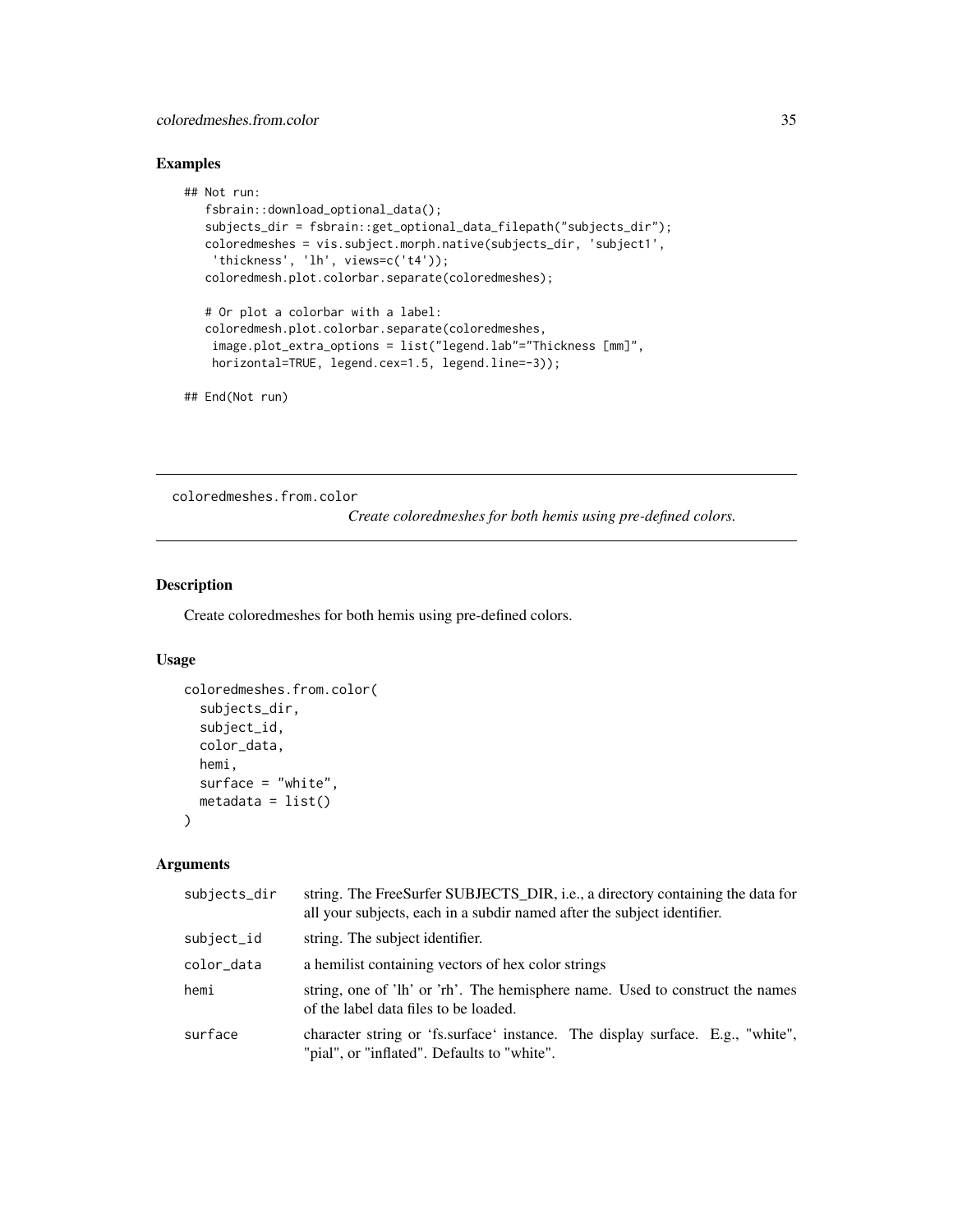<span id="page-35-0"></span>metadata a named list, can contain whatever you want. Typical entries are: 'src\_data' a hemilist containing the source data from which the 'color\_data' was created, optional. If available, it is encoded into the coloredmesh and can be used later to plot a colorbar. 'makecmap\_options': the options used to created the colormap from the data.

# Value

named list of coloredmeshes. Each entry is a named list with entries: "mesh" the [tmesh3d](#page-0-0) mesh object. "col": the mesh colors. "render", logical, whether to render the mesh. "hemi": the hemisphere, one of 'lh' or 'rh'.

# See Also

Other coloredmesh functions: [coloredmesh.from.annot\(](#page-24-2)), [coloredmesh.from.label\(](#page-25-1)), [coloredmesh.from.mask\(](#page-27-1)), [coloredmesh.from.morph.native\(](#page-28-1)), [coloredmesh.from.morph.standard\(](#page-29-1)), [coloredmesh.from.morphdata\(](#page-30-1))

colorlist.brain.clusters

*Return diverging color list*

# Description

Return diverging color list

#### Usage

colorlist.brain.clusters(num\_colors)

#### Arguments

num\_colors integer, the number of colors you want

# Value

vector of colors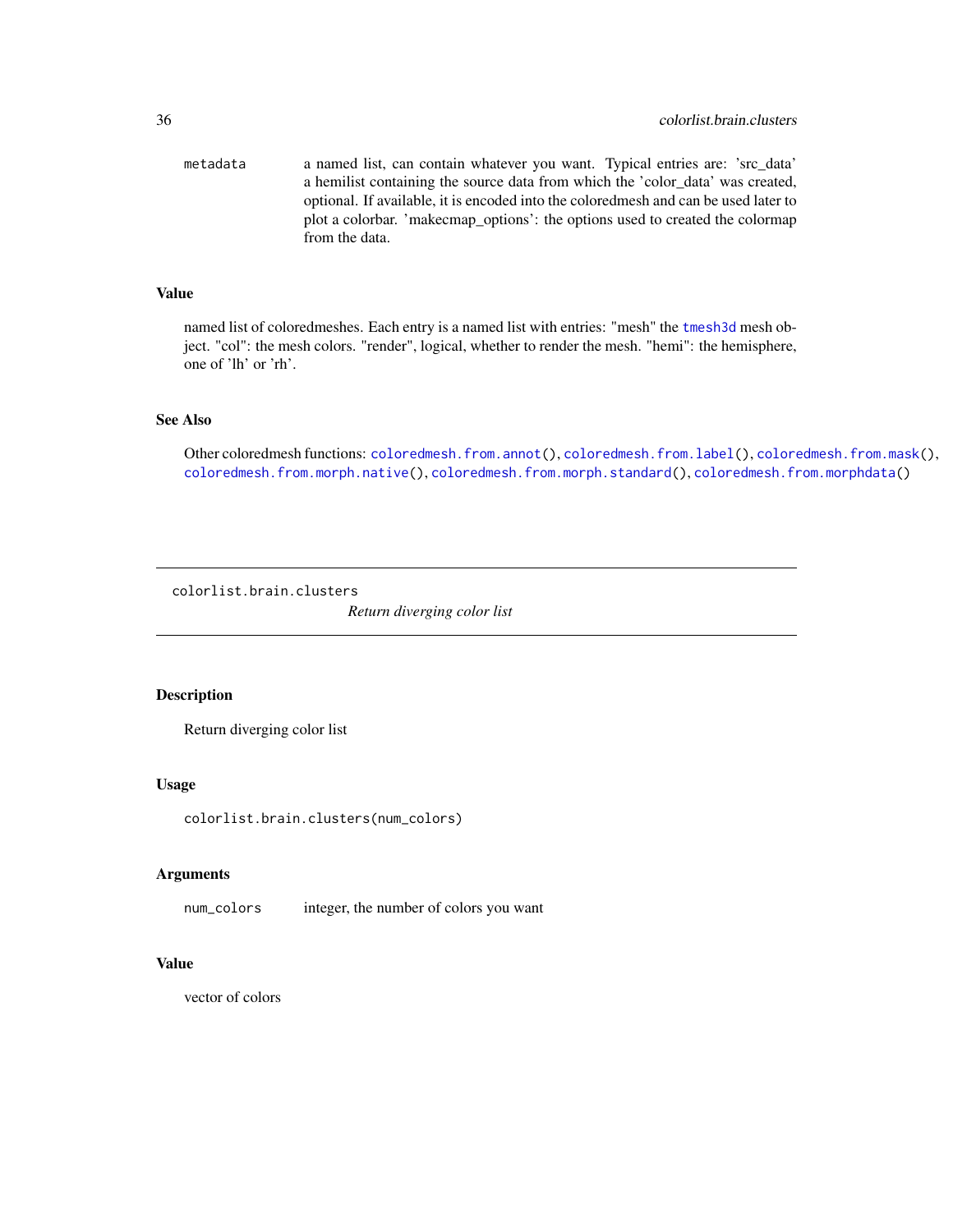colors.are.grayscale *Check for the given color strings whether they represent gray scale colors.*

### Description

Check for the given color strings whether they represent gray scale colors.

#### Usage

```
colors.are.grayscale(col_strings, accept_col_names = TRUE)
```
#### **Arguments**

col\_strings vector of RGB(A) color strings, like c("#FFFFFF",("#FF00FF")). accept\_col\_names

logical, whether to accept color names like 'white'. Disables all sanity checks.

### Value

logical vector

## Examples

```
colors.are.grayscale(c("#FFFFFF", "#FF00FF"));
all((colors.are.grayscale(c("#FFFFFF00", "#ABABABAB"))));
```

```
colors.have.transparency
```
*Check for the given color strings whether they have transparency, i.e., an alpha channel value != fully opaque.*

#### Description

Check for the given color strings whether they have transparency, i.e., an alpha channel value != fully opaque.

#### Usage

```
colors.have.transparency(col_strings, accept_col_names = TRUE)
```
#### Arguments

col\_strings vector of RGB(A) color strings, like c("#FFFFFF",("#FF00FF")). accept\_col\_names

logical, whether to accept color names like 'white'. Disables all sanity checks.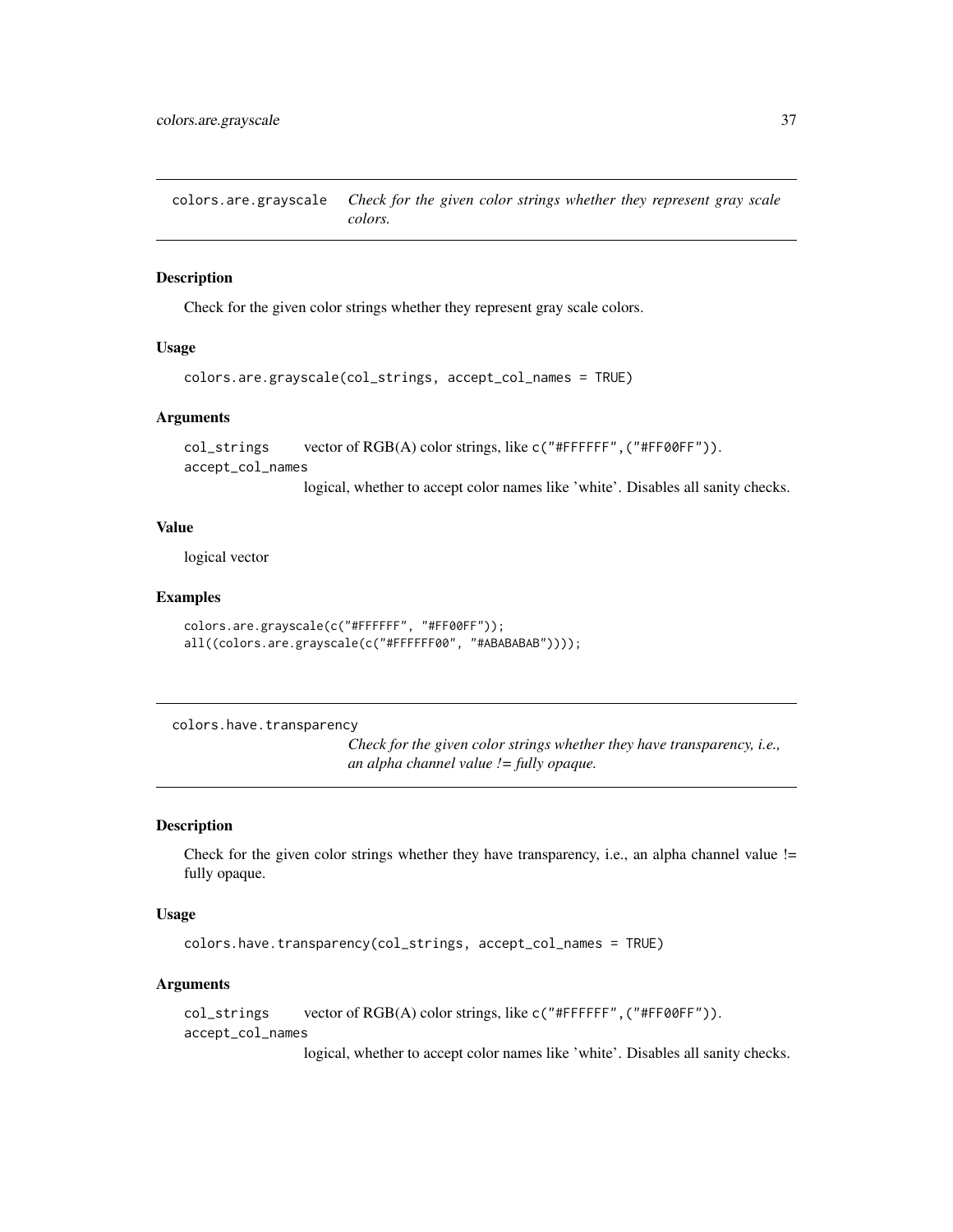### Value

logical vector

## Examples

```
colors.have.transparency(c("#FFFFFF", "#FF00FF", "#FF00FF00", "red", "#FF00FFDD"));
all((colors.have.transparency(c("#FFFFFF00", "#ABABABAB"))));
```
<span id="page-37-0"></span>combine.colorbar.with.brainview.animation *Combine a colorbar and a brain animation in gif format into a new animation.*

## Description

Combine a colorbar and a brain animation in gif format into a new animation.

#### Usage

```
combine.colorbar.with.brainview.animation(
 brain_animation,
  colorbar_img,
 output_animation,
 offset = "+0+0",extend_brainview_img_height_by = 0L,
 silent = FALSE,
 allow_colorbar_shrink = TRUE,
 background_color = "white"
)
```
## Arguments

brain\_animation

|                  | path to the brain animation in GIF format                                                                                                                 |
|------------------|-----------------------------------------------------------------------------------------------------------------------------------------------------------|
| colorbar_img     | path to the main image containing the separate colorbar, usually an image in<br><b>PNG</b> format                                                         |
| output_animation |                                                                                                                                                           |
|                  | path to output image in gif format, must include the '.gif' file extension                                                                                |
| offset           | offset string passed to magick::image_composite. Allows you to shift the<br>location of the colorbar in the final image.                                  |
|                  | extend_brainview_img_height_by                                                                                                                            |
|                  | integer value in pixels, the size of the lower border to add to the brainview_img.<br>Use this if the lower part of the colorbar is off the image canvas. |
| silent           | logical, whether to silence all messages                                                                                                                  |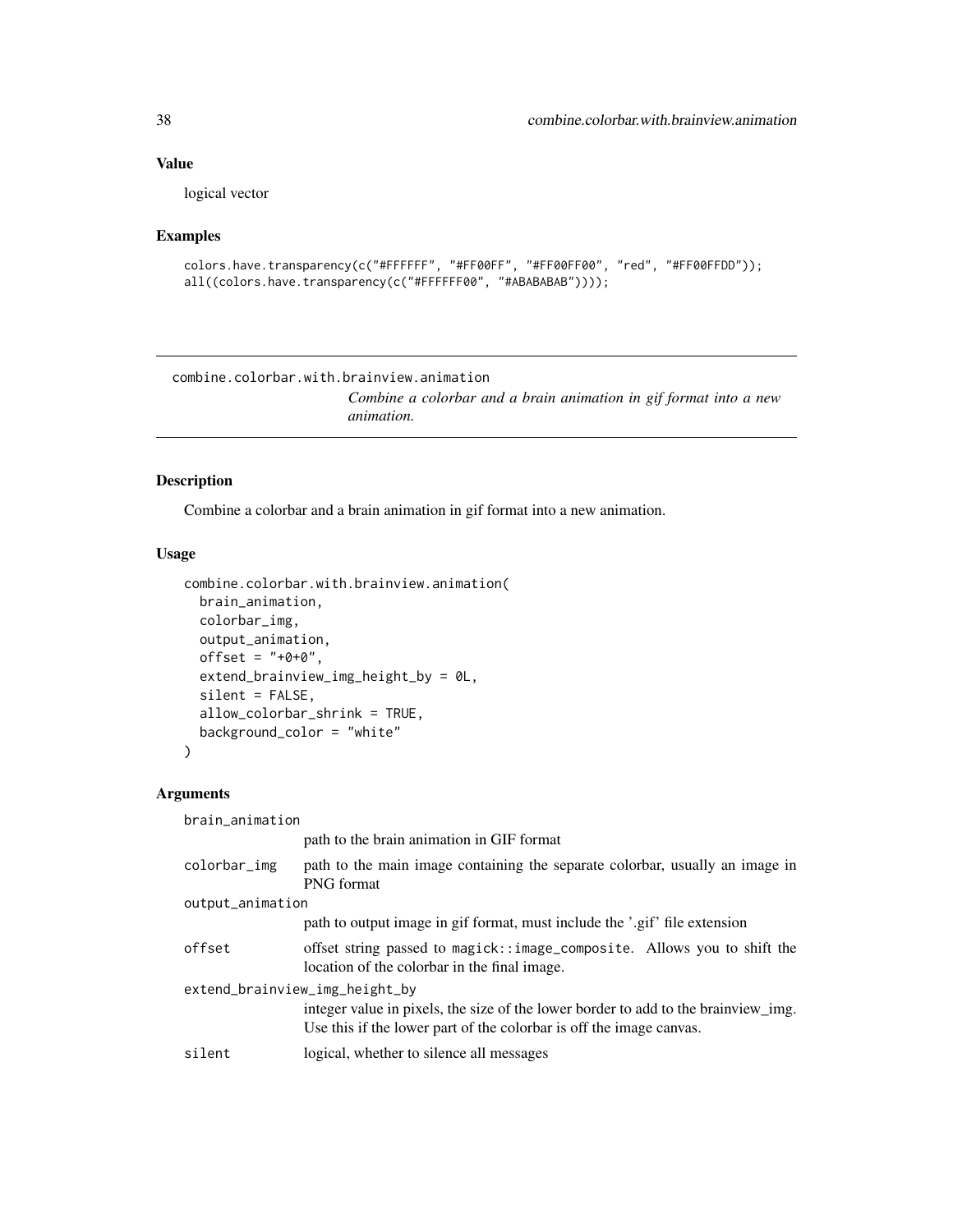allow\_colorbar\_shrink

logical, whether to shrink the colorbar to the width of the animation in case it is considerably wider (more than 20 percent). Defaults to TRUE.

background\_color

color string, the background color to use. Use 'transparency\_color' if you want a transparent background.

## See Also

Other colorbar functions: [coloredmesh.plot.colorbar.separate\(](#page-32-0)), [combine.colorbar.with.brainview.image\(](#page-38-0))

<span id="page-38-0"></span>combine.colorbar.with.brainview.image

*Combine a colorbar and a brainview image into a new figure.*

## Description

Combine a colorbar and a brainview image into a new figure.

#### Usage

```
combine.colorbar.with.brainview.image(
  brainview_img = "fsbrain_arranged.png",
  colorbar_img = "fsbrain_cbar.png",
  output_img = "fsbrain_merged.png",
  offset = "+0+0",extend_brainview_img_height_by = NULL,
  silent = FALSE,
  allow_colorbar_shrink = TRUE,
  horizontal = FALSE,
  background_color = "#FFFFFF",
  transparency_color = NULL
)
```

| brainview_img | path to the main image containing the view of the brain, usually an image in<br>PNG format.                              |
|---------------|--------------------------------------------------------------------------------------------------------------------------|
| colorbar_img  | path to the main image containing the separate colorbar, usually an image in<br>PNG format.                              |
| output_img    | path to output image, including the file extension.                                                                      |
| offset        | offset string passed to magick::image_composite. Allows you to shift the<br>location of the colorbar in the final image. |
|               | extend_brainview_img_height_by                                                                                           |
|               | integer value in pixels, the size of the lower border to add to the brainview_img.                                       |
|               | Increase this if the lower part of the colorbar is off the image canvas.                                                 |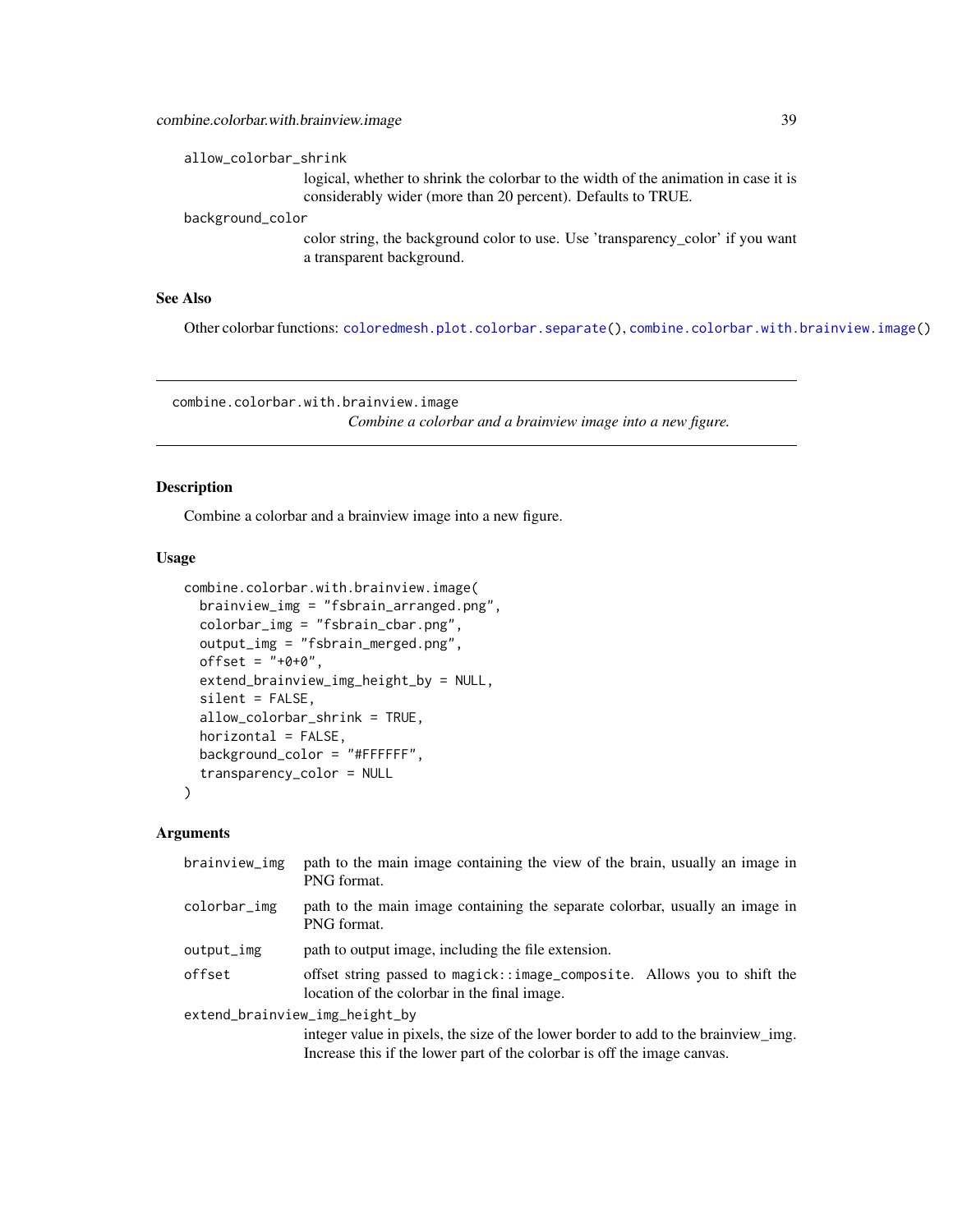| silent                | logical, whether to silence all messages                                                                                                                                                                                                |  |
|-----------------------|-----------------------------------------------------------------------------------------------------------------------------------------------------------------------------------------------------------------------------------------|--|
| allow_colorbar_shrink |                                                                                                                                                                                                                                         |  |
|                       | logical, whether to shrink the colorbar to the width of the animation in case it is<br>considerably wider (more than 20 percent). Defaults to TRUE.                                                                                     |  |
| horizontal            | logical, whether the colorbar is horizontal. If so, it will be added below the<br>'brainview_img'. If it is vertical, it will be added to the right of the 'brain-<br>view_img'.                                                        |  |
| background_color      |                                                                                                                                                                                                                                         |  |
|                       | color string, the background color to use. Use 'transparency_color' if you want<br>a transparent background.                                                                                                                            |  |
| transparency_color    |                                                                                                                                                                                                                                         |  |
|                       | the temporary background color that will get mapped to transparency, or NULL<br>if you do not want a transparent background. If used, it can be any color that<br>does not occur in the foreground. Try 'white' or 'black' if in doubt. |  |

### Value

named list with entries 'output\_img\_path': character string, path to saved image. 'merged\_img': magick image instance, the merged image

## See Also

Other colorbar functions: [coloredmesh.plot.colorbar.separate\(](#page-32-0)), [combine.colorbar.with.brainview.animation\(](#page-37-0)

constant.pervertexdata

*Get vertex data for a single fs.surface or a hemilist of surfaces.*

## Description

Get vertex data for a single fs.surface or a hemilist of surfaces.

## Usage

```
constant.pervertexdata(surfaces, value = NA)
```
## Arguments

| surfaces | an fs. surface instance or a hemilist of the latter |
|----------|-----------------------------------------------------|
| value    | the morphometry data value you want.                |

## Value

a vector or hemilist of vectors of values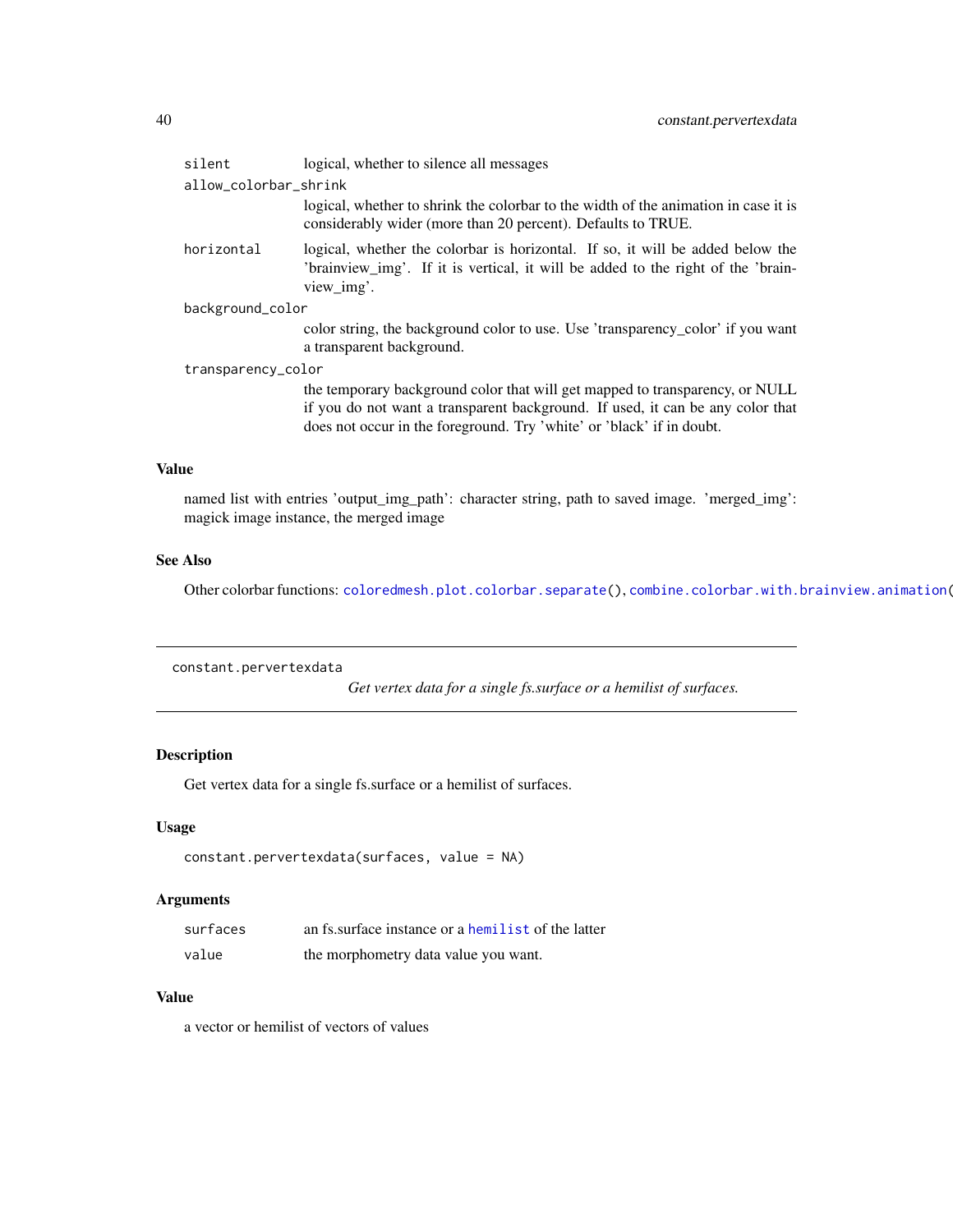<span id="page-40-0"></span>

### Description

Each row of the returned matrix encodes a point (the x, y, and z coordinates), and 3 consecutive rows encode a triangle. Obvisouly, a point will occur several times (as part of several triangles). The result can be passed to [triangles3d](#page-0-0) to render a 3D box. The defaults for the parameters will create a cube with edge length 1 centered at (0, 0, 0).

### Usage

```
cube3D.tris(
  xmin = -0.5,
  xmax = 0.5,
  ymin = -0.5,
  ymax = 0.5,
  zmin = -0.5,
  zmax = 0.5,
  center = NULL,
  edge_length = 1
\mathcal{E}
```
## Arguments

| xmin        | numeric, minimal x coordinate                                                                                                                                                                                                                                                                                                                                                                                                                    |
|-------------|--------------------------------------------------------------------------------------------------------------------------------------------------------------------------------------------------------------------------------------------------------------------------------------------------------------------------------------------------------------------------------------------------------------------------------------------------|
| xmax        | numeric, maximal x coordinate                                                                                                                                                                                                                                                                                                                                                                                                                    |
| ymin        | numeric, minimal y coordinate                                                                                                                                                                                                                                                                                                                                                                                                                    |
| ymax        | numeric, maximal y coordinate                                                                                                                                                                                                                                                                                                                                                                                                                    |
| zmin        | numeric, minimal z coordinate                                                                                                                                                                                                                                                                                                                                                                                                                    |
| zmax        | numeric, maximal z coordinate                                                                                                                                                                                                                                                                                                                                                                                                                    |
| center      | numeric vector of length 3 or NULL, coordinates where to center a cube with<br>the edge length defined in parameter 'edge_length'. If this is not 'NULL', the<br>parameters 'xmin', 'xmax',  will be ignored, and their values will be computed<br>for a cube based on the 'center' and 'edge_length'. Note that you can only create<br>cubes using 'center' and 'edge_length', while the min/max methods allows the<br>construction of cuboids. |
| edge_length | numeric, the edge length of the cube. Only used if parameter 'center' is used,<br>ignored otherwise.                                                                                                                                                                                                                                                                                                                                             |

#### Value

numerical matrix with 36 rows and 3 columns, the 3D coordinates. Each row encodes a point (the x, y, and z coordinates), and 3 consecutive rows encode a triangle.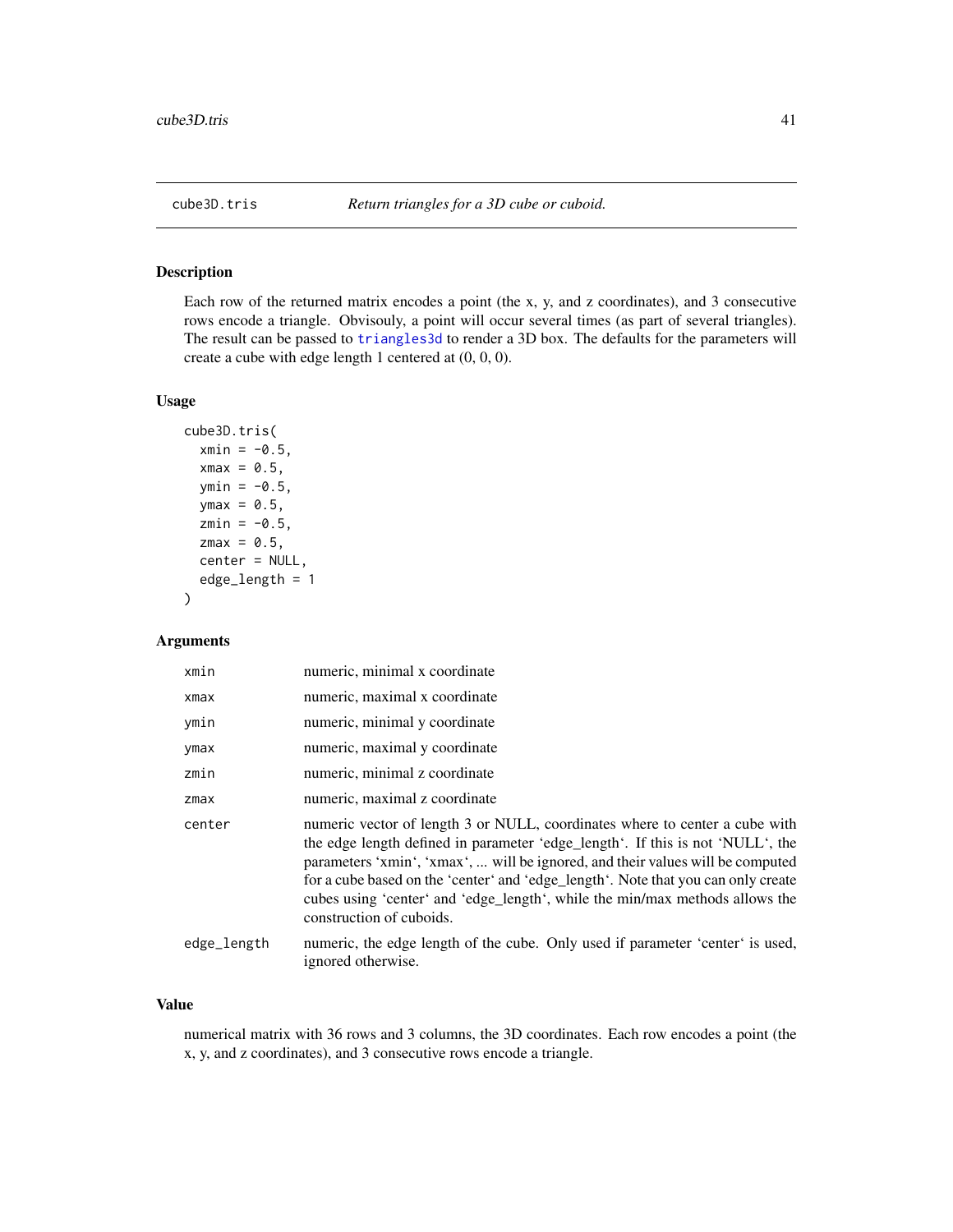## Examples

```
# Create a cube with edge length 2, centered at (3,4,5):
cube_coords = cube3D.tris(center=c(3,4,5), edge_length=2.0);
# Create the same cube using the min/max method:
cube_coords = cube3D.tris(xmin=2, xmax=4, ymin=3, ymax=5, zmin=4, zmax=6);
# Create a cuboid:
cuboid_coords = cube3D.tris(xmin=2, xmax=4, ymin=3, ymax=9, zmin=4, zmax=5);
# To render the cuboid:
#rgl::triangles3d(cuboid_coords, col="red");
```
cubes3D.tris *Vectorized version of cube3D.tris*

## Description

Vectorized version of cube3D.tris

#### Usage

```
cubes3D.tris(centers, edge_length = 1)
```
### Arguments

| centers     | numerical matrix with 3 columns. Each column represents the x, y, z coordinates<br>of a center at which to create a cube.                                                             |
|-------------|---------------------------------------------------------------------------------------------------------------------------------------------------------------------------------------|
| edge_length | numerical vector or scalar, the edge length. Must have length 1 (same edge<br>length for all cubes), or the length must be identical to the number of rows in<br>parameter 'centers'. |

#### Value

matrix of triangle coordinates, see [cube3D.tris](#page-40-0).

## Examples

```
# Plot a 3D cloud of 20000 voxels:
centers = matrix(rnorm(20000*3)*100, ncol=3);
rgl::triangles3d(cubes3D.tris(centers));
```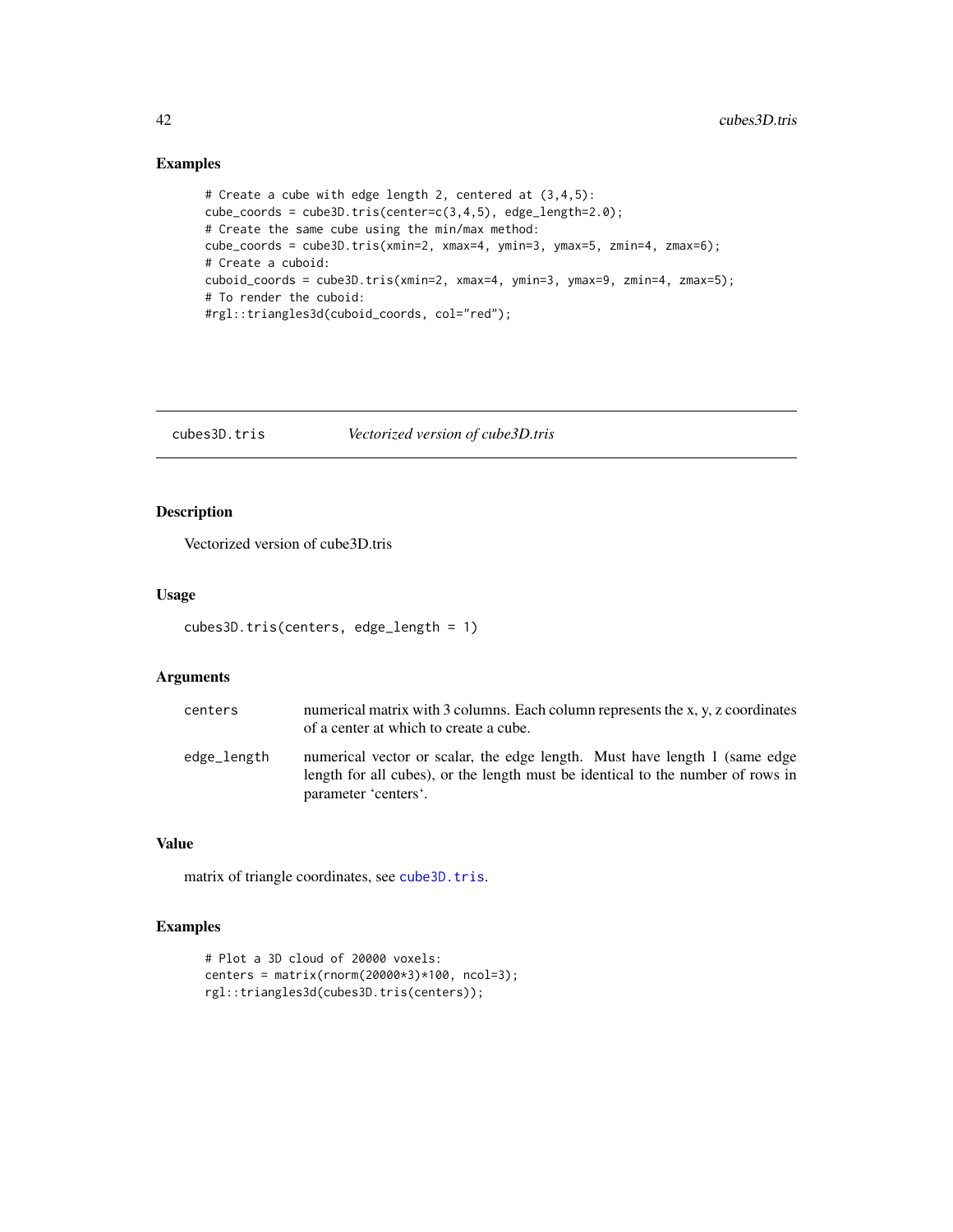delete\_all\_optional\_data

*Delete all data in the package cache.*

#### Description

Delete all data in the package cache.

### Usage

delete\_all\_optional\_data()

## Value

integer. The return value of the unlink() call: 0 for success, 1 for failure. See the unlink() documentation for details.

demographics.to.fsgd.file

*Write FreeSurfer Group Descriptor (FSGD) file from demographics dataframe.*

### Description

Write FreeSurfer Group Descriptor (FSGD) file from demographics dataframe.

## Usage

```
demographics.to.fsgd.file(
  filepath,
  demographics_df,
  group_column_name = "group",
  subject_id_column_name = "id",
  var_columns = NULL,
  ftitle = "OSGM",
  fsgd_flag_lines = c("DeMeanFlag 1", "ReScaleFlag 1")
)
```
#### Arguments

filepath character string, the path to the output file in FSGD format

demographics\_df

data.frame, as returned by read.md.demographics or created manually. Note that the data.frame must not contain any character columns, they should be converted to factors.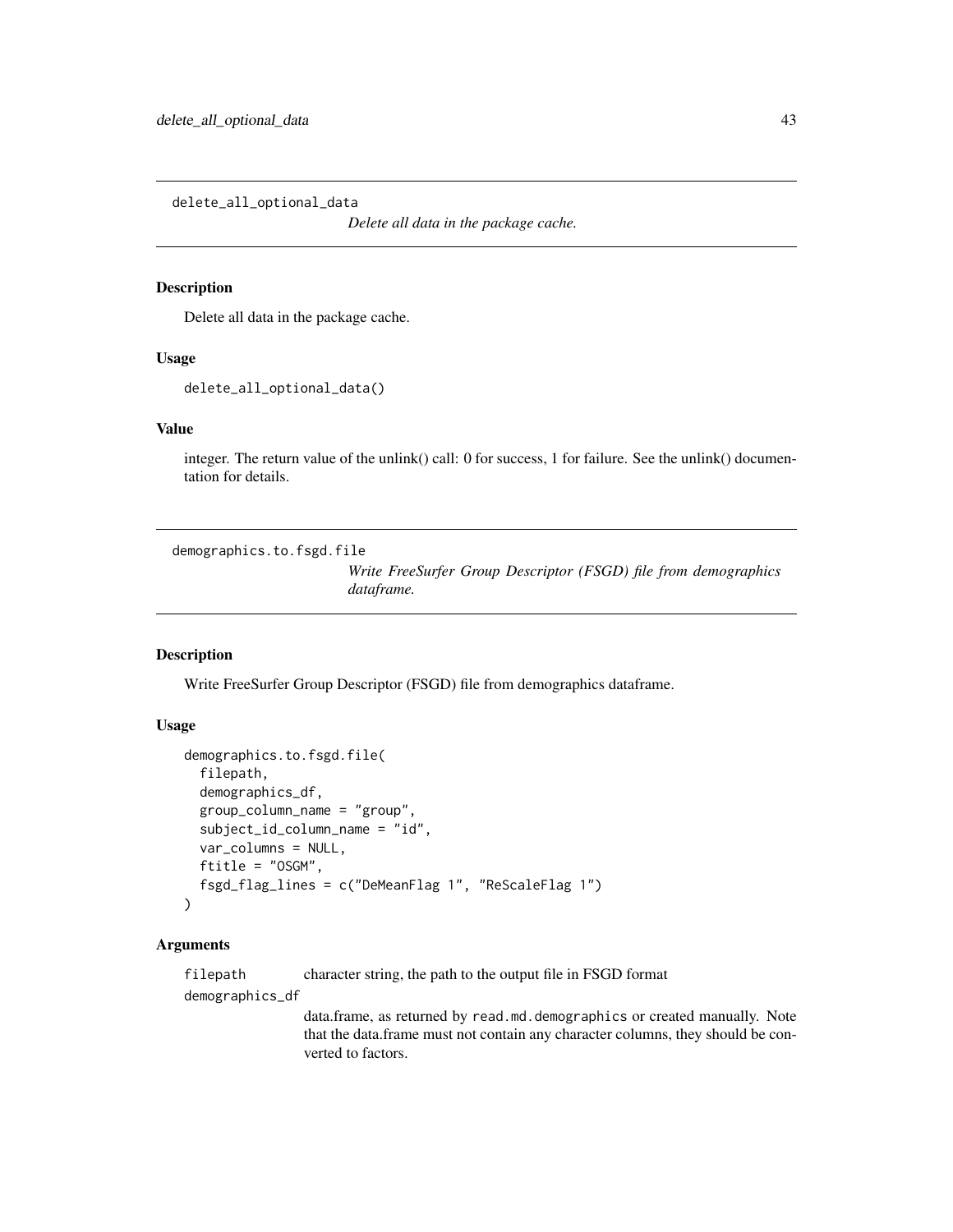| group_column_name      |                                                                                                                                                                                                                         |  |
|------------------------|-------------------------------------------------------------------------------------------------------------------------------------------------------------------------------------------------------------------------|--|
|                        | character string, the column name of the group column in the 'demographics df'                                                                                                                                          |  |
| subject_id_column_name |                                                                                                                                                                                                                         |  |
|                        | character string, the column name of the subject identifier column in the 'demo-<br>graphics_df'                                                                                                                        |  |
| var_columns            | vector of character strings, the column names to include as variables in the<br>FSGD file. If NULL (the default), all columns will be included (with the ex-<br>ception of the group column and the subject id column). |  |
| ftitle                 | character string, freeform title for the FSGD file                                                                                                                                                                      |  |
| fsgd_flag_lines        |                                                                                                                                                                                                                         |  |
|                        | vector of character strings, extra flag lines to write to the file. The default setting<br>will activate de-meaning and rescaling.                                                                                      |  |

## Value

vector of character strings, the lines written to the 'filepath', invisible.

## See Also

Other metadata functions: [read.md.demographics\(](#page-121-0)), [read.md.subjects\(](#page-122-0)), [report.on.demographics\(](#page-124-0))

demographics.to.qdec.table.dat

*Convert a dataframe containing demographics data to a qdec.table.dat file and related files.*

## Description

This creates the 'qdec.table.dat' and all required related files (the factor level files) in a directory.

## Usage

```
demographics.to.qdec.table.dat(
 df,
 output_path = ".",
 long = FALSE,
  add_fake_level2 = FALSE,
 long_timecolumn = "years",
  qdec_file_name = "qdec.table.dat"
\mathcal{E}
```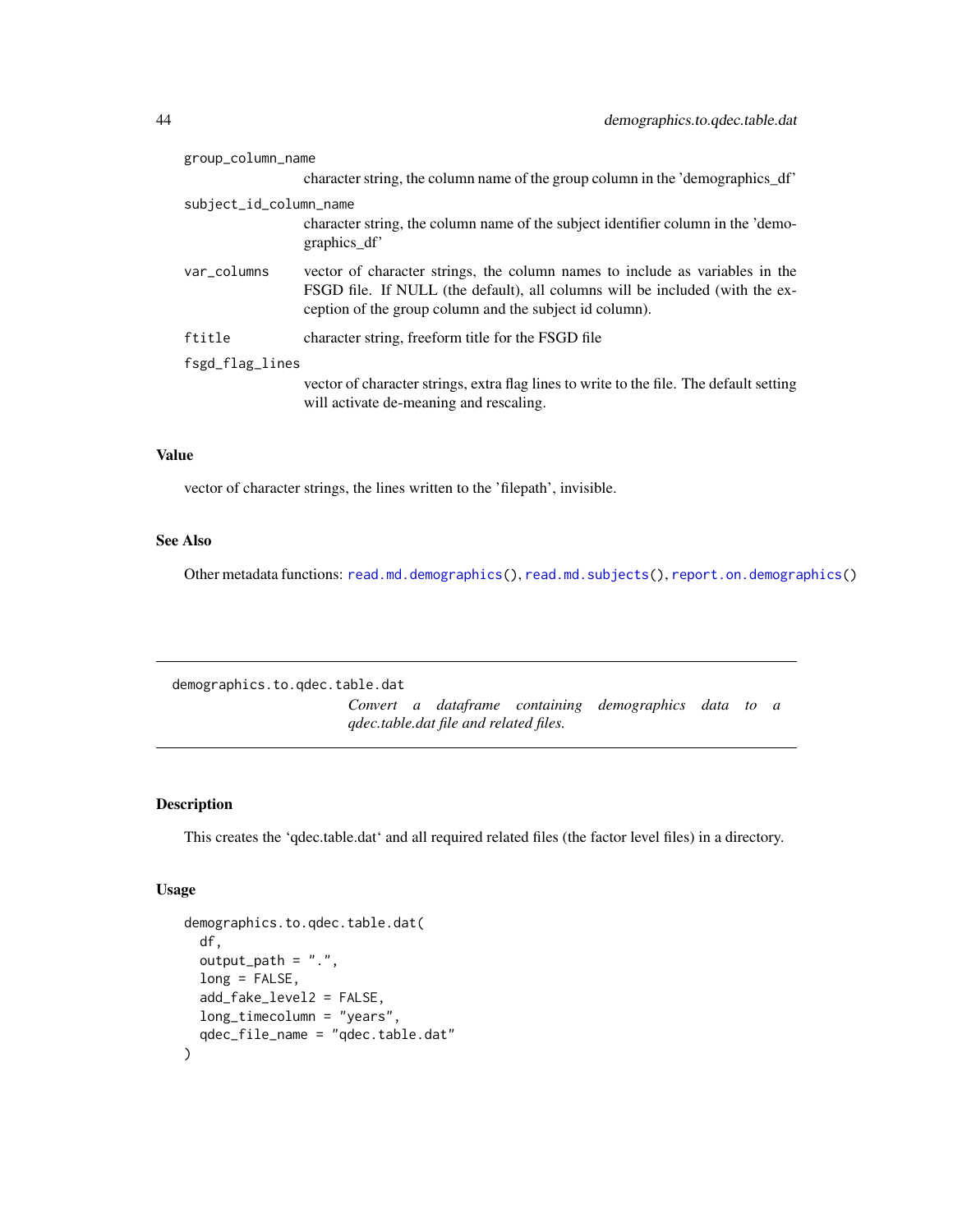### Arguments

| df              | a data.frame containing demographics information. Make sure to have factors<br>encoded as factors (not strings), so that the QDEC level files get created for<br>them. Must contain a column named 'fsid' with the subject IDs as first column.<br>If you want a long table, make sure to use qdec. table. skeleton to generate<br>the timepoint information instead of doing it manually.                                                                                                                                                                                                                                                      |
|-----------------|-------------------------------------------------------------------------------------------------------------------------------------------------------------------------------------------------------------------------------------------------------------------------------------------------------------------------------------------------------------------------------------------------------------------------------------------------------------------------------------------------------------------------------------------------------------------------------------------------------------------------------------------------|
| output_path     | character string, existing directory into which to write the QDEC files. If the<br>last directory level does not exist, it will be created.                                                                                                                                                                                                                                                                                                                                                                                                                                                                                                     |
| long            | logical, whether this is for a longitudinal run. If so, the df must contain a column<br>named 'fsid-base' as the second column. It must also contain some column that<br>gives the inter-scan time (from this scan timepoint to the previous one). The time<br>unit (years, days, ) is up to you, but typically one is interested in yearly change,<br>the unit should be years. The name of the column (e.g., 'years') must be given<br>to 'mris_slopes' later on the command line with the --time <column_name><br/>argument. The requires information can be generated conveniently with the<br/>qdec.table.skeleton function.</column_name> |
| add_fake_level2 |                                                                                                                                                                                                                                                                                                                                                                                                                                                                                                                                                                                                                                                 |
|                 | logical, whether to add a 2nd fake level to the level files of factors with only<br>a single level. Such factors make little sense, but QDEC refuses to open the<br>resulting files at all in such a case, which seems a bit overkill. If TRUE, a 2nd<br>level named 'level2' will be added so that one can open the output in QDEC.                                                                                                                                                                                                                                                                                                            |
| long_timecolumn |                                                                                                                                                                                                                                                                                                                                                                                                                                                                                                                                                                                                                                                 |
|                 | character string, the name of the column holding the inter-scan time. Ignored<br>unless parameter long is TRUE. See the description for parameter long for de-<br>tails.                                                                                                                                                                                                                                                                                                                                                                                                                                                                        |
|                 | qdec_file_name character string, the filename of the QDEC file to write. Must be only the file<br>name (with extension if you want). See output_path to set the ouput directory<br>where this will be created.                                                                                                                                                                                                                                                                                                                                                                                                                                  |
| <b>Note</b>     |                                                                                                                                                                                                                                                                                                                                                                                                                                                                                                                                                                                                                                                 |

IMPORTANT: If you import the dataframe from a text file with functions like read.table, they will by default replace dashes in column names with dots. So if you have a column named fsid-base in there, after loading it will be named fsid.base. See the check.names parameter for read.table to prevent that.

## See Also

The function [qdec.table.skeleton](#page-119-0) to generate the data.frame used as the 'df' argument for this function.

## Examples

```
## Not run:
  dem = readxl::read_xls("~/data/study1/demographics.xsl");
  # or: dem = read.table("~/demographics.csv", check.names=FALSE);
  # You may want to rearrange/rename/delete some columns here.
  demographics.to.qdec.table.dat(dem, "~/data/study1/qdec/");
```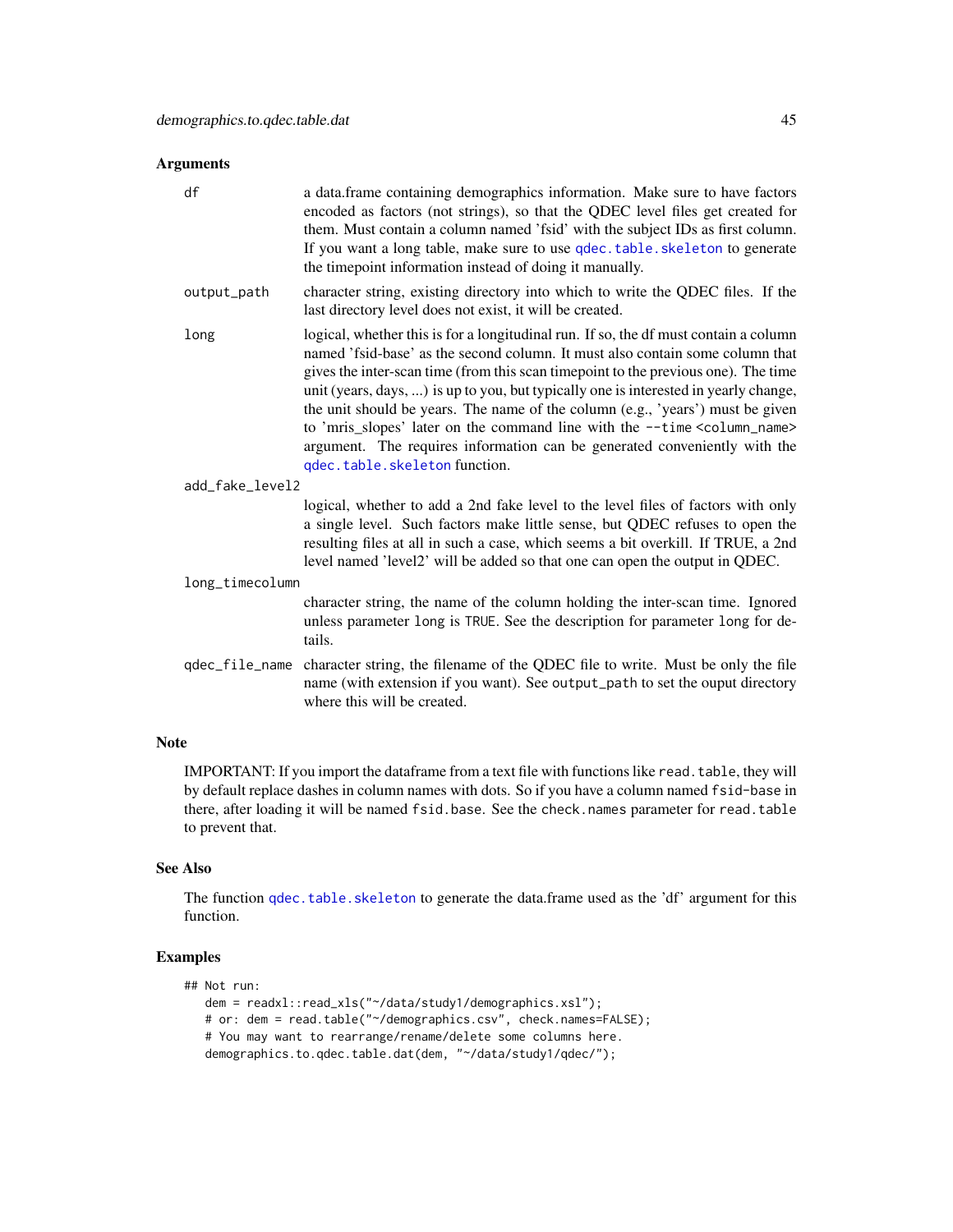46 desaturate desaturate de la contrada de la contrada de la contrada de la contrada de la contrada de la contrada de la contrada de la contrada de la contrada de la contrada de la contrada de la contrada de la contrada de

```
#
# a second one with real data:
dem = data.frame("ID"=paste("subject", seq(5), sep=""),
   "age"=sample.int(20, 5)+10L, "isi"=rnorm(5, 2.0, 0.1)); #sample data.
long_table = qdec.table.skeleton(dem$ID, dem$isi);
demographics.to.qdec.table.dat(long_table, long=TRUE);
```
## End(Not run)

desaturate *Perform simple desaturation or grayscale conversion of RGBA colors.*

#### Description

Perform simple desaturation or grayscale conversion of RGBA colors.

### Usage

```
desaturate(color, gamma_correct = FALSE)
```
#### Arguments

| color | rgba color strings                                                                                                                                                                |
|-------|-----------------------------------------------------------------------------------------------------------------------------------------------------------------------------------|
|       | gamma_correct logical, whether to apply non-linear gamma correction. First performs gamma<br>expansion, then applies the gray-scale channel weigths, then gamma compres-<br>sion. |

## Value

rgba color strings, the grayscale colors. The information from one of the three rgb channels would be enough. The alpha value is not touched.

### Note

Assumes sRGB color space.

## References

see https://en.wikipedia.org/wiki/Grayscale#Converting\_color\_to\_grayscale

### See Also

Other color functions: [alphablend\(](#page-5-0))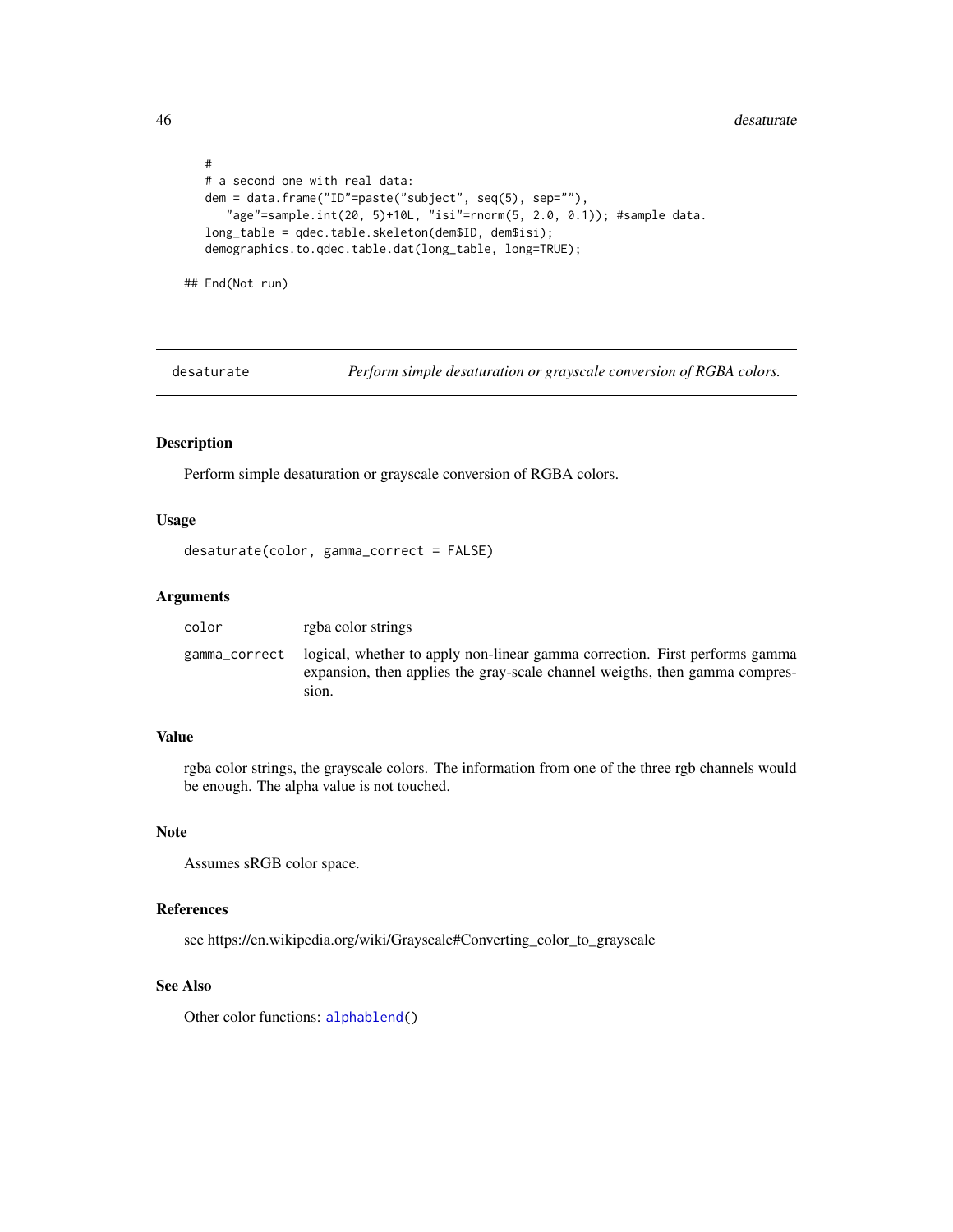<span id="page-46-0"></span>download\_fsaverage *Download the FreeSurfer v6 fsaverage subject.*

#### Description

Download some relevant files from the FreeSurfer v6 fsaverage subject. The files are subject to the FreeSurfer software license, see parameter 'accept\_freesurfer\_license' for details. This data is not required for the package to work. If you are working on a machine that has FreeSurfer installed, you already have this data anyways and do not need to download it. If not, it is very convenient to have it if you are using the fsaverage template subject to analyze your standard space data, as it is required for visualization of such data.

## Usage

download\_fsaverage(accept\_freesurfer\_license = FALSE)

### Arguments

accept\_freesurfer\_license

logical, whether you accept the FreeSurfer license for fsaverage, available at https://surfer.nmr.mgh.harvard.edu/fswiki/FreeSurferSoftwareLicense. Defaults to FALSE.

#### Value

Named list. The list has entries: "available": vector of strings. The names of the files that are available in the local file cache. You can access them using get\_optional\_data\_file(). "missing": vector of strings. The names of the files that this function was unable to retrieve.

download\_fsaverage3 *Download the FreeSurfer v6 low-resolution fsaverage3 subject.*

#### Description

Download some relevant files from the FreeSurfer v6 fsaverage3 subject. The files are subject to the FreeSurfer software license, see parameter 'accept\_freesurfer\_license' for details. This data is not required for the package to work. If you are working on a machine that has FreeSurfer installed, you already have this data anyways and do not need to download it. Also downloads data for subject1 that has been mapped to fsaverage.

#### Usage

download\_fsaverage3(accept\_freesurfer\_license = FALSE)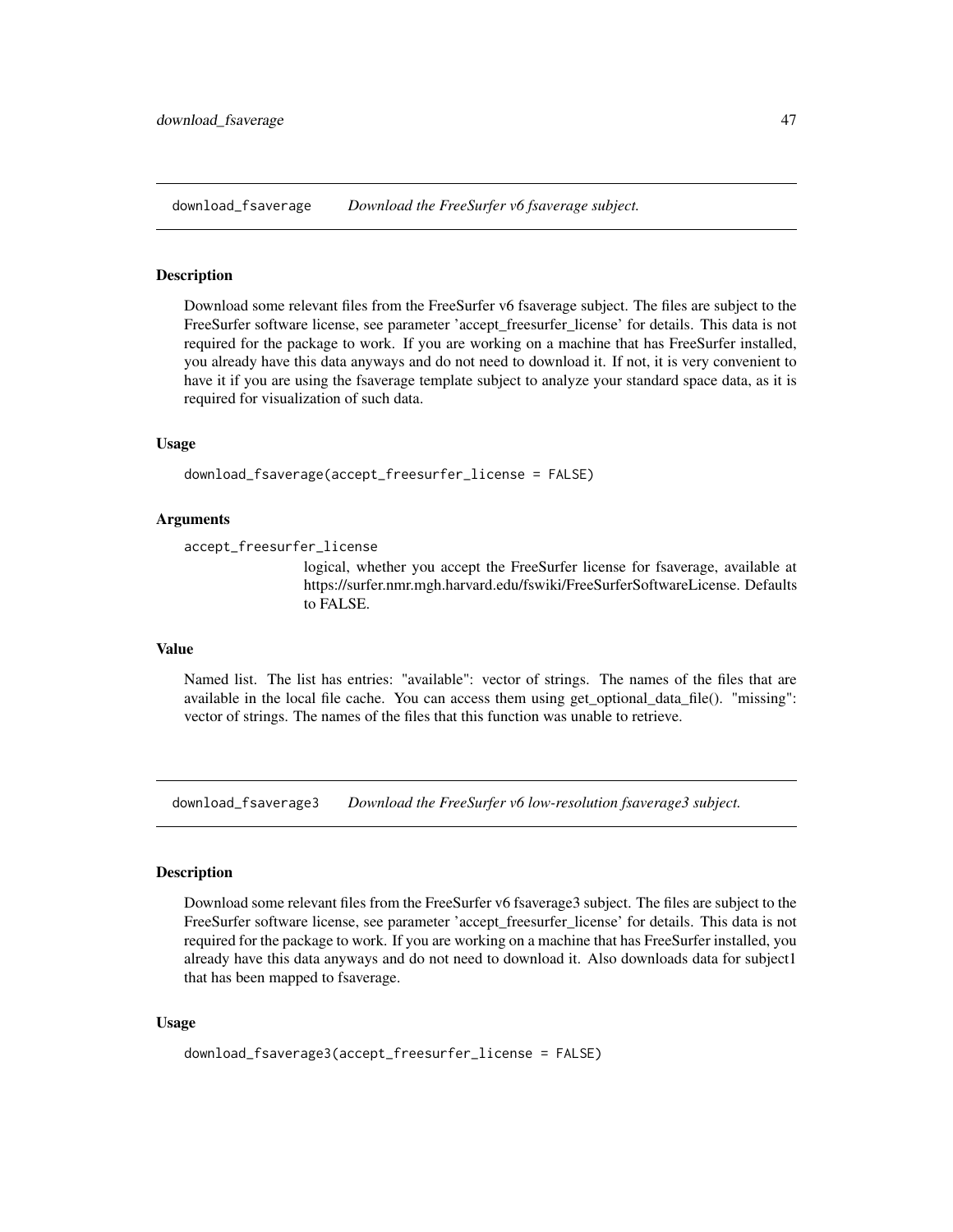#### Arguments

accept\_freesurfer\_license

logical, whether you accept the FreeSurfer license for fsaverage, available at https://surfer.nmr.mgh.harvard.edu/fswiki/FreeSurferSoftwareLicense. Defaults to FALSE.

#### Value

Named list. The list has entries: "available": vector of strings. The names of the files that are available in the local file cache. You can access them using get\_optional\_data\_file(). "missing": vector of strings. The names of the files that this function was unable to retrieve.

#### Note

The subject fsaverage3 is a downsampled (low mesh resolution) version of the standard fsaverage. If you never heard about fsaverage3, you do not need it. You will have to manually re-sample your data in FreeSurfer if you want to use it with fsaverage3.

download\_optional\_data

*Download optional data for this package if required.*

### Description

Ensure that the optioanl data is available locally in the package cache. Will try to download the data only if it is not available. This data is not required for the package to work, but it is used in the examples, in the unit tests and also in the example code from the vignette. Downloading it is highly recommended.

### Usage

```
download_optional_data()
```
### Value

Named list. The list has entries: "available": vector of strings. The names of the files that are available in the local file cache. You can access them using get\_optional\_data\_file(). "missing": vector of strings. The names of the files that this function was unable to retrieve.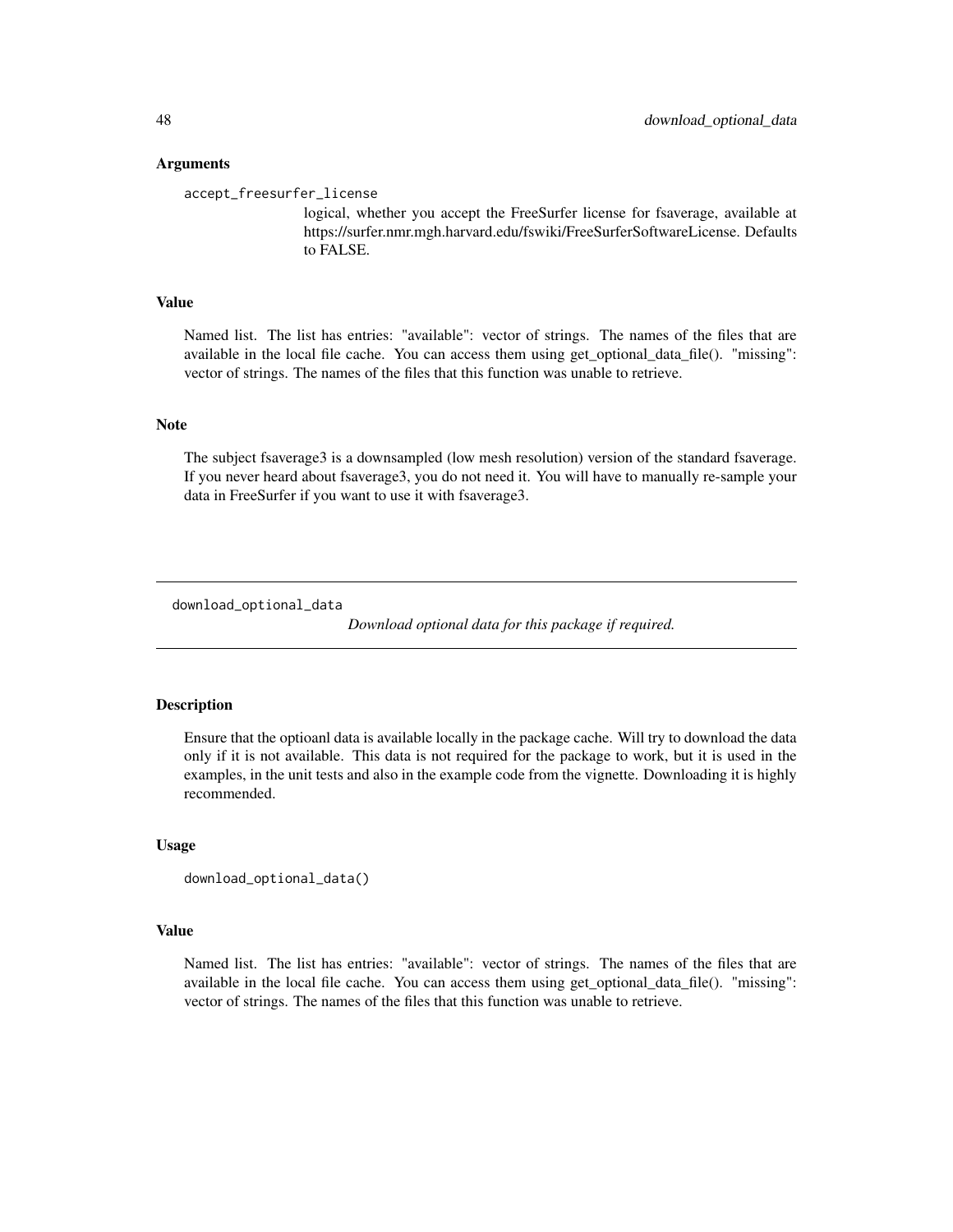download\_optional\_paper\_data

*Download extra data to reproduce the figures from the fsbrain paper.*

## Description

Download extra data to reproduce the figures from the fsbrain paper.

#### Usage

```
download_optional_paper_data()
```
#### Value

Named list. The list has entries: "available": vector of strings. The names of the files that are available in the local file cache. You can access them using get\_optional\_data\_file(). "missing": vector of strings. The names of the files that this function was unable to retrieve.

## Note

Called for side effect of data download.

export *Export high-quality brainview image with a colorbar.*

#### Description

This function serves as an easy (but slightly inflexible) way to export a high-quality, tight-layout, colorbar figure to disk. If no colorbar is required, one can use vislayout.from.coloredmeshes instead. It is an alias for 'vis.export.from.coloredmeshes' that requires less typing.

### Usage

```
export(
 coloredmeshes,
  colorbar_legend = NULL,
  img_only = TRUE,
  draw_colorbar = "horizontal",
  horizontal = NULL,
  silent = TRUE,
  quality = 1L,
  output_img = "fsbrain_arranged.png",
  image.plot_extra_options = NULL,
  large_legend = TRUE,
  view_angles = get.view.angle.names(angle_set = "t4"),
```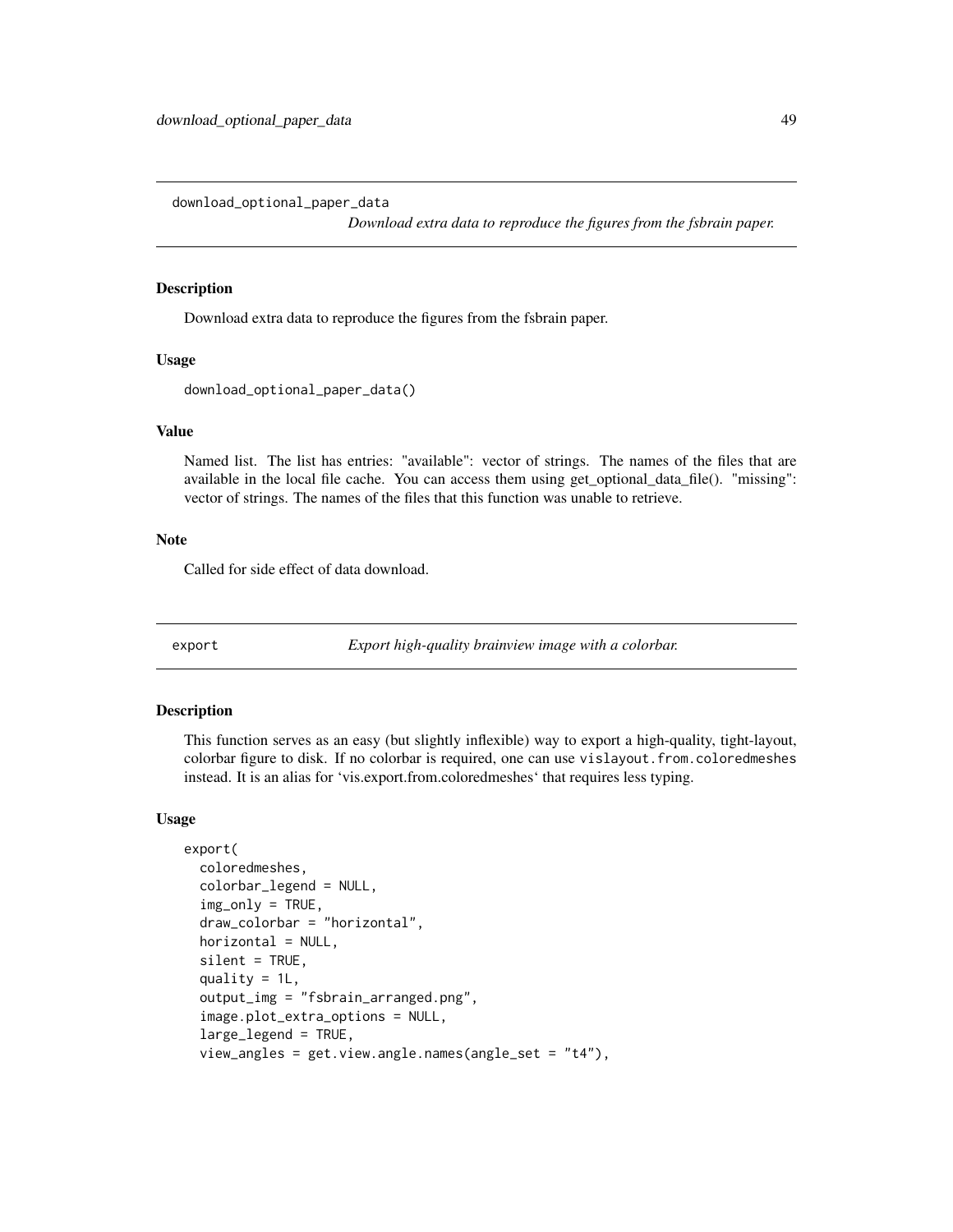```
style = "default",
  grid_like = TRUE,
  \overline{\phantom{a}}background_color = "white",
  transparency_color = NULL,
  ...
\mathcal{L}
```

| coloredmeshes            | list of colored mesh. A colored mesh is a named list as returned by the 'col-<br>oredmesh.from*' functions (like coloredmesh.from.morph.native). It has<br>the entries 'mesh' of type tmesh3d, a 'col', which is a color specification for<br>such a mesh. The 'vis*' functions (like vis. subject. morph. native) all re-<br>turn a list of coloredmeshes.                                                       |
|--------------------------|-------------------------------------------------------------------------------------------------------------------------------------------------------------------------------------------------------------------------------------------------------------------------------------------------------------------------------------------------------------------------------------------------------------------|
| colorbar_legend          |                                                                                                                                                                                                                                                                                                                                                                                                                   |
|                          | character string or NULL, the title for the colorbar.                                                                                                                                                                                                                                                                                                                                                             |
| img_only                 | logical, whether to return only the resulting image                                                                                                                                                                                                                                                                                                                                                               |
| draw_colorbar            | logical or one of the character strings 'vertical' or 'horizontal', whether to draw<br>a colorbar. Defaults to 'horizontal'.                                                                                                                                                                                                                                                                                      |
| horizontal               | deprecated (since 0.5.0) and ignored, use parameter 'draw_colorbar' instead.                                                                                                                                                                                                                                                                                                                                      |
| silent                   | logical, whether to suppress messages                                                                                                                                                                                                                                                                                                                                                                             |
| quality                  | integer, an arbitrary quality. This is the resolution per tile before trimming,<br>divided by 1000, in pixels. Example: 1L means 1000x1000 pixels per tile before<br>trimming. Currently supported values: 1L2L. Note that the resolution you can<br>get is also limited by your screen resolution.                                                                                                               |
| output_img               | string, path to the output file. Defaults to "fsbrain_arranged.png"                                                                                                                                                                                                                                                                                                                                               |
| image.plot_extra_options |                                                                                                                                                                                                                                                                                                                                                                                                                   |
|                          | named list, custom options for fields::image.plot. Overwrites those derived from<br>the quality setting. If in doubt, leave this alone.                                                                                                                                                                                                                                                                           |
| large_legend             | logical, whether to plot extra large legend text, affects the font size of the color-<br>bar_legend and the tick labels.                                                                                                                                                                                                                                                                                          |
| view_angles              | list of strings. See get. view. angle. names for all valid strings.                                                                                                                                                                                                                                                                                                                                               |
| style                    | the rendering style, see material3d or use a predefined style like 'default' or<br>'shiny'.                                                                                                                                                                                                                                                                                                                       |
| grid_like                | logical, passed to vislayout.from.coloredmeshes.                                                                                                                                                                                                                                                                                                                                                                  |
| background_color         |                                                                                                                                                                                                                                                                                                                                                                                                                   |
|                          | hex color string (like '#FFFFFF'), the color to use for the background. Ignored if<br>'transparency_color' is not NULL. To get a transparent background, use 'trans-<br>parency_color' instead of this parameter. WARNING: Do not use color names<br>(like 'gray'), as their interpretation differs between rgl and image magick!                                                                                 |
| transparency_color       |                                                                                                                                                                                                                                                                                                                                                                                                                   |
|                          | hex color string (like '#FFFFFF'), the temporary background color that will get<br>mapped to transparency, or NULL if you do not want a transparent background.<br>If used, it can be any color that does not occur in the foreground. Try '#FFFFFF'<br>(white) or '#000000' (black) if in doubt. WARNING: Do not use color names<br>(like 'gray'), as their interpretation differs between rgl and image magick! |
|                          | extra arguments passed to vislayout.from.coloredmeshes.                                                                                                                                                                                                                                                                                                                                                           |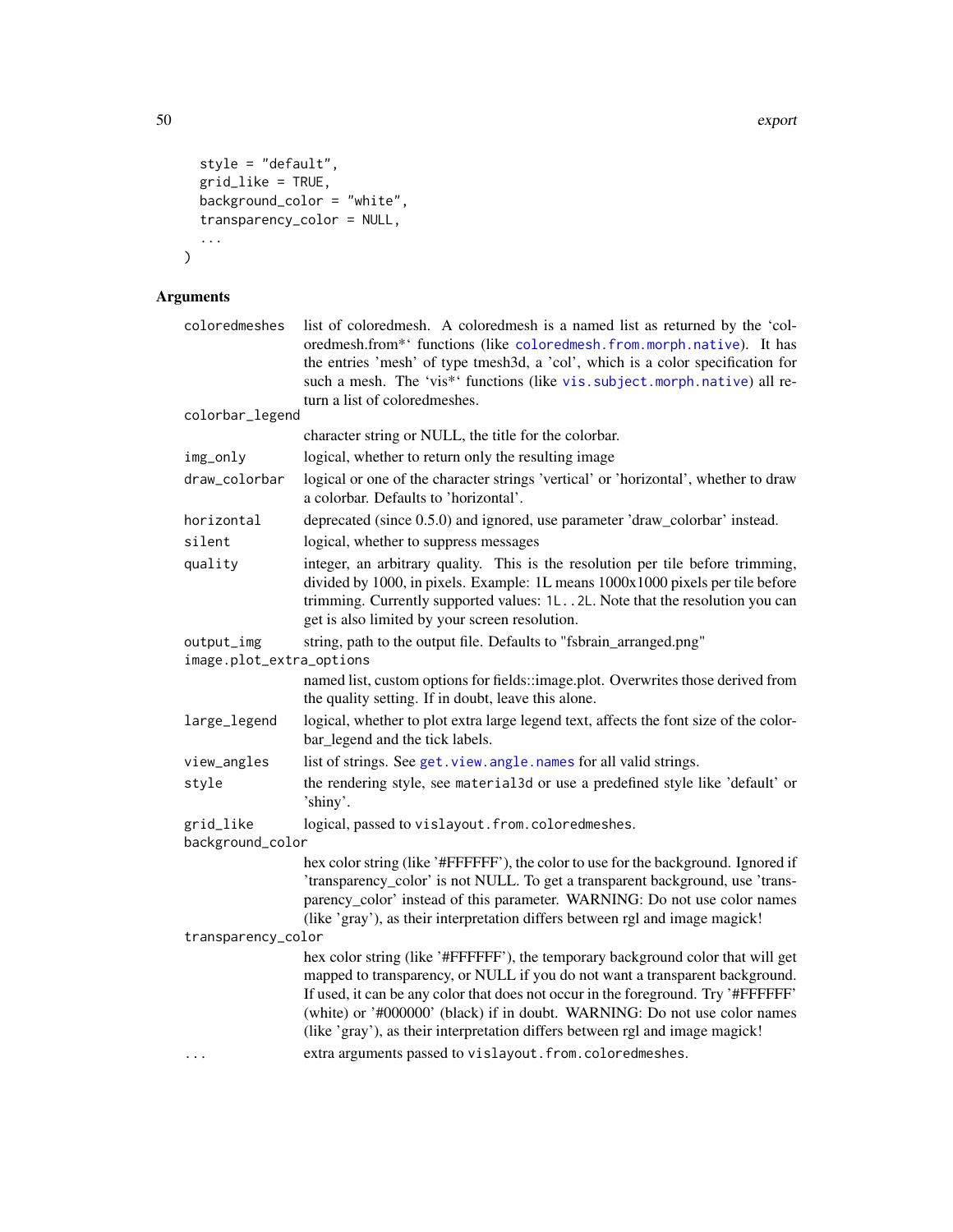### Value

magick image instance or named list, depending on the value of 'img\_only'. If the latter, the list contains the fields 'rev\_vl', 'rev\_cb', and 'rev\_ex', which are the return values of the functions vislayout.from.coloredmeshes, coloredmesh.plot.colorbar.separate, and combine.colorbar.with.brainview.image, respectively.

#### Note

Note that your screen resolution has to be high enough to generate the final image in the requested resolution, see the 'fsbrain FAQ' vignette for details and solutions if you run into trouble.

#### Examples

```
## Not run:
   rand_data = rnorm(327684, 5, 1.5);
   cm = vis.data.on.fsaverage(morph_data_both=rand_data,
     rglactions=list('no_vis'=T));
    export(cm, colorbar_legend='Random data',
     output_img="~/fsbrain_arranged.png");
```
## End(Not run)

export.coloredmesh.ply

*Export a coloredmeshes with vertexcolors in PLY format.*

### Description

Exports coloredmeshes with vertex coloring to standard mesh files in Stanford Triangle (PLY) format. This is very hand for rendering in external standard 3D modeling software like Blender.

#### Usage

```
export.coloredmesh.ply(filepath, coloredmesh)
```

| filepath    | The export filepath, including file name and extension.                           |
|-------------|-----------------------------------------------------------------------------------|
| coloredmesh | an 'fs.coloredmesh' instance, as returned (silently) by all surface visualization |
|             | functions, like vis. subject. morph. native.                                      |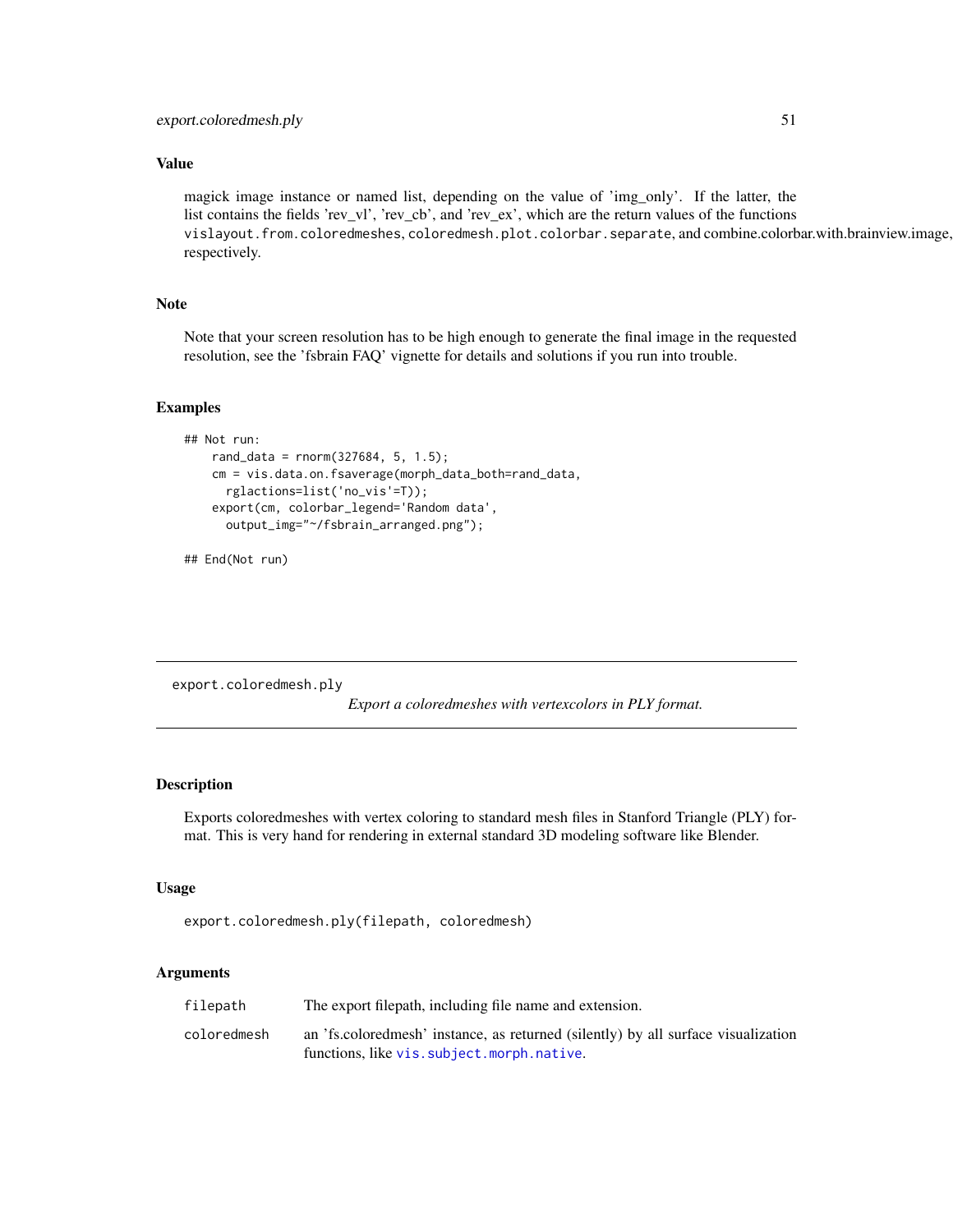## Examples

```
## Not run:
   fsbrain::download_optional_data();
   subjects_dir = fsbrain::get_optional_data_filepath("subjects_dir");
   coloredmeshes = vis.subject.morph.native(subjects_dir, 'subject1', 'thickness');
   export.coloredmesh.ply('~/subject1_thickness_lh.ply', coloredmeshed$lh);
```
## End(Not run)

face.edges *Enumerate all edges of the given faces or mesh.*

## Description

Compute edges of a tri-mesh. Can compute all edges, or only a subset, given by the face indices in the mesh.

## Usage

```
face.edges(surface_mesh, face_indices = "all")
```
### Arguments

| surface mesh | surface mesh, as loaded by subject. surface or read. fs. surface.                                          |
|--------------|------------------------------------------------------------------------------------------------------------|
|              | face indices integer vector, the face indices. Can also be the character string 'all' to use all<br>faces. |

### Value

integer matrix of size (n, 2) where n is the number of edges. The indices (source and target vertex) in each row are \*\*not\*\* sorted, and the edges are \*\*not\*\* unique. I.e., each undirected edge 'u, v' (with the exception of edges on the mesh border) will occur twice in the result: once as 'u, v' and once as 'v, u'.

### See Also

Other surface mesh functions: [label.border\(](#page-101-0)), [mesh.vertex.included.faces\(](#page-0-0)), [mesh.vertex.neighbors\(](#page-110-0)), [subject.surface\(](#page-148-0)), [vis.path.along.verts\(](#page-179-0))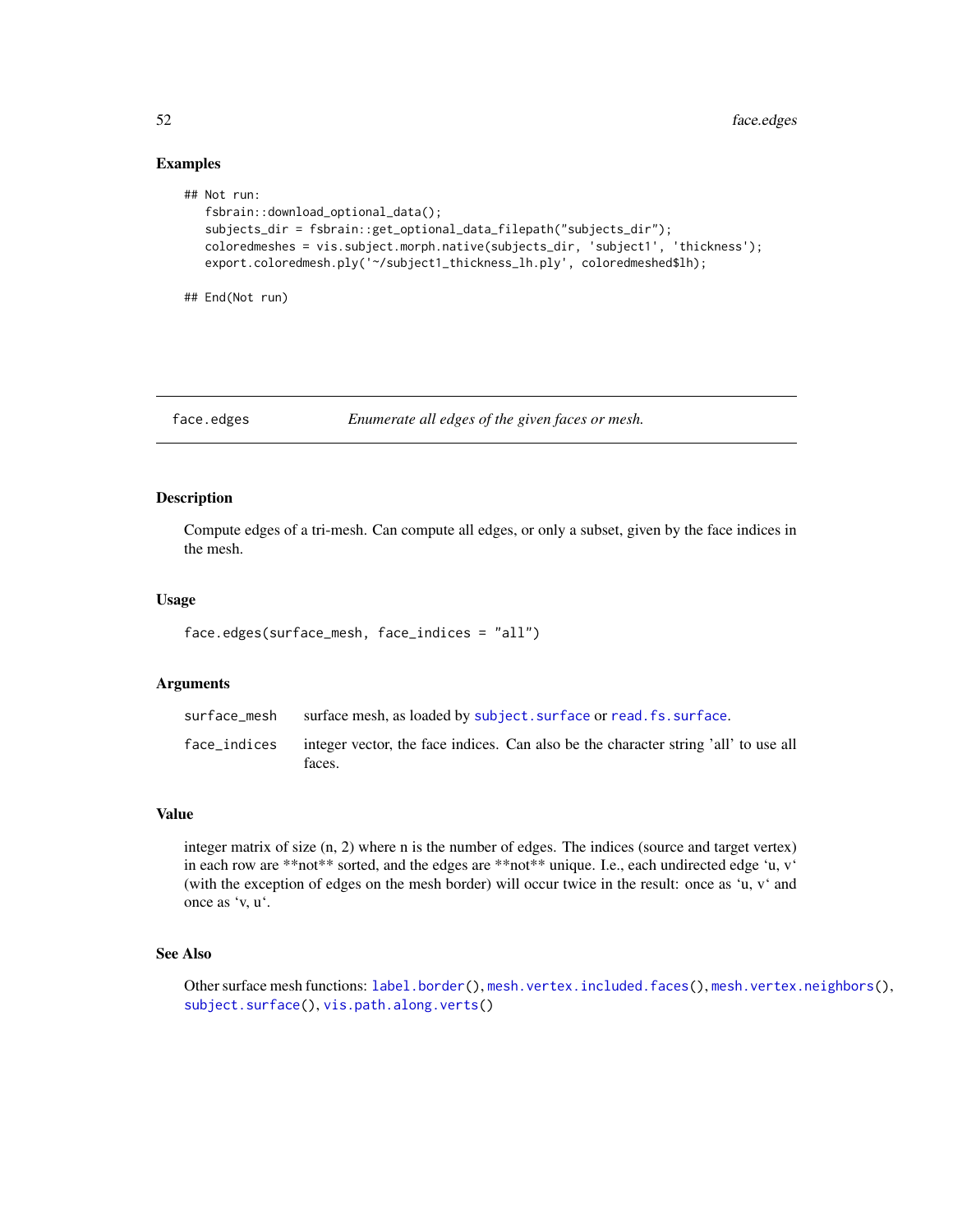find.freesurferhome *Find the FREESURFER\_HOME directory on disk.*

### Description

Try to find directory containing the FreeSurfer installation, based on environment variables and \*educated guessing\*.

### Usage

```
find.freesurferhome(mustWork = FALSE)
```
#### Arguments

mustWork logical. Whether the function should with an error stop if the directory cannot be found. If this is TRUE, the return value will be only the 'found\_at' entry of the list (i.e., only the path of the FreeSurfer installation dir).

#### Value

named list with the following entries: "found": logical, whether it was found. "found\_at": Only set if found=TRUE, the path to the FreeSurfer installation directory (including the directory itself). See 'mustWork' for important information.

### See Also

[fs.home](#page-54-0)

find.subjectsdir.of *Find the subject directory containing the fsaverage subject (or others) on disk.*

#### Description

Try to find directory containing the fsaverage subject (or any other subject) by checking in the following places and returning the first path where it is found: first, the directory given by the environment variable SUBJECTS\_DIR, then in the subir 'subjects' of the directory given by the environment variable FREESURFER\_HOME, and finally the base dir of the package cache. See the function [download\\_fsaverage](#page-46-0) if you want to download fsaverage to your package cache and ensure it always gets found, no matter whether the environment variables are set or not.

#### Usage

```
find.subjectsdir.of(subject_id = "fsaverage", mustWork = FALSE)
```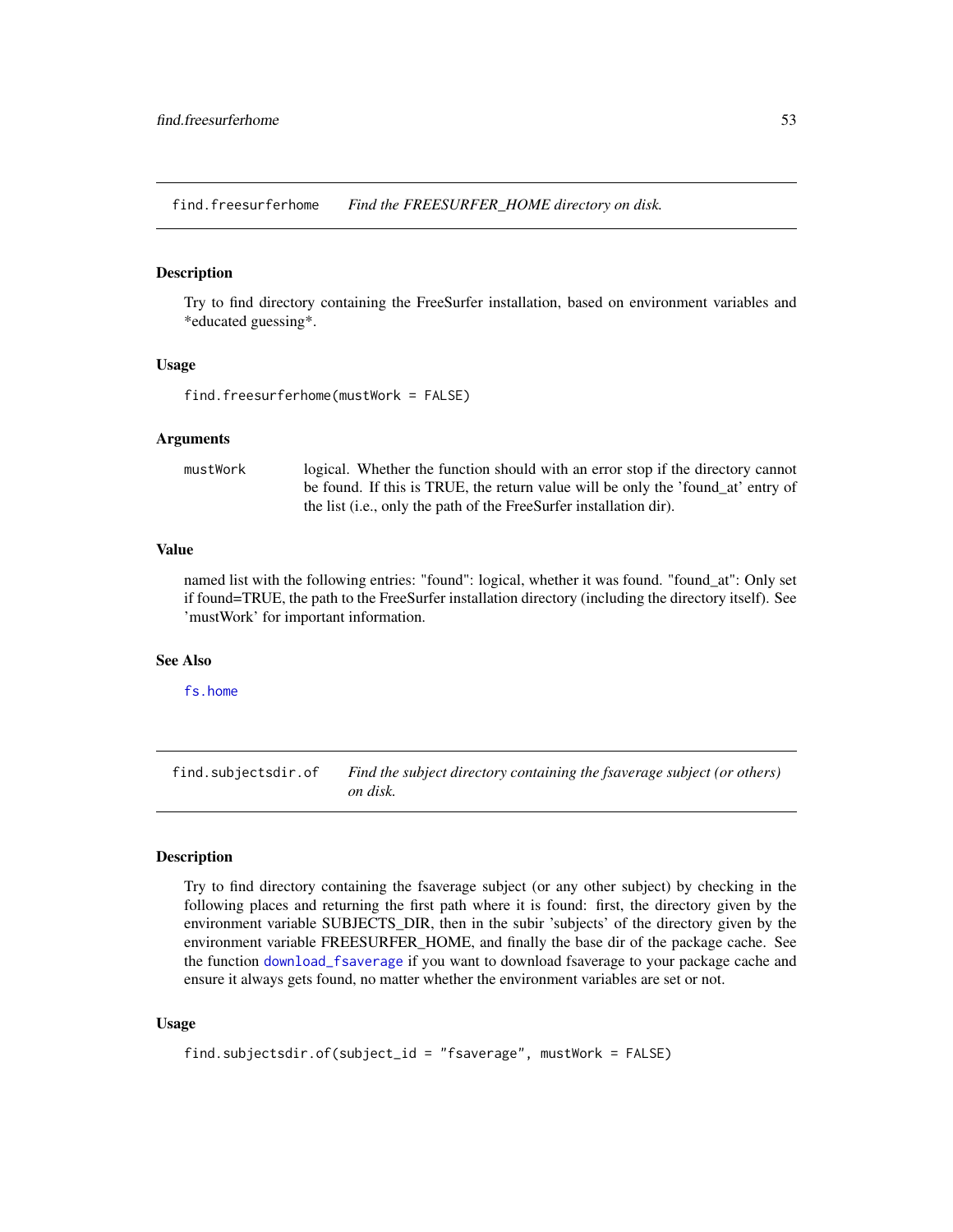### Arguments

| subject_id | string, the subject id of the subject. Defaults to 'fsaverage'.                                                                                                                                                            |
|------------|----------------------------------------------------------------------------------------------------------------------------------------------------------------------------------------------------------------------------|
| mustWork   | logical. Whether the function should with an error stop if the directory cannot<br>be found. If this is TRUE, the return value will be only the 'found_at' entry of<br>the list (i.e., only the path of the subjects dir). |
|            |                                                                                                                                                                                                                            |

### Value

named list with the following entries: "found": logical, whether it was found. "found\_at": Only set if found=TRUE, the path to the fsaverage directory (NOT including the fsaverage dir itself). "found\_all\_locations": list of all locations in which it was found. See 'mustWork' for important information.

### See Also

[fsaverage.path](#page-57-0)

fs.coloredmesh *fs.coloredmesh constructor*

## Description

fs.coloredmesh constructor

## Usage

```
fs.coloredmesh(
 mesh,
  col,
 hemi,
  render = TRUE,
 metadata = NULL,
  add_normals = FALSE
)
```

| mesh        | a 'mesh3d' instance as returned by tmesh3d or an 'fs.surface' brain surface mesh<br>as returned by functions like subject, surface.                 |
|-------------|-----------------------------------------------------------------------------------------------------------------------------------------------------|
| col         | vector of vertex colors for the mesh, one color per vertex. Expanded if exactly<br>one color.                                                       |
| hemi        | character string, one of 'lh' or 'rh'. This may be used by visualization functions<br>to decide whether or not to show this mesh in a certain view. |
| render      | logical, whether to render this mesh during visualization                                                                                           |
| metadata    | optional, named list containing metadata                                                                                                            |
| add_normals | logical, whether to compute normals and save them in the mesh.                                                                                      |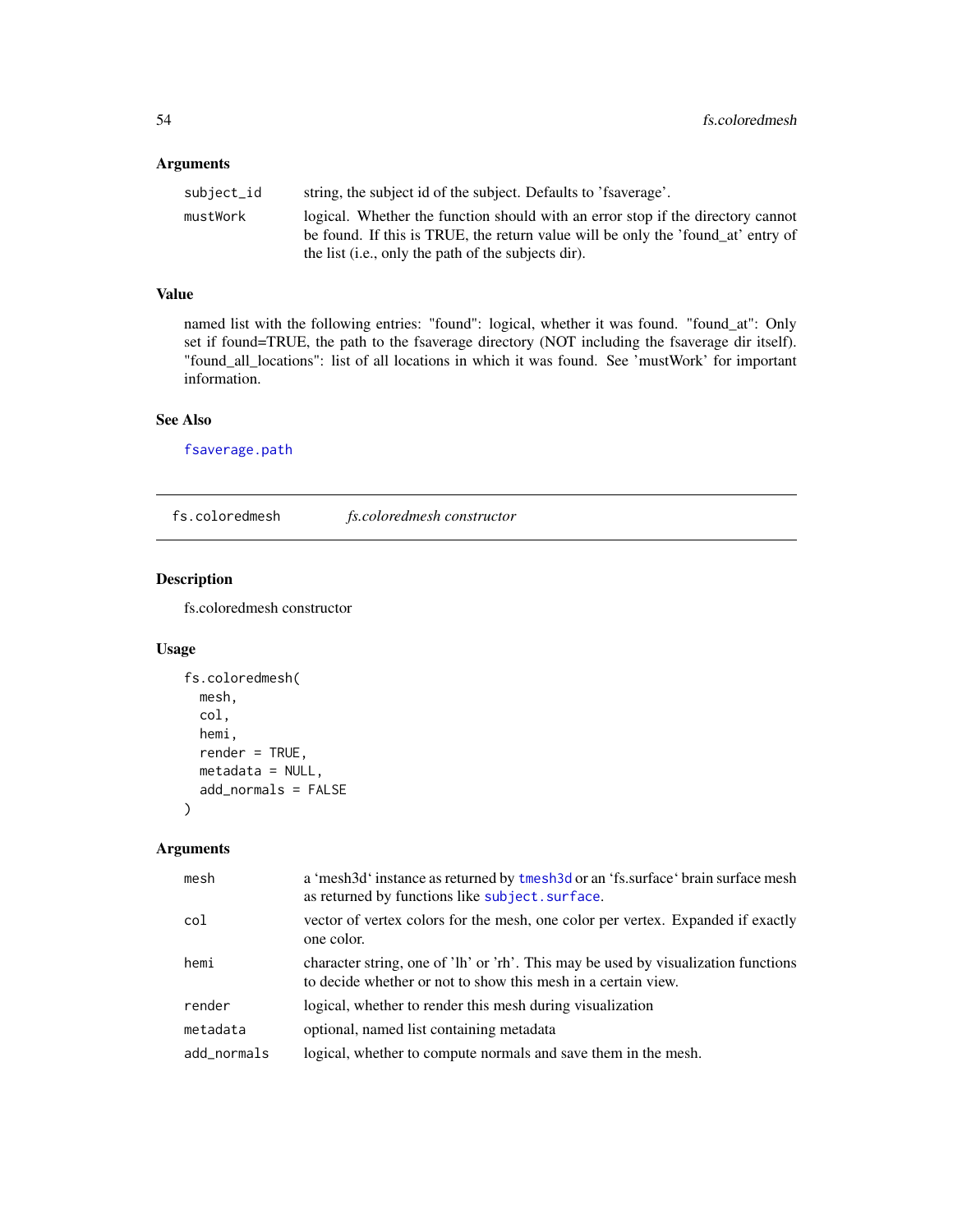#### fs.home 55

### Value

an 'fs.coloredmesh' instance. The only fields one should use in client code are 'mesh', 'hemi' and 'col', all others are considered internal and may change without notice.

<span id="page-54-0"></span>fs.home *Return FreeSurfer path.*

## Description

Return FreeSurfer path.

#### Usage

fs.home()

### Value

the FreeSurfer path, typically what the environment variable 'FREESURFER\_HOME' points to.

## Note

This function will stop (i.e., raise an error) if the directory cannot be found.

```
fs.surface.as.adjacencylist
                           Turn surface mesh into a igraph and return its adjacency list represen-
                           tation.
```
### Description

Turn surface mesh into a igraph and return its adjacency list representation.

### Usage

fs.surface.as.adjacencylist(surface)

## Arguments

surface an fs.surface instance as returned by subject. surface, an existing igraph (which will be returned as-is) or a string which is interpreted as a path to a surface file.

## Value

list of integer vectors, the adjacency list.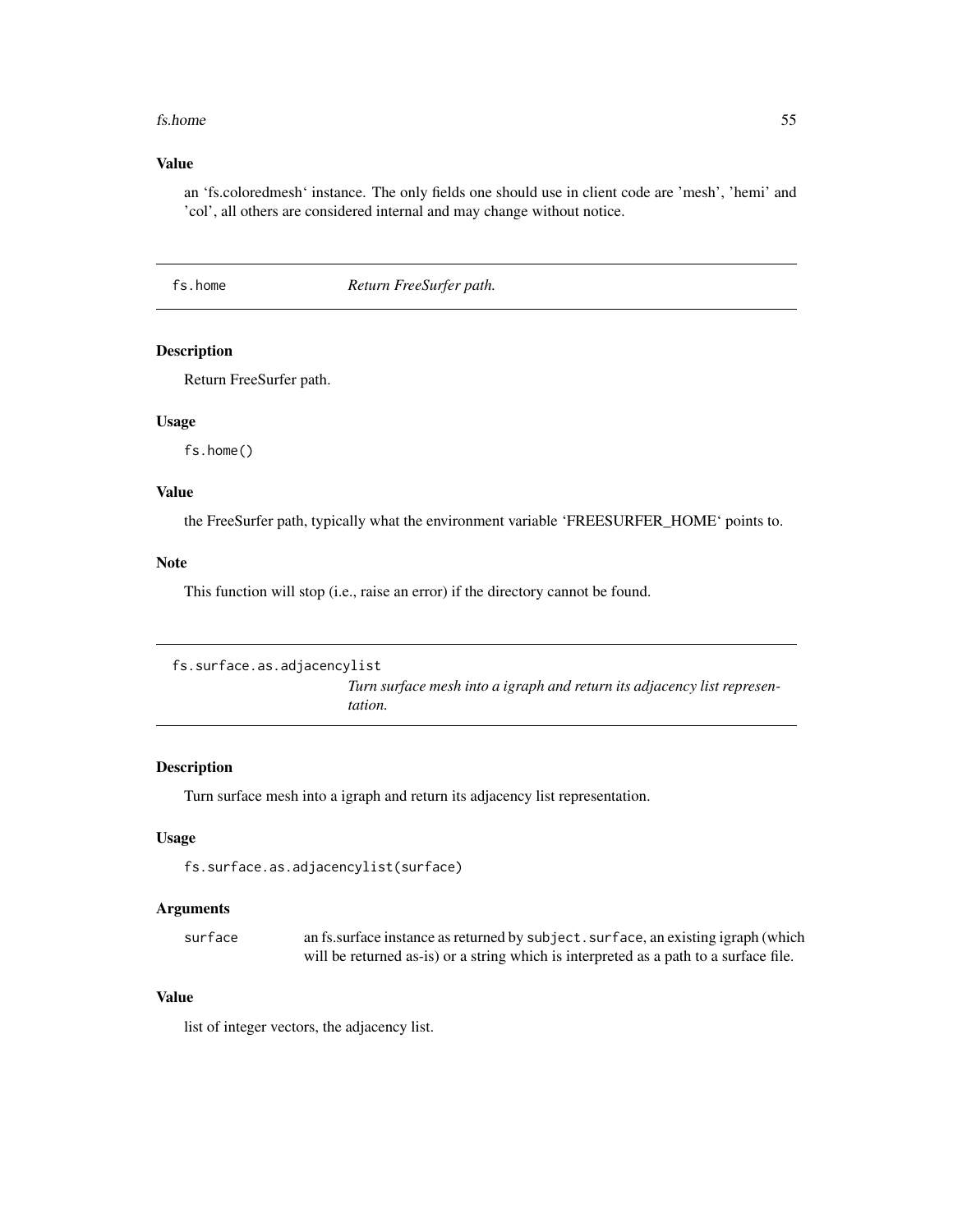fs.surface.to.igraph *Create igraph undirected graph from a brain surface mesh.*

#### **Description**

Create igraph undirected graph from a brain surface mesh.

### Usage

```
fs.surface.to.igraph(surface)
```
### Arguments

surface an fs.surface instance as returned by subject. surface, an existing igraph (which will be returned as-is) or a string which is interpreted as a path to a surface file.

### Value

igraph::graph instance

#### Examples

```
## Not run:
 # Find the one-ring neighbors of vertex 15 on the fsaverage left hemi:
 sf = subject.surface(fsaverage.path(T), "fsaverage", "white", "lh");
 g = fs.surface.to.igraph(sf);igraph::neighborhood(g, order = 1, nodes = 15);
```
## End(Not run)

fs.surface.to.tmesh3d *Get an rgl tmesh3d instance from a brain surface mesh.*

#### Description

Get an rgl tmesh3d instance from a brain surface mesh.

#### Usage

```
fs.surface.to.tmesh3d(surface)
```
#### Arguments

surface an fs.surface instance, as returned by subject.surface or freesurferformats::read.fs.surface.

#### Value

a tmesh3d instance, see rgl:: tmesh3d for details.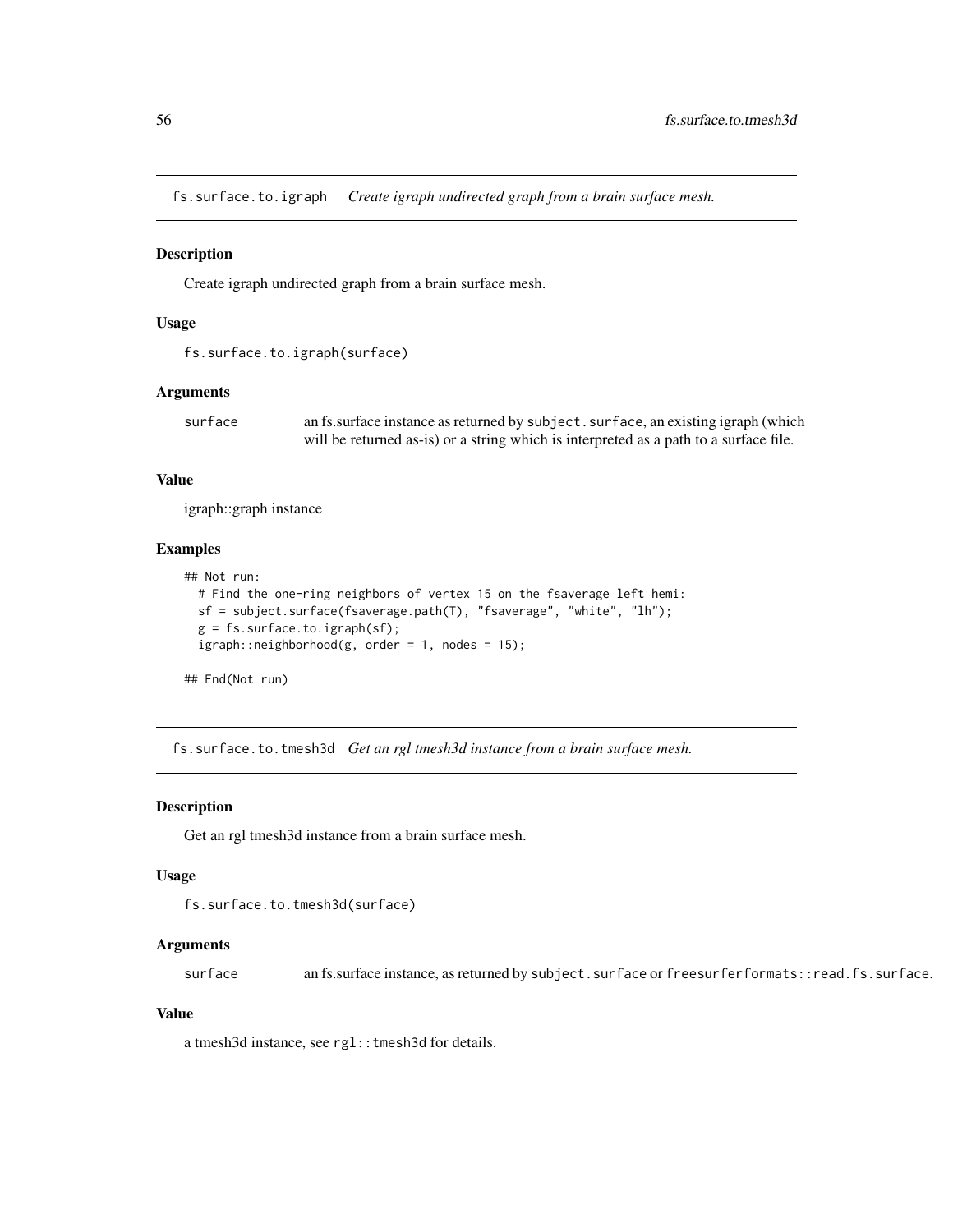fs.surface.vertex.neighbors

*Compute vertex neighborhoods or the full adjacency list for a mesh using the Rvcg or igraph library.*

### Description

This is a faster replacement for mesh.vertex.neighbors that requires the optional dependency package 'igraph' or 'Rvcg'.

## Usage

```
fs.surface.vertex.neighbors(
  surface,
  nodes = NULL,
  order = 1L,
  simplify = TRUE,
  include_self = FALSE
)
```
## Arguments

| surface      | an fs. surface instance as returned by subject. surface, an existing igraph (which<br>will be returned as-is) or a string which is interpreted as a path to a surface file.                         |
|--------------|-----------------------------------------------------------------------------------------------------------------------------------------------------------------------------------------------------|
| nodes        | the source vertex. Passed on to igraph:: neighborhood. Can be a vector, in<br>which case the neighborhoods for all these vertices are computed separately. If<br>NULL, all graph vertices are used. |
| order        | integer, the max graph distance of vertices to consider neighbors (number of<br>neighborhood rings). Passed on to igraph:: neighborhood                                                             |
| simplify     | logical, whether to return only an integer vector if the 'nodes' parameter has<br>length 1 (instead of a list where the first element is such a vector).                                            |
| include_self | logical, whether to include vertices in their own neighborhood                                                                                                                                      |

#### Value

named list of integer vectors (see igraph::neighborhood), unless 'simplify' is TRUE, see there for details.

#### Note

If you intend to call several functions on the igraph, it is faster to construct it with fs. surface.to.igraph and keep it.

## See Also

The fs.surface.as.adjacencylist function computes the 1-ring neighborhood for the whole graph.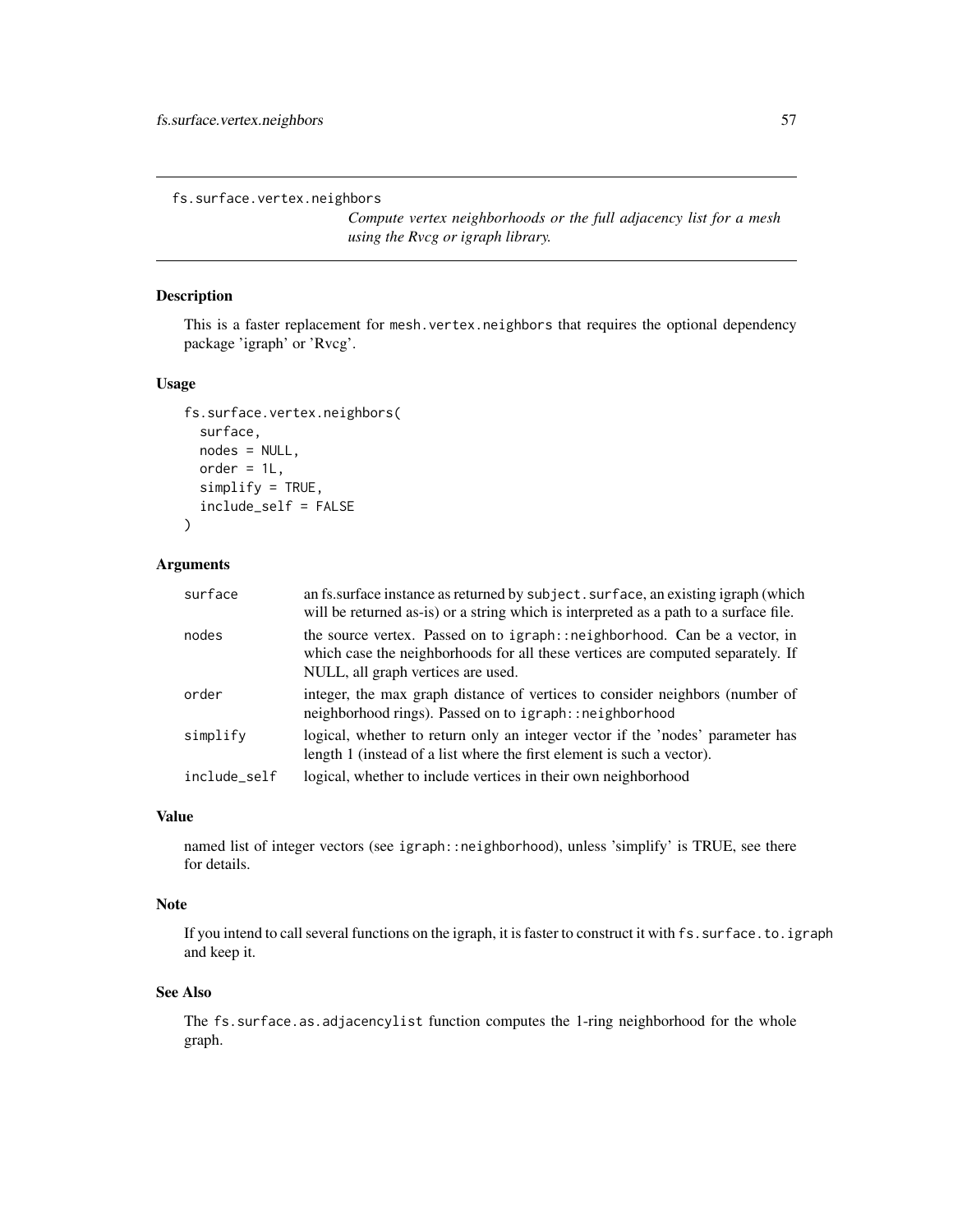<span id="page-57-0"></span>

#### Description

Return path to fsaverage dir.

## Usage

fsaverage.path(allow\_fetch = FALSE)

### Arguments

allow\_fetch logical, whether to allow trying to download it.

#### Value

the path to the fsaverage directory (NOT including the 'fsaverage' dir itself).

## Note

This function will stop (i.e., raise an error) if the directory cannot be found. The fsaverage template is part of FreeSurfer, and distributed under the FreeSurfer software license.

```
fsbrain.set.default.figsize
```
*Set default figure size for fsbrain visualization functions.*

## Description

Set default figure size for fsbrain visualization functions.

## Usage

```
fsbrain.set.default.figsize(width, height, xstart = 50L, ystart = 50L)
```

| width  | integer, default figure width in pixels                                                                                                             |
|--------|-----------------------------------------------------------------------------------------------------------------------------------------------------|
| height | integer, default figure height in pixels                                                                                                            |
| xstart | integer, default horizontal position of plot window on screen, left border is 0.<br>The max value (right border) depends on your screen resolution. |
| vstart | integer, default vertical position of plot window on screen, upper border is 0.<br>The max value (lower border) depends on your screen resolution.  |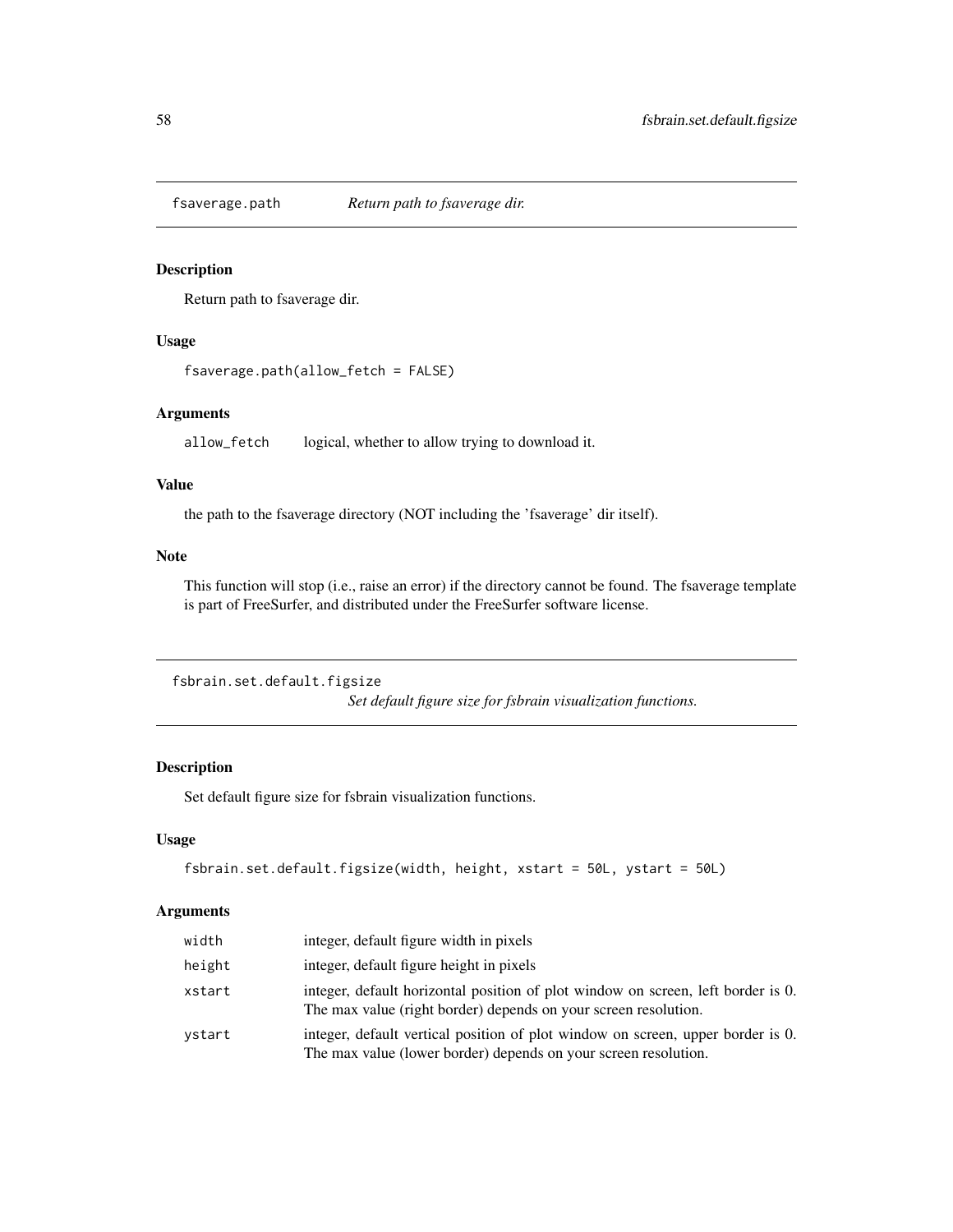## Note

This function overwrites options("fsbrain.rgloptions"). Output size is limited by your screen resolution. To set your preferred figure size for future R sessions, you could call this function in your '~/.Rprofile' file.

fup *Transform first character of a string to uppercase.*

## Description

Transform first character of a string to uppercase. This is useful when labeling plots. Important: this function does not know about different encodings, languages or anything, it just calls [toupper](#page-0-0) for the first character.

## Usage

fup(word)

### **Arguments**

word, string. Any string.

### Value

string, the input string with the first character transformed to uppercase.

#### Examples

```
word_up = fup("word");
```

| gen.test.volume | Generate test 3D volume of integers. The volume has an outer back-    |
|-----------------|-----------------------------------------------------------------------|
|                 | ground area (intensity value 'bg') and an inner foreground areas (in- |
|                 | <i>tensity value 200L).</i>                                           |

## Description

Generate test 3D volume of integers. The volume has an outer background area (intensity value 'bg') and an inner foreground areas (intensity value 200L).

#### Usage

```
gen.test.volume(vdim = c(256L, 256L, 256L), bg = NA)
```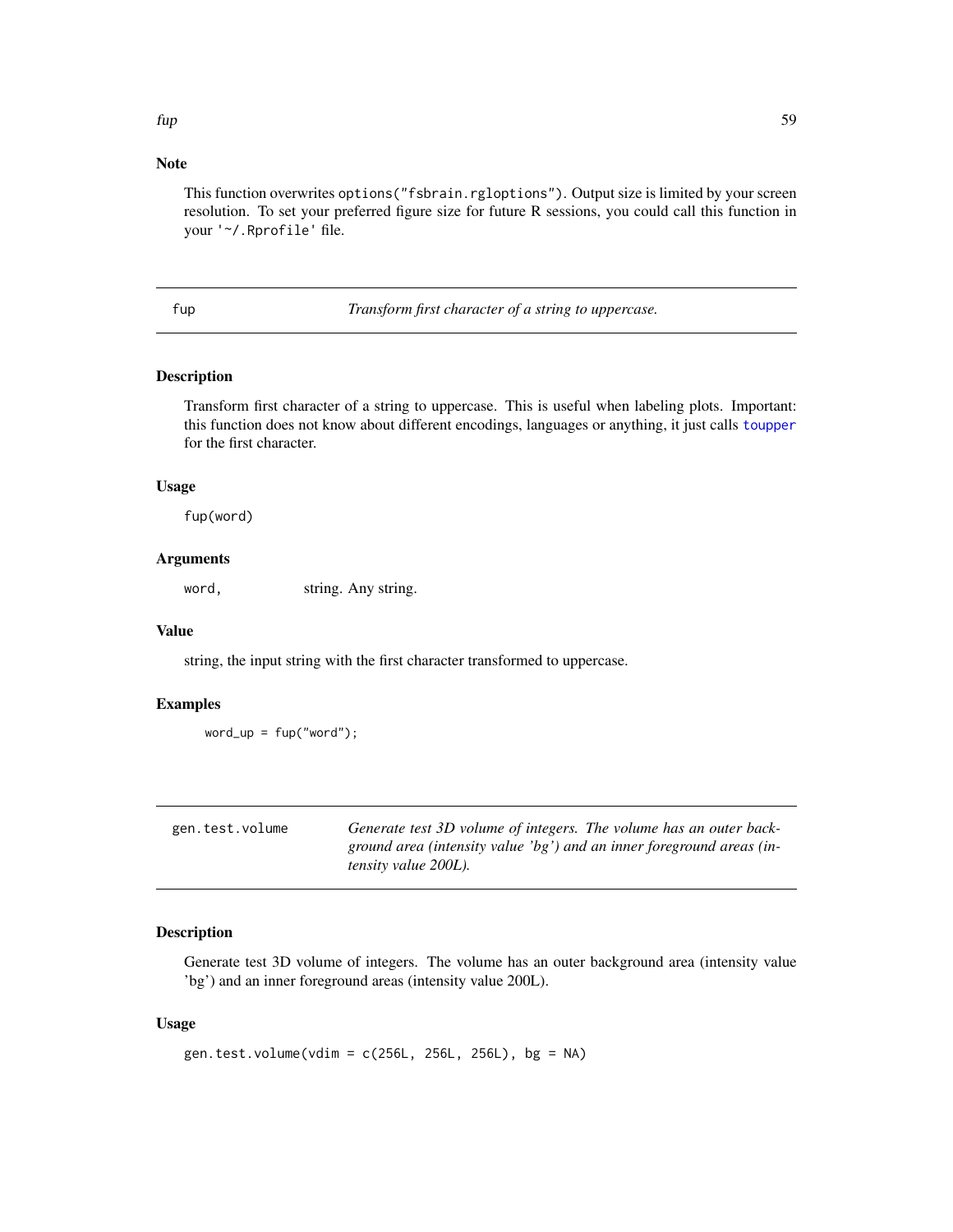## Arguments

| vdim | integer vector of length 3, the dimensions                        |
|------|-------------------------------------------------------------------|
| bg   | value to use for outer background voxels. Typically '0L' or 'NA'. |

## Value

a 3d array of integers

## Note

This function exists for software testing purposes only, you should not use it in client code.

```
geod.patches.color.overlay
```
*Generate color overlay from geodesic patches around several vertices.*

## Description

Works across hemispheres (for a whole brain) if you pass a [hemilist](#page-90-0) of meshes as parameter 'mesh', see below.

### Usage

```
geod.patches.color.overlay(
 mesh,
 vertex,
  color = "#FF0000",bg_color = "#FEFEFE",
  ...
)
```
## Arguments

| mesh     | a single fs. surface instance, or a hemilist of two such meshes. If a hemilist,<br>the vertex indices can go from 1 to the sum of vertices in both meshes, and the<br>proper hemisphere will be used automatically. |
|----------|---------------------------------------------------------------------------------------------------------------------------------------------------------------------------------------------------------------------|
| vertex   | positive integer (or vector of the latter), the index of the source vertex in the<br>mesh. If a vector, the neighborhoods for all vertices will be computed separately.                                             |
| color    | single color string like '#FF0000' or vector of such strings. If a vector, the<br>length should match the number of vertices in parameter 'vertex'.                                                                 |
| bg_color | character string, the background color.                                                                                                                                                                             |
|          | extra arguments passed to geod. vert. neighborhood.                                                                                                                                                                 |

#### Value

vector of color strings (or a [hemilist](#page-90-0) of 2 such vectors if 'mesh' is a hemilist), an overlay suitable for visualization using vis.color.on.subject.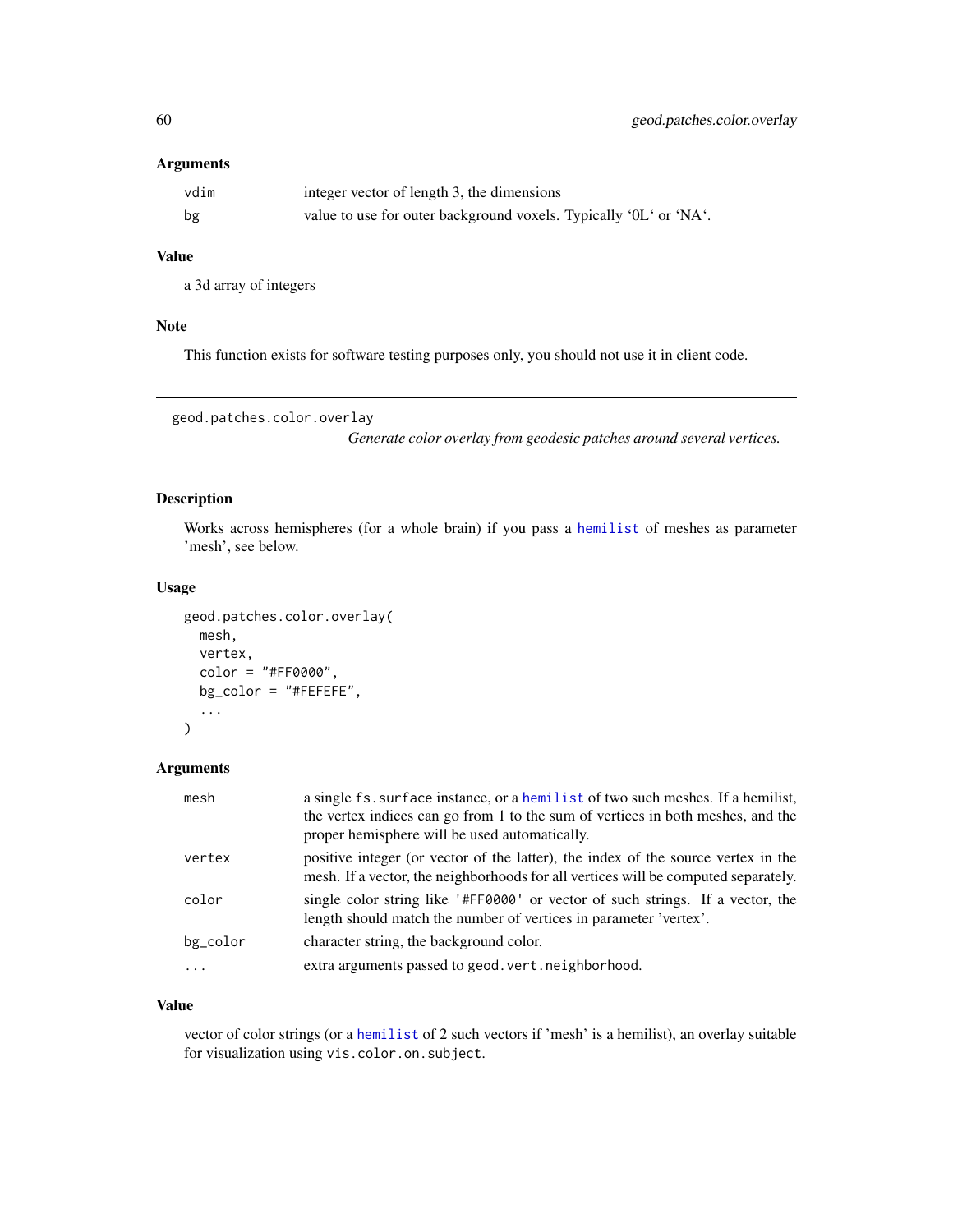## geod.vert.neighborhood 61

## Examples

```
## Not run:
 sjd = fsaverage.path(TRUE);
 surfaces = subject.surface(sjd, 'fsaverage', surface = "white", hemi = "both");
 colors = geod.patches.color.overlay(surfaces, vertex = c(12345L, 45L),
   color = c("#FF0000", "#00FF00"), max_distance = 45.0);vis.color.on.subject(sjd, 'fsaverage', color_lh=colors$lh, color_rh=colors$rh);
## End(Not run)
```
geod.vert.neighborhood

*Compute all vertices within given geodesic distance on the mesh.*

## Description

Compute all vertices within given geodesic distance on the mesh.

#### Usage

```
geod.vert.neighborhood(
  mesh,
  vertex,
 max\_distance = 5,
  include_max = TRUE,
  return_distances = TRUE
)
```
## Arguments

| mesh             | an instance of $rgl::tmesh3d$ or freesurferformats:: fs. surface.                                                                                                       |  |
|------------------|-------------------------------------------------------------------------------------------------------------------------------------------------------------------------|--|
| vertex           | positive integer (or vector of the latter), the index of the source vertex in the<br>mesh. If a vector, the neighborhoods for all vertices will be computed separately. |  |
| max_distance     | double, the neighborhood size. All mesh vertices in geodesic distance smaller<br>than / up to this distance will be returned.                                           |  |
| include_max      | logical, whether the max_distance value is inclusive.                                                                                                                   |  |
| return_distances |                                                                                                                                                                         |  |
|                  | logical, whether to compute the 'distances' entry in the returned list. Doing so<br>is a little bit slower, so it can be turned off if not needed.                      |  |

## Value

named list with the following entries: 'vertices': integer vector, the indices of all vertices in the neigborhood. 'distances': double vector, the distances to the respective vertices (unless 'return\_distances' is FALSE).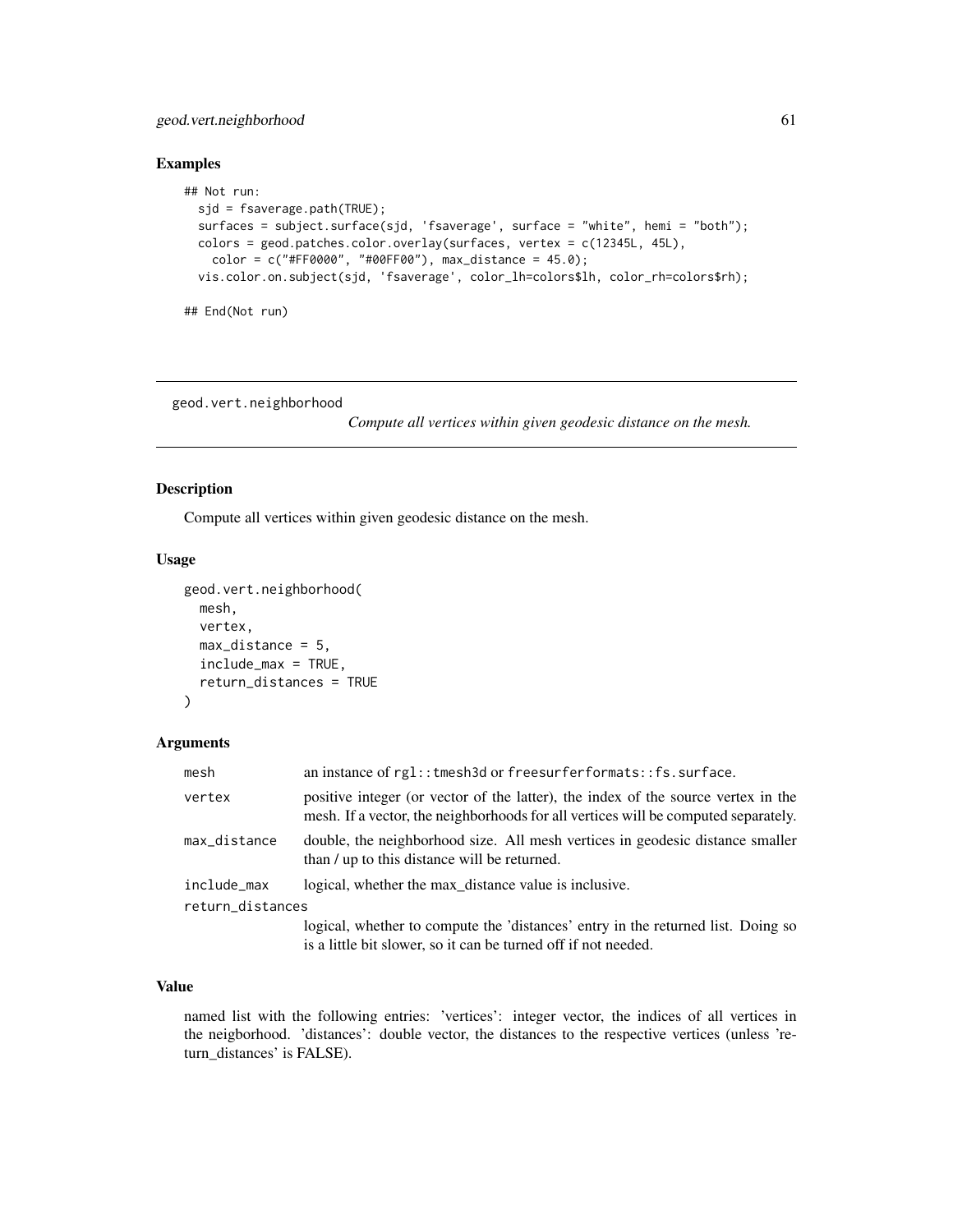This function uses the pseudo-geodesic distance along the mesh edges.

#### Examples

```
## Not run:
 sjd = fsaverage.path(TRUE);
 surface = subject.surface(sjd, 'fsaverage', surface = "white", hemi = "lh");
 res = geod.vert.neighborhood(surface, 12345L, max_distance = 10.0);
 res$vertices;
```
## End(Not run)

geodesic.circles *Compute geodesic circles and ball stats for given vertices.*

### Description

Compute geodesic circles and ball stats for given vertices.

### Usage

geodesic.circles(surface, vertices = NULL, scale = 5)

#### Arguments

| surface  | an rgl::tmesh3d or freesurferformats::fs.surface instance. Can be a                                                      |
|----------|--------------------------------------------------------------------------------------------------------------------------|
|          | character string, which will be loaded as a surface file if it exists.                                                   |
| vertices | positive integer vector, the vertex indices for which to compute the stats. If<br>NULL, it is computed for all vertices. |
| scale    | double, surface area to be covered by patch in percent                                                                   |

#### Note

This takes a while for large meshes, try it with single vertices or with a surface like fsaverage3 if you want it for all vertices. This requires the optional dependency package 'pracma'.

#### Examples

```
## Not run:
 sjd = fsaverage.path(TRUE);
 surface = subject.surface(sjd, 'fsaverage3', hemi='lh');
 gc = geodesic.circles(surface);
 vis.data.on.subject(sjd, 'fsaverage3', morph_data_lh = gc$radius);
 vis.data.on.subject(sjd, 'fsaverage3', morph_data_lh = gc$perimeter);
```
## End(Not run)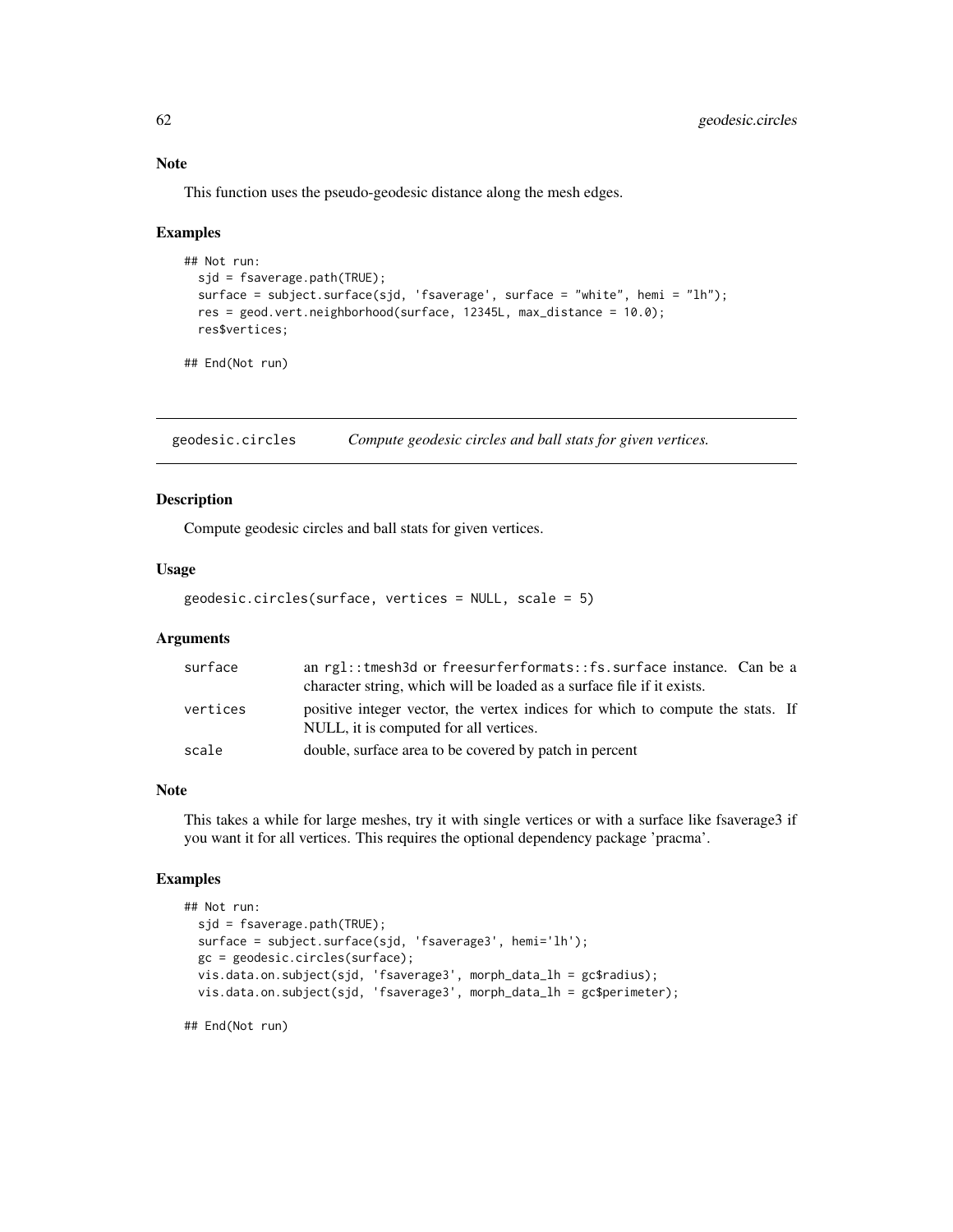```
geodesic.dists.to.vertex
```
*Simple internal wrapper around* Rvcg::vcgDijkstra *with function check.*

### Description

Simple internal wrapper around Rvcg::vcgDijkstra with function check.

### Usage

```
geodesic.dists.to.vertex(mesh, v)
```
## Arguments

| mesh | a tmesh3d instance.                           |
|------|-----------------------------------------------|
|      | positive integer, a vertex index in the mesh. |

## Value

double vector with length equal to num vertices in the mesh, the geodesic distances from all other vertices to the query vertex v.

| geodesic.path | Compute geodesic path from a source vertex to one or more target |
|---------------|------------------------------------------------------------------|
|               | <i>vertices.</i>                                                 |

## Description

Compute geodesic path from a source vertex to one or more target vertices.

### Usage

```
geodesic.path(surface, source_vertex, target_vertices)
```

| surface         | an rgl:: tmesh3d or freesurferformats:: fs. surface instance. Can be a<br>character string, which will be loaded as a surface file if it exists. |
|-----------------|--------------------------------------------------------------------------------------------------------------------------------------------------|
|                 | source_vertex a scalar positive integer, the source vertex index in the mesh                                                                     |
| target_vertices |                                                                                                                                                  |
|                 | single integer or vector of integers, the target vertices to which to compute the                                                                |
|                 | paths from the source_vertex.                                                                                                                    |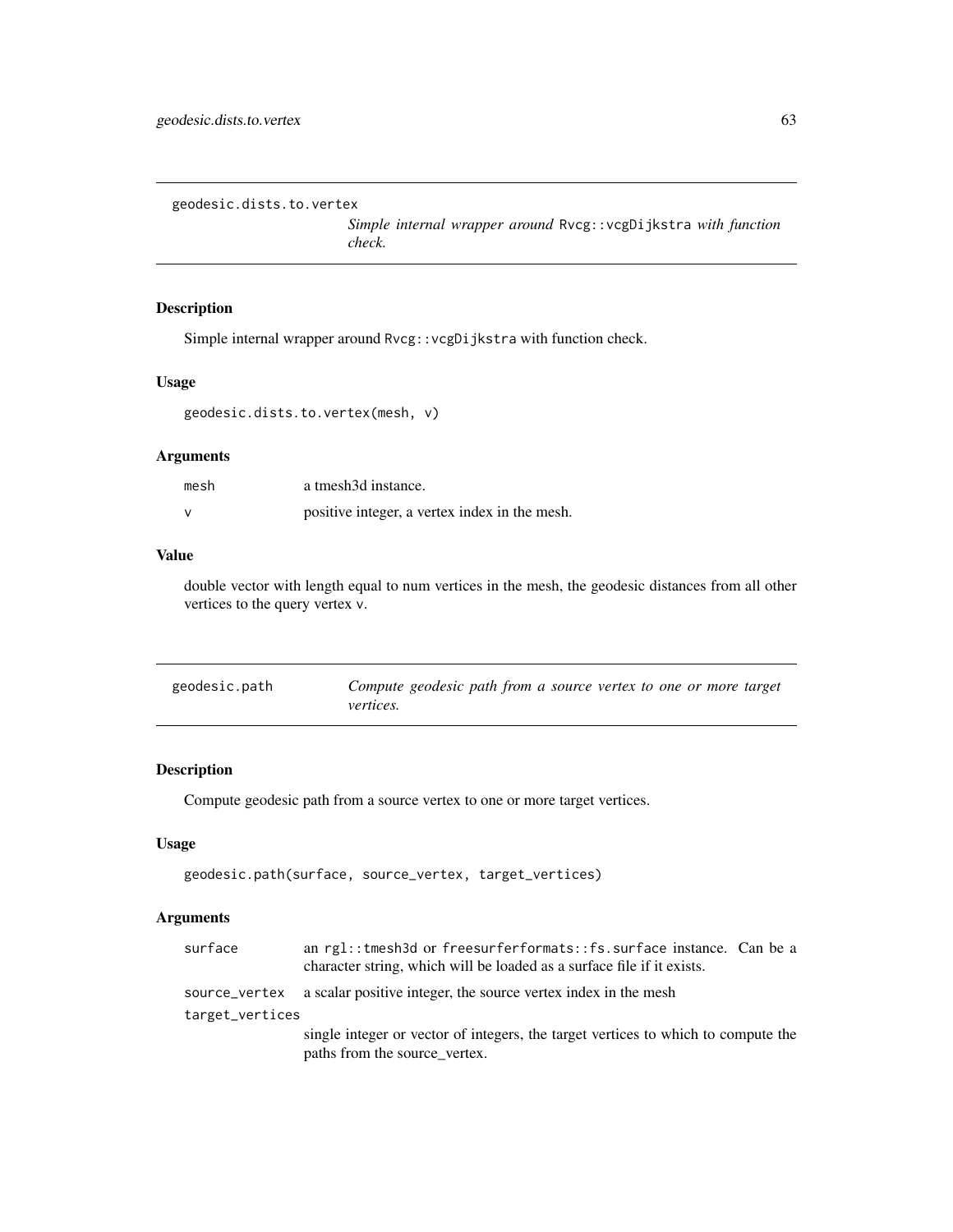## Value

list of integer vectors, the paths

## Note

This can take a bit for very large graphs. This requires the optional dependency package 'Rvcg'. The backtracking is currently done in R, which is not optimal from a performance perspective. If you have a recent Rvcg version with the Rvcg::vcgGeodesicPath function, that one will be used instead, and the performance will be better.

### Examples

```
## Not run:
 sjd = fsaverage.path(TRUE);
 surface = subject.surface(sjd, 'fsaverage3',
   surface = "white", hemi = "lh");
 p = geodesic.path(surface, 5, c(10, 20));vis.subject.morph.native(sjd, 'fsaverage3', 'thickness', views='si');
 vis.paths.along.verts(surface$vertices, p$paths, color=c("red", "yellow"));
```
## End(Not run)

<span id="page-63-0"></span>get.atlas.region.names

*Determine atlas region names from a subject.*

### **Description**

Determine atlas region names from a subject. WARNING: Not all subjects have all regions of an atlas. You should use an average subject like fsaverage to get all regions.

#### Usage

```
get.atlas.region.names(
  atlas,
  template_subjects_dir = NULL,
  template_subject = "fsaverage",
  hemi = "lh"\mathcal{L}
```
### Arguments

atlas, string. The atlas name. E.g., "aparc", "aparc.2009s", or "aparc.DKTatlas". Used to construct the name of the annotation file to be loaded.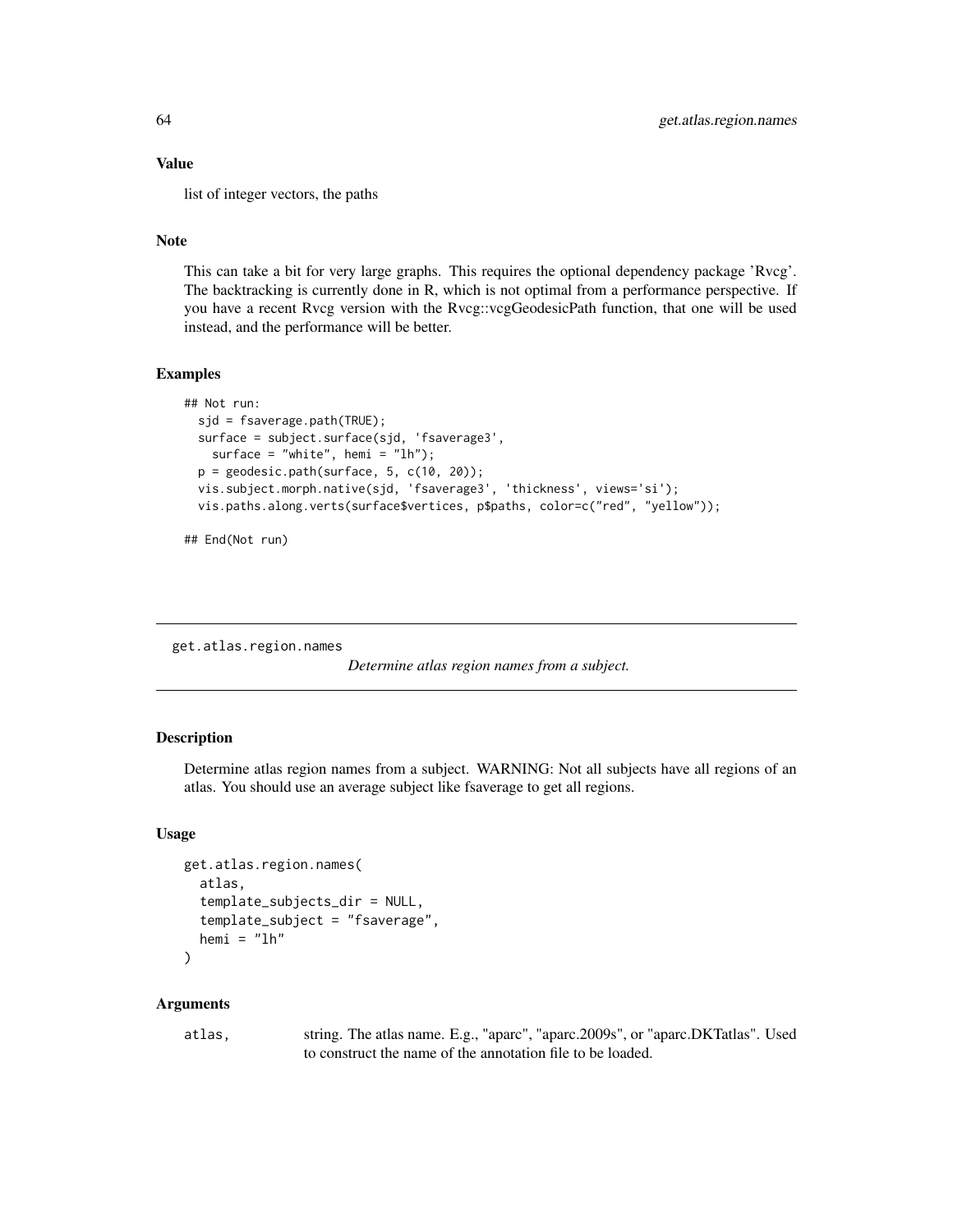## get.rglstyle 65

| template_subjects_dir,                                                                                                                                                                                                                                            |
|-------------------------------------------------------------------------------------------------------------------------------------------------------------------------------------------------------------------------------------------------------------------|
| string. The directory containing the dir of the template_subject. E.g., the path<br>to FREESURFER_HOME/subjects. If NULL, env vars will be searched for<br>candidates, and the function will fail if they are not set correctly. Defaults to<br>NULL.             |
| template_subject,                                                                                                                                                                                                                                                 |
| string. The subject identifier. Defaults to 'fsaverage'.                                                                                                                                                                                                          |
| string, one of 'lh' or 'rh'. The hemisphere name. Used to construct the names of<br>the annotation and morphometry data files to be loaded. Defaults to 'lh'. Should<br>not matter much, unless you do not have the file for one of the hemis for some<br>reason. |
|                                                                                                                                                                                                                                                                   |

### Value

vector of strings, the region names.

#### See Also

```
Other atlas functions: group.agg.atlas.native(), group.agg.atlas.standard(), group.annot(),
group.label.from.annot(), label.from.annotdata(), label.to.annot(), regions.to.ignore(),
spread.values.over.annot(), spread.values.over.hemi(), spread.values.over.subject(),
subject.annot(), subject.atlas.agg(), subject.label.from.annot(), subject.lobes()
```
#### Examples

```
## Not run:
fsbrain::download_optional_data();
subjects_dir = fsbrain::get_optional_data_filepath("subjects_dir");
atlas_regions = get.atlas.region.names('aparc',
template_subjects_dir=subjects_dir, template_subject='subject1');
```
## End(Not run)

get.rglstyle *Get the default visualization style parameters as a named list.*

### Description

Run [material3d](#page-0-0) without arguments to see valid style keywords to create new styles.

#### Usage

```
get.rglstyle(style)
```
#### Arguments

style string. A style name. Available styles are one of: "default", "shiny", "semitransparent", "glass", "edges".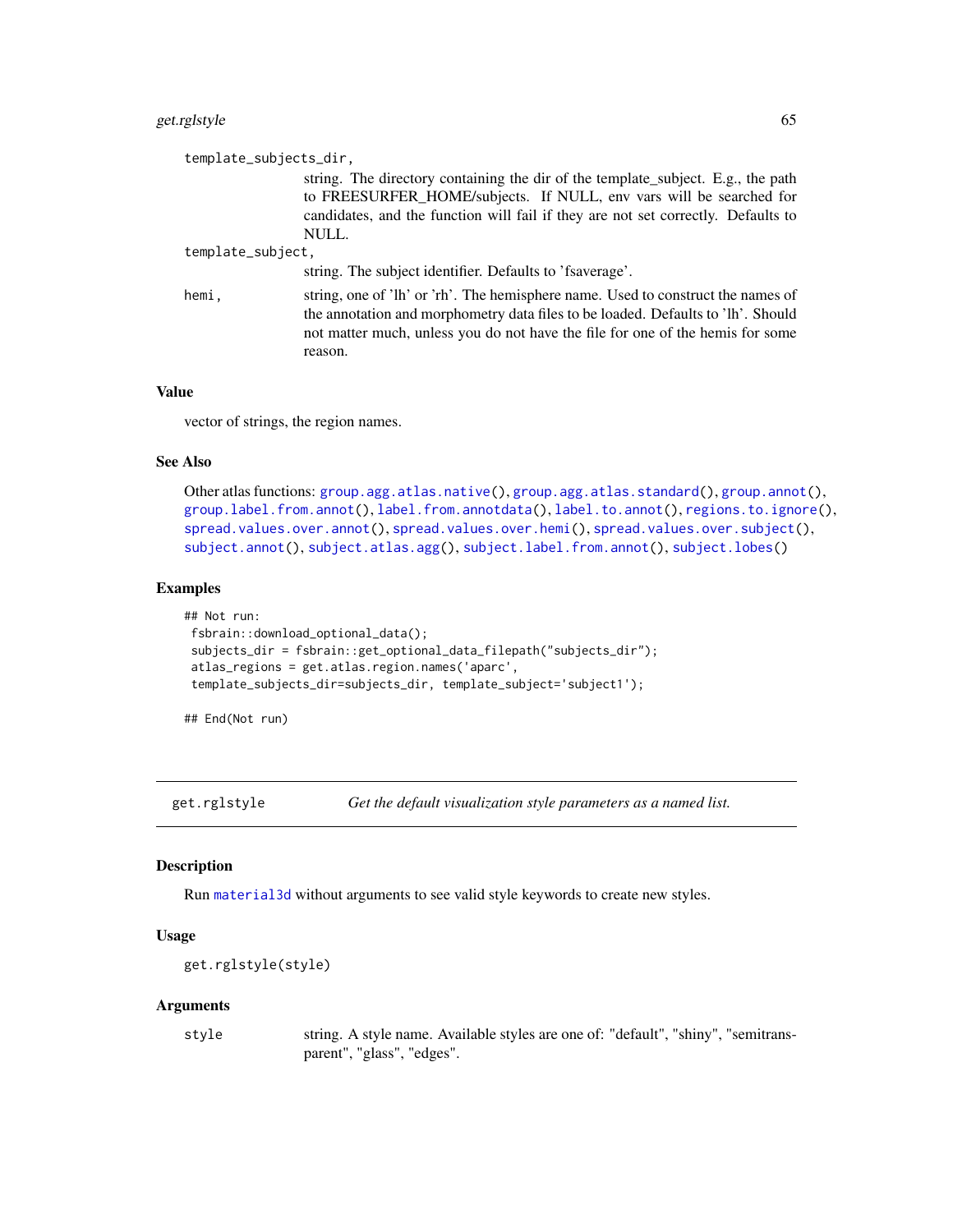## Value

a style, resolved to a parameter list compatible with [material3d](#page-0-0).

## See Also

[shade3d](#page-0-0) can use the returned style

<span id="page-65-0"></span>get.view.angle.names *Get list of valid view angle names.*

## Description

The returned strings are used as constants to identify a view of type 'sd\_ $\langle$ angle $\rangle$ '. They can be used to construct entries for the parameter 'views' of functions like [vis.subject.morph.native](#page-188-0), or directly as parameter 'view\_angles' for functions like [vislayout.from.coloredmeshes](#page-196-0).

### Usage

```
get.view.angle.names(angle_set = "all", add_sd_prefix = TRUE)
```
### Arguments

| angle_set     | string, which view subset to return. Available subsets are: 'all' (or alias 't9'):                                                                                                                                                                           |
|---------------|--------------------------------------------------------------------------------------------------------------------------------------------------------------------------------------------------------------------------------------------------------------|
|               | for all 9 angles. 't4': for the t4 views. 'medial': the 2 medial views, one for each                                                                                                                                                                         |
|               | hemi. 'lateral': the 2 lateral views, one for each hemi. 'lh': medial and laterial                                                                                                                                                                           |
|               | for the left hemisphere. 'rh': medial and laterial for the right hemisphere.                                                                                                                                                                                 |
| add_sd_prefix | logical, whether the prefix 'sd_' should be added to the string. This will con-<br>struct full view names. If set to false, only the substring after the prefix 'sd_' will<br>be returned. This is used internally only and should not be needed in general. |

## Value

vector of character strings, all valid view angle strings.

| getIn | Retrieve values from nested named lists |
|-------|-----------------------------------------|
|       |                                         |

## Description

Retrieve values from nested named lists

#### Usage

getIn(named\_list, listkeys, default = NULL)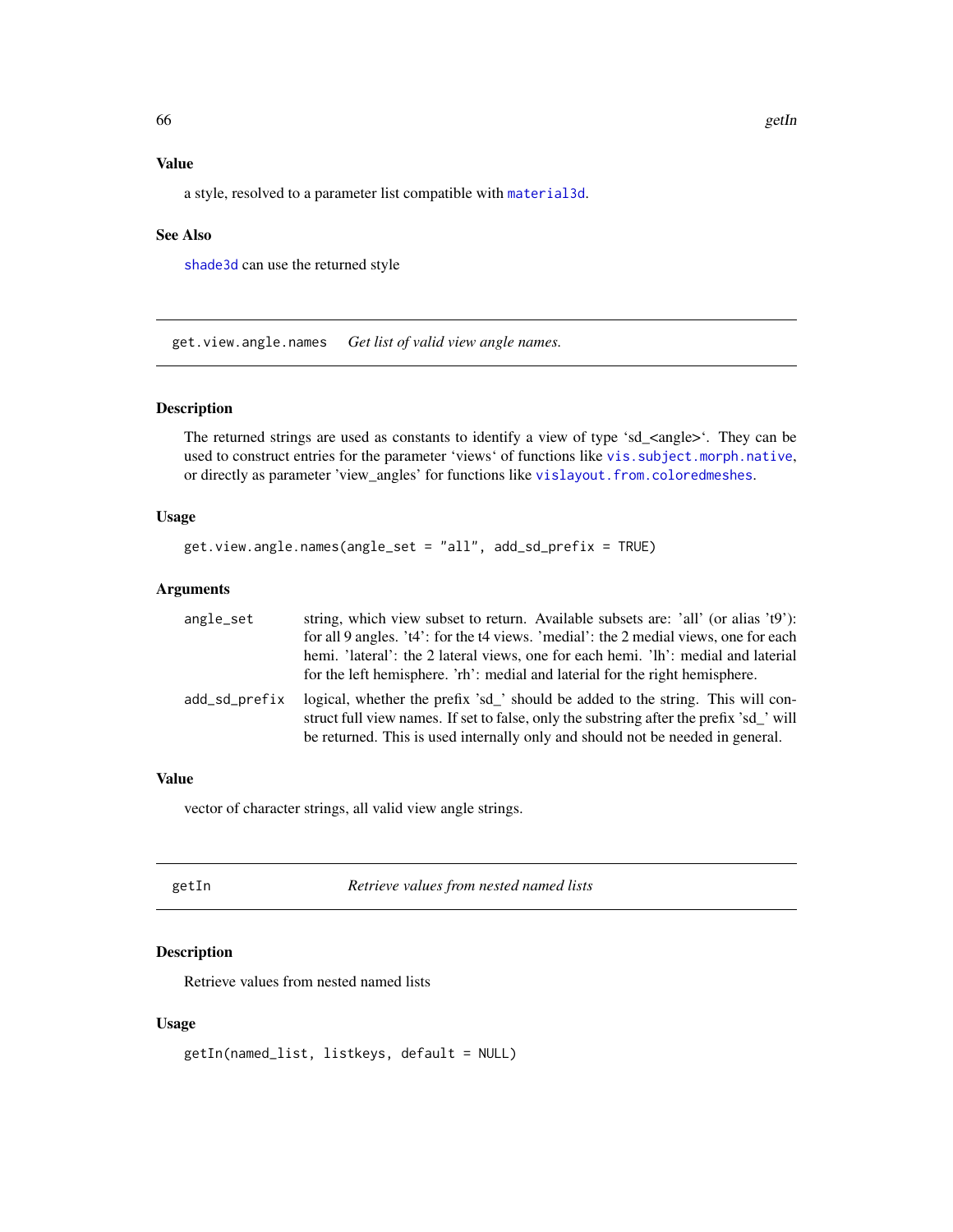## Arguments

| named list | a named list                                                       |
|------------|--------------------------------------------------------------------|
| listkeys   | vector of character strings, the nested names of the lists         |
| default    | the default value to return in case the requested value is 'NULL'. |

## Value

the value at the path through the lists, or 'NULL' (or the 'default') if no such path exists.

### Examples

```
data = list("regions"=list("frontal"=list("thickness"=2.3, "area"=2345)));
getIn(data, c("regions", "frontal", "thickness")); # 2.3
getIn(data, c("regions", "frontal", "nosuchentry")); # NULL
getIn(data, c("regions", "nosuchregion", "thickness")); # NULL
getIn(data, c("regions", "nosuchregion", "thickness"), default=14); # 14
```
get\_optional\_data\_filepath

*Access a single file from the package cache by its file name.*

### Description

Access a single file from the package cache by its file name.

### Usage

```
get_optional_data_filepath(filename, mustWork = TRUE)
```
## Arguments

| filename. | string. The filename of the file in the package cache.                           |
|-----------|----------------------------------------------------------------------------------|
| mustWork. | logical. Whether an error should be created if the file does not exist. If must- |
|           | Work=FALSE and the file does not exist, the empty string is returned.            |

## Value

string. The full path to the file in the package cache or the empty string if there is no such file available. Use this in your application code to open the file.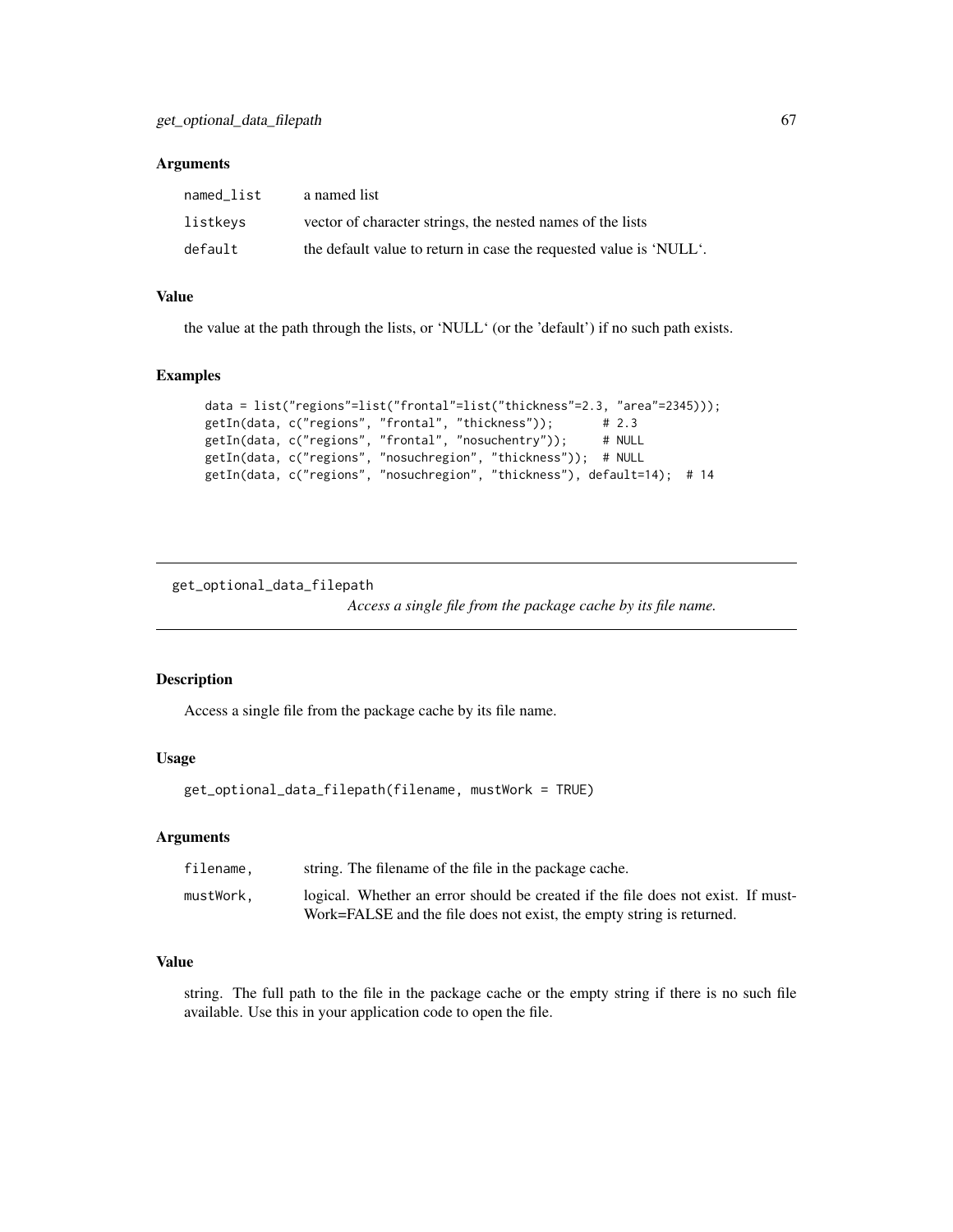```
group.agg.atlas.native
```
*Aggregate native space morphometry data over brain atlas regions and subjects for a group of subjects.*

## Description

Aggregate native space morphometry data over brain atlas regions, e.g., compute the mean thickness value over all regions in an atlas for all subjects.

## Usage

```
group.agg.atlas.native(
  subjects_dir,
  subjects_list,
 measure,
 hemi,
  atlas,
  agg_fun = mean,
  cache_file = NULL
)
```

| subjects_dir,  | string. The FreeSurfer SUBJECTS_DIR, i.e., a directory containing the data for<br>all your subjects, each in a subdir named after the subject identifier.                                                                                                                                                                                                              |
|----------------|------------------------------------------------------------------------------------------------------------------------------------------------------------------------------------------------------------------------------------------------------------------------------------------------------------------------------------------------------------------------|
| subjects_list, |                                                                                                                                                                                                                                                                                                                                                                        |
|                | string vector. A vector of subject identifiers that match the directory names<br>within subjects_dir.                                                                                                                                                                                                                                                                  |
| measure,       | string. Name of the vertex-wise measure of morphometry data file. E.g., "area"<br>or "thickness". Used to construct the name of the morphometry file to be loaded.                                                                                                                                                                                                     |
| hemi.          | string, one of 'lh', 'rh', 'split', or 'both'. The hemisphere name. Used to con-<br>struct the names of the annotation and morphometry data files to be loaded. If<br>set to 'both', combined data for 'lh' and 'rh' will be used. If 'split', the data for<br>hte two hemispheres will go into seprate columns, with column names having<br>'lh_' and 'rh_' prefixes. |
| atlas,         | string. The atlas name. E.g., "aparc", "aparc.2009s", or "aparc.DKTatlas". Used<br>to construct the name of the annotation file to be loaded.                                                                                                                                                                                                                          |
| agg_fun,       | function. An R function that aggregates data, typically max, mean, min or some-<br>thing similar. Note: this is NOT a string, put the function name without quotes.<br>Defaults to mean.                                                                                                                                                                               |
| cache_file,    | string or NULL. If given, it is interpreted as path of a file, and the data will be<br>cached in the file cache_file in RData format. If the file does not exist yet, the<br>function will run and cache the data in the file. If the file exists, the function<br>will load the data from the file instead of running. The filename should end in                     |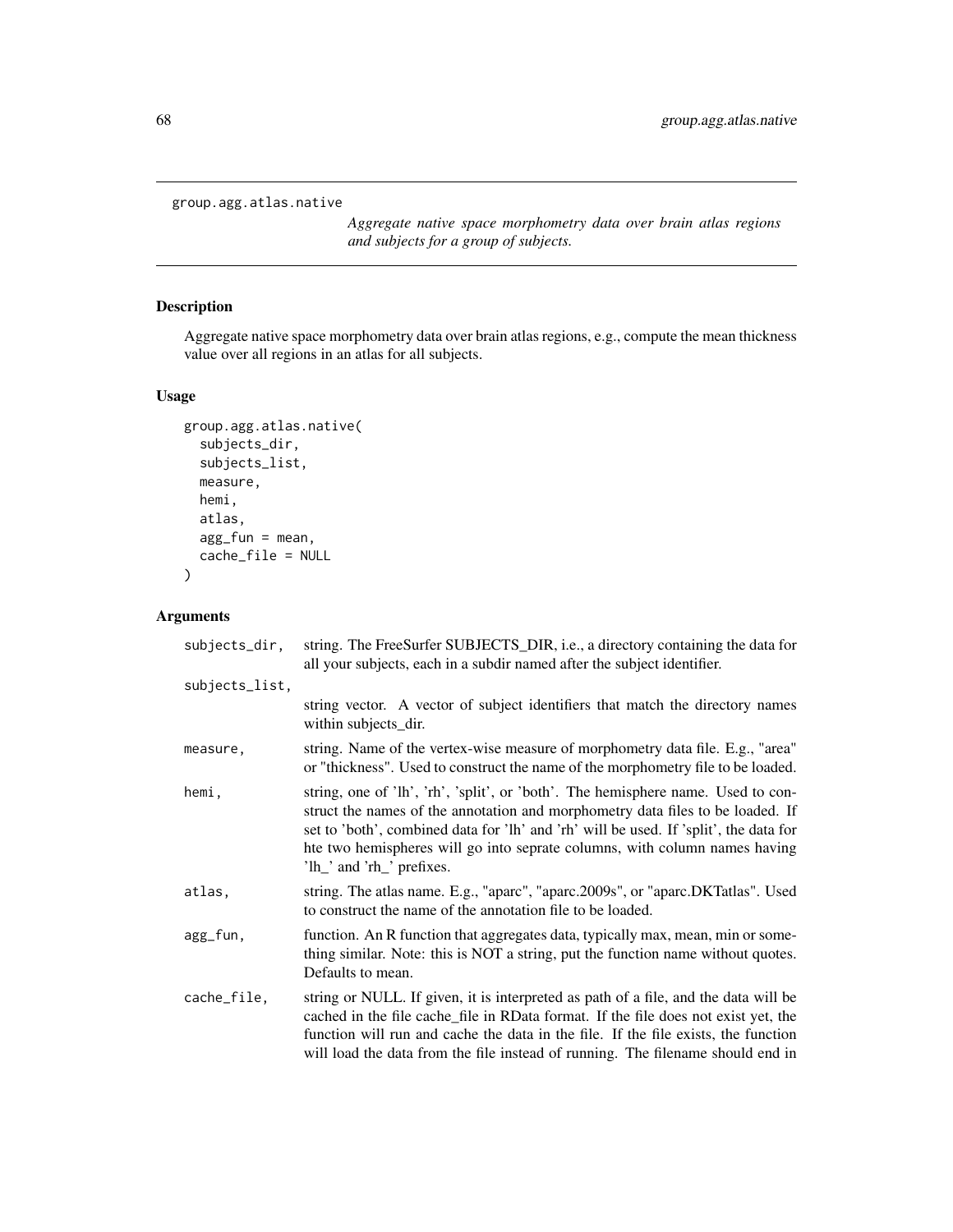'.RData', but that is not enforced or checked in any way. WARNING: If cached data is returned, all parameters passed to this function (with the exception of 'cache file') are ignored! Whether the cached data is for another subjects list or hemi is NOT checked! You have to ensure this yourself, by using different filenames. Defaults to NULL.

#### Value

dataframe with aggregated values for all regions and subjects, with n columns and m rows, where n is the number of subjects and m is the number of regions.

## See Also

Other aggregation functions: [group.agg.atlas.standard\(](#page-68-0)), [group.morph.agg.standard.vertex\(](#page-79-0)), [subject.atlas.agg\(](#page-137-0))

Other atlas functions: [get.atlas.region.names\(](#page-63-0)), [group.agg.atlas.standard\(](#page-68-0)), [group.annot\(](#page-70-0)), [group.label.from.annot\(](#page-75-0)), [label.from.annotdata\(](#page-103-0)), [label.to.annot\(](#page-104-0)), [regions.to.ignore\(](#page-124-1)), [spread.values.over.annot\(](#page-131-0)), [spread.values.over.hemi\(](#page-132-0)), [spread.values.over.subject\(](#page-133-0)), [subject.annot\(](#page-135-0)), [subject.atlas.agg\(](#page-137-0)), [subject.label.from.annot\(](#page-141-0)), [subject.lobes\(](#page-142-0))

## Examples

```
## Not run:
  fsbrain::download_optional_data();
   subjects_dir = fsbrain::get_optional_data_filepath("subjects_dir");
   agg = group.agg.atlas.native(subjects_dir, c('subject1', 'subject2'),
    'thickness', 'lh', 'aparc');
   # Visualize the mean values. Could use any subject, typically
   # one would use fsaverage. Here we use subject1:
   agg$subject = NULL; # remove non-numeric column.
  vis.region.values.on.subject(subjects_dir, 'subject1', 'aparc',
    lh_region_value_list=colMeans(agg), rh_region_value_list=NULL);
```
## End(Not run)

<span id="page-68-0"></span>group.agg.atlas.standard

*Aggregate standard space morphometry data over brain atlas regions and subjects for a group of subjects.*

#### **Description**

Aggregate standard space morphometry data over brain atlas regions, e.g., compute the mean thickness value over all regions in an atlas for all subjects.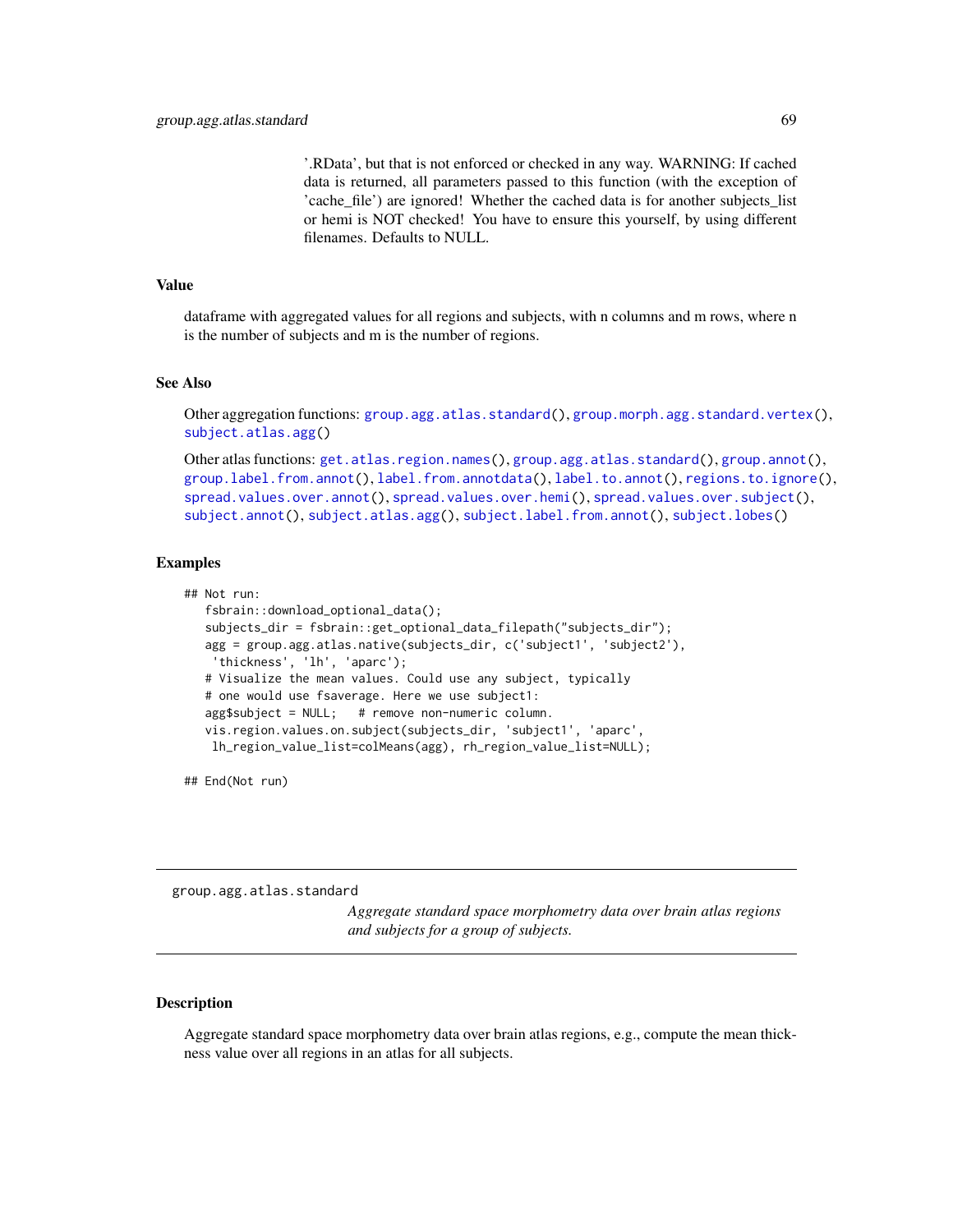## Usage

```
group.agg.atlas.standard(
  subjects_dir,
  subjects_list,
  measure,
  hemi,
  atlas,
  fwhm,
  agg_fun = mean,
  template_subject = "fsaverage",
  cache_file = NULL
\mathcal{L}
```

| string. The FreeSurfer SUBJECTS_DIR, i.e., a directory containing the data for<br>all your subjects, each in a subdir named after the subject identifier.                                                                                                                                                                                                                                                                                                                                                                                                                                                                                                                                                                |  |
|--------------------------------------------------------------------------------------------------------------------------------------------------------------------------------------------------------------------------------------------------------------------------------------------------------------------------------------------------------------------------------------------------------------------------------------------------------------------------------------------------------------------------------------------------------------------------------------------------------------------------------------------------------------------------------------------------------------------------|--|
|                                                                                                                                                                                                                                                                                                                                                                                                                                                                                                                                                                                                                                                                                                                          |  |
| string vector. A vector of subject identifiers that match the directory names<br>within subjects_dir.                                                                                                                                                                                                                                                                                                                                                                                                                                                                                                                                                                                                                    |  |
| string. Name of the vertex-wise measure of morphometry data file. E.g., "area"<br>or "thickness". Used to construct the name of the morphometry file to be loaded.                                                                                                                                                                                                                                                                                                                                                                                                                                                                                                                                                       |  |
| string, one of 'lh', 'rh', or 'both'. The hemisphere name. Used to construct<br>the names of the annotation and morphometry data files to be loaded. If set to<br>'both', combined data for 'lh' and 'rh' will be used.                                                                                                                                                                                                                                                                                                                                                                                                                                                                                                  |  |
| string. The atlas name. E.g., "aparc", "aparc.2009s", or "aparc.DKTatlas". Used<br>to construct the name of the annotation file to be loaded.                                                                                                                                                                                                                                                                                                                                                                                                                                                                                                                                                                            |  |
| string. The smoothing setting which was applied when mapping data to the<br>template subject. Usually one of $'0', '5', '10', '15', '20',$ or $'25'.$                                                                                                                                                                                                                                                                                                                                                                                                                                                                                                                                                                    |  |
| function. An R function that aggregates data, typically max, mean, min or some-<br>thing similar. Note: this is NOT a string, put the function name without quotes.<br>Defaults to mean.                                                                                                                                                                                                                                                                                                                                                                                                                                                                                                                                 |  |
| template_subject,                                                                                                                                                                                                                                                                                                                                                                                                                                                                                                                                                                                                                                                                                                        |  |
| string. The template subject name. Defaults to 'fsaverage'. Must have its data<br>in subjects_dir.                                                                                                                                                                                                                                                                                                                                                                                                                                                                                                                                                                                                                       |  |
| string or NULL. If given, it is interpreted as path of a file, and the data will be<br>cached in the file cache_file in RData format. If the file does not exist yet, the<br>function will run and cache the data in the file. If the file exists, the function<br>will load the data from the file instead of running. The filename should end in<br>'.RData', but that is not enforced or checked in any way. WARNING: If cached<br>data is returned, all parameters passed to this function (with the exception of<br>'cache_file') are ignored! Whether the cached data is for another subjects_list<br>or hemi is NOT checked! You have to ensure this yourself, by using different<br>filenames. Defaults to NULL. |  |
|                                                                                                                                                                                                                                                                                                                                                                                                                                                                                                                                                                                                                                                                                                                          |  |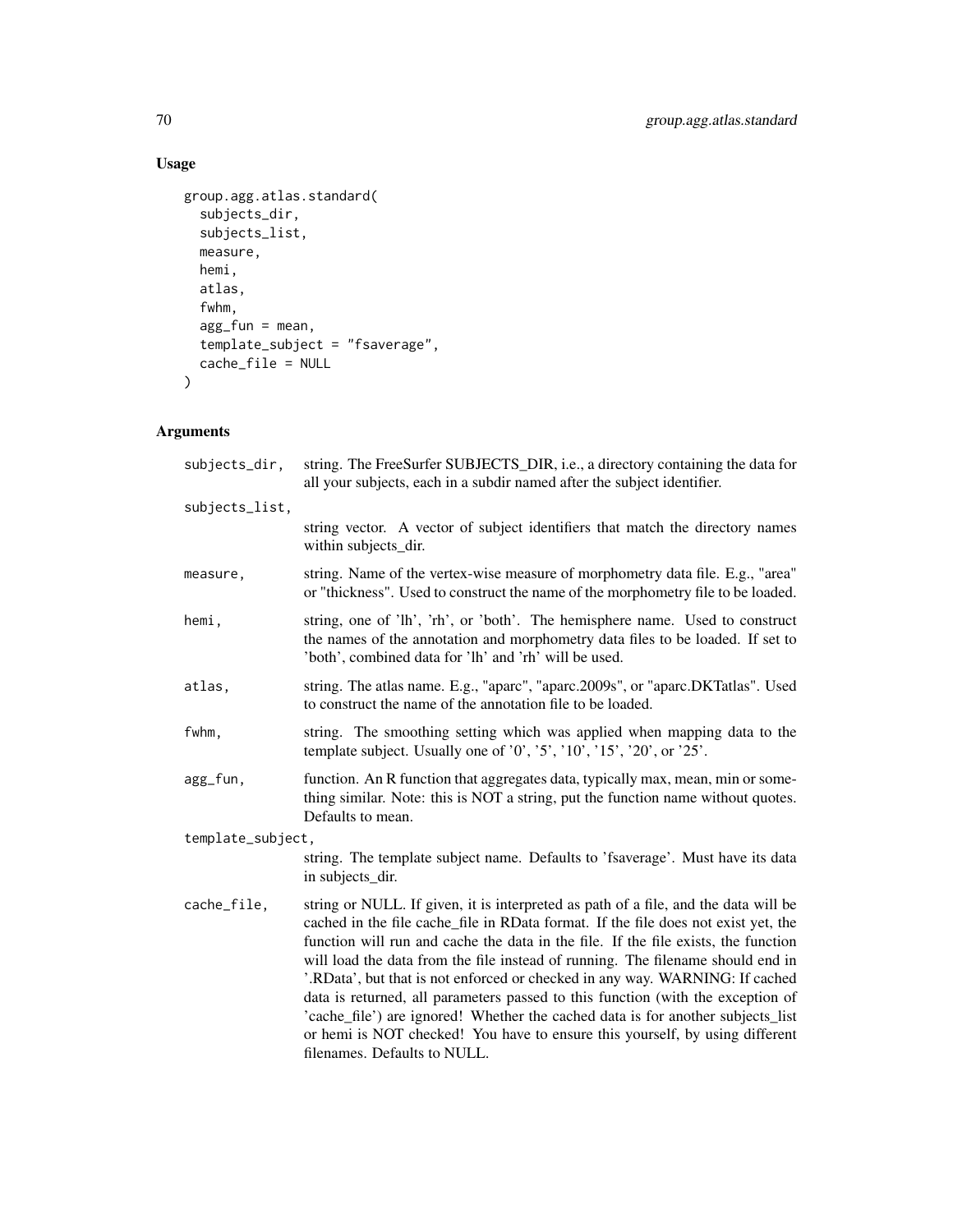## group.annot 71

### Value

dataframe with aggregated values for all regions and subjects, with n columns and m rows, where n is the number of subjects and m is the number of regions.

### See Also

Other aggregation functions: [group.agg.atlas.native\(](#page-67-0)), [group.morph.agg.standard.vertex\(](#page-79-0)), [subject.atlas.agg\(](#page-137-0))

```
Other atlas functions: get.atlas.region.names(), group.agg.atlas.native(), group.annot(),
group.label.from.annot(), label.from.annotdata(), label.to.annot(), regions.to.ignore(),
spread.values.over.annot(spread.values.over.hemi(spread.values.over.subject(),
subject.annot(), subject.atlas.agg(), subject.label.from.annot(), subject.lobes()
```
### Examples

```
## Not run:
   fsbrain::download_optional_data();
   subjects_dir = fsbrain::get_optional_data_filepath("subjects_dir");
   agg = group.agg.atlas.standard(subjects_dir, c('subject1', 'subject2'),
   'thickness', 'lh', 'aparc', fwhm='10');
   # Visualize the mean values. Could use any subject, typically
   # one would use fsaverage. Here we use subject1:
  agg$subject = NULL; # remove non-numeric column.
  vis.region.values.on.subject(subjects_dir, 'subject1', 'aparc',
   lh_region_value_list=colMeans(agg), rh_region_value_list=NULL);
```
## End(Not run)

<span id="page-70-0"></span>group.annot *Load annotations for a group of subjects.*

### **Description**

Load a brain surface annotation, i.e., a cortical parcellation based on an atlas, for a group of subjects.

### Usage

```
group.annot(subjects_dir, subjects_list, hemi, atlas)
```

| subjects_dir.  | string. The FreeSurfer SUBJECTS_DIR, i.e., a directory containing the data for |
|----------------|--------------------------------------------------------------------------------|
|                | all your subjects, each in a subdir named after the subject identifier.        |
| subjects_list. |                                                                                |
|                | vector of strings. The subject identifiers.                                    |
| hemi.          | string, one of 'lh' or 'rh'. The hemisphere name. Used to construct the names  |
|                | of the annotation and morphometry data files to be loaded.                     |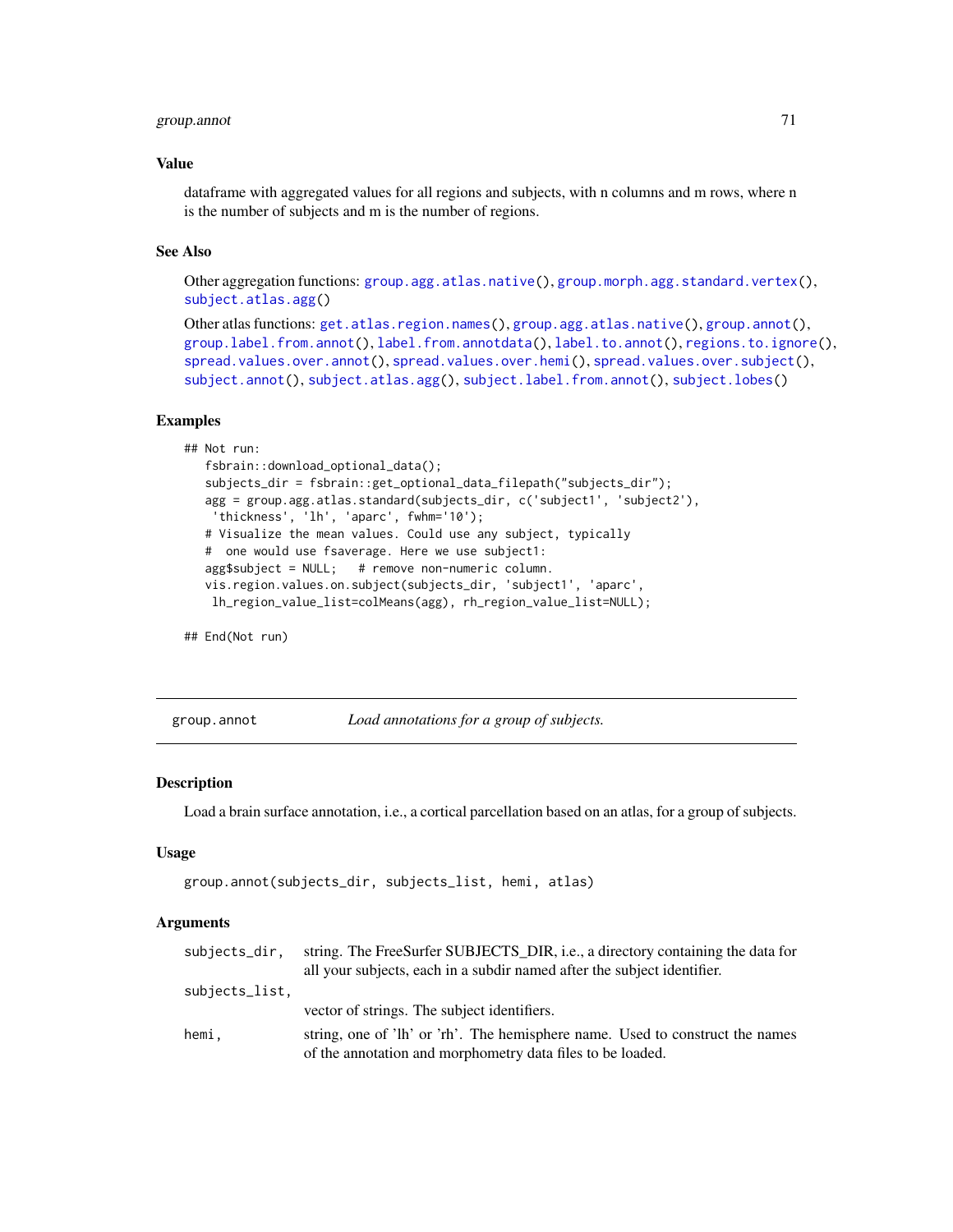```
atlas, string. The atlas name. E.g., "aparc", "aparc.2009s", or "aparc.DKTatlas". Used
                  to construct the name of the annotation file to be loaded.
```
#### Value

list of annotations, as returned by freesurferformats::read.fs.annot(). If hemi is 'both', the annotations are the results of merging over the hemispheres for each subject.

#### See Also

```
Other atlas functions: get.atlas.region.names(), group.agg.atlas.native(), group.agg.atlas.standard(),
group.label.from.annot(), label.from.annotdata(), label.to.annot(), regions.to.ignore(),
spread.values.over.annot(spread.values.over.hemi(spread.values.over.subject(),
subject.annot(), subject.atlas.agg(), subject.label.from.annot(), subject.lobes()
```
## Examples

```
## Not run:
   fsbrain::download_optional_data();
   subjects_dir = fsbrain::get_optional_data_filepath("subjects_dir");
   subjects_list = c("subject1", "subject2");
   annotations = group.annot(subjects_dir, subjects_list, "lh", "aparc");
```
## End(Not run)

group.concat.measures.native

*Concatenate native space data for a group of subjects.*

### Description

A measure is something like 'thickness' or 'area'. This function concatenates the native space data for all subjects into a single long vector for each measure. A dataframe is then created, in which each column is one such vector. This can be used to compute the correlation between measures on vertex level, for example.

#### Usage

```
group.concat.measures.native(
  subjects_dir,
  subjects_list,
  measures,
 hemi,
  cortex_only = FALSE
)
```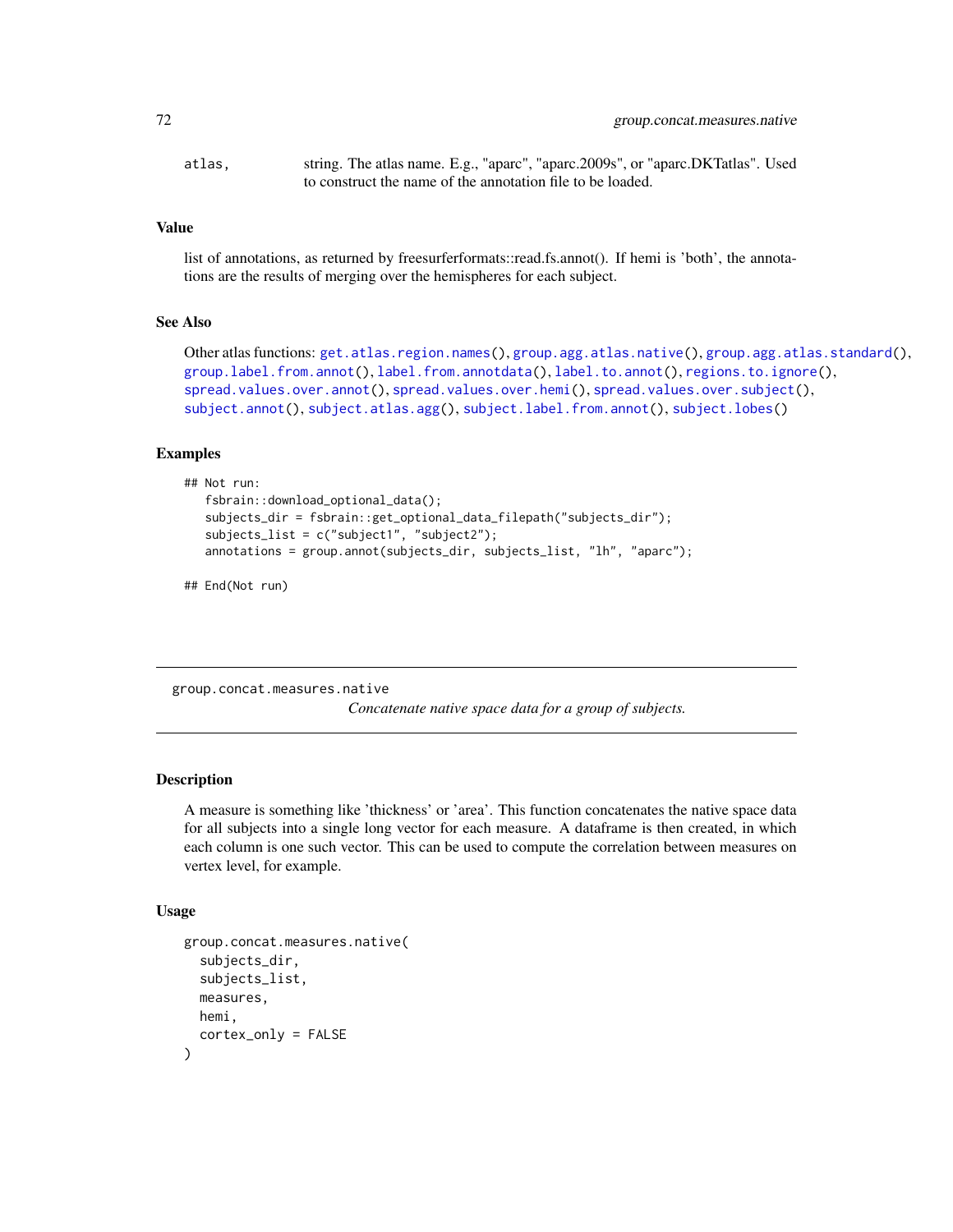#### **Arguments**

| subjects_dir,  | string. The FreeSurfer SUBJECTS_DIR, i.e., a directory containing the data for<br>all your subjects, each in a subdir named after the subject identifier.                                                                                       |
|----------------|-------------------------------------------------------------------------------------------------------------------------------------------------------------------------------------------------------------------------------------------------|
| subjects_list, |                                                                                                                                                                                                                                                 |
|                | string vector. A vector of subject identifiers that match the directory names<br>within subjects_dir.                                                                                                                                           |
| measures,      | vector of strings. Names of the vertex-wise morhometry measures. E.g., c("area",<br>"thickness"). Used to construct the names of the morphometry file to be loaded.<br>The data of each measure will be one column in the resulting data frame. |
| hemi,          | string, one of 'lh', 'rh' or 'both'. The hemisphere name. Used to construct the<br>names of the annotation and morphometry data files to be loaded.                                                                                             |
| cortex_only    | logical, whether to set non-cortex data to NA                                                                                                                                                                                                   |

## Value

dataframe with concatenated vertex values. Each column contains the values for one measure, concatenated for all subjects. WARNING: This dataframe can get large if you have many subjects.

#### See Also

Other concatination functions: [group.concat.measures.standard\(](#page-72-0))

## Examples

```
## Not run:
  fsbrain::download_optional_data();
  subjects_dir = fsbrain::get_optional_data_filepath("subjects_dir");
  subjects_list = c('subject1', 'subject2');
  cm = group.concat.measures.native(subjects_dir, subjects_list,
   c("thickness", "area"), "lh");
```
## End(Not run)

<span id="page-72-0"></span>group.concat.measures.standard

*Concatenate standard space data for a group of subjects.*

## Description

A measure is something like 'thickness' or 'area'. This function concatenates the standard space data for all subjects into a single long vector for each measure. A dataframe is then created, in which each column is one such vector. This can be used to compute the correlation between measures on vertex level, for example.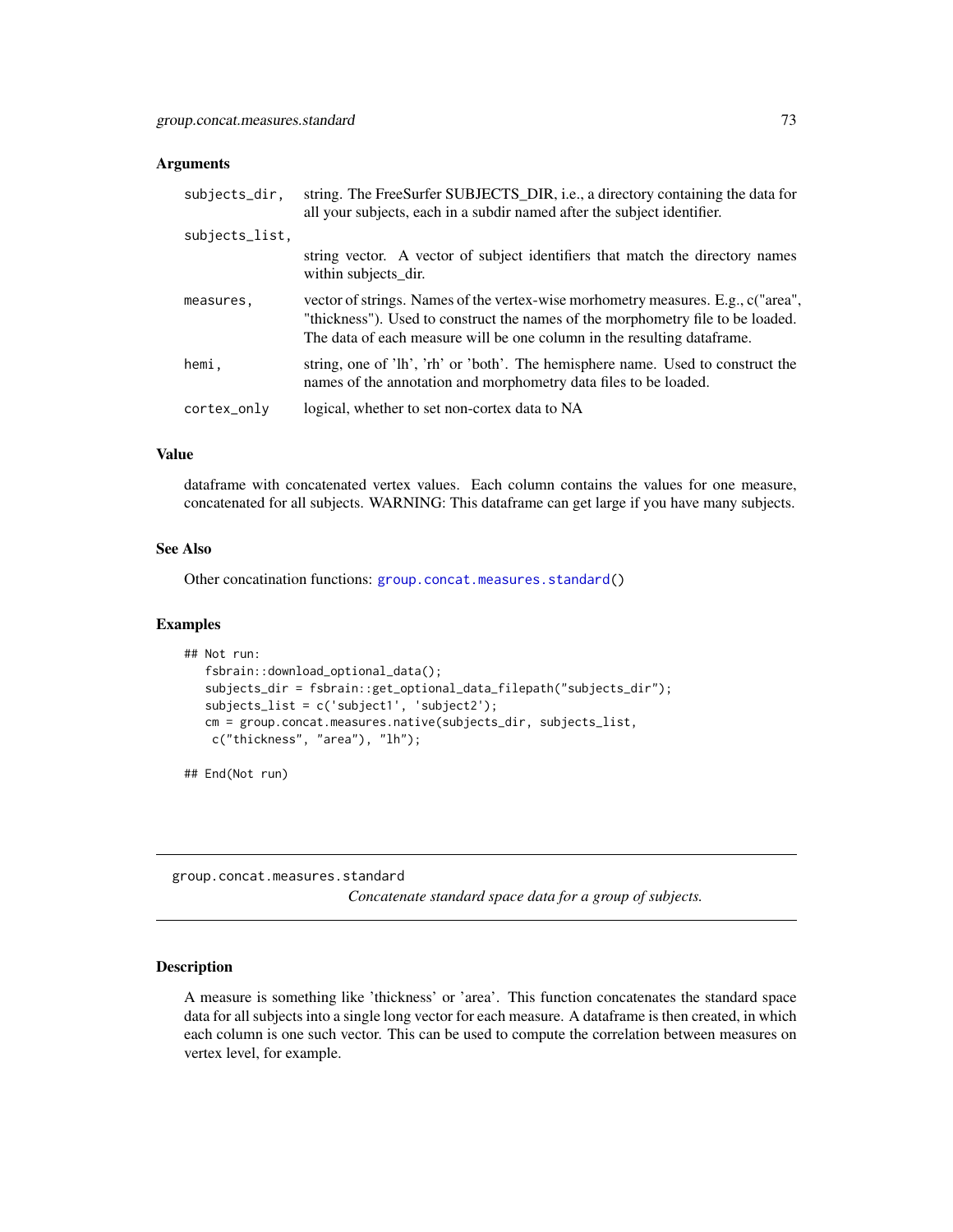# Usage

```
group.concat.measures.standard(
  subjects_dir,
  subjects_list,
  measures,
  hemi,
  fwhm_per_measure,
  cortex_only = FALSE
\lambda
```
## Arguments

| subjects_dir.     | string. The FreeSurfer SUBJECTS_DIR, i.e., a directory containing the data for<br>all your subjects, each in a subdir named after the subject identifier.                                                                                       |
|-------------------|-------------------------------------------------------------------------------------------------------------------------------------------------------------------------------------------------------------------------------------------------|
| subjects_list,    |                                                                                                                                                                                                                                                 |
|                   | string vector. A vector of subject identifiers that match the directory names<br>within subjects dir.                                                                                                                                           |
| measures,         | vector of strings. Names of the vertex-wise morhometry measures. E.g., c("area",<br>"thickness"). Used to construct the names of the morphometry file to be loaded.<br>The data of each measure will be one column in the resulting data frame. |
| hemi,             | string, one of 'lh', 'rh' or 'both'. The hemisphere name. Used to construct the<br>names of the annotation and morphometry data files to be loaded.                                                                                             |
| fwhm_per_measure, |                                                                                                                                                                                                                                                 |
|                   | vector of strings. The fwhm settings to use, for each measure. If this is a string<br>instead of a vector of strings, the same fwhm will be used for all measures.                                                                              |
| cortex_only       | logical, whether to set non-cortex data to NA                                                                                                                                                                                                   |

#### Value

dataframe with concatenated vertex values. Each column contains the values for one measure, concatenated for all subjects. The column names are a concatination of the measure, "\_fwhm", and the fwhm for that measure. WARNING: This dataframe can get large if you have many subjects.

## See Also

Other concatination functions: [group.concat.measures.native\(](#page-71-0))

## Examples

```
## Not run:
   fsbrain::download_optional_data();
   subjects_dir = fsbrain::get_optional_data_filepath("subjects_dir");
   subjects_list = c('subject1', 'subject2');
   cm = group.concat.measures.standard(subjects_dir, subjects_list,
   c("thickness", "area"), "lh", "10");
```
## End(Not run)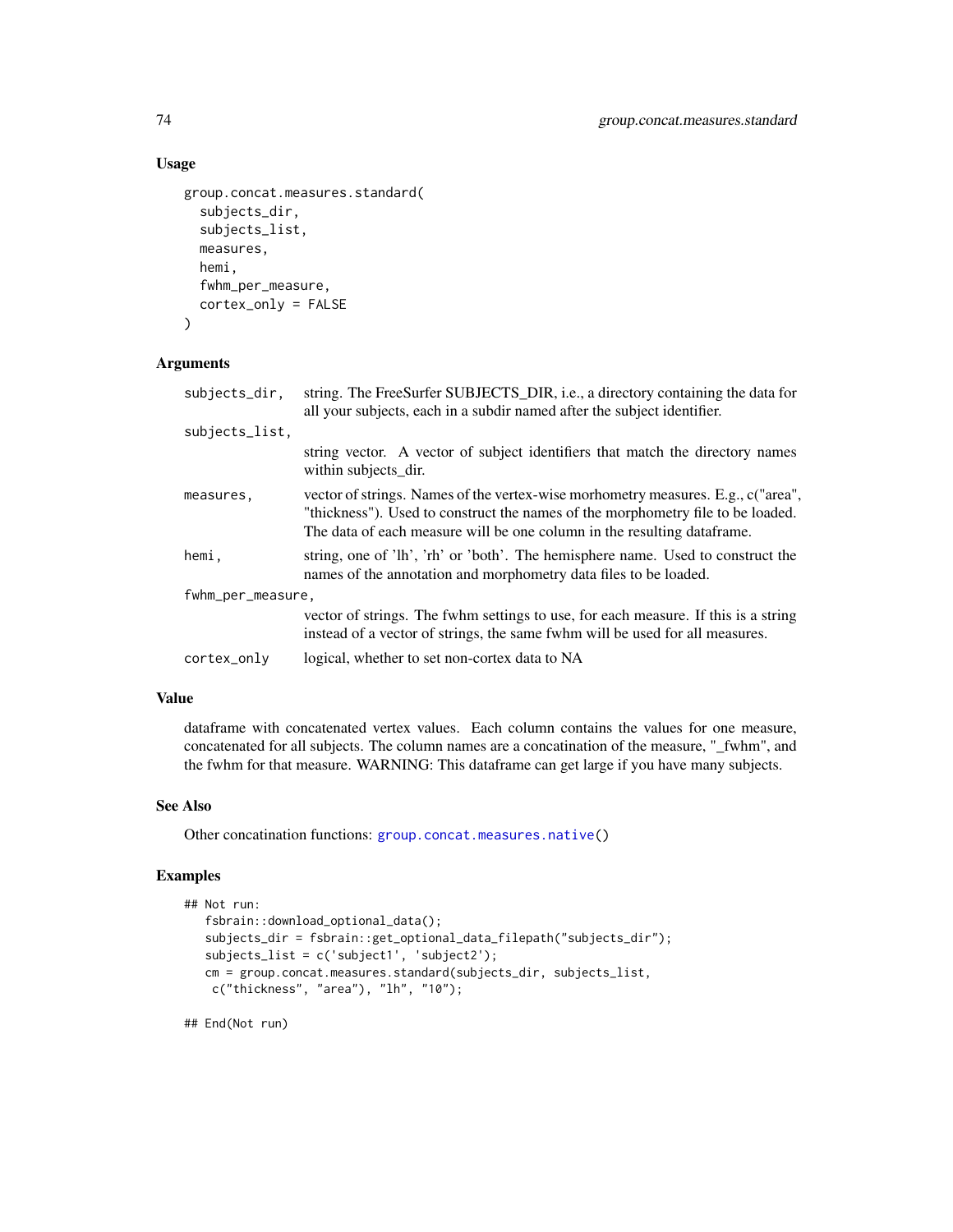<span id="page-74-0"></span>

# Description

Load a label (like 'label/lh.cortex.label') for a group of subjects from disk. Uses knowledge about the FreeSurfer directory structure to load the correct file.

## Usage

```
group.label(
  subjects_dir,
  subjects_list,
  label,
  hemi,
  return_one_based_indices = TRUE
\mathcal{L}
```
# Arguments

| subjects_dir,             | string. The FreeSurfer SUBJECTS_DIR, i.e., a directory containing the data for<br>all your subjects, each in a subdir named after the subject identifier. |  |
|---------------------------|-----------------------------------------------------------------------------------------------------------------------------------------------------------|--|
| subjects_list,            |                                                                                                                                                           |  |
|                           | vector of strings. The subject identifiers.                                                                                                               |  |
| label,                    | string. Name of the label file, without the hemi part (if any), but including the<br>'.label' suffix. E.g., 'cortex.label' for '?h.cortex.label'          |  |
| hemi,                     | string, one of 'lh' or 'rh'. The hemisphere name. Used to construct the names<br>of the label data files to be loaded.                                    |  |
| return_one_based_indices, |                                                                                                                                                           |  |
|                           | logical. Whether the indices should be 1-based. Indices are stored zero-based in                                                                          |  |
|                           | the file, but R uses 1-based indices. Defaults to TRUE, which means that 1 will                                                                           |  |
|                           | be added to all indices read from the file before returning them.                                                                                         |  |

# Value

named list of integer vectors with label data: Each name is a subject identifier from subjects\_list, and the values are lists of the vertex indices in the respective label. See 'return\_one\_based\_indices' for important information.

# See Also

Other label data functions: [labeldata.from.mask\(](#page-105-0)), [mask.from.labeldata.for.hemi\(](#page-109-0)), [subject.label\(](#page-140-0))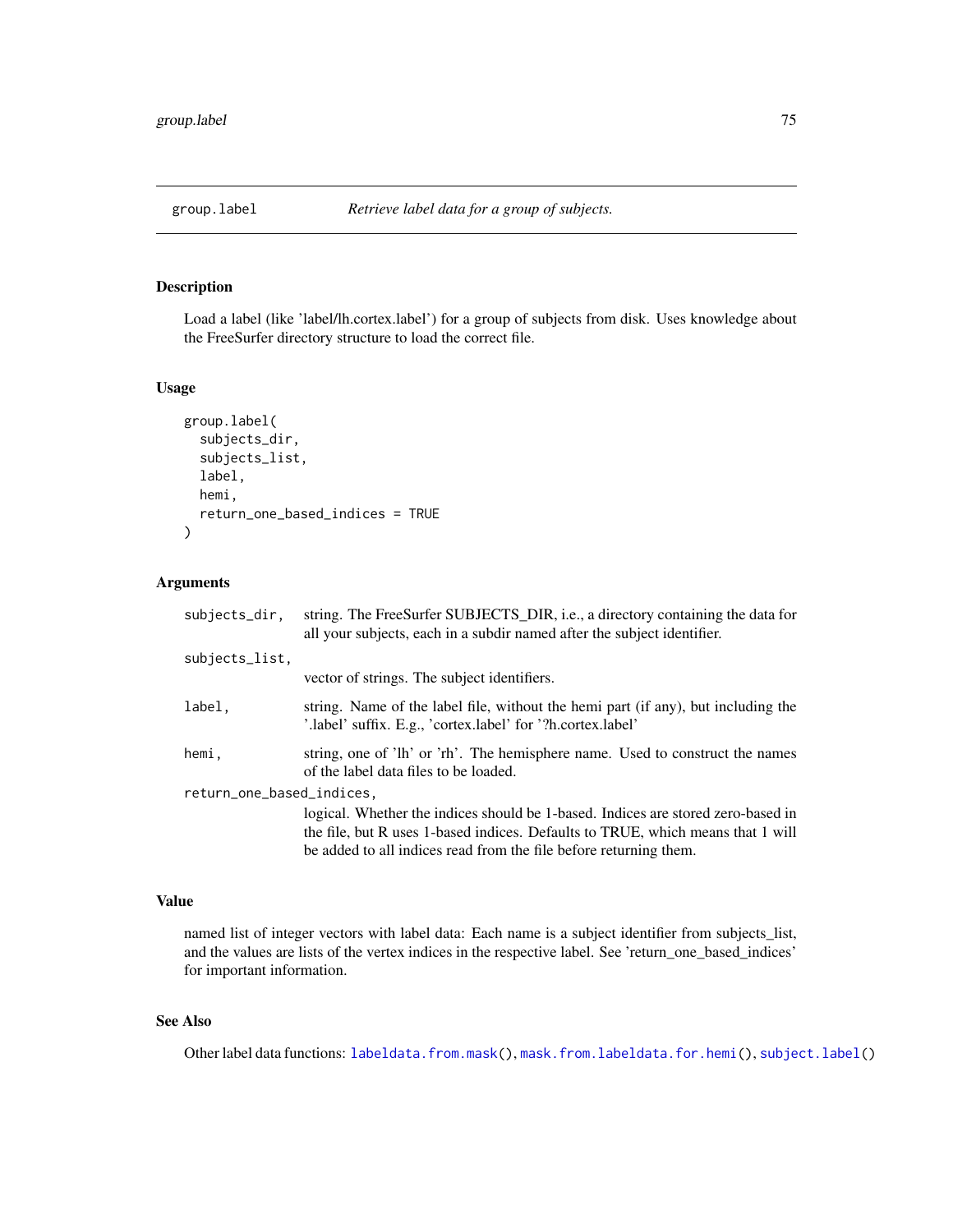# Examples

```
## Not run:
  fsbrain::download_optional_data();
  subjects_dir = fsbrain::get_optional_data_filepath("subjects_dir");
  subjects_list = c("subject1", "subject2");
  labels = group.label(subjects_dir, subjects_list, 'cortex.label', "lh");
## End(Not run)
```
<span id="page-75-0"></span>group.label.from.annot

*Extract a region from an atlas annotation as a label for a group of subjects.*

# Description

The returned label can be used to mask morphometry data, e.g., to set the values of a certain region to NaN or to extract only values from a certain region.

# Usage

```
group.label.from.annot(
  subjects_dir,
  subjects_list,
  hemi,
  atlas,
  region,
  return_one_based_indices = TRUE,
  invert = FALSE,error_on_invalid_region = TRUE
)
```
## Arguments

| subjects_dir.  | string. The FreeSurfer SUBJECTS_DIR, i.e., a directory containing the data for<br>all your subjects, each in a subdir named after the subject identifier. |
|----------------|-----------------------------------------------------------------------------------------------------------------------------------------------------------|
| subjects_list, |                                                                                                                                                           |
|                | vector of string. The subject identifiers.                                                                                                                |
| hemi.          | string, one of 'lh' or 'rh'. The hemisphere name. Used to construct the names<br>of the label data files to be loaded.                                    |
| atlas.         | string. The atlas name. E.g., "aparc", "aparc.2009s", or "aparc.DKTatlas". Used<br>to construct the name of the annotation file to be loaded.             |
| region.        | string. A valid region name for the annotation, i.e., one of the regions of the<br>atlas.                                                                 |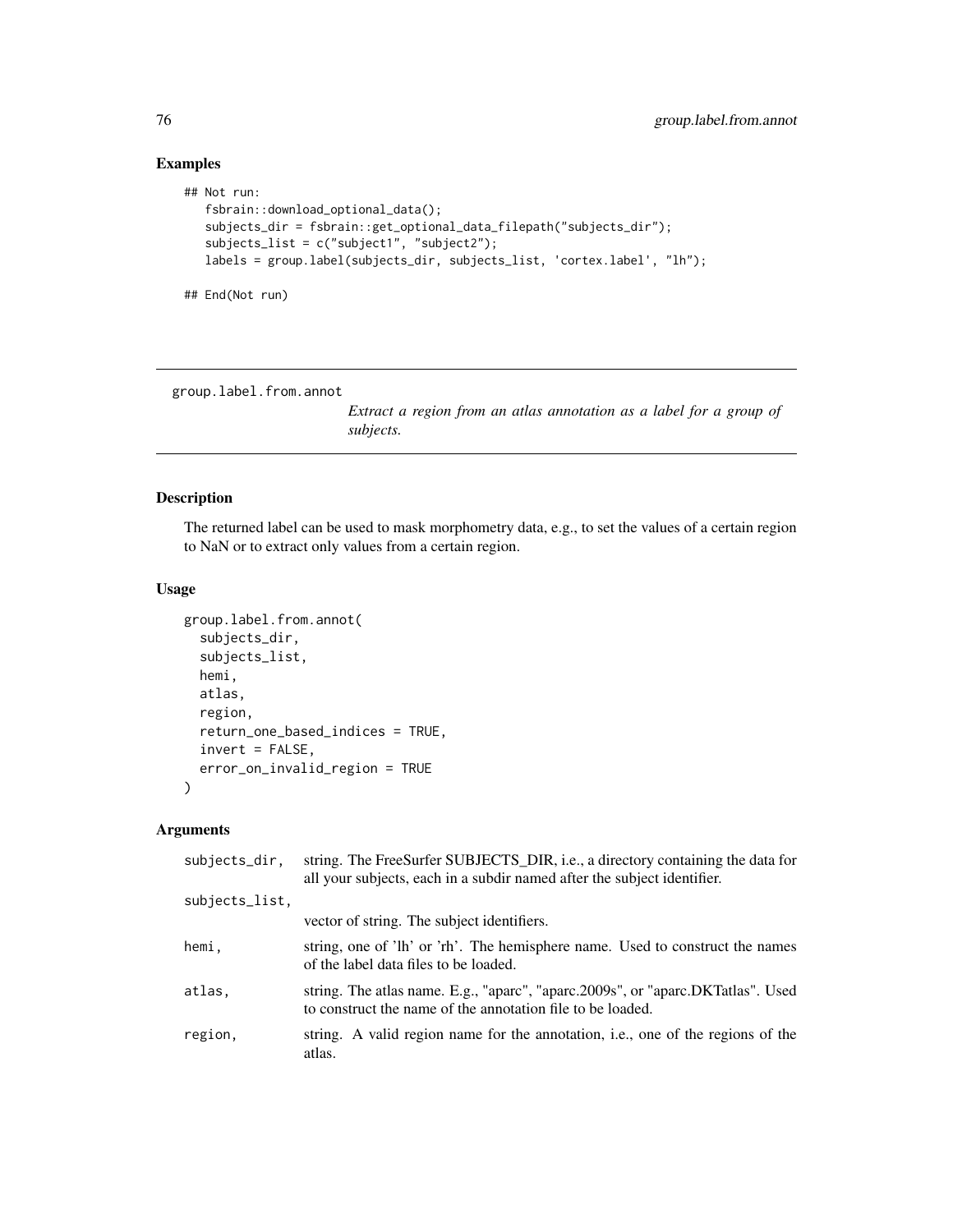| return_one_based_indices, |                                                                                                                                                                                                                       |  |
|---------------------------|-----------------------------------------------------------------------------------------------------------------------------------------------------------------------------------------------------------------------|--|
|                           | logical. Whether the indices should be 1-based. Indices are stored zero-based in<br>label files, but R uses 1-based indices. Defaults to TRUE.                                                                        |  |
| invert,                   | logical. If TRUE, return the indices of all vertices which are NOT part of the<br>region. Defaults to FALSE.                                                                                                          |  |
| error_on_invalid_region,  |                                                                                                                                                                                                                       |  |
|                           | logical. Whether to throw an error if the given region does not appear in the<br>region list of the annotation. If set to FALSE, this will be ignored and an empty<br>vertex list will be returned. Defaults to TRUE. |  |

## Value

named list of integer vectors with label data: for each subject, the list of vertex indices in the label.

#### See Also

```
Other atlas functions: get.atlas.region.names(), group.agg.atlas.native(), group.agg.atlas.standard(),
group.annot(), label.from.annotdata(), label.to.annot(), regions.to.ignore(), spread.values.over.annot(),
spread.values.over.hemi(), spread.values.over.subject(), subject.annot(), subject.atlas.agg(),
subject.label.from.annot(), subject.lobes()
```

```
group.morph.agg.native
```
*Aggregate native space morphometry data over one hemisphere for a group of subjects.*

#### Description

Compute the mean (or other aggregates) over all vertices of a subject from native space morphometry data (like 'surf/lh.area'). Uses knowledge about the FreeSurfer directory structure to load the correct file.

#### Usage

```
group.morph.agg.native(
  subjects_dir,
  subjects_list,
  measure,
  hemi,
  agg_fun = mean,
  cast = TRUE,format = "curv",
  cortex_only = FALSE,
  agg_fun_extra_params = NULL
)
```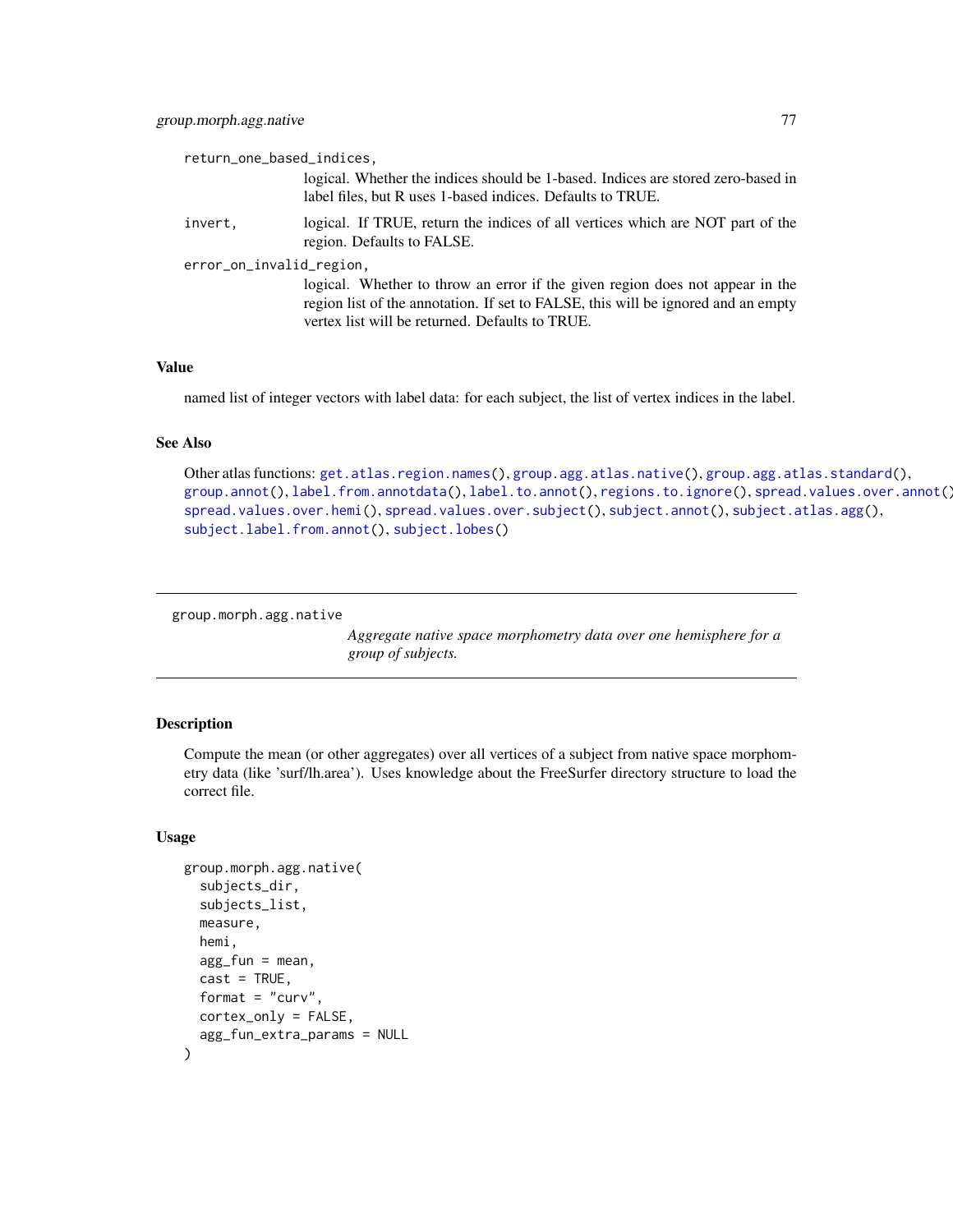## Arguments

| subjects_dir         | string. The FreeSurfer SUBJECTS_DIR, i.e., a directory containing the data for<br>all your subjects, each in a subdir named after the subject identifier.                                                                                                                                                                                                                                                                                                                                                                                                                                                                                                                                                                                                                                                                      |
|----------------------|--------------------------------------------------------------------------------------------------------------------------------------------------------------------------------------------------------------------------------------------------------------------------------------------------------------------------------------------------------------------------------------------------------------------------------------------------------------------------------------------------------------------------------------------------------------------------------------------------------------------------------------------------------------------------------------------------------------------------------------------------------------------------------------------------------------------------------|
| subjects_list        | string vector. A vector of subject identifiers that match the directory names<br>within subjects_dir.                                                                                                                                                                                                                                                                                                                                                                                                                                                                                                                                                                                                                                                                                                                          |
| measure,             | string. Name of the vertex-wise measure of morphometry data file. E.g., "area"<br>or "thickness". Used to construct the name of the morphometry file to be loaded.                                                                                                                                                                                                                                                                                                                                                                                                                                                                                                                                                                                                                                                             |
| hemi,                | string, one of 'lh', 'rh' or 'both'. The hemisphere name. Used to construct the<br>names of the annotation and morphometry data files to be loaded.                                                                                                                                                                                                                                                                                                                                                                                                                                                                                                                                                                                                                                                                            |
| agg_fun              | function. An R function that aggregates data, typically max, mean, min or some-<br>thing similar. Note: this is NOT a string, put the function name without quotes.<br>Defaults to mean.                                                                                                                                                                                                                                                                                                                                                                                                                                                                                                                                                                                                                                       |
| cast                 | Whether a separate 'hemi' column should exist.                                                                                                                                                                                                                                                                                                                                                                                                                                                                                                                                                                                                                                                                                                                                                                                 |
| format               | string. One of 'mgh', 'mgz', 'curv'. Defaults to 'mgh'.                                                                                                                                                                                                                                                                                                                                                                                                                                                                                                                                                                                                                                                                                                                                                                        |
| cortex_only          | logical, whether to mask the medial wall, i.e., whether the morphometry data for<br>all vertices which are *not* part of the cortex (as defined by the label file 'la-<br>bel/?h.cortex.label') should be replaced with NA values. In other words, setting<br>this to TRUE will ignore the values of the medial wall between the two hemi-<br>spheres. If set to true, the mentioned label file needs to exist for the subjects.<br>Also not that the aggregation function will need to be able to cope with NA<br>values if you set this to TRUE. You can use 'agg_fun_extra_params' if needed<br>to achieve that, depending on the function. Foe example, if you use the mean<br>function, you could set agg_fun_extra_params=list("na.rm"=TRUE) to get<br>the mean of the vertices which are not masked. Defaults to FALSE. |
| agg_fun_extra_params |                                                                                                                                                                                                                                                                                                                                                                                                                                                                                                                                                                                                                                                                                                                                                                                                                                |
|                      | named list, extra parameters to pass to the aggregation function 'agg_fun' be-<br>sides the loaded morphometry data. This is useful if you have masked the data                                                                                                                                                                                                                                                                                                                                                                                                                                                                                                                                                                                                                                                                |

# Value

dataframe with aggregated values for all subjects, with 3 columns and n rows, where n is the number of subjects. The 3 columns are 'subject\_id', 'hemi', and '<measure>' (e.g., "thickness"), the latter contains the aggregated data.

and need to ignore NA values in the agg\_fun.

## See Also

Other global aggregation functions: [group.morph.agg.standard\(](#page-78-0)), [group.multimorph.agg.native\(](#page-84-0)), [group.multimorph.agg.standard\(](#page-86-0))

# Examples

```
## Not run:
  fsbrain::download_optional_data();
  subjects_dir = fsbrain::get_optional_data_filepath("subjects_dir");
  subjects_list = c("subject1", "subject2");
  fulldata = group.morph.agg.native(subjects_dir, subjects_list, "thickness", "lh");
```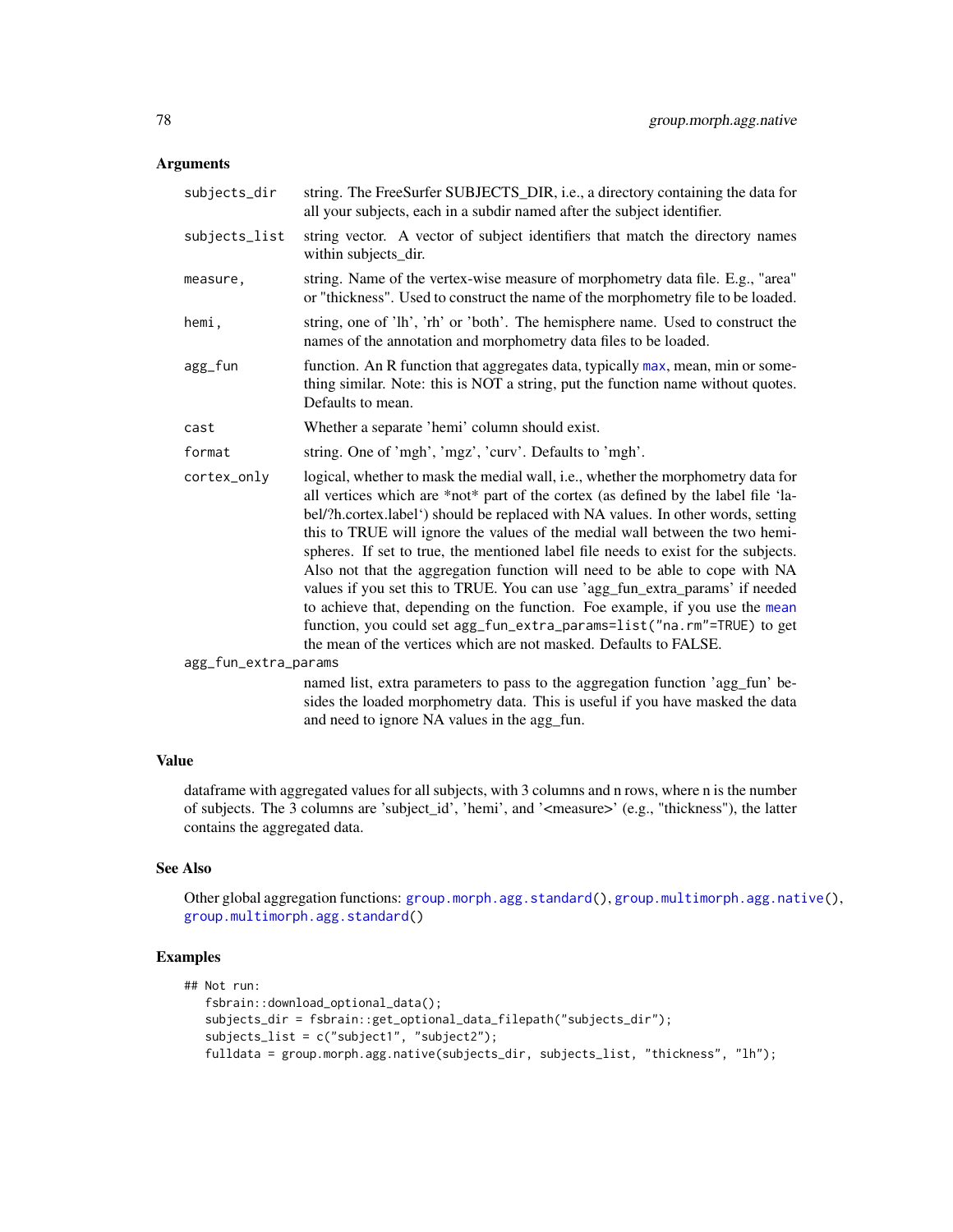head(fulldata);

## End(Not run)

<span id="page-78-0"></span>group.morph.agg.standard

*Aggregate standard space (fsaverage) morphometry data over one hemisphere for a group of subjects.*

# Description

Compute the mean (or other aggregates) over all vertices of a subject from standard space morphometry data (like 'surf/lh.area.fwhm10.fsaverage.mgh'). Uses knowledge about the FreeSurfer directory structure to load the correct file.

## Usage

```
group.morph.agg.standard(
  subjects_dir,
  subjects_list,
 measure,
  hemi,
  fwhm,
  agg_fun = mean,template_subject = "fsaverage",
  format = "mgh",
  cast = TRUE,cortex_only = FALSE,
  agg_fun_extra_params = NULL
)
```
# Arguments

| subjects_dir  | string. The FreeSurfer SUBJECTS_DIR, i.e., a directory containing the data for<br>all your subjects, each in a subdir named after the subject identifier.                                |
|---------------|------------------------------------------------------------------------------------------------------------------------------------------------------------------------------------------|
| subjects_list | string vector. A vector of subject identifiers that match the directory names<br>within subjects_dir.                                                                                    |
| measure,      | string. Name of the vertex-wise measure of morphometry data file. E.g., "area"<br>or "thickness". Used to construct the name of the morphometry file to be loaded.                       |
| hemi,         | string, one of 'lh', 'rh' or 'both'. The hemisphere name. Used to construct the<br>names of the annotation and morphometry data files to be loaded.                                      |
| fwhm          | string. Smoothing as string, e.g. '10' or '25'.                                                                                                                                          |
| agg_fun       | function. An R function that aggregates data, typically max, mean, min or some-<br>thing similar. Note: this is NOT a string, put the function name without quotes.<br>Defaults to mean. |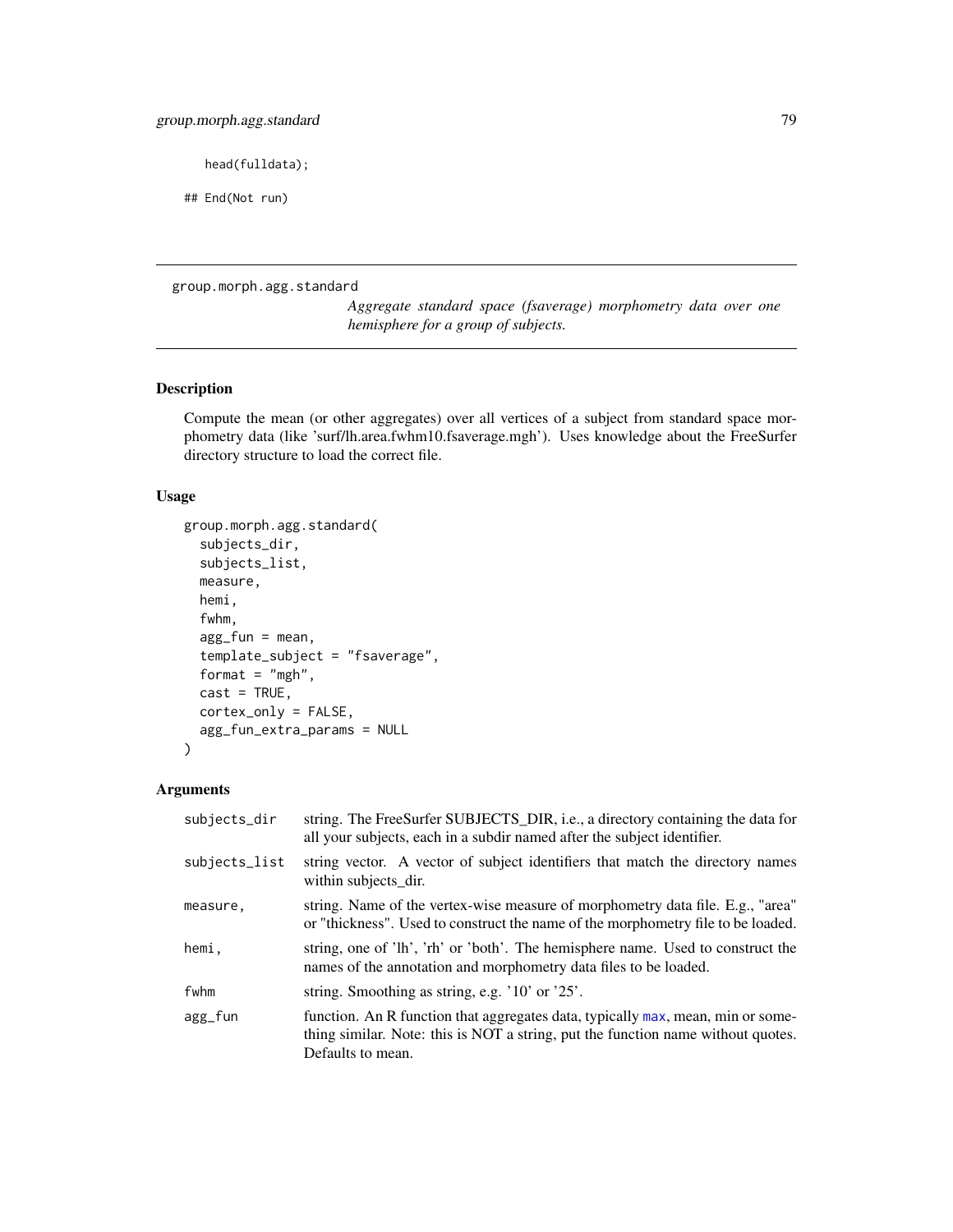| template_subject     |                                                                                                                                                                                                                                                                                                                                                                                                                                                                                                                                                                                                                                                                                                                                                                                                                                |  |
|----------------------|--------------------------------------------------------------------------------------------------------------------------------------------------------------------------------------------------------------------------------------------------------------------------------------------------------------------------------------------------------------------------------------------------------------------------------------------------------------------------------------------------------------------------------------------------------------------------------------------------------------------------------------------------------------------------------------------------------------------------------------------------------------------------------------------------------------------------------|--|
|                      | string. Template subject name, defaults to 'fsaverage'.                                                                                                                                                                                                                                                                                                                                                                                                                                                                                                                                                                                                                                                                                                                                                                        |  |
| format               | string. One of 'mgh', 'mgz', 'curv'. Defaults to 'mgh'.                                                                                                                                                                                                                                                                                                                                                                                                                                                                                                                                                                                                                                                                                                                                                                        |  |
| cast                 | Whether a separate 'hemi' column should exist.                                                                                                                                                                                                                                                                                                                                                                                                                                                                                                                                                                                                                                                                                                                                                                                 |  |
| cortex_only          | logical, whether to mask the medial wall, i.e., whether the morphometry data for<br>all vertices which are *not* part of the cortex (as defined by the label file 'la-<br>bel/?h.cortex.label') should be replaced with NA values. In other words, setting<br>this to TRUE will ignore the values of the medial wall between the two hemi-<br>spheres. If set to true, the mentioned label file needs to exist for the subjects.<br>Also not that the aggregation function will need to be able to cope with NA<br>values if you set this to TRUE. You can use 'agg_fun_extra_params' if needed<br>to achieve that, depending on the function. Foe example, if you use the mean<br>function, you could set agg_fun_extra_params=list("na.rm"=TRUE) to get<br>the mean of the vertices which are not masked. Defaults to FALSE. |  |
| agg_fun_extra_params |                                                                                                                                                                                                                                                                                                                                                                                                                                                                                                                                                                                                                                                                                                                                                                                                                                |  |
|                      | named list, extra parameters to pass to the aggregation function 'agg_fun' be-<br>sides the loaded morphometry data. This is useful if you have masked the data<br>and need to ignore NA values in the agg_fun.                                                                                                                                                                                                                                                                                                                                                                                                                                                                                                                                                                                                                |  |

# Value

dataframe with aggregated values for all subjects, with 2 columns and n rows, where n is the number of subjects. The 2 columns are 'subject\_id' and '<hemi>.<measure>' (e.g., "lh.thickness"), the latter contains the aggregated data.

#### See Also

Other global aggregation functions: [group.morph.agg.native\(](#page-76-0)), [group.multimorph.agg.native\(](#page-84-0)), [group.multimorph.agg.standard\(](#page-86-0))

group.morph.agg.standard.vertex

*Aggregate standard space morphometry data over subjects.*

# Description

Aggregate vertex-wise values over subjects, leading to one aggregated measure per vertex.

## Usage

```
group.morph.agg.standard.vertex(
  subjects_dir,
  subjects_list,
  measure,
  hemi,
  fwhm,
```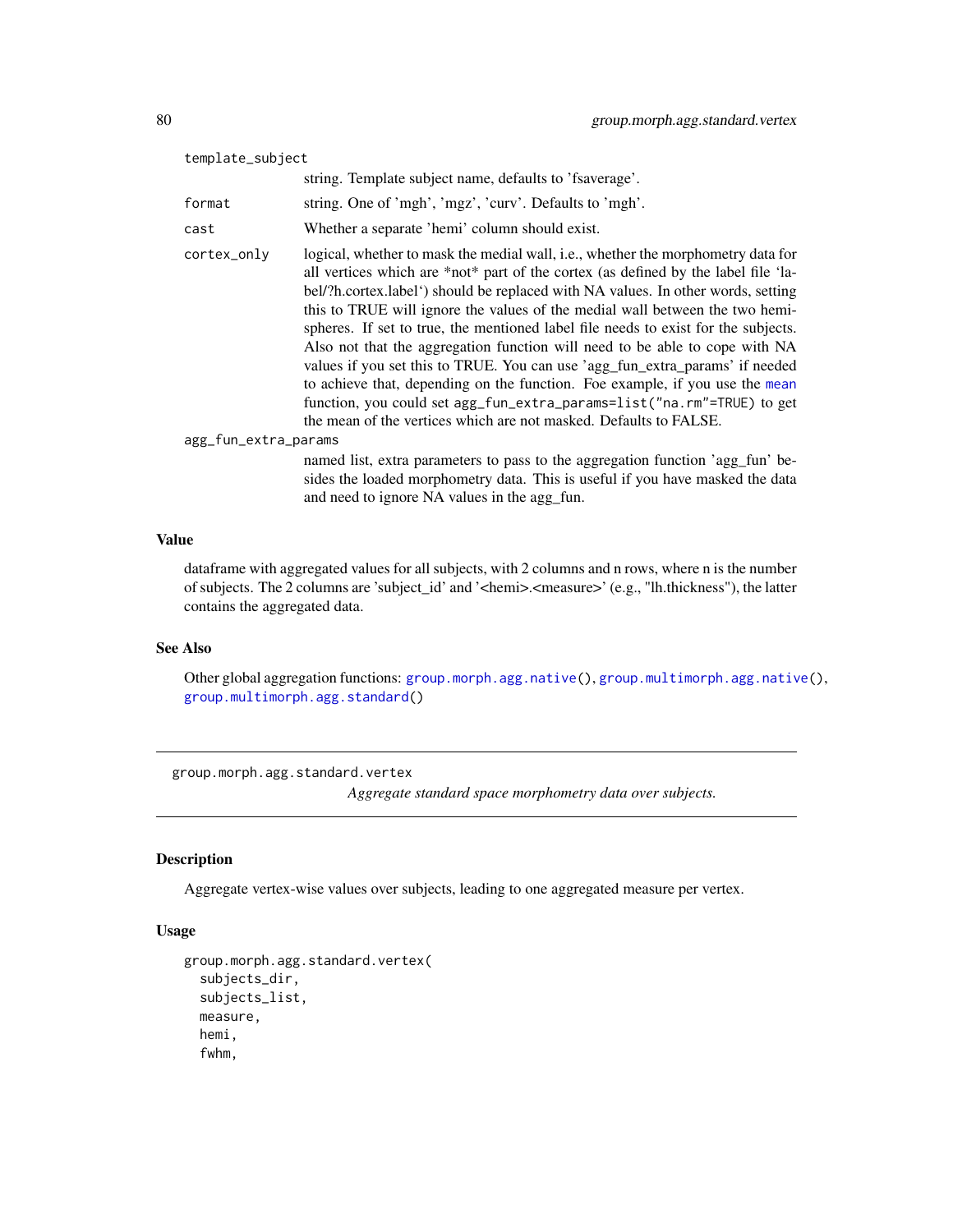# group.morph.agg.standard.vertex 81

```
agg_fun = mean,template_subject = "fsaverage",
 format = "mgh",
 cortex_only = FALSE,
 agg_fun_extra_params = NULL,
 split_by_hemi = FALSE
\mathcal{L}
```
# Arguments

| subjects_dir         | string. The FreeSurfer SUBJECTS_DIR, i.e., a directory containing the data for<br>all your subjects, each in a subdir named after the subject identifier.                                                                                                                                                                                                                                                                                                                                                                                                                                                                                                                                                                                                                                                                      |  |
|----------------------|--------------------------------------------------------------------------------------------------------------------------------------------------------------------------------------------------------------------------------------------------------------------------------------------------------------------------------------------------------------------------------------------------------------------------------------------------------------------------------------------------------------------------------------------------------------------------------------------------------------------------------------------------------------------------------------------------------------------------------------------------------------------------------------------------------------------------------|--|
| subjects_list        | string vector. A vector of subject identifiers that match the directory names<br>within subjects_dir.                                                                                                                                                                                                                                                                                                                                                                                                                                                                                                                                                                                                                                                                                                                          |  |
| measure              | string. Name of the vertex-wise measure of morphometry data file. E.g., "area"<br>or "thickness". Used to construct the name of the morphometry file to be loaded.                                                                                                                                                                                                                                                                                                                                                                                                                                                                                                                                                                                                                                                             |  |
| hemi                 | string, one of 'lh', 'rh' or 'both'. The hemisphere name. Used to construct the<br>names of the annotation and morphometry data files to be loaded.                                                                                                                                                                                                                                                                                                                                                                                                                                                                                                                                                                                                                                                                            |  |
| fwhm                 | string. Smoothing as string, e.g. '10' or '25'.                                                                                                                                                                                                                                                                                                                                                                                                                                                                                                                                                                                                                                                                                                                                                                                |  |
| agg_fun              | function. An R function that aggregates data, typically max, mean, min or some-<br>thing similar. Note: this is NOT a string, put the function name without quotes.<br>Defaults to mean.                                                                                                                                                                                                                                                                                                                                                                                                                                                                                                                                                                                                                                       |  |
| template_subject     |                                                                                                                                                                                                                                                                                                                                                                                                                                                                                                                                                                                                                                                                                                                                                                                                                                |  |
|                      | string. Template subject name, defaults to 'fsaverage'.                                                                                                                                                                                                                                                                                                                                                                                                                                                                                                                                                                                                                                                                                                                                                                        |  |
| format               | string. One of 'mgh', 'mgz', 'curv'. Defaults to 'mgh'.                                                                                                                                                                                                                                                                                                                                                                                                                                                                                                                                                                                                                                                                                                                                                                        |  |
| cortex_only          | logical, whether to mask the medial wall, i.e., whether the morphometry data for<br>all vertices which are *not* part of the cortex (as defined by the label file 'la-<br>bel/?h.cortex.label') should be replaced with NA values. In other words, setting<br>this to TRUE will ignore the values of the medial wall between the two hemi-<br>spheres. If set to true, the mentioned label file needs to exist for the subjects.<br>Also not that the aggregation function will need to be able to cope with NA<br>values if you set this to TRUE. You can use 'agg_fun_extra_params' if needed<br>to achieve that, depending on the function. Foe example, if you use the mean<br>function, you could set agg_fun_extra_params=list("na.rm"=TRUE) to get<br>the mean of the vertices which are not masked. Defaults to FALSE. |  |
| agg_fun_extra_params |                                                                                                                                                                                                                                                                                                                                                                                                                                                                                                                                                                                                                                                                                                                                                                                                                                |  |
|                      | named list, extra parameters to pass to the aggregation function 'agg_fun' be-<br>sides the loaded morphometry data. This is useful if you have masked the data<br>and need to ignore NA values in the agg_fun.                                                                                                                                                                                                                                                                                                                                                                                                                                                                                                                                                                                                                |  |
| split_by_hemi        | logical, whether to return a hemilist                                                                                                                                                                                                                                                                                                                                                                                                                                                                                                                                                                                                                                                                                                                                                                                          |  |
|                      |                                                                                                                                                                                                                                                                                                                                                                                                                                                                                                                                                                                                                                                                                                                                                                                                                                |  |

# See Also

Other aggregation functions: [group.agg.atlas.native\(](#page-67-0)), [group.agg.atlas.standard\(](#page-68-0)), [subject.atlas.agg\(](#page-137-0))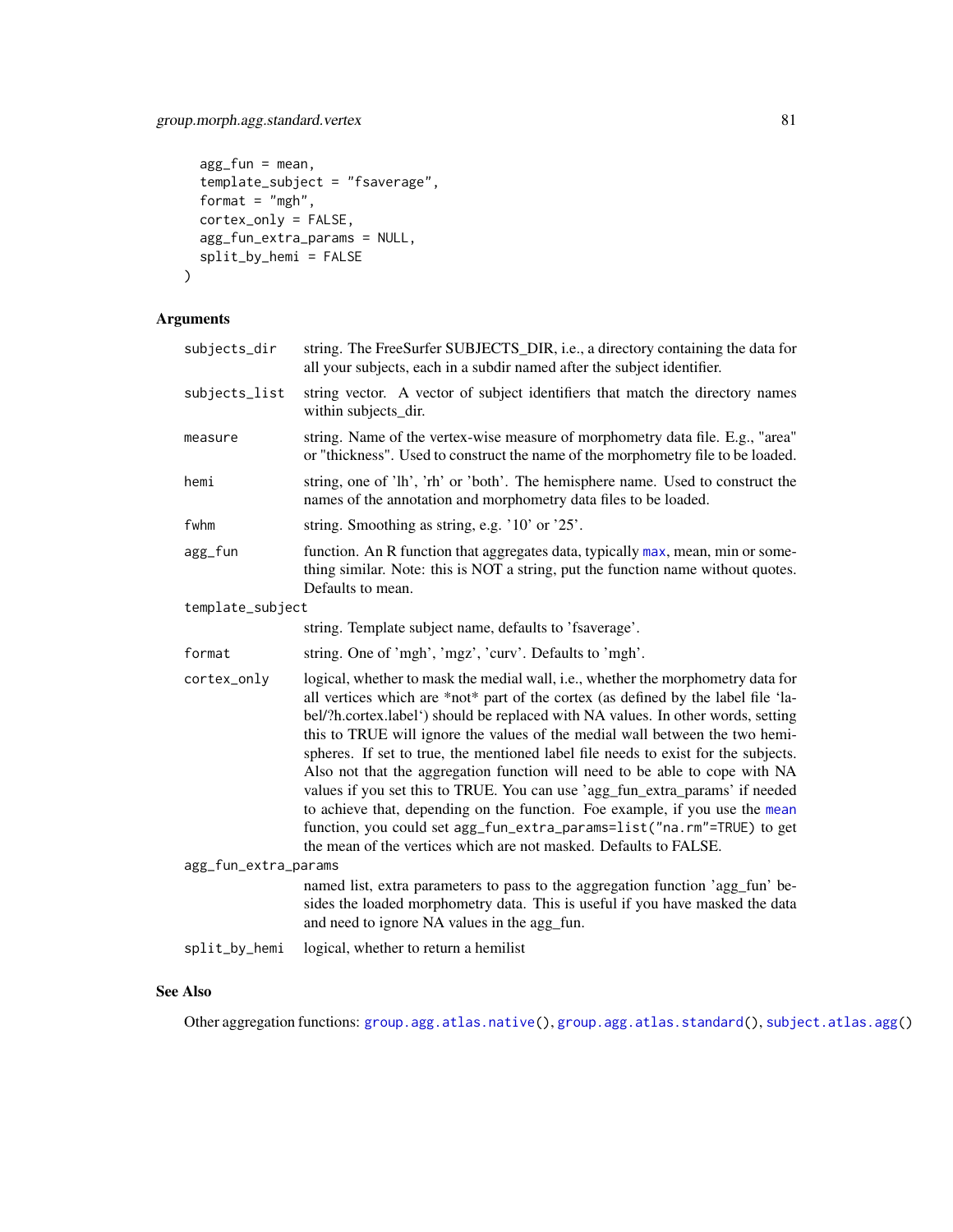<span id="page-81-0"></span>group.morph.native *Retrieve native space morphometry data for a group of subjects.*

#### Description

Load native space morphometry data (like 'surf/lh.area') for a group of subjects from disk. Uses knowledge about the FreeSurfer directory structure to load the correct file.

#### Usage

```
group.morph.native(
  subjects_dir,
  subjects_list,
 measure,
 hemi,
  format = "curv",cortex_only = FALSE
)
```
## Arguments

| subjects_dir,  | string. The FreeSurfer SUBJECTS_DIR, i.e., a directory containing the data for<br>all your subjects, each in a subdir named after the subject identifier.                                                                                                                                                                                                                                                                                              |
|----------------|--------------------------------------------------------------------------------------------------------------------------------------------------------------------------------------------------------------------------------------------------------------------------------------------------------------------------------------------------------------------------------------------------------------------------------------------------------|
| subjects_list, |                                                                                                                                                                                                                                                                                                                                                                                                                                                        |
|                | vector of strings. The subject identifiers.                                                                                                                                                                                                                                                                                                                                                                                                            |
| measure.       | string. Name of the vertex-wise measure of morphometry data file. E.g., "area"<br>or "thickness". Used to construct the name of the morphometry file to be loaded.                                                                                                                                                                                                                                                                                     |
| hemi,          | string, one of 'lh', 'rh' or 'both'. The hemisphere name. Used to construct the<br>names of the annotation and morphometry data files to be loaded.                                                                                                                                                                                                                                                                                                    |
| format.        | string. One of 'mgh', 'mgz', 'curv'. Defaults to 'curv'.                                                                                                                                                                                                                                                                                                                                                                                               |
| cortex_only    | logical, whether to mask the medial wall, i.e., whether the morphometry data for<br>all vertices which are *not* part of the cortex (as defined by the label file 'la-<br>bel/?h.cortex.label') should be replaced with NA values. In other words, setting<br>this to TRUE will ignore the values of the medial wall between the two hemi-<br>spheres. If set to true, the mentioned label file needs to exist for the subjects.<br>Defaults to FALSE. |

### Value

named list with native space morph data, the names are the subject identifiers from the subjects\_list, and the values are morphometry data vectors (of different length, as each subject has a different vertex count in native space).

#### See Also

Other morphometry data functions: [apply.label.to.morphdata\(](#page-8-0)), [apply.labeldata.to.morphdata\(](#page-9-0)), [group.morph.standard\(](#page-82-0)), [subject.morph.native\(](#page-145-0)), [subject.morph.standard\(](#page-146-0))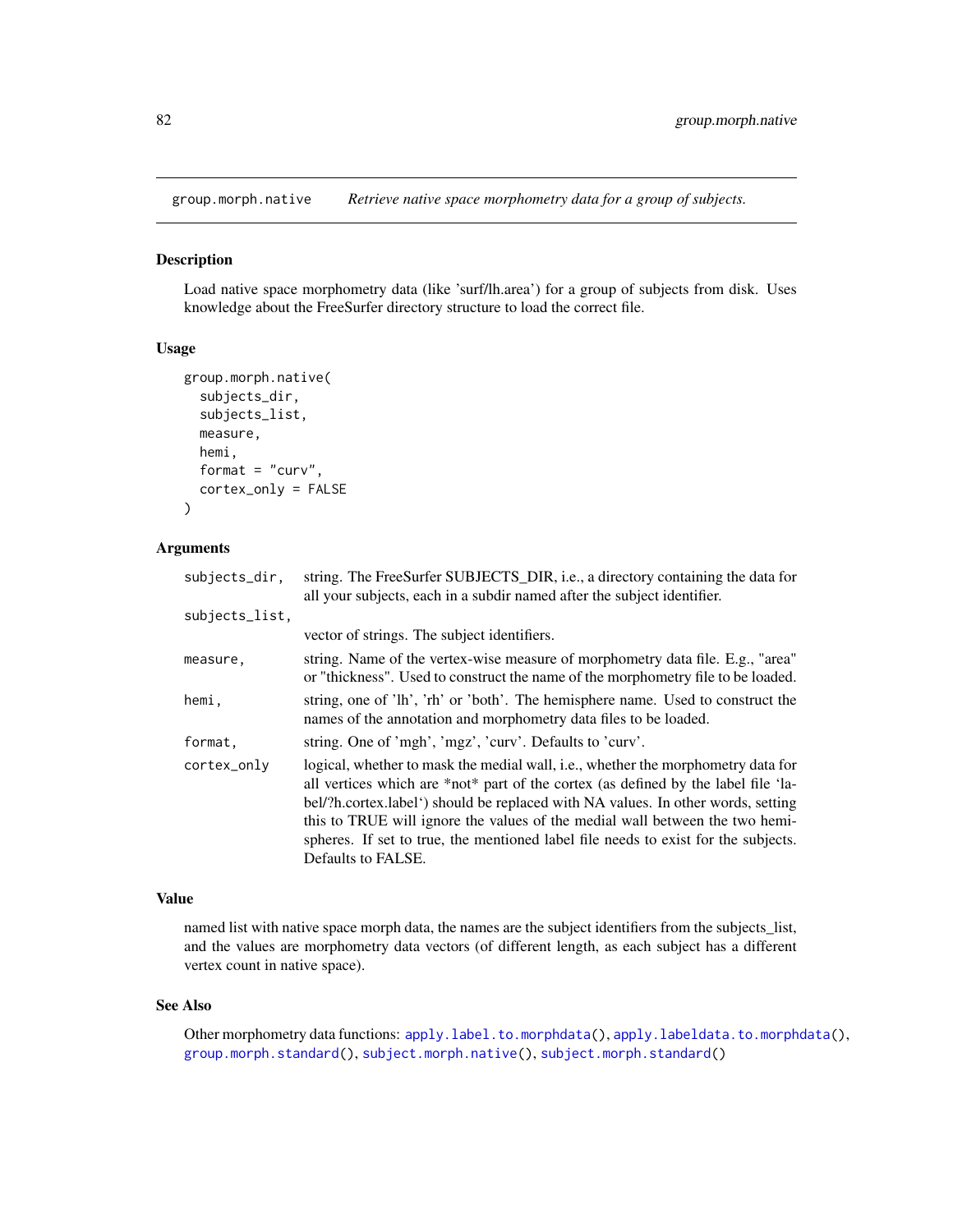## group.morph.standard 83

## Examples

```
## Not run:
  fsbrain::download_optional_data();
  subjects_dir = fsbrain::get_optional_data_filepath("subjects_dir");
  subjects_list = c("subject1", "subject2");
  data = group.morph.native(subjects_dir, subjects_list, "thickness", "lh");
## End(Not run)
```
<span id="page-82-0"></span>group.morph.standard *Retrieve standard space morphometry data for a group of subjects.*

## Description

Load standard space morphometry data (like 'surf/lh.area') for a group of subjects from disk. Uses knowledge about the FreeSurfer directory structure to load the correct file.

## Usage

```
group.morph.standard(
  subjects_dir,
  subjects_list,
 measure,
  hemi = "both",
  fwhm = "10",
  template_subject = "fsaverage",
  format = "mgh",
  cortex_only = FALSE,
  df = FALSE,df_t = FALSE)
```
#### Arguments

| subjects_dir,     | string. The FreeSurfer SUBJECTS_DIR, i.e., a directory containing the data for<br>all your subjects, each in a subdir named after the subject identifier.          |
|-------------------|--------------------------------------------------------------------------------------------------------------------------------------------------------------------|
| subjects_list,    |                                                                                                                                                                    |
|                   | vector of strings. The subject identifiers.                                                                                                                        |
| measure.          | string. Name of the vertex-wise measure of morphometry data file. E.g., "area"<br>or "thickness". Used to construct the name of the morphometry file to be loaded. |
| hemi.             | string, one of 'lh', 'rh' or 'both'. The hemisphere name. Used to construct the<br>names of the annotation and morphometry data files to be loaded.                |
| fwhm,             | string. Smoothing as string, e.g. '10' or '25'.                                                                                                                    |
| template_subject, |                                                                                                                                                                    |
|                   | string. Template subject name, defaults to 'fsaverage'.                                                                                                            |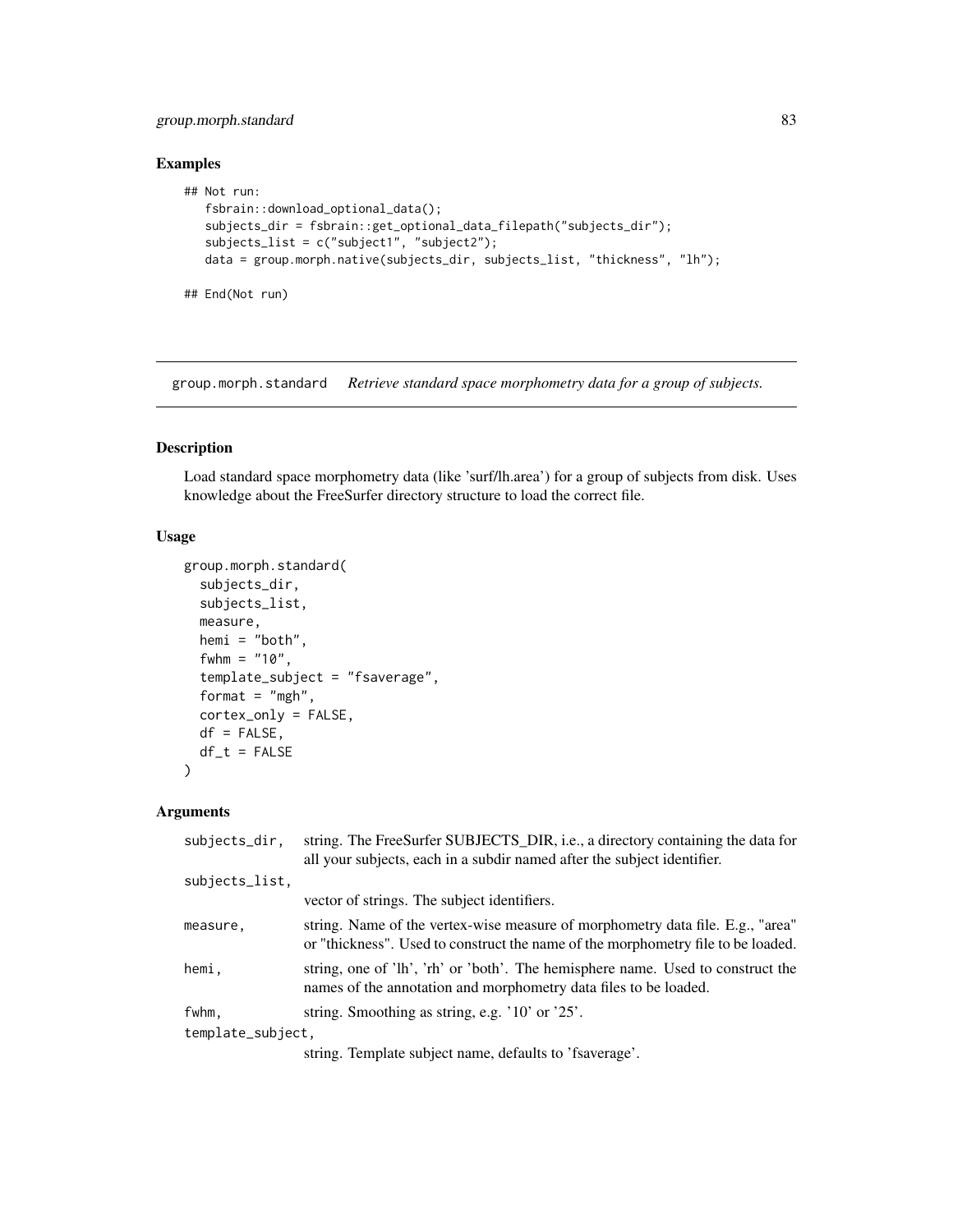| format,     | string. One of 'mgh', 'mgz', 'curv'. Defaults to 'mgh'.                                                                                                                                                                                                                                                                                                                                                                                                        |
|-------------|----------------------------------------------------------------------------------------------------------------------------------------------------------------------------------------------------------------------------------------------------------------------------------------------------------------------------------------------------------------------------------------------------------------------------------------------------------------|
| cortex_only | logical, whether to mask the medial wall, i.e., whether the morphometry data for<br>all vertices which are *not* part of the cortex (as defined by the label file 'la-<br>bel/?h.cortex.label') should be replaced with NA values. In other words, setting<br>this to TRUE will ignore the values of the medial wall between the two hemi-<br>spheres. If set to true, the mentioned label file needs to exist for the template<br>subject. Defaults to FALSE. |
| df          | logical, whether to return a data frame instead of the named list. The data frame<br>will have one subject per column, and $\pi^*$ rows, where $\pi^*$ is the number of<br>vertices of the template subject surface.                                                                                                                                                                                                                                           |
| df t        | logical, whether to return a transposed dataframe. Only one of df or df_t must<br>be TRUE.                                                                                                                                                                                                                                                                                                                                                                     |

#### Value

named list with standard space morph data, the names are the subject identifiers from the subjects\_list, and the values are morphometry data vectors (all with identical length, the data is mapped to a template subject).

## See Also

Other morphometry data functions: [apply.label.to.morphdata\(](#page-8-0)), [apply.labeldata.to.morphdata\(](#page-9-0)), [group.morph.native\(](#page-81-0)), [subject.morph.native\(](#page-145-0)), [subject.morph.standard\(](#page-146-0))

#### Examples

```
## Not run:
  fsbrain::download_optional_data();
  subjects_dir = fsbrain::get_optional_data_filepath("subjects_dir");
  subjects_list = c("subject1", "subject2");
  fulldata = group.morph.standard(subjects_dir, subjects_list, "thickness", "lh", fwhm='10');
  mean(fulldata$subject1);
  cortexdata = group.morph.standard(subjects_dir, subjects_list, "thickness",
    "lh", fwhm='10', cortex_only=FALSE);
  mean(cortexdata$subject1, na.rm=TRUE);
```
## End(Not run)

group.morph.standard.sf

*Read combined data for a group from a single file.*

## Description

Read morphometry data for a group from a matrix in a single MGH or MGZ file.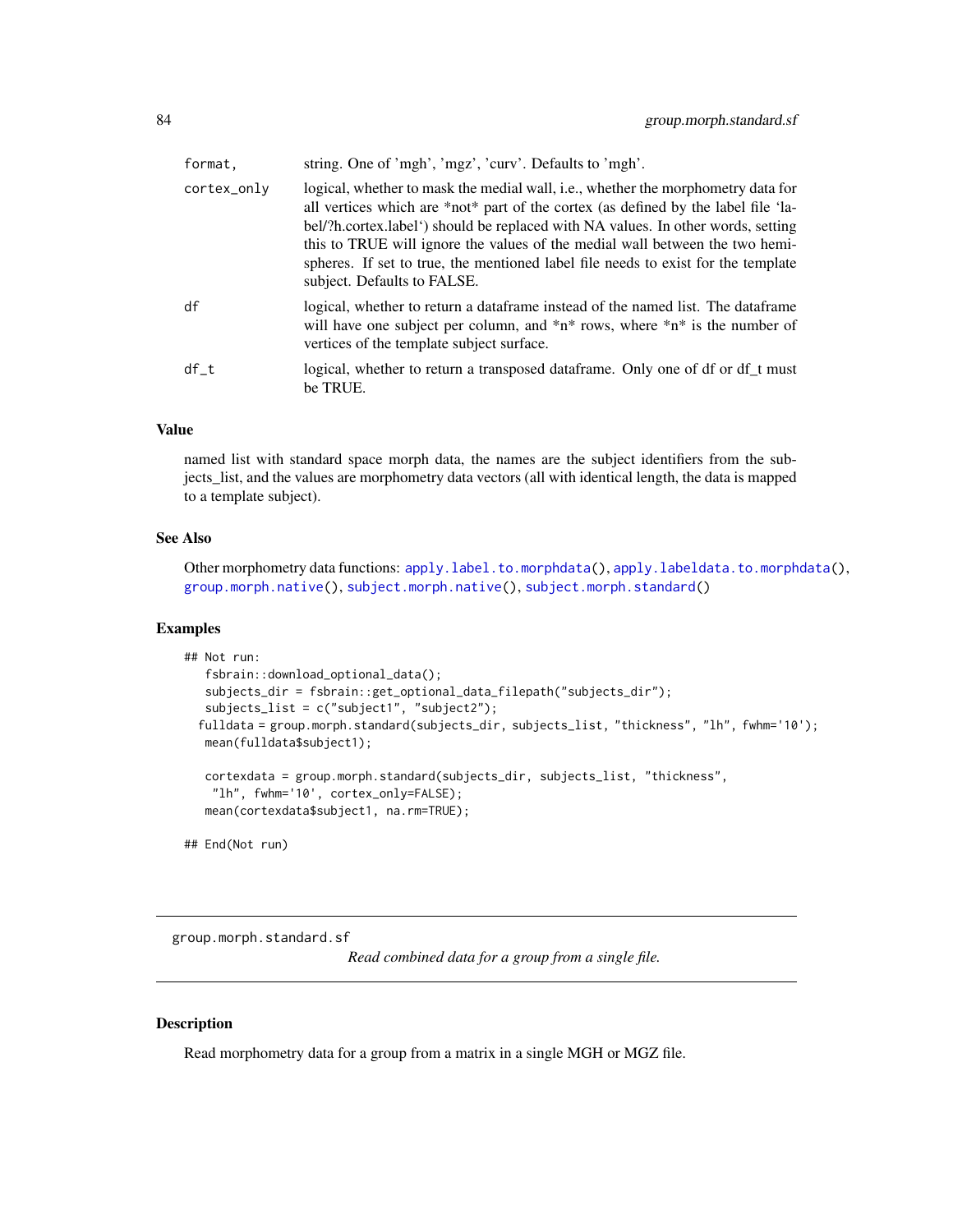## group.multimorph.agg.native 85

#### Usage

```
group.morph.standard.sf(filepath, df = TRUE)
```
#### Arguments

| character string, path to a file in MGH or MGZ format                                                           |
|-----------------------------------------------------------------------------------------------------------------|
| logical, whether to return a data.frame, like group morph.standard. If FALSE,<br>the raw 4d matrix is returned. |
|                                                                                                                 |

## Value

dataframe or 4d matrix, the morph data. See parameter 'df' for details.

#### Note

The file has typically been generated by running mris\_preproc and/or mri\_surf2surf on the command line, or written from R using [write.group.morph.standard.sf](#page-215-0). The file contains no information on the subject identifiers, you need to know the subjects and their order in the file. Same goes for the hemisphere.

#### See Also

[write.group.morph.standard.mf](#page-214-0) to write the data to one file per hemi per subject instead. If you have created the input data file in FreeSurfer based on an FSGD file, you can read the subject identifiers from that FSGD file using [read.md.subjects.from.fsgd](#page-123-0).

```
group.multimorph.agg.native
```
*Aggregate native space morphometry data for multiple measures over hemispheres for a group of subjects.*

## Description

Compute the mean (or other aggregates) over all vertices of a subject from native space morphometry data (like 'surf/lh.area'). You can specify several measures and hemispheres. Uses knowledge about the FreeSurfer directory structure to load the correct files.

## Usage

```
group.multimorph.agg.native(
  subjects_dir,
  subjects_list,
 measures,
 hemis,
  agg_fun = mean,format = "curv",cast = TRUE,
```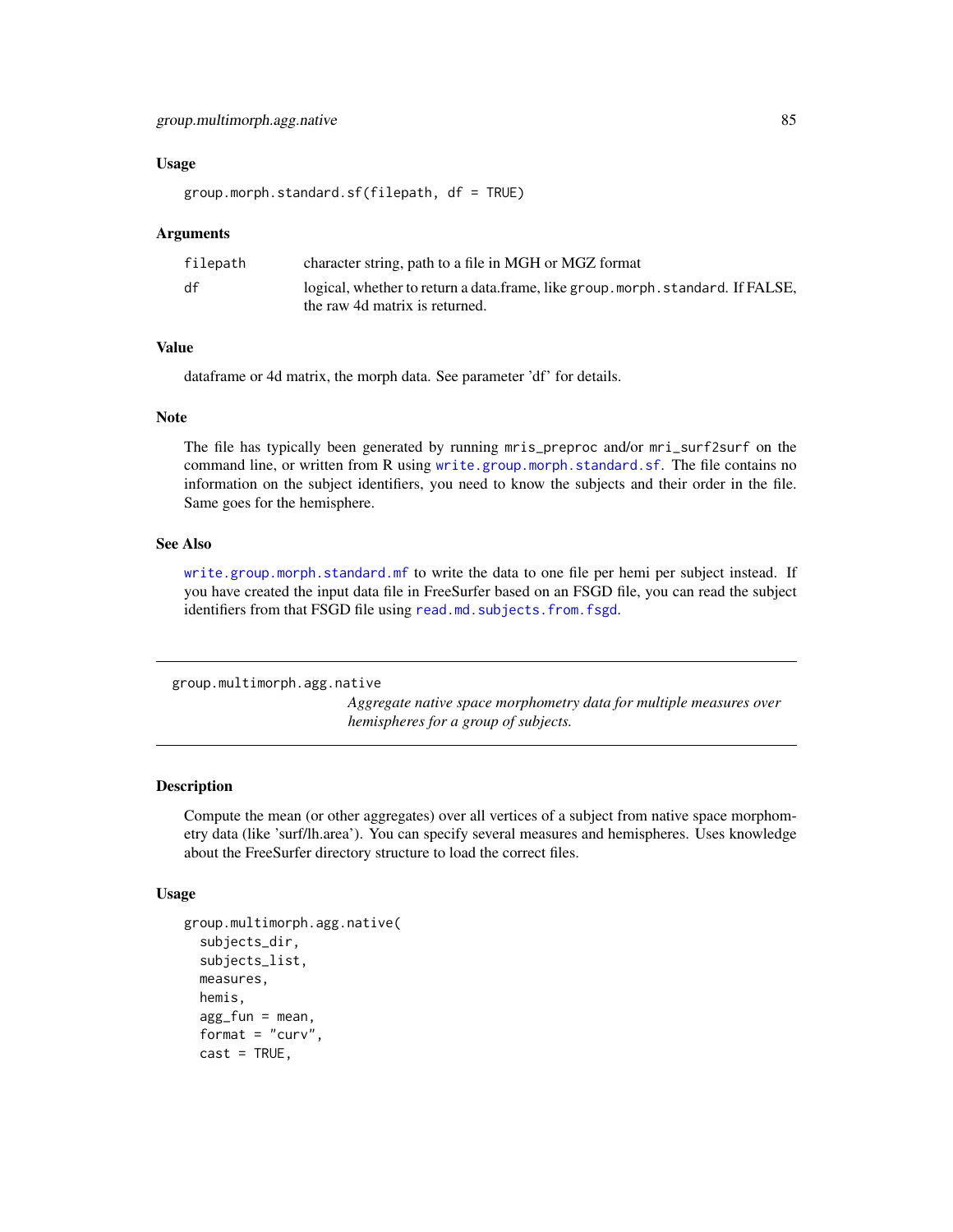```
cortex_only = FALSE,
 agg_fun_extra_params = NULL
\lambda
```
## Arguments

| subjects_dir         | string. The FreeSurfer SUBJECTS_DIR, i.e., a directory containing the data for<br>all your subjects, each in a subdir named after the subject identifier.                                                                                                                                                                                                                                                                                                                                                                                                                                                                                                                                                                                                                                                                      |
|----------------------|--------------------------------------------------------------------------------------------------------------------------------------------------------------------------------------------------------------------------------------------------------------------------------------------------------------------------------------------------------------------------------------------------------------------------------------------------------------------------------------------------------------------------------------------------------------------------------------------------------------------------------------------------------------------------------------------------------------------------------------------------------------------------------------------------------------------------------|
| subjects_list        | string vector. A vector of subject identifiers that match the directory names<br>within subjects_dir.                                                                                                                                                                                                                                                                                                                                                                                                                                                                                                                                                                                                                                                                                                                          |
| measures             | vector of strings. Names of the vertex-wise morphometry measures. E.g.,<br>c("area", "thickness"). Used to construct the names of the morphometry file<br>to be loaded.                                                                                                                                                                                                                                                                                                                                                                                                                                                                                                                                                                                                                                                        |
| hemis                | string, one of 'lh', 'rh' or 'both'. The hemisphere name. Used to construct the<br>names of the annotation and morphometry data files to be loaded.                                                                                                                                                                                                                                                                                                                                                                                                                                                                                                                                                                                                                                                                            |
| agg_fun              | function. An R function that aggregates data, typically max, mean, min or some-<br>thing similar. Note: this is NOT a string, put the function name without quotes.<br>Defaults to mean.                                                                                                                                                                                                                                                                                                                                                                                                                                                                                                                                                                                                                                       |
| format               | string. One of 'mgh', 'mgz', 'curv'. Defaults to 'mgh'.                                                                                                                                                                                                                                                                                                                                                                                                                                                                                                                                                                                                                                                                                                                                                                        |
| cast                 | Whether a separate 'hemi' column should exist.                                                                                                                                                                                                                                                                                                                                                                                                                                                                                                                                                                                                                                                                                                                                                                                 |
| cortex_only          | logical, whether to mask the medial wall, i.e., whether the morphometry data for<br>all vertices which are *not* part of the cortex (as defined by the label file 'la-<br>bel/?h.cortex.label') should be replaced with NA values. In other words, setting<br>this to TRUE will ignore the values of the medial wall between the two hemi-<br>spheres. If set to true, the mentioned label file needs to exist for the subjects.<br>Also not that the aggregation function will need to be able to cope with NA<br>values if you set this to TRUE. You can use 'agg_fun_extra_params' if needed<br>to achieve that, depending on the function. Foe example, if you use the mean<br>function, you could set agg_fun_extra_params=list("na.rm"=TRUE) to get<br>the mean of the vertices which are not masked. Defaults to FALSE. |
| agg_fun_extra_params |                                                                                                                                                                                                                                                                                                                                                                                                                                                                                                                                                                                                                                                                                                                                                                                                                                |
|                      | named list, extra parameters to pass to the aggregation function 'agg_fun' be-                                                                                                                                                                                                                                                                                                                                                                                                                                                                                                                                                                                                                                                                                                                                                 |

sides the loaded morphometry data. This is useful if you have masked the data and need to ignore NA values in the agg\_fun.

## Value

dataframe with aggregated values over all measures and hemis for all subjects, with m columns and n rows, where n is the number of subjects. The m columns are 'subject\_id' and '<hemi>.<measure>' (e.g., "lh.thickness") for all combinations of hemi and measure, the latter contains the aggregated data.

## See Also

Other global aggregation functions: [group.morph.agg.native\(](#page-76-0)), [group.morph.agg.standard\(](#page-78-0)), [group.multimorph.agg.standard\(](#page-86-0))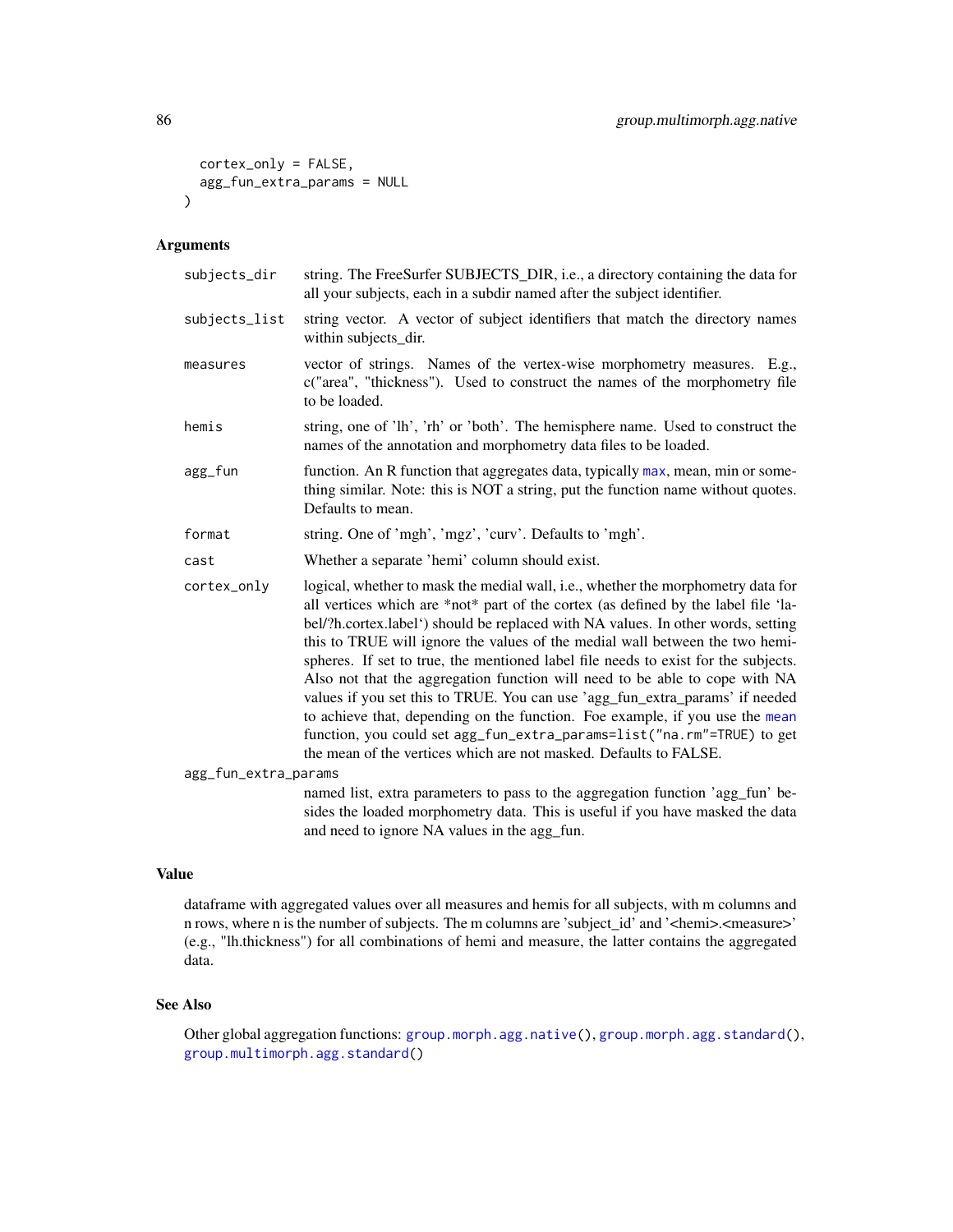## Examples

```
## Not run:
    subjects_dir = fsbrain::get_optional_data_filepath("subjects_dir");
   subjects_list = c("subject1", "subject2")
  data = group.multimorph.agg.native(subjects_dir, subjects_list, c("thickness", "area"),
    c("lh", "rh"), cast=FALSE, cortex_only=TRUE, agg_fun=mean,
     agg_fun_extra_params=list("na.rm"=TRUE));
   head(data);
## End(Not run)
```

```
group.multimorph.agg.standard
```
*Aggregate standard space (fsaverage) morphometry data for multiple measures over hemispheres for a group of subjects.*

## Description

Compute the mean (or other aggregates) over all vertices of a subject from standard space morphometry data (like 'surf/lh.area.fwhm10.fsaverage.mgh'). You can specify several measures and hemispheres. Uses knowledge about the FreeSurfer directory structure to load the correct files.

#### Usage

```
group.multimorph.agg.standard(
  subjects_dir,
  subjects_list,
  measures,
  hemis,
  fwhm,
  agg_fun = mean,template_subject = "fsaverage",
  format = "mgh",
  cast = TRUE,cortex_only = FALSE,
  agg_fun_extra_params = NULL
)
```
## Arguments

| subjects_dir.  | string. The FreeSurfer SUBJECTS_DIR, i.e., a directory containing the data for                        |
|----------------|-------------------------------------------------------------------------------------------------------|
|                | all your subjects, each in a subdir named after the subject identifier.                               |
| subjects_list. |                                                                                                       |
|                | string vector. A vector of subject identifiers that match the directory names<br>within subjects dir. |
|                |                                                                                                       |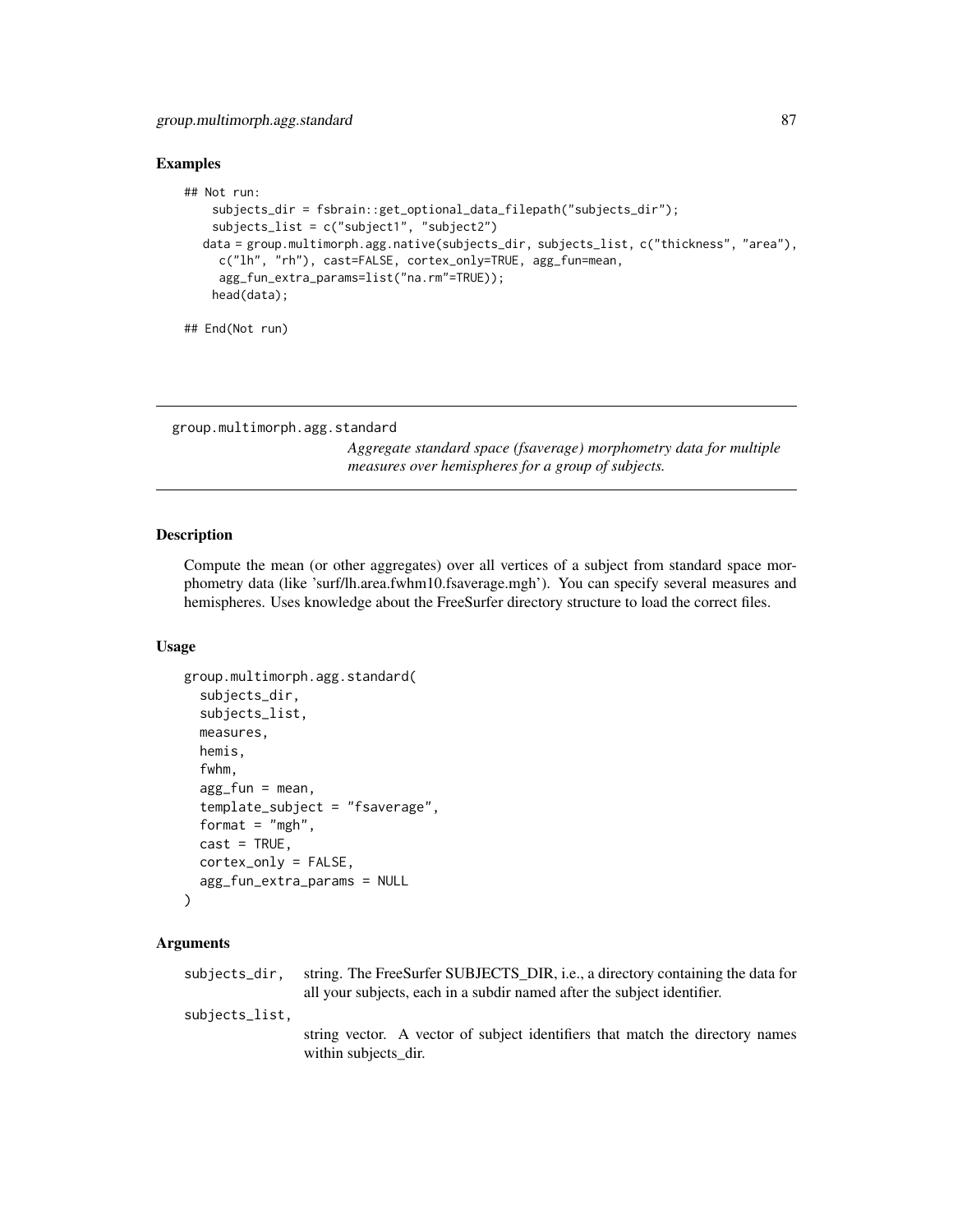measures, vector of strings. Names of the vertex-wise morphometry measures. E.g., c("area", "thickness"). Used to construct the names of the morphometry file to be loaded. hemis, string, one of 'lh', 'rh' or 'both'. The hemisphere name. Used to construct the names of the annotation and morphometry data files to be loaded. fwhm, string. Smoothing as string, e.g. '10' or '25'. agg\_fun, function. An R function that aggregates data, typically [max](#page-0-0), mean, min or something similar. Note: this is NOT a string, put the function name without quotes. Defaults to mean. template\_subject, string. Template subject name, defaults to 'fsaverage'. format, string. One of 'mgh', 'mgz', 'curv'. Defaults to 'mgh'. cast, Whether a separate 'hemi' column should exist. cortex\_only logical, whether to mask the medial wall, i.e., whether the morphometry data for all vertices which are \*not\* part of the cortex (as defined by the label file 'label/?h.cortex.label') should be replaced with NA values. In other words, setting this to TRUE will ignore the values of the medial wall between the two hemispheres. If set to true, the mentioned label file needs to exist for the subjects. Also not that the aggregation function will need to be able to cope with NA values if you set this to TRUE. You can use 'agg\_fun\_extra\_params' if needed to achieve that, depending on the function. Foe example, if you use the [mean](#page-0-0) function, you could set agg\_fun\_extra\_params=list("na.rm"=TRUE) to get the mean of the vertices which are not masked. Defaults to FALSE. agg\_fun\_extra\_params

named list, extra parameters to pass to the aggregation function 'agg\_fun' besides the loaded morphometry data. This is useful if you have masked the data and need to ignore NA values in the agg\_fun.

## Value

dataframe with aggregated values over all measures and hemis for all subjects, with m columns and n rows, where n is the number of subjects. The m columns are 'subject\_id' and '<hemi>.<measure>' (e.g., "lh.thickness") for all combinations of hemi and measure, the latter contains the aggregated data.

#### See Also

Other global aggregation functions: [group.morph.agg.native\(](#page-76-0)), [group.morph.agg.standard\(](#page-78-0)), [group.multimorph.agg.native\(](#page-84-0))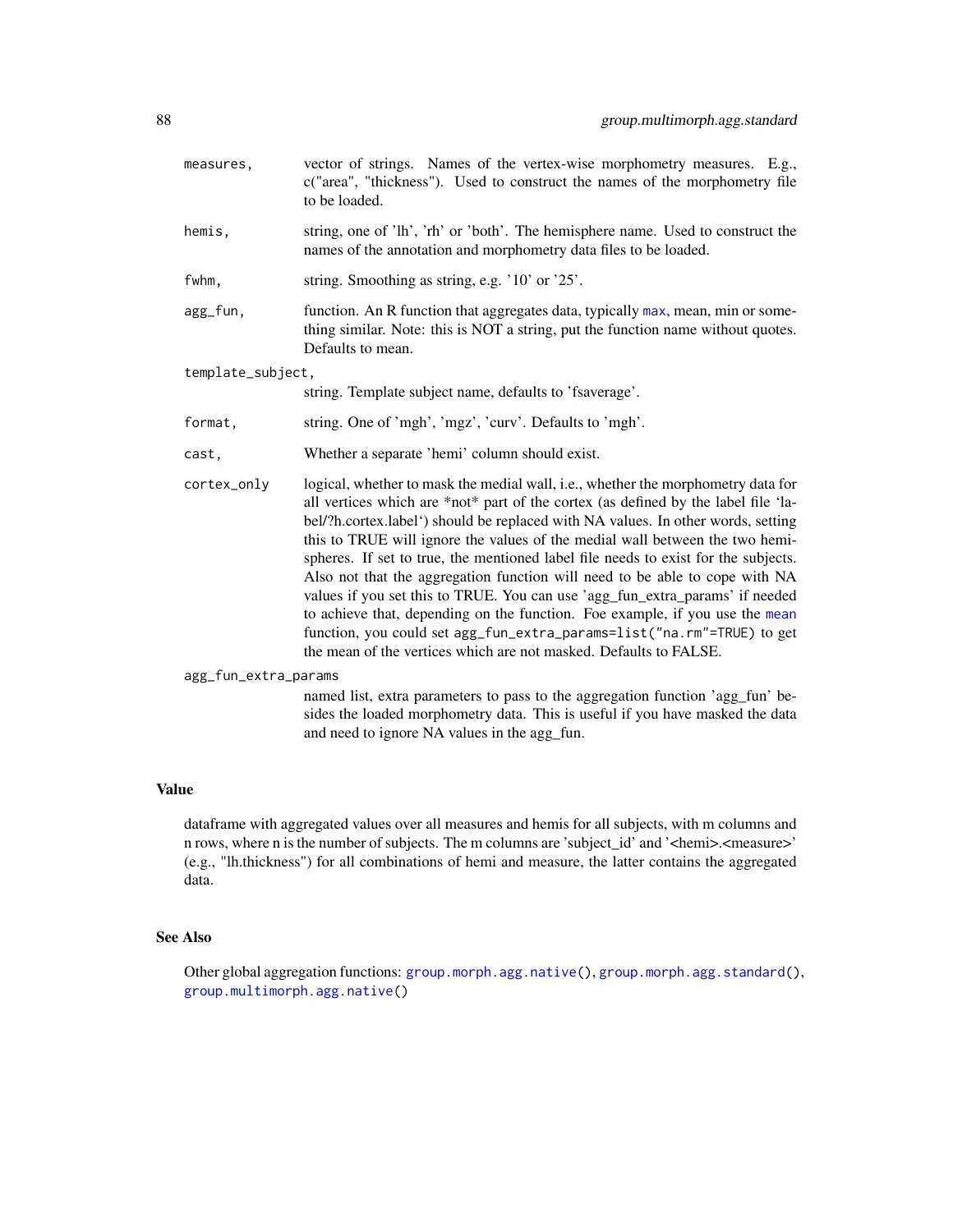## Description

Retrieve surface mesh data for a group of subjects.

## Usage

```
group.surface(
  subjects_dir,
  subjects_list,
  surface,
 hemi = "both",
  force_hemilist = TRUE
)
```
### Arguments

| subjects_dir  | string. The FreeSurfer SUBJECTS_DIR, i.e., a directory containing the data for<br>all your subjects, each in a subdir named after the subject identifier.                                                                                                            |
|---------------|----------------------------------------------------------------------------------------------------------------------------------------------------------------------------------------------------------------------------------------------------------------------|
| subjects_list | vector of strings. The subject identifiers.                                                                                                                                                                                                                          |
| surface       | character string, the surface to load. Something like 'white' or 'pial'.                                                                                                                                                                                             |
| hemi          | string, one of 'lh', 'rh' or 'both'. The hemisphere name. Used to construct the<br>names of the mesh files to be loaded.                                                                                                                                             |
|               | force_hemilist logical, whether to force the individual values inside the named return value<br>list to be hemilists (even if the 'hemi' parameter is not set to 'both'). If this is<br>FALSE, the inner values will contain the respective (lh or rh) surface only. |

#### Value

named list of surfaces: Each name is a subject identifier from subjects\_list, and the values are hemilists of 'fs.surface' instances.

## Examples

```
## Not run:
  fsbrain::download_optional_data();
   subjects_dir = fsbrain::get_optional_data_filepath("subjects_dir");
  subjects_list = c("subject1", "subject2");
  surfaces = group.surface(subjects_dir, subjects_list, 'white', "both");
```
## End(Not run)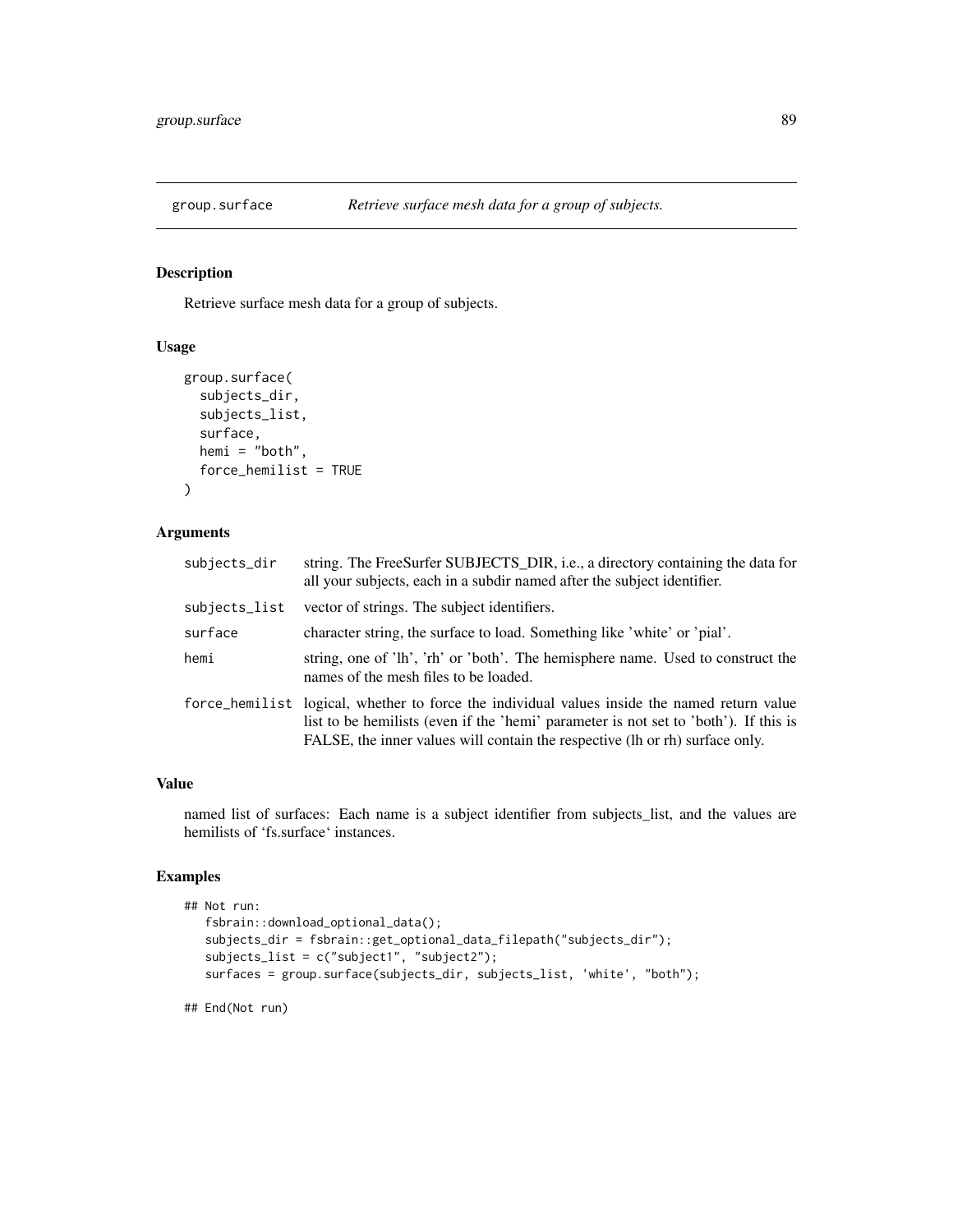```
groupmorph.split.hemilist
```
*Split a per-vertex group data matrix for both hemispheres into a hemilist at given index.*

#### Description

Split a per-vertex group data matrix for both hemispheres into a hemilist at given index.

#### Usage

```
groupmorph.split.hemilist(data, numverts_lh)
```
#### Arguments

| data        | numerical matrix or data frame of per-vertex data, with subjects in columns         |
|-------------|-------------------------------------------------------------------------------------|
| numverts lh | scalar positive integer, the number of vertices in the left hemisphere mesh (defin- |
|             | ing the index where to split).                                                      |

## Value

[hemilist](#page-90-0) of the data, split at the index.

## Examples

```
## Not run:
  fsbrain::download_optional_data();
  fsbrain::download_fsaverage(TRUE);
  subjects_dir = fsbrain::get_optional_data_filepath("subjects_dir");
  subjects_list = c("subject1", "subject2");
  data = group.morph.standard(subjects_dir, subjects_list, "thickness", "lh", fwhm='10');
  numverts_lh = subject.num.verts(subjects_dir, "fsaverage", hemi="lh");
  data_hemilist = groupmorph.split.hemilist(data, numverts_lh);
```
## End(Not run)

hasIn *Check for values in nested named lists*

# Description

Check for values in nested named lists

#### Usage

hasIn(named\_list, listkeys)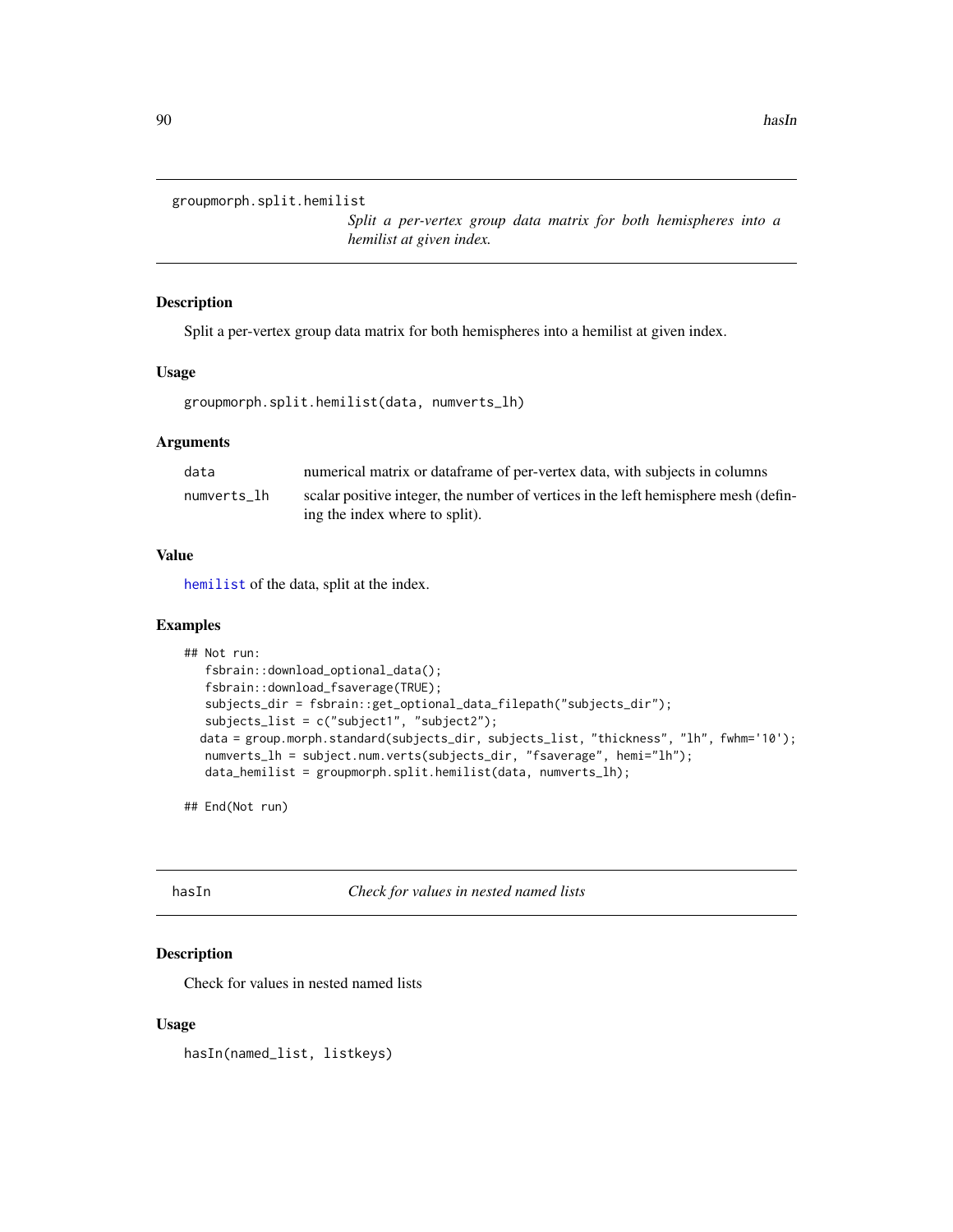#### hemilist 91

#### **Arguments**

| named list | a named list                                               |
|------------|------------------------------------------------------------|
| listkeys   | vector of character strings, the nested names of the lists |

## Value

whether a non-NULL value exists at the path

## Examples

```
data = list("regions"=list("frontal"=list("thickness"=2.3, "area"=2345)));
hasIn(data, c("regions", "nosuchregion")); # FALSE
```
<span id="page-90-0"></span>hemilist *Create a hemilist from lh and rh data.*

## Description

Simply runs list('lh' = lh\_data,'rh' = rh\_data): A hemilist (short for hemisphere list) is just a named list with entries 'lh' and/or 'rh', which may contain anything. Hemilists are used as parameters and return values in many fsbrain functions. The 'lh' and 'rh' keys typically contain surfaces or vectors of morphometry data.

#### Usage

hemilist(lh\_data = NULL, rh\_data = NULL)

#### Arguments

| lh data | something to wrap, typically some data for a hemisphere, e.g., a vector of mor-<br>phometry data values. |
|---------|----------------------------------------------------------------------------------------------------------|
| rh data | something to wrap, typically some data for a hemisphere, e.g., a vector of mor-<br>phometry data values. |

## Value

named list, with the 'lh\_data' in the 'lh' key and the 'rh\_data' in the 'rh' key.

#### See Also

```
hemilist.derive.hemi(hemilist.from.prefixed.list(), hemilist.get.combined.data
hemilist.unwrap(), hemilist.wrap(), is.hemilist()
```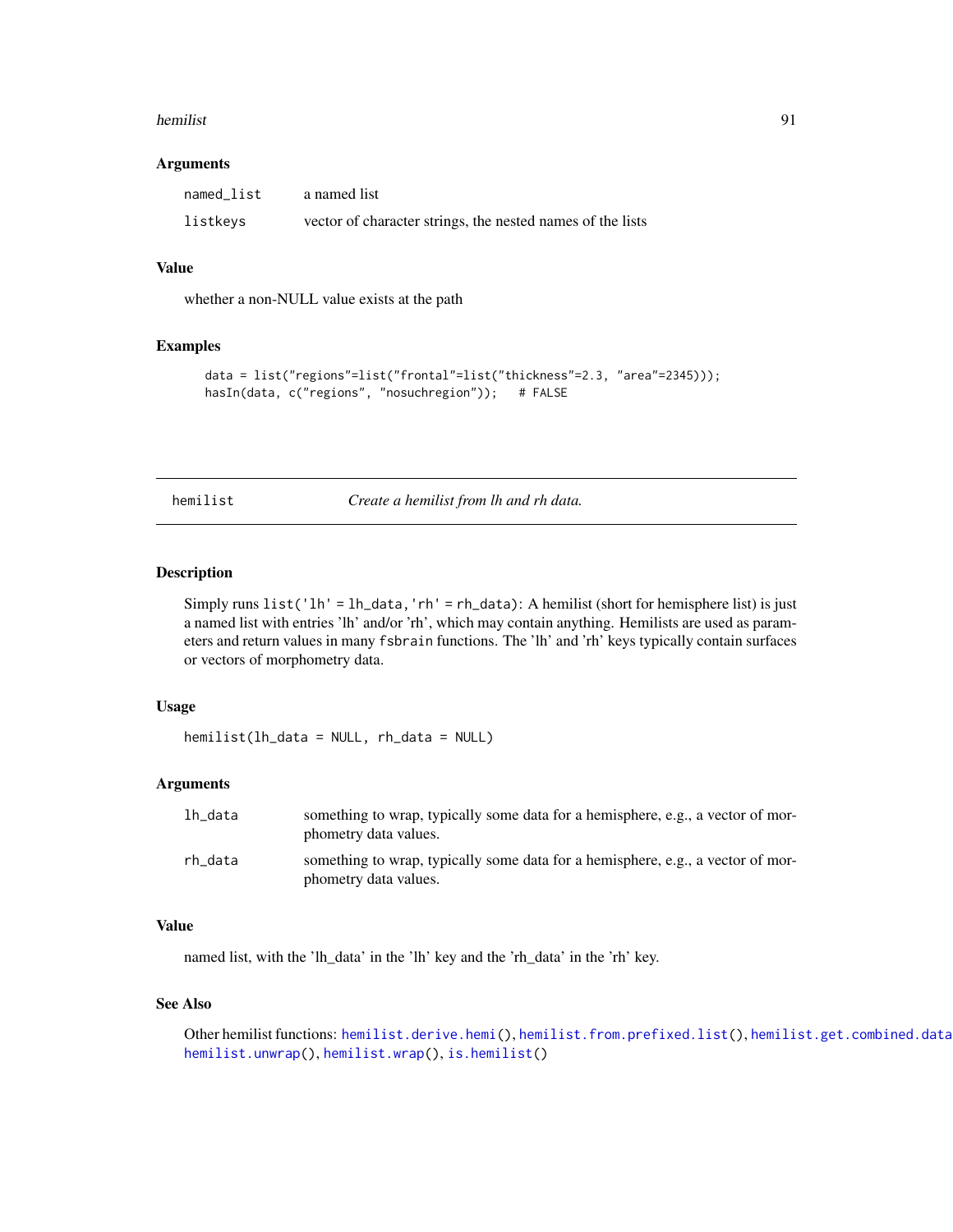## Examples

```
lh_data = rnorm(163842, 5.0, 1.0);
rh_data = rnorm(163842, 5.0, 1.0);
hl = hemilist(lh_data, rh_data);
```
<span id="page-91-0"></span>hemilist.derive.hemi *Derive 'hemi' string from the data in a hemilist*

## Description

Derive 'hemi' string from the data in a hemilist

#### Usage

hemilist.derive.hemi(hemilist)

# Arguments

hemilist hemilist, an existing hemilist

## Value

character string, one of 'lh', 'rh' or 'both'

## Note

See [hemilist](#page-90-0) for details.

## See Also

```
Other hemilist functions: hemilist.from.prefixed.list(), hemilist.get.combined.data(),
hemilist.unwrap(), hemilist.wrap(), hemilist(), is.hemilist()
```
<span id="page-91-1"></span>hemilist.from.prefixed.list

*Create a hemilist from a named list with keys prefixed with 'lh\_' and 'rh\_'.*

#### Description

A hemilist is a named list with entries 'lh' and/or 'rh', see [hemilist](#page-90-0).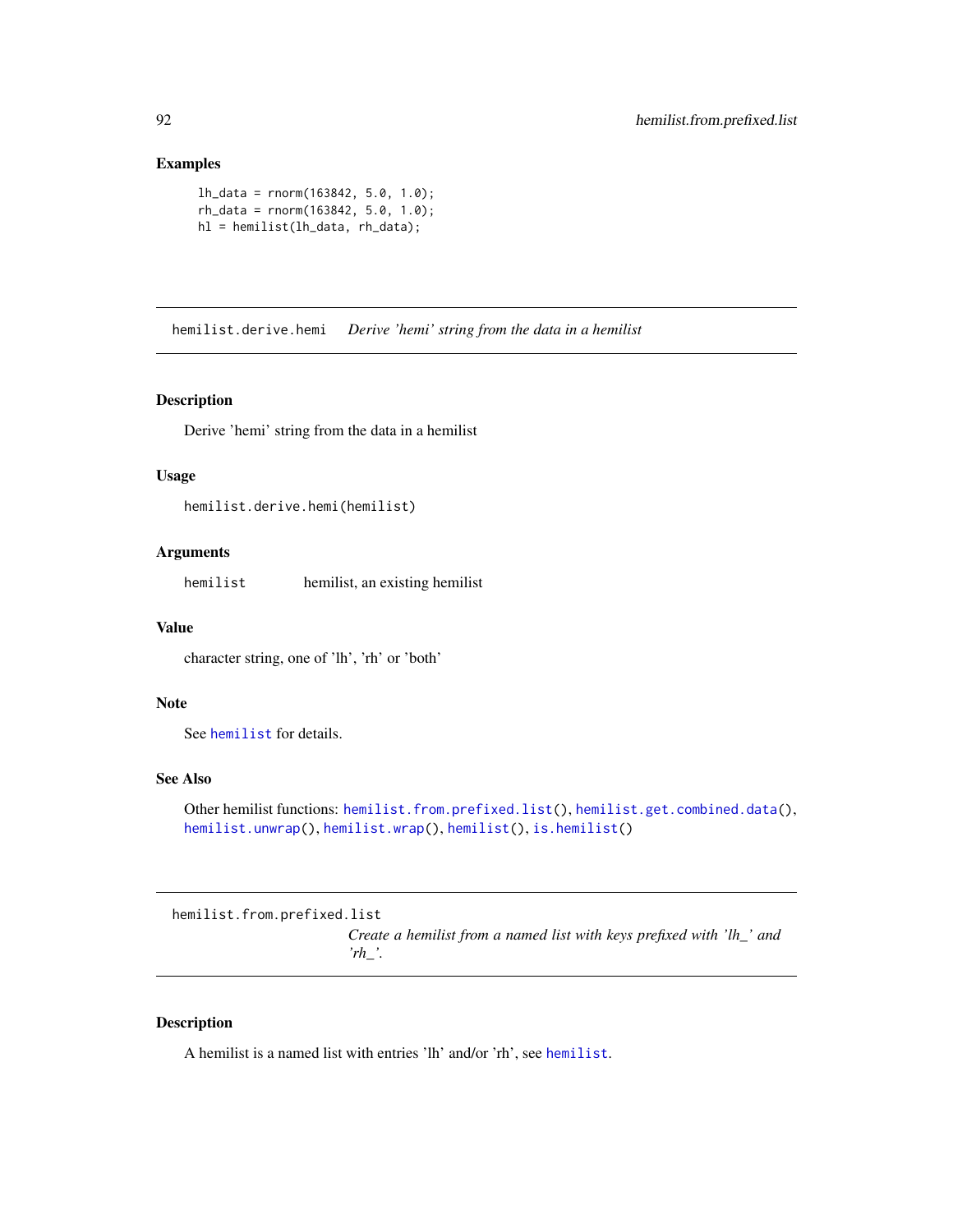## Usage

```
hemilist.from.prefixed.list(
 named_list,
  report_ignored = TRUE,
  return_ignored = FALSE
\lambda
```
# Arguments

| named_list | a named list, the keys must start with 'lh_' or 'rh_' to be assigned to the 'lh' and            |
|------------|-------------------------------------------------------------------------------------------------|
|            | 'rh' entries of the returned hemilist. Other entries will be ignored.                           |
|            | report_ignored logical, whether to print a message with the ignored entries, if any.            |
|            | return_ignored logical, whether to add a key 'ignored' to the returned hemilist, containing the |
|            | ignored entries.                                                                                |

#### Value

a hemilist

# See Also

```
Other hemilist functions: hemilist.derive.hemi(), hemilist.get.combined.data(), hemilist.unwrap(),
hemilist.wrap(), hemilist(), is.hemilist()
```
<span id="page-92-0"></span>hemilist.get.combined.data

*Get combined data of hemi list*

## Description

Get combined data of hemi list

## Usage

```
hemilist.get.combined.data(hemi_list)
```
#### Arguments

hemi\_list named list, can have entries 'lh' and/or 'rh', see [hemilist](#page-90-0)

## Value

the data combined with [c](#page-0-0), or NULL if both entries are NULL.

# See Also

Other hemilist functions: [hemilist.derive.hemi\(](#page-91-0)), [hemilist.from.prefixed.list\(](#page-91-1)), [hemilist.unwrap\(](#page-93-0)), [hemilist.wrap\(](#page-93-1)), [hemilist\(](#page-90-0)), [is.hemilist\(](#page-101-0))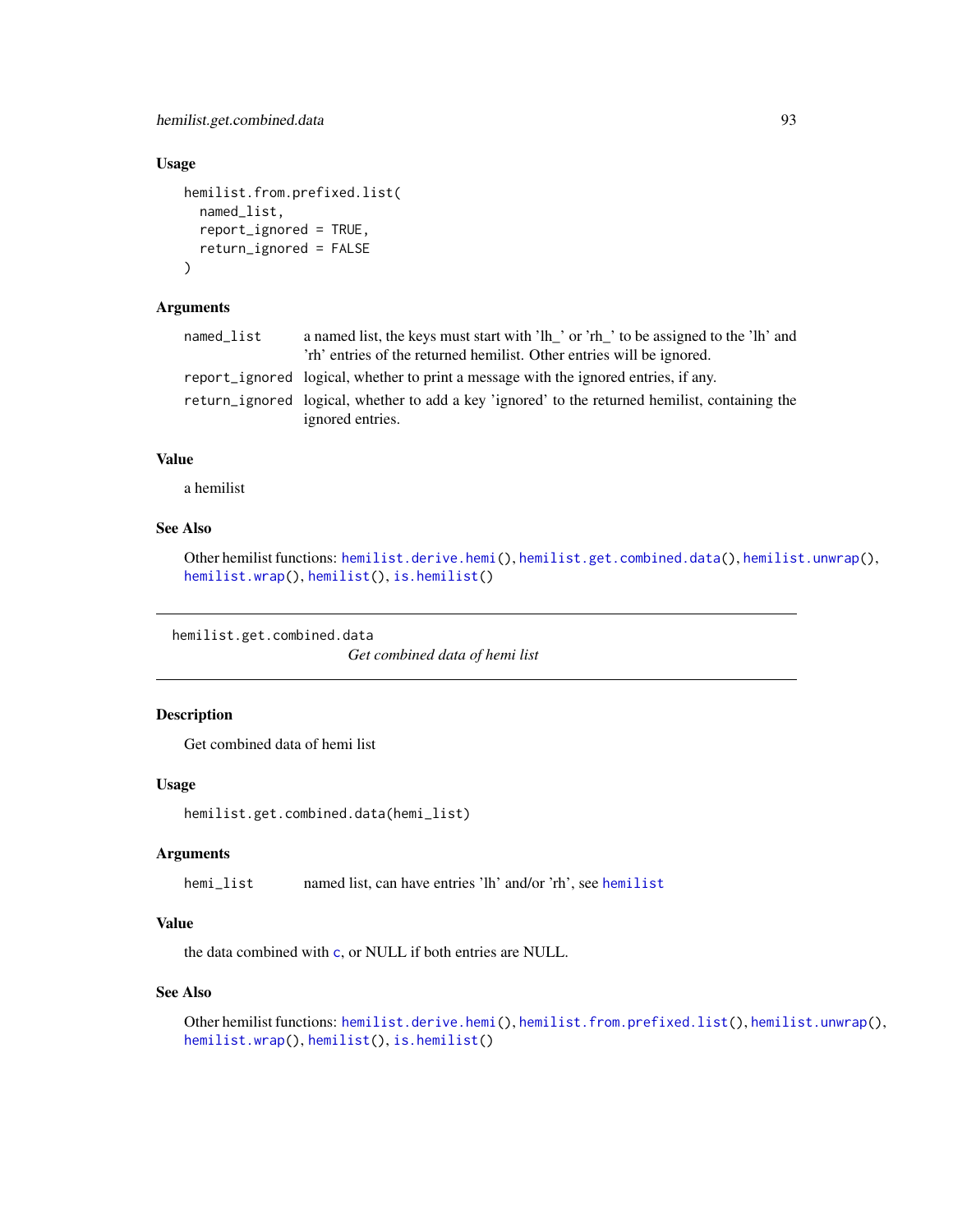<span id="page-93-0"></span>

## Description

Unwrap hemi data from a named hemi list.

#### Usage

```
hemilist.unwrap(hemi_list, hemi = NULL, allow_null_list = FALSE)
```
## Arguments

| hemi list       | named list, can have entries 'lh' and/or 'rh', see hemilist.                                                        |
|-----------------|---------------------------------------------------------------------------------------------------------------------|
| hemi            | character string, the hemi data name to retrieve from the list. Can be NULL if<br>the list only has a single entry. |
| allow_null_list |                                                                                                                     |
|                 | logical, whether to silently return NULL instead of raising an error if 'hemi list'<br>is NULL                      |

# Value

the data

## See Also

Other hemilist functions: [hemilist.derive.hemi\(](#page-91-0)), [hemilist.from.prefixed.list\(](#page-91-1)), hemilist.get.combined.data [hemilist.wrap\(](#page-93-1)), [hemilist\(](#page-90-0)), [is.hemilist\(](#page-101-0))

<span id="page-93-1"></span>hemilist.wrap *Wrap data into a named hemi list.*

# Description

Wrap data into a named hemi list.

#### Usage

hemilist.wrap(data, hemi, hemilist = NULL)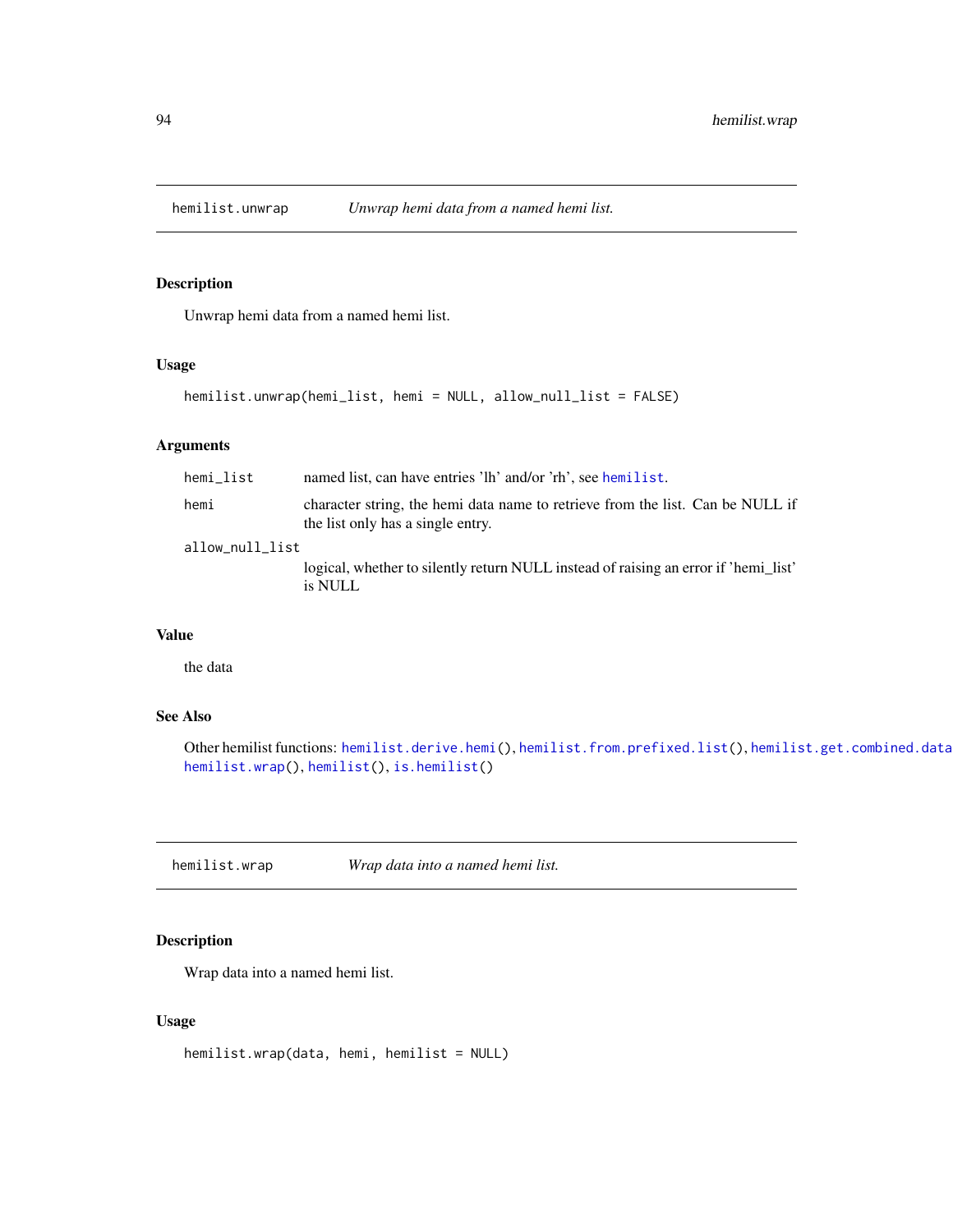## Arguments

| data     | something to wrap, typically some data for a hemisphere, e.g., a vector of mor-<br>phometry data values. If NULL, the name will not be created. |
|----------|-------------------------------------------------------------------------------------------------------------------------------------------------|
| hemi     | character string, one of 'lh' or 'rh'. The name to use for the data in the returned<br>list.                                                    |
| hemilist | optional hemilist, an existing hemilist to add the entry to. If left at the default<br>value 'NULL', a new list will be created.                |

## Value

a [hemilist](#page-90-0): a named list, with the 'data' in the name given by parameter 'hemi'

#### See Also

Other hemilist functions: [hemilist.derive.hemi\(](#page-91-0)), [hemilist.from.prefixed.list\(](#page-91-1)), hemilist.get.combined.data [hemilist.unwrap\(](#page-93-0)), [hemilist\(](#page-90-0)), [is.hemilist\(](#page-101-0))

<span id="page-94-0"></span>highlight.points.spheres

*Draw small 3D spheres at given points.*

## Description

Draw small 3D spheres at given points.

## Usage

```
highlight.points.spheres(coords, color = "#FF0000", radius = 1)
```
## Arguments

| coords | double vector or nx3 double matrix, the xyz point coordinates. |
|--------|----------------------------------------------------------------|
| color  | the sphere color, like '#FF0000' or "red".                     |
| radius | double, the sphere radius                                      |

# See Also

Other 3d utility functions: [highlight.vertices.spheres\(](#page-98-0)), [vertex.coords\(](#page-153-0))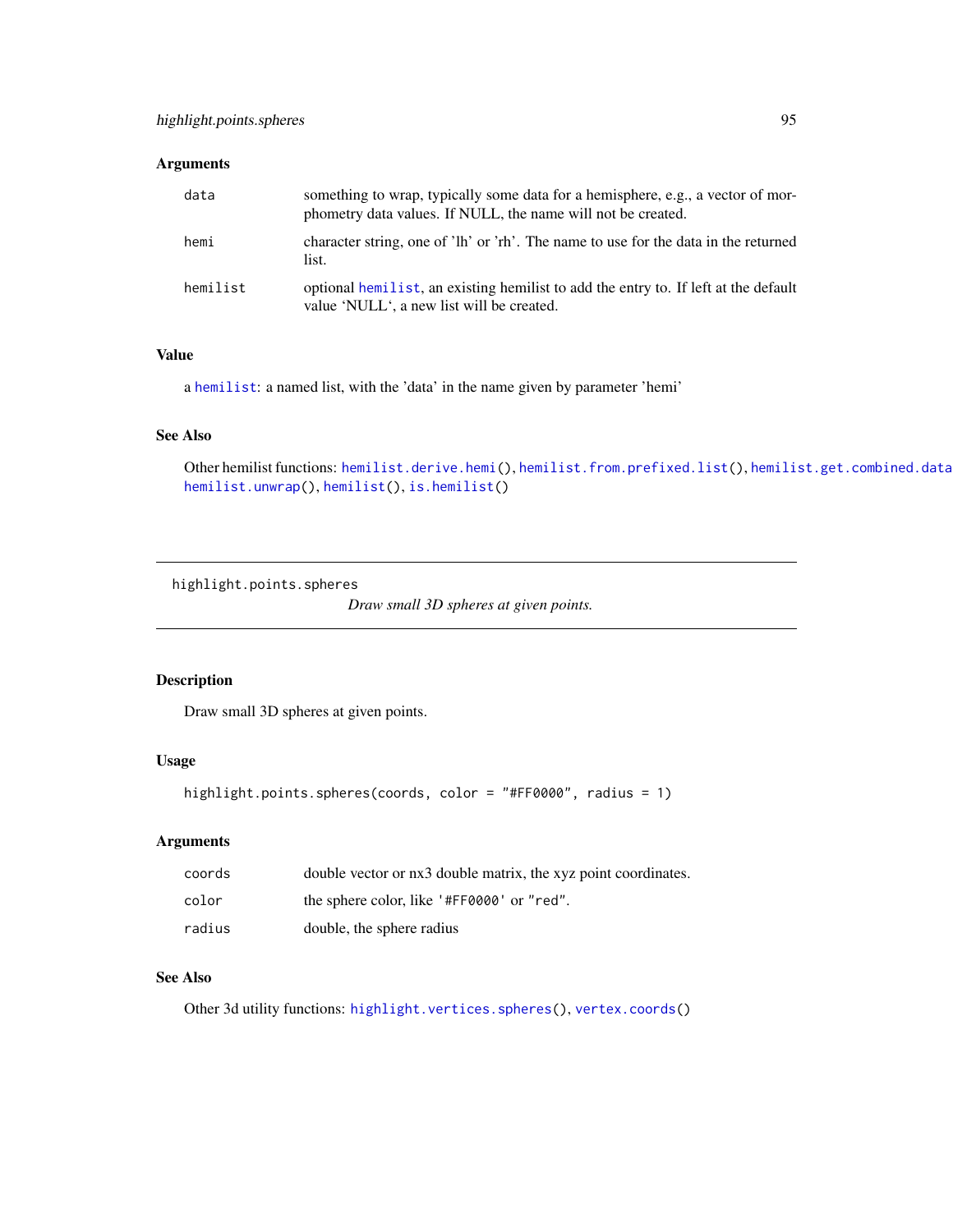<span id="page-95-0"></span>highlight.vertices.on.subject

*Highlight vertices given by index on a subject's meshes by coloring faces.*

## Description

Highlight vertices given by index on a subject's meshes by coloring faces.

## Usage

```
highlight.vertices.on.subject(
  subjects_dir,
  vis_subject_id,
  verts_lh = NULL,
  verts_rh = NULL,
  surface = "white",
  views = c("t4"),
  rgloptions = rglo(),
  rglactions = list(),
  color_bg = "#FEFEFE",
  color_verts_lh = "#FF0000",
  color_verts_rh = "#FF4500",
  k = 0L
\mathcal{L}
```
# Arguments

| subjects_dir | string. The FreeSurfer SUBJECTS_DIR, i.e., a directory containing the data for<br>all your subjects, each in a subdir named after the subject identifier.                                                                                                                                                                                                         |
|--------------|-------------------------------------------------------------------------------------------------------------------------------------------------------------------------------------------------------------------------------------------------------------------------------------------------------------------------------------------------------------------|
|              | vis_subject_id string. The subject identifier from which to obtain the surface for data visualiza-<br>tion. Example: 'fsaverage'.                                                                                                                                                                                                                                 |
| verts_lh     | integer vector, the indices of left hemisphere vertices.                                                                                                                                                                                                                                                                                                          |
| verts_rh     | integer vector, the indices of right hemisphere vertices.                                                                                                                                                                                                                                                                                                         |
| surface      | string. The display surface. E.g., "white", "pial", or "inflated". Defaults to<br>"white".                                                                                                                                                                                                                                                                        |
| views        | list of strings. Valid entries include: 'si': single interactive view. 't4': tiled<br>view showing the brain from 4 angles. 't9': tiled view showing the brain from 9<br>angles.                                                                                                                                                                                  |
| rgloptions   | option list passed to par3d. Example: rgloptions = list("windowRect"=c(50,50,1000,1000)).                                                                                                                                                                                                                                                                         |
| rglactions   | named list. A list in which the names are from a set of pre-defined actions. The<br>values can be used to specify parameters for the action. The following example<br>clips outliers in the data before plotting and writes a screenshot in PNG format:<br>rglactions = $list("snapshot_png" = "*/fsbrain.png", "clip_data" = c(0.05, 0.95)).$<br>See rglactions. |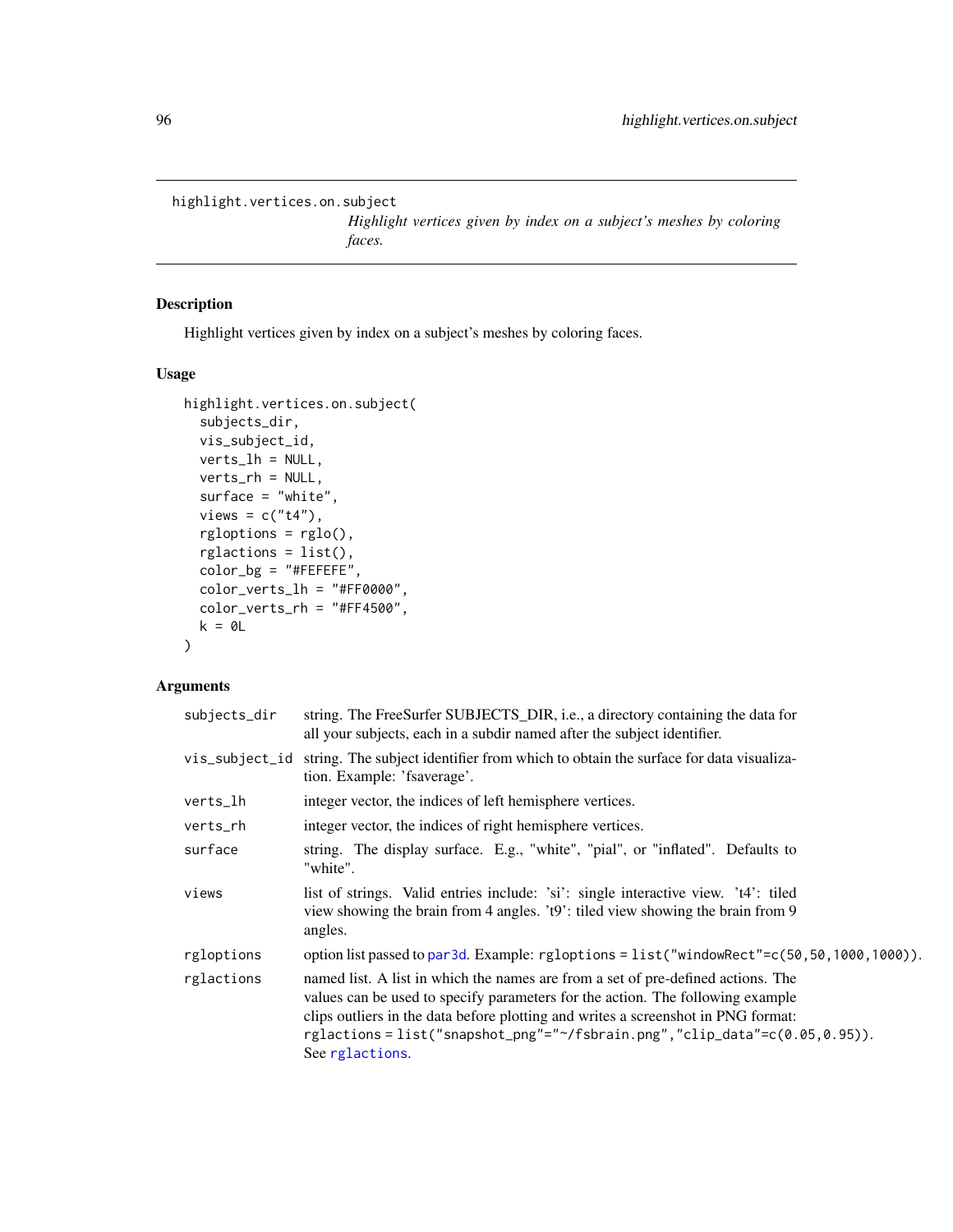| color_bg | background color.                                                                                                                                          |
|----------|------------------------------------------------------------------------------------------------------------------------------------------------------------|
|          | color_verts_lh vector of colors to visualize on the left hemisphere surface. Length must match<br>number of vertices in 'verts_lh', or be a single color.  |
|          | color_verts_rh vector of colors to visualize on the right hemisphere surface. Length must match<br>number of vertices in 'verts_rh', or be a single color. |
| k        | integer, radius to extend neighborhood (for better visibility).                                                                                            |

#### Value

list of coloredmeshes. The coloredmeshes used for the visualization.

## See Also

```
highlight.vertices.on.subject.spheres(vis.color.on.subject(),
vis.data.on.fsaverage(), vis.data.on.subject(), vis.labeldata.on.subject(), vis.mask.on.subject(),
vis.region.values.on.subject(), vis.subject.annot(), vis.subject.label(), vis.subject.morph.native(),
vis.subject.morph.standard(), vis.subject.pre(), vis.symmetric.data.on.subject(),
vislayout.from.coloredmeshes()
```
Other surface visualization functions: [highlight.vertices.on.subject.spheres\(](#page-96-0)), [vis.color.on.subject\(](#page-154-0))

## Examples

```
## Not run:
   fsbrain::download_optional_data();
   subjects_dir = fsbrain::get_optional_data_filepath("subjects_dir");
  highlight.vertices.on.subject(subjects_dir, 'subject1',
     verts_lh=c(5000, 100000), verts_rh=c(300, 66666), views="si");
```
## End(Not run)

<span id="page-96-0"></span>highlight.vertices.on.subject.spheres *Highlight vertices given by index on a subject's meshes by coloring faces.*

### Description

Highlight vertices given by index on a subject's meshes by coloring faces.

## Usage

```
highlight.vertices.on.subject.spheres(
  subjects_dir,
  vis_subject_id,
  vertices,
  surface = "white",
```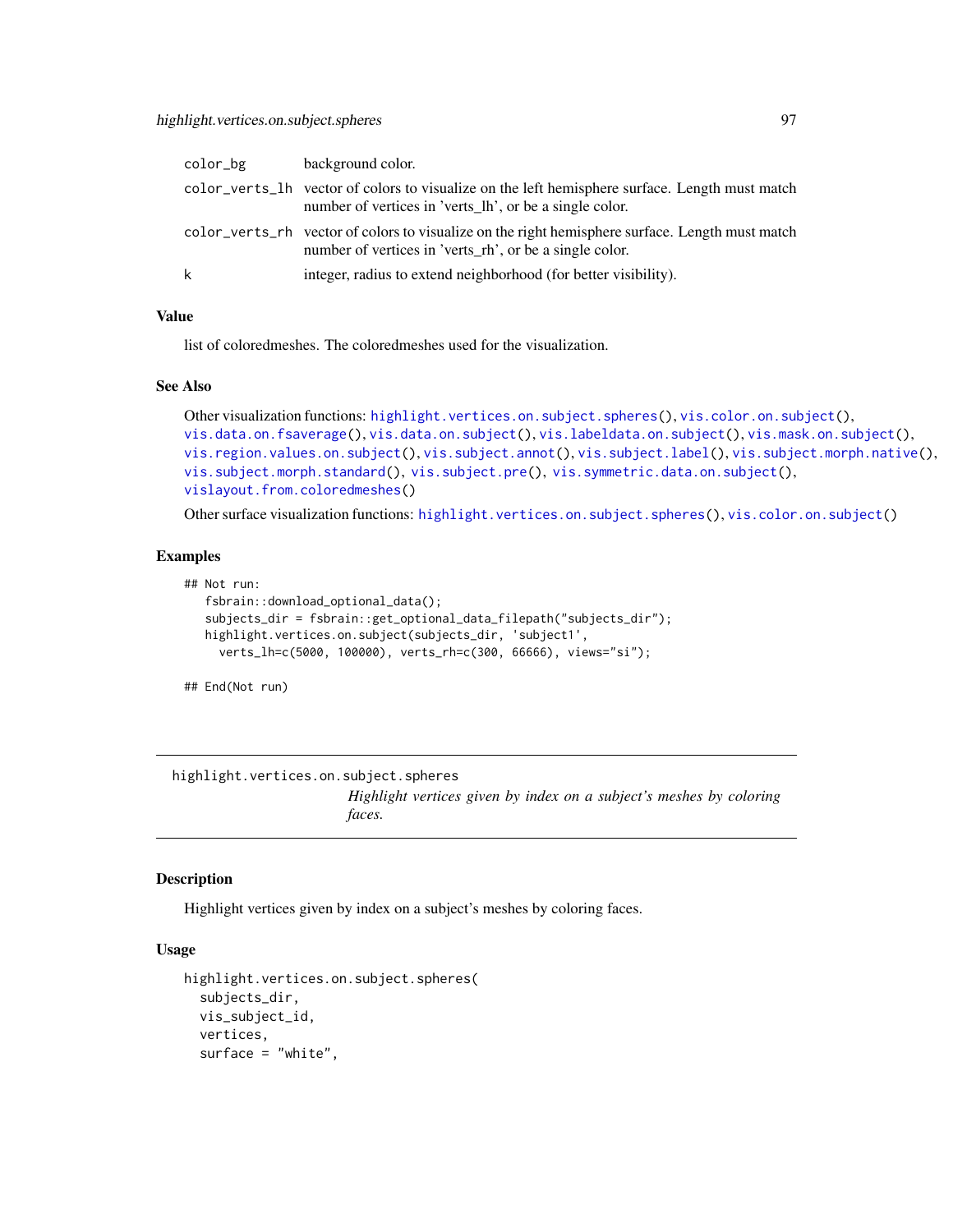```
patch_size = 25,
  show_patch = TRUE,
  style = "glass2",
  export_img = NULL,
  sphere_colors = c("#FF0000"),
  sphere_radius = 3,
  ...
)
```
## Arguments

| subjects_dir   | string. The FreeSurfer SUBJECTS_DIR, i.e., a directory containing the data for<br>all your subjects, each in a subdir named after the subject identifier.           |
|----------------|---------------------------------------------------------------------------------------------------------------------------------------------------------------------|
| vis_subject_id | string. The subject identifier from which to obtain the surface for data visualiza-<br>tion. Example: 'fsaverage'.                                                  |
| vertices       | positive integer vector, the vertex indices over both hemispheres. Alternative to<br>using verts_lh and verts_rh parameters, only one of them must be used at once. |
| surface        | string. The display surface. E.g., "white", "pial", or "inflated". Defaults to<br>"white".                                                                          |
| patch_size     | double, geodesic radius in which to draw a patch on the mesh around the verts.<br>Pass NULL to disable.                                                             |
| show_patch     | logical (or a vector with one logical value per entry in 'vertices'), whether to<br>show colored geodesic patches at the highlighted vertices.                      |
| style          | character string or rgl rendering style, see get.rglstyle.                                                                                                          |
| export_img     | character string, the path to the output image if you want to export a high-quality<br>image, NULL if you want live visualization instead.                          |
| sphere_colors  | the sphere colors like '#FF0000', can be a single one for all or one per sphere                                                                                     |
| sphere_radius  | double, a single radius for all spheres                                                                                                                             |
| .              | extra parameters passed on to vis. data. on. subject. Use this to set a custom<br>colormap etc.                                                                     |

# Value

list of coloredmeshes. The coloredmeshes used for the visualization. If export\_img is set, the export return value is returned instead.

## Note

If no patches are visualized, the color used for the brain can be set with options("fsbrain.brain\_na\_color"="#FF0000").

## See Also

```
Other visualization functions: highlight.vertices.on.subject(), vis.color.on.subject(),
vis.data.on.fsaverage(), vis.data.on.subject(), vis.labeldata.on.subject(), vis.mask.on.subject(),
vis.region.values.on.subject(), vis.subject.annot(), vis.subject.label(), vis.subject.morph.native(),
vis.subject.morph.standard(), vis.subject.pre(), vis.symmetric.data.on.subject(),
vislayout.from.coloredmeshes()
```
Other surface visualization functions: [highlight.vertices.on.subject\(](#page-95-0)), [vis.color.on.subject\(](#page-154-0))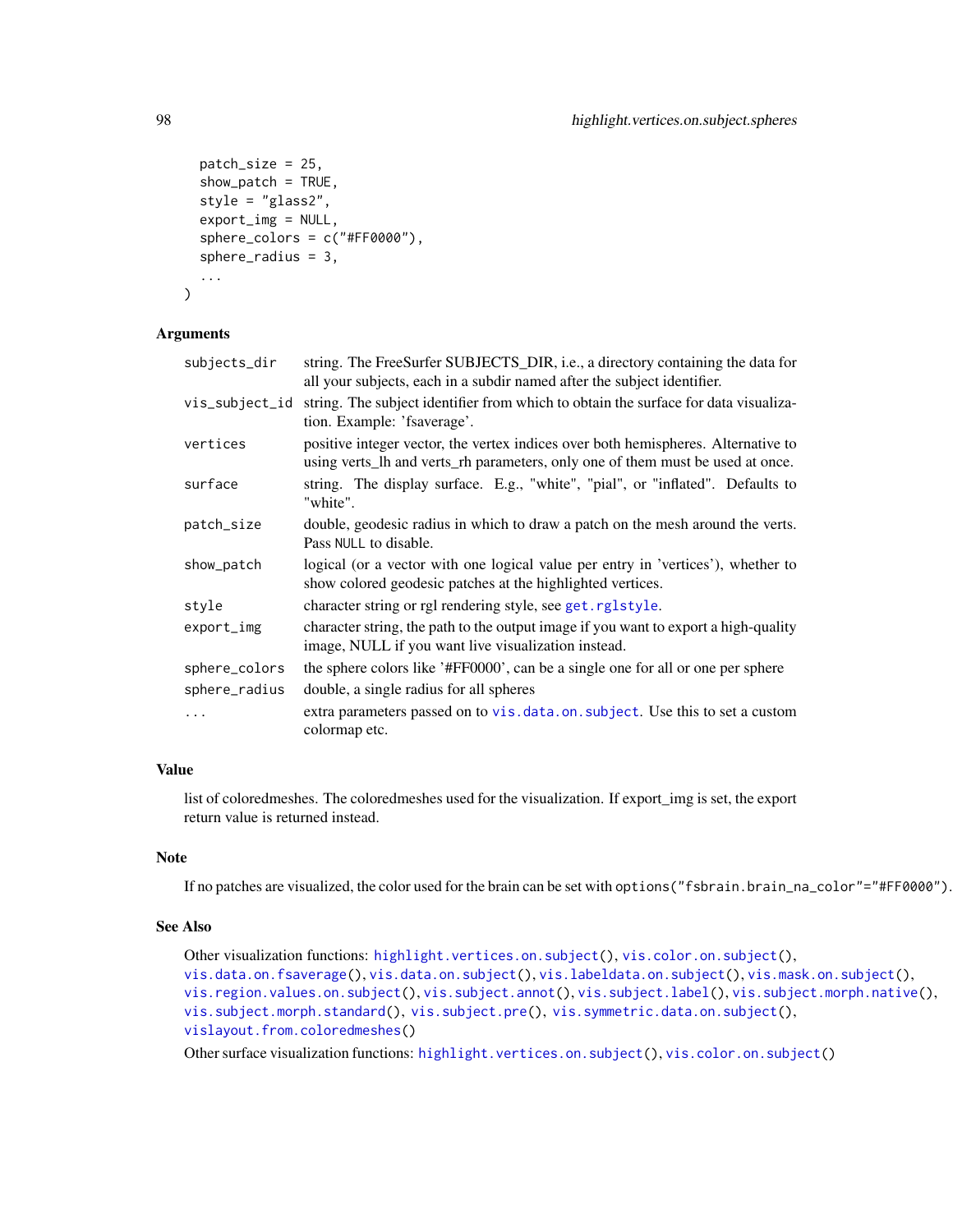## highlight.vertices.spheres 99

#### Examples

```
## Not run:
  fsbrain::download_fsaverage(T);
  subjects_dir = fsaverage.path();
  mkco = list('colFn'=viridis::viridis, 'n'=300);
  # Ex.1: highlight with patches and custom colormap:
  highlight.vertices.on.subject.spheres(subjects_dir, 'fsaverage',
     vertices=c(300, 5000, 100000), makecmap_options = mkco);
  # Ex.2: show patches on some (red) vertices, not on blue ones:
  highlight.vertices.on.subject.spheres(subjects_dir, 'fsaverage',
     vertices=c(300, 5000, 100000, 300000), show_patch = c(T,F,T,F),
     sphere_colors = c("red", "blue", "red", "blue"));
```
## End(Not run)

<span id="page-98-0"></span>highlight.vertices.spheres

*Draw small 3D spheres at given brain mesh vertices. Supports full brain (2 meshes) as well.*

#### Description

Draw small 3D spheres at given brain mesh vertices. Supports full brain (2 meshes) as well.

#### Usage

highlight.vertices.spheres(surface, vertices, ...)

## Arguments

| surface    | an fs. surface instance, see subject. surface function. Can also be a hemilist<br>of surfaces, in which case the vertices can be indices over both meshes (in range<br>$1(nv(lh)+nv(rh))).$       |
|------------|---------------------------------------------------------------------------------------------------------------------------------------------------------------------------------------------------|
| vertices   | vector of positive integers, the vertex indices. Values which are outside of the<br>valid indices for the surface will be silently ignored, making it easier to work<br>with the two hemispheres. |
| $\ddots$ . | Parameters passed to highlight.points.spheres.                                                                                                                                                    |

## Note

This function will draw into the current window and add to the scene, so it can be called after visualizing a mesh. See the example.

#### See Also

Other 3d utility functions: [highlight.points.spheres\(](#page-94-0)), [vertex.coords\(](#page-153-0))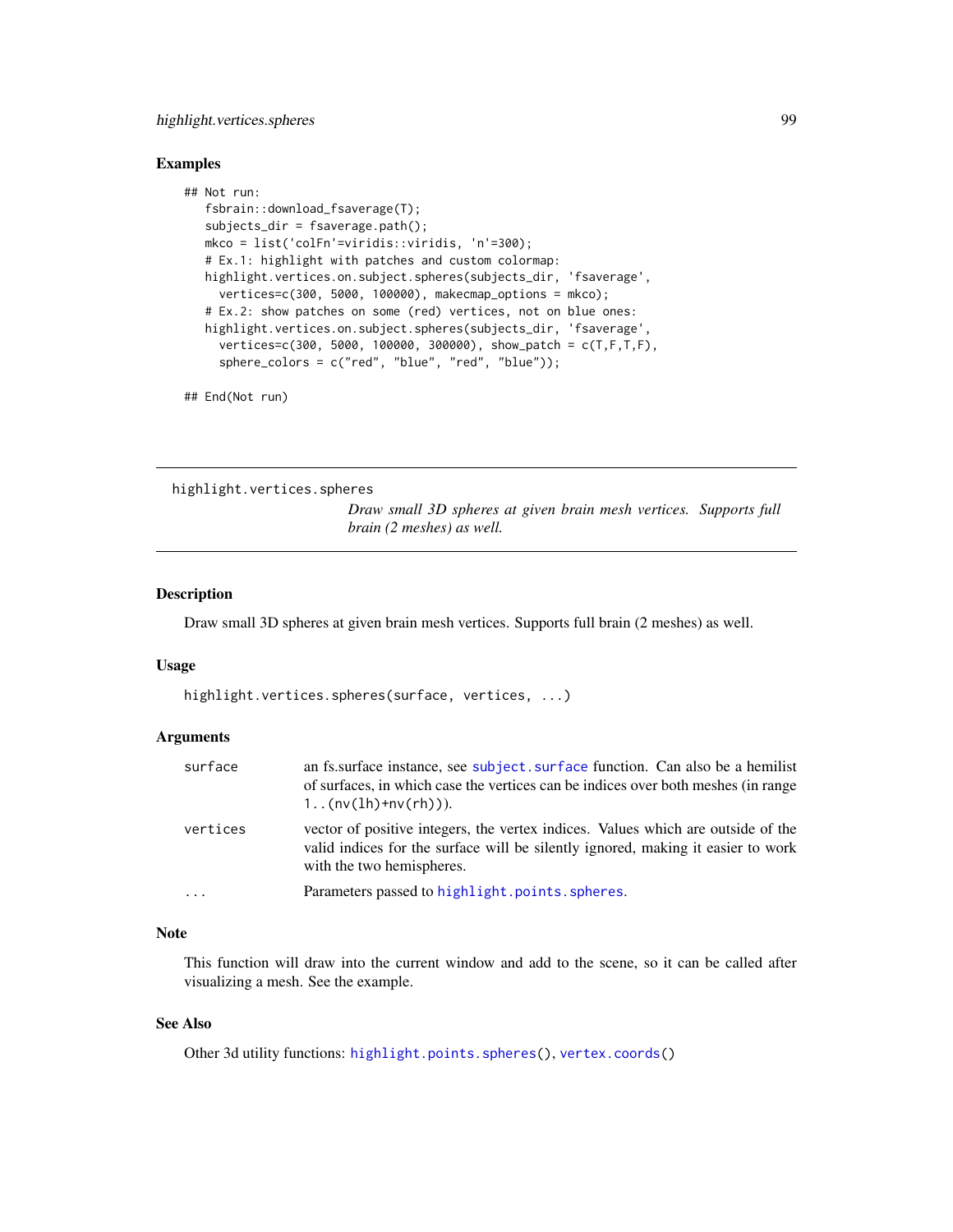# Examples

```
## Not run:
lh_surf = subject.surface('~/data/study1', 'subject1',
surface = "white", hemi = "lh");
vis.fs.surface(lh_surf, style="semitransparent");
highlight.vertices.spheres(lh_surf,
  vertices = c(3225L, 4300L, 5500L),
  color = c("green", "blue", "red"));## End(Not run)
```
images.dimmax *Compute max width and height of magick images.*

#### Description

Compute max width and height of magick images.

## Usage

```
images.dimmax(images)
```
## Arguments

images a vector/stack of magick images. See magick::image\_blank or other methods to get one.

#### Value

named list with entries 'width' and 'height'

is.fs.coloredmesh *Check whether object is an fs.coloredmesh (S3)*

# Description

Check whether object is an fs.coloredmesh (S3)

#### Usage

is.fs.coloredmesh(x)

#### Arguments

x any 'R' object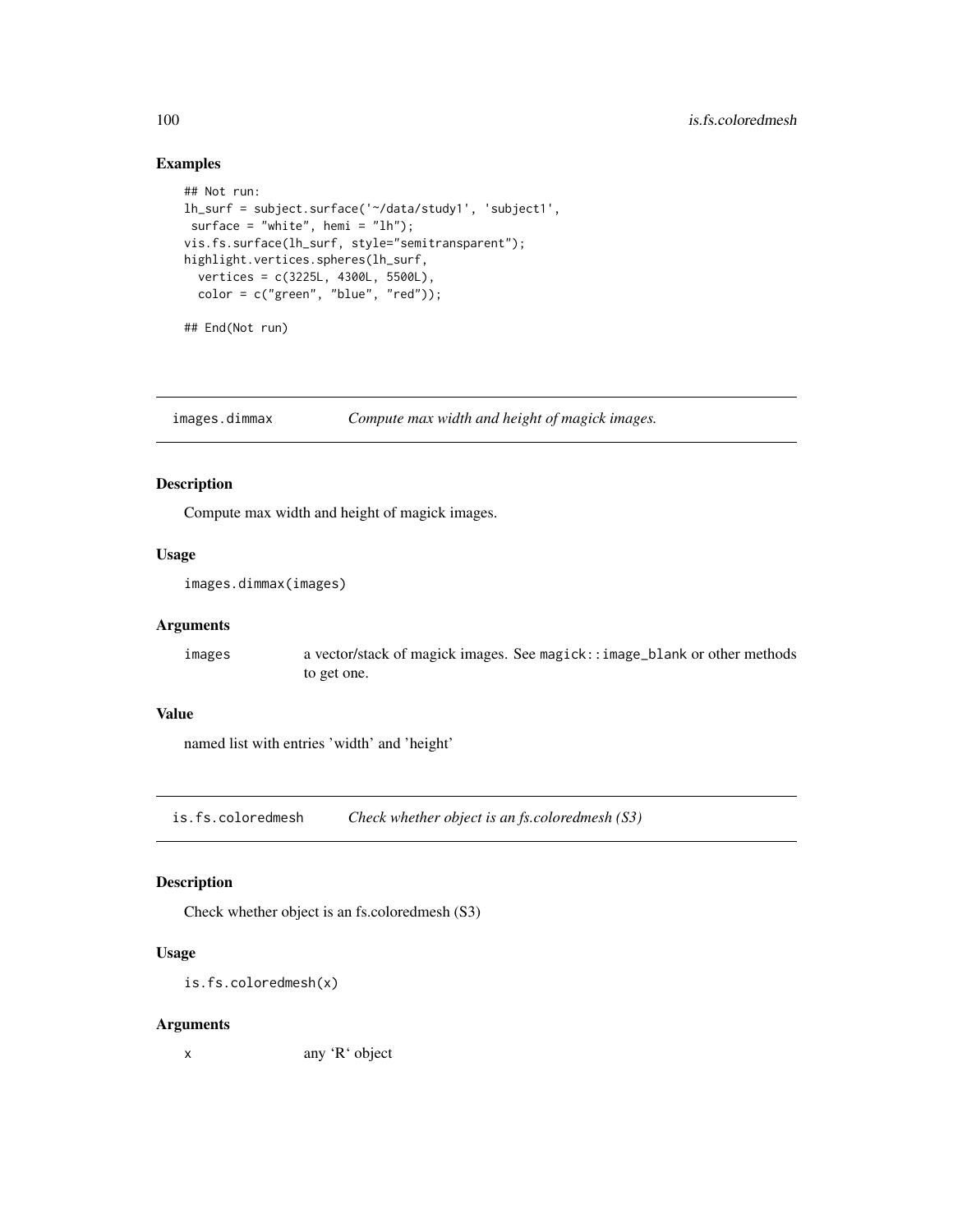## is.fs.coloredvoxels 101

# Value

TRUE if its argument is a coloredmesh (that is, has "fs.coloredmesh" amongst its classes) and FALSE otherwise.

is.fs.coloredvoxels *Check whether object is an fs.coloredvoxels instance (S3)*

## Description

Check whether object is an fs.coloredvoxels instance (S3)

## Usage

is.fs.coloredvoxels(x)

# Arguments

x any 'R' object

#### Value

TRUE if its argument is a fs.coloredvoxels instance (that is, has "fs.coloredvoxels" among its classes) and FALSE otherwise.

is.fsbrain *Check whether object is an fsbrain (S3)*

## Description

Check whether object is an fsbrain (S3)

## Usage

is.fsbrain(x)

#### Arguments

x any 'R' object

# Value

TRUE if its argument is an fsbrain (that is, has "fsbrain" amongst its classes) and FALSE otherwise.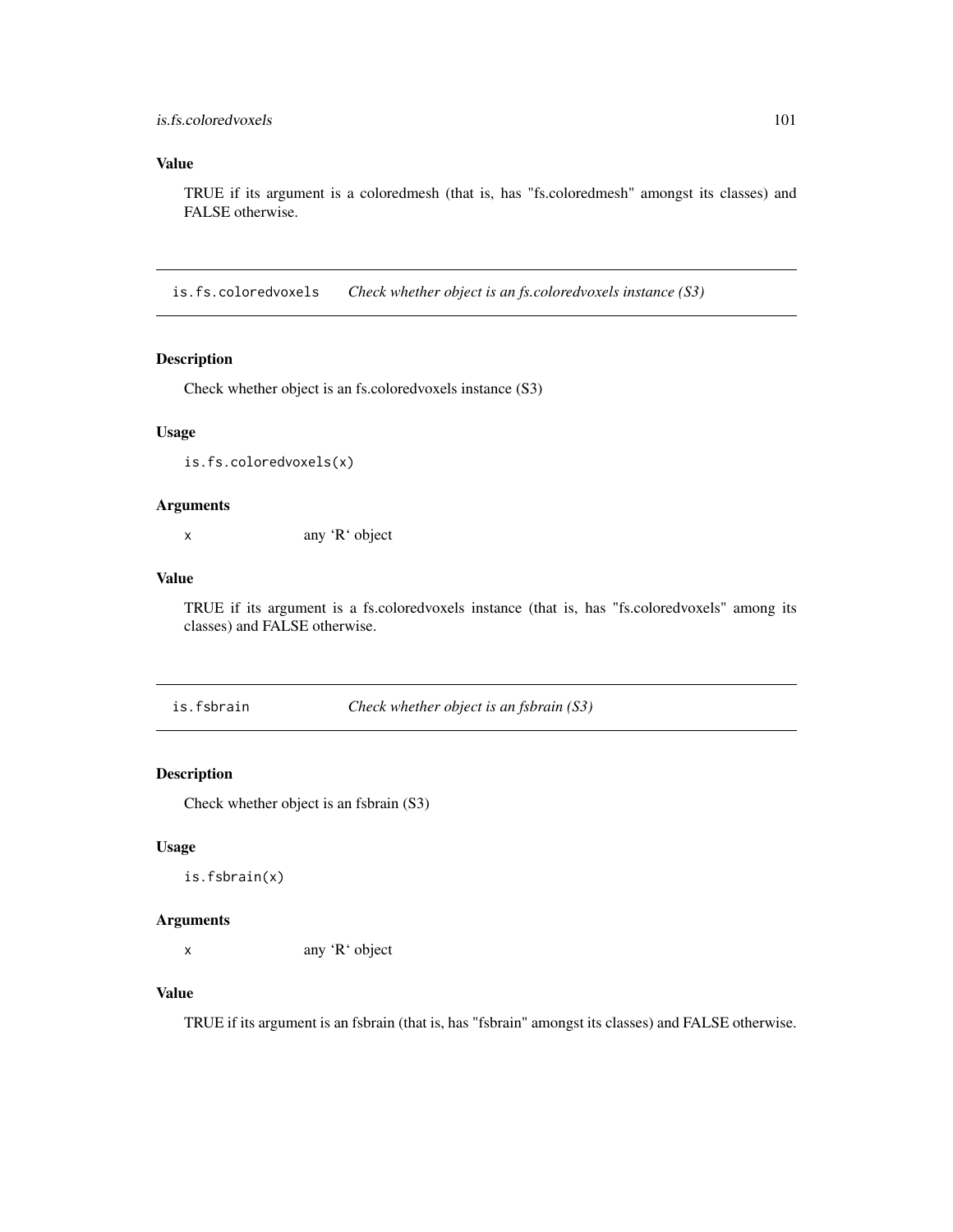<span id="page-101-0"></span>

## Description

A hemilist is a named list with entries 'lh' and/or 'rh', see [hemilist](#page-90-0).

#### Usage

is.hemilist(x)

#### Arguments

x any R object

# Value

whether 'x' is a hemilist

## See Also

Other hemilist functions: [hemilist.derive.hemi\(](#page-91-0)), [hemilist.from.prefixed.list\(](#page-91-1)), hemilist.get.combined.data [hemilist.unwrap\(](#page-93-0)), [hemilist.wrap\(](#page-93-1)), [hemilist\(](#page-90-0))

label.border *Compute border of a label.*

## Description

Compute the border of a label (i.e., a subset of the vertices of a mesh). The border thickness can be specified. Useful to draw the outline of a region, e.g., a significant cluster on the surface or a part of a ROI from a brain parcellation.

#### Usage

```
label.border(
  surface_mesh,
  label,
  inner_only = TRUE,
  expand_inwards = 0L,
  derive = FALSE
)
```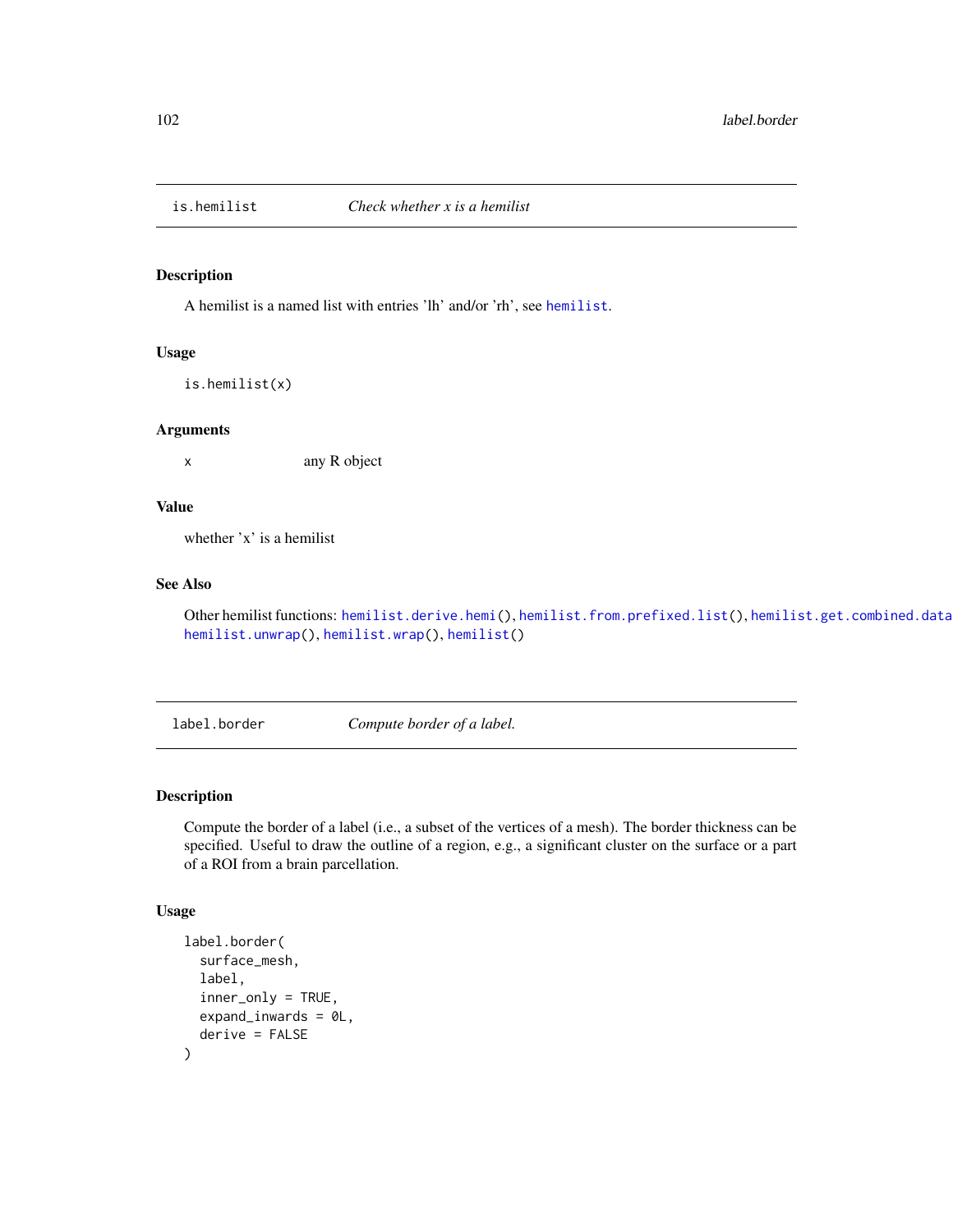#### $label. \text{col} \text{Fn}$  103

## Arguments

| surface_mesh | surface mesh, as loaded by subject. surface or read. fs. surface.                                                                                                                                                                                                                                                                       |
|--------------|-----------------------------------------------------------------------------------------------------------------------------------------------------------------------------------------------------------------------------------------------------------------------------------------------------------------------------------------|
| label        | instance of class 'fs.label' or an integer vector, the vertex indices. This function<br>only makes sense if they form a patch on the surface, but that is not checked.                                                                                                                                                                  |
| inner_only   | logical, whether only faces consisting only of label_vertices should be considered<br>ered to be label faces. If FALSE, faces containing at least one label vertex will<br>be used. Defaults to TRUE. Leave this alone if in doubt, especially if you want<br>to draw several label borders which are directly adjacent on the surface. |
|              | expand_inwards integer, border thickness extension. If given, once the border has been com-<br>puted, it is extended by the given graph distance. It is guaranteed that the border<br>only extends inwards, i.e., it will never extend to vertices which are not part of<br>the label.                                                  |
| derive       | logical, whether the returned result should also include the border edges and<br>faces in addition to the border vertices. Takes longer if requested, defaults to<br>FALSE.                                                                                                                                                             |

# Value

the border as a list with the following entries: 'vertices': integer vector, the vertex indices of the border. Iff the parameter 'derive' is TRUE, the following two additional fields are included: 'edges': integer matrix of size (n, 2) for n edges. Each row defines an edge by its start and target vertex. 'faces': integer vector, the face indices of the border.

## See Also

Other surface mesh functions: [face.edges\(](#page-51-0)), [mesh.vertex.included.faces\(](#page-0-0)), [mesh.vertex.neighbors\(](#page-110-0)), [subject.surface\(](#page-148-0)), [vis.path.along.verts\(](#page-179-0))

label.colFn *A simple colormap function for binary colors.*

## Description

Useful for plotting labels.

# Usage

 $label.colfn(n = 2L, col_a = "#228B22", col_b = "#FFFFFF")$ 

#### Arguments

|       | positive integer, the number of colors. Must be 1 or 2 for this function. |
|-------|---------------------------------------------------------------------------|
| col a | color string, the foreground color                                        |
| col b | color string, the background color                                        |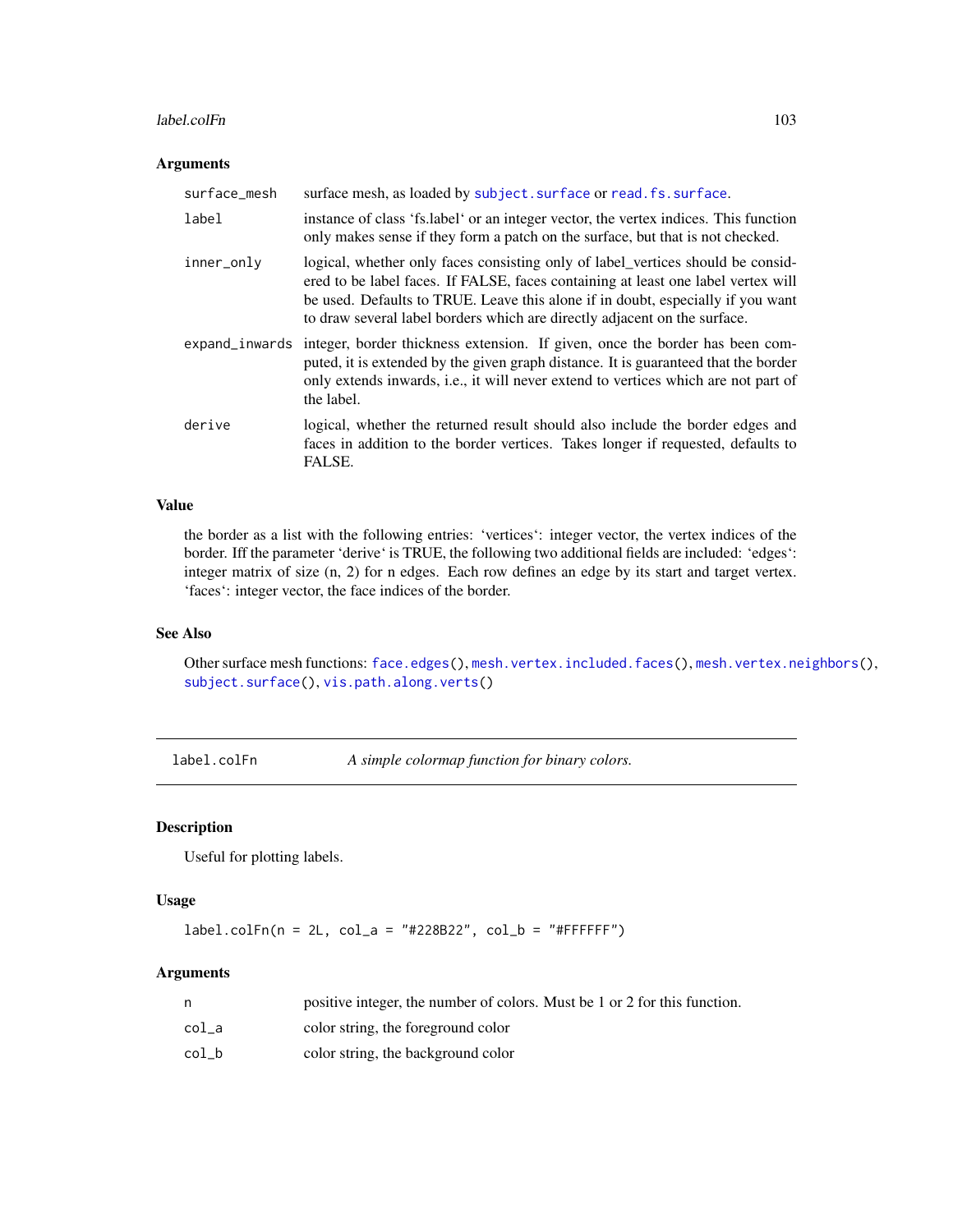# Value

vector of 'n' RGB colorstrings

label.colFn.inv *A simple colormap function for binary colors.*

# Description

Useful for plotting labels.

# Usage

 $label.colfn.inv(n = 2L, col_a = "#228B22", col_b = "#FFFFFF")$ 

#### Arguments

|       | positive integer, the number of colors. Must be 1 or 2 for this function. |
|-------|---------------------------------------------------------------------------|
| col a | color string, the foreground color                                        |
| col b | color string, the background color                                        |

#### Value

vector of 'n' RGB colorstrings

<span id="page-103-0"></span>label.from.annotdata *Extract a region from an annotation as a label.*

## Description

The returned label can be used to mask morphometry data, e.g., to set the values of a certain region to 'NaN' or to extract only values from a certain region.

#### Usage

```
label.from.annotdata(
 annotdata,
 region,
 return_one_based_indices = TRUE,
 invert = FALSE,error_on_invalid_region = TRUE
)
```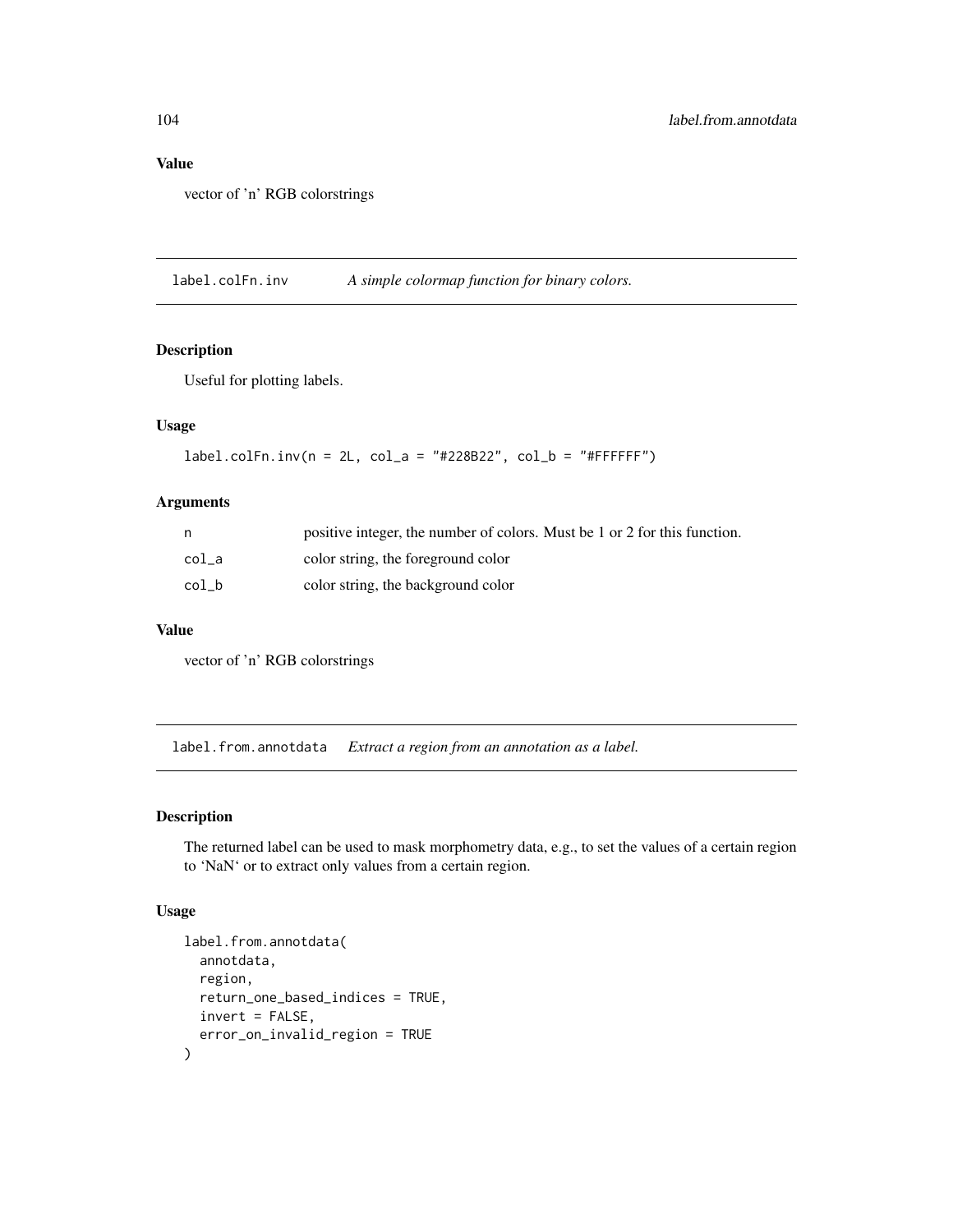## label.to.annot 105

## Arguments

| annotdata.                | annotation. An annotation for one hemisphere, as returned by subject. annot.<br>This must be the loaded data, not a path to a file.                                                                                   |
|---------------------------|-----------------------------------------------------------------------------------------------------------------------------------------------------------------------------------------------------------------------|
| region.                   | string. A valid region name for the annotation, i.e., one of the regions of the<br>atlas used to create the annotation.                                                                                               |
| return_one_based_indices, |                                                                                                                                                                                                                       |
|                           | logical. Whether the indices should be 1-based. Indices are stored zero-based in<br>label files, but R uses 1-based indices. Defaults to TRUE.                                                                        |
| invert.                   | logical. If TRUE, return the indices of all vertices which are NOT part of the<br>region. Defaults to FALSE.                                                                                                          |
| error_on_invalid_region,  |                                                                                                                                                                                                                       |
|                           | logical. Whether to throw an error if the given region does not appear in the<br>region list of the annotation. If set to FALSE, this will be ignored and an empty<br>vertex list will be returned. Defaults to TRUE. |

## Value

integer vector with label data: the list of vertex indices in the label. See 'return\_one\_based\_indices' for important information.

## See Also

```
Other atlas functions: get.atlas.region.names(), group.agg.atlas.native(), group.agg.atlas.standard(),
group.annot(group.label.from.annot(label.to.annot(regions.to.ignore(), spread.values.over.annot
spread.values.over.hemi(), spread.values.over.subject(), subject.annot(), subject.atlas.agg(),
subject.label.from.annot(), subject.lobes()
```
<span id="page-104-0"></span>label.to.annot *Merge several labels into an annotation*

## Description

Merge several labels and a colortable into an annotation.

#### Usage

```
label.to.annot(
  label_vertices_by_region,
  num_vertices_in_surface,
  colortable_df = NULL,
  index_of_unknown_region = 1L
\mathcal{E}
```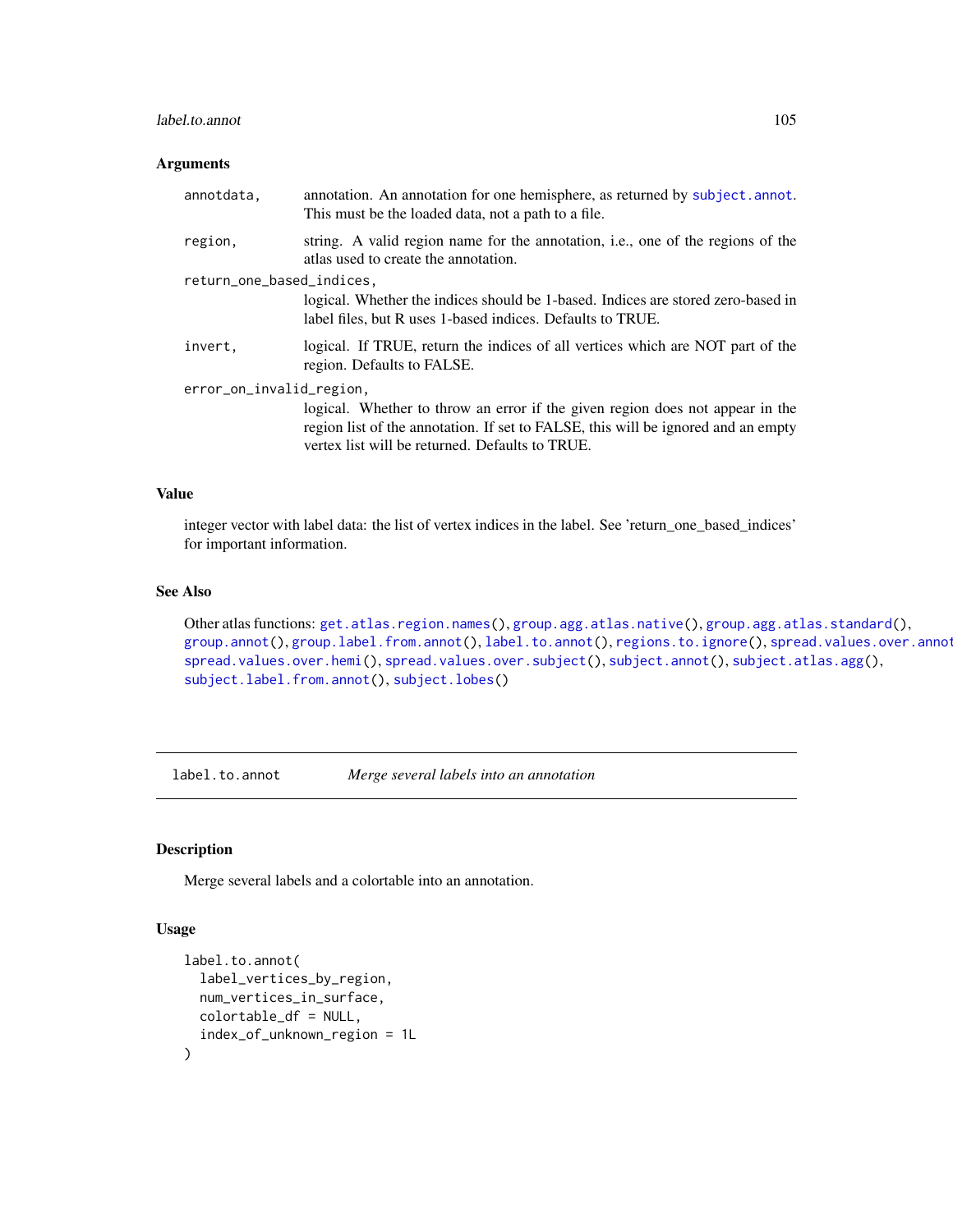## Arguments

label\_vertices\_by\_region

named list of integer vectors, the keys are strings which define region names, and the values are integer vectors: the vertex indices of the region.

#### num\_vertices\_in\_surface

integer, total number of vertices in the surface mesh

colortable\_df NULL or dataframe, a colortable. It must contain the columns 'struct\_name', 'r', 'g', 'b', and 'a'. All other columns will be derived if missing. The entries in 'struct\_name' must match keys from the 'label\_vertices\_by\_region' parameter. There must be one more row in here than there are labels. This row identifies the 'unknown' region (see also parameter 'index\_of\_unknown\_region'). If NULL, a colortable will be auto-generated.

## index\_of\_unknown\_region

positive integer, the index of the row in 'colortable\_df' that defines the 'unknown' or 'background' region to which all vertices will be assigned which are \*not\* part of any of the given labels.

## Value

an annotation, see [read.fs.annot](#page-0-0) for details.

#### See Also

```
Other atlas functions: get.atlas.region.names(), group.agg.atlas.native(), group.agg.atlas.standard(),
group.annot(), group.label.from.annot(), label.from.annotdata(), regions.to.ignore(),
spread.values.over.annot(), spread.values.over.hemi(), spread.values.over.subject(),
subject.annot(), subject.atlas.agg(), subject.label.from.annot(), subject.lobes()
```
#### Examples

```
# Create two labels. Real-word labels would have more vertices, of course.
label1 = c(46666, 467777);label2 = c(99888, 99889);label_vertices = list("region1"=label1, "region2"=label2);
colorable_df = data frame("struct_index" = seq(0, 2),"struct_name"=c("unknown", "region1", "region2"),
"r"=c(255L, 255L, 0L), "g"=c(255L, 0L, 255L), "b"=c(255L, 0L, 0L), "a"=c(0L, 0L, 0L));
annot = label.to.annot(label_vertices, 100000, colortable_df);
```
<span id="page-105-0"></span>labeldata.from.mask *Create labeldata from a mask.*

#### **Description**

Create labeldata from a mask. This function is trivial and only calls [which](#page-0-0) after performing basic sanity checks.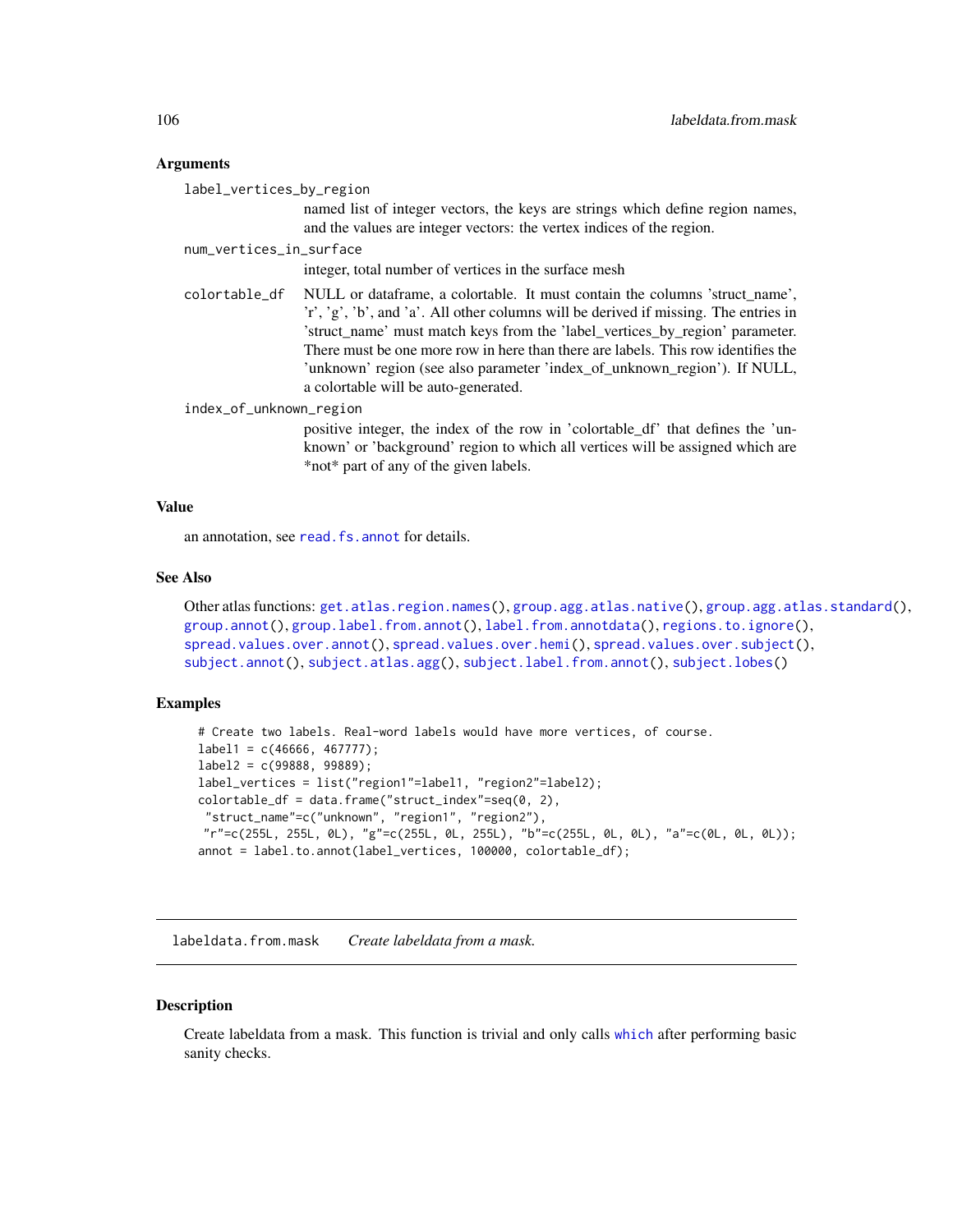#### limit\_fun 107

#### Usage

labeldata.from.mask(mask, invert = FALSE)

#### Arguments

| mask   | a logical vector                                                                             |
|--------|----------------------------------------------------------------------------------------------|
| invert | Whether to report the inverse the mask before determining the indices. Defaults<br>to FALSE. |

#### Value

labeldata. The list of indices which are TRUE in the mask (or the ones which FALSE if 'invert' is TRUE).

# See Also

Other label data functions: [group.label\(](#page-74-0)), [mask.from.labeldata.for.hemi\(](#page-109-0)), [subject.label\(](#page-140-0))

limit\_fun *Get data limiting function.*

## Description

Get data limiting function to use in rglactions as 'trans\_fun' to transform data. This is typically used to limit the colorbar in a plot to a certain range. This is similar to [clip.data](#page-13-0) or [clip\\_fun](#page-14-0), but uses absolute values instead of percentiles to clip.

#### Usage

limit\_fun(vmin, vmax)

#### Arguments

| vmin | numerical scalar, the lower border. Data values below this will be set to ymin in<br>the return value. |
|------|--------------------------------------------------------------------------------------------------------|
| vmax | numerical scalar, the upper border. Data values above this will be set to ymax in<br>the return value. |

#### Value

a function that takes as argument the data, and clips it to the requested range. I.e., values outside the range will be set to the closest border value ('vmin' or 'vmax'). Designed to be used as rglactions\$trans\_fun in vis functions, to limit the colorbar and data range.

## See Also

[rglactions](#page-125-0)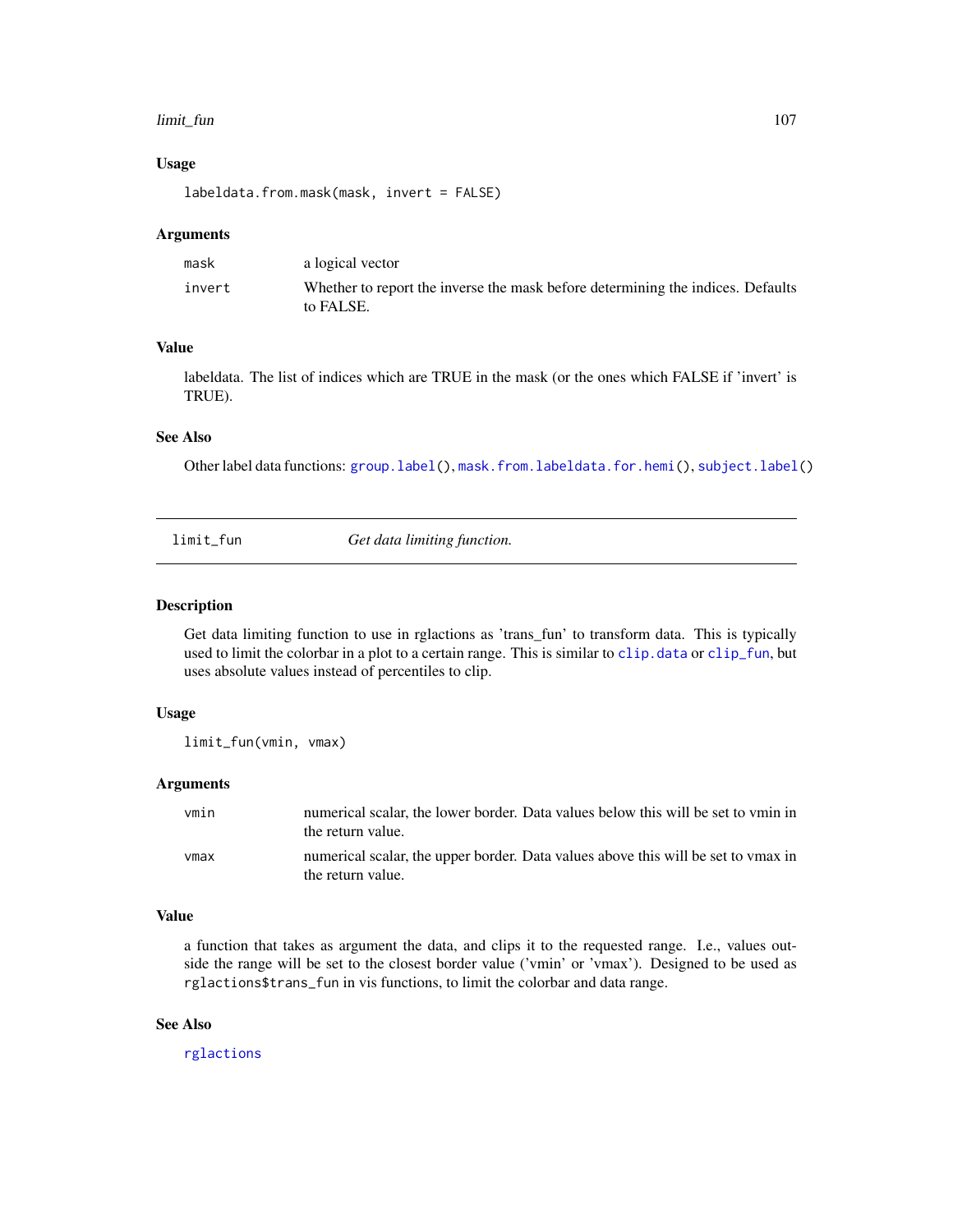#### Examples

rglactions = list("trans\_fun"=limit\_fun(2,3));

limit\_fun\_na *Get data limiting function to NA.*

#### Description

Get data limiting function to use in [rglactions](#page-125-0) as 'trans\_fun' to transform data. This is typically used to limit the colorbar in a plot to a certain range. This is similar to [clip.data](#page-13-0), but uses absolute values instead of percentiles to clip.

## Usage

limit\_fun\_na(vmin, vmax)

#### Arguments

| vmin | numerical scalar, the lower border. Data values below this will be set to 'NA' in<br>the return value. |
|------|--------------------------------------------------------------------------------------------------------|
| vmax | numerical scalar, the upper border. Data values above this will be set to 'NA' in<br>the return value. |

## Value

a function that takes as argument the data, and clips it to the requested range. I.e., values outside the range will be set to 'NA'. Designed to be used as rglactions\$trans\_fun in vis functions, to limit the colorbar and data range.

## Note

This is useful for thresholding stuff like t-value maps. All values outside the range will be displayed as the background color.

## See Also

[limit\\_fun\\_na\\_inside](#page-108-0) which will set the values inside the range to 'NA'.

## Examples

```
rglactions = list("trans_fun"=limit_fun_na(2,3));
```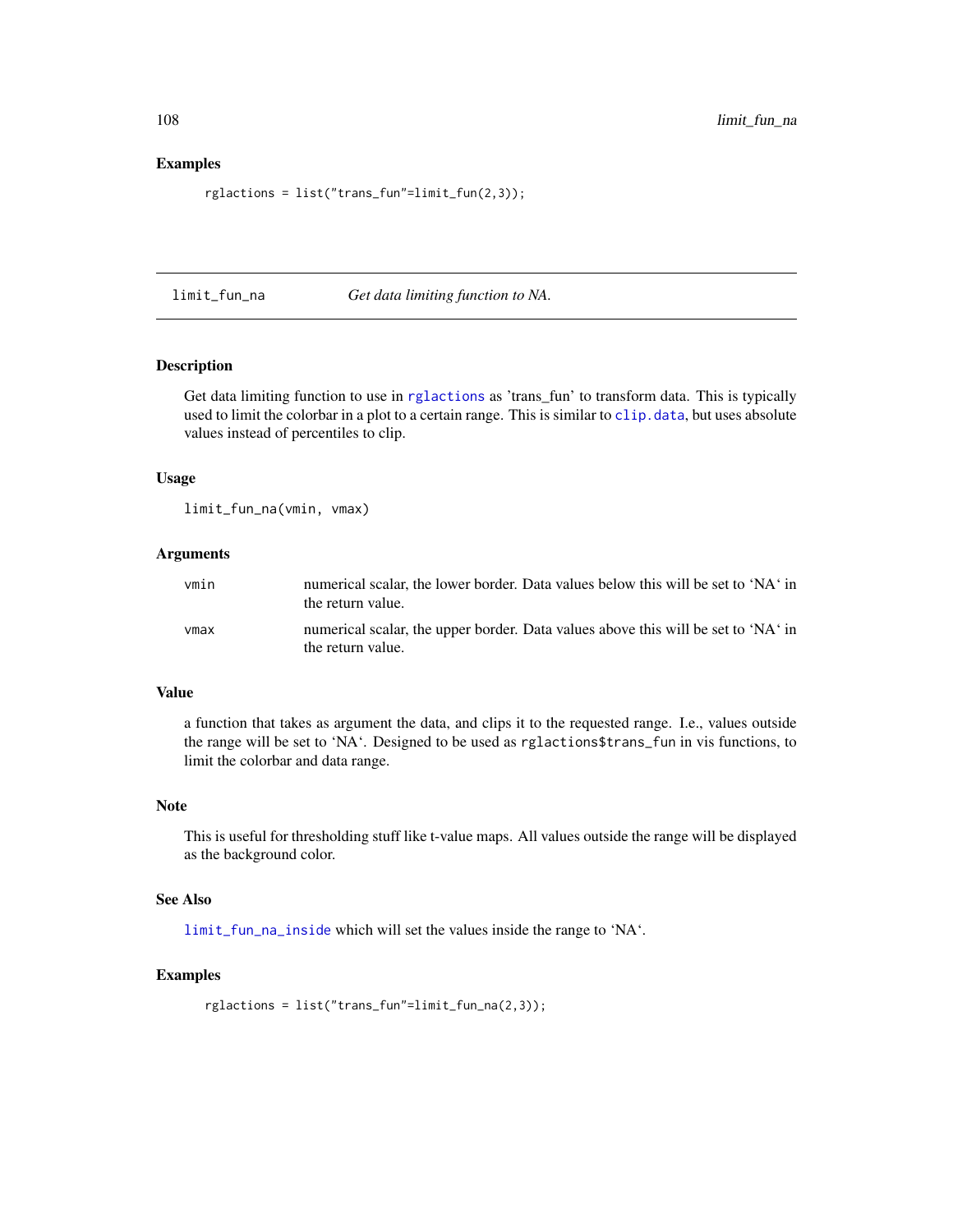limit\_fun\_na\_inside *Get data limiting function, setting values inside range to NA.*

#### Description

Get data limiting function to use in [rglactions](#page-125-0) as 'trans\_fun' to transform data.

# Usage

```
limit_fun_na_inside(vmin, vmax)
```
# Arguments

| vmin | numerical scalar, the lower border. Data values between this and ymax will be |
|------|-------------------------------------------------------------------------------|
|      | set to 'NA' in the return value.                                              |
| vmax | numerical scalar, the upper border. See 'vmin'.                               |

## Value

a function that takes as argument the data, and clips it to the requested range. I.e., values inside the range will be set to 'NA'. Designed to be used as rglactions\$trans\_fun in vis functions.

#### Note

This is useful for thresholding data plotted with a background. All values inside the range will set to NA and be transparent, and thus be displayed as the background color.

#### See Also

[limit\\_fun\\_na](#page-107-0) which will set the values outside the range to 'NA'.

### Examples

rglactions = list("trans\_fun"=limit\_fun\_na\_inside(2,3));

list\_optional\_data *Get file names available in package cache.*

#### Description

Get file names of optional data files which are available in the local package cache. You can access these files with get\_optional\_data\_file().

#### Usage

list\_optional\_data()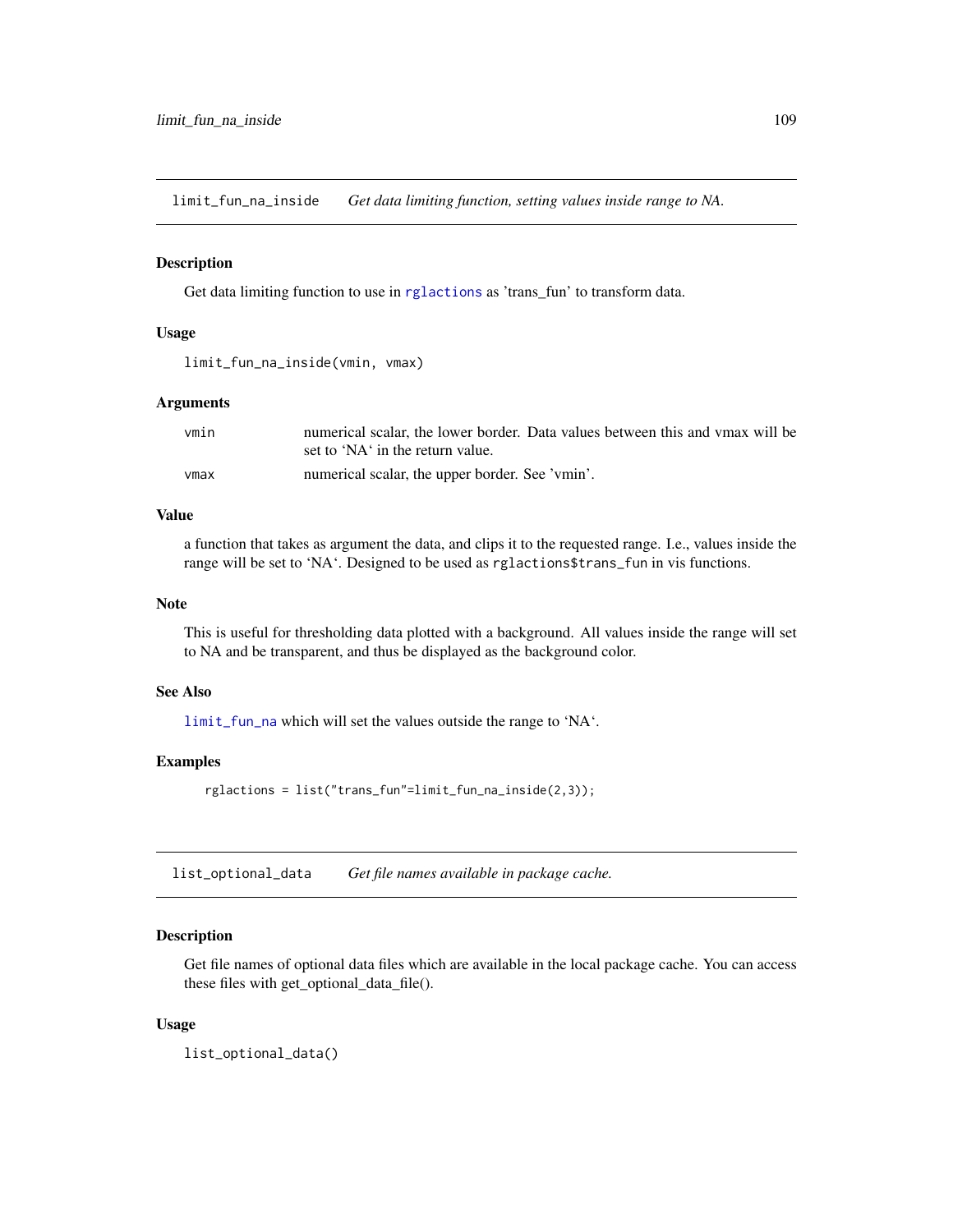# Value

vector of strings. The file names available, relative to the package cache.

<span id="page-109-0"></span>mask.from.labeldata.for.hemi

*Create a binary mask from labels.*

### Description

Create a binary mask for the data of a single hemisphere from one or more labels. A label contains the vertex indices which are part of it, but often having a mask in more convenient.

### Usage

```
mask.from.labeldata.for.hemi(
  labels,
  num_vertices_in_hemi,
  invert_labels = FALSE,
  existing_mask = NULL
)
```
#### Arguments

| labels               | list of labels. A label is just a vector of vertex indices. It can be created manually,<br>but is typically loaded from a label file using subject. label.                                                                                    |
|----------------------|-----------------------------------------------------------------------------------------------------------------------------------------------------------------------------------------------------------------------------------------------|
| num_vertices_in_hemi |                                                                                                                                                                                                                                               |
|                      | integer. The number of vertices of the surface for which the mask is created.<br>This must be for a single hemisphere.                                                                                                                        |
| invert_labels        | logical, whether to invert the label data.                                                                                                                                                                                                    |
| existing_mask        | an existing mask to modify or NULL. If it is NULL, a new mask will be created<br>before applying any labels, and the values set during initialization of this new<br>mask are the negation of the 'invert_label' parameter. Defaults to NULL. |

## Value

logical vector. The mask. It contains a logical value for each vertex. By default, the vertex indices from the labels are FALSE and the rest are TRUE, but this can be changed with the parameter 'invert\_labels'.

# See Also

Other label data functions: [group.label\(](#page-74-0)), [labeldata.from.mask\(](#page-105-0)), [subject.label\(](#page-140-0)) Other mask functions: [coloredmesh.from.mask\(](#page-27-0)), [vis.mask.on.subject\(](#page-176-0))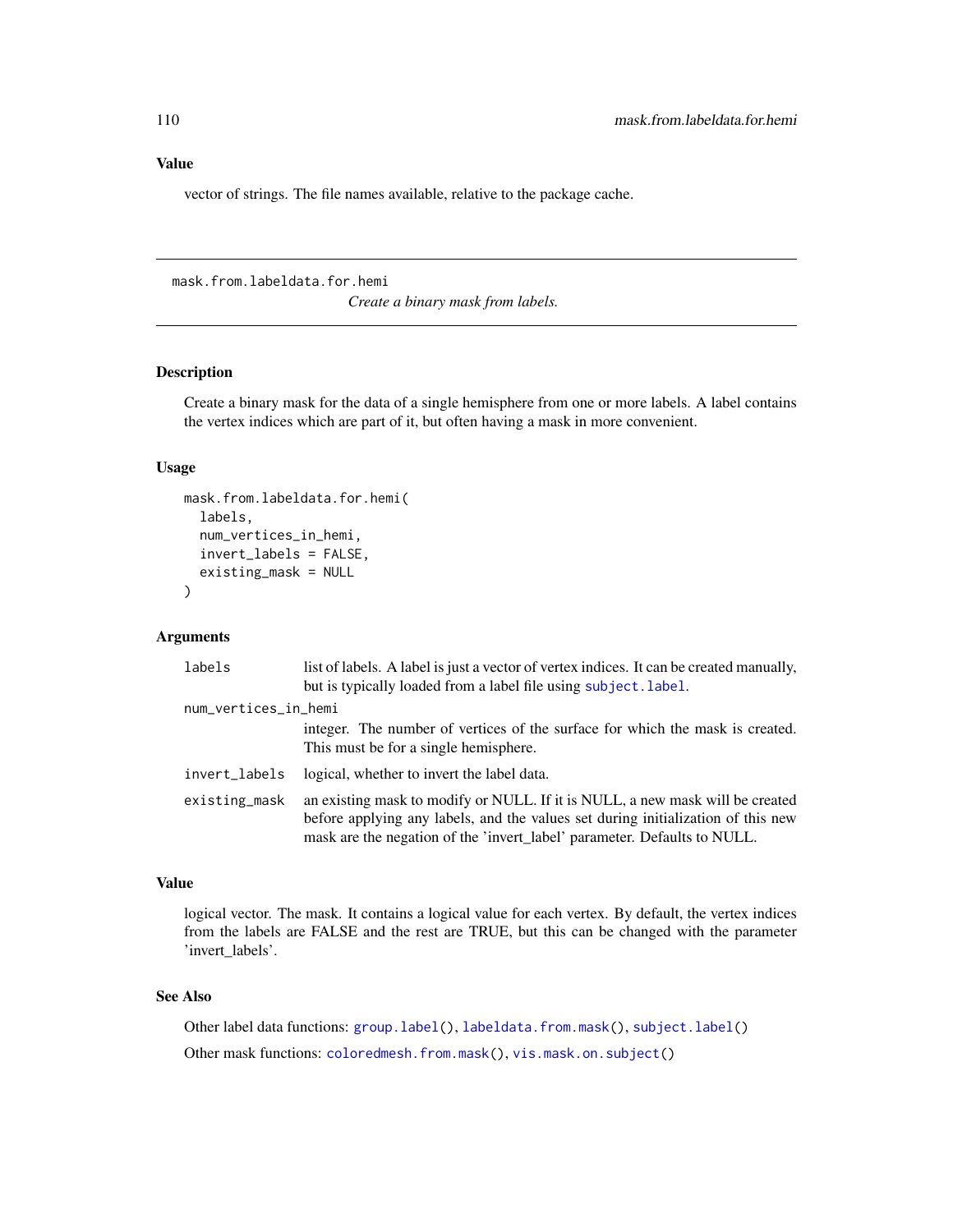## mesh.vertex.neighbors 111

### Examples

```
## Not run:
   fsbrain::download_optional_data();
 # Define the data to use:
 subjects_dir = fsbrain::get_optional_data_filepath("subjects_dir");
 subject_id = 'subject1';
 surface = 'white';
 hemi = 'both';
 atlas = 'aparc';
 region = 'bankssts';
 # Create a mask from a region of an annotation:
 lh_annot = subject.annot(subjects_dir, subject_id, 'lh', atlas);
 rh_annot = subject.annot(subjects_dir, subject_id, 'rh', atlas);
 lh_label = label.from.annotdata(lh_annot, region);
 rh_label = label.from.annotdata(rh_annot, region);
 lh_mask = mask.from.labeldata.for.hemi(lh_label, length(lh_annot$vertices));
 rh_mask = mask.from.labeldata.for.hemi(rh_label, length(rh_annot$vertices));
 # Edit the mask: add the vertices from another region to it:
 region2 = 'medialorbitofrontal';
 lh_label2 = label.from.annotdata(lh_annot, region2);
 rh_label2 = label.from.annotdata(rh_annot, region2);
 lh_mask2 = mask.from.labeldata.for.hemi(lh_label2, length(lh_annot$vertices),
  existing_mask = lh_mask);
 rh_mask2 = mask.from.labeldata.for.hemi(rh_label2, length(rh_annot$vertices),
  existing_mask = rh_mask);
```
## End(Not run)

mesh.vertex.neighbors *Compute neighborhood of a vertex*

# **Description**

Given a set of query vertex indices and a mesh  $*m*$ , compute all vertices which are adjacent to the query vertices in the mesh. A vertex  $\alpha$ <sup>\*</sup>u\* is \*adjacent\* to another vertex \*v\* iff there exists an edge  $*e = (u, v) * in *m*.$  While you could call this function repeatedly with the old output as its new input to extend the neighborhood, you should maybe use a proper graph library for this.

### Usage

```
mesh.vertex.neighbors(
  surface,
 source_vertices,
 k = 1L,
  restrict_to_vertices = NULL
)
```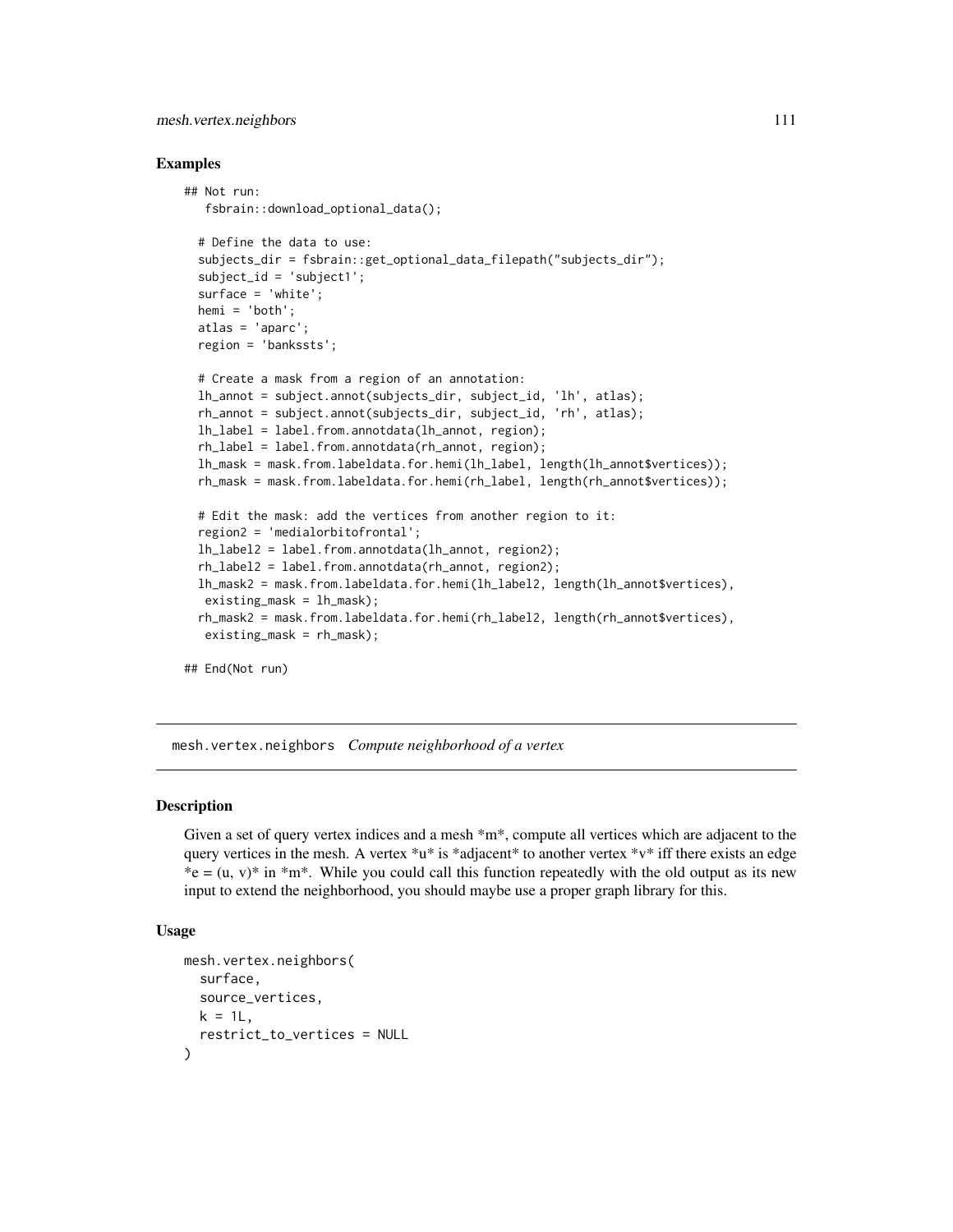### **Arguments**

| surface              | a surface as returned by functions like subject. surface or read. fs. surface.                                                                                                                                                                |
|----------------------|-----------------------------------------------------------------------------------------------------------------------------------------------------------------------------------------------------------------------------------------------|
| source_vertices      |                                                                                                                                                                                                                                               |
|                      | Vector of source vertex indices.                                                                                                                                                                                                              |
| k                    | positive integer, how often to repeat the procedure and grow the neighborhood,<br>using the output 'vertices' as the 'source_vertices' for the next iteration. Warn-<br>ing: settings this to high values will be very slow for large meshes. |
| restrict_to_vertices |                                                                                                                                                                                                                                               |
|                      | integer vector of vertex indices. If given, the neighborhood growth will be lim-<br>ited to the given vertex indices. Defaults to NULL, which means the neighbor-<br>hood is not restricted.                                                  |
|                      |                                                                                                                                                                                                                                               |

# Value

the neighborhood as a list with two entries: "faces": integer vector, the face indices of all faces the source\_vertices are a part of. "vertices": integer vector, the unique vertex indices of all vertices of the faces in the 'faces' property. These vertex indices include the indices of the source\_vertices themselves.

# See Also

Other surface mesh functions: [face.edges\(](#page-51-0)), [label.border\(](#page-101-0)), [mesh.vertex.included.faces\(](#page-0-0)), [subject.surface\(](#page-148-0)), [vis.path.along.verts\(](#page-179-0))

# Description

This function returns recommended visualization settings (a colormap function and suitable other settings) for the given type of data. The return value is meant to be passed as parameter 'makecmap\_options' to the vis.\* functions, e.g., [vis.subject.morph.native](#page-188-0).

#### Usage

```
mkco.cluster()
```
# Value

named list, visualization settings to be used as 'makecmap\_options' for diverging data.

## Note

This uses a cyan blue red yellow colormap, which is popular for displaying clusters in neuroscience.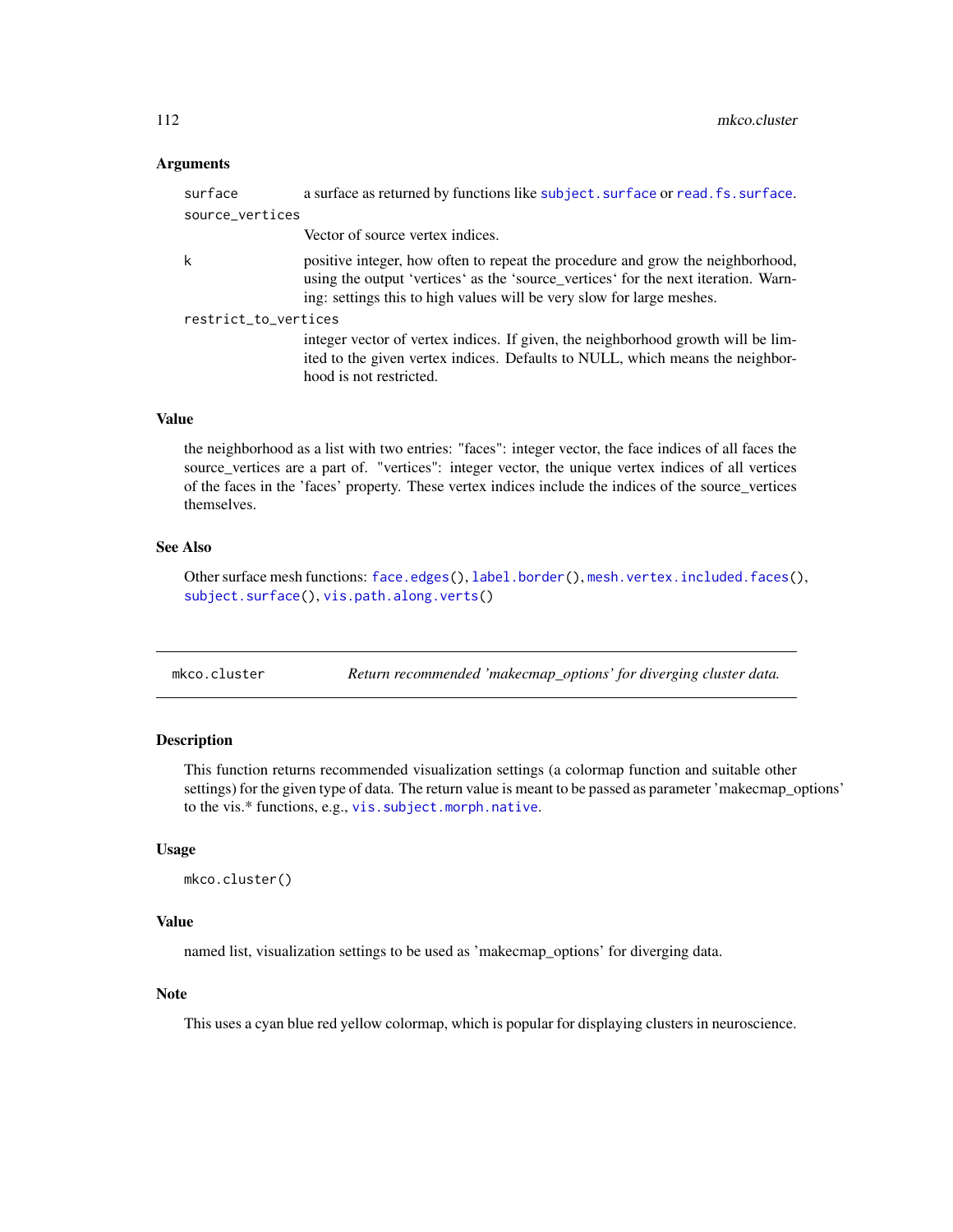This function returns recommended visualization settings (a colormap function and suitable other settings) for the given type of data. The return value is meant to be passed as parameter 'makecmap\_options' to the vis.\* functions, e.g., [vis.subject.morph.native](#page-188-0).

#### Usage

mkco.div()

### Value

named list, visualization settings to be used as 'makecmap\_options' for diverging data.

| mkco.heat |                | Return recommended 'makecmap_options' for sequential data with |  |  |  |
|-----------|----------------|----------------------------------------------------------------|--|--|--|
|           | heatmap style. |                                                                |  |  |  |

# Description

This function returns recommended visualization settings (a colormap function and suitable other settings) for the given type of data. The return value is meant to be passed as parameter 'makecmap\_options' to the vis.\* functions, e.g., [vis.subject.morph.native](#page-188-0).

# Usage

mkco.heat()

### Value

named list, visualization settings to be used as 'makecmap\_options' for sequential data with heatmap style.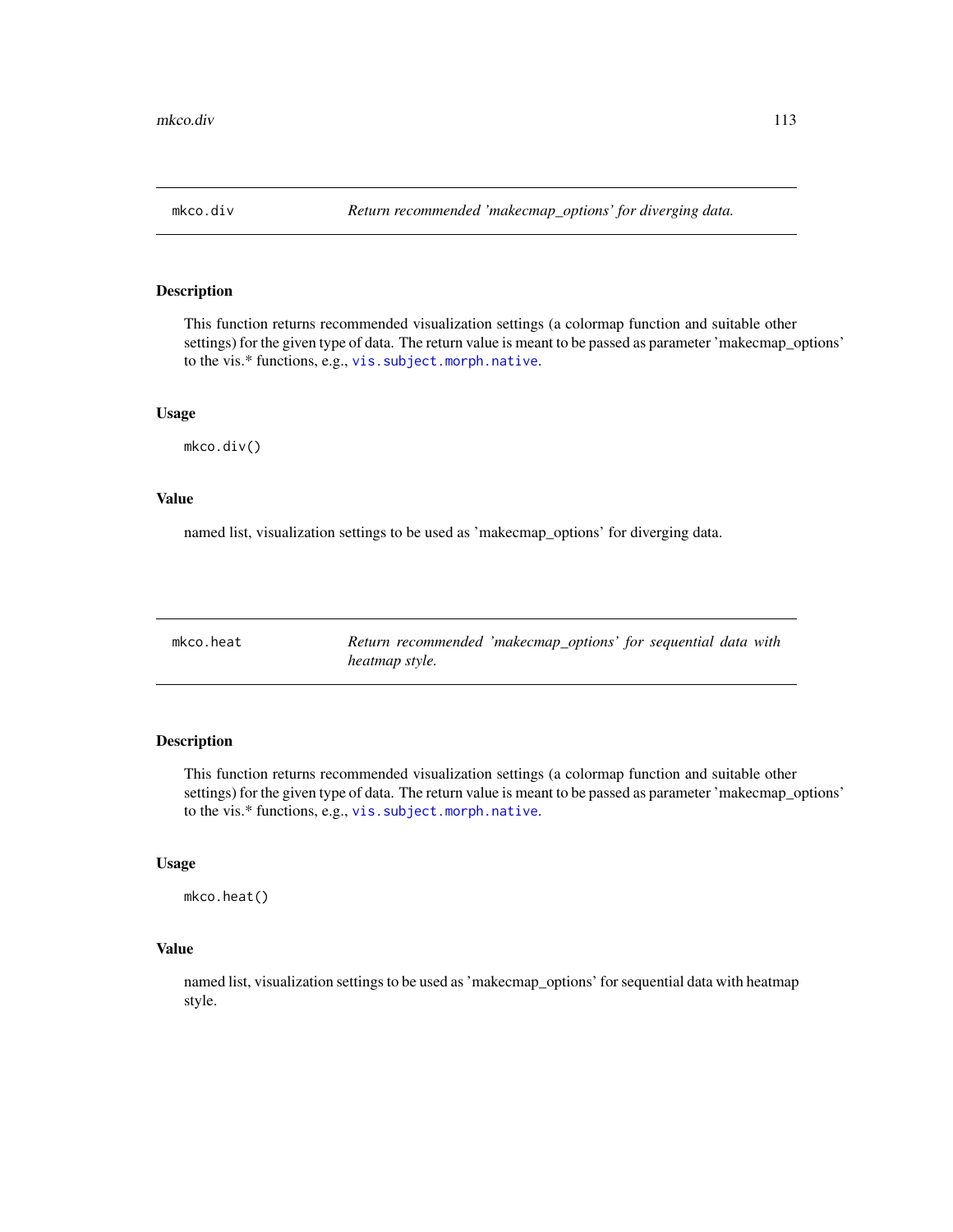This function returns recommended visualization settings (a colormap function and suitable other settings) for the given type of data. The return value is meant to be passed as parameter 'makecmap\_options' to the vis.\* functions, e.g., [vis.subject.morph.native](#page-188-0).

# Usage

mkco.seq()

#### Value

named list, visualization settings to be used as 'makecmap\_options' for sequential data.

| numverts.lh | Determine vertex count of left hemi from hemilist of surfaces or the |
|-------------|----------------------------------------------------------------------|
|             | count itself.                                                        |

# Description

Determine vertex count of left hemi from hemilist of surfaces or the count itself.

# Usage

numverts.lh(surfaces)

### Arguments

surfaces hemilist of surfaces, or a single integer, which will be interpreted as the number of vertices of the left hemisphere surface.

## Value

integer, the number of vertices.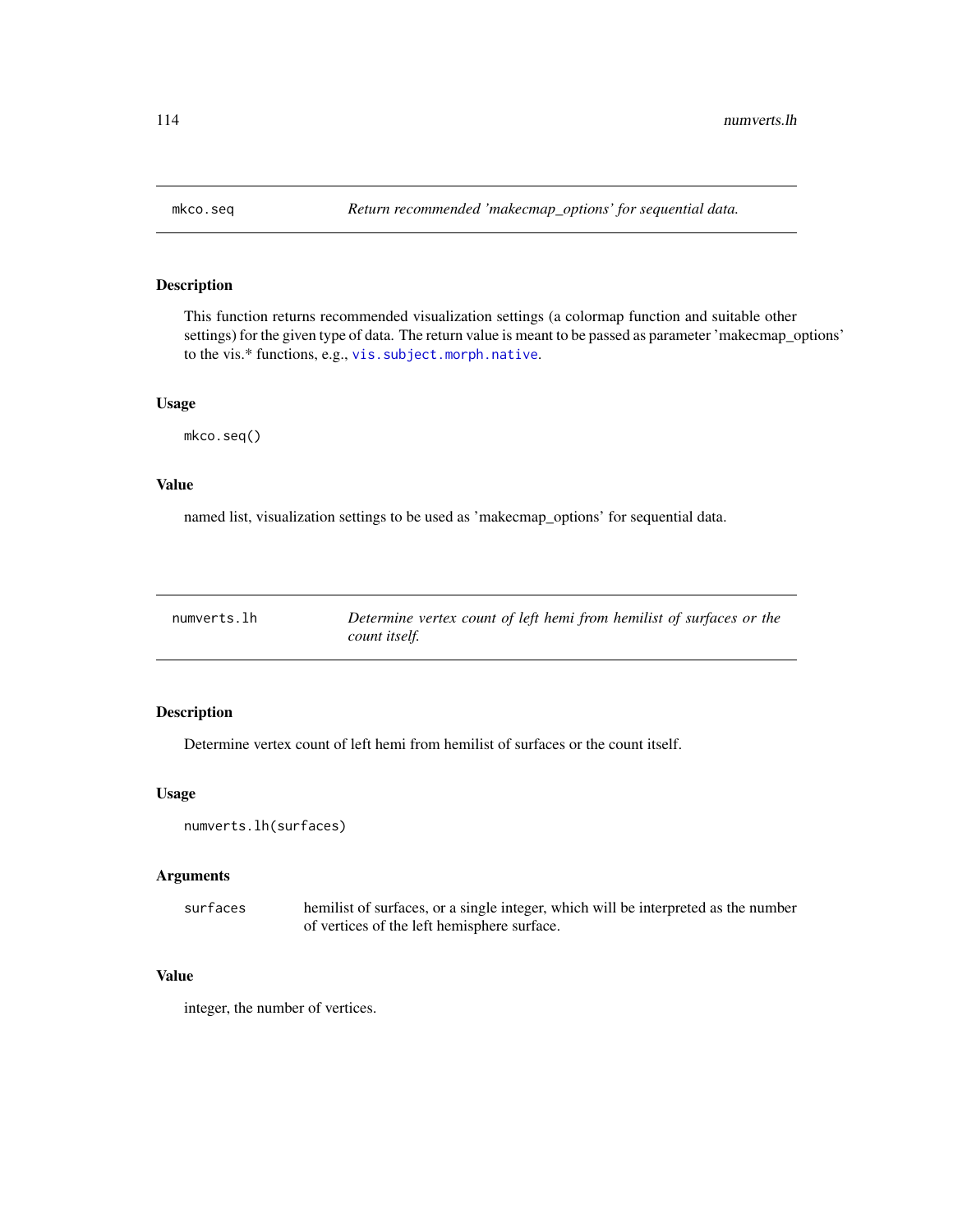Determine vertex count of right hemi from hemilist of surfaces or the count itself.

#### Usage

numverts.rh(surfaces)

#### Arguments

| surfaces | hemilist of surfaces, or a single integer, which will be interpreted as the number |
|----------|------------------------------------------------------------------------------------|
|          | of vertices of the right hemisphere surface.                                       |

### Value

integer, the number of vertices.

<span id="page-114-0"></span>

| principal.curvatures Computes principal curvatures according to 2 definitions from raw kl |
|-------------------------------------------------------------------------------------------|
| and k2 values.                                                                            |

# Description

Computes principal curvatures according to 2 definitions from raw k1 and k2 values.

#### Usage

principal.curvatures(k1\_raw, k2\_raw)

### Arguments

| k1 raw | numerical vector, one of the two principal curvatures, one value per vertex    |
|--------|--------------------------------------------------------------------------------|
| k2 raw | numerical vector, the other one of the two principal curvatures, one value per |
|        | vertex                                                                         |

# Value

a named 'principal\_curvatures' list, with entries 'principal\_curvature\_k1': larger value of k1\_raw, k2\_raw. 'principal\_curvature\_k2': smaller value of k1\_raw, k2\_raw. 'principal\_curvature\_k\_major': larger value of abs(k1\_raw), abs(k2\_raw). 'principal\_curvature\_k\_minor': smaller value of abs(k1\_raw), abs(k2\_raw).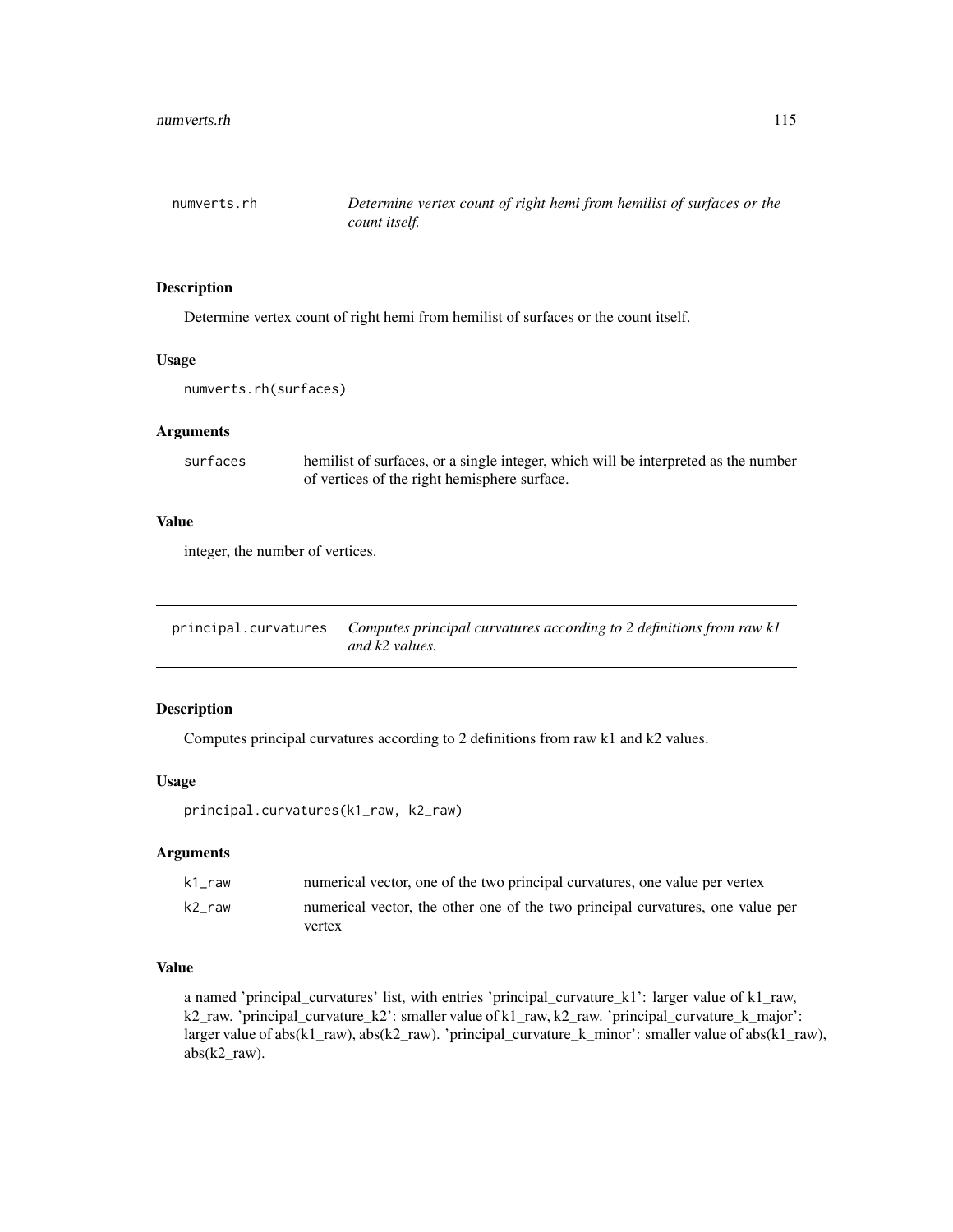# Note

To obtain k1\_raw and k2\_raw, use surface.curvatures to compute it from a mesh, or load the FreeSurfer files 'surf/?h.white.max' and 'surf/?h.white.min'.

print.fs.coloredmesh *Print description of a brain coloredmesh (S3).*

# Description

Print description of a brain coloredmesh (S3).

### Usage

```
## S3 method for class 'fs.coloredmesh'
print(x, \ldots)
```
# Arguments

| $\mathsf{x}$            | brain surface with class 'fs.colored mesh'.       |
|-------------------------|---------------------------------------------------|
| $\cdot$ $\cdot$ $\cdot$ | further arguments passed to or from other methods |

```
print.fs.coloredvoxels
```
*Print description of fs.coloredvoxels (S3).*

# Description

Print description of fs.coloredvoxels (S3).

## Usage

```
## S3 method for class 'fs.coloredvoxels'
print(x, \ldots)
```
# Arguments

|   | brain voxel tris with class 'fs.colored voxels'.  |
|---|---------------------------------------------------|
| . | further arguments passed to or from other methods |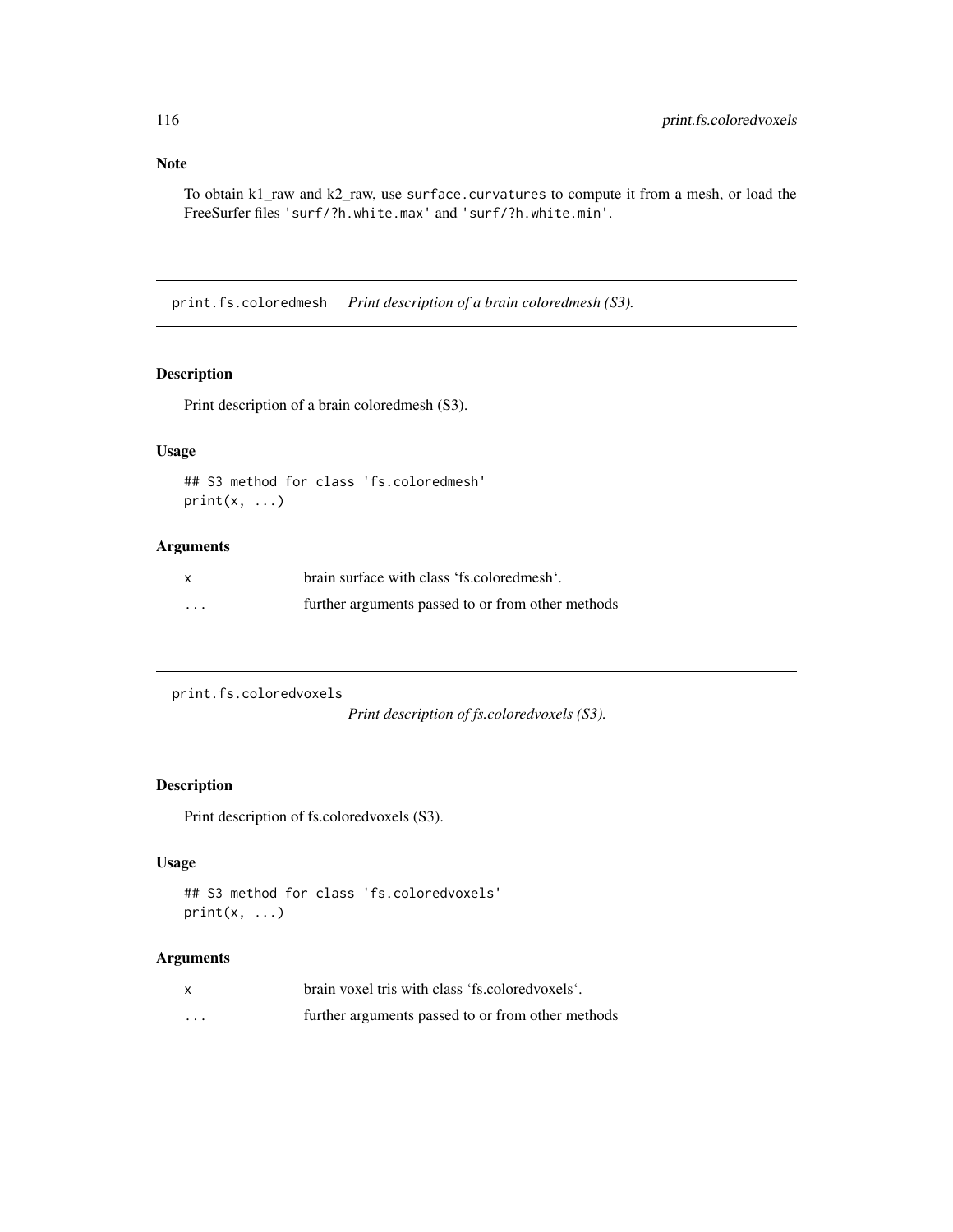Print description of an fsbrain (S3).

#### Usage

## S3 method for class 'fsbrain'  $print(x, \ldots)$ 

# Arguments

<span id="page-116-0"></span>

| x            | fsbrain instance with class 'fsbrain'.                     |
|--------------|------------------------------------------------------------|
| $\cdot$      | further arguments passed to or from other methods          |
|              |                                                            |
| qc.for.group | Perform data quality check based on computed region stats. |

# Description

Determine subjects that potentially failed segmentation, based on region-wise morphometry data. The stats can be computed from any kind of data, but something like area or volume most likely works best. The stats are based on the mean of the region values, so the measure should at least roughly follow a normal distribution.

### Usage

```
qc.for.group(subjects_dir, subjects_list, measure, atlas, hemi = "both", ...)
```
# Arguments

| subjects_dir  | string. The FreeSurfer SUBJECTS_DIR, i.e., a directory containing the data for<br>all your subjects, each in a subdir named after the subject identifier.                                                                                                                                                                                                              |
|---------------|------------------------------------------------------------------------------------------------------------------------------------------------------------------------------------------------------------------------------------------------------------------------------------------------------------------------------------------------------------------------|
| subjects_list | string vector. A vector of subject identifiers that match the directory names<br>within subjects_dir.                                                                                                                                                                                                                                                                  |
| measure       | string. Name of the vertex-wise measure of morphometry data file. E.g., "area"<br>or "thickness". Used to construct the name of the morphometry file to be loaded.                                                                                                                                                                                                     |
| atlas         | string. The atlas name. E.g., "aparc", "aparc.2009s", or "aparc.DKTatlas". Used<br>to construct the name of the annotation file to be loaded.                                                                                                                                                                                                                          |
| hemi          | string, one of 'lh', 'rh', 'split', or 'both'. The hemisphere name. Used to con-<br>struct the names of the annotation and morphometry data files to be loaded. If<br>set to 'both', combined data for 'lh' and 'rh' will be used. If 'split', the data for<br>hte two hemispheres will go into seprate columns, with column names having<br>'lh_' and 'rh_' prefixes. |
| .             | parameters passed to qc. from. regionwise. df.                                                                                                                                                                                                                                                                                                                         |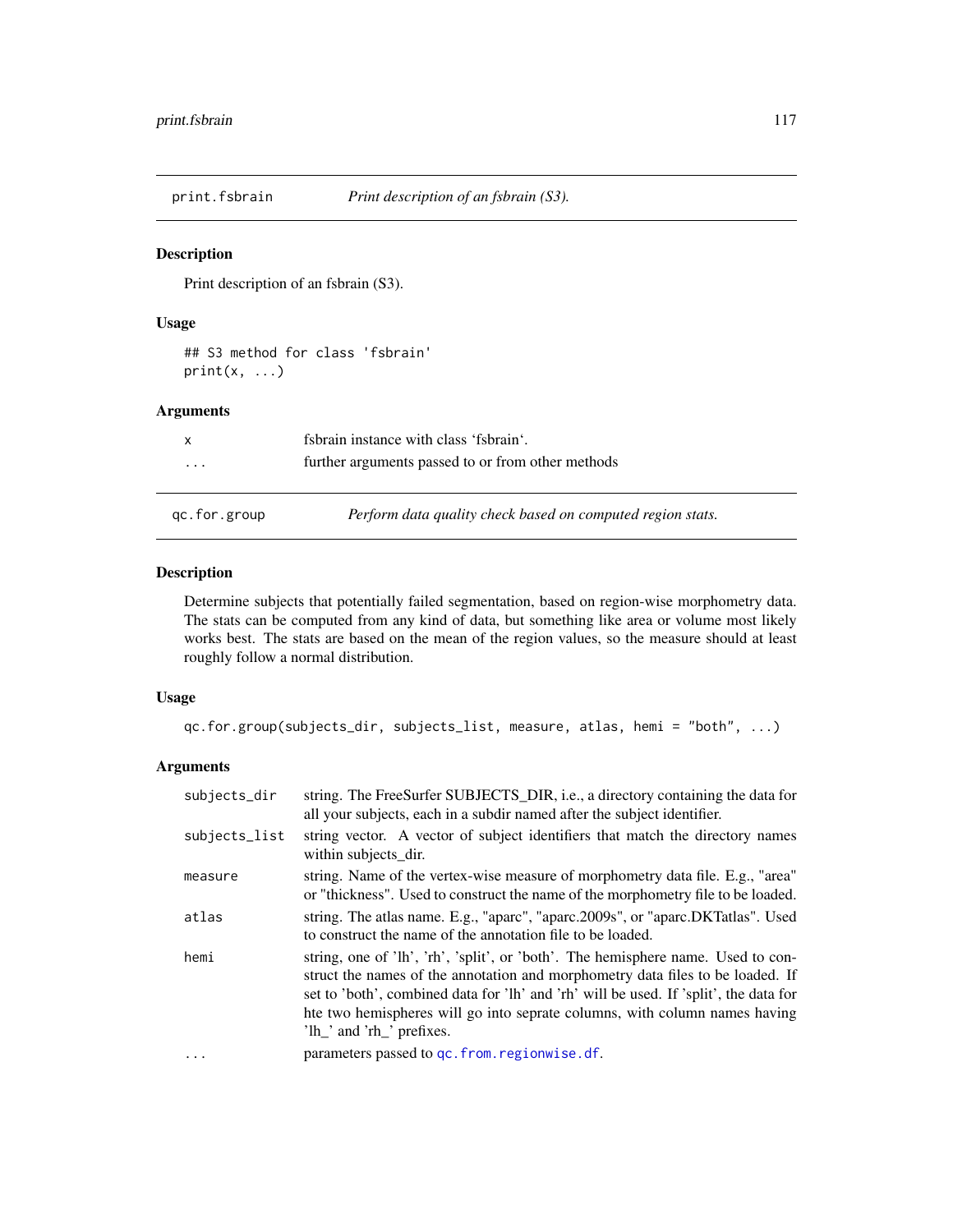qc result as a hemilist, each entry contains a named list as returned by  $qc$ . from. regionwise. df.

#### See Also

Other quality check functions: [qc.from.regionwise.df\(](#page-117-0)), [qc.from.segstats.table\(](#page-0-0))

<span id="page-117-0"></span>qc.from.regionwise.df *Perform data quality check based on a dataframe containing aggregated region-wise data.*

# Description

Determine subjects that potentially failed segmentation, based on region-wise data. The data can be anything, but there must be one numerical value per subject per region.

#### Usage

```
qc.from.regionwise.df(
  rdf,
  z_{\text{-}threshold} = 2.8,
  verbosity = OL,
  num_bad_regions_allowed = 1L
\lambda
```
### Arguments

| rdf                                  | data.frame, the region data. The first column must contain the subject identifier,<br>all other columns should contain numerical data for a single region. (Each row<br>represents a subject.) This can be produced by calling group. agg. at las. native. |
|--------------------------------------|------------------------------------------------------------------------------------------------------------------------------------------------------------------------------------------------------------------------------------------------------------|
| z_threshold                          | numerical, the cutoff value for considering a subject an outlier (in standard de-<br>viations).                                                                                                                                                            |
| verbosity<br>num_bad_regions_allowed | integer, controls the output to stdout. $0=$ off, 1=normal, 2=verbose.                                                                                                                                                                                     |
|                                      | integer, the number of regions in which subjects are allowed to be outliers with-<br>out being reported as potentially failed segmentation                                                                                                                 |

### Value

named list with entries: 'failed\_subjects': vector of character strings, the subject identifiers which potentially failed segmentation. 'mean\_dists\_z': distance to mean, in standard deviations, per subject per region. 'num\_outlier\_subjects\_per\_region': number of outlier subjects by region. 'metadata': named list of metadata, e.g., hemi, atlas and measure used to compute these QC results.

### See Also

Other quality check functions: [qc.for.group\(](#page-116-0)), [qc.from.segstats.table\(](#page-0-0))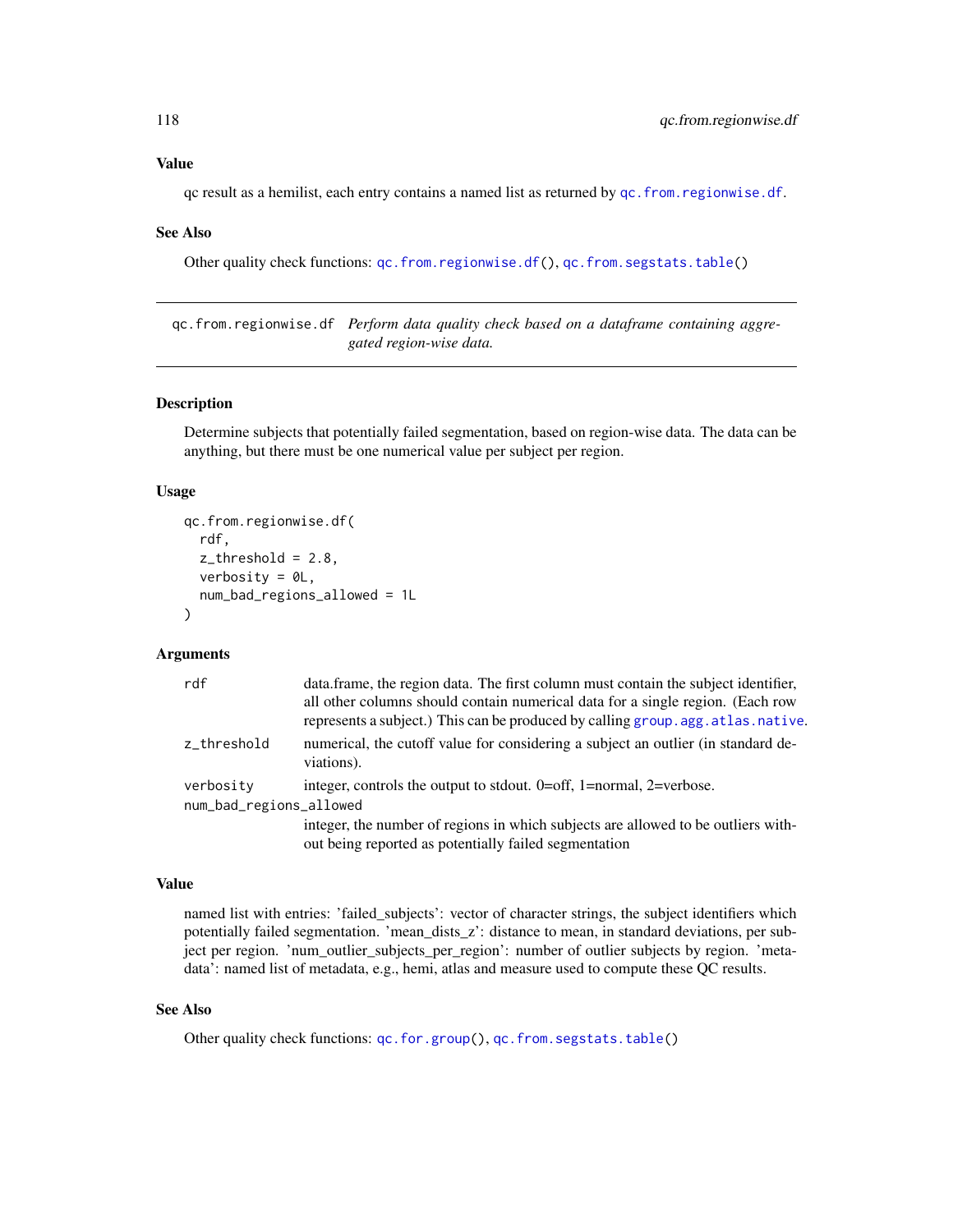<span id="page-118-0"></span>qc.from.segstats.tables

*Perform data quality check based on a segstats table.*

#### Description

Determine subjects that potentially failed segmentation, based on segstats table data. The input table file must be a segmentation or parcellation table, generated by running the FreeSurfer tools 'aparcstats2table' or 'asegstats2table' for your subjects.

### Usage

```
qc.from.segstats.tables(filepath_lh, filepath_rh, ...)
```
#### Arguments

| filepath_lh | path to left hemisphere input file, a tab-separated file generated by running the |
|-------------|-----------------------------------------------------------------------------------|
|             | FreeSurfer tools 'aparcstats2table' or 'asegstats2table'. The command line in     |
|             | the system shell would be something like 'aparcstats2table_bin -subjectsfile      |
|             | \$subjects_file -meas \$measure -hemi \$hemi -t \$aparc_output_table'.            |
| filepath_rh | path to equivalent right hemisphere input file.                                   |
| $\cdots$    | parameters passed to gc. from. regionwise. df.                                    |

# Value

qc result as a hemilist, each entry contains a named list as returned by [qc.from.regionwise.df](#page-117-0).

qc.vis.failcount.by.region

*Visualize the number of outlier subjects per region in your dataset.*

## Description

The function helps you to see which regions are affected the most by QC issues: for each region, it plots the number of subjects which are outliers in the region.

### Usage

```
qc.vis.failcount.by.region(
  qc_res,
  atlas,
  subjects_dir = fsaverage.path(),
  subject_id = "fsaverage",
  ...
\mathcal{E}
```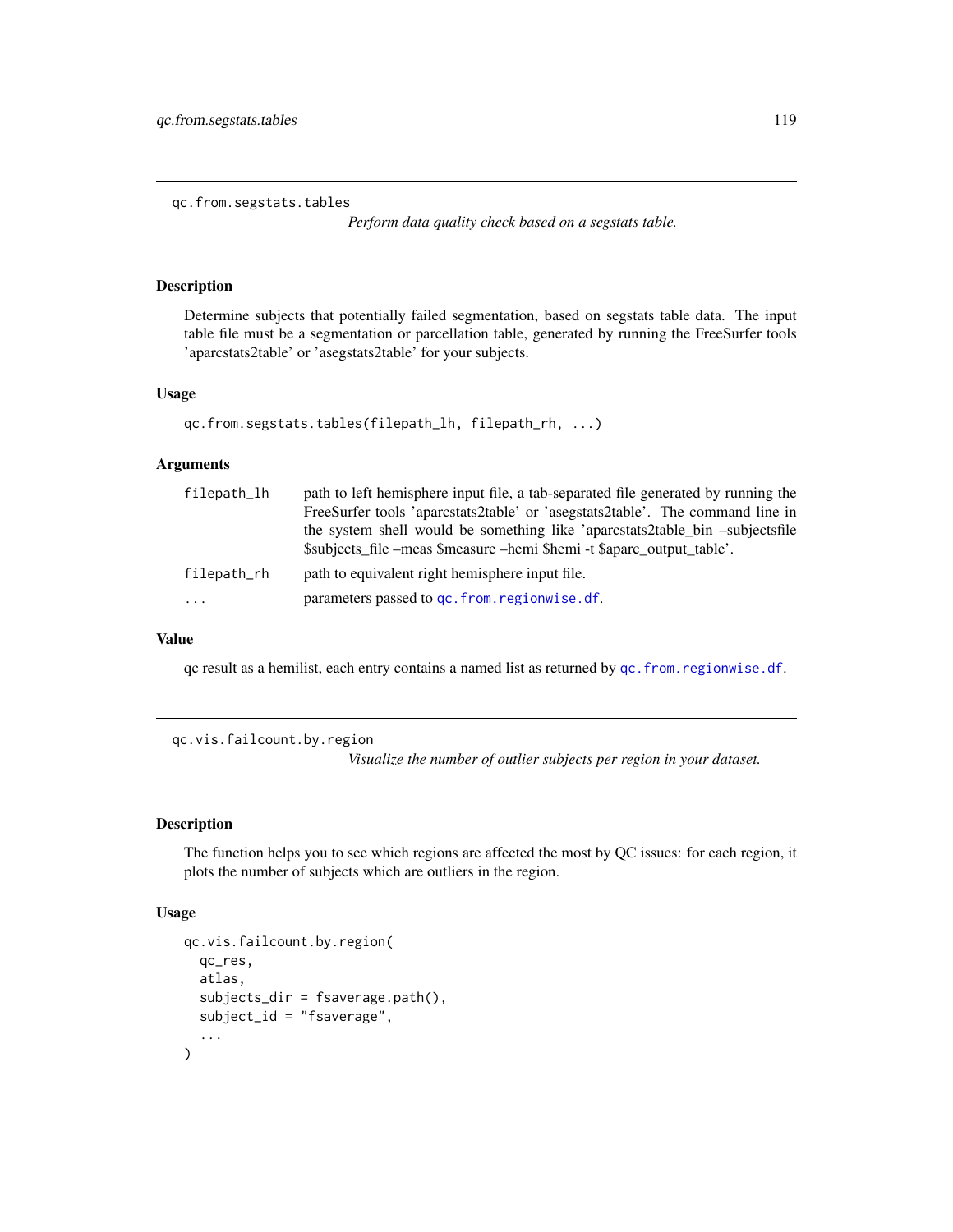# Arguments

| qc_res       | hemilist of QC results, as returned by functions like qc. for. group or qc. from. segstats. tables.                                                                                                    |
|--------------|--------------------------------------------------------------------------------------------------------------------------------------------------------------------------------------------------------|
| atlas        | string. The brain atlas to use. E.g., 'aparc' or 'aparc.a2009s'.                                                                                                                                       |
| subjects_dir | string. The FreeSurfer SUBJECTS_DIR, i.e., a directory containing the data for<br>all your subjects, each in a subdir named after the subject identifier.                                              |
| subject_id   | string. The subject identifier.                                                                                                                                                                        |
| $\ddots$ .   | extra parameters passed to vis. region. values. on. subject. E.g., to change<br>to interactive view, get a colorbar and better resolution, try: draw_colorbar=T, rgloptions<br>$=$ rglo(), views='si'. |

## Note

You can visualize this on any subject you like, 'fsaverage' is a typical choice. The atlas must be the one used during the QC step.

qdec.table.skeleton *Generate skeleton dataframe for FreeSurfer QDEC long file from subjects list.*

# Description

Generate skeleton dataframe for FreeSurfer QDEC long file from subjects list.

# Usage

```
qdec.table.skeleton(
  subjects_list,
  isi = rep(0.8, length(subjects_list)),
  isi_name = "years",
  timepoint_names = c("_MR1", "_MR2")
\mathcal{L}
```
# Arguments

| subjects_list   | vector of character strings, the Freesurfer subject IDs (cross-sectional names,<br>without any suffixes like _MR1, long, etc.)                                                              |  |
|-----------------|---------------------------------------------------------------------------------------------------------------------------------------------------------------------------------------------|--|
| isi             | numerical vector, the inter-scan interval for the subjects, in a unit of your choice.<br>Typically in years.                                                                                |  |
| isi_name        | character string, the name for the isi columns. Defaults to "years".                                                                                                                        |  |
| timepoint_names |                                                                                                                                                                                             |  |
|                 | vector of character strings, the timepoint names. These are mandatory for QDEC,<br>so there should be very little reason to change them. Leave along unless you<br>know what you are doing. |  |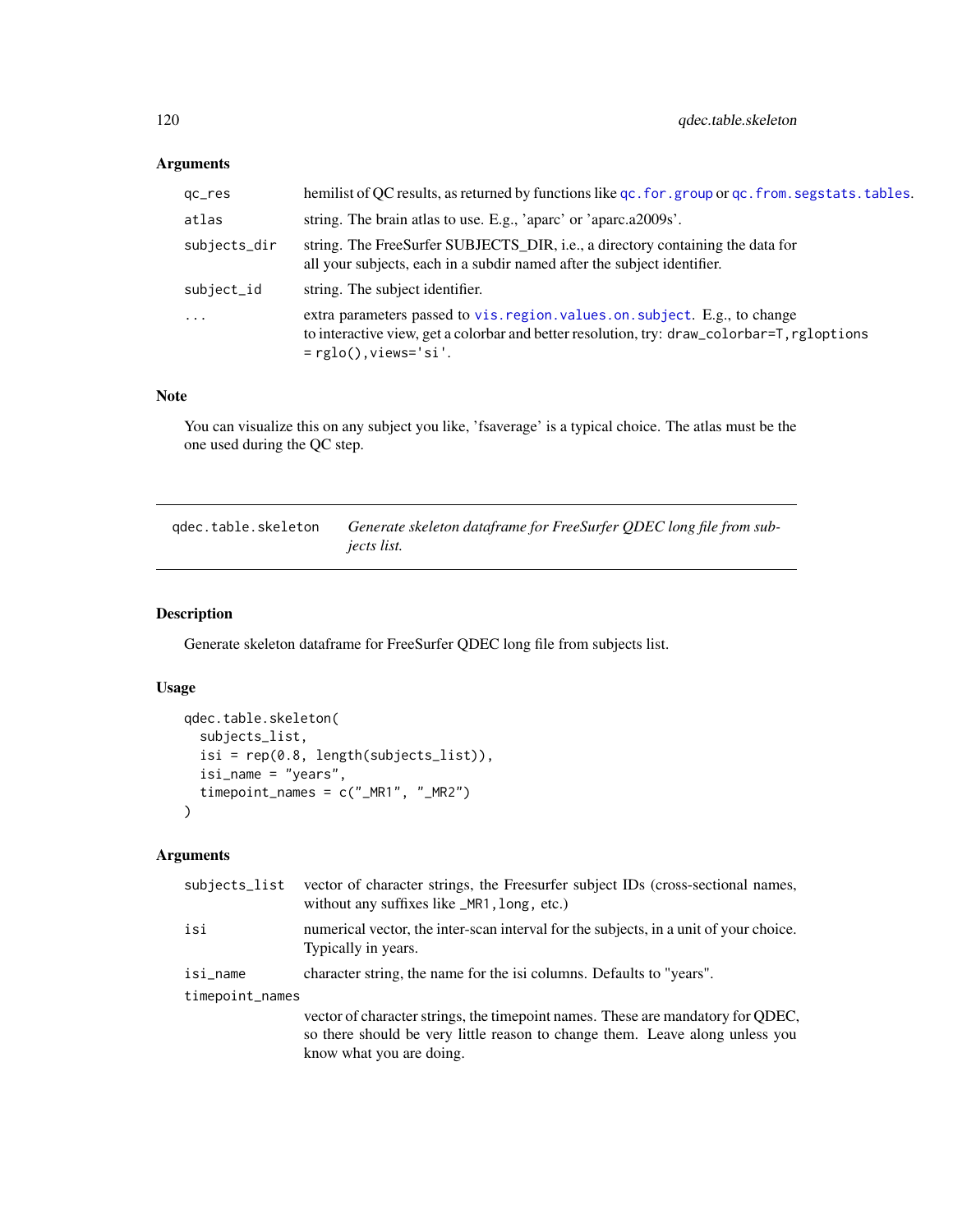# ras2vox\_tkr 121

### Value

data.frame with 3 columns named fsid and fsid-base and 'isi\_name', a data.frame to use with the [demographics.to.qdec.table.dat](#page-43-0) function.

#### See Also

The function [demographics.to.qdec.table.dat](#page-43-0) to write the result to a QDEC file.

#### Examples

```
dem = data.frame("ID"=paste("subject", seq(5), sep=""),
  "age"=sample.int(20, 5)+10L, "isi"=rnorm(5, 2.0, 0.1)); #sample data.
qdec.table.skeleton(dem$ID, dem$isi);
```
ras2vox\_tkr *The FreeSurfer default ras2vox\_tkr matrix.*

#### Description

Applying this matrix to a FreeSurfer surface RAS coordinate (from a surface file like 'lh.white') will give you the voxel index (CRS) in a conformed FreeSurfer volume. The returned matrix is the inverse of the 'vox2ras\_tkr' matrix.

#### Usage

ras2vox\_tkr()

### Value

numeric 4x4 matrix, the FreeSurfer ras2vox\_tkr matrix.

#### See Also

Other surface and volume coordinates: [vox2ras\\_tkr\(](#page-212-0))

#### Examples

# Compute the FreeSurfer CRS voxel index of surface RAS coordinate (0.0, 0.0, 0.0):

ras2vox\_tkr() %\*% c(0, 0, 0, 1);

# Show that the voxel at surface RAS corrds (0.0, 0.0, 0.0) is the one with CRS (128, 128, 128): ras2vox\_tkr() %\*% c(0.0, 0.0, 0.0, 1);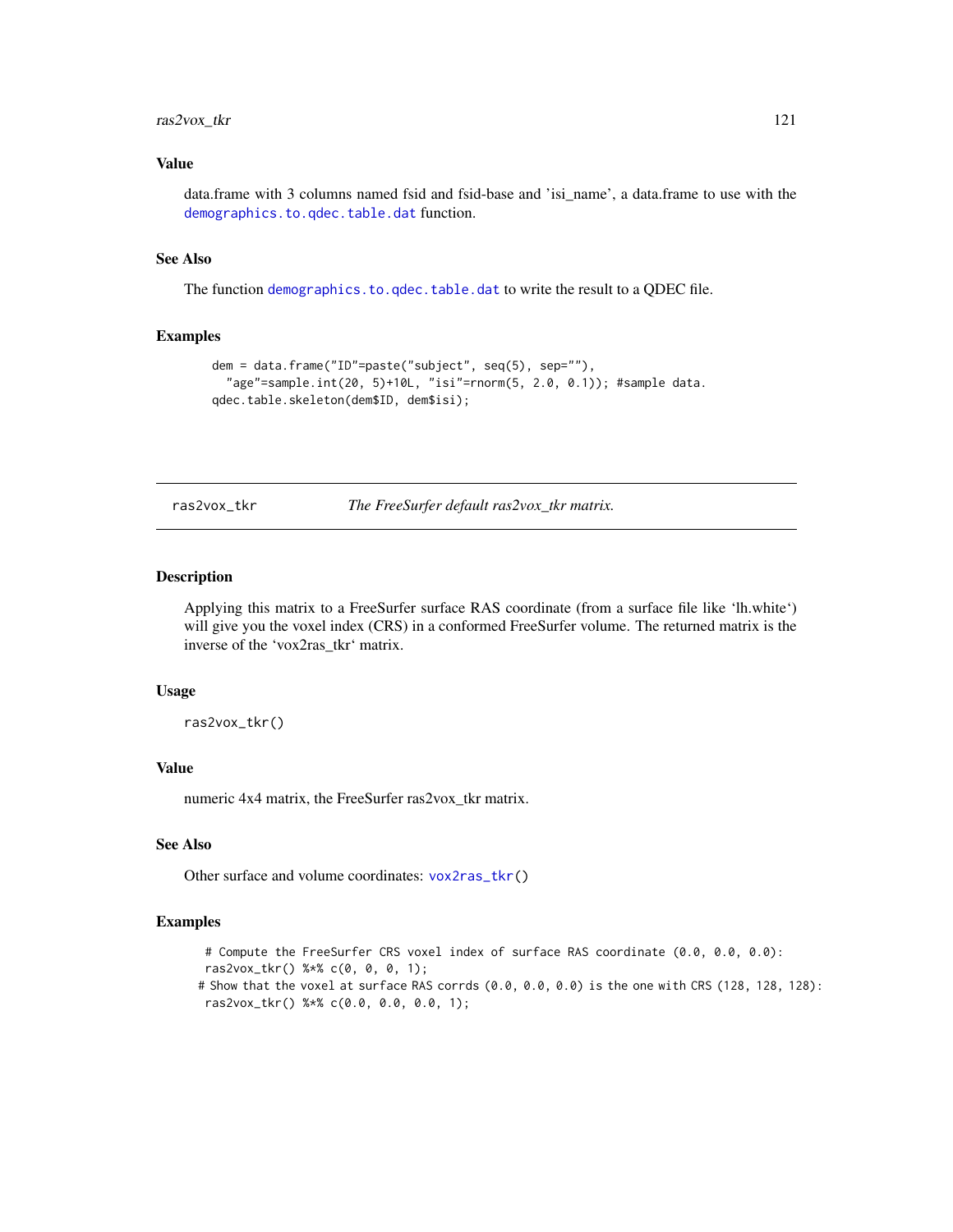Read colors from CSV file.

### Usage

```
read.colorcsv(filepath)
```
# Arguments

filepath character string, path to a CSV file containing colors

### Value

vector of hex color strings

<span id="page-121-0"></span>read.md.demographics *Read demographics file*

# Description

Load a list of subjects and metadata from a demographics file, i.e., a tab-separated file containing an arbitrary number of columns, one of which must be the subject id.

### Usage

```
read.md.demographics(
  demographics_file,
  column_names = NULL,
  header = FALSE,
  scale_and_center = FALSE,
  sep = "",report = FALSE,stringsAsFactors = TRUE,
  group_column_name = NULL
\mathcal{E}
```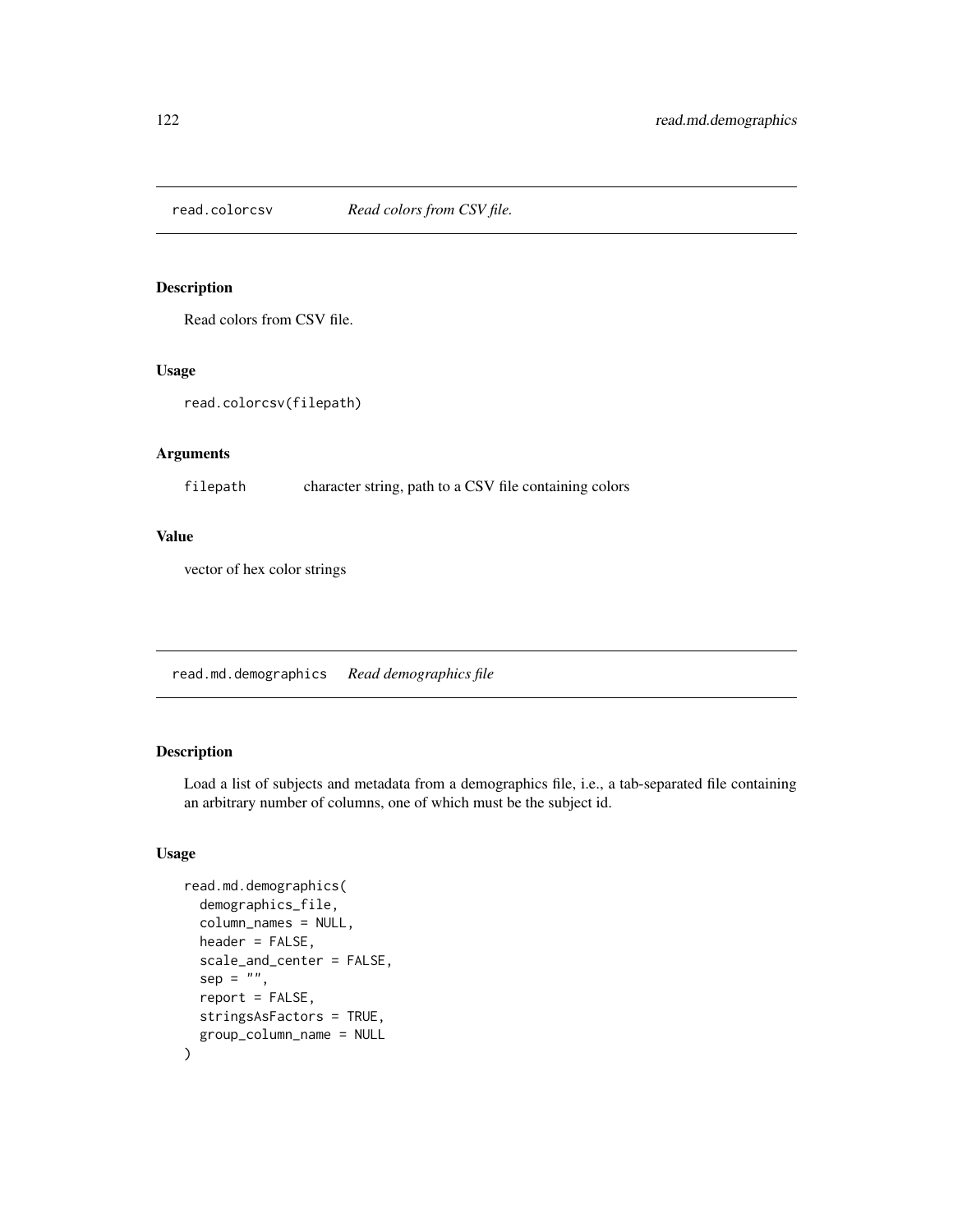# read.md.subjects 123

# Arguments

| demographics_file, |                                                                                                                                                         |  |
|--------------------|---------------------------------------------------------------------------------------------------------------------------------------------------------|--|
|                    | string. The path to the file.                                                                                                                           |  |
| column_names,      | vector of strings. The column names to set in the returned dataframe. The length<br>must match the number of columns in the file.                       |  |
| header,            | logical. Whether the file starts with a header line.                                                                                                    |  |
| scale_and_center,  |                                                                                                                                                         |  |
|                    | logical. Whether to center and scale the data. Defaults to FALSE.                                                                                       |  |
| sep,               | string. Separator passed to read. table, defaults to tabulator.                                                                                         |  |
| report,            | logical. Whether to write an overview, i.e., some descriptive statistics for each<br>column, to STDOUT. Defaults to FALSE. See report.on. demographics. |  |
| stringsAsFactors,  |                                                                                                                                                         |  |
|                    | logical. Whether to convert strings in the input data to factors. Defaults to<br>TRUE.                                                                  |  |
| group_column_name, |                                                                                                                                                         |  |
|                    | string or NULL. If given, the column name of the group column. It must be<br>a factor column with 2 levels. Enables group-comparison tests. Defaults to |  |

### Value

a dataframe. The data in the file. String columns will be returned as factors, which you may want to adapt afterwards for the subject identifier column.

### See Also

Other metadata functions: [demographics.to.fsgd.file\(](#page-42-0)), [read.md.subjects\(](#page-122-0)), [report.on.demographics\(](#page-124-0))

# Examples

```
demographics_file =
system.file("extdata", "demographics.tsv", package = "fsbrain", mustWork = TRUE);
column_names = c("subject_id", "group", "age");
demographics = read.md.demographics(demographics_file,
header = TRUE, column_names = column_names, report = FALSE);
```
<span id="page-122-0"></span>read.md.subjects *Read subjects file*

NULL.

### Description

Load a list of subjects from a subjects file, i.e., a simple text file containing one subject name per line.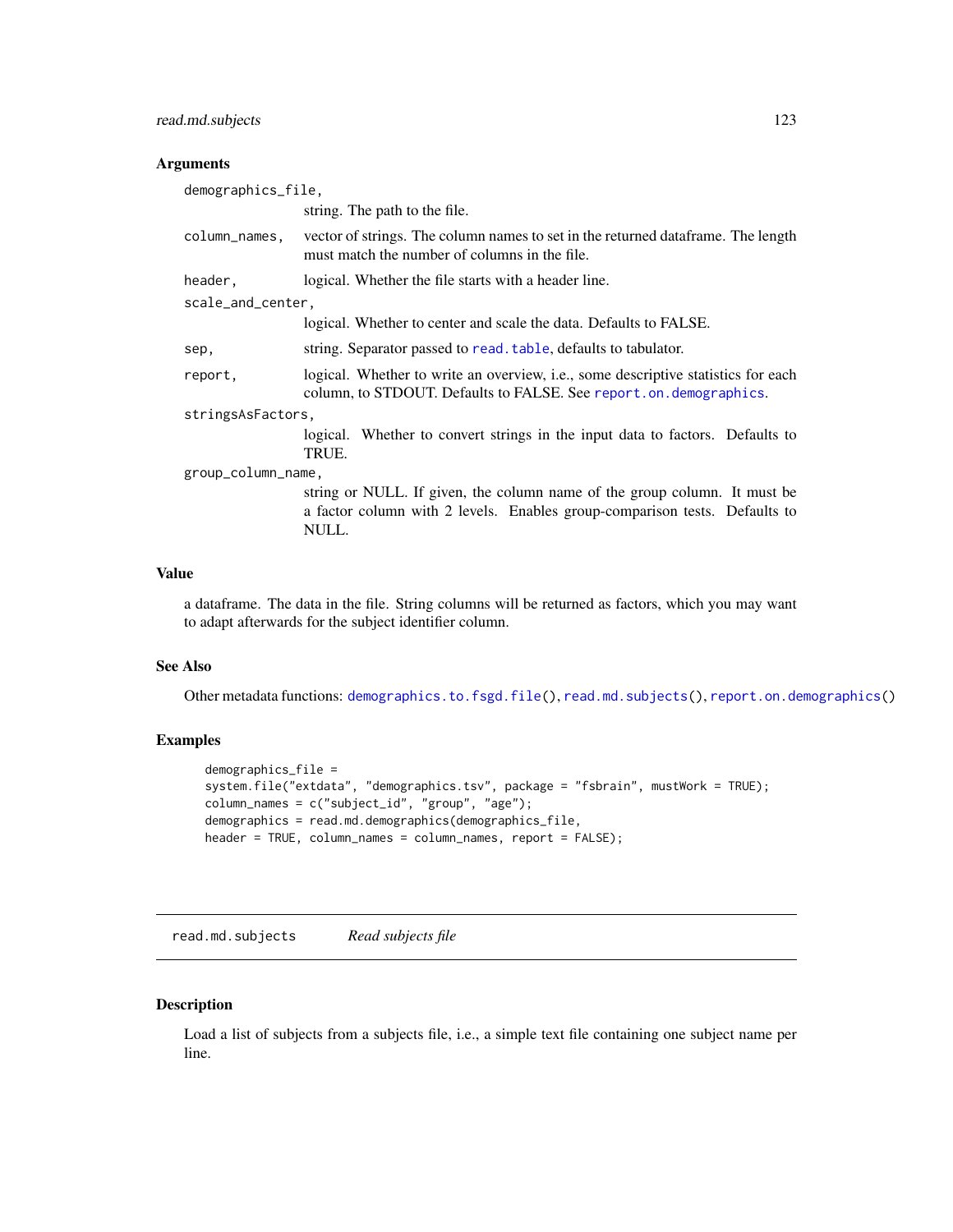#### Usage

read.md.subjects(subjects\_file, header)

### Arguments

|        | subjects_file character string, the path to the subjects file. |
|--------|----------------------------------------------------------------|
| header | logical, whether the file starts with a header line.           |

# Value

vector of strings, the subject identifiers.

### See Also

Other metadata functions: [demographics.to.fsgd.file\(](#page-42-0)), [read.md.demographics\(](#page-121-0)), [report.on.demographics\(](#page-124-0))

#### Examples

```
subjects_file = system.file("extdata", "subjects.txt", package = "fsbrain", mustWork = TRUE);
 subjects_list = read.md.subjects(subjects_file, header = FALSE);
```
read.md.subjects.from.fsgd

*Read subjects list from an FSGD file.*

#### Description

Read subjects list from an FSGD file.

# Usage

read.md.subjects.from.fsgd(filepath)

## Arguments

filepath character string, path to a FreeSurfer Group Descriptor (FSGD) file.

# Value

vector of character strings, the subject identifiers

### Note

This is not a parser for all data in an FSGD file.

# See Also

[demographics.to.fsgd.file](#page-42-0)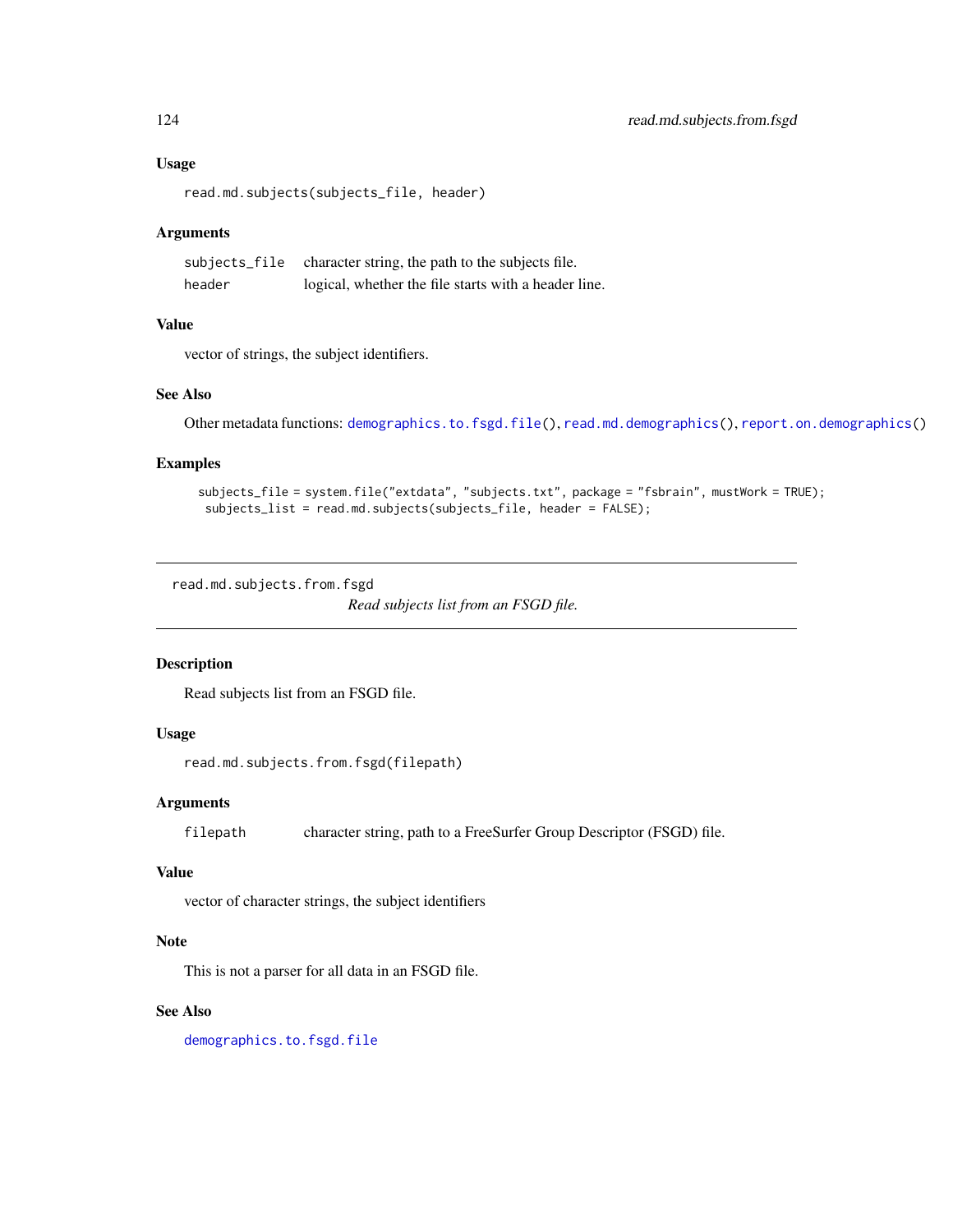<span id="page-124-1"></span>regions.to.ignore *Give suggestions for regions to ignore for an atlas.*

#### **Description**

Give suggestions for regions to ignore for an atlas. These are regions for which many subjects do not have any vertices in them, or the Medial Wall and Unknown regions.

#### Usage

```
regions.to.ignore(atlas)
```
### Arguments

atlas, string. The name of an atlas. Supported strings are 'aparc' and 'aparc.a2009s'.

#### Value

vector of strings, the region names.

## See Also

```
Other atlas functions: get.atlas.region.names(), group.agg.atlas.native(), group.agg.atlas.standard(),
group.annot(), group.label.from.annot(), label.from.annotdata(), label.to.annot(),
spread.values.over.annot(), spread.values.over.hemi(), spread.values.over.subject(),
subject.annot(), subject.atlas.agg(), subject.label.from.annot(), subject.lobes()
```
### Examples

```
aparc_regions_ign = regions.to.ignore('aparc');
aparc_a2009s_regions_ign = regions.to.ignore('aparc.a2009s');
```
<span id="page-124-0"></span>report.on.demographics

*Print a demographics report*

# **Description**

Print a demographics report

# Usage

```
report.on.demographics(
  demographics_df,
  group_column_name = NULL,
 paired = FALSE
)
```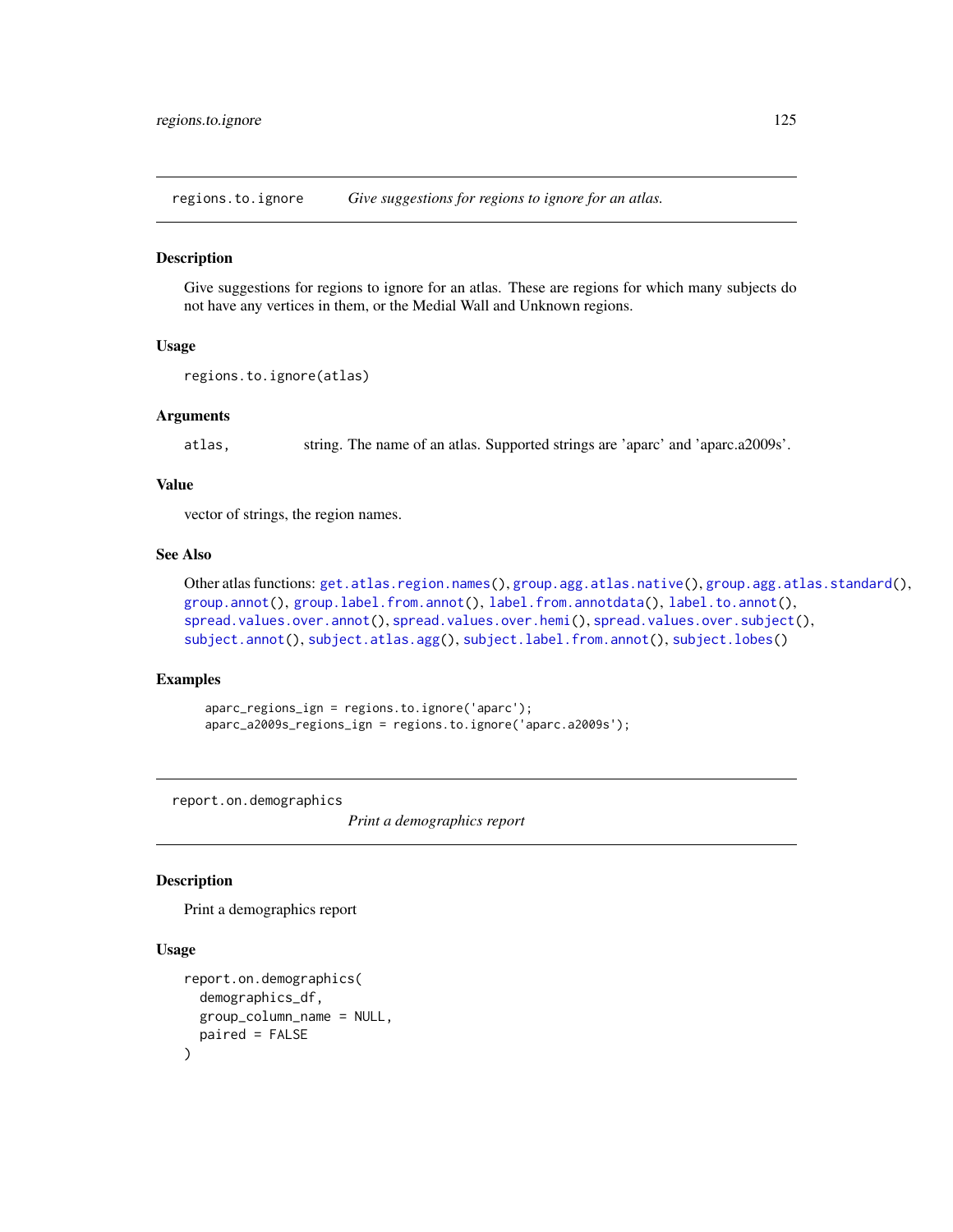### Arguments

| demographics_df    |                                                                                                                                                                                                            |
|--------------------|------------------------------------------------------------------------------------------------------------------------------------------------------------------------------------------------------------|
|                    | a demographics data.frame, as returned by read .md. demographics.                                                                                                                                          |
| group_column_name, |                                                                                                                                                                                                            |
|                    | string or NULL. If given, the column name of the group column. It must be<br>a factor column with 2 levels. Enables group-comparison tests. Defaults to<br>'NULL'.                                         |
| paired             | Whether the data of the two groups if paired (repeated measurements). Only<br>relevant if group_column_name is given and tests for group differences are in-<br>cluded in the report. Defaults to 'FALSE'. |

#### Value

vector of character strings, the lines of the demographics report.

### See Also

Other metadata functions: [demographics.to.fsgd.file\(](#page-42-0)), [read.md.demographics\(](#page-121-0)), [read.md.subjects\(](#page-122-0))

<span id="page-125-0"></span>

| rglactions | Create rglactions list, suitable to be passed as parameter to vis func- |
|------------|-------------------------------------------------------------------------|
|            | tions.                                                                  |

## Description

Create rglactions list, suitable to be passed as parameter to vis functions.

# Usage

```
rglactions()
```
#### Value

named list, an example 'rlgactions' instance that will save a screenshot of the plot produced by the vis function in the current working directory (see getwd), under the name 'fsbrain\_out.png'.

#### Note

List of all available rglactions: (1) 'snapshot\_png=filepath' takes a screenshot in PNG format and saves it in at 'filepath'. (2) 'trans fun=function' uses the transformation function trans fun to the data before mapping data values to colors and plotting. Popular transformation functions are [limit\\_fun](#page-106-0), [limit\\_fun\\_na](#page-107-0), and [clip\\_fun](#page-14-0). (3) 'text=arglist' calls [text3d](#page-0-0) with the given args after plotting. (4) 'snapshot\_vec=filepath' takes a screenshot in vector format and saves it in at 'filepath'. You also need to set the format via 'snapshot\_vec\_format', valid entries are one of "ps", "eps", "tex", "pdf", "svg", "pgf" (default is 'eps'). This is experimental and may take a while.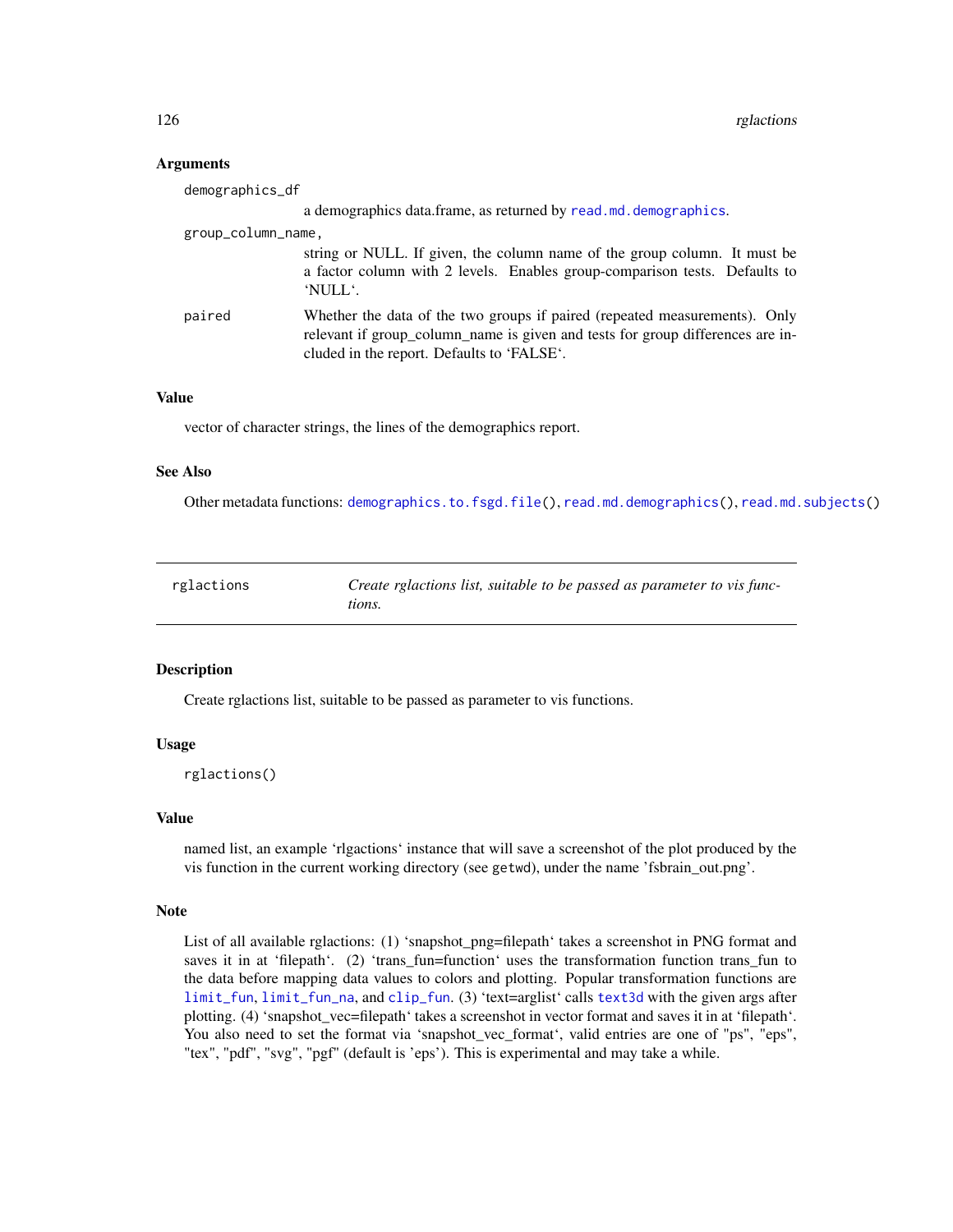rglo 127

### Examples

```
rgla_screenie = list('snapshot_png'='fsbain_out.png');
rgla_screenie = rglactions(); # same as above
rgla_vec_scr = list('snapshot_vec'="~/fsbrain.pdf",
  "snapshot_vec_format"="pdf");
rgla_clamp = list('trans_fun'=clip.data); # old style
rgla_clamp = list('trans_fun'=clip_fun(0.05, 0.95)); # new style
rgla_clamp = list('trans_fun'=clip_fun()); # equivalent.
rgla_limit = list('trans_fun'=limit_fun(2,5));
rgla_ls = list('trans_fun'=limit_fun_na(2,5), 'snapshot_png'='~/fig1.png');
```
rglo *Get rgloptions and consider global options.*

#### Description

This function retrieves the global rgloptions defined in getOption('fsbrain.rgloptions'), or, if this is not set, returns the value from [rglot](#page-126-0).

### Usage

rglo()

# Value

named list, usable as 'rgloptions' parameter for vis functions like [vis.subject.morph.native](#page-188-0).

### Note

You can set the default size for all fsbrain figures to 1200x1200 pixels like this: options("fsbrain.rgloptions"=list("wi

<span id="page-126-0"></span>

rglot *Get rgloptions for testing.*

#### Description

This function defines the figure size that is used during the unit tests. Currently list('windowRect'  $= c(50, 50, 800, 800).$ 

#### Usage

rglot()

#### Value

named list, usable as 'rgloptions' parameter for vis functions like [vis.subject.morph.native](#page-188-0).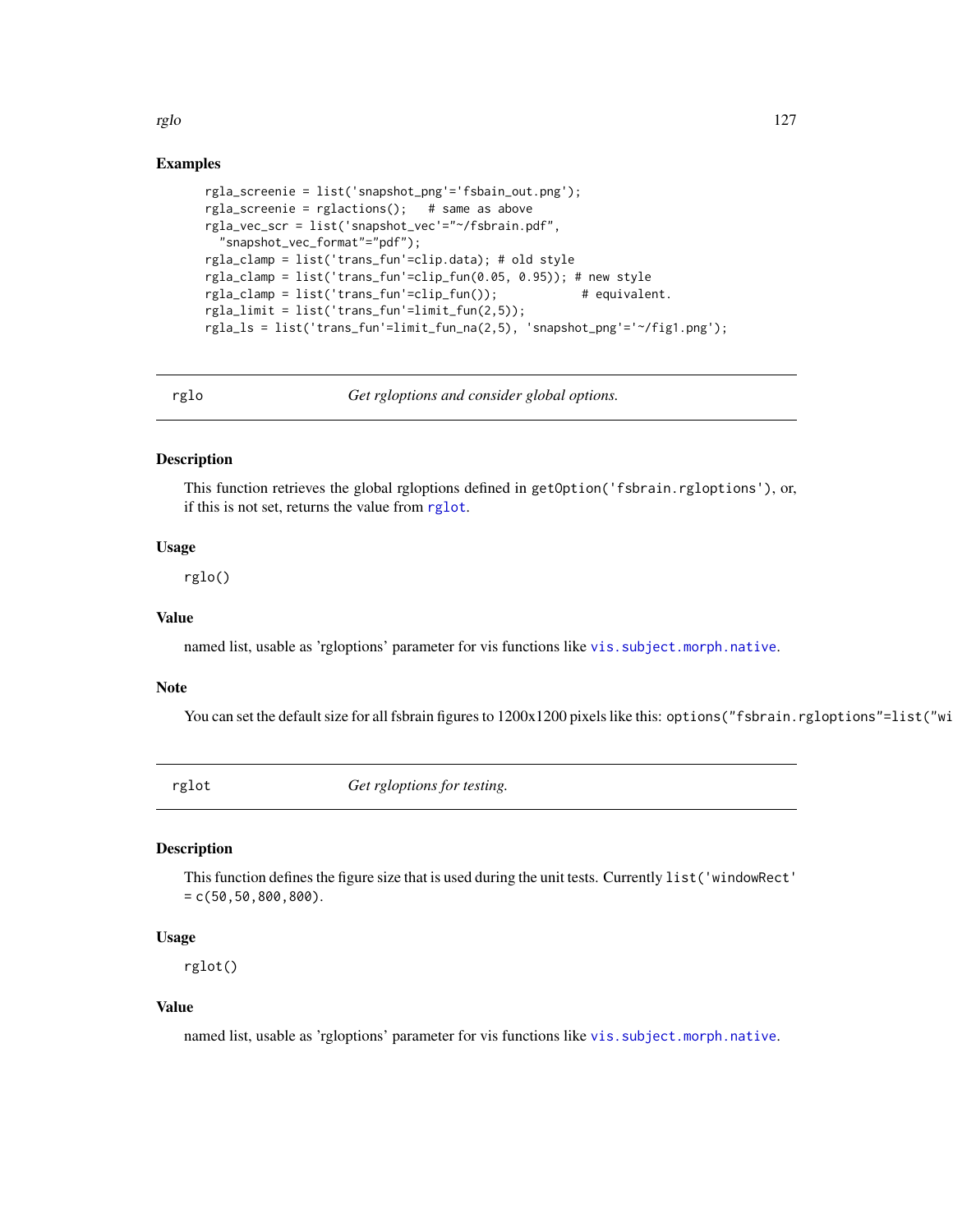Draw 3D boxes at all given coordinates using rgl, analogous to rgl. spheres. Constructs the coordinates for triangles making up the boxes, then uses [triangles3d](#page-0-0) to render them.

#### Usage

```
rglvoxels(centers, r = 1, voxelcol = NULL, do.show = TRUE, ...)
```
#### Arguments

| centers   | numerical matrix with 3 columns. Each column represents the x, y, z coordinates<br>of a center at which to create a cube.                                                                                                                                            |
|-----------|----------------------------------------------------------------------------------------------------------------------------------------------------------------------------------------------------------------------------------------------------------------------|
| r         | numerical vector or scalar, the cube edge length. This is the length of the axis-<br>parallel edges of the cube. The vector must have length 1 (same edge length for<br>all cubes), or the length must be identical to the number of rows in parameter<br>'centers'. |
| voxelcol  | vector of rgb color strings for the individual voxels. Its length must be identical<br>to nrow(centers) if given.                                                                                                                                                    |
| do_show   | logical, whether to visualize the result in the current rgl scene                                                                                                                                                                                                    |
| $\ddotsc$ | material properties, passed to triangles 3d. Example: color = "#0000ff", lit=FALSE.                                                                                                                                                                                  |
|           |                                                                                                                                                                                                                                                                      |

### Value

list of 'fs.coloredvoxels' instances, invisible. The function is called for the side effect of visualizing the data, and usually you can ignore the return value.

### Examples

```
## Not run:
  # Plot a 3D cloud of 500 red voxels:
  centers = matrix(rnorm(500*3)*100, ncol=3);
  rglvoxels(centers, voxelcol="red");
```
## End(Not run)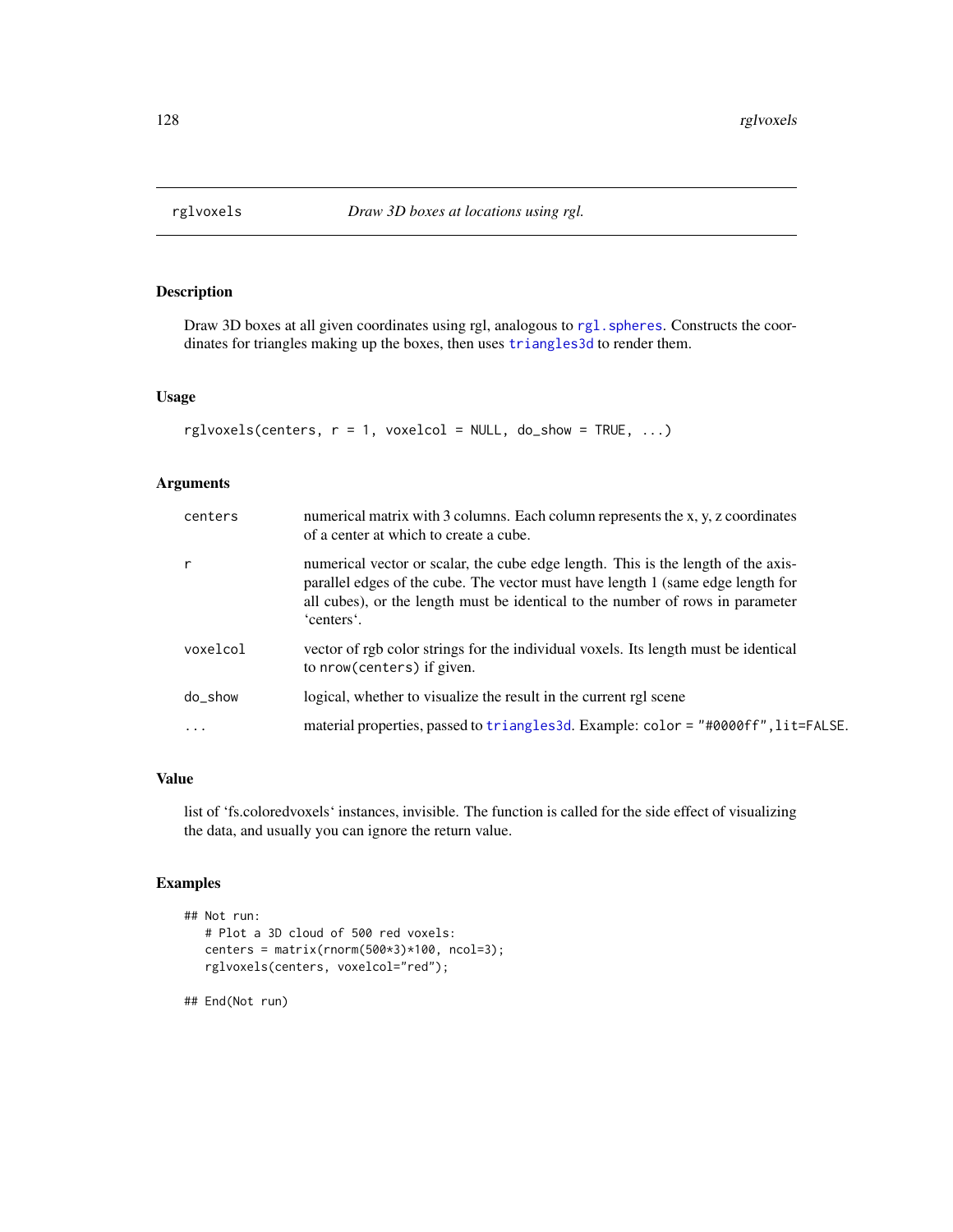Scale given values to range 0..1.

# Usage

 $scale@1(x, ...)$ 

# Arguments

| x        | the numeric data |
|----------|------------------|
| $\cdots$ | the numeric data |

# Value

the scaled data

<span id="page-128-0"></span>shape.descriptor.names

*Get all shape descriptor names.*

# Description

Get all shape descriptor names.

# Usage

shape.descriptor.names()

# Value

vector of character strings, the names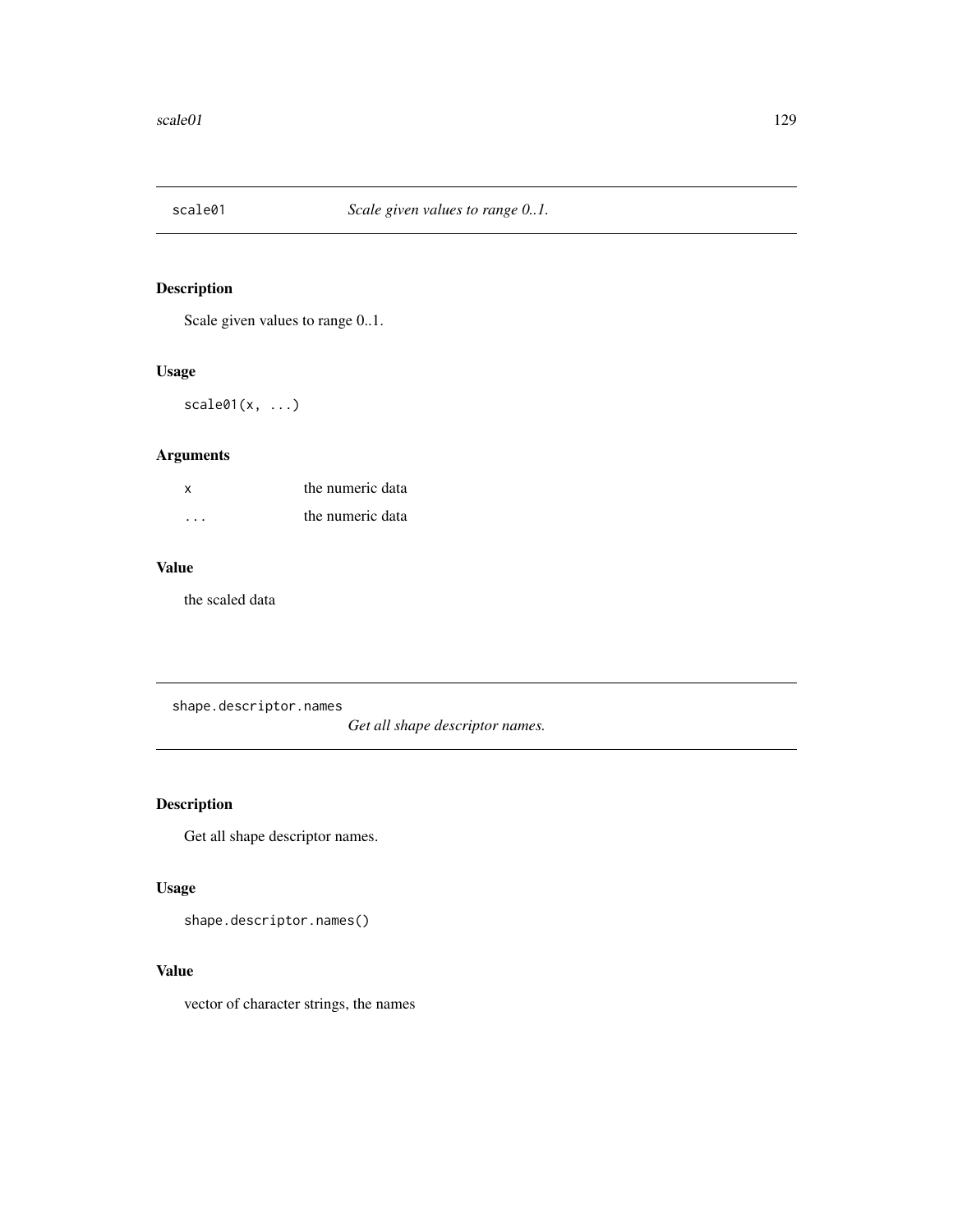shape.descriptors *Computes geometric curvature-based descriptors.*

# Description

Computes geometric curvature-based descriptors.

#### Usage

```
shape.descriptors(pc, descriptors = shape.descriptor.names())
```
### Arguments

| DC.         | a 'principal curvatures' data list, see principal curvatures for details.           |
|-------------|-------------------------------------------------------------------------------------|
| descriptors | vector of character strings, the descriptors you want. See shape, descriptor, names |
|             | for all available names.                                                            |

### Value

dataframe of descriptor values, each columns contains one descriptor.

### References

Shimony et al. (2016). Comparison of cortical folding measures for evaluation of developing human brain. Neuroimage, 125, 780-790.

shift.hemis.apart *Shift hemispheres apart.*

### Description

Modify mesh coordinates of a hemilist of coloredmeshes to introduce a gap between the two hemispheres.

#### Usage

```
shift.hemis.apart(
  coloredmeshes_hl,
 shift_by = NULL,
 axis = 1L,
 hemi_order_on_axis = "lr",
 min\_dist = 0)
```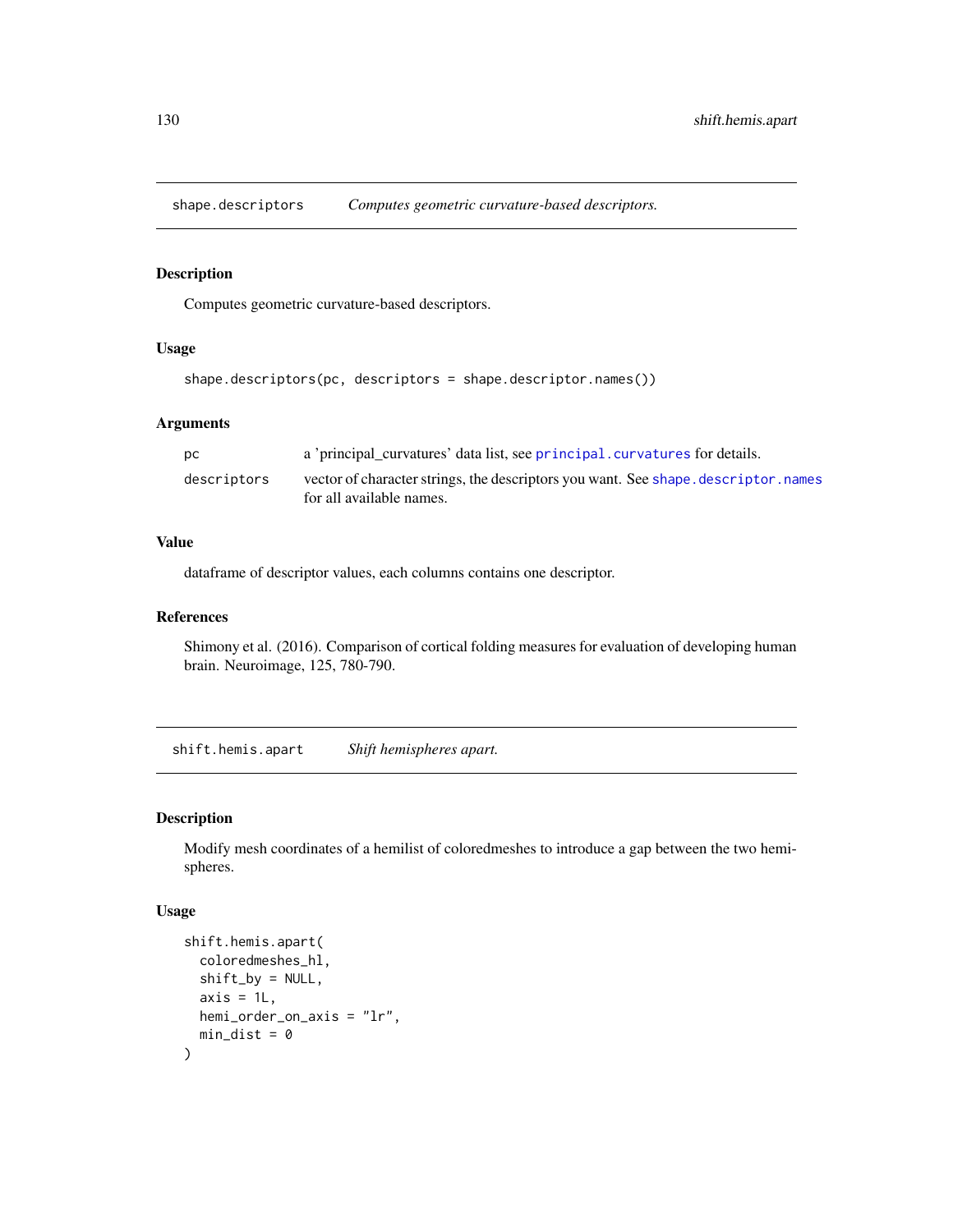#### sjd.demo 131

### **Arguments**

| coloredmeshes_hl   |                                                                                                                                                                                                                                                                                                                                                                                                                                                                                                                                                                                                  |  |
|--------------------|--------------------------------------------------------------------------------------------------------------------------------------------------------------------------------------------------------------------------------------------------------------------------------------------------------------------------------------------------------------------------------------------------------------------------------------------------------------------------------------------------------------------------------------------------------------------------------------------------|--|
|                    | hemilist of colored meshes                                                                                                                                                                                                                                                                                                                                                                                                                                                                                                                                                                       |  |
| shift_by           | numerical vector of length 2, the amount by which to shift the hemis. The first<br>value is for the left hemi, the second for the right hemi (values can be negative).<br>Pass 'NULL' to determine the shift automatically from the mesh coordinates,<br>and adapt 'hemi_order_on_axis' to define how that happens.                                                                                                                                                                                                                                                                              |  |
| axis               | positive integer, one of 1L, 2L or 3L. The axis on which to shift $(x,y,z)$ .                                                                                                                                                                                                                                                                                                                                                                                                                                                                                                                    |  |
| hemi_order_on_axis |                                                                                                                                                                                                                                                                                                                                                                                                                                                                                                                                                                                                  |  |
|                    | character string, one of 'auto', 'auto_flipped', 'lr' or 'rl'. Defines how to de-<br>termine the order of the hemis on the axes. This is ignored unless 'shift_by' is<br>'NULL'. The 'auto' setting assumes that the hemisphere with the smaller min-<br>imal vertex coordinate (on the given axis) comes first. Note that if the overlap<br>(or shift) is extreme, this may not hold anymore. Therefore, the default value<br>is 'lr', which works for FreeSurfer data. The 'auto_flipped' setting will always<br>return the inverse of 'auto', so if 'auto' did not work, 'auto_flipped' will. |  |
| min_dist           | numerical scalar, the minimal distance of the hemispheres. Ignored unless 'shift_by'<br>is 'NULL'.                                                                                                                                                                                                                                                                                                                                                                                                                                                                                               |  |

# Value

hemilist of coloredmeshes, the shifted meshes

sjd.demo *Download optional demo data if needed and return its path.*

# Description

This is a wrapper around download\_optional\_data() and get\_optional\_data\_filepath("subjects\_dir"). It will download the optional fsbrain demo data unless it already exists locally.

### Usage

```
sjd.demo(accept_freesurfer_license = FALSE)
```
# Arguments

accept\_freesurfer\_license

logical, whether you want to also download fsaverage and fsaverage3, and accept the FreeSurfer license for fsaverage and fsaverage3, available at https://surfer.nmr.mgh.harvard.edu/fs Defaults to FALSE. If FALSE, only the demo data from fsbrain itself ('subject1') will be downloaded.

### Value

character string, the path to the 'subjects\_dir' directory within the downloaded optional data directory.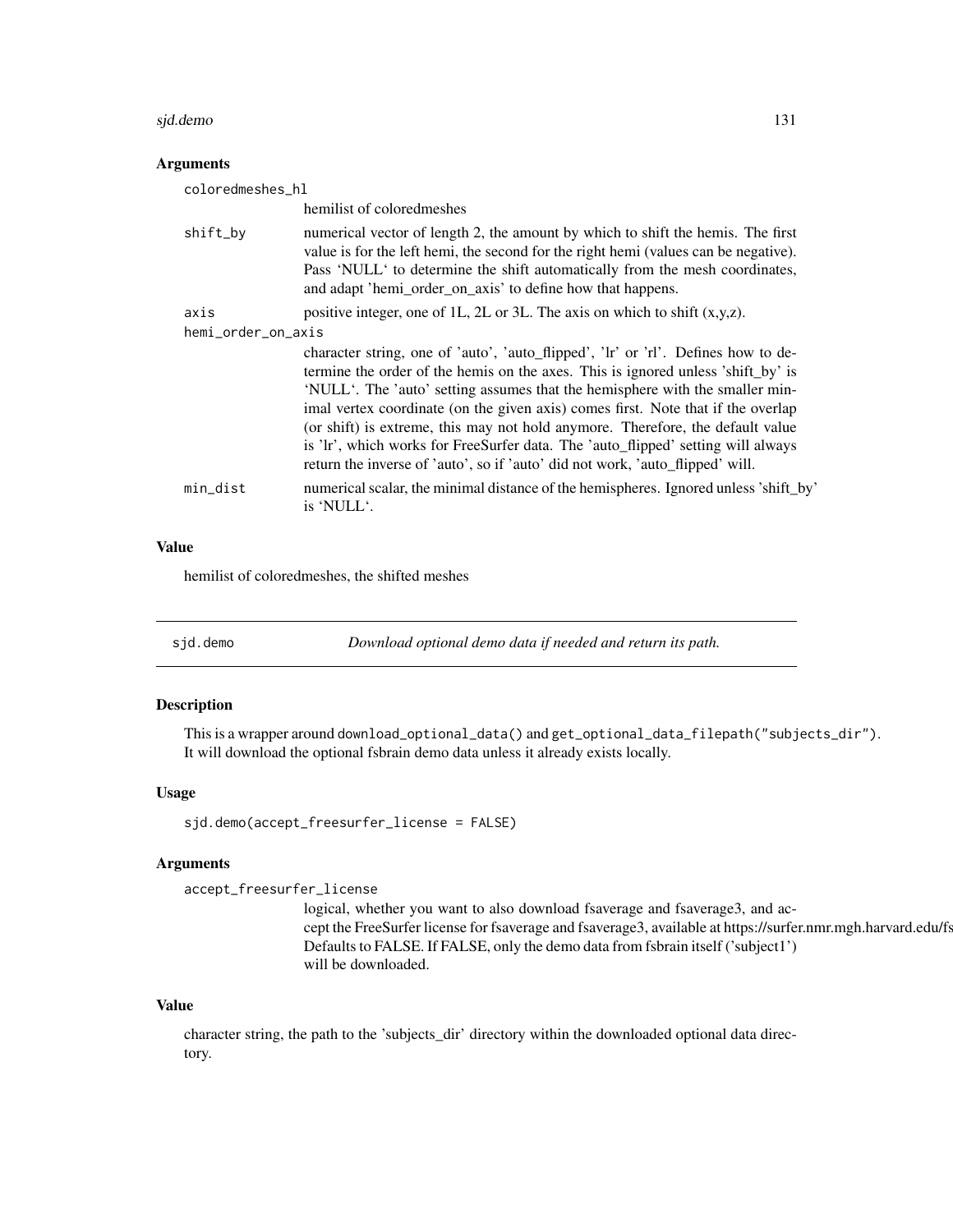### Note

This function will stop if the data cannot be accessed, i.e., the 'subjects\_dir' does not exist after trying to download the data.

<span id="page-131-0"></span>spread.values.over.annot

*Spread a single value for a region to all region vertices.*

#### **Description**

Given an annotation and a list of values (one per brain region), return data that has the values for each region mapped to all region vertices.

#### Usage

```
spread.values.over.annot(
  annot,
  region_value_list,
  value_for_unlisted_regions = NaN,
 warn_on_unmatched_list_regions = FALSE,
 warn_on_unmatched_atlas_regions = FALSE
)
```
### Arguments

annot, annotation. The result of calling fs.read.annot. region\_value\_list, named list of strings. Each name must be a region name from the annotation, and the value must be the value to spread to all region vertices. value\_for\_unlisted\_regions, numeric scalar. The value to assign to vertices which are part of atlas regions that are not listed in region\_value\_list. Defaults to NaN. warn\_on\_unmatched\_list\_regions, logical. Whether to print a warning when a region occurs in the region\_value\_list that is not part of the given atlas (and the value assigned to this region is thus ignored in the output file and data). Defaults to FALSE. warn\_on\_unmatched\_atlas\_regions, logical. Whether to print a warning when a region occurs in the atlas that is not part of the given region\_value\_list (and thus the vertices of the region will be assigned the value 'value\_for\_unlisted\_regions' in the output file and data). Defaults to FALSE.

### Value

named list with following entries: "spread\_data": a vector of length n, where n is the number of vertices in the annotation. One could write this to an MGH or curv file for visualization. "regions\_not\_in\_annot": list of regions which are not in the annotation, but in the region\_value\_list. Their values were ignored.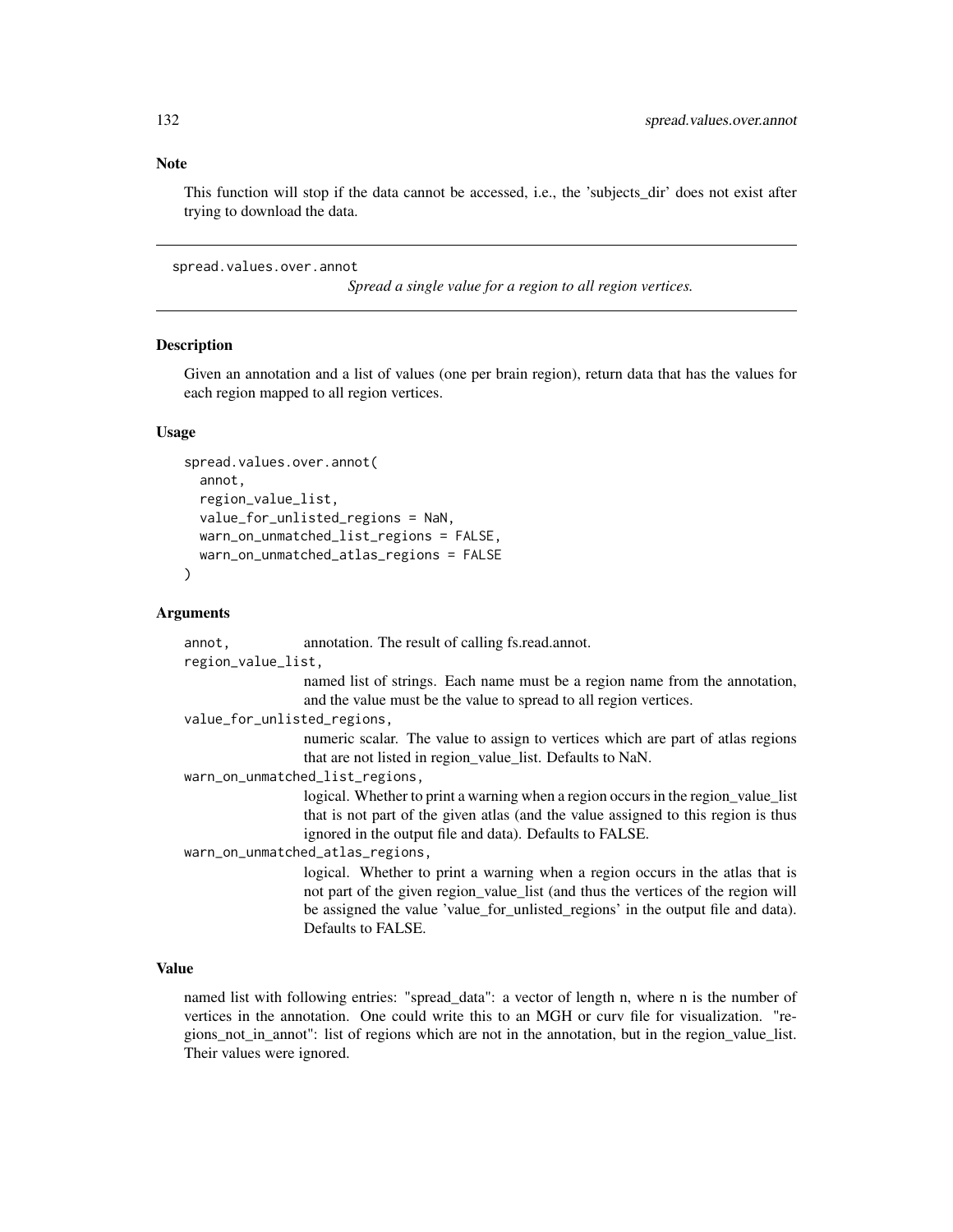### See Also

```
Other atlas functions: get.atlas.region.names(), group.agg.atlas.native(), group.agg.atlas.standard(),
group.annot(), group.label.from.annot(), label.from.annotdata(), label.to.annot(),
regions.to.ignore(), spread.values.over.hemi(), spread.values.over.subject(), subject.annot(),
subject.atlas.agg(), subject.label.from.annot(), subject.lobes()
```
## Examples

```
## Not run:
   fsbrain::download_optional_data();
   subjects_dir = fsbrain::get_optional_data_filepath("subjects_dir");
   annot = subject.annot(subjects_dir, 'subject1', 'lh', 'aparc');
  region_value_list = list("bankssts"=0.9, "precuneus"=0.7);
  morph_like_data =
   spread.values.over.annot(annot, region_value_list, value_for_unlisted_regions=0.0);
```

```
## End(Not run)
```
<span id="page-132-0"></span>spread.values.over.hemi

*Spread the values in the region\_value\_list and return them for one hemisphere.*

### **Description**

Given an atlas and a list that contains one value for each atlas region, create morphometry data in which all region vertices are assigned the value. Can be used to plot stuff like p-values or effect sizes onto brain regions.

### Usage

```
spread.values.over.hemi(
  subjects_dir,
  subject_id,
  hemi,
  atlas,
  region_value_list,
  value_for_unlisted_regions = NA,
  silent = FALSE
)
```
#### Arguments

| subjects_dir. | string. The FreeSurfer SUBJECTS_DIR, i.e., a directory containing the data for |
|---------------|--------------------------------------------------------------------------------|
|               | all your subjects, each in a subdir named after the subject identifier.        |
| subject_id.   | string. The subject identifier                                                 |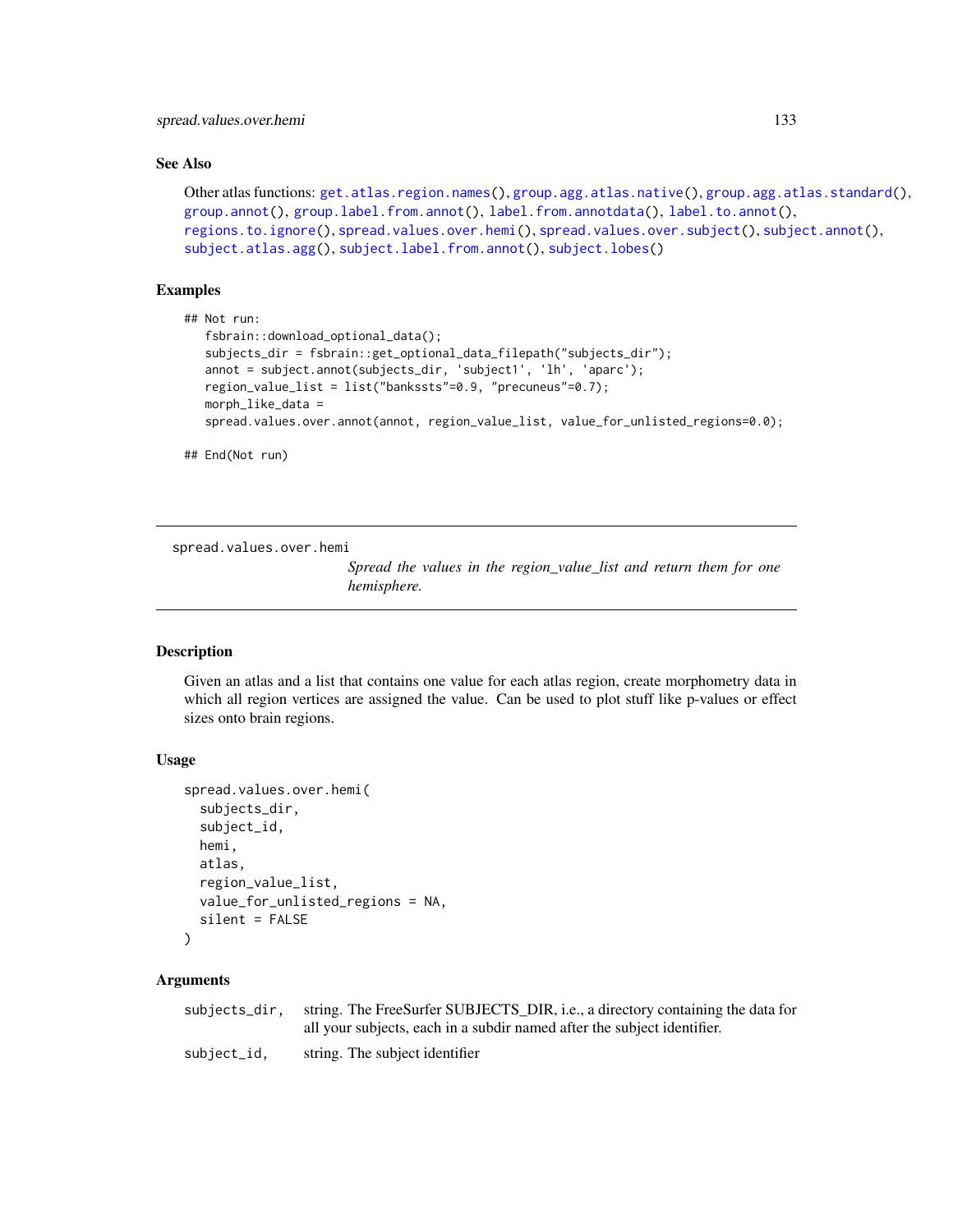| hemi,                       | string, one of 'lh' or 'rh'. The hemisphere name. Used to construct the names<br>of the annotation and morphometry data files to be loaded.                                                                                                                                                                                                                                                                           |  |
|-----------------------------|-----------------------------------------------------------------------------------------------------------------------------------------------------------------------------------------------------------------------------------------------------------------------------------------------------------------------------------------------------------------------------------------------------------------------|--|
| atlas,                      | string. The atlas name. E.g., "aparc", "aparc.2009s", or "aparc.DKTatlas". Used<br>to construct the name of the annotation file to be loaded.                                                                                                                                                                                                                                                                         |  |
| region_value_list,          |                                                                                                                                                                                                                                                                                                                                                                                                                       |  |
|                             | named list. A list in which the names are atlas regions, and the values are the<br>value to write to all vertices of that region. You can pass an unnamed list or<br>vector, but then the length must exactly match the number of regions in the atlas,<br>and the order must match the annotation file of the subject and hemisphere. Use<br>with care, and keep in mind that some subjects do not have all regions. |  |
| value_for_unlisted_regions, |                                                                                                                                                                                                                                                                                                                                                                                                                       |  |
|                             | numeric scalar. The value to assign to vertices which are part of atlas regions<br>that are not listed in region_value_list. Defaults to NaN.                                                                                                                                                                                                                                                                         |  |
| silent                      | logical, whether to suppress mapping info in case of unnamed region value lists<br>(see 'lh_region_value_list' description).                                                                                                                                                                                                                                                                                          |  |

## Value

numeric vector containing the data.

#### See Also

Other atlas functions: [get.atlas.region.names\(](#page-63-0)), [group.agg.atlas.native\(](#page-67-0)), [group.agg.atlas.standard\(](#page-68-0)), [group.annot\(](#page-70-0)), [group.label.from.annot\(](#page-75-0)), [label.from.annotdata\(](#page-103-0)), [label.to.annot\(](#page-104-0)), [regions.to.ignore\(](#page-124-1)), [spread.values.over.annot\(](#page-131-0)), [spread.values.over.subject\(](#page-133-0)), [subject.annot\(](#page-135-0)), [subject.atlas.agg\(](#page-137-0)), [subject.label.from.annot\(](#page-141-0)), [subject.lobes\(](#page-142-0))

# Examples

```
## Not run:
  fsbrain::download_optional_data();
   subjects_dir = fsbrain::get_optional_data_filepath("subjects_dir");
   region_value_list = list("bankssts"=0.9, "precuneus"=0.7);
  morph_like_data =
   spread.values.over.hemi(subjects_dir, 'subject1', 'lh', 'aparc', region_value_list);
```
## End(Not run)

<span id="page-133-0"></span>spread.values.over.subject

*Spread the values in the region\_value\_list and return them for one hemisphere.*

### Description

Given an atlas and a list that contains one value for each atlas region, create morphometry data in which all region vertices are assigned the value. Can be used to plot stuff like p-values or effect sizes onto brain regions.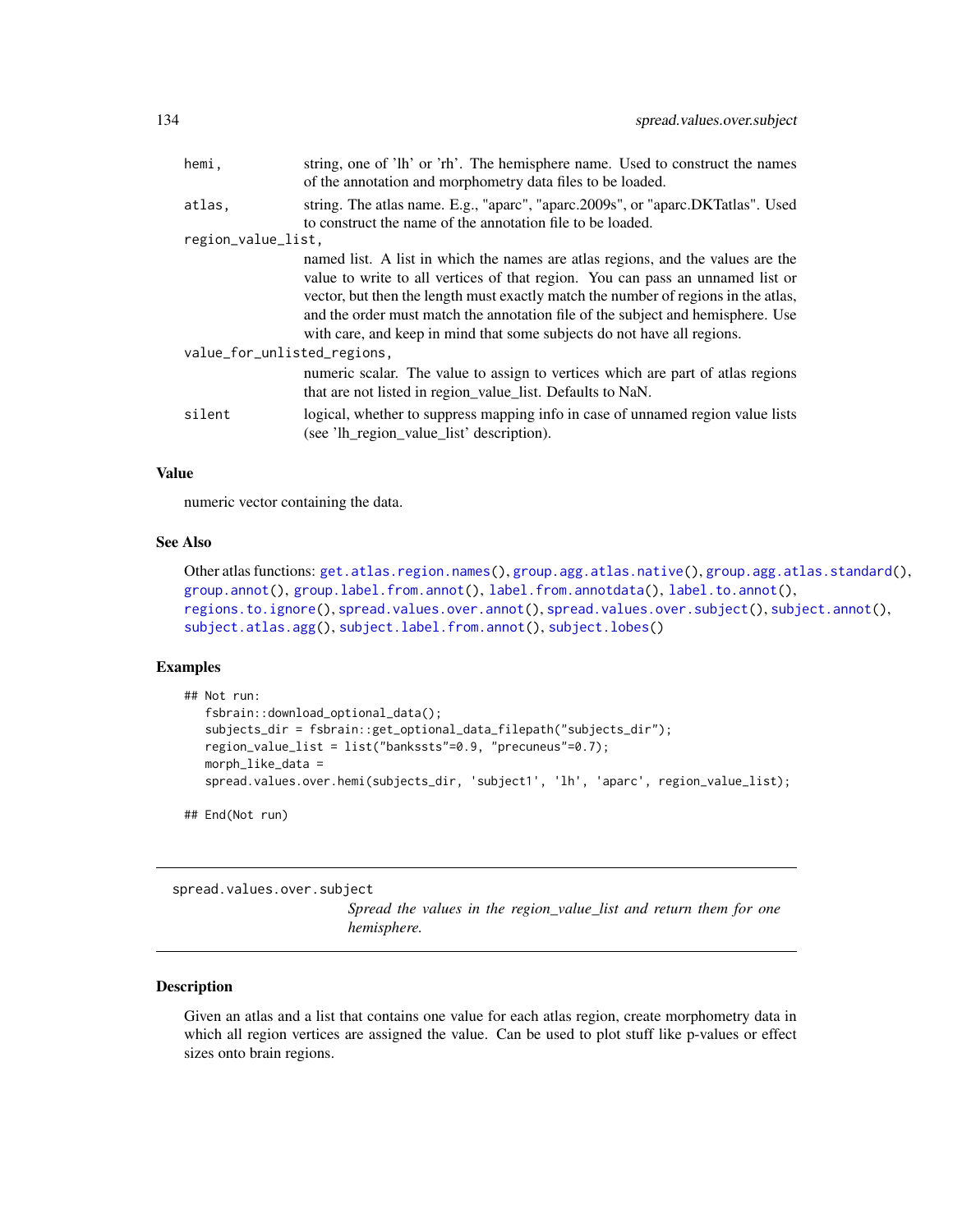# spread.values.over.subject 135

# Usage

```
spread.values.over.subject(
  subjects_dir,
  subject_id,
  atlas,
  lh_region_value_list,
  rh_region_value_list,
  value_for_unlisted_regions = NaN,
  silent = FALSE
)
```
### Arguments

| subjects_dir,               | string. The FreeSurfer SUBJECTS_DIR, i.e., a directory containing the data for<br>all your subjects, each in a subdir named after the subject identifier.          |  |
|-----------------------------|--------------------------------------------------------------------------------------------------------------------------------------------------------------------|--|
| subject_id,                 | string. The subject identifier                                                                                                                                     |  |
| atlas,                      | string. The atlas name. E.g., "aparc", "aparc.2009s", or "aparc.DKTatlas". Used<br>to construct the name of the annotation file to be loaded.                      |  |
| lh_region_value_list,       |                                                                                                                                                                    |  |
|                             | named list. A list in which the names are atlas regions, and the values are the<br>value to write to all vertices of that region. Applied to the left hemisphere.  |  |
| rh_region_value_list,       |                                                                                                                                                                    |  |
|                             | named list. A list in which the names are atlas regions, and the values are the<br>value to write to all vertices of that region. Applied to the right hemisphere. |  |
| value_for_unlisted_regions, |                                                                                                                                                                    |  |
|                             | numeric scalar. The value to assign to vertices which are part of atlas regions<br>that are not listed in region_value_list. Defaults to NaN.                      |  |
| silent                      | logical, whether to suppress mapping info in case of unnamed region value lists<br>(see 'lh_region_value_list' description).                                       |  |

### Value

named list with entries 'lh' and 'rh'. Each value is a numeric vector containing the data for the respective hemisphere.

# See Also

Other atlas functions: [get.atlas.region.names\(](#page-63-0)), [group.agg.atlas.native\(](#page-67-0)), [group.agg.atlas.standard\(](#page-68-0)), [group.annot\(](#page-70-0)), [group.label.from.annot\(](#page-75-0)), [label.from.annotdata\(](#page-103-0)), [label.to.annot\(](#page-104-0)), [regions.to.ignore\(](#page-124-1)), [spread.values.over.annot\(](#page-131-0)), [spread.values.over.hemi\(](#page-132-0)), [subject.annot\(](#page-135-0)), [subject.atlas.agg\(](#page-137-0)), [subject.label.from.annot\(](#page-141-0)), [subject.lobes\(](#page-142-0))

# Examples

```
## Not run:
   fsbrain::download_optional_data();
   subjects_dir = fsbrain::get_optional_data_filepath("subjects_dir");
  lh_region_value_list = list("bankssts"=0.9, "precuneus"=0.7);
```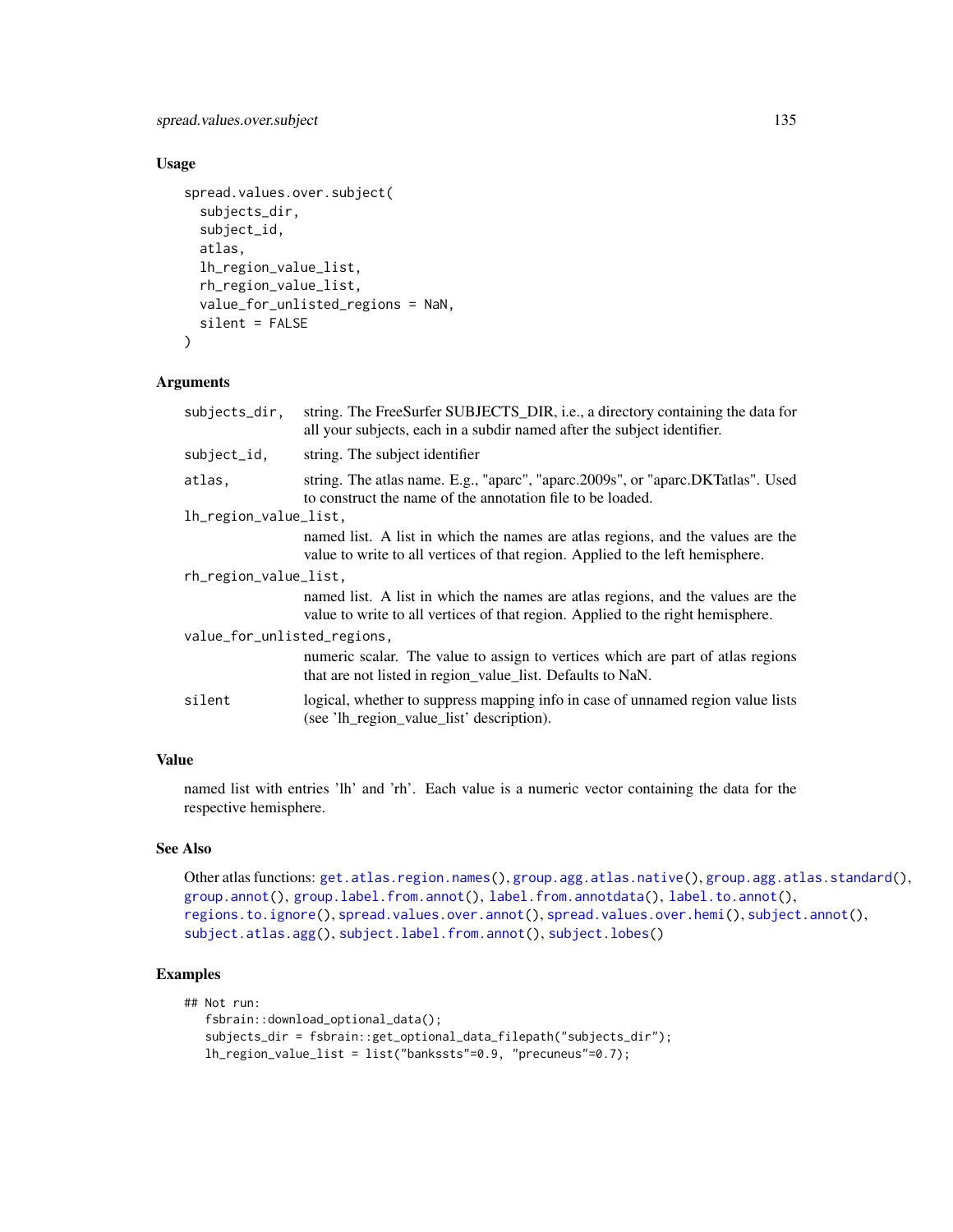```
rh_region_value_list = list("bankssts"=0.5);
morph_like_data =
spread.values.over.subject(subjects_dir, 'subject1', 'aparc',
lh_region_value_list, rh_region_value_list);
```
## End(Not run)

<span id="page-135-0"></span>

subject.annot *Load an annotation for a subject.*

#### **Description**

Load a brain surface annotation, i.e., a cortical parcellation based on an atlas, for a subject.

### Usage

```
subject.annot(subjects_dir, subject_id, hemi, atlas)
```
### Arguments

| subjects_dir | string. The FreeSurfer SUBJECTS_DIR, i.e., a directory containing the data for<br>all your subjects, each in a subdir named after the subject identifier. |
|--------------|-----------------------------------------------------------------------------------------------------------------------------------------------------------|
| subject_id   | string. The subject identifier                                                                                                                            |
| hemi         | string, one of 'lh' or 'rh'. The hemisphere name. Used to construct the names<br>of the annotation and morphometry data files to be loaded.               |
| atlas        | string. The atlas name. E.g., "aparc", "aparc.2009s", or "aparc.DKTatlas". Used<br>to construct the name of the annotation file to be loaded.             |

#### Value

the annotation, as returned by [read.fs.annot](#page-0-0). It is a named list, enties are: "vertices" vector of n vertex indices, starting with 0. "label\_codes": vector of n integers, each entry is a color code, i.e., a value from the 5th column in the table structure included in the "colortable" entry (see below). "label\_names": the n brain structure names for the vertices, already retrieved from the colortable using the code. "hex\_colors\_rgb": Vector of hex color for each vertex. The "colortable" is another named list with 3 entries: "num\_entries": int, number of brain structures. "struct\_names": vector of strings, the brain structure names. "table": numeric matrix with num\_entries rows and 5 colums. The 5 columns are: 1 = color red channel, 2=color blue channel, 3=color green channel, 4=color alpha channel, 5=unique color code. "colortable\_df": The same information as a dataframe. Contains the extra columns "hex\_color\_string\_rgb" and "hex\_color\_string\_rgba" that hold the color as an RGB(A) hex string, like "#rrggbbaa".

#### See Also

Other atlas functions: [get.atlas.region.names\(](#page-63-0)), [group.agg.atlas.native\(](#page-67-0)), [group.agg.atlas.standard\(](#page-68-0)), [group.annot\(](#page-70-0)), [group.label.from.annot\(](#page-75-0)), [label.from.annotdata\(](#page-103-0)), [label.to.annot\(](#page-104-0)), [regions.to.ignore\(](#page-124-1)), [spread.values.over.annot\(](#page-131-0)), [spread.values.over.hemi\(](#page-132-0)), spread.values.over.subject [subject.atlas.agg\(](#page-137-0)), [subject.label.from.annot\(](#page-141-0)), [subject.lobes\(](#page-142-0))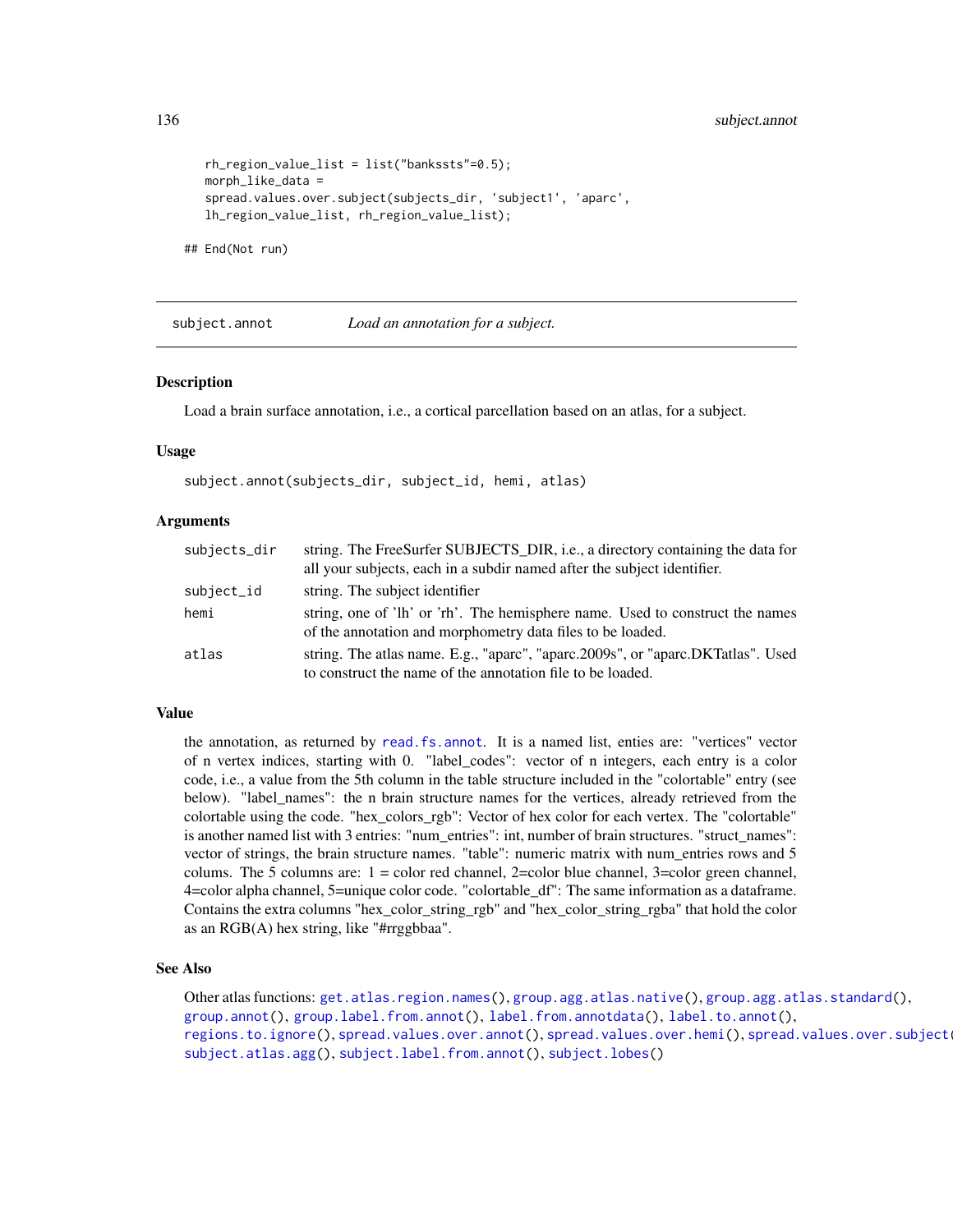# subject.annot.border 137

# Examples

```
## Not run:
  fsbrain::download_optional_data();
   subjects_dir = fsbrain::get_optional_data_filepath("subjects_dir");
  annot_lh = subject.annot(subjects_dir, "subject1", "lh", "aparc");
```

```
## End(Not run)
```
subject.annot.border *Compute annot border vertices.*

# Description

Compute annot border vertices.

# Usage

```
subject.annot.border(
  subjects_dir,
  subject_id,
 hemi,
 atlas,
  surface = "white",expand_inwards = 0L,
  limit_to_regions = NULL
\mathcal{L}
```
# Arguments

| subjects_dir     | string. The FreeSurfer SUBJECTS_DIR, i.e., a directory containing the data for<br>all your subjects, each in a subdir named after the subject identifier.                                                                                                                                        |  |
|------------------|--------------------------------------------------------------------------------------------------------------------------------------------------------------------------------------------------------------------------------------------------------------------------------------------------|--|
| subject_id       | string. The subject identifier.                                                                                                                                                                                                                                                                  |  |
| hemi             | string, one of 'lh', 'rh', or 'both'. The hemisphere name. Used to construct the<br>names of the label data files to be loaded.                                                                                                                                                                  |  |
| atlas            | string. The atlas name. E.g., "aparc", "aparc.2009s", or "aparc.DKTatlas". Used<br>to construct the name of the annotation file to be loaded.                                                                                                                                                    |  |
| surface          | string. The display surface. E.g., "white", "pial", or "inflated". Defaults to<br>"white".                                                                                                                                                                                                       |  |
|                  | expand_inwards integer, additional thickness of the borders. Increases computation time, defaults<br>to $0L$ .                                                                                                                                                                                   |  |
| limit_to_regions |                                                                                                                                                                                                                                                                                                  |  |
|                  | vector of character strings or NULL, a list of regions for which to draw the<br>outline (see get. atlas. region. names). If NULL, all regions will be used. If<br>(and only if) this parameter is used, the 'outline_color' parameter can be a vector<br>of color strings, one color per region. |  |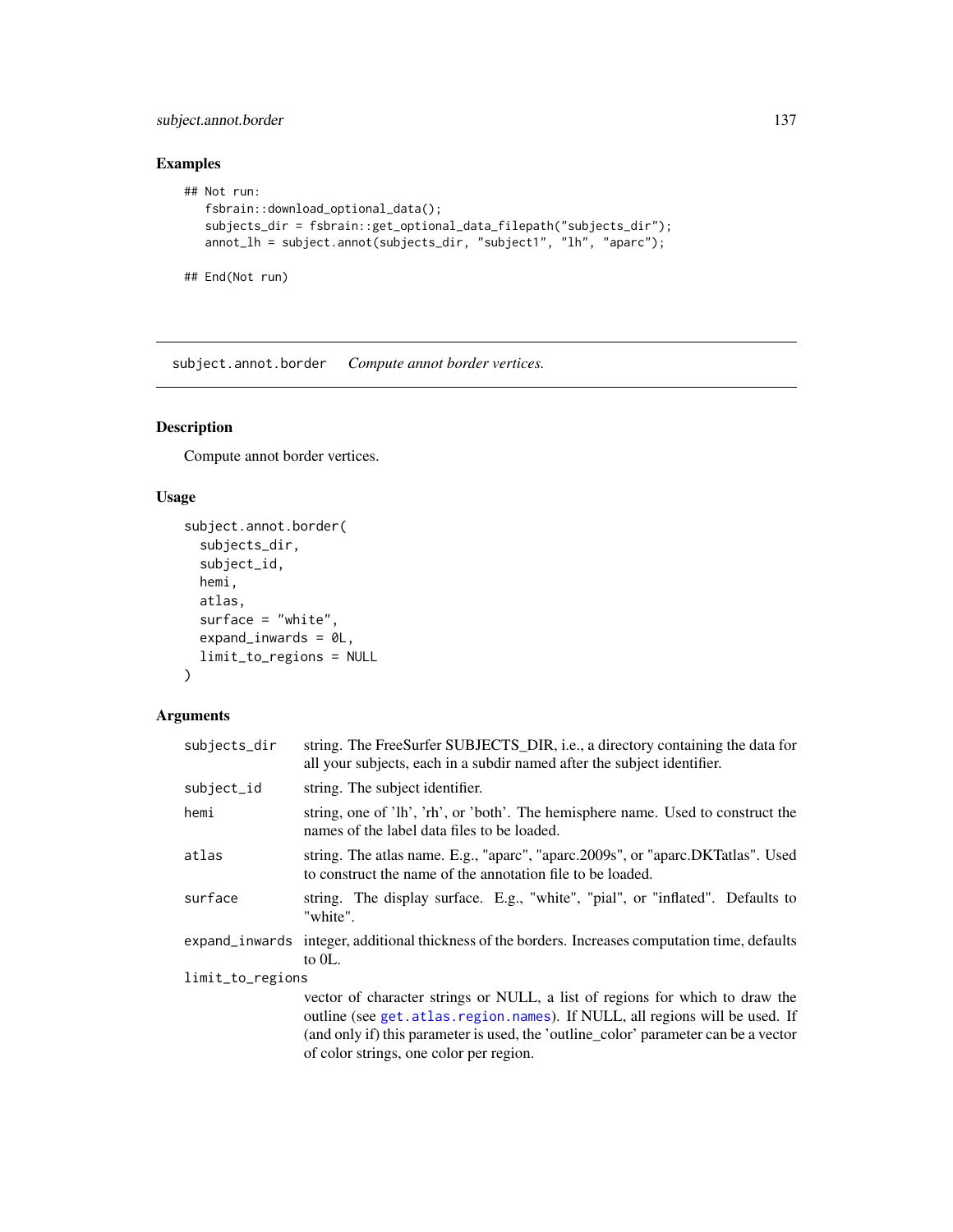#### Value

hemilist of integer vectors, the vertices in the border

<span id="page-137-0"></span>subject.atlas.agg *Aggregate morphometry data over brain atlas regions for a subject.*

#### Description

Aggregate morphometry data over brain atlas regions, e.g., compute the mean thickness value over all regions in an atlas.

#### Usage

```
subject.atlas.agg(
  vertex_morph_data,
  vertex_label_names,
  agg_fun = base::mean,requested_label_names = c()
)
```
#### Arguments

vertex\_morph\_data,

numeric vector. The morphometry data, one value per vertex. The morphometry data are typically loaded from an MGZ or curv format file with the read.fs.curv or read.fs.mgh functions.

vertex\_label\_names,

string vector. The region names for the vertices, one string per vertex. The region names are typically loaded from an annotation file with the read.fs.annot function.

agg\_fun, function. An R function that aggregates data, typically max, mean, min or something similar. Note: this is NOT a string, put the function name without quotes. Defaults to base: : mean.

requested\_label\_names,

string vector. The label (or region) names that you want to occur in the output. If not specified, all region names which occur in the data are used. If given, and one of the requested names does NOT occur in the data, it will occur in the output with aggregation value NaN. If given, and one of the names from the data does NOT occur in the requested list, it will NOT occur in the output. So if you specify this, the output dataframe will contain a row for a region if and only if it is in the requested list.

### Value

dataframe with aggregated values for all regions, with 2 columns and n rows, where n is the number of effective regions. The columns are: "region": string, contains the region name. "aggregated": numeric, contains the result of applying agg\_fun to the morphometry data in that region.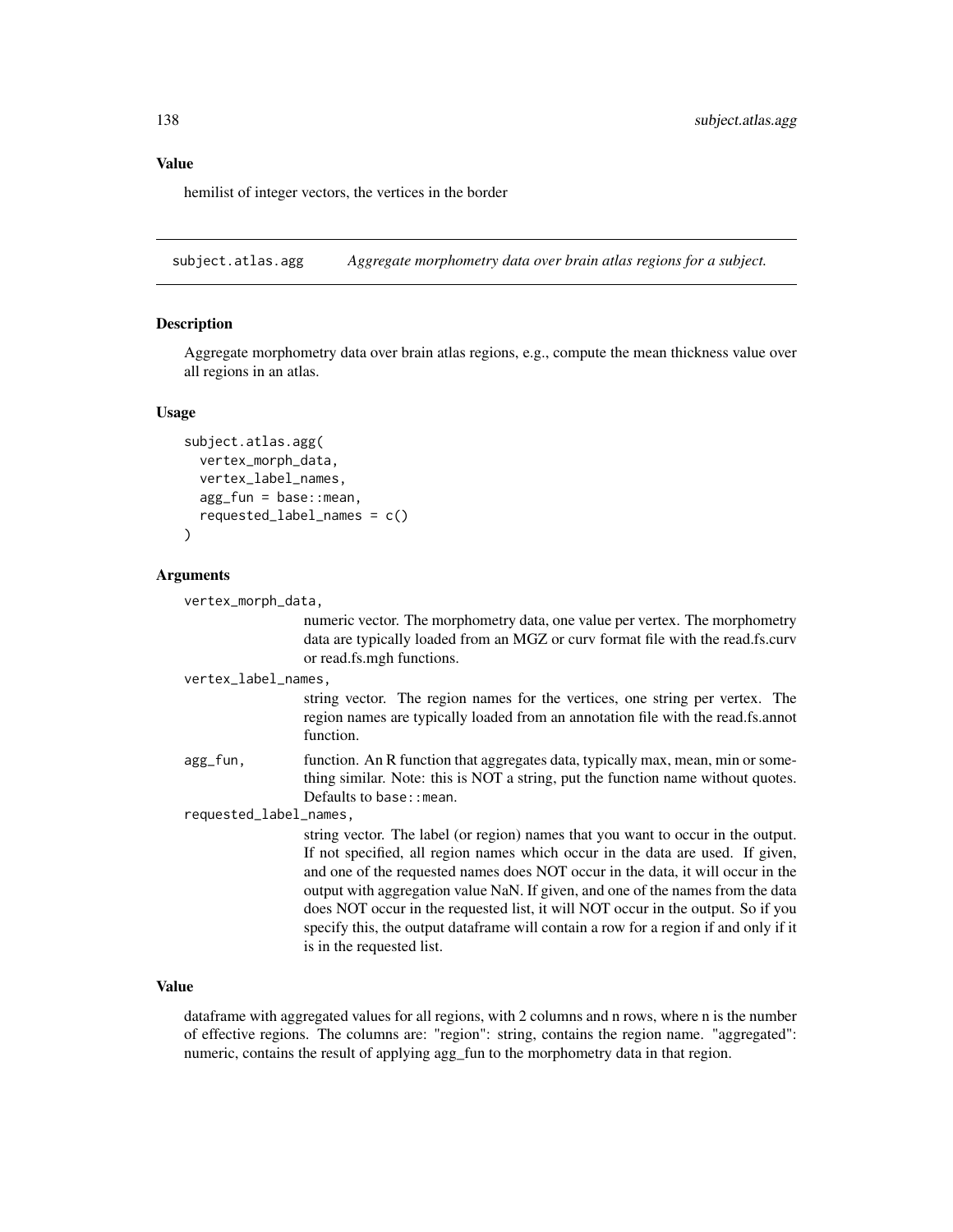# See Also

Other aggregation functions: [group.agg.atlas.native\(](#page-67-0)), [group.agg.atlas.standard\(](#page-68-0)), group.morph.agg.standard

Other atlas functions: [get.atlas.region.names\(](#page-63-0)), [group.agg.atlas.native\(](#page-67-0)), [group.agg.atlas.standard\(](#page-68-0)), [group.annot\(](#page-70-0)), [group.label.from.annot\(](#page-75-0)), [label.from.annotdata\(](#page-103-0)), [label.to.annot\(](#page-104-0)), [regions.to.ignore\(](#page-124-1)), [spread.values.over.annot\(](#page-131-0)), [spread.values.over.hemi\(](#page-132-0)), spread.values.over.subject [subject.annot\(](#page-135-0)), [subject.label.from.annot\(](#page-141-0)), [subject.lobes\(](#page-142-0))

### Examples

```
## Not run:
   fsbrain::download_optional_data();
   subjects_dir = fsbrain::get_optional_data_filepath("subjects_dir");
  morph_data = subject.morph.native(subjects_dir, 'subject1', 'thickness', 'lh');
  annot = subject.annot(subjects_dir, 'subject1', 'lh', 'aparc');
  agg = subject.atlas.agg(morph_data, annot$label_names);
```
## End(Not run)

subject.filepath.morph.native

*Construct filepath of native space morphometry data file.*

#### Description

Construct filepath of native space morphometry data file.

#### Usage

```
subject.filepath.morph.native(
  subjects_dir,
  subject_id,
 measure,
 hemi,
  format = "curv",
 warn_if_nonexistent = FALSE,
  error_if_nonexistent = FALSE
)
```
### Arguments

| subjects_dir | string. The FreeSurfer SUBJECTS_DIR, i.e., a directory containing the data for<br>all your subjects, each in a subdir named after the subject identifier.          |
|--------------|--------------------------------------------------------------------------------------------------------------------------------------------------------------------|
| subject_id   | string. The subject identifier                                                                                                                                     |
| measure      | string. Name of the vertex-wise measure of morphometry data file. E.g., "area"<br>or "thickness". Used to construct the name of the morphometry file to be loaded. |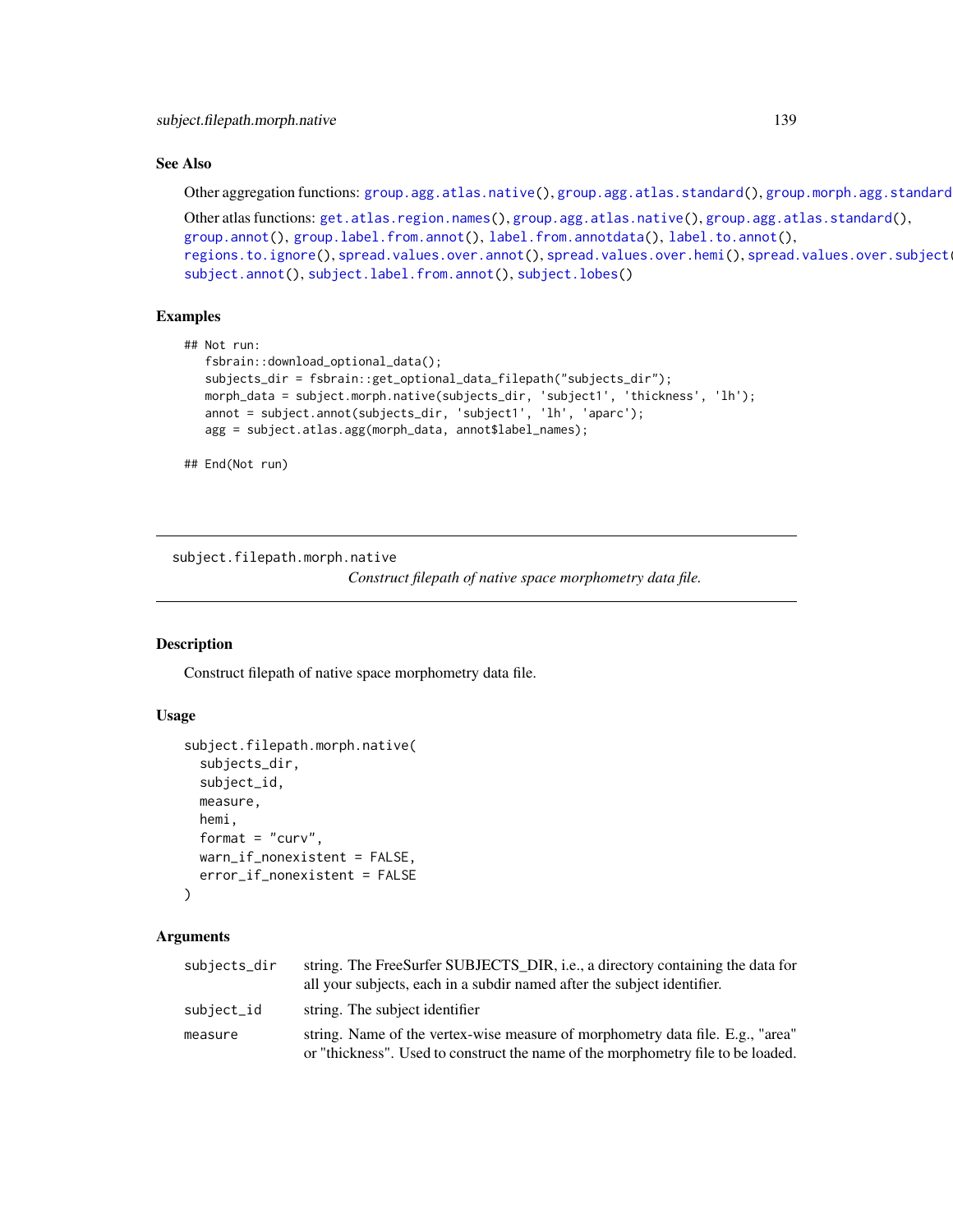| string, one of 'lh' or 'rh'. The hemisphere name.                                                             |  |  |
|---------------------------------------------------------------------------------------------------------------|--|--|
| string. One of 'mgh', 'mgz', 'curv'. Defaults to 'curv'.                                                      |  |  |
| warn_if_nonexistent                                                                                           |  |  |
| logical. Whether to print a warning if the file does not exist or cannot be ac-<br>cessed. Defaults to FALSE. |  |  |
| error_if_nonexistent                                                                                          |  |  |
| logical. Whether to raise an error if the file does not exist or cannot be accessed.<br>Defaults to FALSE.    |  |  |
|                                                                                                               |  |  |

### Value

string, the file path.

subject.filepath.morph.standard

*Construct filepath of standard space morphometry data file.*

# Description

Construct filepath of standard space morphometry data file.

# Usage

```
subject.filepath.morph.standard(
  subjects_dir,
 subject_id,
 measure,
 hemi,
 fwhm = "10",
  template_subject = "fsaverage",
 format = "auto",warn_if_nonexistent = FALSE,
 error_if_nonexistent = FALSE
\mathcal{L}
```
# Arguments

| subjects_dir     | string. The FreeSurfer SUBJECTS DIR, <i>i.e.</i> , a directory containing the data for<br>all your subjects, each in a subdir named after the subject identifier.  |
|------------------|--------------------------------------------------------------------------------------------------------------------------------------------------------------------|
| subject_id       | string. The subject identifier. Can be a vector.                                                                                                                   |
| measure          | string. Name of the vertex-wise measure of morphometry data file. E.g., "area"<br>or "thickness". Used to construct the name of the morphometry file to be loaded. |
| hemi             | string, one of 'lh' or 'rh'. The hemisphere name.                                                                                                                  |
| fwhm             | string. Smoothing as string, e.g. '10' or '25'. Defaults to '10'.                                                                                                  |
| template_subject |                                                                                                                                                                    |
|                  | $\mathbf{r}$ , and $\mathbf{r}$ , and $\mathbf{r}$ , and $\mathbf{r}$ , and $\mathbf{r}$ , and $\mathbf{r}$ , and $\mathbf{r}$                                     |

string. Template subject name, defaults to 'fsaverage'.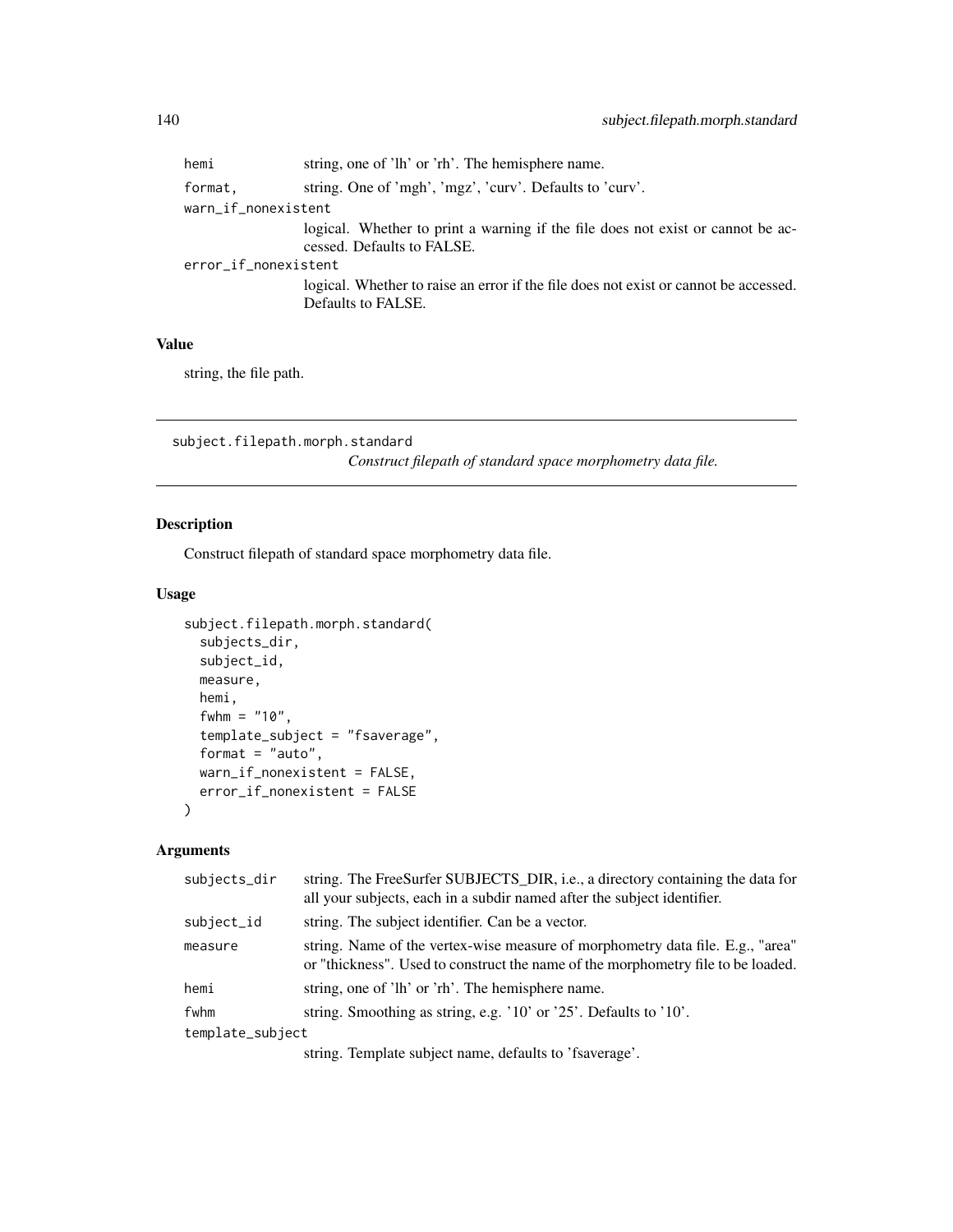# subject.label 141

| format               | string. One of 'mgh', 'mgz', 'curv'. Defaults to 'mgh'.                                                       |  |
|----------------------|---------------------------------------------------------------------------------------------------------------|--|
| warn_if_nonexistent  |                                                                                                               |  |
|                      | logical. Whether to print a warning if the file does not exist or cannot be ac-<br>cessed. Defaults to FALSE. |  |
| error_if_nonexistent |                                                                                                               |  |
|                      | logical. Whether to raise an error if the file does not exist or cannot be accessed.<br>Defaults to FALSE.    |  |

# Value

string, the file path. (Or a vector if 'subject\_id' is a vector.)

<span id="page-140-0"></span>subject.label *Retrieve label data for a single subject.*

# Description

Load a label (like 'label/lh.cortex.label') for a subject from disk. Uses knowledge about the FreeSurfer directory structure to load the correct file.

# Usage

```
subject.label(
  subjects_dir,
  subject_id,
 label,
 hemi,
 return_one_based_indices = TRUE,
 full = FALSE)
```
# Arguments

| subjects_dir             | string. The FreeSurfer SUBJECTS_DIR, i.e., a directory containing the data for<br>all your subjects, each in a subdir named after the subject identifier.                                                                                                                                        |  |
|--------------------------|--------------------------------------------------------------------------------------------------------------------------------------------------------------------------------------------------------------------------------------------------------------------------------------------------|--|
| subject_id               | string. The subject identifier                                                                                                                                                                                                                                                                   |  |
| label                    | string. Name of the label file, without the hemi part. You can include the '.label'<br>suffix. E.g., 'cortex.label' for '?h.cortex.label'. You can also pass just the label<br>$(e.g., 'cortex')$ : if the string does not end with the suffix '.label', that suffix gets<br>added auomatically. |  |
| hemi                     | string, one of 'lh', 'rh', or 'both'. The hemisphere name. Used to construct the<br>names of the label data files to be loaded. For 'both', see the information on the<br>return value.                                                                                                          |  |
| return_one_based_indices |                                                                                                                                                                                                                                                                                                  |  |
|                          | logical. Whether the indices should be 1-based. Indices are stored zero-based in<br>the file, but R uses 1-based indices. Defaults to TRUE, which means that 1 will<br>be added to all indices read from the file before returning them.                                                         |  |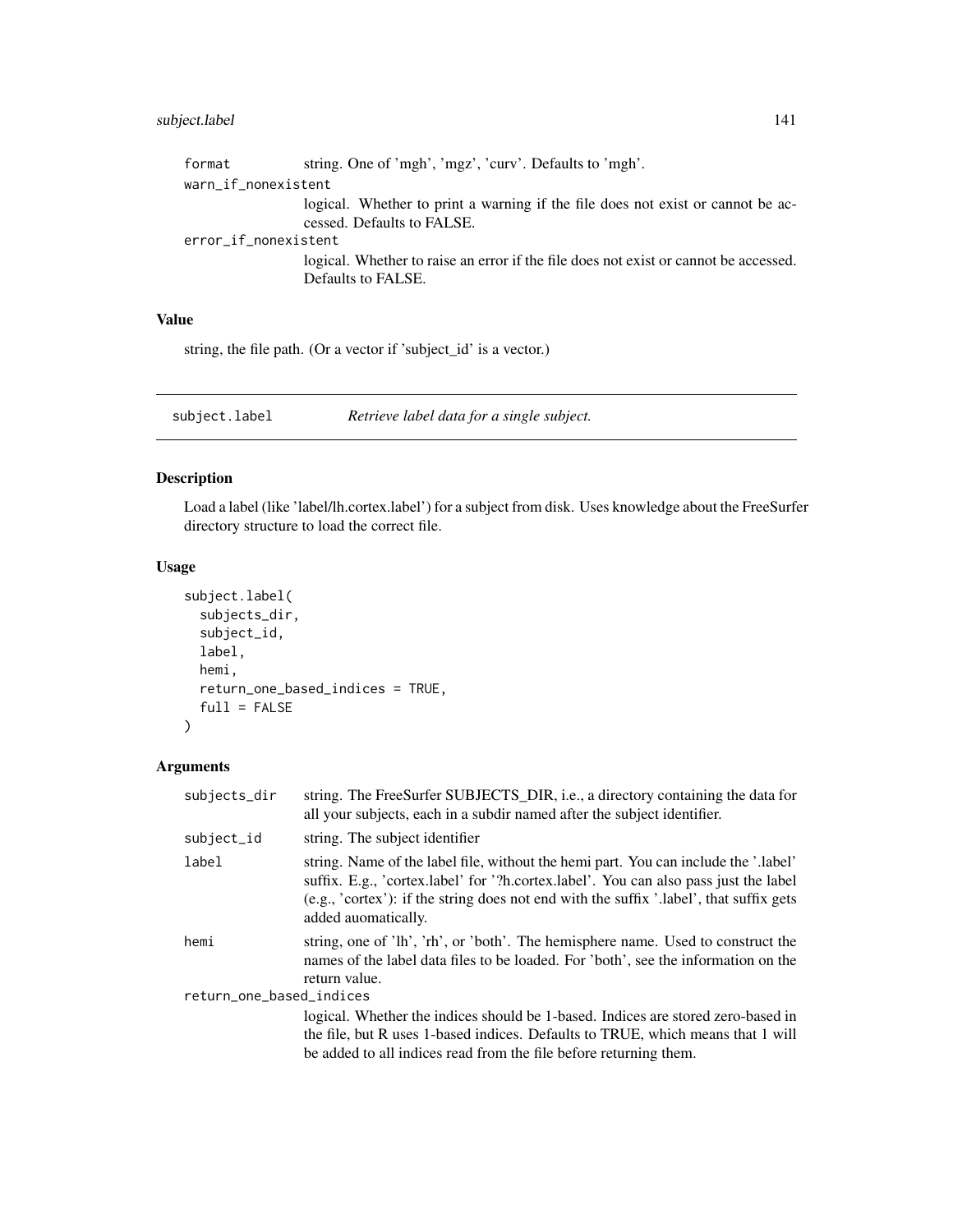full logical, whether to return the full label structure instead of only the vertex indices.

#### Value

integer vector with label data: the list of vertex indices in the label. See 'return\_one\_based\_indices' for important information. If parameter 'hemi' is set to 'both', a named list with entries 'lh' and 'rh' is returned, and the values of are the respective labels.

#### See Also

Other label data functions: [group.label\(](#page-74-0)), [labeldata.from.mask\(](#page-105-0)), [mask.from.labeldata.for.hemi\(](#page-109-0))

### Examples

```
## Not run:
   fsbrain::download_optional_data();
   subjects_dir = fsbrain::get_optional_data_filepath("subjects_dir");
  cortex_lh = subject.label(subjects_dir, "subject1", "cortex.label", "lh");
```

```
## End(Not run)
```
<span id="page-141-0"></span>subject.label.from.annot

*Extract a region from an atlas annotation as a label for a subject.*

### Description

The returned label can be used to mask morphometry data, e.g., to set the values of a certain region to NaN or to extract only values from a certain region.

# Usage

```
subject.label.from.annot(
  subjects_dir,
  subject_id,
  hemi,
  atlas,
  region,
  return_one_based_indices = TRUE,
  invert = FALSE,error_on_invalid_region = TRUE
)
```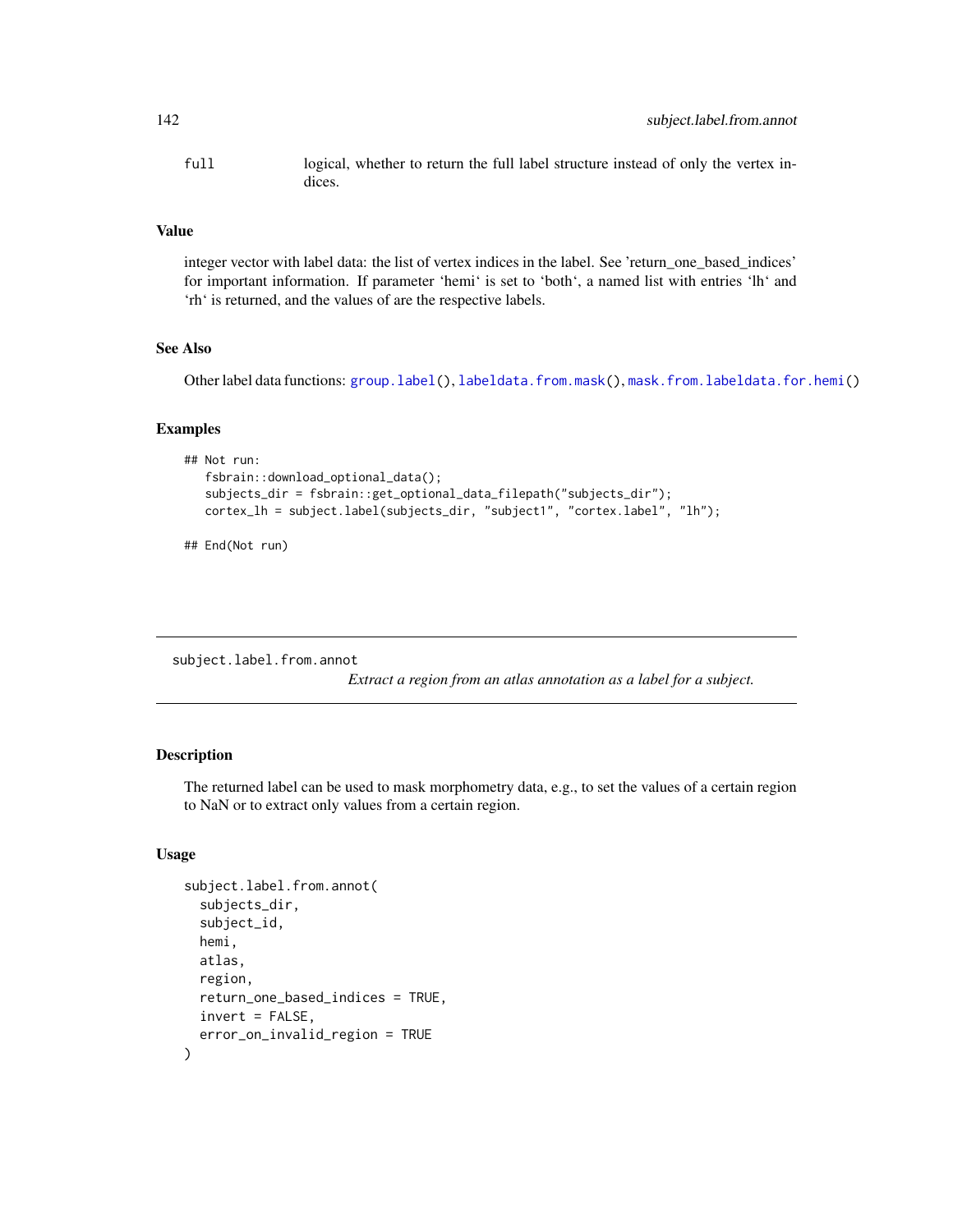# subject.lobes 143

#### **Arguments**

| subjects_dir,             | string. The FreeSurfer SUBJECTS_DIR, i.e., a directory containing the data for<br>all your subjects, each in a subdir named after the subject identifier.                                                             |  |
|---------------------------|-----------------------------------------------------------------------------------------------------------------------------------------------------------------------------------------------------------------------|--|
| subject_id,               | string. The subject identifier.                                                                                                                                                                                       |  |
| hemi.                     | string, one of 'lh' or 'rh'. The hemisphere name. Used to construct the names<br>of the label data files to be loaded.                                                                                                |  |
| atlas,                    | string. The atlas name. E.g., "aparc", "aparc.2009s", or "aparc.DKTatlas". Used<br>to construct the name of the annotation file to be loaded.                                                                         |  |
| region,                   | string. A valid region name for the annotation, i.e., one of the regions of the<br>atlas.                                                                                                                             |  |
| return_one_based_indices, |                                                                                                                                                                                                                       |  |
|                           | logical. Whether the indices should be 1-based. Indices are stored zero-based in<br>label files, but R uses 1-based indices. Defaults to TRUE.                                                                        |  |
| invert,                   | logical. If TRUE, return the indices of all vertices which are NOT part of the<br>region. Defaults to FALSE.                                                                                                          |  |
| error_on_invalid_region,  |                                                                                                                                                                                                                       |  |
|                           | logical. Whether to throw an error if the given region does not appear in the<br>region list of the annotation. If set to FALSE, this will be ignored and an empty<br>vertex list will be returned. Defaults to TRUE. |  |

# Value

integer vector with label data: the list of vertex indices in the label.

#### See Also

Other atlas functions: [get.atlas.region.names\(](#page-63-0)), [group.agg.atlas.native\(](#page-67-0)), [group.agg.atlas.standard\(](#page-68-0)), [group.annot\(](#page-70-0)), [group.label.from.annot\(](#page-75-0)), [label.from.annotdata\(](#page-103-0)), [label.to.annot\(](#page-104-0)), [regions.to.ignore\(](#page-124-1)), [spread.values.over.annot\(](#page-131-0)), [spread.values.over.hemi\(](#page-132-0)), spread.values.over.subject [subject.annot\(](#page-135-0)), [subject.atlas.agg\(](#page-137-0)), [subject.lobes\(](#page-142-0))

<span id="page-142-0"></span>subject.lobes *Load labels representing brain lobes.*

# Description

This gives you labels that represent brain lobes for a subject. The lobe definition is based on the Desikan-Killiany atlas (Desikan \*et al.\*, 2010) as suggested on the FreeSurfer website at https://surfer.nmr.mgh.harvard.edu/fswiki/CorticalParcellation.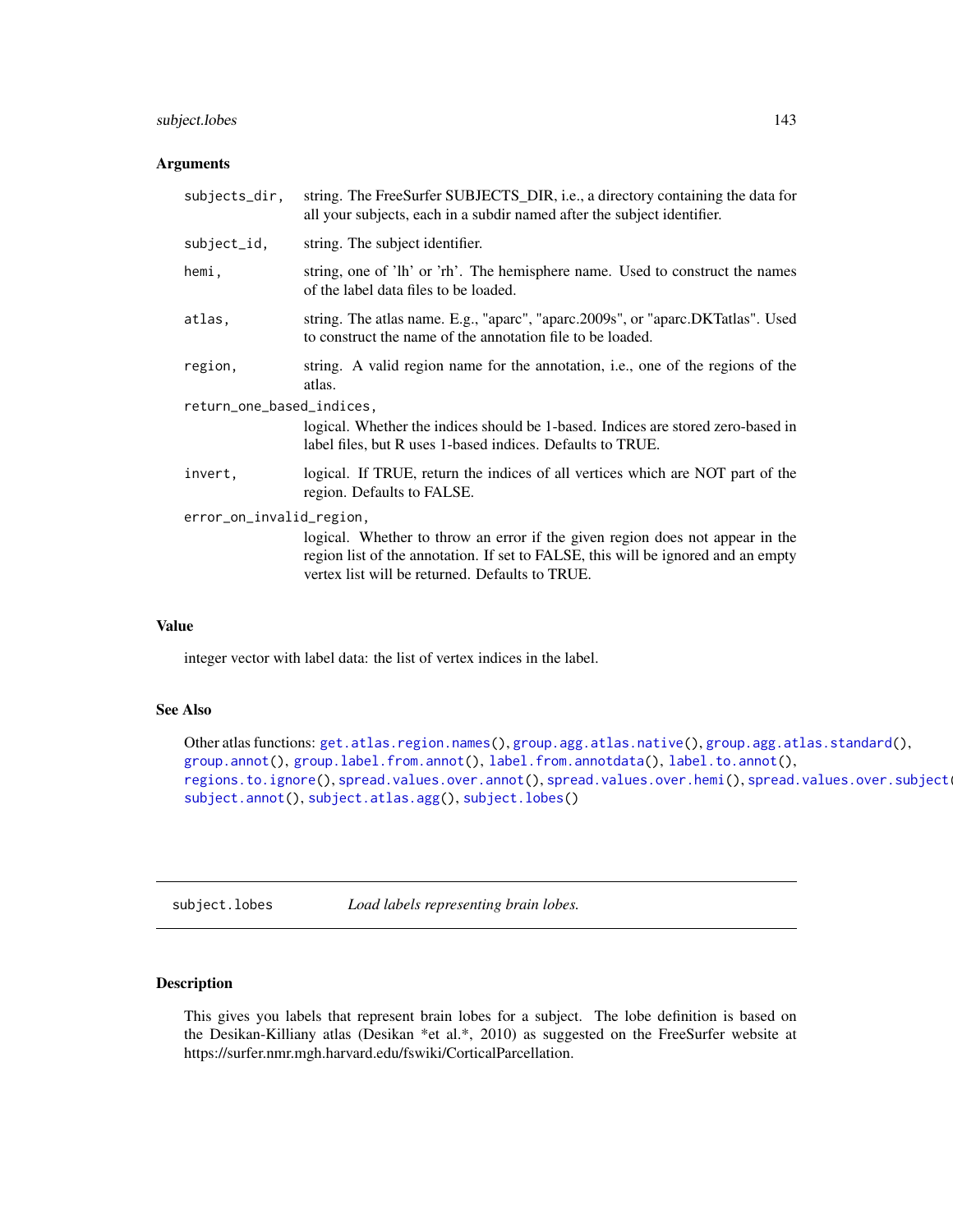### Usage

```
subject.lobes(
  subjects_dir,
  subject_id,
  hemi = "both",
  include_cingulate = TRUE,
  as_annot = FALSE
)
```
# Arguments

| subjects_dir      | string. The FreeSurfer SUBJECTS_DIR, i.e., a directory containing the data for<br>all your subjects, each in a subdir named after the subject identifier.                           |
|-------------------|-------------------------------------------------------------------------------------------------------------------------------------------------------------------------------------|
| subject_id        | string. The subject identifier                                                                                                                                                      |
| hemi              | string, one of 'lh', 'rh', or 'both'. The hemisphere name. Used to construct the<br>names of the surface file to be loaded. For 'both', see the information on the<br>return value. |
| include_cingulate |                                                                                                                                                                                     |
|                   | logical, whether to include the vertices of the cingulate in the lobes                                                                                                              |
| as_annot          | return a hemilist of annotations instead of the return value described in the<br>*value* section                                                                                    |

#### Value

hemilist of integer vectors, the vectors represent vertex indices of the hemispheres, and each vertex is assigned one of the following values: '0'=no\_lobe, '1'=frontal, '2'=parietal, '3'=temporal, '4'=occipital.

### See Also

Other atlas functions: [get.atlas.region.names\(](#page-63-0)), [group.agg.atlas.native\(](#page-67-0)), [group.agg.atlas.standard\(](#page-68-0)), [group.annot\(](#page-70-0)), [group.label.from.annot\(](#page-75-0)), [label.from.annotdata\(](#page-103-0)), [label.to.annot\(](#page-104-0)), [regions.to.ignore\(](#page-124-1)), [spread.values.over.annot\(](#page-131-0)), [spread.values.over.hemi\(](#page-132-0)), spread.values.over.subject [subject.annot\(](#page-135-0)), [subject.atlas.agg\(](#page-137-0)), [subject.label.from.annot\(](#page-141-0))

Other label functions: [apply.label.to.morphdata\(](#page-8-0)), [apply.labeldata.to.morphdata\(](#page-9-0)), [subject.mask\(](#page-143-0)), [vis.labeldata.on.subject\(](#page-174-0)), [vis.subject.label\(](#page-186-0))

<span id="page-143-0"></span>subject.mask *Compute a mask for a subject.*

#### Description

Compute a binary vertex mask for the surface vertices of a subject. By defaults, the medial wall is masked.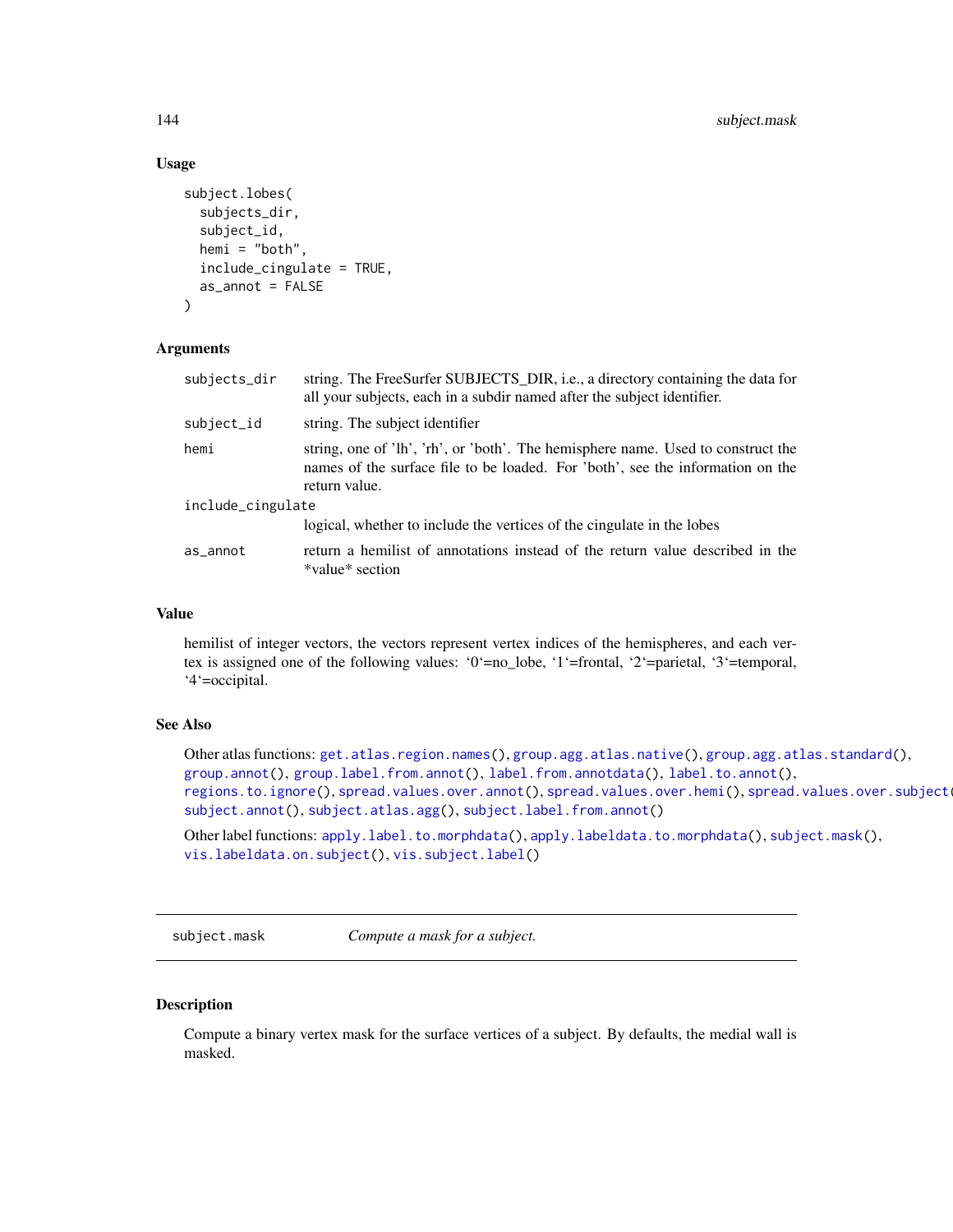# subject.mask 145

# Usage

```
subject.mask(
  subjects_dir,
  subject_id,
  hemi = "both",
  from_label = "cortex",
  surf_num_verts = "white",
  invert_mask = TRUE
)
```
# Arguments

| subjects_dir   | string. The FreeSurfer SUBJECTS_DIR, i.e., a directory containing the data for<br>all your subjects, each in a subdir named after the subject identifier.                                                                                                                                                                                                                                                                                                                                                               |
|----------------|-------------------------------------------------------------------------------------------------------------------------------------------------------------------------------------------------------------------------------------------------------------------------------------------------------------------------------------------------------------------------------------------------------------------------------------------------------------------------------------------------------------------------|
| subject_id     | string. The subject identifier                                                                                                                                                                                                                                                                                                                                                                                                                                                                                          |
| hemi           | string, one of 'lh', 'rh' or 'both'. The hemisphere name. Used to construct the<br>names of the annotation and morphometry data files to be loaded.                                                                                                                                                                                                                                                                                                                                                                     |
| from_label     | string, the label file to use. Defaults to 'cortex', which will result in a mask of<br>the medial wall versus cortex vertices.                                                                                                                                                                                                                                                                                                                                                                                          |
| surf_num_verts | string or integer. If an integer, interpreted as the number of vertices in the re-<br>spective surface (lh or rh). If a character string, interpreted as a surface name,<br>(e.g., 'white' or 'pial'), and the respective surface will be loaded to determine the<br>number of vertices in it. If parameter 'hemi' is set to 'both' and you supply the<br>vertex count as an integer, this can be a vector of length 2 if the surfaces have<br>different vertex counts (the first entry for 'lh', the second for 'rh'). |
| invert_mask    | logical, whether to invert the mask. E.g., when the mask is loaded from the<br>cortex labels, if this is set to FALSE, the cortex would be masked (set to 0 in the<br>final mask). If you want **everything but the cortex** to be masked (set to 0),<br>you should set this to 'TRUE'. Defaults to 'TRUE'.                                                                                                                                                                                                             |

# Value

the mask, a logical vector with the length of the vertices in the surface. If parameter 'hemi' is set to 'both', a named list with entries 'lh' and 'rh' is returned, and the values of are the respective masks.

# See Also

Other label functions: [apply.label.to.morphdata\(](#page-8-0)), [apply.labeldata.to.morphdata\(](#page-9-0)), [subject.lobes\(](#page-142-0)), [vis.labeldata.on.subject\(](#page-174-0)), [vis.subject.label\(](#page-186-0))

## Examples

```
## Not run:
  # Generate a binary mask of the medial wall. Wall vertices will
   # be set to 0, cortex vertices will be set to 1.
  fsbrain::download_optional_data();
  subjects_dir = fsbrain::get_optional_data_filepath("subjects_dir");
  mask = subject.mask(subjects_dir, "subject1");
```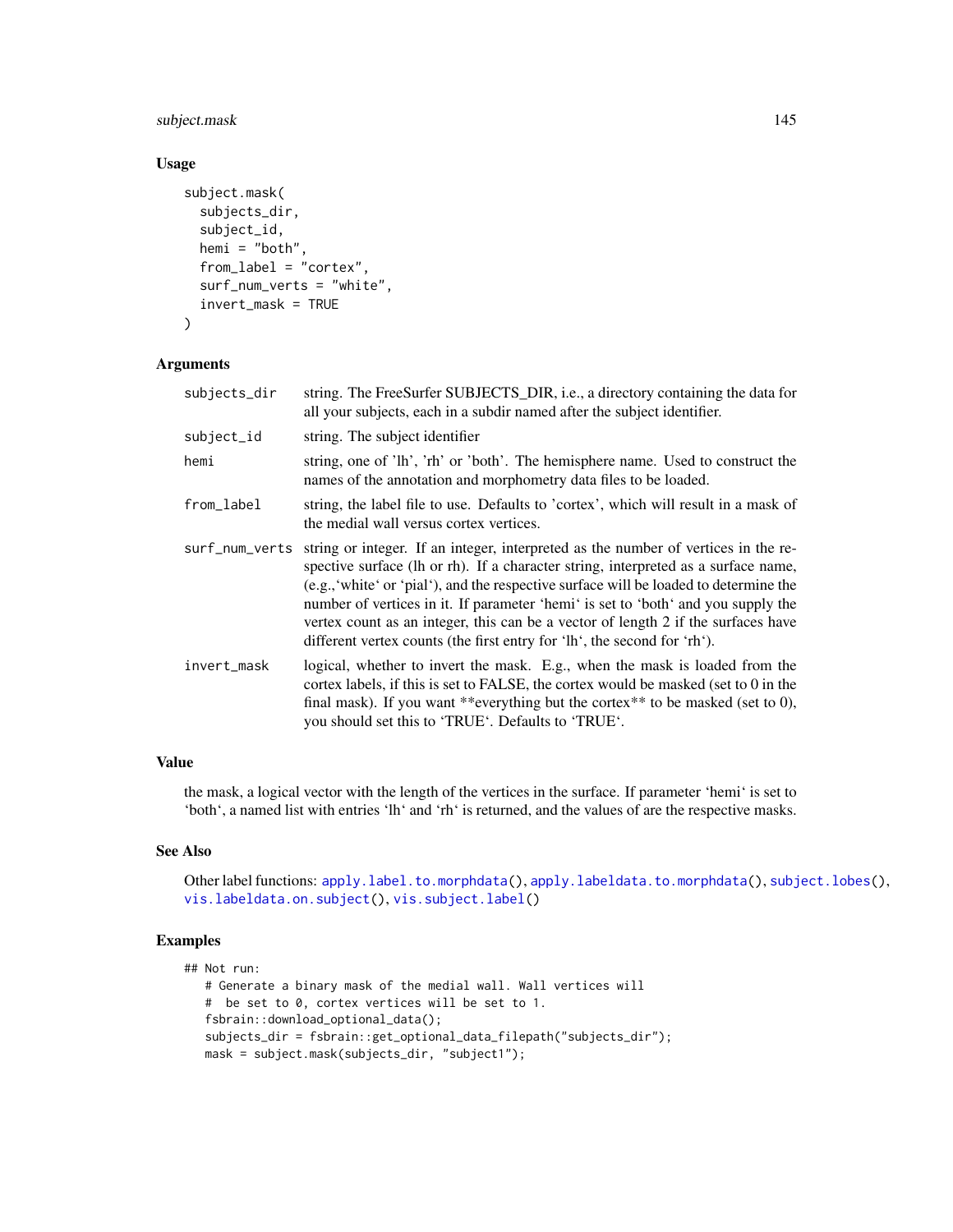```
# Print some information on the mask:
  #cat(sprintf("lh: %d verts, %d in cortex, %d medial wall.\n", length(mask$lh),
  # sum(mask$lh), (length(mask$lh)- sum(mask$lh))))
  # Output: lh: 149244 verts, 140891 in cortex, 8353 medial wall.
  # Now visualize the mask to illustrate that it is correct:
  vis.mask.on.subject(subjects_dir, "subject1", mask$lh, mask$rh);
## End(Not run)
```
<span id="page-145-0"></span>subject.morph.native *Retrieve native space morphometry data for a single subject.*

# Description

Load native space morphometry data (like 'surf/lh.area') for a subject from disk. Uses knowledge about the FreeSurfer directory structure to load the correct file.

## Usage

```
subject.morph.native(
  subjects_dir,
  subject_id,
 measure,
 hemi,
  format = "curv",cortex_only = FALSE,
  split_by_hemi = FALSE
\lambda
```

| subjects_dir  | string. The FreeSurfer SUBJECTS_DIR, i.e., a directory containing the data for<br>all your subjects, each in a subdir named after the subject identifier.                                                                                                                                                                                                                                                                                             |
|---------------|-------------------------------------------------------------------------------------------------------------------------------------------------------------------------------------------------------------------------------------------------------------------------------------------------------------------------------------------------------------------------------------------------------------------------------------------------------|
| subject_id    | string. The subject identifier                                                                                                                                                                                                                                                                                                                                                                                                                        |
| measure       | string. Name of the vertex-wise measure of morphometry data file. E.g., "area"<br>or "thickness". Used to construct the name of the morphometry file to be loaded.                                                                                                                                                                                                                                                                                    |
| hemi          | string, one of 'lh', 'rh' or 'both'. The hemisphere name. Used to construct the<br>names of the annotation and morphometry data files to be loaded.                                                                                                                                                                                                                                                                                                   |
| format        | string. One of 'mgh', 'mgz', 'curv'. Defaults to 'curv'.                                                                                                                                                                                                                                                                                                                                                                                              |
| cortex_only   | logical, whether to mask the medial wall, i.e., whether the morphometry data for<br>all vertices which are *not* part of the cortex (as defined by the label file 'la-<br>bel/?h.cortex.label') should be replaced with NA values. In other words, setting<br>this to TRUE will ignore the values of the medial wall between the two hemi-<br>spheres. If set to true, the mentioned label file needs to exist for the subject.<br>Defaults to FALSE. |
| split_by_hemi | logical, whether the returned data should be encapsulated in a named list, where<br>the names are from 'lh' and 'rh', and the values are the respective data.                                                                                                                                                                                                                                                                                         |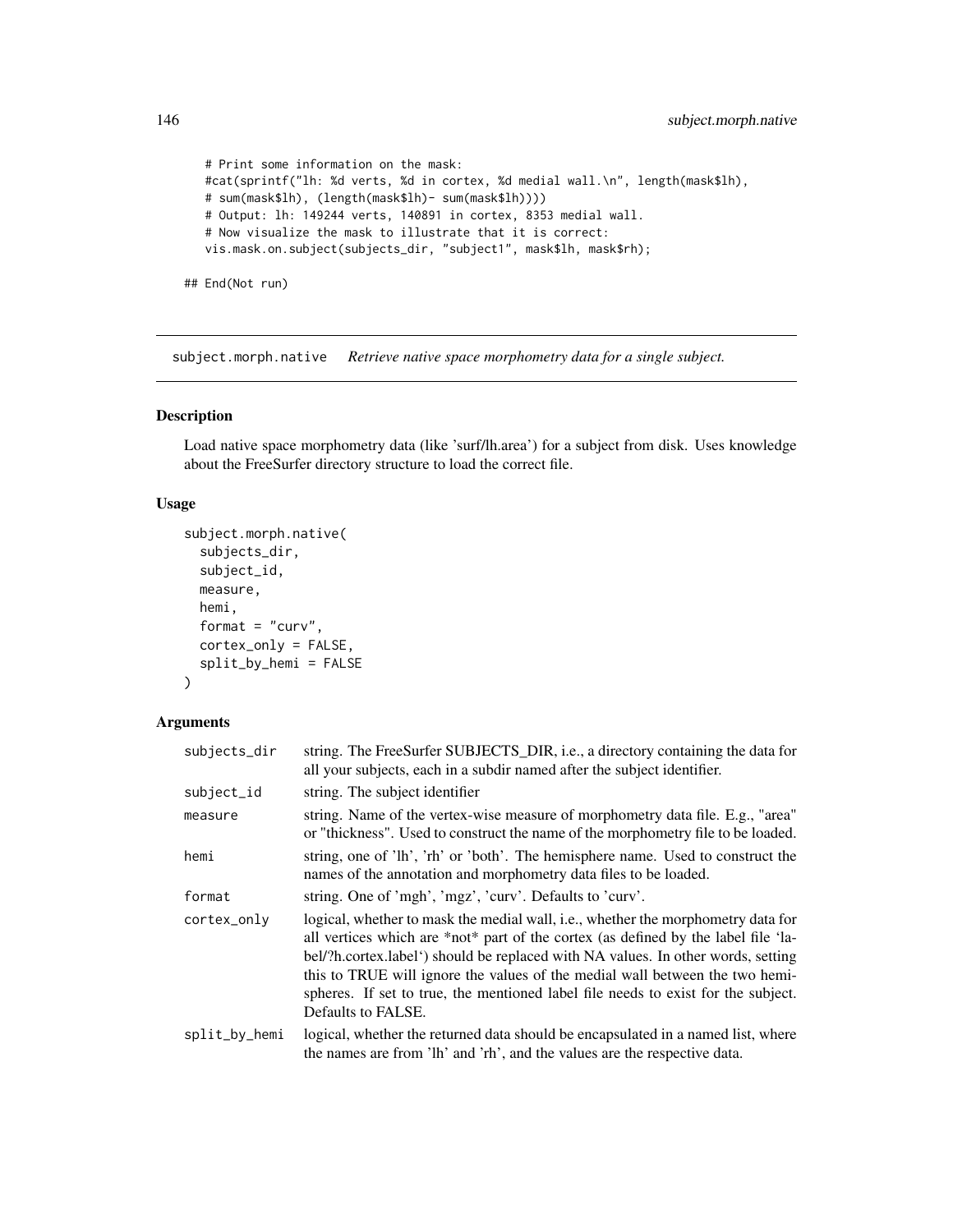vector with native space morph data, as returned by [read.fs.morph](#page-0-0).

#### See Also

Other morphometry data functions: [apply.label.to.morphdata\(](#page-8-0)), [apply.labeldata.to.morphdata\(](#page-9-0)), [group.morph.native\(](#page-81-0)), [group.morph.standard\(](#page-82-0)), [subject.morph.standard\(](#page-146-0))

## Examples

```
## Not run:
   fsbrain::download_optional_data();
   subjects_dir = fsbrain::get_optional_data_filepath("subjects_dir");
   # Load the full data:
   thickness_lh = subject.morph.native(subjects_dir, "subject1", "thickness", "lh");
  mean(thickness_lh); # prints 2.437466
   # Load the data again, but this time exclude the medial wall:
   thickness_lh_cortex = subject.morph.native(subjects_dir, "subject1", "thickness",
   "lh", cortex_only=TRUE);
  mean(thickness_lh_cortex, na.rm=TRUE); # prints 2.544132
  vis.data.on.subject(subjects_dir, "subject1", thickness_lh_cortex, NULL);
```
## End(Not run)

<span id="page-146-0"></span>subject.morph.standard

*Retrieve standard space morphometry data for a single subject.*

#### Description

Load standard space morphometry data (like 'surf/lh.area.fwhm10.fsaverage.mgh') for a subject from disk. Uses knowledge about the FreeSurfer directory structure to load the correct file.

#### Usage

```
subject.morph.standard(
  subjects_dir,
  subject_id,
  measure,
  hemi,
  fwhm = "10",
  template_subject = "fsaverage",
  format = "mgh",
  cortex_only = FALSE,
  split_by_hemi = FALSE
)
```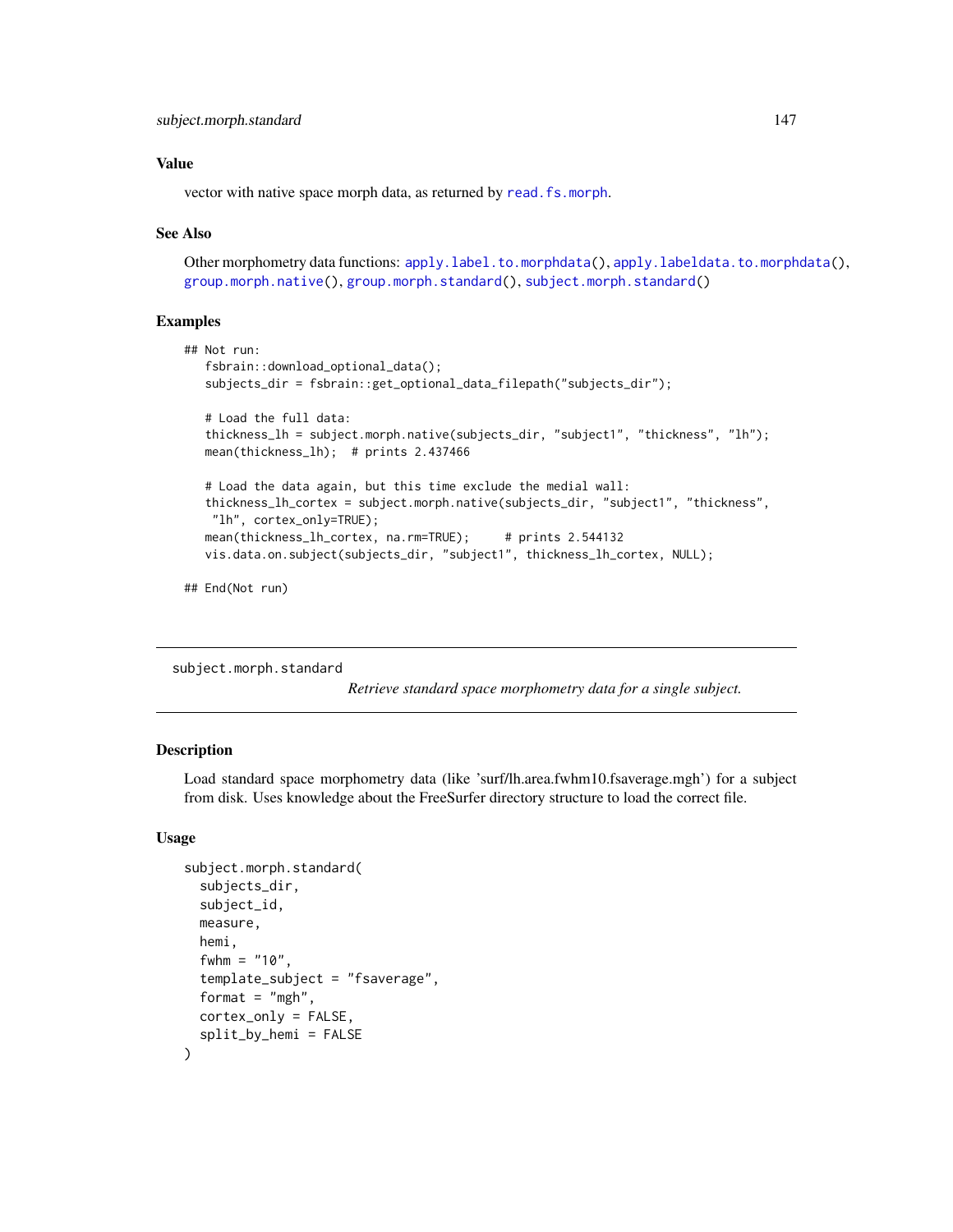## Arguments

| subjects_dir     | string. The FreeSurfer SUBJECTS_DIR, i.e., a directory containing the data for<br>all your subjects, each in a subdir named after the subject identifier.                                                                                                                                                                                                                                                                                                      |
|------------------|----------------------------------------------------------------------------------------------------------------------------------------------------------------------------------------------------------------------------------------------------------------------------------------------------------------------------------------------------------------------------------------------------------------------------------------------------------------|
| subject_id       | string. The subject identifier                                                                                                                                                                                                                                                                                                                                                                                                                                 |
| measure          | string. Name of the vertex-wise measure of morphometry data file. E.g., "area"<br>or "thickness". Used to construct the name of the morphometry file to be loaded.                                                                                                                                                                                                                                                                                             |
| hemi             | string, one of 'lh', 'rh', or 'both'. The hemisphere name. Used to construct the<br>names of the annotation and morphometry data files to be loaded.                                                                                                                                                                                                                                                                                                           |
| fwhm             | string. Smoothing as string, e.g. '10' or '25'.                                                                                                                                                                                                                                                                                                                                                                                                                |
| template_subject |                                                                                                                                                                                                                                                                                                                                                                                                                                                                |
|                  | string. Template subject name, defaults to 'fsaverage'.                                                                                                                                                                                                                                                                                                                                                                                                        |
| format           | string. One of 'mgh', 'mgz', 'curv'. Defaults to 'mgh'.                                                                                                                                                                                                                                                                                                                                                                                                        |
| cortex_only      | logical, whether to mask the medial wall, i.e., whether the morphometry data for<br>all vertices which are *not* part of the cortex (as defined by the label file 'la-<br>bel/?h.cortex.label') should be replaced with NA values. In other words, setting<br>this to TRUE will ignore the values of the medial wall between the two hemi-<br>spheres. If set to true, the mentioned label file needs to exist for the template<br>subject. Defaults to FALSE. |
| split_by_hemi    | logical, whether the returned data should be encapsulated in a named list, where<br>the names are from 'lh' and 'rh', and the values are the respective data.                                                                                                                                                                                                                                                                                                  |

# Value

vector with standard space morph data

# See Also

Other morphometry data functions: [apply.label.to.morphdata\(](#page-8-0)), [apply.labeldata.to.morphdata\(](#page-9-0)), [group.morph.native\(](#page-81-0)), [group.morph.standard\(](#page-82-0)), [subject.morph.native\(](#page-145-0))

# Examples

```
## Not run:
  fsbrain::download_optional_data();
  subjects_dir = fsbrain::get_optional_data_filepath("subjects_dir");
 thickness_lh = subject.morph.standard(subjects_dir, "subject1", "thickness", "lh", fwhm='10');
```
## End(Not run)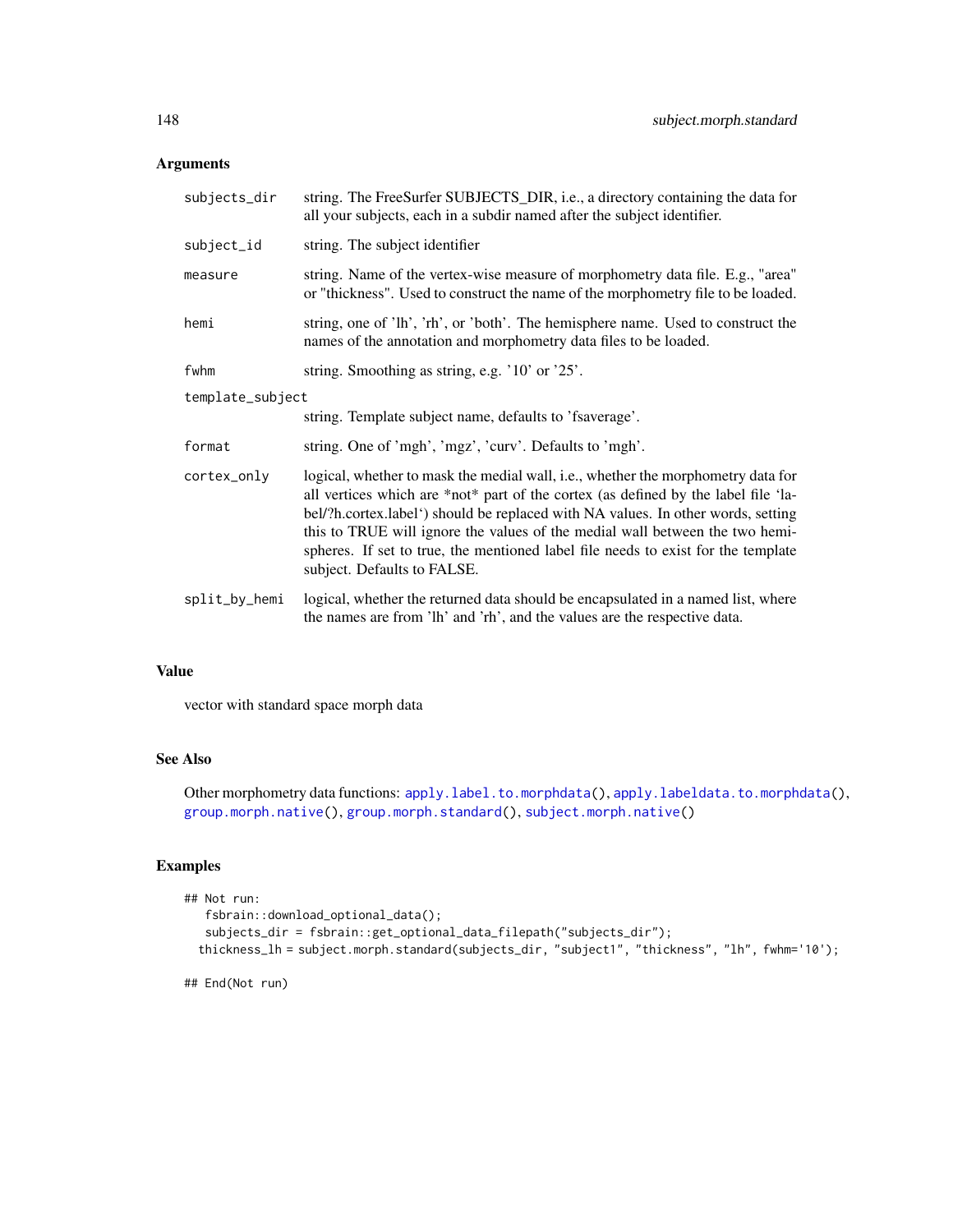subject.num.verts *Get subjects vertex count.*

# Description

Determine vertex counts for the brain meshes of a subject.

## Usage

```
subject.num.verts(
  subjects_dir,
  subject_id,
  surface = "white",
 hemi = "both",
 do_sum = FALSE
)
```
# Arguments

| subjects_dir | string. The FreeSurfer SUBJECTS_DIR, i.e., a directory containing the data for<br>all your subjects, each in a subdir named after the subject identifier.                           |
|--------------|-------------------------------------------------------------------------------------------------------------------------------------------------------------------------------------|
| subject_id   | string. The subject identifier                                                                                                                                                      |
| surface      | string. The surface name. E.g., "white", or "pial". Used to construct the name<br>of the surface file to be loaded.                                                                 |
| hemi         | string, one of 'lh', 'rh', or 'both'. The hemisphere name. Used to construct the<br>names of the surface file to be loaded. For 'both', see the information on the<br>return value. |
| do sum       | logical, whether to return the sum of the vertex counts for lh and rh. Ignored<br>unless 'hemi' is 'both'. If set, a single scalar will be returned.                                |

# Value

hemilist of integers, the vertex count. If hemi is 'both' and 'do\_sum' is 'FALSE', a hemilist of integers is returned. Otherwise, a single integer.

<span id="page-148-0"></span>subject.surface *Load a surface for a subject.*

# Description

Load a brain surface mesh for a subject.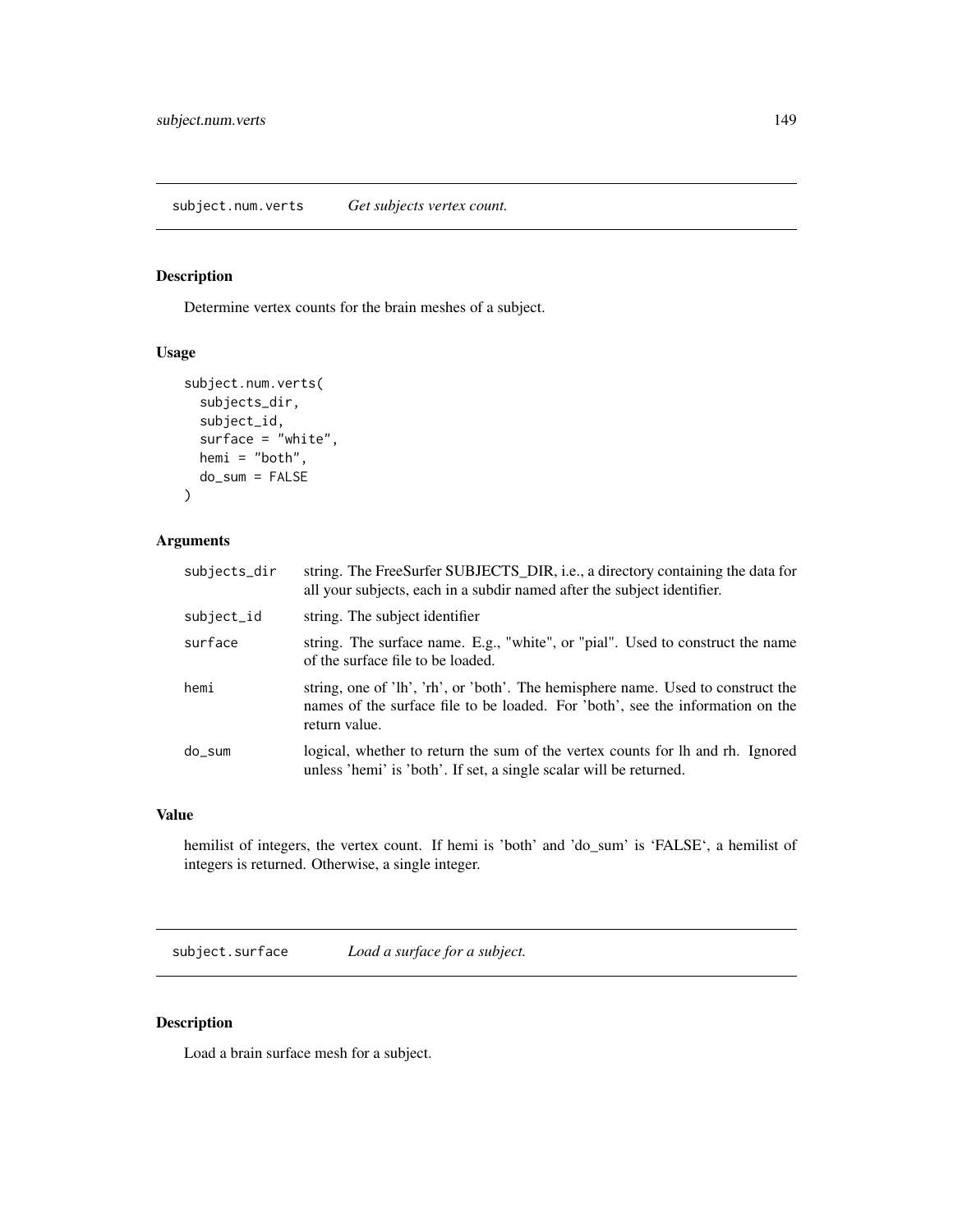# Usage

```
subject.surface(
  subjects_dir,
  subject_id,
  surface = "white",hemi = "both",
  force_hemilist = FALSE,
  as\_tm = FALSE\lambda
```
## Arguments

| subjects_dir | string. The FreeSurfer SUBJECTS_DIR, i.e., a directory containing the data for<br>all your subjects, each in a subdir named after the subject identifier.                           |
|--------------|-------------------------------------------------------------------------------------------------------------------------------------------------------------------------------------|
| subject_id   | string. The subject identifier                                                                                                                                                      |
| surface      | string. The surface name. E.g., "white", or "pial". Used to construct the name<br>of the surface file to be loaded.                                                                 |
| hemi         | string, one of 'lh', 'rh', or 'both'. The hemisphere name. Used to construct the<br>names of the surface file to be loaded. For 'both', see the information on the<br>return value. |
|              | force_hemilist logical, whether to return a hemilist even if the 'hemi' parameter is not set to<br>'both'                                                                           |
| as_tm        | logical, whether to return an $rgl:$ : tmesh 3d instead of an fs. surface instance<br>by applying the fs. surface. to. tmesh3d function.                                            |

# Value

the 'fs.surface' instance, as returned by [read.fs.surface](#page-0-0). If parameter 'hemi' is set to 'both', a named list with entries 'lh' and 'rh' is returned, and the values of are the respective surfaces. The mesh data structure used in 'fs.surface' is a \*face index set\*.

# See Also

Other surface mesh functions: [face.edges\(](#page-51-0)), [label.border\(](#page-101-0)), [mesh.vertex.included.faces\(](#page-0-0)), [mesh.vertex.neighbors\(](#page-110-0)), [vis.path.along.verts\(](#page-179-0))

# Examples

```
## Not run:
  fsbrain::download_optional_data();
  subjects_dir = fsbrain::get_optional_data_filepath("subjects_dir");
  lh_white = subject.surface(subjects_dir, "subject1", "white", "lh");
```
## End(Not run)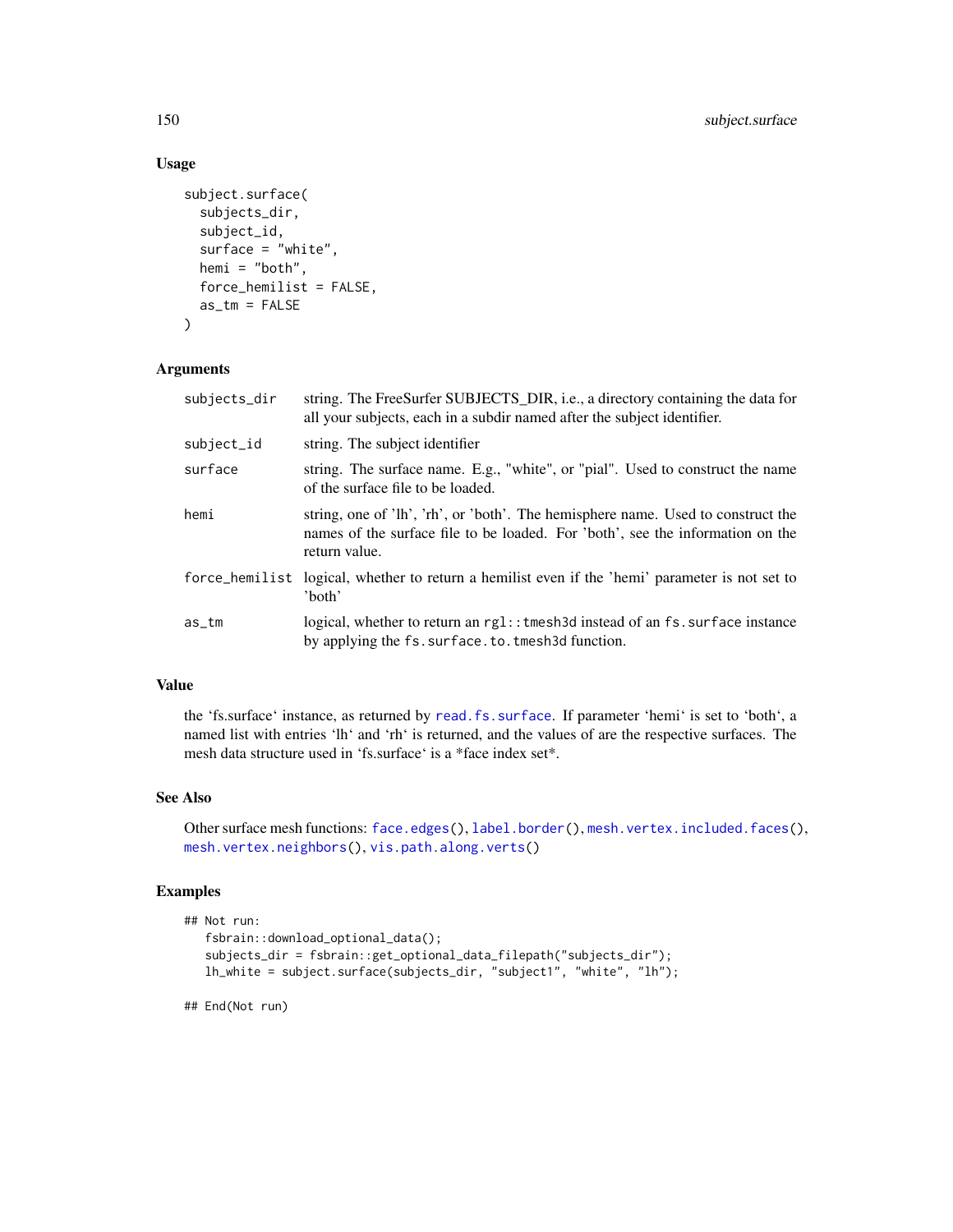subject.volume *Read a brain volume.*

# Description

Load a brain volume (like 'mri/brain.mgz') for a subject from disk. Uses knowledge about the FreeSurfer directory structure to load the correct file.

# Usage

```
subject.volume(
  subjects_dir,
  subject_id,
  volume,
  format = "auto",drop_empty_dims = TRUE,
 with_header = FALSE,
 mri_subdir = NULL
)
```
# Arguments

| subjects_dir    | character string, the FreeSurfer 'SUBJECTS_DIR', i.e., a directory containing<br>the data for all your subjects, each in a subdir named after the subject identifier.                                                                                                                                                                                                                                                                                                                                                                                 |
|-----------------|-------------------------------------------------------------------------------------------------------------------------------------------------------------------------------------------------------------------------------------------------------------------------------------------------------------------------------------------------------------------------------------------------------------------------------------------------------------------------------------------------------------------------------------------------------|
| subject_id      | character string, the subject identifier.                                                                                                                                                                                                                                                                                                                                                                                                                                                                                                             |
| volume          | character string, name of the volume file without file extension. Examples:<br>'brain' or 'aseg'.                                                                                                                                                                                                                                                                                                                                                                                                                                                     |
| format          | string. One of 'mgh', 'mgz', 'AUTO'. If left at the default value 'AUTO', the<br>function will look for files with extensions 'mgh' and 'mgz' (in that order) and<br>use the first one that exists.                                                                                                                                                                                                                                                                                                                                                   |
| drop_empty_dims |                                                                                                                                                                                                                                                                                                                                                                                                                                                                                                                                                       |
|                 | logical, whether to drop empty dimensions of the returned data. Passed to<br>read.fs.mgh.                                                                                                                                                                                                                                                                                                                                                                                                                                                             |
| with_header     | logical. Whether to return the header as well. If TRUE, return a named list with<br>entries "data" and "header". The latter is another named list which contains the<br>header data. These header entries exist: "dtype": int, one of: 0=MRI_UCHAR;<br>1=MRI_INT; 3=MRI_FLOAT; 4=MRI_SHORT. "voldim": integer vector. The<br>volume (=data) dimensions. E.g., $c(256, 256, 256, 1)$ . These header entries may<br>exist: "vox2ras_matrix" (exists if "ras_good_flag" is 1), "mr_params" (exists if<br>"has_mr_params" is 1). Passed to read. fs. mgh. |
| mri_subdir      | character string or NULL, the subdir to use within the 'mri' directory. Defaults<br>to 'NULL', which means to read directly from the 'mri' dir. You could use this<br>to read volumes from the 'mri/orig/' directory by setting it to 'orig'.                                                                                                                                                                                                                                                                                                         |

### Value

numerical array, the voxel data. If 'with\_header', the full volume datastructure (see above).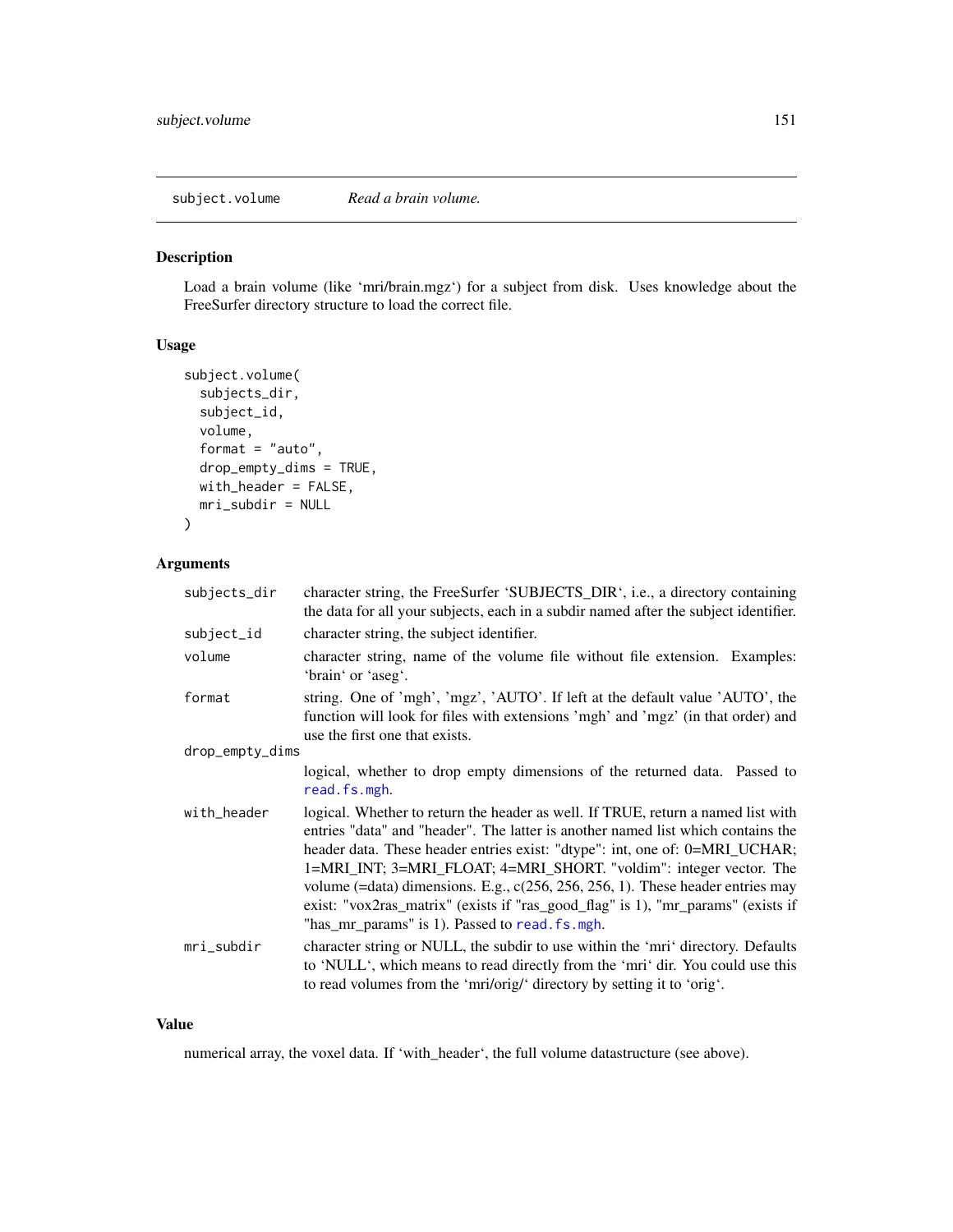# Examples

```
## Not run:
  fsbrain::download_optional_data();
  subjects_dir = fsbrain::get_optional_data_filepath("subjects_dir");
  brain = subject.volume(subjects_dir, 'subject1', 'brain', with_header = TRUE);
 # Use the vox2ras matrix from the header to compute RAS coordinates at CRS voxel (0, 0, 0):
  brain$header$vox2ras_matrix %*% c(0,0,0,1);
```
## End(Not run)

surface.curvatures *Compute the k1 and k2 principal curvatures of a mesh.*

## Description

Compute the k1 and k2 principal curvatures of a mesh.

### Usage

```
surface.curvatures(surface)
```
# Arguments

surface an fs.surface instance, as returned by subject.surface.

#### Value

named list, the entries 'K1' and 'K2' contain the principal curvatures.

#### Note

Require the optional dependency package 'Rvcg'.

tmesh3d.to.fs.surface *Get an fs.surface brain mesh from an rgl tmesh3d instance.*

# Description

Get an fs.surface brain mesh from an rgl tmesh3d instance.

### Usage

tmesh3d.to.fs.surface(tmesh)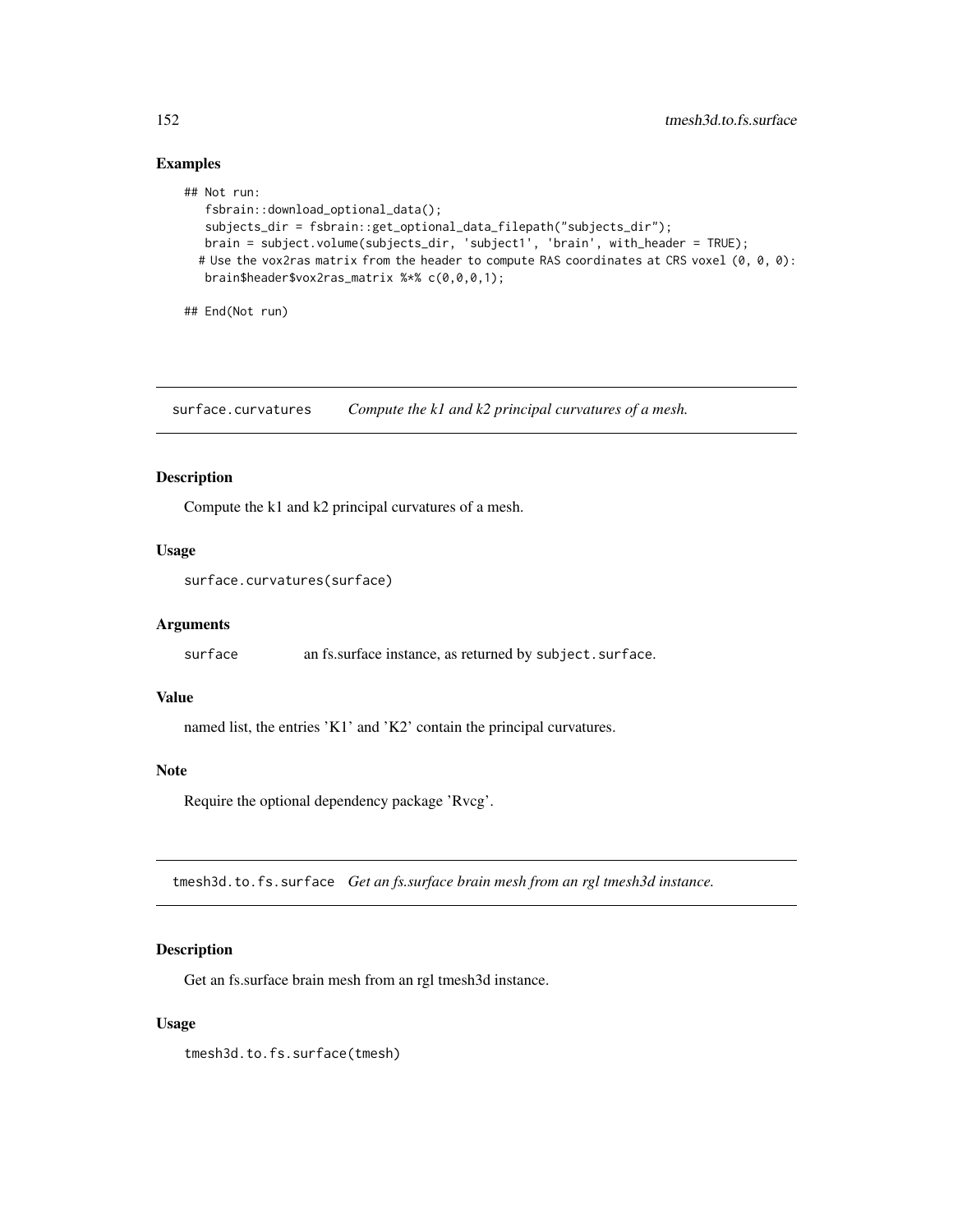#### **Arguments**

tmesh a tmesh3d instance, see rgl::tmesh3d for details.

# Value

an fs.surface instance, as returned by subject.surface or freesurferformats::read.fs.surface.

vdata.split.by.hemi *Split morph data vector at hemisphere boundary.*

## Description

Given a single vector of per-vertex data for a mesh, split it at the hemi boundary. This is achieved by loading the respective surface and checking the number of vertices for the 2 hemispheres.

## Usage

```
vdata.split.by.hemi(
  subjects_dir,
  subject_id,
  vdata,
  surface = "white",
  expand = TRUE
\lambda
```
#### Arguments

| subjects_dir | string. The FreeSurfer SUBJECTS_DIR, i.e., a directory containing the data for<br>all your subjects, each in a subdir named after the subject identifier. |
|--------------|-----------------------------------------------------------------------------------------------------------------------------------------------------------|
| subject_id   | string. The subject identifier                                                                                                                            |
| vdata        | numerical vector of data for both hemispheres, one value per vertex                                                                                       |
| surface      | the surface to load to determine the vertex counts                                                                                                        |
| expand       | logical, whether to allow input of length 1, and expand (repeat) it to the length<br>of the hemispheres.                                                  |

## Value

a hemilist, each entry contains the data part of the respective hemisphere.

# Note

Instead of calling this function to split the data, you could use the 'split\_by\_hemi' parameter of [subject.morph.native](#page-145-0).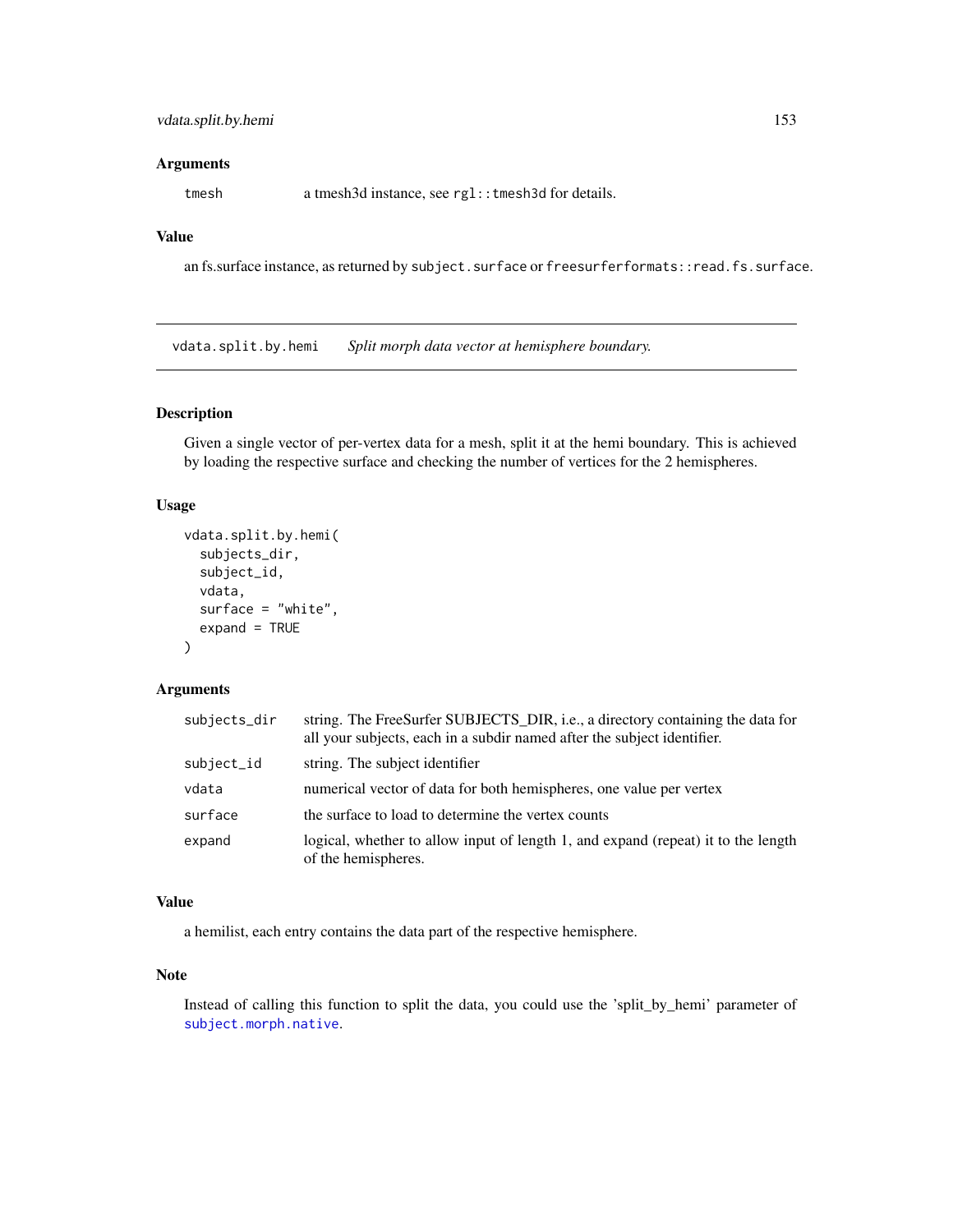# Description

Return coordinates for vertices, supporting entire brain via hemilist.

## Usage

```
vertex.coords(surface, vertices)
```
# Arguments

| surface  | an fs. surface instance, see subject. surface function. Can also be a hemilist<br>of surfaces, in which case the vertices must be indices over both meshes (in<br>range 1 $(nv(1h)+nv(rh))$ . If a hemilist, both entries must be surfaces (non-<br>NULL). |
|----------|------------------------------------------------------------------------------------------------------------------------------------------------------------------------------------------------------------------------------------------------------------|
| vertices | vector of positive integers, the vertex indices. Values which are outside of the<br>valid indices for the surface will be silently ignored, making it easier to work<br>with the two hemispheres.                                                          |

## Value

double nx3 matrix of vertex coordinates.

#### See Also

Other 3d utility functions: [highlight.points.spheres\(](#page-94-0)), [highlight.vertices.spheres\(](#page-98-0))

vertex.hemis *Return the proper hemi string ('lh' or 'rh') for each vertex.*

#### Description

Return the proper hemi string ('lh' or 'rh') for each vertex.

## Usage

```
vertex.hemis(surface, vertices)
```

| surface  | hemilist of surfaces or a single integer which will be interpreted as the vertex<br>count of the left hemisphere.              |
|----------|--------------------------------------------------------------------------------------------------------------------------------|
| vertices | vector of positive integers, the query vertex indices. Can be in range 1. $(nv(1h)+nv(rh))$ ,<br>i.e., across the whole brain. |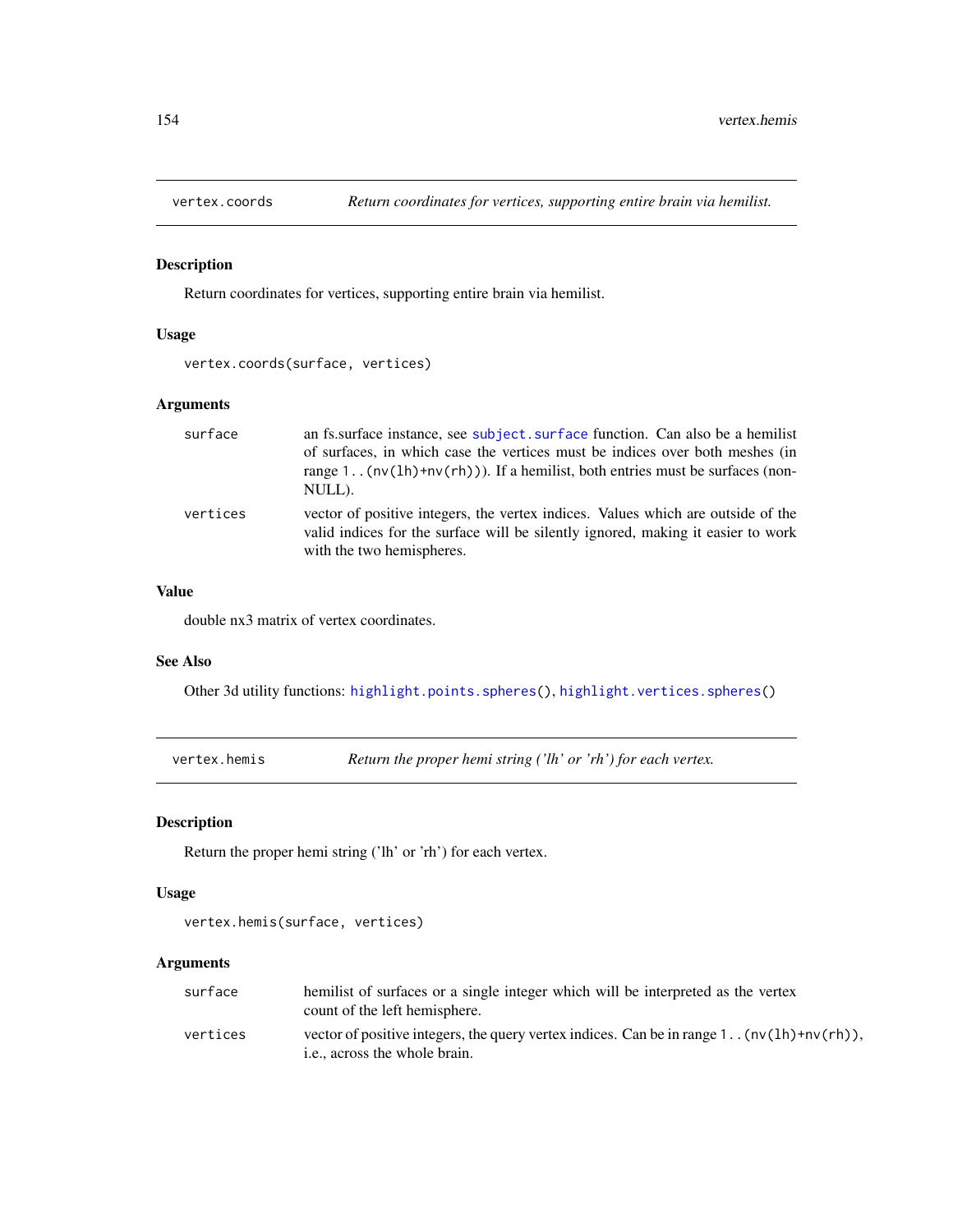vector of character strings, each string is 'lh' or 'rh'.

# Note

It is not checked in any way whether the vertex indices are out of bounds on the upper side (higher than the highest rh vertex index).

# Examples

vertex.hemis(100L, vertices=c(99L, 100L, 101L));

<span id="page-154-0"></span>vis.color.on.subject *Visualize pre-defined vertex colors on a subject.*

# Description

Visualize pre-defined vertex colors on a subject.

#### Usage

```
vis.color.on.subject(
  subjects_dir,
 vis_subject_id,
  color_lh = NULL,
  color_rh = NULL,
  surface = "white",
  views = c("t4"),rgloptions = rglo(),
  rglactions = list(),
 color_both = NULL,
  style = "default"
)
```

| subjects_dir | string. The FreeSurfer SUBJECTS_DIR, i.e., a directory containing the data for<br>all your subjects, each in a subdir named after the subject identifier. |
|--------------|-----------------------------------------------------------------------------------------------------------------------------------------------------------|
|              | vis_subject_id string. The subject identifier from which to obtain the surface for data visualiza-<br>tion. Example: 'fsaverage'.                         |
| color lh     | vector of colors to visualize on the left hemisphere surface. Length must match<br>number of vertices in hemi surface, or be a single color.              |
| color rh     | vector of colors to visualize on the right hemisphere surface. Length must match<br>number of vertices in hemi surface, or be a single color.             |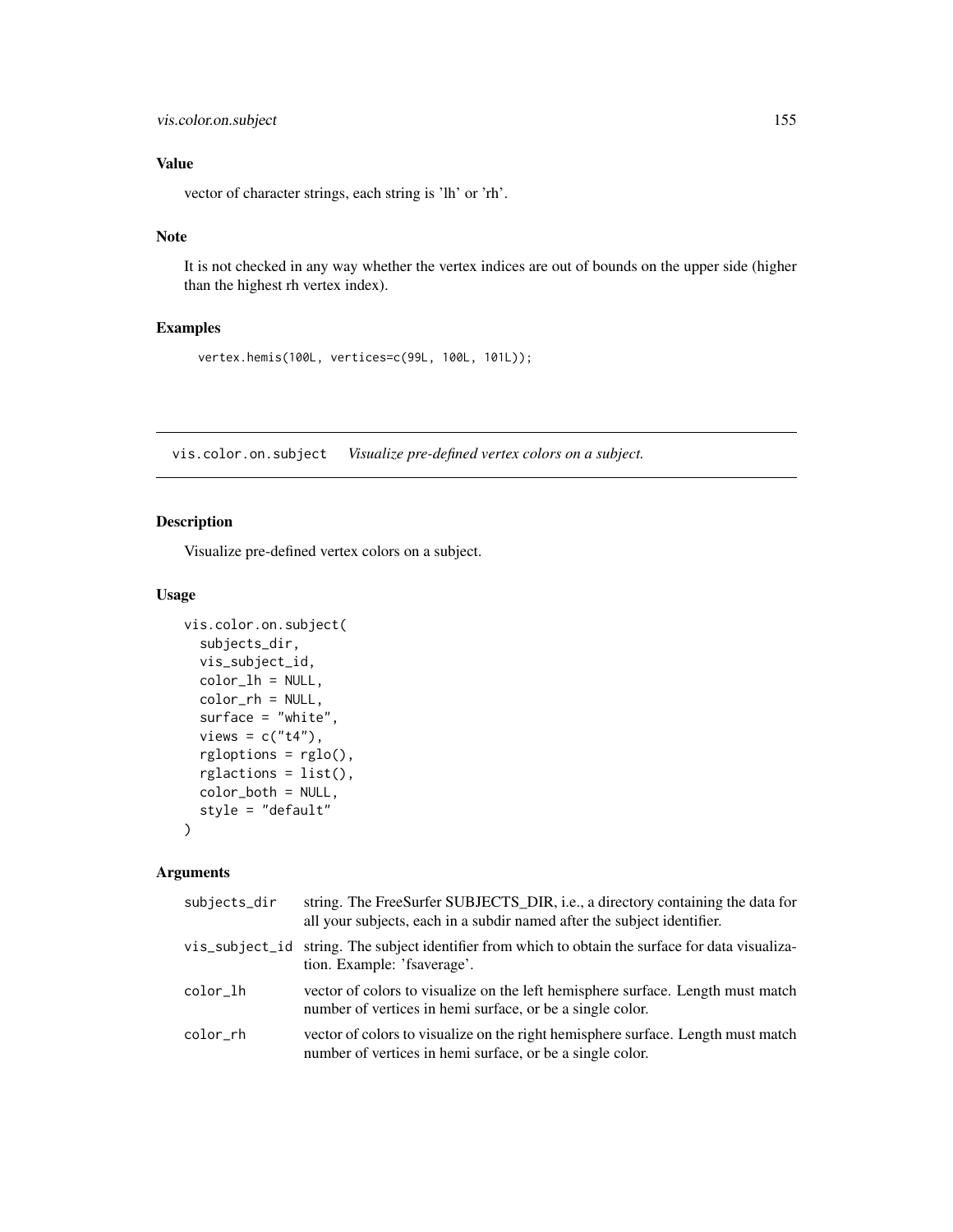| surface    | string. The display surface. E.g., "white", "pial", or "inflated". Defaults to<br>"white".                                                                                                                                                                                                                                                              |
|------------|---------------------------------------------------------------------------------------------------------------------------------------------------------------------------------------------------------------------------------------------------------------------------------------------------------------------------------------------------------|
| views      | list of strings. Valid entries include: 'si': single interactive view. 't4': tiled<br>view showing the brain from 4 angles. 't9': tiled view showing the brain from 9<br>angles.                                                                                                                                                                        |
| rgloptions | option list passed to par3d. Example: rgloptions = list("windowRect"=c(50,50,1000,1000)).                                                                                                                                                                                                                                                               |
| rglactions | named list. A list in which the names are from a set of pre-defined actions. The<br>values can be used to specify parameters for the action. The following example<br>clips outliers in the data before plotting and writes a screenshot in PNG format:<br>rglactions=list("snapshot_png"="~/fsbrain.png","clip_data"=c(0.05,0.95)).<br>See rglactions. |
| color_both | vector of colors to visualize on the left and right hemispheres. Alternative to<br>'color_lh' and 'color_rh'. Length must match sum of vertices in both hemis.<br>Can also be a hemilist.                                                                                                                                                               |
| style      | character string or rgl rendering style, see get.rglstyle.                                                                                                                                                                                                                                                                                              |
|            |                                                                                                                                                                                                                                                                                                                                                         |

list of coloredmeshes. The coloredmeshes used for the visualization.

### See Also

```
Other visualization functions: highlight.vertices.on.subject.spheres(), highlight.vertices.on.subject(),
vis.data.on.fsaverage(), vis.data.on.subject(), vis.labeldata.on.subject(), vis.mask.on.subject(),
vis.region.values.on.subject(), vis.subject.annot(), vis.subject.label(), vis.subject.morph.native(),
vis.subject.morph.standard(), vis.subject.pre(), vis.symmetric.data.on.subject(),
vislayout.from.coloredmeshes()
```
Other surface visualization functions: [highlight.vertices.on.subject.spheres\(](#page-96-0)), highlight.vertices.on.subject

## Examples

```
## Not run:
  fsbrain::download_optional_data();
  subjects_dir = fsbrain::get_optional_data_filepath("subjects_dir");
  color_lh = '#ff0000';
  num_verts_subject1_rh = 153333;
  color_rh = rep('#333333', num_verts_subject1_rh);
  color_rh[1:30000] = '#00ff00';
  color_rh[30001:60000] = '#ff0000';
  color_rh[60001:90000] = '#0000ff';
  color_rh[90001:120000] = '#ffff00';
  color_rh[120001:150000] = '#00ffff';
  vis.color.on.subject(subjects_dir, 'subject1', color_lh, color_rh);
```
## End(Not run)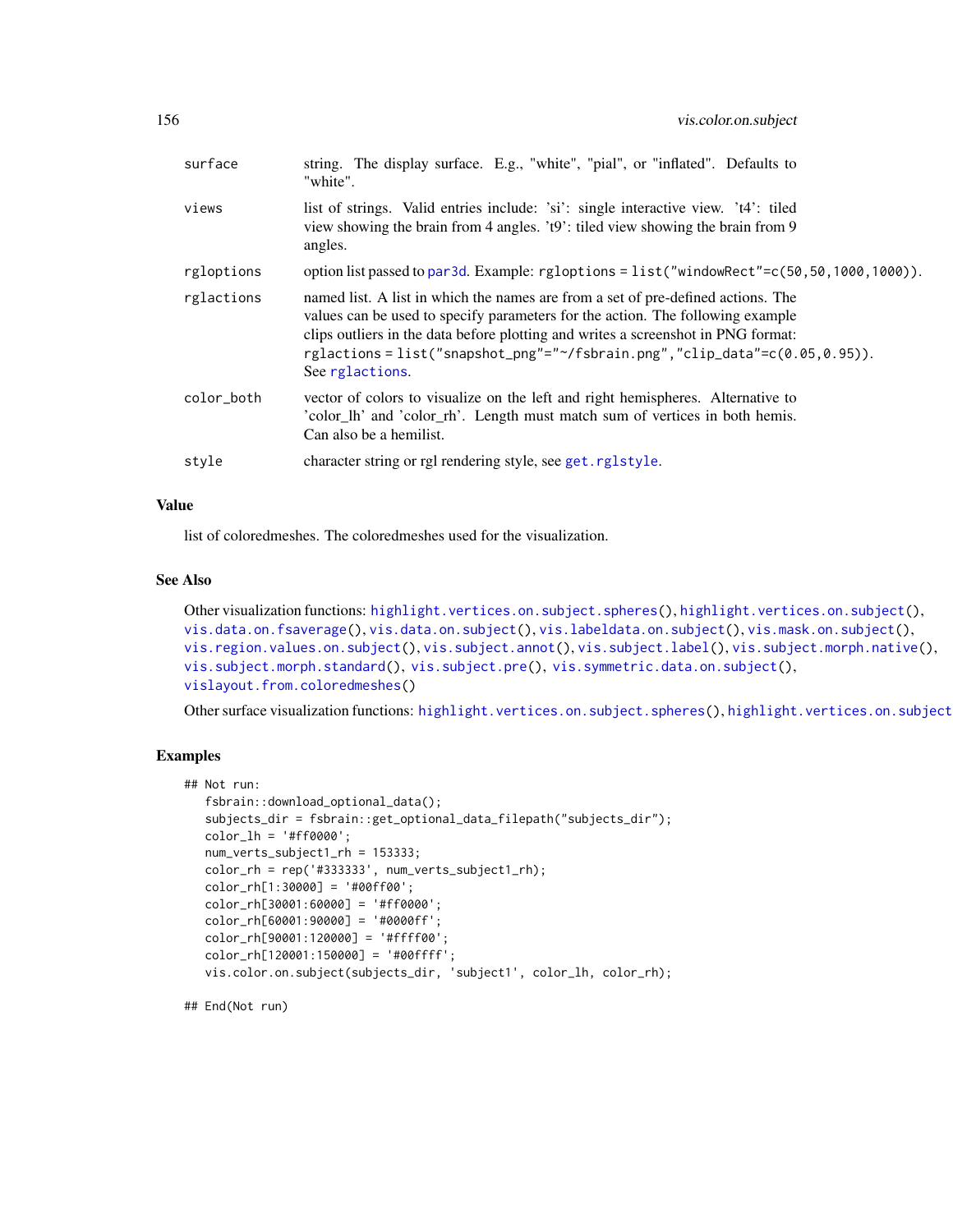<span id="page-156-0"></span>vis.coloredmeshes *Visualize a list of colored meshes in a single scene.*

# Description

Visualize a list of colored meshes in a single scene.

# Usage

```
vis.coloredmeshes(
  coloredmeshes,
 background = "white",
  skip_all_na = TRUE,
  style = "default",
  rgloptions = rglo(),
  rglactions = list(),
  draw_colorbar = FALSE
)
```
# Arguments

| coloredmeshes | list of coloredmesh. A coloredmesh is a named list as returned by the col-<br>oredmesh.from.* functions. It has the entries 'mesh' of type tmesh3d, a 'col',<br>which is a color specification for such a mesh.                                                                    |
|---------------|------------------------------------------------------------------------------------------------------------------------------------------------------------------------------------------------------------------------------------------------------------------------------------|
| background    | string, background color passed to rgl::bg3d()                                                                                                                                                                                                                                     |
| skip_all_na   | logical, whether to skip (i.e., not render) meshes in the list that have the prop-<br>erty 'render' set to FALSE. Defaults to TRUE. Practically, this means that a<br>hemisphere for which the data was not given is not rendered, instead of being<br>rendered in a single color. |
| style         | a named list of style parameters or a string specifying an available style by name<br>(e.g., 'shiny'). Defaults to 'default', the default style.                                                                                                                                   |
| rgloptions    | option list passed to par3d. Example: rgloptions = list("windowRect"=c(50,50,1000,1000));                                                                                                                                                                                          |
| rglactions    | named list. A list in which the names are from a set of pre-defined actions.<br>Defaults to the empty list.                                                                                                                                                                        |
| draw_colorbar | logical. Whether to draw a colorbar. WARNING: Will only show up if there is<br>enough space in the plot area and does not resize properly. Defaults to FALSE.<br>See colored mesh.plot.colorbar.separate for an alternative.                                                       |
|               |                                                                                                                                                                                                                                                                                    |

# Value

the list of visualized coloredmeshes

#### Note

To change or adapt the colorbar, you should use the makecmap\_options parameter when constructing them in a vis function. See the example.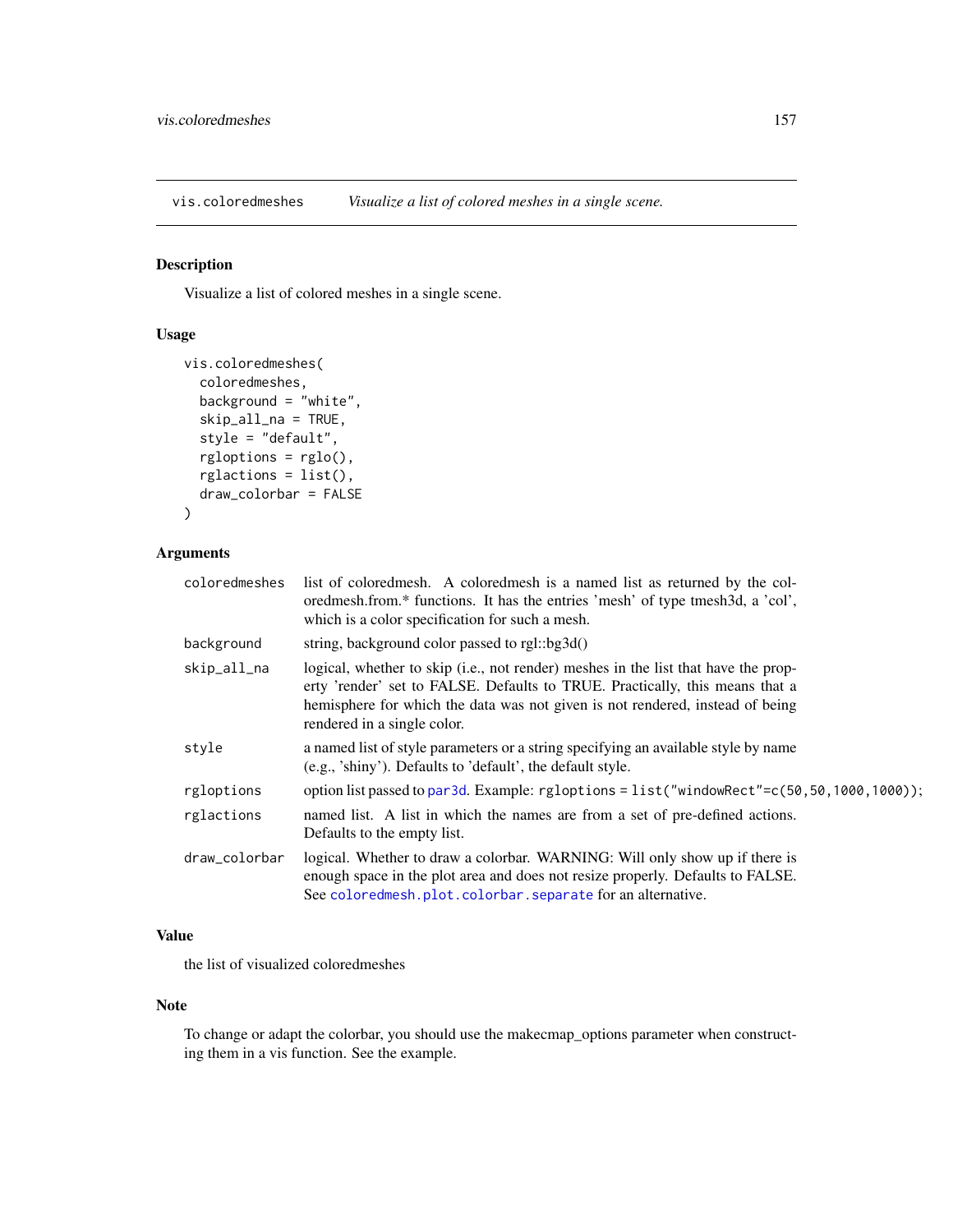# Examples

```
## Not run:
  fsbrain::download_optional_data();
  subjects_dir = fsbrain::get_optional_data_filepath("subjects_dir");
  cm = vis.subject.morph.native(subjects_dir, 'subject1', 'thickness',
   makecmap_options=list('n'=100, 'colFn'=viridis::viridis));
  # You could mess with the meshes here.
  vis.coloredmeshes(cm);
```

```
## End(Not run)
```

```
vis.coloredmeshes.rotating
```
*Visualize a list of colored meshes in a single scene and rotate them, movie-style.*

# Description

Visualize a list of colored meshes in a single scene and rotate them, movie-style.

# Usage

```
vis.coloredmeshes.rotating(
  coloredmeshes,
  background = "white",
  skip_all_na = TRUE,
  style = "default",
 x = 0,
 y = 0,
  z = 1,
  rpm = 6,
  duration = 10,
  rgloptions = rglo(),
  rglactions = list()
\lambda
```

| coloredmeshes | list of colored mesh. A colored mesh is a named list as returned by the col-<br>oredmesh.from.* functions. It has the entries 'mesh' of type tmesh3d, a 'col',<br>which is a color specification for such a mesh.                                                                   |
|---------------|-------------------------------------------------------------------------------------------------------------------------------------------------------------------------------------------------------------------------------------------------------------------------------------|
| background    | string, background color passed to rgl::bg3d()                                                                                                                                                                                                                                      |
| skip_all_na   | logical, whether to skip (i.e., not render) meshes in the list that have the prop-<br>erty 'rendner' set to FALSE. Defaults to TRUE. Practically, this means that a<br>hemisphere for which the data was not given is not rendered, instead of being<br>rendered in a single color. |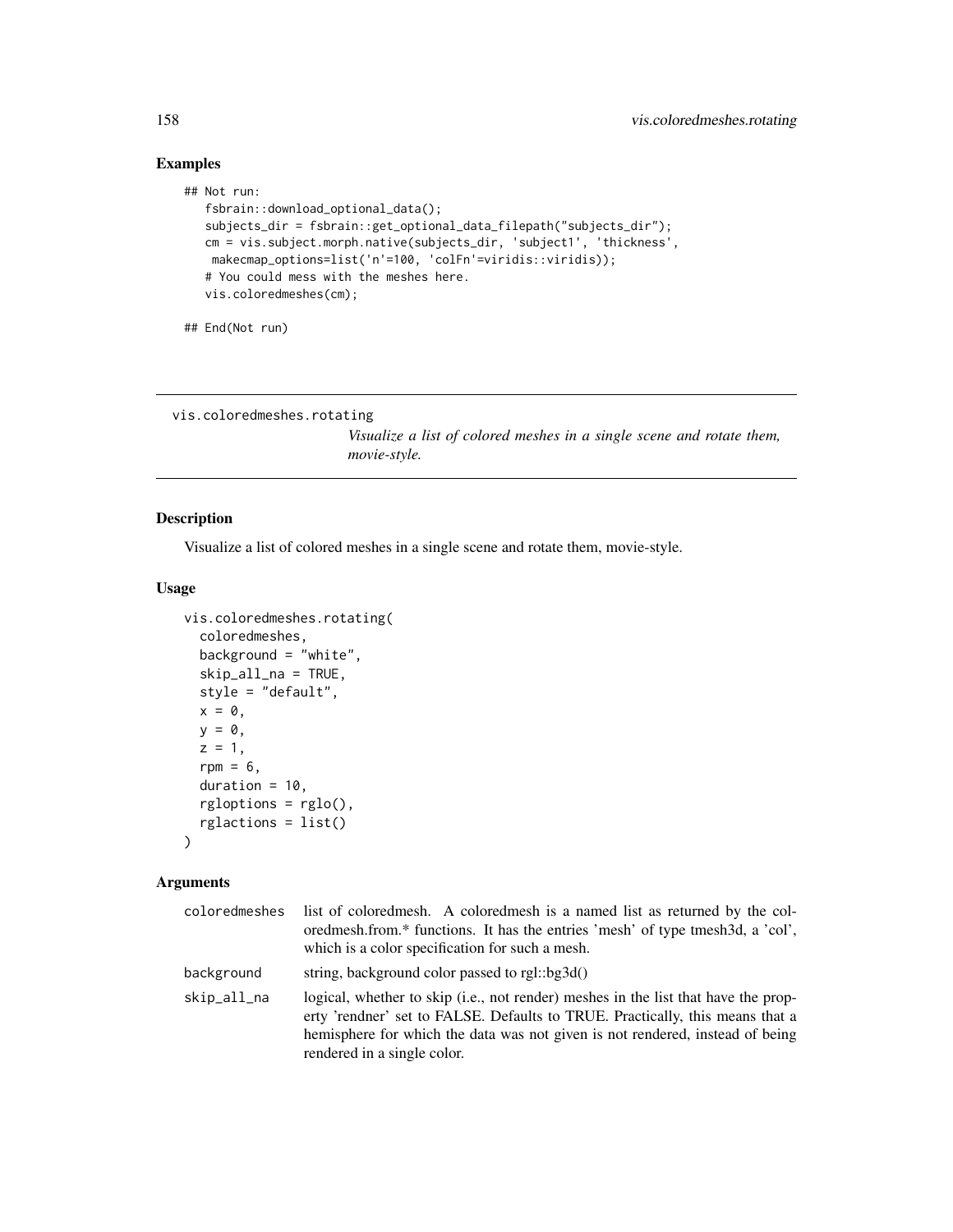| style      | a named list of style parameters or a string specifying an available style by name<br>(e.g., 'shiny'). Defaults to 'default', the default style. |
|------------|--------------------------------------------------------------------------------------------------------------------------------------------------|
| $\times$   | rotation x axis value, passed to spin3d. Defaults to 0.                                                                                          |
| У          | rotation y axis value, passed to spin3d. Defaults to 1.                                                                                          |
| z          | rotation z axis value, passed to spin3d. Defaults to 0.                                                                                          |
| rpm        | rotation rpm value, passed to spin3d. Defaults to 15.                                                                                            |
| duration   | rotation duration value, passed to spin3d. Defaults to 20.                                                                                       |
| rgloptions | option list passed to par3d. Example: rgloptions = list("windowRect"= $c(50,50,1000,1000)$ );                                                    |
| rglactions | named list. A list in which the names are from a set of pre-defined actions.<br>Defaults to the empty list.                                      |

the list of visualized coloredmeshes

vis.colortable.legend *Create a separate legend plot for a colortable or an annotation.*

# Description

This plots a legend for a colortable or an atlas (annotation), showing the region names and their assigned colors. This function creates a new plot.

#### Usage

```
vis.colortable.legend(colortable, ncols = 1L, plot_struct_index = TRUE)
```
# Arguments

| colortable        | data frame, a colortable as returned by read. fs. colortable or the inner 'col-<br>ortable_df' returned by subject. annot. One can also pass an annotation (*fs.annot*<br>instance). |
|-------------------|--------------------------------------------------------------------------------------------------------------------------------------------------------------------------------------|
| ncols             | positive integer, the number of columns to use when plotting                                                                                                                         |
| plot_struct_index |                                                                                                                                                                                      |
|                   | logical, whether to plot the region index from tge 'struct_index' field. If there is<br>no such field, this is silently ignored.                                                     |

# Note

This function plots one or more legends (see [legend](#page-0-0)). You may have to adapt the device size before calling this function if you inted to plot a large colortable.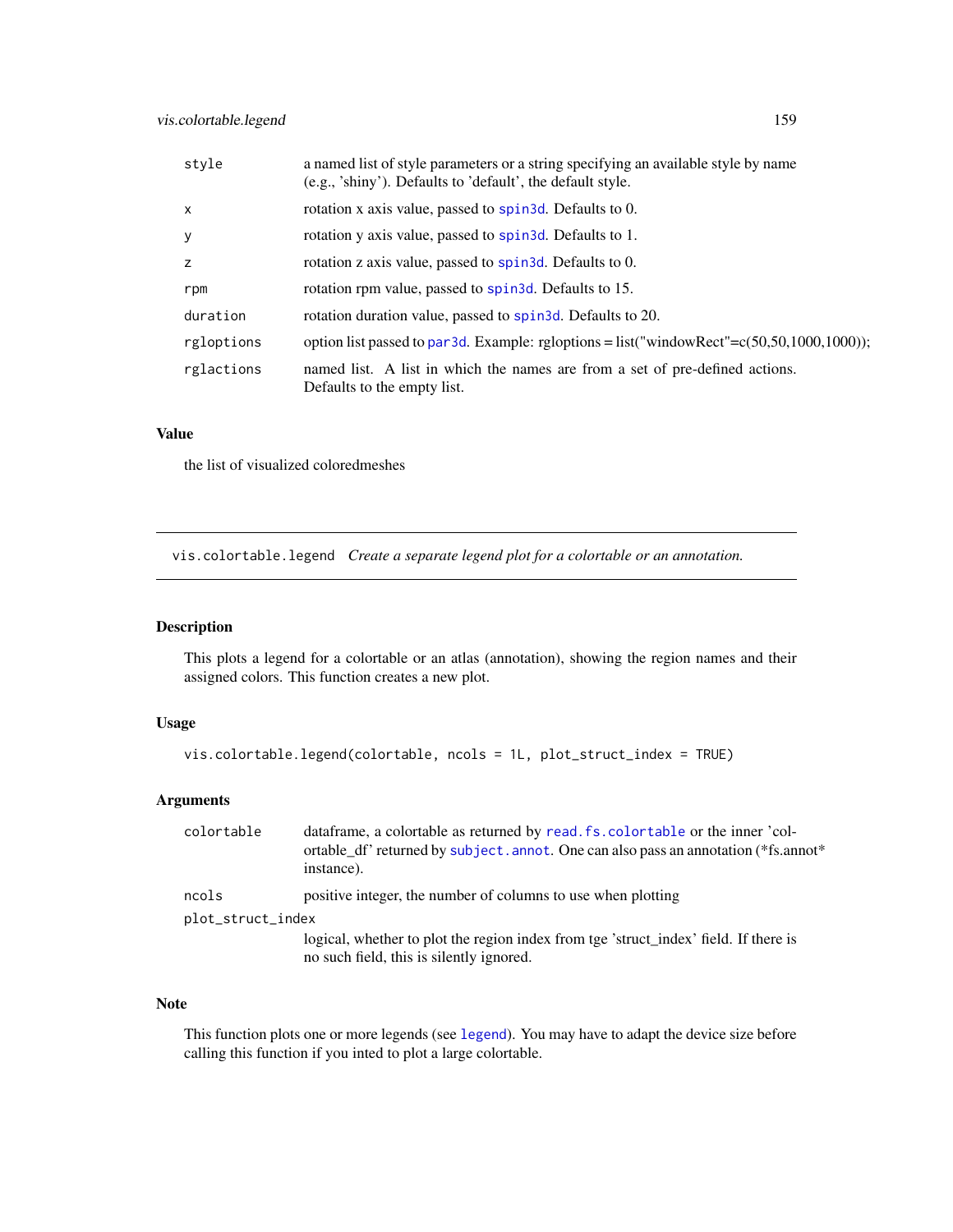#### Examples

## End(Not run)

```
## Not run:
   fsbrain::download_optional_data();
   subjects_dir = fsbrain::get_optional_data_filepath("subjects_dir");
  annot = subject.annot(subjects_dir, 'subject1', 'lh', 'aparc');
  vis.colortable.legend(annot$colortable_df, ncols=3);
```
<span id="page-159-0"></span>

vis.data.on.fsaverage *Visualize arbitrary data on the fsaverage template subject, if available.*

# Description

Creates a surface mesh, applies a colormap transform the morphometry data values into colors, and renders the resulting colored mesh in an interactive window. If hemi is 'both', the data is rendered for the whole brain. This function tries to automatically retrieve the subjects dir of the fsaverage template subject by checking the environment variables SUBJECTS\_DIR and FREESURFER\_HOME for the subject. The subject is required for its surfaces, which are not shipped with this package for licensing reasons.

#### Usage

```
vis.data.on.fsaverage(
  subjects_dir = NULL,
  vis_subject_id = "fsaverage",
  morph_data_lh = NULL,
  morph_data_rh = NULL,
  surface = "white",
  views = c("t4"),
  rgloptions = rglo(),
  rglactions = list(),draw_colorbar = FALSE,
  makemap_<sub>options</sub> = <sub>mkco.seq()</sub>,</sub>
  bg = NULL,morph_data_both = NULL,
  style = "default"
\lambda
```

| subjects_dir | string. The FreeSurfer SUBJECTS_DIR, <i>i.e.</i> , a directory containing the data for<br>all your subjects, each in a subdir named after the subject identifier. |
|--------------|-------------------------------------------------------------------------------------------------------------------------------------------------------------------|
|              | vis_subject_id string. The subject identifier from which to obtain the surface for data visualiza-<br>tion. Defaults to 'fsaverage'.                              |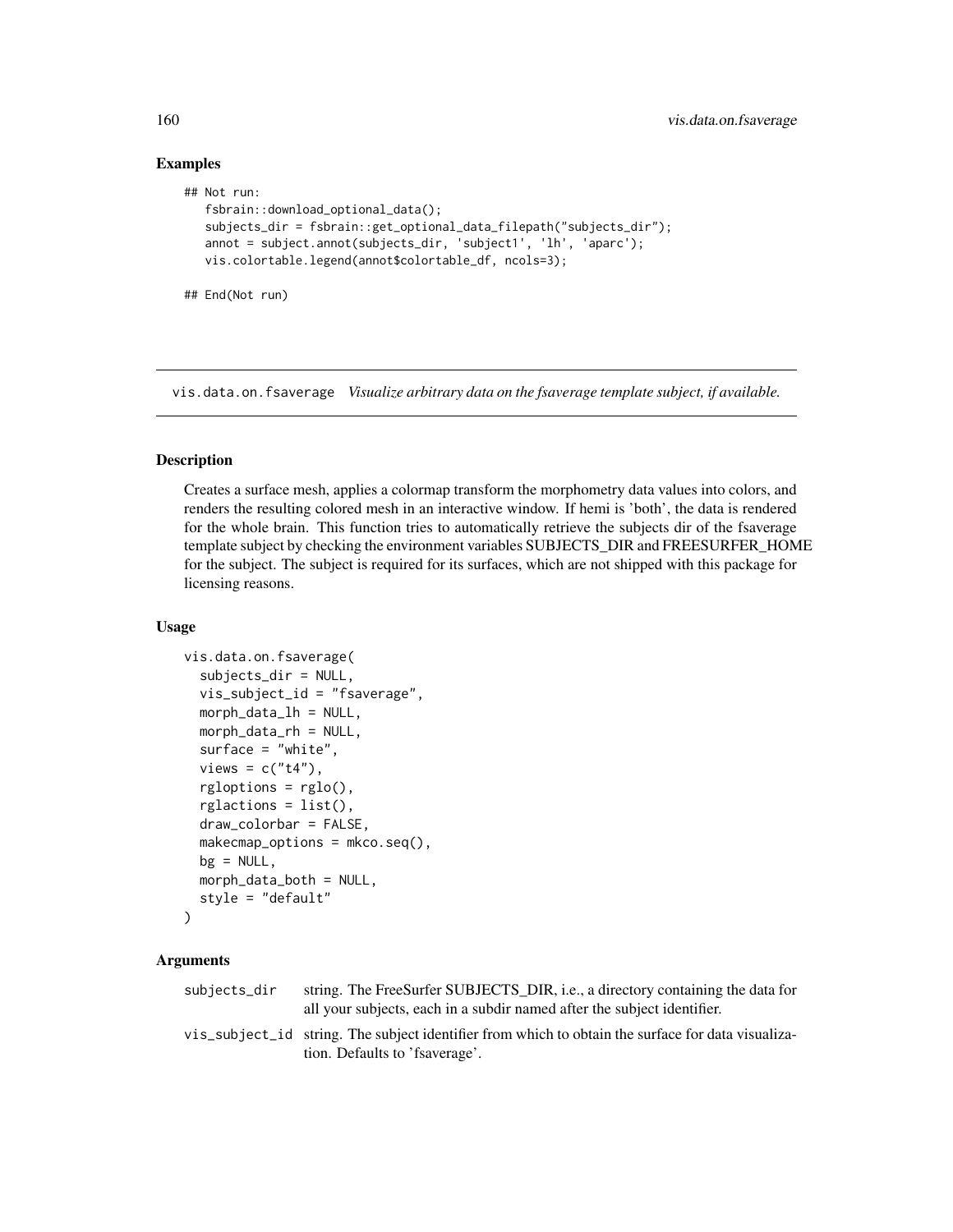| morph_data_lh    | numeric vector or character string or NULL, the data to visualize on the left<br>hemisphere surface. If a string, it is treated as a filename and data is loaded from<br>it first. When it is a numerical vector, this is assumed to be the data already.<br>The data must have the same length as the surface of the vis_subject_id has<br>vertices. If NULL, this surface will not be rendered. Only one of morph_data_lh<br>or morph_data_rh is allowed to be NULL.  |  |
|------------------|-------------------------------------------------------------------------------------------------------------------------------------------------------------------------------------------------------------------------------------------------------------------------------------------------------------------------------------------------------------------------------------------------------------------------------------------------------------------------|--|
| morph_data_rh    | numeric vector or character string or NULL, the data to visualize on the right<br>hemisphere surface. If a string, it is treated as a filename and data is loaded from<br>it first. When it is a numerical vector, this is assumed to be the data already.<br>The data must have the same length as the surface of the vis_subject_id has<br>vertices. If NULL, this surface will not be rendered. Only one of morph_data_lh<br>or morph_data_rh is allowed to be NULL. |  |
| surface          | string. The display surface. E.g., "white", "pial", or "inflated". Defaults to<br>"white".                                                                                                                                                                                                                                                                                                                                                                              |  |
| views            | list of strings. Valid entries include: 'si': single interactive view. 't4': tiled<br>view showing the brain from 4 angles. 't9': tiled view showing the brain from 9<br>angles.                                                                                                                                                                                                                                                                                        |  |
| rgloptions       | option list passed to par3d. Example: rgloptions = list("windowRect"=c(50,50,1000,1000)).                                                                                                                                                                                                                                                                                                                                                                               |  |
| rglactions       | named list. A list in which the names are from a set of pre-defined actions. The<br>values can be used to specify parameters for the action. The following example<br>clips outliers in the data before plotting and writes a screenshot in PNG format:<br>rglactions=list("snapshot_png"="~/fsbrain.png","clip_data"=c(0.05,0.95)).<br>See rglactions.                                                                                                                 |  |
| draw_colorbar    | logical or one of the character strings 'vertical' or 'horizontal', whether to draw a<br>colorbar. Notice: the colorbar is drawn to a separate subplot, and this only works<br>if there is enough space for it, i.e., the plot resolution must be high enough. You<br>may have to increase the plot size for the colorbar to show up, see the vignette for<br>instructions. Defaults to 'FALSE'. See coloredmesh.plot.colorbar.separate<br>for an alternative.          |  |
| makecmap_options |                                                                                                                                                                                                                                                                                                                                                                                                                                                                         |  |
|                  | named list of parameters to pass to makecmap. Must not include the unnamed<br>first parameter, which is derived from 'measure'. Should include at least a col-<br>ormap function as name 'colFn'.                                                                                                                                                                                                                                                                       |  |
| bg               | a background definition. Can be a surface color layer or a character string like<br>curv_light' to select a pre-defined layer, see collayer. bg for valid strings.                                                                                                                                                                                                                                                                                                      |  |
| morph_data_both  |                                                                                                                                                                                                                                                                                                                                                                                                                                                                         |  |
|                  | numeric vector or NULL, the data to visualize on both hemispheres. This must<br>be a single vector with length equal to the sum of the vertex counts of the left<br>and the right hemisphere. The data for the left hemisphere must come first. If<br>this is given, 'morph_data_lh' and 'morph_data_rh' must be NULL.                                                                                                                                                  |  |
| style            | character string, a rendering style, e.g., 'default', 'shiny' or 'semitransparent'.                                                                                                                                                                                                                                                                                                                                                                                     |  |

list of coloredmeshes. The coloredmeshes used for the visualization.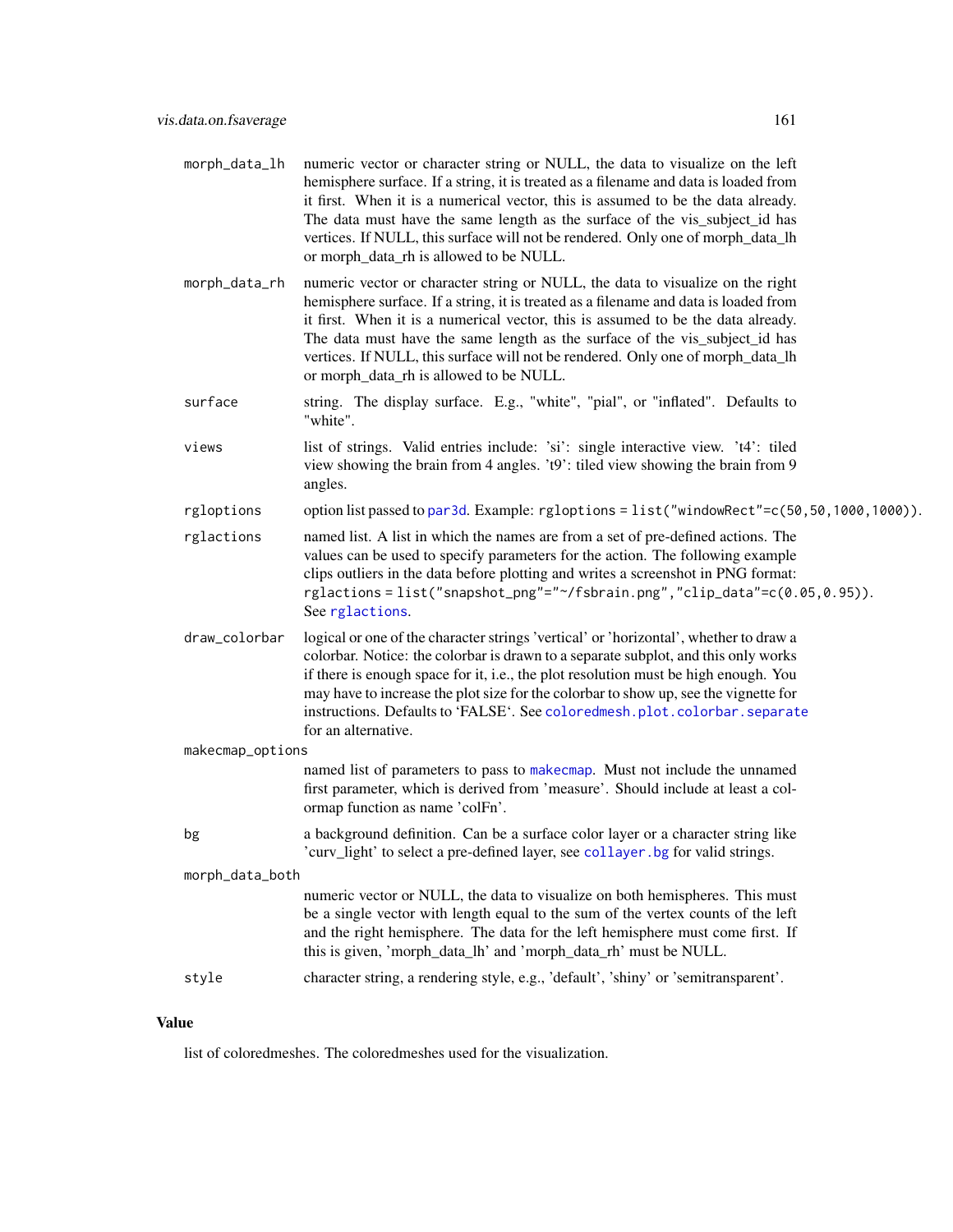# See Also

```
highlight.vertices.on.subject.spheres(highlight.vertices.on.subject(),
vis.color.on.subject(), vis.data.on.subject(), vis.labeldata.on.subject(), vis.mask.on.subject(),
vis.region.values.on.subject(), vis.subject.annot(), vis.subject.label(), vis.subject.morph.native(),
vis.subject.morph.standard(), vis.subject.pre(), vis.symmetric.data.on.subject(),
vislayout.from.coloredmeshes()
```
Other morphometry visualization functions: [vis.data.on.subject\(](#page-163-0)), [vis.subject.morph.native\(](#page-188-0)), [vis.subject.morph.standard\(](#page-190-0)), [vis.symmetric.data.on.subject\(](#page-194-0))

<span id="page-161-0"></span>vis.data.on.group.native

*Visualize native space data on a group of subjects.*

# Description

Plot surface data on the native space surfaces of a group of subjects and combine the tiles into a single large image.

#### Usage

```
vis.data.on.group.native(
  subjects_dir,
  subject_id,
  morph_data_both,
  view_angles = "sd_dorsal",
  output_img = "fsbrain_group_morph.png",
  num_per_row = 5L,
  captions = subject_id,
  rglactions = list(no_vis = TRUE),
  ...
)
```

| subjects_dir    | string. The FreeSurfer SUBJECTS_DIR, i.e., a directory containing the data for<br>all your subjects, each in a subdir named after the subject identifier. |
|-----------------|-----------------------------------------------------------------------------------------------------------------------------------------------------------|
| subject_id      | vector of character strings, the subject identifiers                                                                                                      |
| morph_data_both |                                                                                                                                                           |
|                 | named list of numerical vectors, the morph data for both hemispheres of all<br>subjects. Can be loaded with group. morph. native.                         |
| view_angles     | see get. view. angle. names.                                                                                                                              |
| output_img      | character string, the file path for the output image. Should end with '.png'.                                                                             |
| num_per_row     | positive integer, the number of tiles per row.                                                                                                            |
| captions        | optional vector of character strings, the short text annotations for the individual<br>tiles. Typically used to plot the subject identifier.              |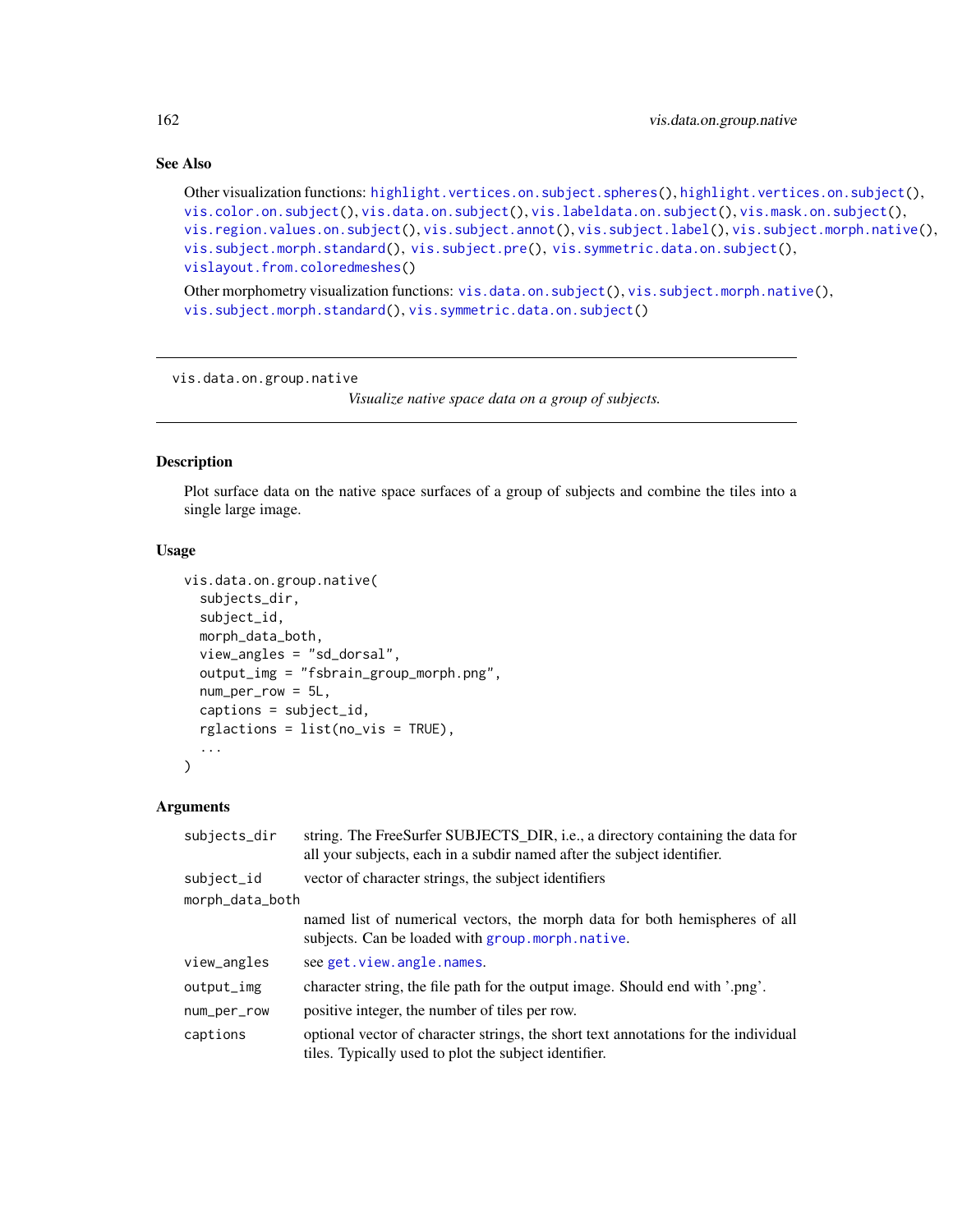| rglactions              | named list. A list in which the names are from a set of pre-defined actions. The                                                         |
|-------------------------|------------------------------------------------------------------------------------------------------------------------------------------|
|                         | values can be used to specify parameters for the action. The following example                                                           |
|                         | clips outliers in the data before plotting and writes a screenshot in PNG format:                                                        |
|                         | rglactions = list("snapshot_png"=" $\gamma$ fsbrain.png","clip_data"=c(0.05,0.95)).<br>See rglactions.                                   |
| $\cdot$ $\cdot$ $\cdot$ | extra parameters passed to the subject level visualization function. Not all may<br>make sense in this context. Example: surface='pial'. |

named list, see the return value of [arrange.brainview.images.grid](#page-11-0) for details.

## Note

The subjects are plotted row-wise, in the order in which they appear in the 'morph\_data\_both' parameter. The surfaces are loaded in the order of the 'subject\_id' parameter, so the order in both must match.

You can force an identical plot range for all subjects, so that one color represents identical values across subjects, via 'makecmap\_options'. E.g., for the ... parameter, pass makecmap\_options=list('colFn'=viridis::vi

#### See Also

Other group visualization functions: [vis.data.on.group.standard\(](#page-162-0)), [vis.group.annot\(](#page-170-0)), vis.group.coloredmeshes [vis.group.morph.native\(](#page-172-0)), [vis.group.morph.standard\(](#page-173-0))

<span id="page-162-0"></span>vis.data.on.group.standard

*Visualize standard space data for a group on template.*

#### Description

Plot standard space data for a group of subjects onto a template brain and combine the tiles into a single large image.

#### Usage

```
vis.data.on.group.standard(
  subjects_dir,
  vis_subject_id,
  morph_data_both,
  captions = NULL,
  view_angles = "sd_dorsal",
  output_img = "fsbrain_group_morph.png",
  num\_per\_row = 5L,
  rglactions = list(no_vis = TRUE),
  ...
)
```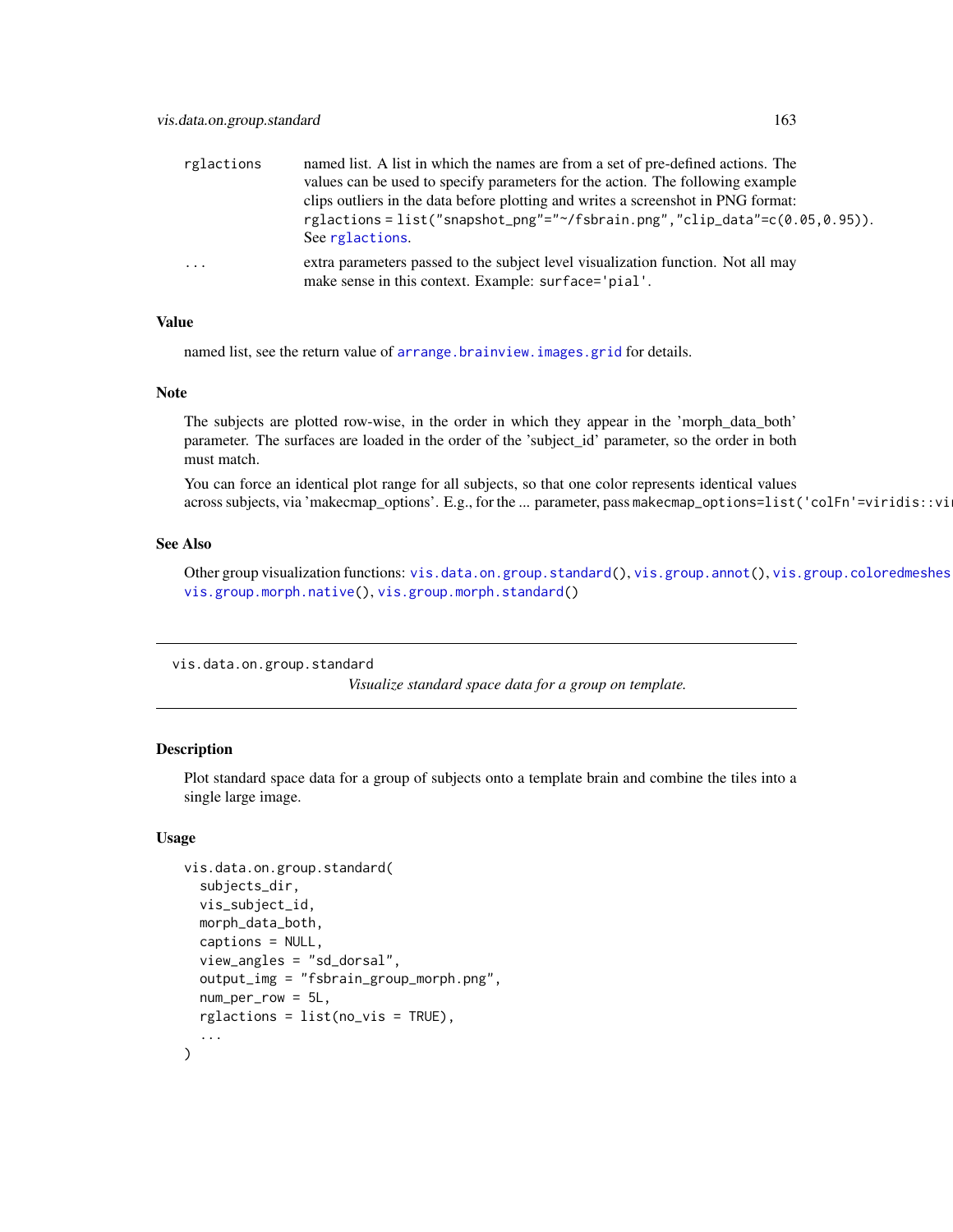#### **Arguments**

| subjects_dir    | character string, the path to the SUBJECTS_DIR containing the template subject                                                                                                                                                                                                                                                                          |
|-----------------|---------------------------------------------------------------------------------------------------------------------------------------------------------------------------------------------------------------------------------------------------------------------------------------------------------------------------------------------------------|
|                 | vis_subject_id character string, the template subject name. A typical choice is 'fsaverage'.                                                                                                                                                                                                                                                            |
| morph_data_both |                                                                                                                                                                                                                                                                                                                                                         |
|                 | named list of numerical vectors, 4D array or dataframe, the morph data for both<br>hemispheres of all subjects. Can be loaded with group morph standard or<br>group.morph.standard.sf.                                                                                                                                                                  |
| captions        | optional vector of character strings, the short text annotations for the individual<br>tiles. Typically used to plot the subject identifier.                                                                                                                                                                                                            |
| view_angles     | see get.view.angle.names.                                                                                                                                                                                                                                                                                                                               |
| output_img      | character string, the file path for the output image. Should end with '.png'.                                                                                                                                                                                                                                                                           |
| num_per_row     | positive integer, the number of tiles per row.                                                                                                                                                                                                                                                                                                          |
| rglactions      | named list. A list in which the names are from a set of pre-defined actions. The<br>values can be used to specify parameters for the action. The following example<br>clips outliers in the data before plotting and writes a screenshot in PNG format:<br>rglactions=list("snapshot_png"="~/fsbrain.png","clip_data"=c(0.05,0.95)).<br>See rglactions. |
| $\cdots$        | extra parameters passed to the subject level visualization function. Not all may<br>make sense in this context. Example: surface='pial'.                                                                                                                                                                                                                |

#### Value

named list, see the return value of [arrange.brainview.images.grid](#page-11-0) for details.

# Note

The subject data are plotted row-wise, in the order in which they appear in the 'morph\_data\_both' parameter.

You can force an identical plot range for all subjects, so that one color represents identical values across subjects, via 'makecmap\_options'. E.g., for the ... parameter, pass makecmap\_options=list('colFn'=viridis::vi

#### See Also

```
vis.data.on.group.native(vis.group.annot(vis.group.coloredmeshes()
vis.group.morph.native(), vis.group.morph.standard()
```
<span id="page-163-0"></span>vis.data.on.subject *Visualize arbitrary data on the surface of any subject.*

# Description

Creates a surface mesh, applies a colormap transform the morphometry data values into colors, and renders the resulting colored mesh in an interactive window. If hemi is 'both', the data is rendered for the whole brain.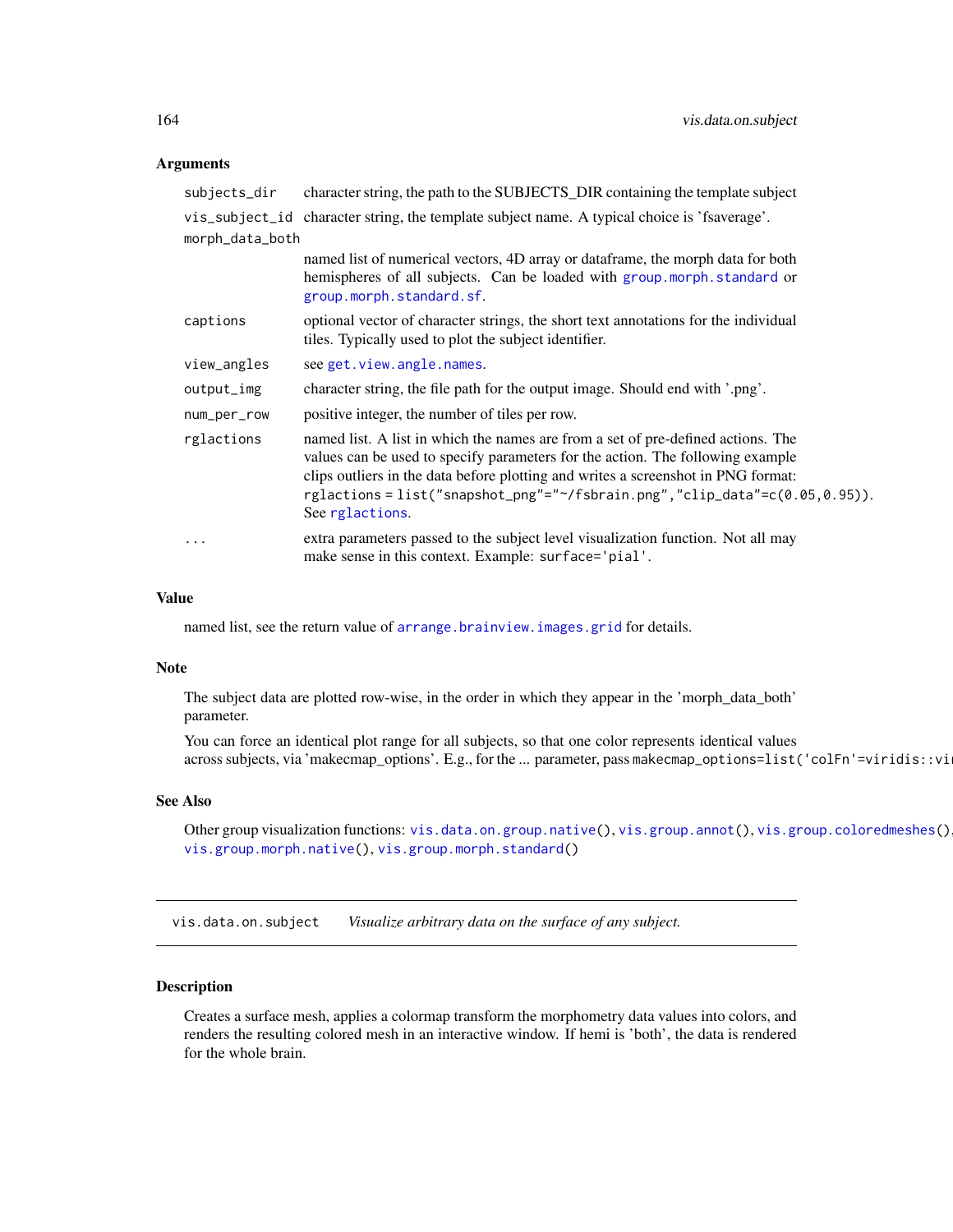vis.data.on.subject 165

# Usage

```
vis.data.on.subject(
 subjects_dir,
 vis_subject_id,
 morph_data_lh = NULL,
 morph_data_rh = NULL,
  surface = "white",views = c("t4"),
  rgloptions = rglo(),
  rglactions = list(),
  draw_colorbar = FALSE,
 makecmap_options = mkco.seq(),
 bg = NULL,morph_data_both = NULL,
  style = "default"
)
```

| subjects_dir  | string. The FreeSurfer SUBJECTS_DIR, i.e., a directory containing the data for<br>all your subjects, each in a subdir named after the subject identifier.                                                                                                                                                                                                                                                                                                               |
|---------------|-------------------------------------------------------------------------------------------------------------------------------------------------------------------------------------------------------------------------------------------------------------------------------------------------------------------------------------------------------------------------------------------------------------------------------------------------------------------------|
|               | vis_subject_id string. The subject identifier from which to obtain the surface for data visualiza-<br>tion. Example: 'fsaverage'.                                                                                                                                                                                                                                                                                                                                       |
| morph_data_lh | numeric vector or character string or NULL, the data to visualize on the left<br>hemisphere surface. If a string, it is treated as a filename and data is loaded from<br>it first. When it is a numerical vector, this is assumed to be the data already.<br>The data must have the same length as the surface of the vis_subject_id has<br>vertices. If NULL, this surface will not be rendered. Only one of morph_data_lh<br>or morph_data_rh is allowed to be NULL.  |
| morph_data_rh | numeric vector or character string or NULL, the data to visualize on the right<br>hemisphere surface. If a string, it is treated as a filename and data is loaded from<br>it first. When it is a numerical vector, this is assumed to be the data already.<br>The data must have the same length as the surface of the vis_subject_id has<br>vertices. If NULL, this surface will not be rendered. Only one of morph_data_lh<br>or morph_data_rh is allowed to be NULL. |
| surface       | string. The display surface. E.g., "white", "pial", or "inflated". Defaults to<br>"white".                                                                                                                                                                                                                                                                                                                                                                              |
| views         | list of strings. Valid entries include: 'si': single interactive view. 't4': tiled<br>view showing the brain from 4 angles. 't9': tiled view showing the brain from 9<br>angles.                                                                                                                                                                                                                                                                                        |
| rgloptions    | option list passed to par3d. Example: rgloptions = list("windowRect"=c(50,50,1000,1000)).                                                                                                                                                                                                                                                                                                                                                                               |
| rglactions    | named list. A list in which the names are from a set of pre-defined actions. The<br>values can be used to specify parameters for the action. The following example<br>clips outliers in the data before plotting and writes a screenshot in PNG format:<br>rglactions=list("snapshot_png"="~/fsbrain.png","clip_data"=c(0.05,0.95)).<br>See rglactions.                                                                                                                 |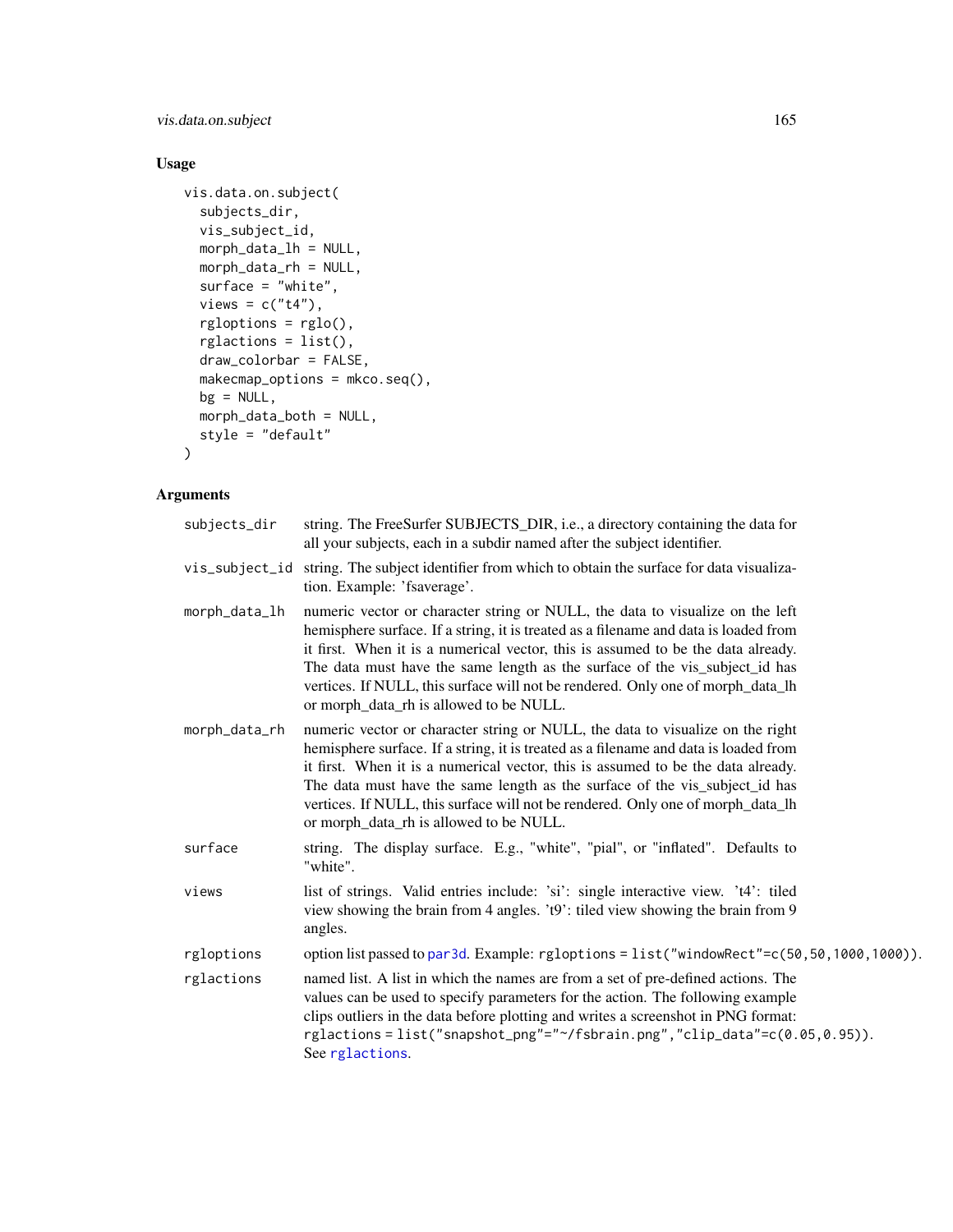| draw_colorbar    | logical or one of the character strings 'vertical' or 'horizontal', whether to draw a<br>colorbar. Notice: the colorbar is drawn to a separate subplot, and this only works<br>if there is enough space for it, i.e., the plot resolution must be high enough. You<br>may have to increase the plot size for the colorbar to show up, see the vignette for<br>instructions. Defaults to 'FALSE'. See coloredmesh.plot.colorbar.separate<br>for an alternative. |  |
|------------------|----------------------------------------------------------------------------------------------------------------------------------------------------------------------------------------------------------------------------------------------------------------------------------------------------------------------------------------------------------------------------------------------------------------------------------------------------------------|--|
| makecmap_options |                                                                                                                                                                                                                                                                                                                                                                                                                                                                |  |
|                  | named list of parameters to pass to make cmap. Must not include the unnamed<br>first parameter, which is derived from 'measure'. Should include at least a col-<br>ormap function as name 'colFn'.                                                                                                                                                                                                                                                             |  |
| bg               | a background definition. Can be a surface color layer or a character string like<br>'curv_light' to select a pre-defined layer, see collayer. bg for valid strings.                                                                                                                                                                                                                                                                                            |  |
| morph_data_both  |                                                                                                                                                                                                                                                                                                                                                                                                                                                                |  |
|                  | numeric vector or NULL, the data to visualize on both hemispheres. This must<br>be a single vector with length equal to the sum of the vertex counts of the left<br>and the right hemisphere. The data for the left hemisphere must come first. If<br>this is given, 'morph_data_lh' and 'morph_data_rh' must be NULL.                                                                                                                                         |  |
| style            | character string, a rendering style, e.g., 'default', 'shiny' or 'semitransparent'.                                                                                                                                                                                                                                                                                                                                                                            |  |

list of coloredmeshes. The coloredmeshes used for the visualization.

## See Also

Other visualization functions: [highlight.vertices.on.subject.spheres\(](#page-96-0)), [highlight.vertices.on.subject\(](#page-95-0)), [vis.color.on.subject\(](#page-154-0)), [vis.data.on.fsaverage\(](#page-159-0)), [vis.labeldata.on.subject\(](#page-174-0)), [vis.mask.on.subject\(](#page-176-0)), [vis.region.values.on.subject\(](#page-181-0)), [vis.subject.annot\(](#page-184-0)), [vis.subject.label\(](#page-186-0)), [vis.subject.morph.native\(](#page-188-0)), [vis.subject.morph.standard\(](#page-190-0)), [vis.subject.pre\(](#page-192-0)), [vis.symmetric.data.on.subject\(](#page-194-0)), [vislayout.from.coloredmeshes\(](#page-196-0))

Other morphometry visualization functions: [vis.data.on.fsaverage\(](#page-159-0)), [vis.subject.morph.native\(](#page-188-0)), [vis.subject.morph.standard\(](#page-190-0)), [vis.symmetric.data.on.subject\(](#page-194-0))

#### Examples

```
## Not run:
   fsbrain::download_optional_data();
   subjects_dir = fsbrain::get_optional_data_filepath("subjects_dir");
  morph_data_lh = subject.morph.native(subjects_dir, 'subject1', 'thickness', 'lh');
  morph_data_rh = NULL;
  vis.data.on.subject(subjects_dir, 'subject1', morph_data_lh, morph_data_rh);
```
## End(Not run)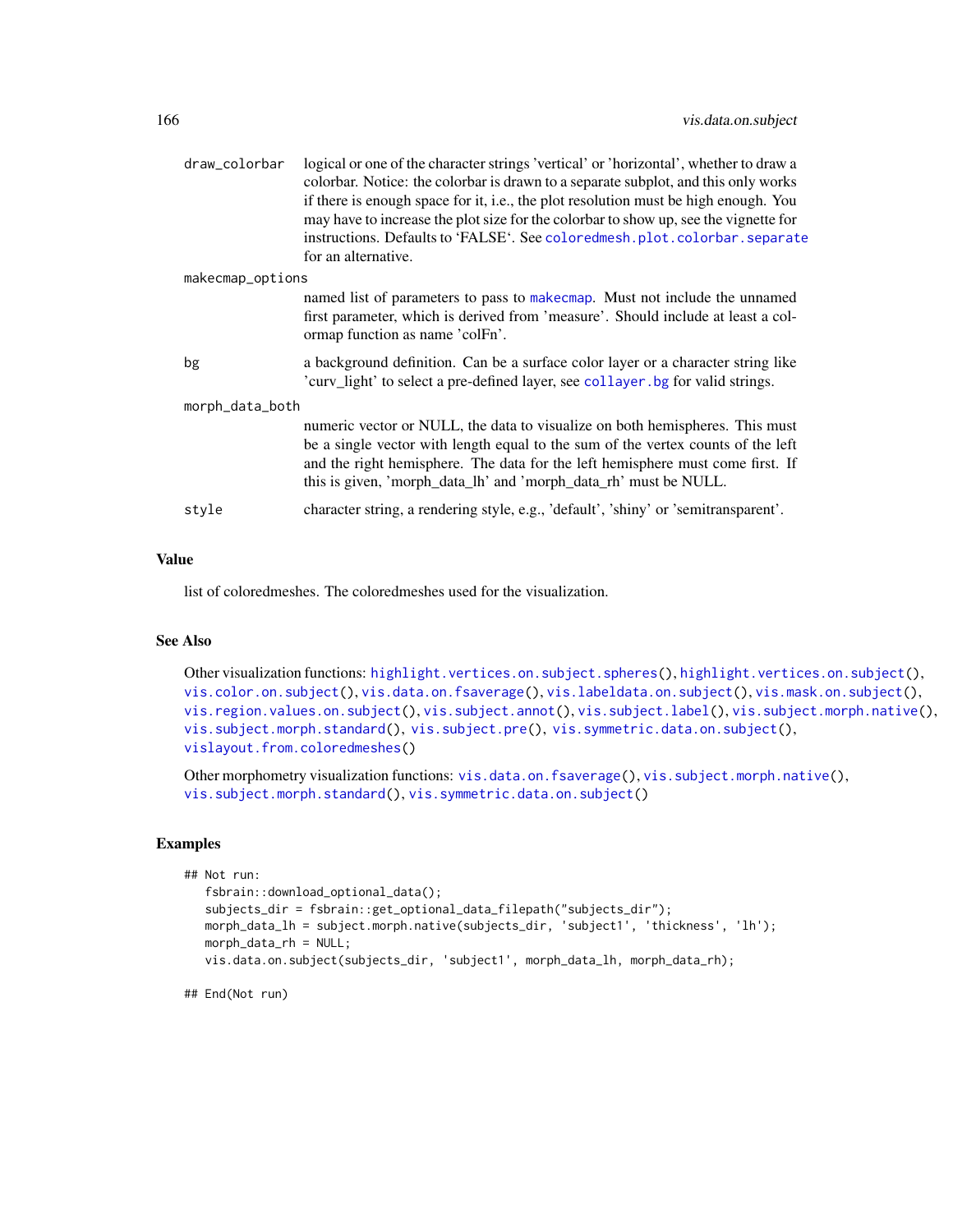## Description

Visualize DTI tracks from Diffusion Toolkit/TrackVis TRK format file.

## Usage

```
vis.dti.trk(
  trk,
  filter_tracks = list(min_length = 15, min_segment_count = 6),
  color_by_orientation = FALSE
\lambda
```
#### Arguments

| trk                  | character string, the path to a TRK file that should be loaded. Alternatively, a<br>loaded trk instance as returned by freesurferformats::read.dti.trk.       |  |
|----------------------|---------------------------------------------------------------------------------------------------------------------------------------------------------------|--|
| filter_tracks        | optional, named list of filters. Can contain fields $min$ _length and $min$ _segment_count.<br>Set the whole thing to NULL or an entry to 0 for no filtering. |  |
| color_by_orientation |                                                                                                                                                               |  |
|                      | logical, whether to color the tracks by orientation. Slower, but may make the<br>resulting visualization easier to interprete.                                |  |

# Value

The (loaded or received) trk instance. Note that this function is typically called for the side effect of visualization.

## Note

The current simple implementation is very slow if the number of tracks becomes large (several thousand tracks).

# Examples

```
## Not run:
# Create the following file with Diffusion Toolkit from your DTI data:
trk = freesurferformats::read.dti.trk("~/data/tim_only/tim/DICOM/dti.trk");
vis.dti.trk(trk);
```
## End(Not run)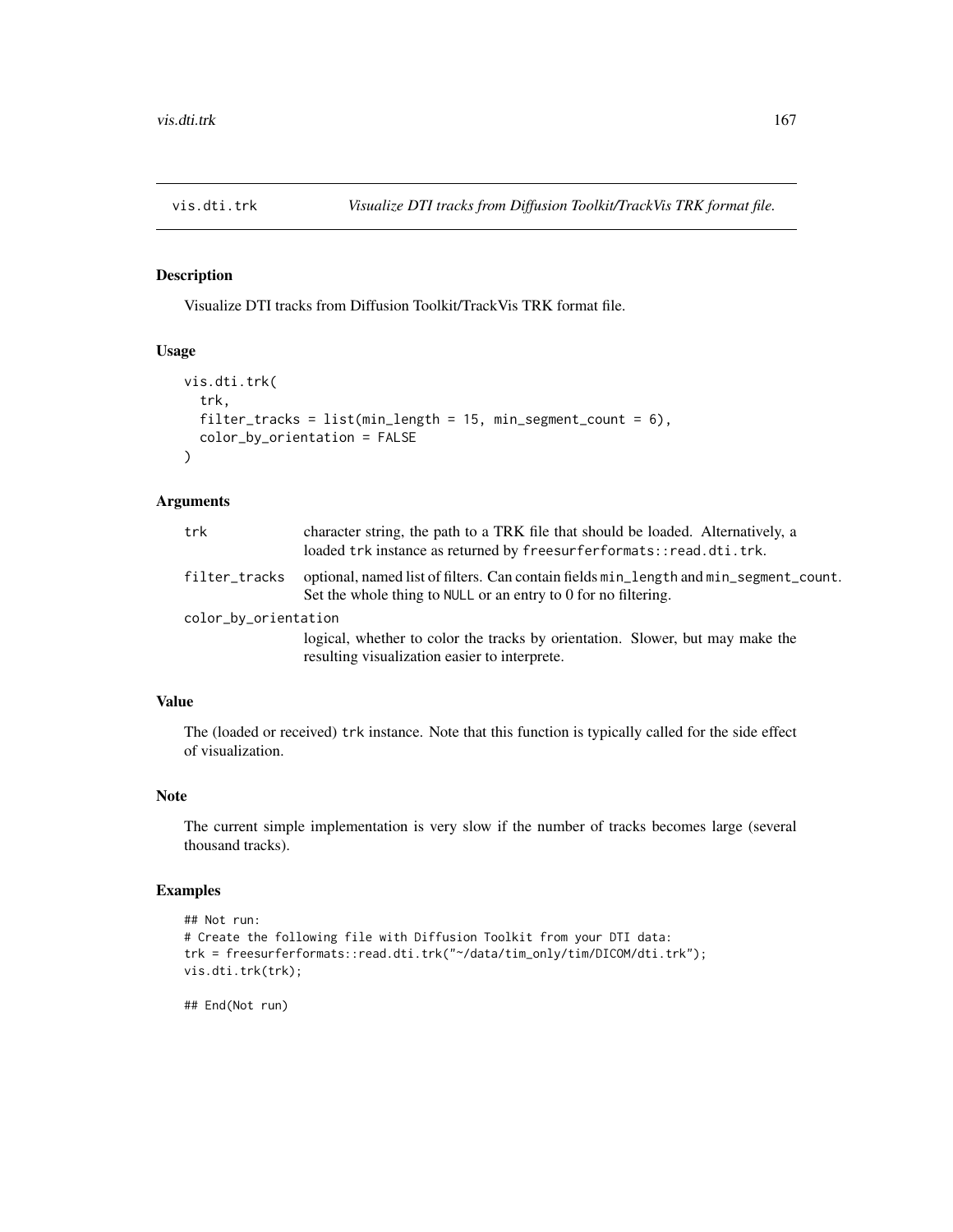vis.export.from.coloredmeshes

*Export high-quality brainview image with a colorbar.*

#### Description

This function serves as an easy (but slightly inflexible) way to export a high-quality, tight-layout, colorbar figure to disk. If no colorbar is required, one can use vislayout.from.coloredmeshes instead.

#### Usage

```
vis.export.from.coloredmeshes(
  coloredmeshes,
  colorbar_legend = NULL,
  img_only = TRUE,
  horizontal = TRUE,
  silent = TRUE,
  quality = 1L,
  output_img = "fsbrain_arranged.png",
  image.plot_extra_options = NULL,
  large_legend = TRUE,
  view_angles = get.view.angle.names(angle_set = "t4"),
  style = "default",
  grid_like = TRUE,
 background_color = "white",
  transparency_color = NULL,
  ...
\mathcal{L}
```

| coloredmeshes   | list of coloredmesh. A coloredmesh is a named list as returned by the 'col-<br>oredmesh.from <sup>**</sup> functions (like coloredmesh.from.morph.native). It has<br>the entries 'mesh' of type tmesh3d, a 'col', which is a color specification for                                                   |
|-----------------|--------------------------------------------------------------------------------------------------------------------------------------------------------------------------------------------------------------------------------------------------------------------------------------------------------|
|                 | such a mesh. The 'vis*' functions (like vis. subject. morph. native) all re-                                                                                                                                                                                                                           |
|                 | turn a list of colored meshes.                                                                                                                                                                                                                                                                         |
| colorbar_legend |                                                                                                                                                                                                                                                                                                        |
|                 | character string or NULL, the title for the colorbar.                                                                                                                                                                                                                                                  |
| img_only        | logical, whether to return only the resulting image                                                                                                                                                                                                                                                    |
| horizontal      | logical, whether to plot the colorbar horizontally (TRUE) or vertically (FALSE).<br>Pass 'NULL' to force no colorbar at all.                                                                                                                                                                           |
| silent          | logical, whether to suppress messages                                                                                                                                                                                                                                                                  |
| quality         | integer, an arbitrary quality. This is the resolution per tile before trimming,<br>divided by 1000, in pixels. Example: 1L means $1000x1000$ pixels per tile before<br>trimming. Currently supported values: 1L 2L. Note that the resolution you can<br>get is also limited by your screen resolution. |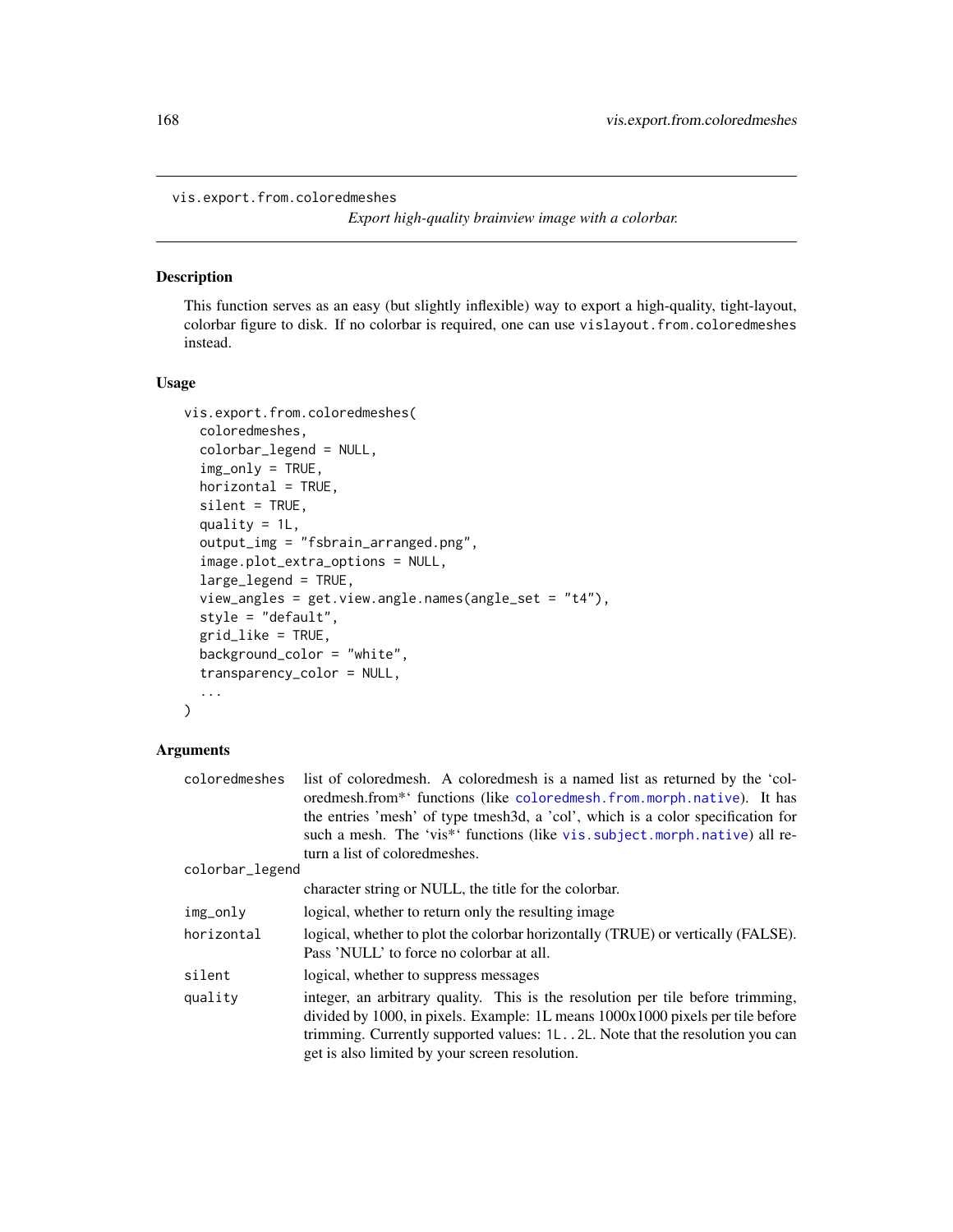| output_img               | string, path to the output file. Defaults to "fsbrain_arranged.png"                                                                                                                                                                                                                                                                                                                                               |  |
|--------------------------|-------------------------------------------------------------------------------------------------------------------------------------------------------------------------------------------------------------------------------------------------------------------------------------------------------------------------------------------------------------------------------------------------------------------|--|
| image.plot_extra_options |                                                                                                                                                                                                                                                                                                                                                                                                                   |  |
|                          | named list, custom options for fields::image.plot. Overwrites those derived from                                                                                                                                                                                                                                                                                                                                  |  |
|                          | the quality setting. If in doubt, leave this alone.                                                                                                                                                                                                                                                                                                                                                               |  |
| large_legend             | logical, whether to plot extra large legend text, affects the font size of the color-<br>bar_legend and the tick labels.                                                                                                                                                                                                                                                                                          |  |
| view_angles              | list of strings. See get. view. angle. names for all valid strings.                                                                                                                                                                                                                                                                                                                                               |  |
| style                    | the rendering style, see material 3d or use a predefined style like 'default' or<br>'shiny'.                                                                                                                                                                                                                                                                                                                      |  |
| grid_like                | logical, passed to vislayout.from.coloredmeshes.                                                                                                                                                                                                                                                                                                                                                                  |  |
| background_color         |                                                                                                                                                                                                                                                                                                                                                                                                                   |  |
|                          | hex color string (like '#FFFFFF'), the color to use for the background. Ignored if<br>'transparency_color' is not NULL. To get a transparent background, use 'trans-<br>parency_color' instead of this parameter. WARNING: Do not use color names<br>(like 'gray'), as their interpretation differs between rgl and image magick!                                                                                 |  |
| transparency_color       |                                                                                                                                                                                                                                                                                                                                                                                                                   |  |
|                          | hex color string (like '#FFFFFF'), the temporary background color that will get<br>mapped to transparency, or NULL if you do not want a transparent background.<br>If used, it can be any color that does not occur in the foreground. Try '#FFFFFF'<br>(white) or '#000000' (black) if in doubt. WARNING: Do not use color names<br>(like 'gray'), as their interpretation differs between rgl and image magick! |  |
|                          | extra arguments passed to vislayout.from.coloredmeshes.                                                                                                                                                                                                                                                                                                                                                           |  |

magick image instance or named list, depending on the value of 'img\_only'. If the latter, the list contains the fields 'rev\_vl', 'rev\_cb', and 'rev\_ex', which are the return values of the functions vislayout.from.coloredmeshes, coloredmesh.plot.colorbar.separate, and combine.colorbar.with.brainview.image, respectively.

# Note

Note that your screen resolution has to be high enough to generate the final image in the requested resolution, see the 'fsbrain FAQ' vignette for details and solutions if you run into trouble.

## See Also

This function should not be used anymore, it will be deprecated soon. Please use the [export](#page-48-0) function instead.

## Examples

```
## Not run:
   rand_data = rnorm(327684, 5, 1.5);cm = vis.data.on.fsaverage(morph_data_both=rand_data,
     rglactions=list('no_vis'=T));
   vis.export.from.coloredmeshes(cm, colorbar_legend='Random data',
     output_img="~/fsbrain_arranged.png");
```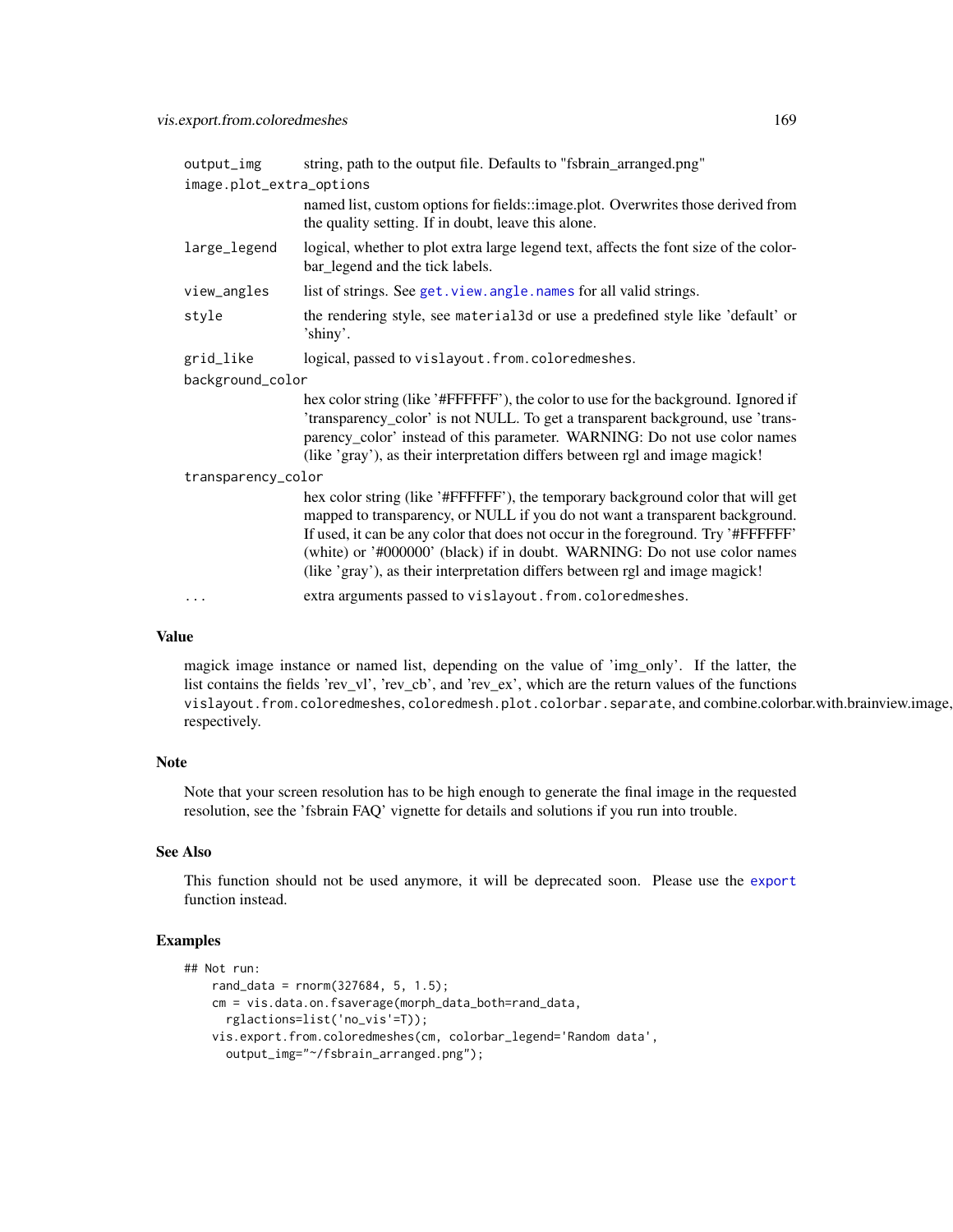## End(Not run)

vis.fs.surface *Visualize fs.surface mesh*

# Description

Render a mesh. All mesh formats supported by the \*freesurferformats\* package are supported, including OFF, PLY, OBJ, STL, and many more.

# Usage

```
vis.fs.surface(
  fs_surface,
  col = "white",per_vertex_data = NULL,
  hemi = "lh",makecmap_options = mkco.seq(),
  ...
\mathcal{L}
```

| fs_surface       | an fs.surface instance, as returned by function like subject. surface or read. fs. surface.<br>If a character string, it is assumed to be the full path of a surface file, and the<br>respective file is loaded with read. fs. surface. If parameter 'hemi' is 'both',<br>this must be a hemilist. A single $rgl$ : tmesh is also fine.                                       |  |
|------------------|-------------------------------------------------------------------------------------------------------------------------------------------------------------------------------------------------------------------------------------------------------------------------------------------------------------------------------------------------------------------------------|--|
| col              | vector of colors, the per-vertex-colors. Defaults to white. Must be a single color<br>or one color per vertex. If parameter 'hemi' is 'both', this must be a hemilist.                                                                                                                                                                                                        |  |
| per_vertex_data  |                                                                                                                                                                                                                                                                                                                                                                               |  |
|                  | numerical vector, per-vertex data. If given, takes precedence over 'col'. Used to<br>color the mesh using the colormap options in parameter 'makecmap_options'.<br>If a character string, it is assumed to be the full path of a morphometry data file,<br>and the respective file is loaded with read. fs. morph. If parameter 'hemi' is<br>'both', this must be a hemilist. |  |
| hemi             | character string, one of 'lh' or 'rh'. This may be used by visualization functions<br>to decide whether or not to show this mesh in a certain view.                                                                                                                                                                                                                           |  |
| makecmap_options |                                                                                                                                                                                                                                                                                                                                                                               |  |
|                  | named list of parameters to pass to make cmap. Must not include the unnamed<br>first parameter, which is derived from 'measure'. Should include at least a col-<br>ormap function as name 'colFn'.                                                                                                                                                                            |  |
|                  | extra parameters to pass to vis.coloredmeshes.                                                                                                                                                                                                                                                                                                                                |  |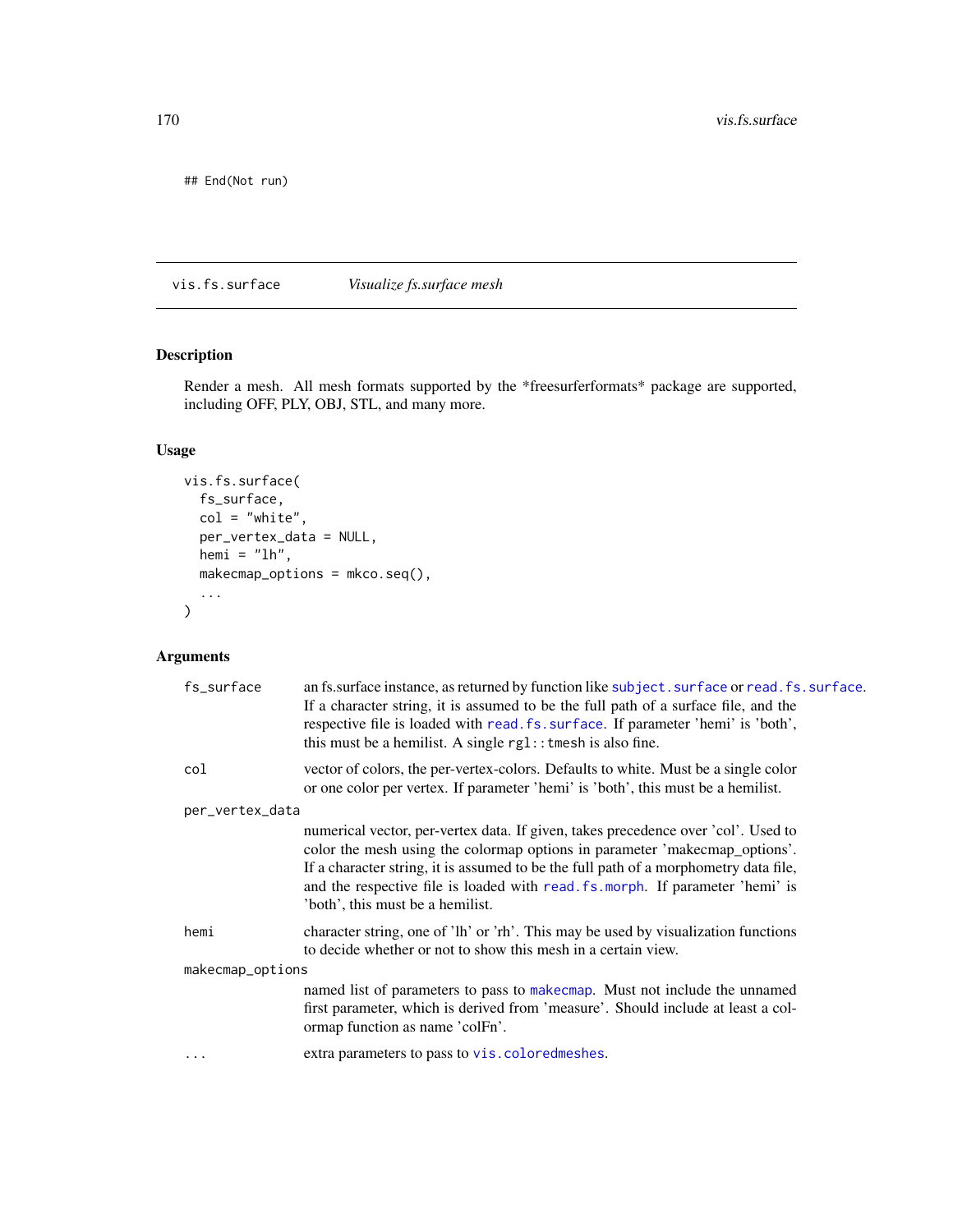# vis.group.annot 171

# Value

see [vis.coloredmeshes](#page-156-0)

# Note

This function can be used to visualize arbitrary triangular meshes in R. Despite its name, it is not limited to brain surface meshes.

<span id="page-170-0"></span>vis.group.annot *Plot atlas annotations for a group of subjects.*

# Description

Plot atlas annotations for a group of subjects and combine them into a single large image.

# Usage

```
vis.group.annot(
  subjects_dir,
  subject_id,
  atlas,
  view_angles = "sd_dorsal",
  output_img = "fsbrain_group_annot.png",
  num\_per\_row = 5L,
  captions = subject_id,
  rglactions = list(no_vis = TRUE),
  ...
\mathcal{L}
```

| subjects_dir | string. The FreeSurfer SUBJECTS_DIR, i.e., a directory containing the data for<br>all your subjects, each in a subdir named after the subject identifier.                                                                                                                                                                                               |
|--------------|---------------------------------------------------------------------------------------------------------------------------------------------------------------------------------------------------------------------------------------------------------------------------------------------------------------------------------------------------------|
| subject_id   | vector of character strings, the subject identifiers                                                                                                                                                                                                                                                                                                    |
| atlas        | vector of character strings, the atlas names. Example: c('aparc', 'aparc.a2009s')                                                                                                                                                                                                                                                                       |
| view_angles  | see get. view. angle. names.                                                                                                                                                                                                                                                                                                                            |
| output_img   | character string, the file path for the output image. Should end with '.png'.                                                                                                                                                                                                                                                                           |
| num_per_row  | positive integer, the number of tiles per row.                                                                                                                                                                                                                                                                                                          |
| captions     | optional vector of character strings, the short text annotations for the individual<br>tiles. Typically used to plot the subject identifier.                                                                                                                                                                                                            |
| rglactions   | named list. A list in which the names are from a set of pre-defined actions. The<br>values can be used to specify parameters for the action. The following example<br>clips outliers in the data before plotting and writes a screenshot in PNG format:<br>rglactions=list("snapshot_png"="~/fsbrain.png","clip_data"=c(0.05,0.95)).<br>See rglactions. |
| .            | extra parameters passed to the subject level visualization function. Not all may<br>make sense in this context. Example: surface='pial'.                                                                                                                                                                                                                |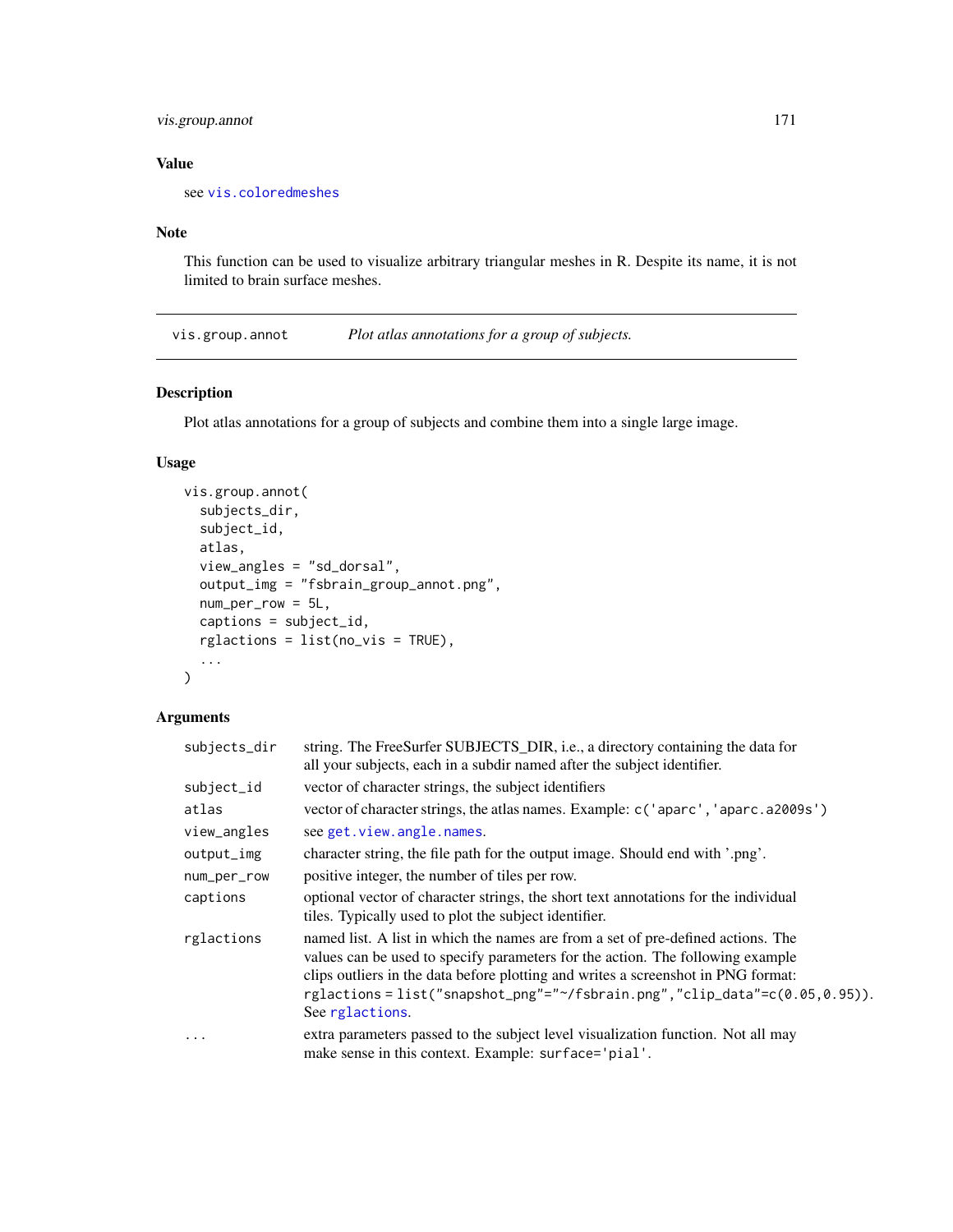named list, see the return value of [arrange.brainview.images.grid](#page-11-0) for details.

#### Note

The subjects are plotted row-wise, in the order in which they appear in the 'subject\_id' parameter. This function is vectorized over 'subject\_id' and 'atlas'.

# See Also

Other group visualization functions: [vis.data.on.group.native\(](#page-161-0)), [vis.data.on.group.standard\(](#page-162-0)), [vis.group.coloredmeshes\(](#page-171-0)), [vis.group.morph.native\(](#page-172-0)), [vis.group.morph.standard\(](#page-173-0))

<span id="page-171-0"></span>vis.group.coloredmeshes

*Plot coloredmeshes for a group of subjects.*

# Description

Plot coloredmeshes for a group of subjects into a single image.

#### Usage

```
vis.group.coloredmeshes(
  coloredmeshes,
  view_angles = "sd_dorsal",
  output_img = "fsbrain_group_annot.png",
  num_per_row = 5L,
  captions = NULL,
  background_color = "white"
\lambda
```
#### Arguments

| coloredmeshes    | a list of colored meshes lists, each entry in the outer list contains the hemilist of<br>colored meshes (lefgt and right hemisphere mesh) for one subject. |
|------------------|------------------------------------------------------------------------------------------------------------------------------------------------------------|
| view_angles      | see get. view. angle. names.                                                                                                                               |
| $output_$ img    | character string, the file path for the output image. Should end with '.png'.                                                                              |
| num_per_row      | positive integer, the number of tiles per row.                                                                                                             |
| captions         | optional vector of character strings, the short text annotations for the individual<br>tiles. Typically used to plot the subject identifier.               |
| background_color |                                                                                                                                                            |
|                  |                                                                                                                                                            |

color for image background (transparency is not supported).

# Value

named list, see the return value of [arrange.brainview.images.grid](#page-11-0) for details.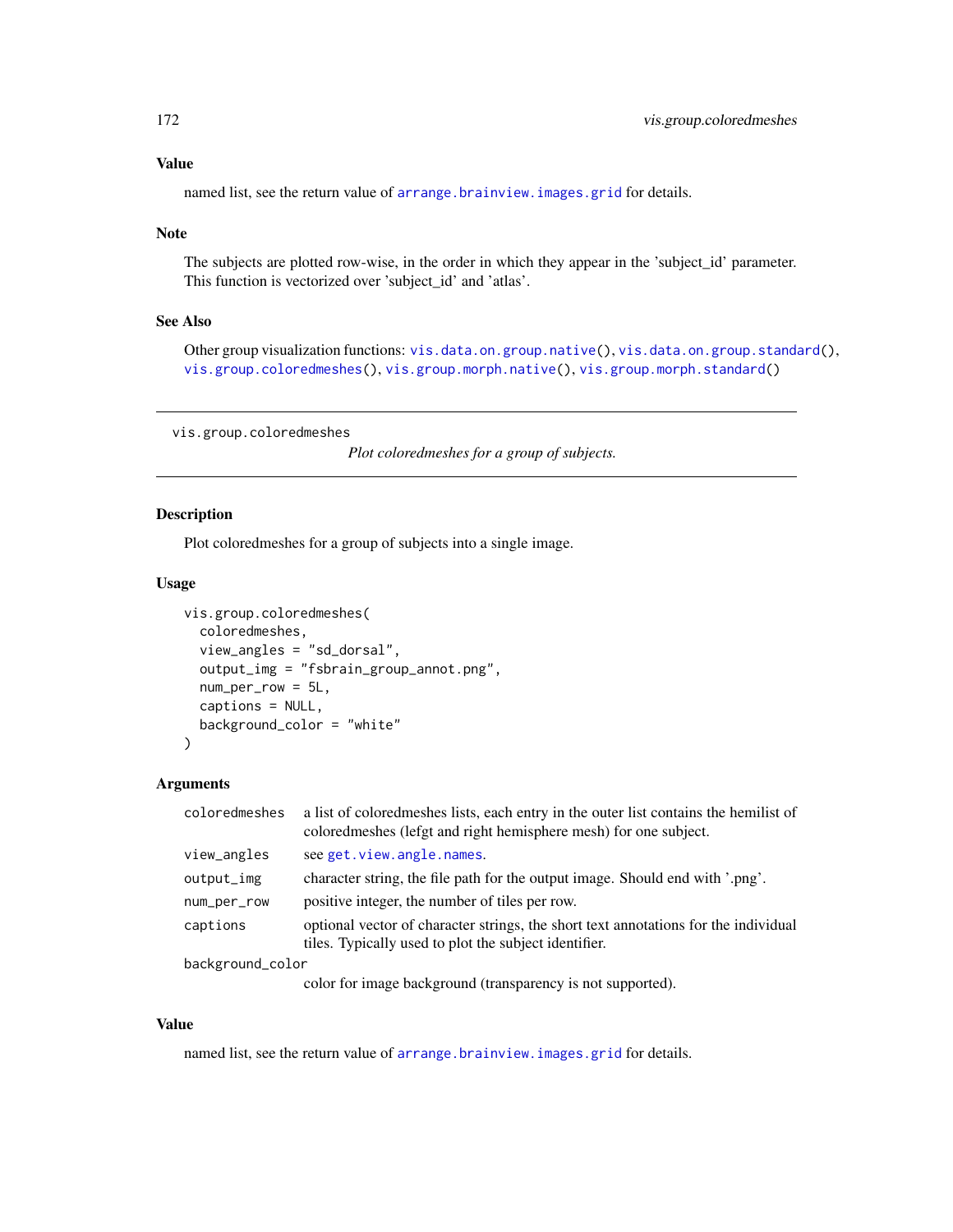# Note

This is a mid-level function, end users may want to call high-level functions like [vis.group.annot](#page-170-0) instead.

# See Also

Other group visualization functions: [vis.data.on.group.native\(](#page-161-0)), [vis.data.on.group.standard\(](#page-162-0)), [vis.group.annot\(](#page-170-0)), [vis.group.morph.native\(](#page-172-0)), [vis.group.morph.standard\(](#page-173-0))

<span id="page-172-0"></span>vis.group.morph.native

*Plot native space morphometry data for a group of subjects.*

# Description

Plot native space morphometry data for a group of subjects and combine them into a single large image.

#### Usage

```
vis.group.morph.native(
  subjects_dir,
  subject_id,
  measure,
  view_angles = "sd_dorsal",
  output_img = "fsbrain_group_morph.png",
  num_per_row = 5L,
  captions = subject_id,
  rglactions = list(no_vis = TRUE),
  ...
\mathcal{L}
```

| subjects_dir | string. The FreeSurfer SUBJECTS_DIR, i.e., a directory containing the data for<br>all your subjects, each in a subdir named after the subject identifier. |
|--------------|-----------------------------------------------------------------------------------------------------------------------------------------------------------|
| subject_id   | vector of character strings, the subject identifiers                                                                                                      |
| measure      | vector of character strings, the morphometry measures, e.g., c ('thickness', 'area')                                                                      |
| view_angles  | see get. view. angle. names.                                                                                                                              |
| output_img   | character string, the file path for the output image. Should end with '.png'.                                                                             |
| num_per_row  | positive integer, the number of tiles per row.                                                                                                            |
| captions     | optional vector of character strings, the short text annotations for the individual<br>tiles. Typically used to plot the subject identifier.              |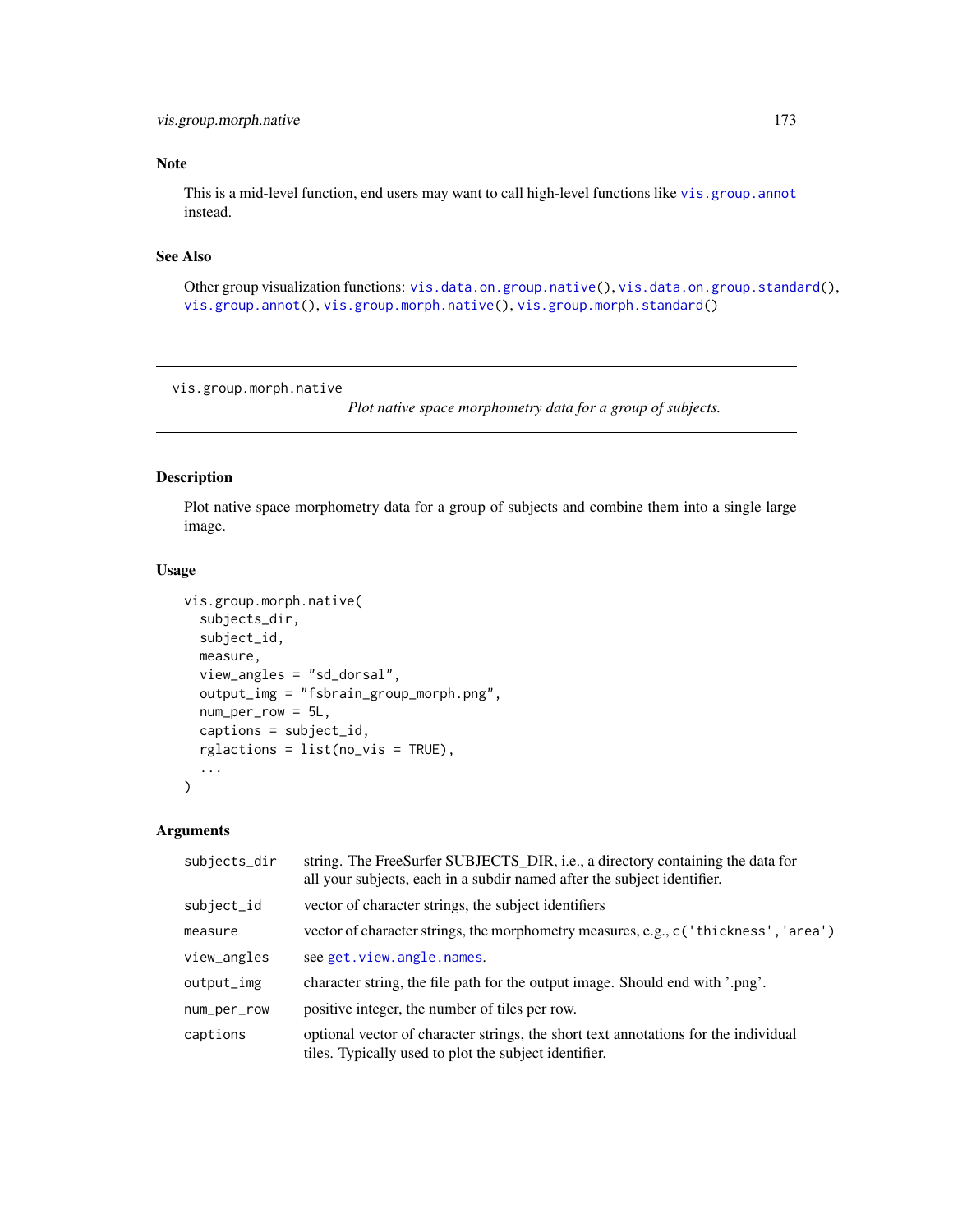| rglactions | named list. A list in which the names are from a set of pre-defined actions. The<br>values can be used to specify parameters for the action. The following example |
|------------|--------------------------------------------------------------------------------------------------------------------------------------------------------------------|
|            | clips outliers in the data before plotting and writes a screenshot in PNG format:                                                                                  |
|            | rglactions = list("snapshot_png"="~/fsbrain.png","clip_data"= $c(0.05, 0.95)$ ).<br>See rglactions.                                                                |
| $\cdots$   | extra parameters passed to the subject level visualization function. Not all may<br>make sense in this context. Example: surface='pial'.                           |

named list, see the return value of [arrange.brainview.images.grid](#page-11-0) for details.

#### Note

The subjects are plotted row-wise, in the order in which they appear in the 'subject\_id' parameter. This function is vectorized over 'subject\_id' and 'measure'.

You can force an identical plot range for all subjects, so that one color represents identical values across subjects, via 'makecmap\_options'. E.g., for the ... parameter, pass makecmap\_options=list('colFn'=viridis::vi

#### See Also

Other group visualization functions: [vis.data.on.group.native\(](#page-161-0)), [vis.data.on.group.standard\(](#page-162-0)), [vis.group.annot\(](#page-170-0)), [vis.group.coloredmeshes\(](#page-171-0)), [vis.group.morph.standard\(](#page-173-0))

<span id="page-173-0"></span>vis.group.morph.standard

*Plot standard space morphometry data for a group of subjects.*

#### Description

Plot standard space morphometry data for a group of subjects and combine them into a single large image.

#### Usage

```
vis.group.morph.standard(
  subjects_dir,
  subject_id,
 measure,
  fwhm = "10",
  view_angles = "sd_dorsal",
  output_img = "fsbrain_group_morph.png",
 num_per_row = 5L,
  captions = subject_id,
  rglactions = list(no_vis = TRUE),
  ...
)
```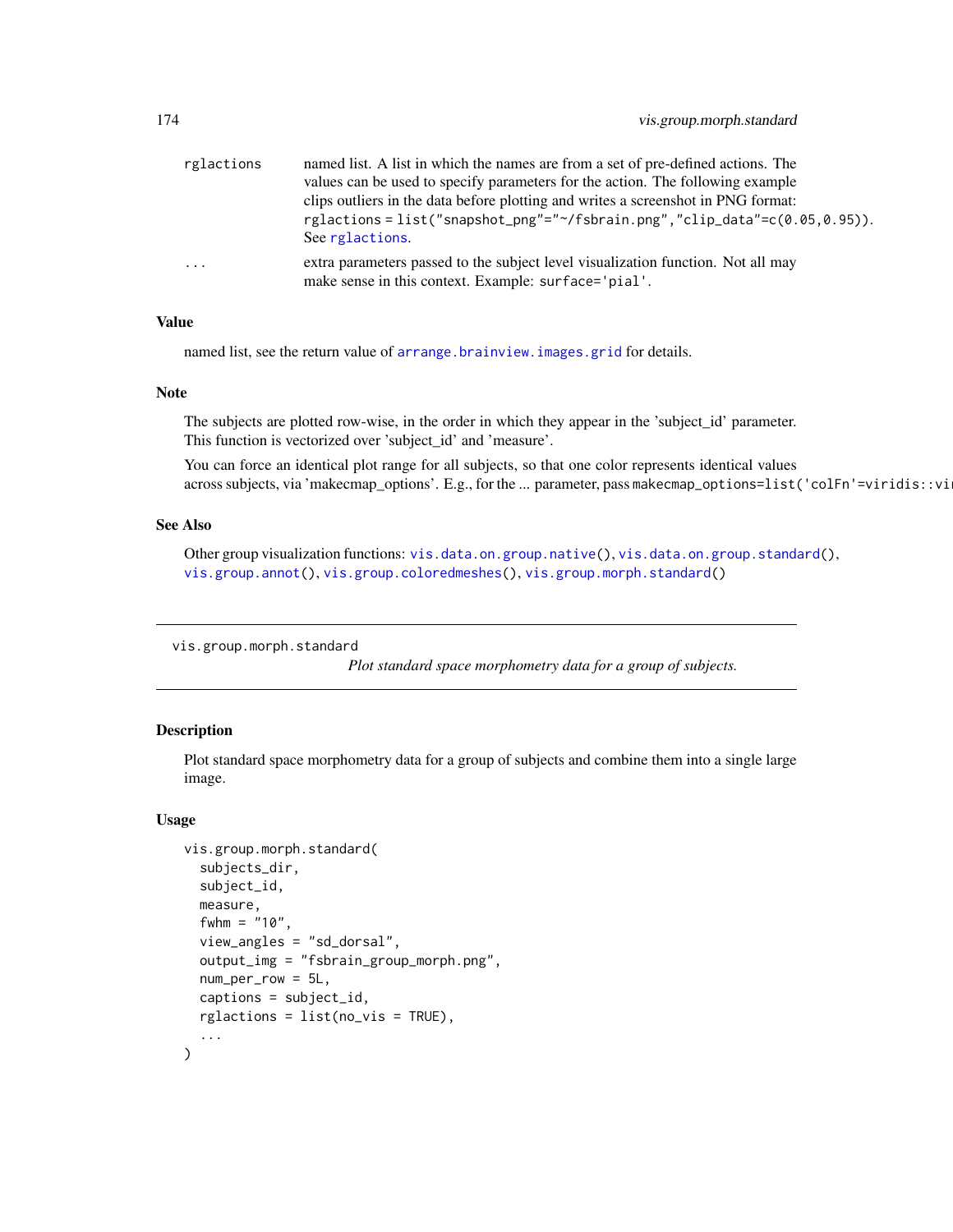#### **Arguments**

| subjects_dir | string. The FreeSurfer SUBJECTS_DIR, i.e., a directory containing the data for<br>all your subjects, each in a subdir named after the subject identifier.                                                                                                                                                                                               |
|--------------|---------------------------------------------------------------------------------------------------------------------------------------------------------------------------------------------------------------------------------------------------------------------------------------------------------------------------------------------------------|
| subject_id   | vector of character strings, the subject identifiers                                                                                                                                                                                                                                                                                                    |
| measure      | vector of character strings, the morphometry measures, e.g., c('thickness', 'area')                                                                                                                                                                                                                                                                     |
| fwhm         | vector of character strings, the smoothing kernel FWHM strings, e.g., c('0', '10', '15')                                                                                                                                                                                                                                                                |
| view_angles  | see get. view. angle. names.                                                                                                                                                                                                                                                                                                                            |
| output_img   | character string, the file path for the output image. Should end with '.png'.                                                                                                                                                                                                                                                                           |
| num_per_row  | positive integer, the number of tiles per row.                                                                                                                                                                                                                                                                                                          |
| captions     | optional vector of character strings, the short text annotations for the individual<br>tiles. Typically used to plot the subject identifier.                                                                                                                                                                                                            |
| rglactions   | named list. A list in which the names are from a set of pre-defined actions. The<br>values can be used to specify parameters for the action. The following example<br>clips outliers in the data before plotting and writes a screenshot in PNG format:<br>rglactions=list("snapshot_png"="~/fsbrain.png","clip_data"=c(0.05,0.95)).<br>See rglactions. |
| $\ddotsc$    | extra parameters passed to the subject level visualization function. Not all may<br>make sense in this context. Example: surface='pial'.                                                                                                                                                                                                                |

# Value

named list, see the return value of [arrange.brainview.images.grid](#page-11-0) for details.

#### Note

The subjects are plotted row-wise, in the order in which they appear in the 'subject\_id' parameter. This function is vectorized over 'subject\_id', 'measure' and 'fwhm'.

You can force an identical plot range for all subjects, so that one color represents identical values across subjects, via 'makecmap\_options'. E.g., for the ... parameter, pass makecmap\_options=list('colFn'=viridis::vi

## See Also

Other group visualization functions: [vis.data.on.group.native\(](#page-161-0)), [vis.data.on.group.standard\(](#page-162-0)), [vis.group.annot\(](#page-170-0)), [vis.group.coloredmeshes\(](#page-171-0)), [vis.group.morph.native\(](#page-172-0))

<span id="page-174-0"></span>vis.labeldata.on.subject

*Visualize a label on the surface of a subject.*

# **Description**

Visualizes a label. Note that a label is just a set of vertices, and that you can use this function to visualize sets of vertices, e.g., to see where on the mesh a certain vertex lies. It may be helpful the visualize the vertex with its neighbors, because otherwise it may be too small to spot. Use the function [fsbrain::mesh.vertex.neighbors] to get them. It is advisable to set the view to the interactive 'si' mode and use the 'inflated' surface to identify single vertices.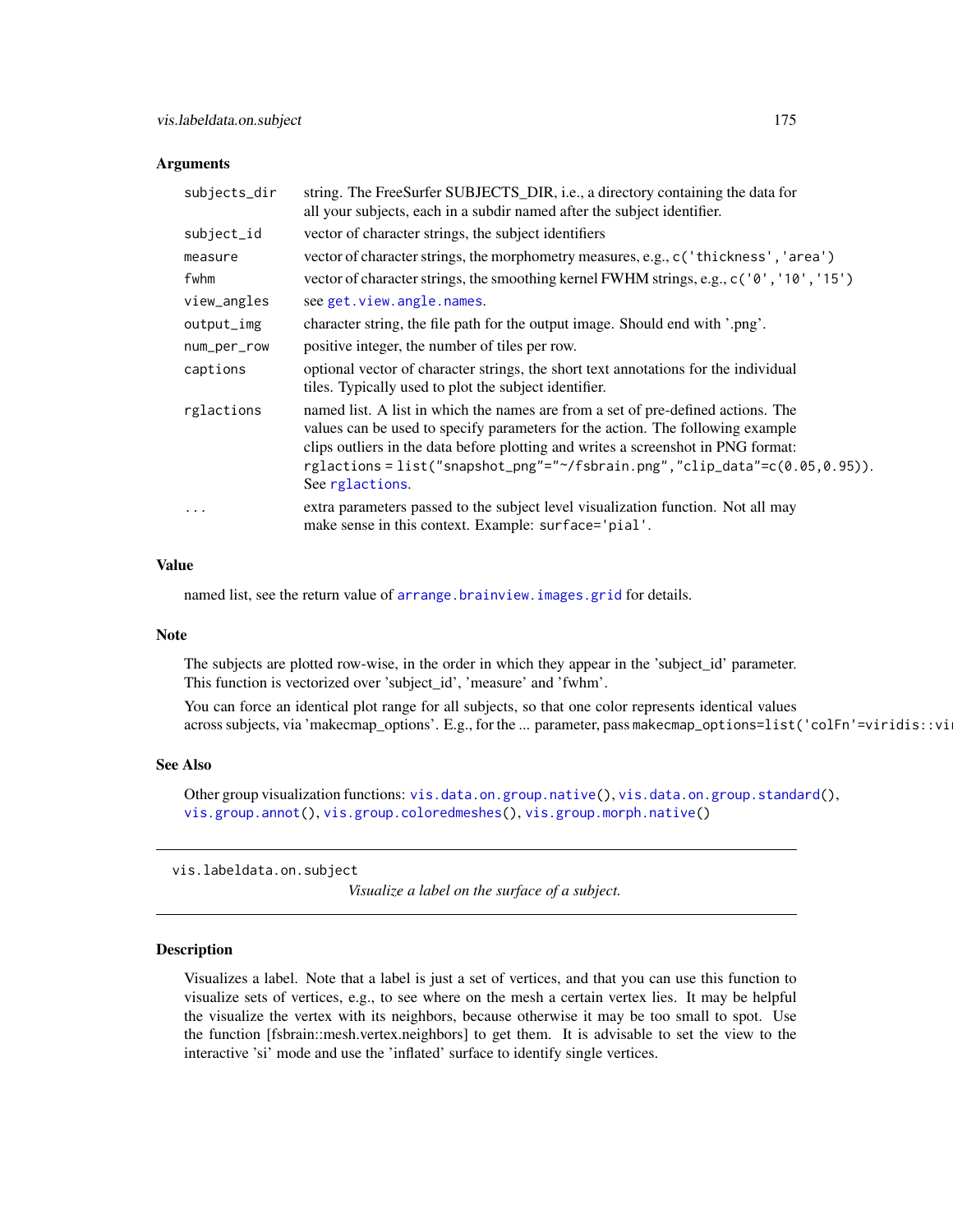# Usage

```
vis.labeldata.on.subject(
  subjects_dir,
  vis_subject_id,
  lh_labeldata,
  rh_labeldata,
  surface = "white",views = c("t4"),
  rgloptions = rglo(),
  rglactions = list(),
  draw_colorbar = FALSE,
  makecmap_options = list(colFn = label.colFn.inv),
  style = "default",
  ...
\mathcal{L}
```

| subjects_dir     | string. The FreeSurfer SUBJECTS_DIR, i.e., a directory containing the data for                                                                                                                                                                                                                                                                                                                                                                                 |  |
|------------------|----------------------------------------------------------------------------------------------------------------------------------------------------------------------------------------------------------------------------------------------------------------------------------------------------------------------------------------------------------------------------------------------------------------------------------------------------------------|--|
|                  | all your subjects, each in a subdir named after the subject identifier.                                                                                                                                                                                                                                                                                                                                                                                        |  |
| vis_subject_id   | string. The subject identifier from which to obtain the surface for data visualiza-<br>tion. Example: 'fsaverage'.                                                                                                                                                                                                                                                                                                                                             |  |
| lh_labeldata     | integer vector of vertex indices for the left hemisphere                                                                                                                                                                                                                                                                                                                                                                                                       |  |
| rh_labeldata     | integer vector of vertex indices for the right hemisphere                                                                                                                                                                                                                                                                                                                                                                                                      |  |
| surface          | string. The display surface. E.g., "white", "pial", or "inflated". Defaults to<br>"white".                                                                                                                                                                                                                                                                                                                                                                     |  |
| views            | list of strings. Valid entries include: 'si': single interactive view. 't4': tiled<br>view showing the brain from 4 angles. 't9': tiled view showing the brain from 9<br>angles.                                                                                                                                                                                                                                                                               |  |
| rgloptions       | option list passed to par3d. Example: rgloptions = list("windowRect"=c(50,50,1000,1000)).                                                                                                                                                                                                                                                                                                                                                                      |  |
| rglactions       | named list. A list in which the names are from a set of pre-defined actions. The<br>values can be used to specify parameters for the action. The following example<br>clips outliers in the data before plotting and writes a screenshot in PNG format:<br>rglactions=list("snapshot_png"="~/fsbrain.png","clip_data"=c(0.05,0.95)).<br>See rglactions.                                                                                                        |  |
| draw_colorbar    | logical or one of the character strings 'vertical' or 'horizontal', whether to draw a<br>colorbar. Notice: the colorbar is drawn to a separate subplot, and this only works<br>if there is enough space for it, i.e., the plot resolution must be high enough. You<br>may have to increase the plot size for the colorbar to show up, see the vignette for<br>instructions. Defaults to 'FALSE'. See coloredmesh.plot.colorbar.separate<br>for an alternative. |  |
| makecmap_options |                                                                                                                                                                                                                                                                                                                                                                                                                                                                |  |
|                  | named list of parameters to pass to makecmap. Must not include the unnamed<br>first parameter, which is derived from 'measure'. Should include at least a col-<br>ormap function as name 'colFn'.                                                                                                                                                                                                                                                              |  |
| style            | character string, a rendering style, e.g., 'default', 'shiny' or 'semitransparent'.                                                                                                                                                                                                                                                                                                                                                                            |  |
| $\cdots$         | extra arguments to pass to coloredmesh. from. label.                                                                                                                                                                                                                                                                                                                                                                                                           |  |
|                  |                                                                                                                                                                                                                                                                                                                                                                                                                                                                |  |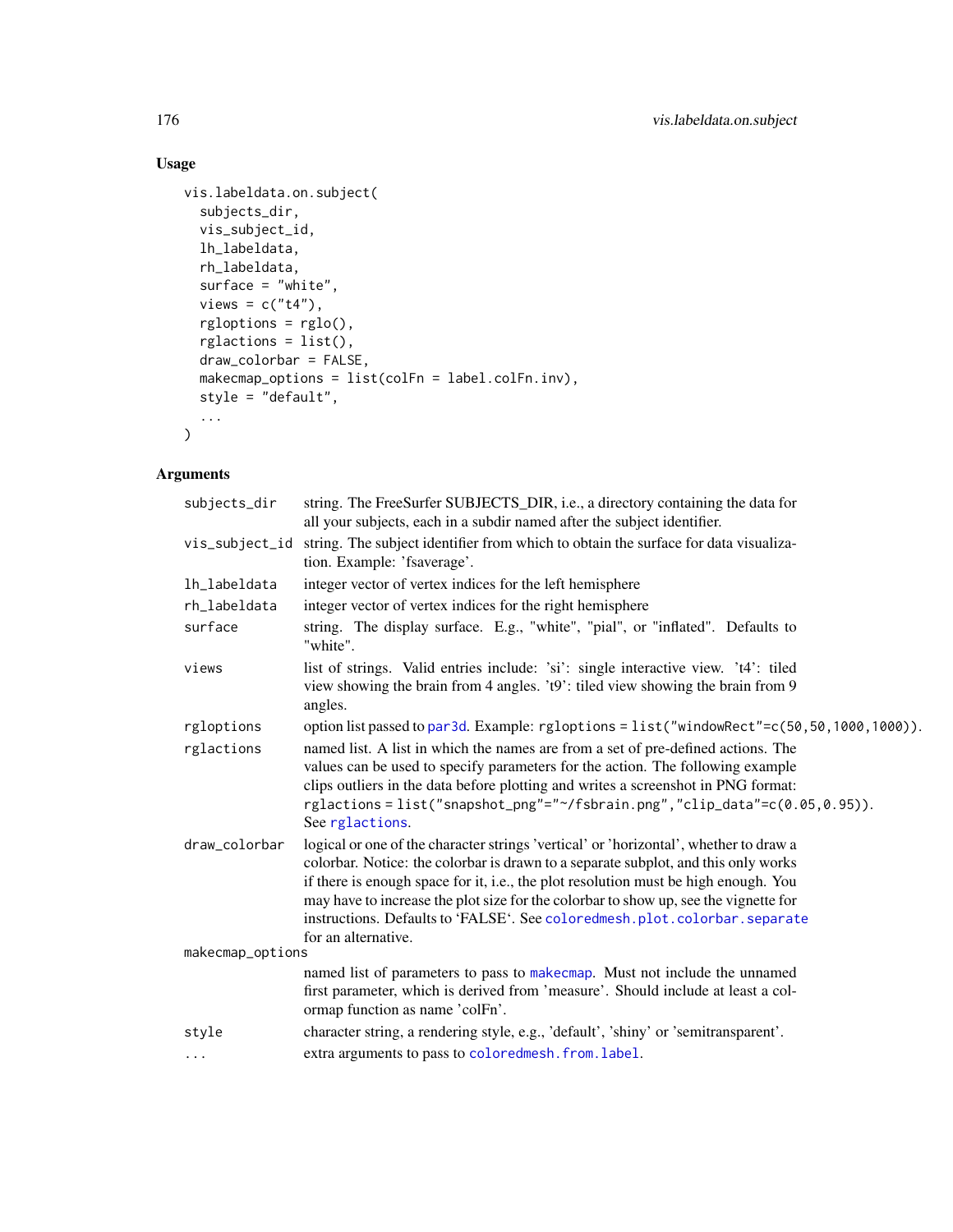list of coloredmeshes. The coloredmeshes used for the visualization.

#### Note

Drawing a colorbar for label data makes limited sense, use a legend instead. The colorbar can give a rough overview of the relative number of label and non-label vertices though, so it is possible to request one.

# See Also

Other label functions: [apply.label.to.morphdata\(](#page-8-0)), [apply.labeldata.to.morphdata\(](#page-9-0)), [subject.lobes\(](#page-142-0)), [subject.mask\(](#page-143-0)), [vis.subject.label\(](#page-186-0))

```
highlight.vertices.on.subject.spheres(highlight.vertices.on.subject(),
vis.color.on.subject(), vis.data.on.fsaverage(), vis.data.on.subject(), vis.mask.on.subject(),
vis.region.values.on.subject(), vis.subject.annot(), vis.subject.label(), vis.subject.morph.native(),
vis.subject.morph.standard(), vis.subject.pre(), vis.symmetric.data.on.subject(),
vislayout.from.coloredmeshes()
```
#### Examples

```
## Not run:
  fsbrain::download_optional_data();
 # Define the data to use:
 subjects_dir = fsbrain::get_optional_data_filepath("subjects_dir");
 lh_labeldata = c(1000, 1001, 1002); # only the vertices, will be tiny.
 subject_id = 'subject1';
 surface = 'white'; # Should use 'inflated', but we do not currently
                     # ship it for the example subject to reduce download size.
 # For the right hemi, extend them to neighborhood for better visibility:
 rh_{\text{labeldata}} = c(500, 5000);rh_surface = subject.surface(subjects_dir, subject_id, surface, 'rh');
 rh_labeldata_neighborhood = mesh.vertex.neighbors(rh_surface, rh_labeldata);
 vis.labeldata.on.subject(subjects_dir, subject_id, lh_labeldata,
  rh_labeldata_neighborhood$vertices, surface=surface, views=c('si'));
## End(Not run)
```
<span id="page-176-0"></span>vis.mask.on.subject *Visualize a vertex mask on the surface of a subject.*

#### Description

A mask is a logical vector that contains one value per vertex. You can create it manually, or use functions like [mask.from.labeldata.for.hemi](#page-109-0) to create and modify it. Check the example for this function.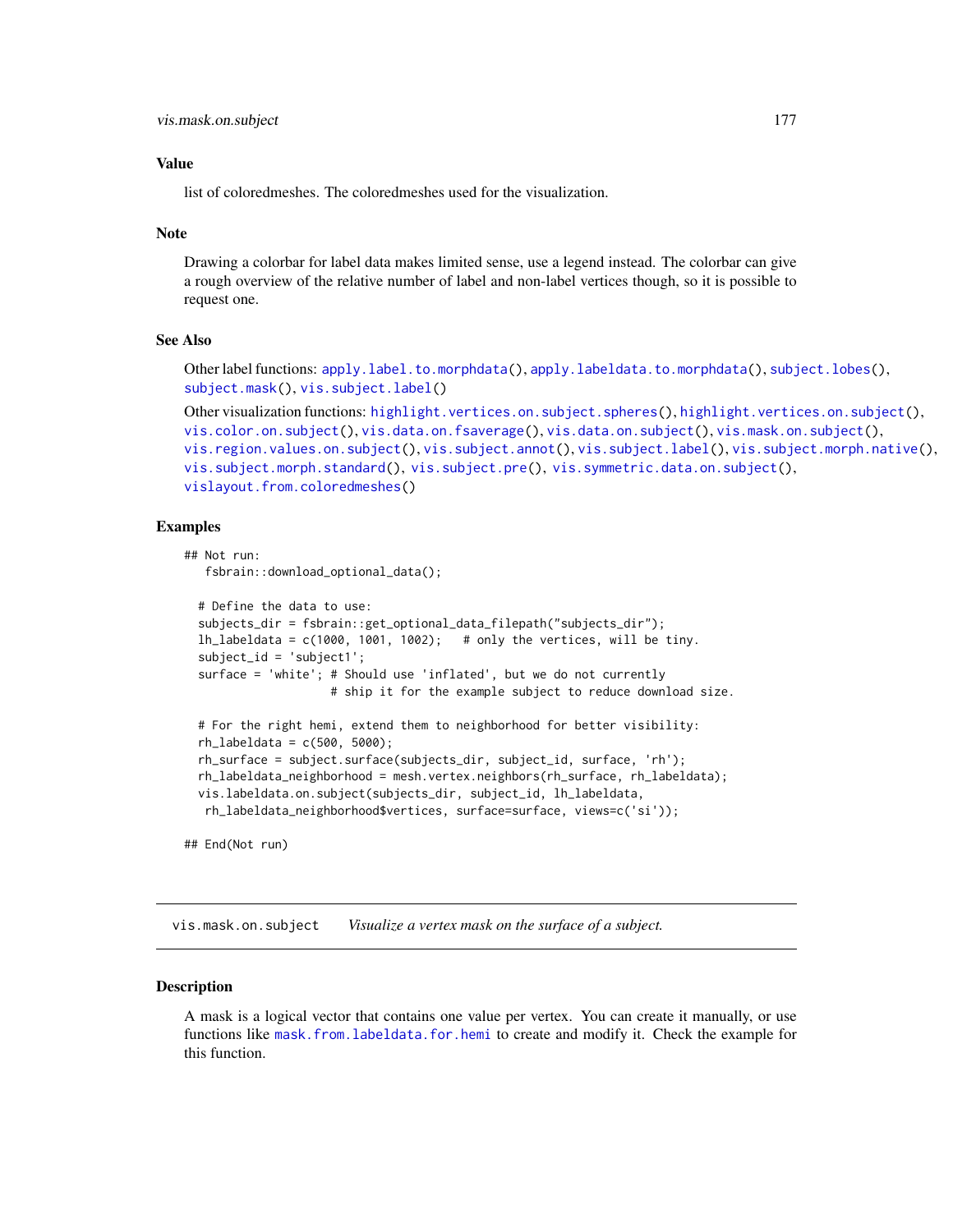# Usage

```
vis.mask.on.subject(
  subjects_dir,
 vis_subject_id,
 mask_lh,
 mask_rh,
 surface = "white",views = c("t4"),
  rgloptions = rglo(),
  rglactions = list(),
 draw_colorbar = FALSE,
 makecmap_options = list(colFn = label.colFn.inv),
 style = "default"
)
```

| subjects_dir  | string. The FreeSurfer SUBJECTS_DIR, i.e., a directory containing the data for<br>all your subjects, each in a subdir named after the subject identifier.                                                                                                                                                                                                                                                                                                      |
|---------------|----------------------------------------------------------------------------------------------------------------------------------------------------------------------------------------------------------------------------------------------------------------------------------------------------------------------------------------------------------------------------------------------------------------------------------------------------------------|
|               | vis_subject_id string. The subject identifier from which to obtain the surface for data visualiza-<br>tion. Example: 'fsaverage'.                                                                                                                                                                                                                                                                                                                              |
| mask_lh       | logical vector or NULL, the mask to visualize on the left hemisphere surface.<br>Must have the same length as the lh surface of the vis_subject_id has vertices.<br>If NULL, this surface will not be rendered. Only one of mask_lh or mask_rh is<br>allowed to be NULL.                                                                                                                                                                                       |
| mask_rh       | logical vector or NULL, the mask to visualize on the right hemisphere surface.<br>Must have the same length as the rh surface of the vis_subject_id has vertices.<br>If NULL, this surface will not be rendered. Only one of mask_lh or mask_rh is<br>allowed to be NULL.                                                                                                                                                                                      |
| surface       | string. The display surface. E.g., "white", "pial", or "inflated". Defaults to<br>"white".                                                                                                                                                                                                                                                                                                                                                                     |
| views         | list of strings. Valid entries include: 'si': single interactive view. 't4': tiled<br>view showing the brain from 4 angles. 't9': tiled view showing the brain from 9<br>angles.                                                                                                                                                                                                                                                                               |
| rgloptions    | option list passed to par3d. Example: rgloptions = list("windowRect"=c(50,50,1000,1000)).                                                                                                                                                                                                                                                                                                                                                                      |
| rglactions    | named list. A list in which the names are from a set of pre-defined actions. The<br>values can be used to specify parameters for the action. The following example<br>clips outliers in the data before plotting and writes a screenshot in PNG format:<br>rglactions=list("snapshot_png"="~/fsbrain.png","clip_data"=c(0.05,0.95)).<br>See rglactions.                                                                                                        |
| draw_colorbar | logical or one of the character strings 'vertical' or 'horizontal', whether to draw a<br>colorbar. Notice: the colorbar is drawn to a separate subplot, and this only works<br>if there is enough space for it, i.e., the plot resolution must be high enough. You<br>may have to increase the plot size for the colorbar to show up, see the vignette for<br>instructions. Defaults to 'FALSE'. See coloredmesh.plot.colorbar.separate<br>for an alternative. |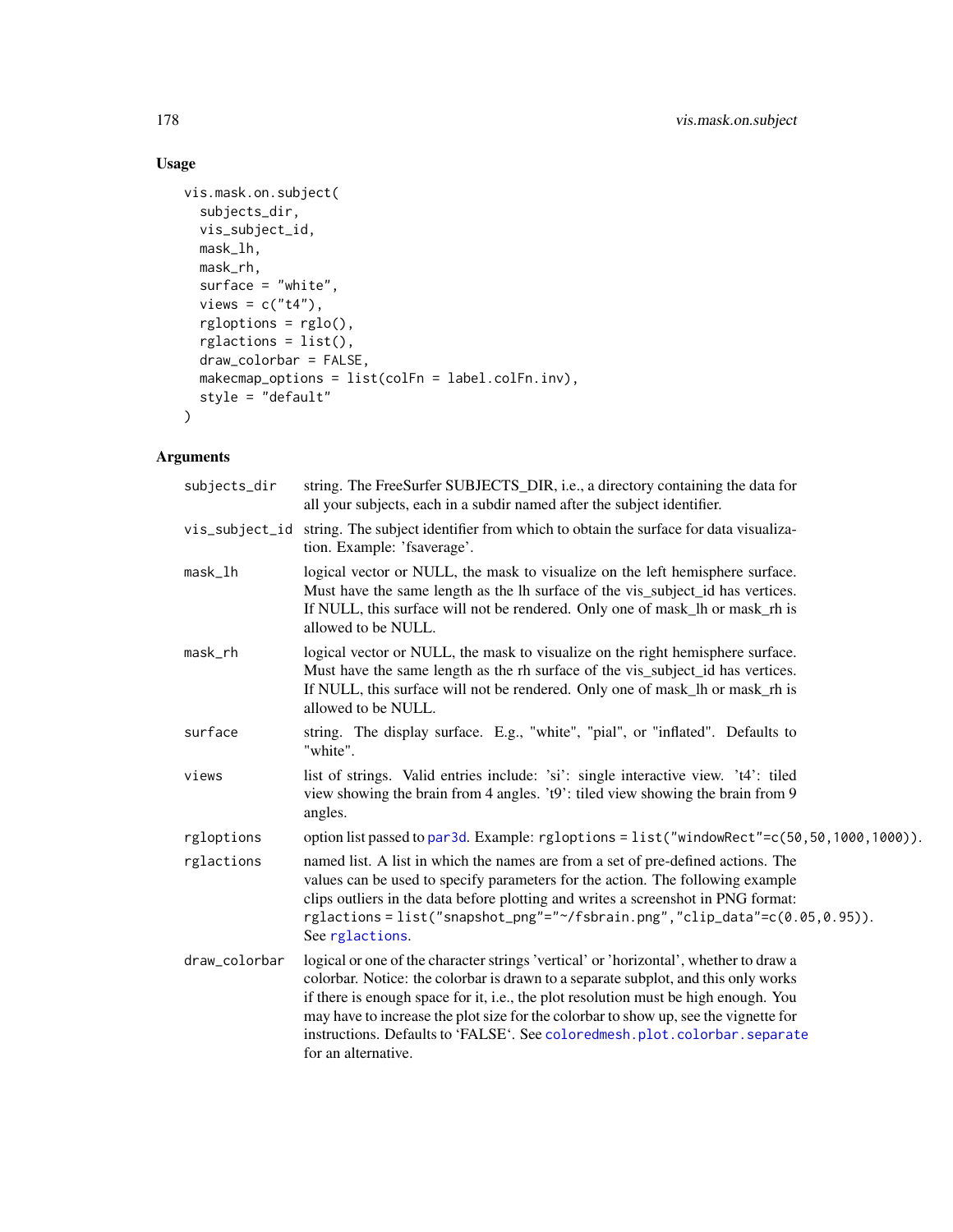| makecmap_options |                                                                                                                                                                                                    |
|------------------|----------------------------------------------------------------------------------------------------------------------------------------------------------------------------------------------------|
|                  | named list of parameters to pass to make cmap. Must not include the unnamed<br>first parameter, which is derived from 'measure'. Should include at least a col-<br>ormap function as name 'colFn'. |
| style            | character string, a rendering style, e.g., 'default', 'shiny' or 'semitransparent'.                                                                                                                |

list of coloredmeshes. The coloredmeshes used for the visualization.

#### Note

Drawing a colorbar for label data makes limited sense, use a legend instead. The colorbar can give a rough overview of the relative number of label and non-label vertices though, so it is possible to request one.

#### See Also

Other mask functions: [coloredmesh.from.mask\(](#page-27-0)), [mask.from.labeldata.for.hemi\(](#page-109-0))

```
highlight.vertices.on.subject.spheres(highlight.vertices.on.subject(),
vis.color.on.subject(), vis.data.on.fsaverage(), vis.data.on.subject(), vis.labeldata.on.subject(),
vis.region.values.on.subject(), vis.subject.annot(), vis.subject.label(), vis.subject.morph.native(),
vis.subject.morph.standard(), vis.subject.pre(), vis.symmetric.data.on.subject(),
vislayout.from.coloredmeshes()
```
#### Examples

```
## Not run:
  fsbrain::download_optional_data();
```

```
# Define the data to use:
subjects_dir = fsbrain::get_optional_data_filepath("subjects_dir");
subject_id = 'subject1';
surface = 'white';
hemi = 'both';
atlas = 'aparc';
region = 'bankssts';
# Create a mask from a region of an annotation:
lh_annot = subject.annot(subjects_dir, subject_id, 'lh', atlas);
rh_annot = subject.annot(subjects_dir, subject_id, 'rh', atlas);
lh_label = label.from.annotdata(lh_annot, region);
rh_label = label.from.annotdata(rh_annot, region);
lh_mask = mask.from.labeldata.for.hemi(lh_label, length(lh_annot$vertices));
rh_mask = mask.from.labeldata.for.hemi(rh_label, length(rh_annot$vertices));
# Edit the mask: add the vertices from another region to it:
region2 = 'medialorbitofrontal';
lh_label2 = label.from.annotdata(lh_annot, region2);
rh_label2 = label.from.annotdata(rh_annot, region2);
```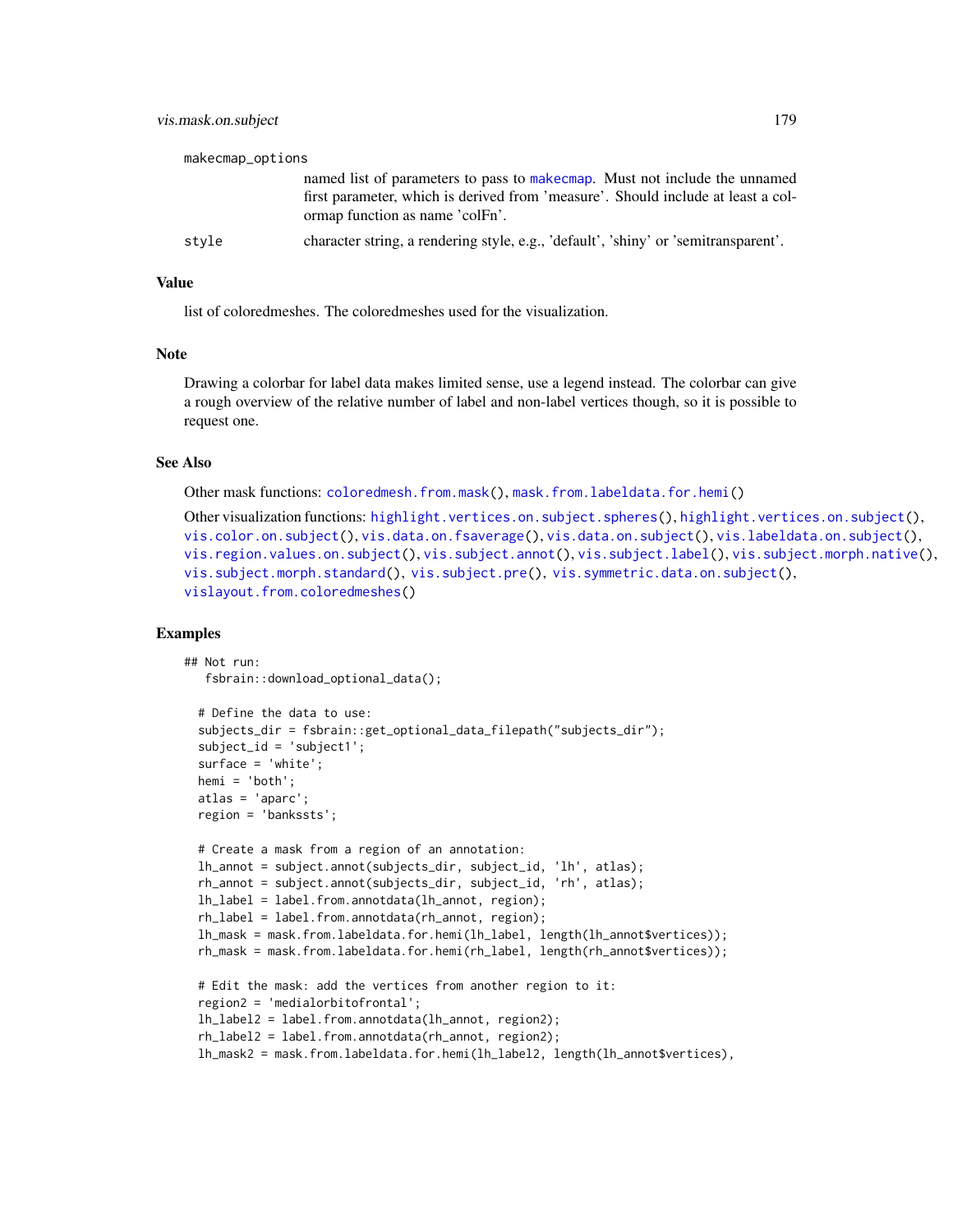```
existing_mask = lh_mask);
 rh_mask2 = mask.from.labeldata.for.hemi(rh_label2, length(rh_annot$vertices),
  existing_mask = rh_mask);
 # Visualize the mask:
 vis.mask.on.subject(subjects_dir, subject_id, lh_mask2, rh_mask2);
## End(Not run)
```
<span id="page-179-0"></span>vis.path.along.verts *Draw a 3D line from vertex to vertex*

#### Description

To get a nice path along the surface, pass the vertex indices along a geodesic path. Note: You can first open an interactive brain view ('views='si'') with a vis\* function like [vis.subject.morph.native](#page-188-0), then run this function to draw into the active plot.

## Usage

```
vis.path.along.verts(
  surface_vertices,
  path_vertex_indices = NULL,
  do\_vis = TRUE,color = "#FF0000",
  no_material = FALSE
)
```
# Ar

|                  | guments             |                                                                                                                                                                                                                                                                                                                                                                                                                                                                                                                         |
|------------------|---------------------|-------------------------------------------------------------------------------------------------------------------------------------------------------------------------------------------------------------------------------------------------------------------------------------------------------------------------------------------------------------------------------------------------------------------------------------------------------------------------------------------------------------------------|
| surface_vertices |                     |                                                                                                                                                                                                                                                                                                                                                                                                                                                                                                                         |
|                  |                     | float matrix of size $(n, 3)$ , the surface vertex coordinates, as returned as part of<br>subject. surface or read. fs. surface, in the member "vertices". Can also be<br>a freesurferformats:: fs. surface or rgl:: tmesh3d instance, in which case<br>the coordinates are extracted automatically.                                                                                                                                                                                                                    |
|                  | path_vertex_indices |                                                                                                                                                                                                                                                                                                                                                                                                                                                                                                                         |
|                  |                     | vector of vertex indices, the path. You will need to have it computed already.<br>(This function does **not** compute geodesic paths, see geodesic.path for<br>that. You can use it to visualize such a path though.) If omitted, the vertex<br>coordinates will be traversed in their given order to create the path.                                                                                                                                                                                                  |
|                  | do_vis              | logical, whether to actually draw the path.                                                                                                                                                                                                                                                                                                                                                                                                                                                                             |
|                  | color               | a color string, like '#FF0000' to color the path.                                                                                                                                                                                                                                                                                                                                                                                                                                                                       |
|                  | no_material         | logical, whether to use set the custom rendering material properties for path<br>visualization using $rgl$ : $materal3d$ before plotting. If you set this to FALSE,<br>no material will be set and you should set it yourself before calling this function,<br>otherwise the looks of the path are undefined (dependent on the default material<br>on your system, or the last material call). Setting this to TRUE also means that<br>the 'color' argument is ignored of course, as the color is part of the material. |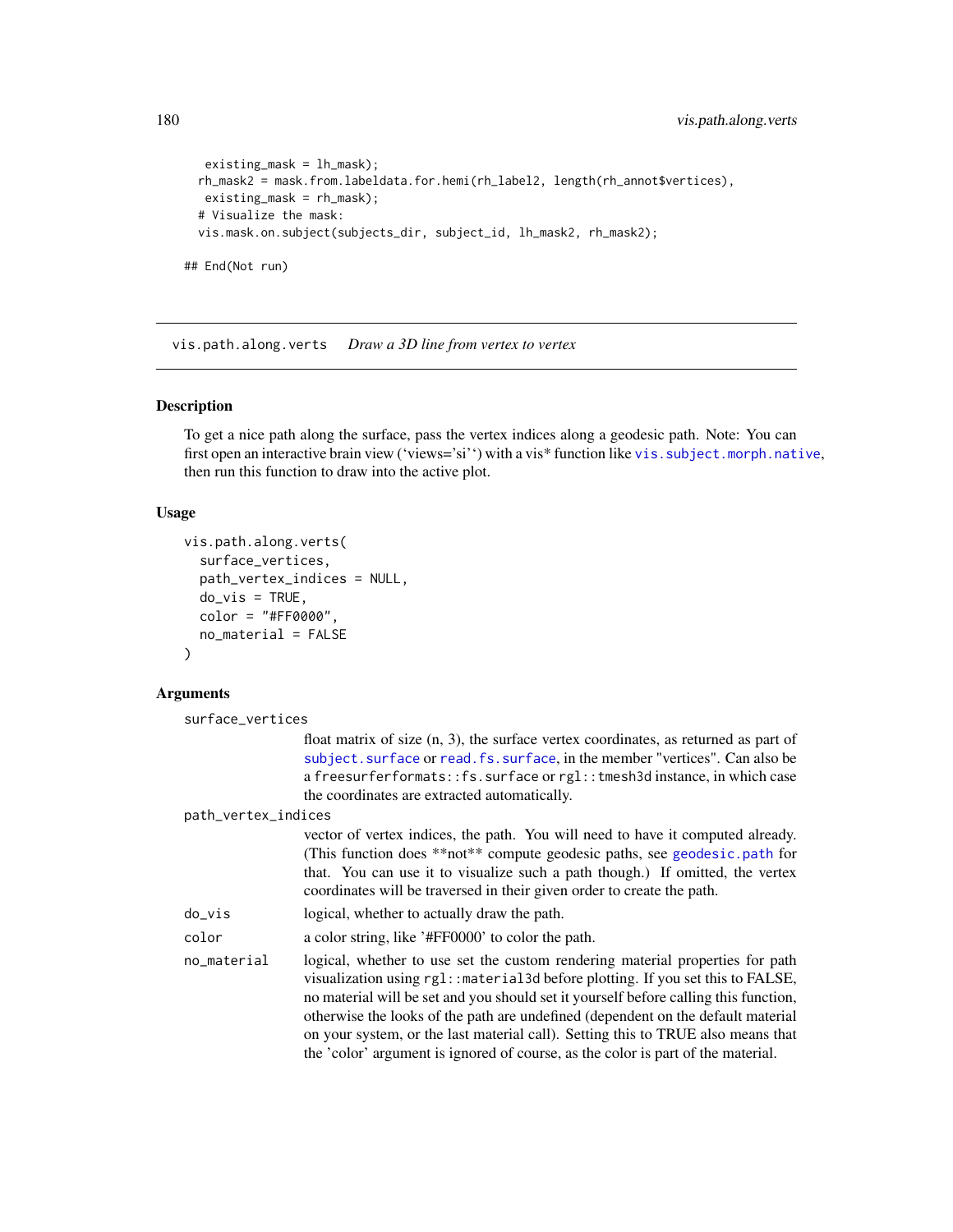#### vis.paths 181

## Value

n x 3 matrix, the coordinates of the path, with appropriate ones duplicated for rgl pair-wise segments3d rendering.

## See Also

[vis.paths](#page-180-0) if you need to draw many paths, [geodesic.path](#page-62-0) to compute a geodesic path.

Other surface mesh functions: [face.edges\(](#page-51-0)), [label.border\(](#page-101-0)), [mesh.vertex.included.faces\(](#page-0-0)), [mesh.vertex.neighbors\(](#page-110-0)), [subject.surface\(](#page-148-0))

## Examples

```
## Not run:
 sjd = fsaverage.path(TRUE);
 surface = subject.surface(sjd, 'fsaverage3',
   surface = "white", hemi = "lh");
 p = geodesic.path(surface, 5, c(10, 20));vis.subject.morph.native(sjd, 'fsaverage3', views='si');
 vis.path.along.verts(surface$vertices, p[[1]]);
```
## End(Not run)

<span id="page-180-0"></span>vis.paths *Visualize many paths.*

## Description

Visualize many paths.

## Usage

```
vis.paths(coords_list, path_color = "#FF0000")
```
#### Arguments

| coords_list | list of m matrices, each n x 3 matrix must contain the 3D coords for one path. |
|-------------|--------------------------------------------------------------------------------|
| path_color  | a color value, the color in which to plot the paths.                           |

#### Note

This function is a lot faster than calling vis.path.along.verts many times and having it draw each time.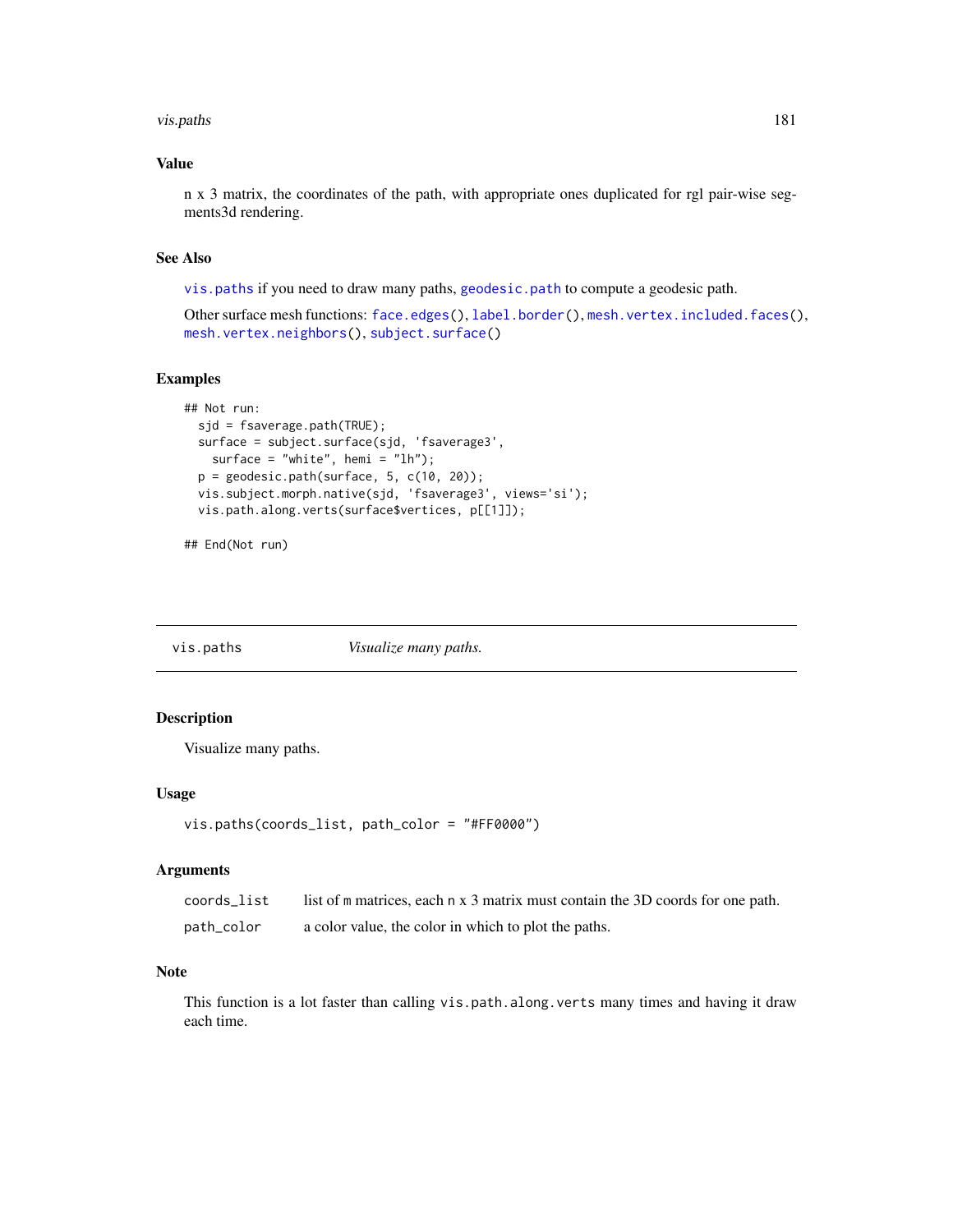vis.paths.along.verts *Visualize several paths in different colors.*

## Description

Visualize several paths in different colors.

#### Usage

```
vis.paths.along.verts(
  surface_vertices,
 paths,
  color = viridis::viridis(length(paths))
\lambda
```
## Arguments

| surface_vertices |                                                                                                                                                                                                                                                                                                   |
|------------------|---------------------------------------------------------------------------------------------------------------------------------------------------------------------------------------------------------------------------------------------------------------------------------------------------|
|                  | float matrix of size $(n, 3)$ , the surface vertex coordinates, as returned as part of<br>subject. surface or read. fs. surface, in the member "vertices". Can also be<br>a freesurferformats::fs.surface or rgl::tmesh3d instance, in which case<br>the coordinates are extracted automatically. |
| paths            | list of positive integer vectors, the vertex indices of the paths                                                                                                                                                                                                                                 |
| color            | a color string, like '#FF0000' to color the path.                                                                                                                                                                                                                                                 |
|                  |                                                                                                                                                                                                                                                                                                   |

<span id="page-181-0"></span>vis.region.values.on.subject

*Visualize arbitrary data, one value per atlas region, on the surface of any subject (including template subjects).*

## Description

This function can be used for rendering a single value (color) for all vertices of an atlas region. The typical usecase is the visualization of results of atlas-based analyses, e.g., p-value, means or other aggregated values over all vertices of a region.

```
vis.region.values.on.subject(
  subjects_dir,
  subject_id,
  atlas,
  lh_region_value_list,
  rh_region_value_list,
  surface = "white",
```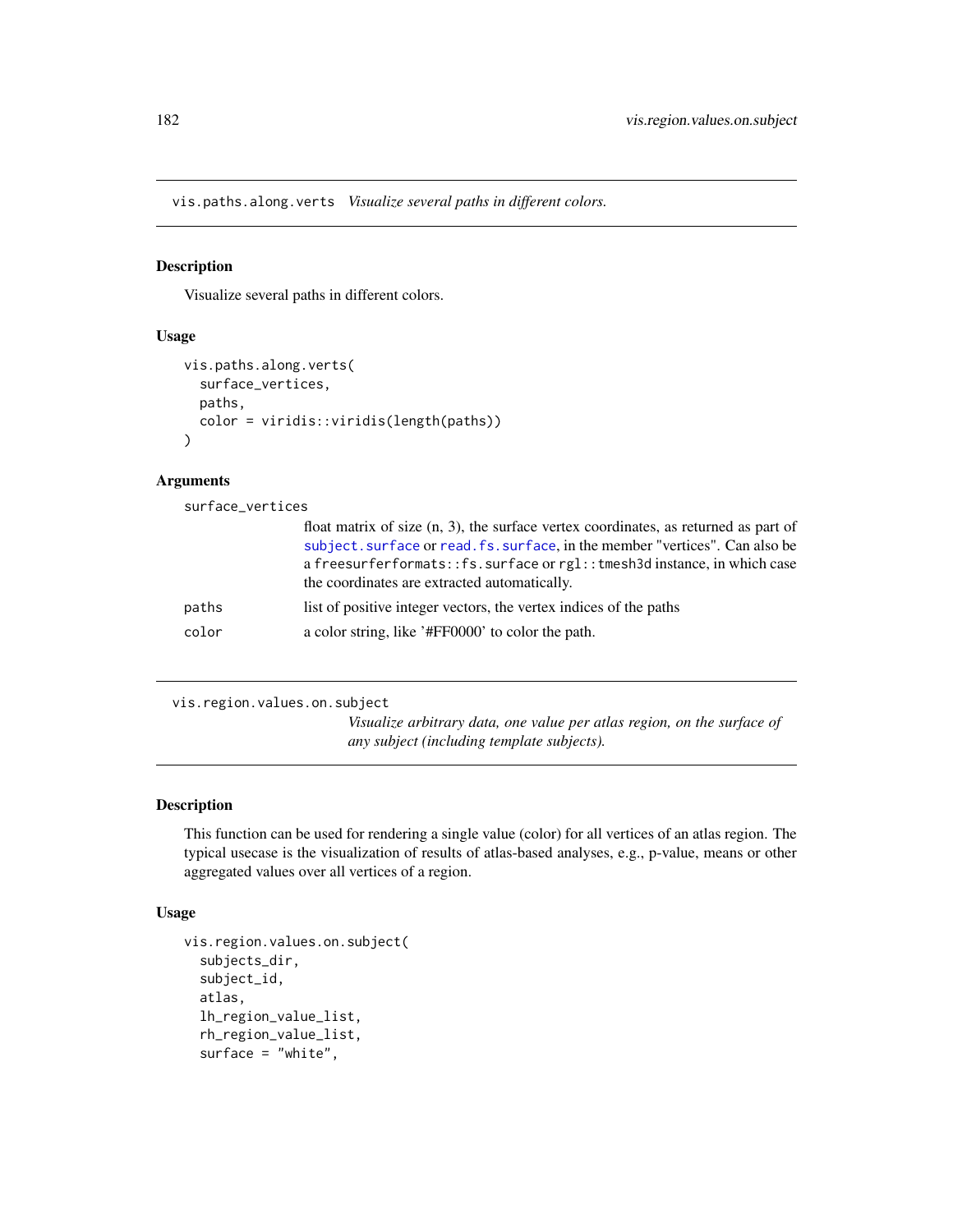# vis.region.values.on.subject 183

```
views = c("t4"),
 rgloptions = rglo(),
 rglactions = list(),value_for_unlisted_regions = NA,
 draw_colorbar = FALSE,
 makecmap_options = mkco.heat(),
 bg = NULL,silent = FALSE,
 style = "default",
 border = NULL
\mathcal{L}
```

| subjects_dir               | string. The FreeSurfer SUBJECTS_DIR, i.e., a directory containing the data for<br>all your subjects, each in a subdir named after the subject identifier.                                                                                                                                                                                                                                                                                              |
|----------------------------|--------------------------------------------------------------------------------------------------------------------------------------------------------------------------------------------------------------------------------------------------------------------------------------------------------------------------------------------------------------------------------------------------------------------------------------------------------|
| subject_id                 | string. The subject identifier.                                                                                                                                                                                                                                                                                                                                                                                                                        |
| atlas                      | string. The brain atlas to use. E.g., 'aparc' or 'aparc.a2009s'.                                                                                                                                                                                                                                                                                                                                                                                       |
| lh_region_value_list       |                                                                                                                                                                                                                                                                                                                                                                                                                                                        |
|                            | named list. A list for the left hemisphere in which the names are atlas regions,<br>and the values are the value to write to all vertices of that region. You can<br>pass an unnamed list, but then the its length must exactly match the number of<br>atlas regions. The order of values must also match the order of regions in the<br>annotation, of course. The resulting mapping will be printed so you can check<br>it (unless 'silent' is set). |
| rh_region_value_list       |                                                                                                                                                                                                                                                                                                                                                                                                                                                        |
|                            | named list. A list for the right hemisphere in which the names are atlas regions,<br>and the values are the value to write to all vertices of that region.                                                                                                                                                                                                                                                                                             |
| surface                    | string. The display surface. E.g., "white", "pial", or "inflated". Defaults to<br>"white".                                                                                                                                                                                                                                                                                                                                                             |
| views                      | list of strings. Valid entries include: 'si': single interactive view. 't4': tiled<br>view showing the brain from 4 angles. 't9': tiled view showing the brain from 9<br>angles.                                                                                                                                                                                                                                                                       |
| rgloptions                 | option list passed to par3d. Example: rgloptions = list("windowRect"=c(50,50,1000,1000)).                                                                                                                                                                                                                                                                                                                                                              |
| rglactions                 | named list. A list in which the names are from a set of pre-defined actions. The<br>values can be used to specify parameters for the action. The following example<br>clips outliers in the data before plotting and writes a screenshot in PNG format:<br>rglactions=list("snapshot_png"="~/fsbrain.png","clip_data"=c(0.05,0.95)).<br>See rglactions.                                                                                                |
| value_for_unlisted_regions |                                                                                                                                                                                                                                                                                                                                                                                                                                                        |
|                            | numerical scalar or 'NA', the value to assign to regions which do not occur in<br>the region_value_lists. Defaults to 'NA'.                                                                                                                                                                                                                                                                                                                            |
| draw_colorbar              | logical or one of the character strings 'vertical' or 'horizontal', whether to draw a<br>colorbar. Notice: the colorbar is drawn to a separate subplot, and this only works<br>if there is enough space for it, i.e., the plot resolution must be high enough. You<br>may have to increase the plot size for the colorbar to show up, see the vignette for                                                                                             |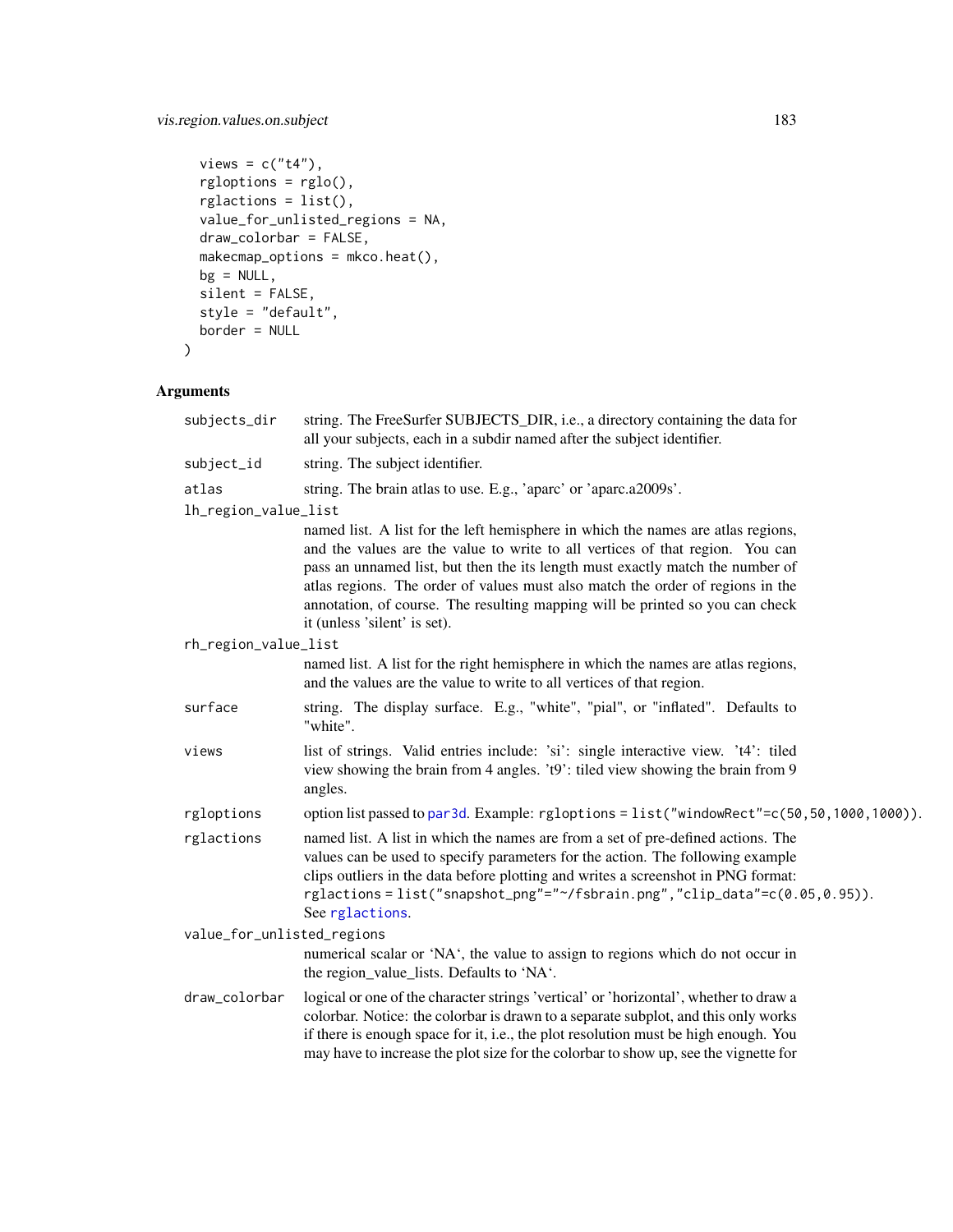|                  | instructions. Defaults to 'FALSE'. See colored mesh.plot.colorbar.separate<br>for an alternative.                                                                                                                                                                                                                 |
|------------------|-------------------------------------------------------------------------------------------------------------------------------------------------------------------------------------------------------------------------------------------------------------------------------------------------------------------|
| makecmap_options |                                                                                                                                                                                                                                                                                                                   |
|                  | named list of parameters to pass to make cmap. Must not include the unnamed<br>first parameter, which is derived from 'measure'. Should include at least a col-<br>ormap function as name 'colFn'.                                                                                                                |
| bg               | a background definition. Can be a surface color layer or a character string like<br>'curv_light' to select a pre-defined layer, see collayer. bg for valid strings.                                                                                                                                               |
| silent           | logical, whether to suppress mapping info in case of unnamed region value lists<br>(see 'lh_region_value_list' description).                                                                                                                                                                                      |
| style            | character string, a rendering style, e.g., 'default', 'shiny' or 'semitransparent'.                                                                                                                                                                                                                               |
| border           | logical, whether to add a black border around the regions. Alternatively, the pa-<br>rameter can be given as a named list with entries 'color' and 'expand_inwards',<br>where the latter defines the borders thickness. E.g., border = list('color'='#FF0000', 'expand_inwa<br>Border computation is slow, sorry. |
|                  |                                                                                                                                                                                                                                                                                                                   |

#### Value

list of coloredmeshes. The coloredmeshes used for the visualization.

## See Also

```
highlight.vertices.on.subject.spheres(highlight.vertices.on.subject(),
vis.color.on.subject(), vis.data.on.fsaverage(), vis.data.on.subject(), vis.labeldata.on.subject(),
vis.mask.on.subject(), vis.subject.annot(), vis.subject.label(), vis.subject.morph.native(),
vis.subject.morph.standard(), vis.subject.pre(), vis.symmetric.data.on.subject(),
vislayout.from.coloredmeshes()
```
Other region-based visualization functions: [vis.subject.annot\(](#page-184-0))

#### Examples

```
## Not run:
   fsbrain::download_optional_data();
   subjects_dir = fsbrain::get_optional_data_filepath("subjects_dir");
  atlas = 'aparc'; # Desikan atlas
  # For the left hemisphere, we just assign a subset of the
  # atlas regions. The others will get the default value.
 lh_region_value_list = list("bankssts"=0.9, "precuneus"=0.7, "postcentral"=0.8, "lingual"=0.6);
  # For the right hemisphere, we retrieve the full list of regions for
   # the atlas, and assign random values to all of them.
 atlas_region_names = get.atlas.region.names(atlas, template_subjects_dir = subjects_dir,
   template_subject='subject1');
   rh_region_value_list = rnorm(length(atlas_region_names), 3.0, 1.0);
  names(rh_region_value_list) = atlas_region_names;
  vis.region.values.on.subject(subjects_dir, 'subject1', atlas,
   lh_region_value_list, rh_region_value_list);
```
## End(Not run)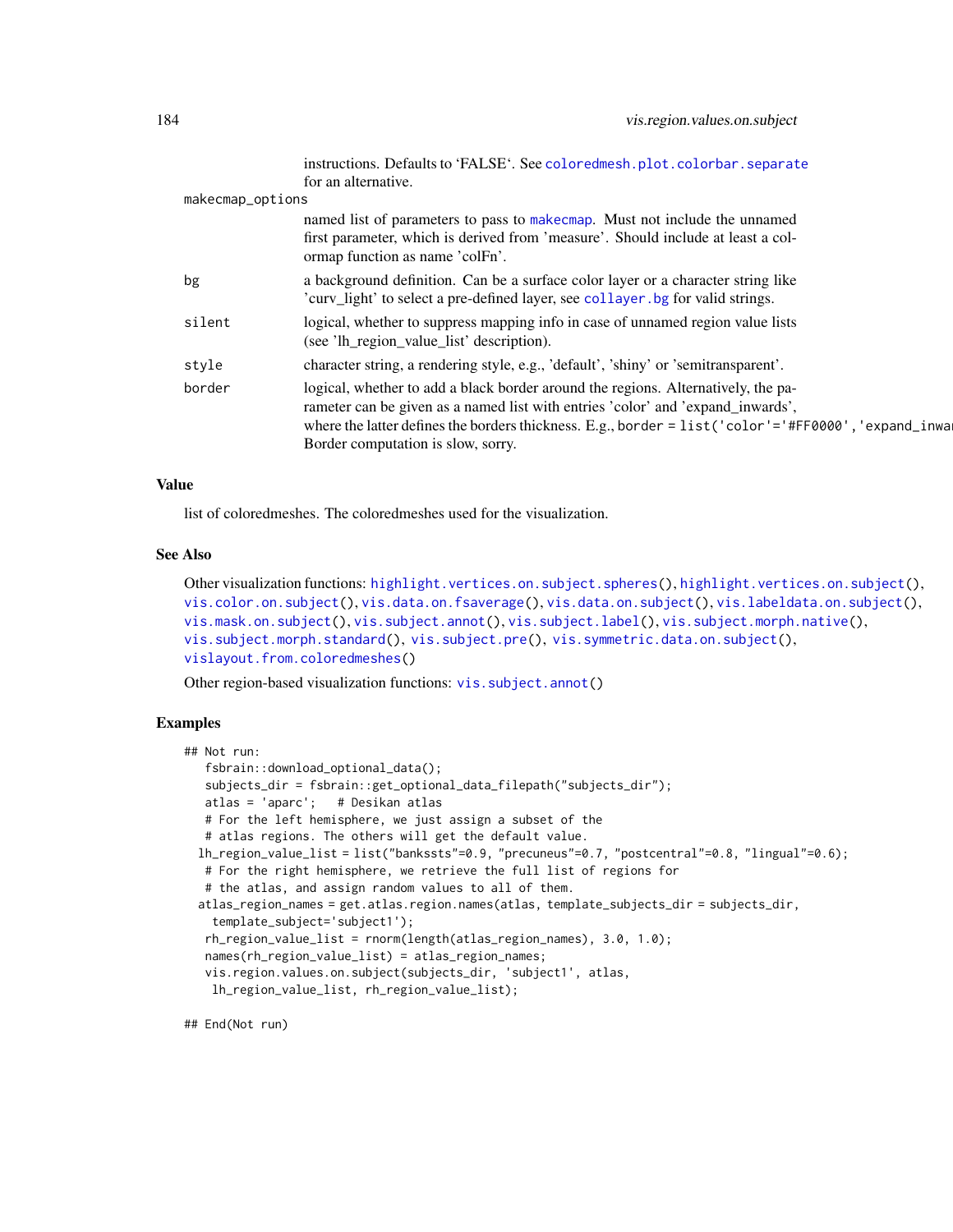## Description

Plot legend for a brain volume segmentation based on colorLUT.

## Usage

```
vis.seg.legend(colortable, segvol, ...)
```
## Arguments

| colortable | a colortable data.frame, or a character string, which will be treated as a filename<br>and loaded with read. fs. colortable. Typically FS_HOME/FreeSurferColorLUT. txt.                                                                                                                                            |
|------------|--------------------------------------------------------------------------------------------------------------------------------------------------------------------------------------------------------------------------------------------------------------------------------------------------------------------|
| segvol     | optional 3D or 4D array of integer data, the brain segmentation. Or a character<br>string, which will be treated as a filename and loaded with read. fs. volume.<br>If given, only colorable entries which actually occur in the volume data are<br>plotted. If NULL, all entries are plotted, which may be a lot. |
| $\ddots$ . | passed on to vis.colortable.legend                                                                                                                                                                                                                                                                                 |

## Examples

```
## Not run:
ct = file.path(fs.home(), "FreeSurferColorLUT.txt");
seg = file.path(fs.home(), "subjects", "fsaverage", "mri", "aseg.mgz");
vis.seg.legend(ct, seg);
```
## End(Not run)

<span id="page-184-0"></span>vis.subject.annot *Visualize an annotation for a subject.*

## Description

Creates a surface mesh, loads the colors from the annotation, and renders the resulting colored mesh in an interactive window. If hemi is 'both', the data is rendered for the whole brain.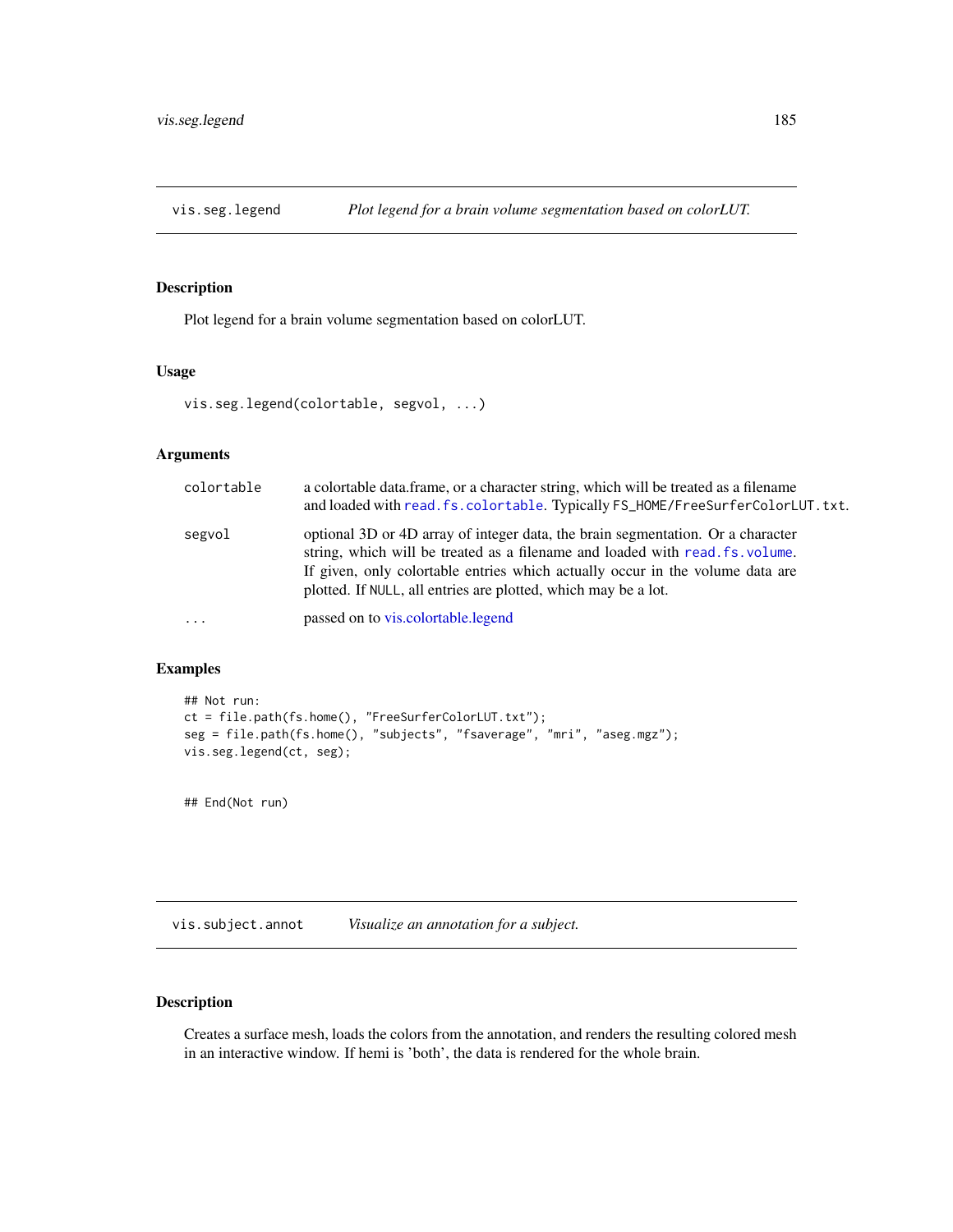# Usage

```
vis.subject.annot(
  subjects_dir,
  subject_id,
  atlas,
  hemi = "both",
  surface = "white",
  views = c("t4"),
  rgloptions = rglo(),
  rglactions = list(),
  outline = FALSE,
  style = "default"
\mathcal{L}
```
# Arguments

| subjects_dir | string. The FreeSurfer SUBJECTS_DIR, i.e., a directory containing the data for<br>all your subjects, each in a subdir named after the subject identifier.                                                                                                                                                                                               |
|--------------|---------------------------------------------------------------------------------------------------------------------------------------------------------------------------------------------------------------------------------------------------------------------------------------------------------------------------------------------------------|
| subject_id   | string. The subject identifier.                                                                                                                                                                                                                                                                                                                         |
| atlas        | string. The atlas name. E.g., "aparc", "aparc.2009s", or "aparc.DKTatlas". Used<br>to construct the name of the annotation file to be loaded. Can also be a hemilist<br>of already loaded annotations.                                                                                                                                                  |
| hemi         | string, one of 'lh', 'rh', or 'both'. The hemisphere name. Used to construct the<br>names of the label data files to be loaded.                                                                                                                                                                                                                         |
| surface      | string. The display surface. E.g., "white", "pial", or "inflated". Defaults to<br>"white".                                                                                                                                                                                                                                                              |
| views        | list of strings. Valid entries include: 'si': single interactive view. 't4': tiled<br>view showing the brain from 4 angles. 't9': tiled view showing the brain from 9<br>angles.                                                                                                                                                                        |
| rgloptions   | option list passed to par3d. Example: rgloptions = list("windowRect"=c(50,50,1000,1000)).                                                                                                                                                                                                                                                               |
| rglactions   | named list. A list in which the names are from a set of pre-defined actions. The<br>values can be used to specify parameters for the action. The following example<br>clips outliers in the data before plotting and writes a screenshot in PNG format:<br>rglactions=list("snapshot_png"="~/fsbrain.png","clip_data"=c(0.05,0.95)).<br>See rglactions. |
| outline      | logical, whether to draw an outline only instead of filling the regions. Defaults to<br>'FALSE'. Instead of passing 'TRUE', one can also pass a list of extra parameters<br>to pass to annot.outline, e.g., outline=list('outline_color'='#000000').<br>Using this increases computation time dramatically, sorry for the performance.                  |
| style        | character string, a rendering style, e.g., 'default', 'shiny' or 'semitransparent'.                                                                                                                                                                                                                                                                     |
|              |                                                                                                                                                                                                                                                                                                                                                         |

## Value

list of coloredmeshes. The coloredmeshes used for the visualization.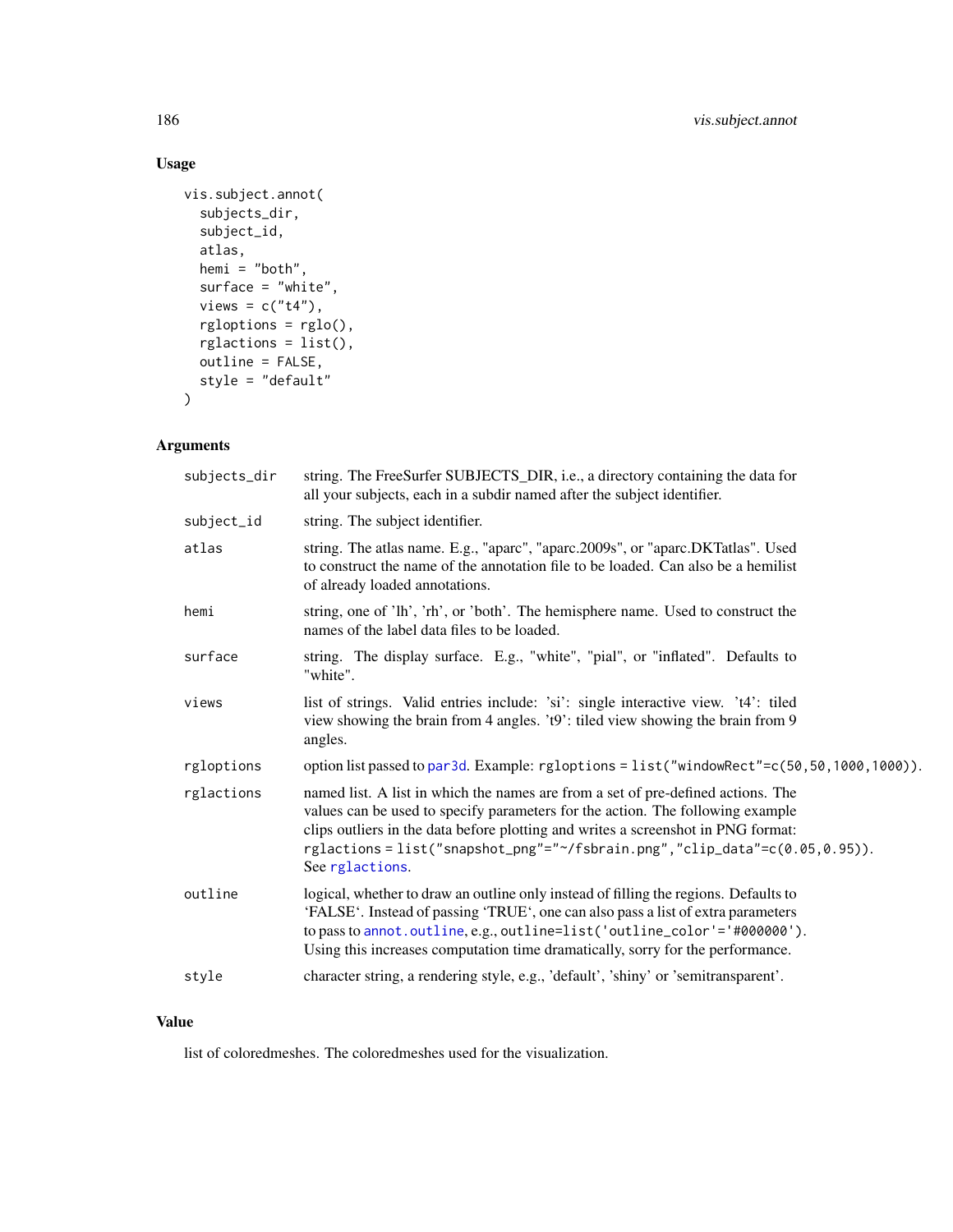## vis.subject.label 187

#### See Also

```
highlight.vertices.on.subject.spheres(highlight.vertices.on.subject(),
vis.color.on.subject(), vis.data.on.fsaverage(), vis.data.on.subject(), vis.labeldata.on.subject(),
vis.mask.on.subject(), vis.region.values.on.subject(), vis.subject.label(), vis.subject.morph.native(),
vis.subject.morph.standard(), vis.subject.pre(), vis.symmetric.data.on.subject(),
vislayout.from.coloredmeshes()
```
Other region-based visualization functions: [vis.region.values.on.subject\(](#page-181-0))

#### Examples

```
## Not run:
   fsbrain::download_optional_data();
   subjects_dir = fsbrain::get_optional_data_filepath("subjects_dir");
  vis.subject.annot(subjects_dir, 'subject1', 'aparc', 'both');
```
## End(Not run)

<span id="page-186-0"></span>vis.subject.label *Visualize a binary label for a subject.*

#### Description

Visualize a label for a subject. A label is just a logical vector with one entry for each vertex in the mesh. Each vertex may additionally be associated with a scalar value, but this function ignored that.

```
vis.subject.label(
  subjects_dir,
  subject_id,
  label,
  hemi,
  surface = "white",
  views = c("t4"),
  rgloptions = rglo(),
  rglactions = list(),
  draw_colorbar = FALSE,
 makecmap_options = list(colFn = label.colFn.inv, col.na = "#FFFFFF00"),
 map_to_NA = 0L,
 bg = NULL,style = "default"
)
```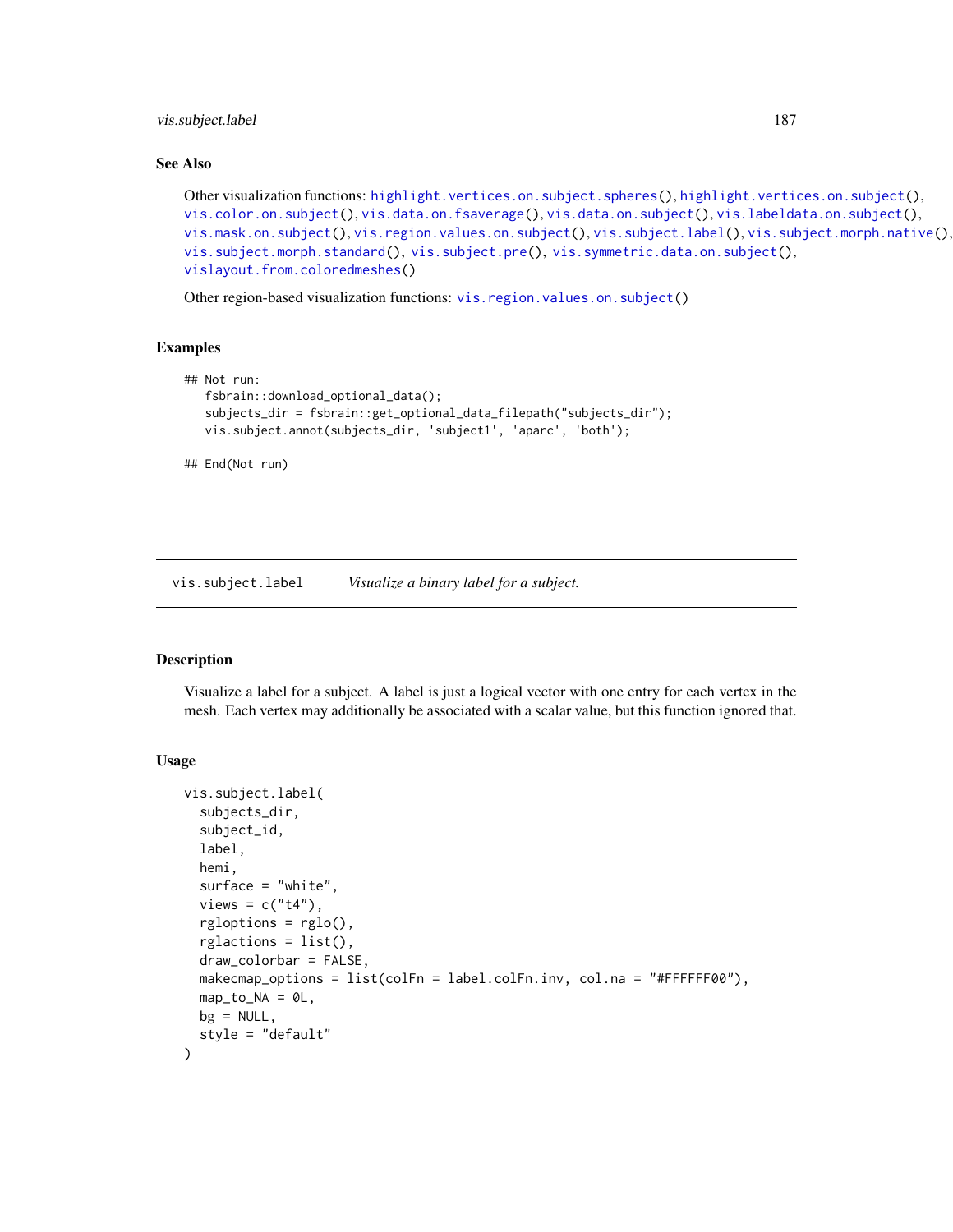# Arguments

| subjects_dir     | string. The FreeSurfer SUBJECTS_DIR, i.e., a directory containing the data for<br>all your subjects, each in a subdir named after the subject identifier.                                                                                                                                                                                                                                                                                                      |
|------------------|----------------------------------------------------------------------------------------------------------------------------------------------------------------------------------------------------------------------------------------------------------------------------------------------------------------------------------------------------------------------------------------------------------------------------------------------------------------|
| subject_id       | string. The subject identifier.                                                                                                                                                                                                                                                                                                                                                                                                                                |
| label            | string. Name of the label file, without the hemi part (if any), but including the<br>'.label' suffix. E.g., 'cortex.label' for '?h.cortex.label'.                                                                                                                                                                                                                                                                                                              |
| hemi             | string, one of 'lh', 'rh', or 'both'. The hemisphere name. Used to construct the<br>names of the label data files to be loaded.                                                                                                                                                                                                                                                                                                                                |
| surface          | string. The display surface. E.g., "white", "pial", or "inflated". Defaults to<br>"white".                                                                                                                                                                                                                                                                                                                                                                     |
| views            | list of strings. Valid entries include: 'si': single interactive view. 't4': tiled<br>view showing the brain from 4 angles. 't9': tiled view showing the brain from 9<br>angles.                                                                                                                                                                                                                                                                               |
| rgloptions       | option list passed to par3d. Example: rgloptions = list("windowRect"=c(50,50,1000,1000)).                                                                                                                                                                                                                                                                                                                                                                      |
| rglactions       | named list. A list in which the names are from a set of pre-defined actions. The<br>values can be used to specify parameters for the action. The following example<br>clips outliers in the data before plotting and writes a screenshot in PNG format:<br>rglactions=list("snapshot_png"="~/fsbrain.png","clip_data"=c(0.05,0.95)).<br>See rglactions.                                                                                                        |
| draw_colorbar    | logical or one of the character strings 'vertical' or 'horizontal', whether to draw a<br>colorbar. Notice: the colorbar is drawn to a separate subplot, and this only works<br>if there is enough space for it, i.e., the plot resolution must be high enough. You<br>may have to increase the plot size for the colorbar to show up, see the vignette for<br>instructions. Defaults to 'FALSE'. See coloredmesh.plot.colorbar.separate<br>for an alternative. |
| makecmap_options |                                                                                                                                                                                                                                                                                                                                                                                                                                                                |
|                  | named list of parameters to pass to makecmap. Must not include the unnamed<br>first parameter, which is derived from 'measure'. Should include at least a col-<br>ormap function as name 'colFn'.                                                                                                                                                                                                                                                              |
| map_to_NA        | the value or value range that should **not** be considered part of the label, and<br>should thus be plotted as background color. Only used if 'bg' is not 'NULL'. If<br>a single value, only excatly this value is used (typically 0). If two values, they<br>are interpreted as a range, and a values between them are mapped to NA. If you<br>prefer to map the data to NA yourself before using this function, pass 'NULL'.                                 |
| bg               | a background definition. Can be a surface color layer or a character string like<br>'curv_light' to select a pre-defined layer, see collayer. bg for valid strings.                                                                                                                                                                                                                                                                                            |
| style            | character string, a rendering style, e.g., 'default', 'shiny' or 'semitransparent'.                                                                                                                                                                                                                                                                                                                                                                            |
|                  |                                                                                                                                                                                                                                                                                                                                                                                                                                                                |

# Value

list of coloredmeshes. The coloredmeshes used for the visualization.

## Note

Drawing a colorbar for label data makes limited sense, use a legend instead. The colorbar can give a rough overview of the relative number of label and non-label vertices though, so it is possible to request one.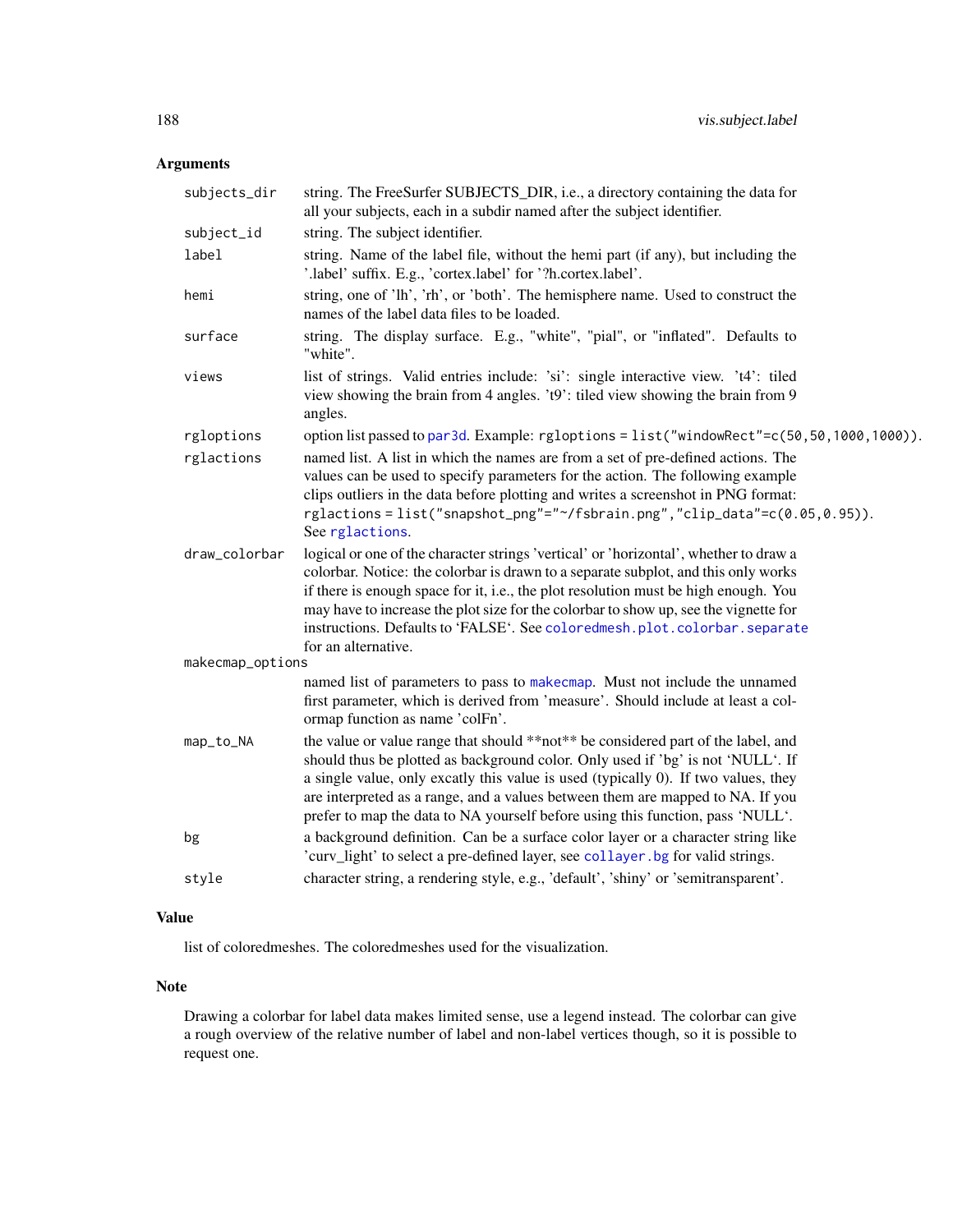#### See Also

```
highlight.vertices.on.subject.spheres(highlight.vertices.on.subject(),
vis.color.on.subject(), vis.data.on.fsaverage(), vis.data.on.subject(), vis.labeldata.on.subject(),
vis.mask.on.subject(), vis.region.values.on.subject(), vis.subject.annot(), vis.subject.morph.native(),
vis.subject.morph.standard(), vis.subject.pre(), vis.symmetric.data.on.subject(),
vislayout.from.coloredmeshes()
```
Other label functions: [apply.label.to.morphdata\(](#page-8-0)), [apply.labeldata.to.morphdata\(](#page-9-0)), [subject.lobes\(](#page-142-0)), [subject.mask\(](#page-143-0)), [vis.labeldata.on.subject\(](#page-174-0))

#### Examples

```
## Not run:
   fsbrain::download_optional_data();
   subjects_dir = fsbrain::get_optional_data_filepath("subjects_dir");
  subject_id = 'subject1';
   surface = 'white';
  hemi = 'both';
  label = 'cortex.label';
  vis.subject.label(subjects_dir, subject_id, label, hemi, views="si");
```

```
## End(Not run)
```
<span id="page-188-0"></span>vis.subject.morph.native

*Visualize native space morphometry data for a subject.*

#### Description

Creates a surface mesh, applies a colormap transform the morphometry data values into colors, and renders the resulting colored mesh in an interactive window. If hemi is 'both', the data is rendered for the whole brain.

```
vis.subject.morph.native(
  subjects_dir,
  subject_id,
  measure,
  hemi = "both",surface = "white",
  views = c("t4").rgbptions = rglo();rglactions = list(),
  draw_colorbar = FALSE,
  cortex_only = FALSE,
  style = "default",
```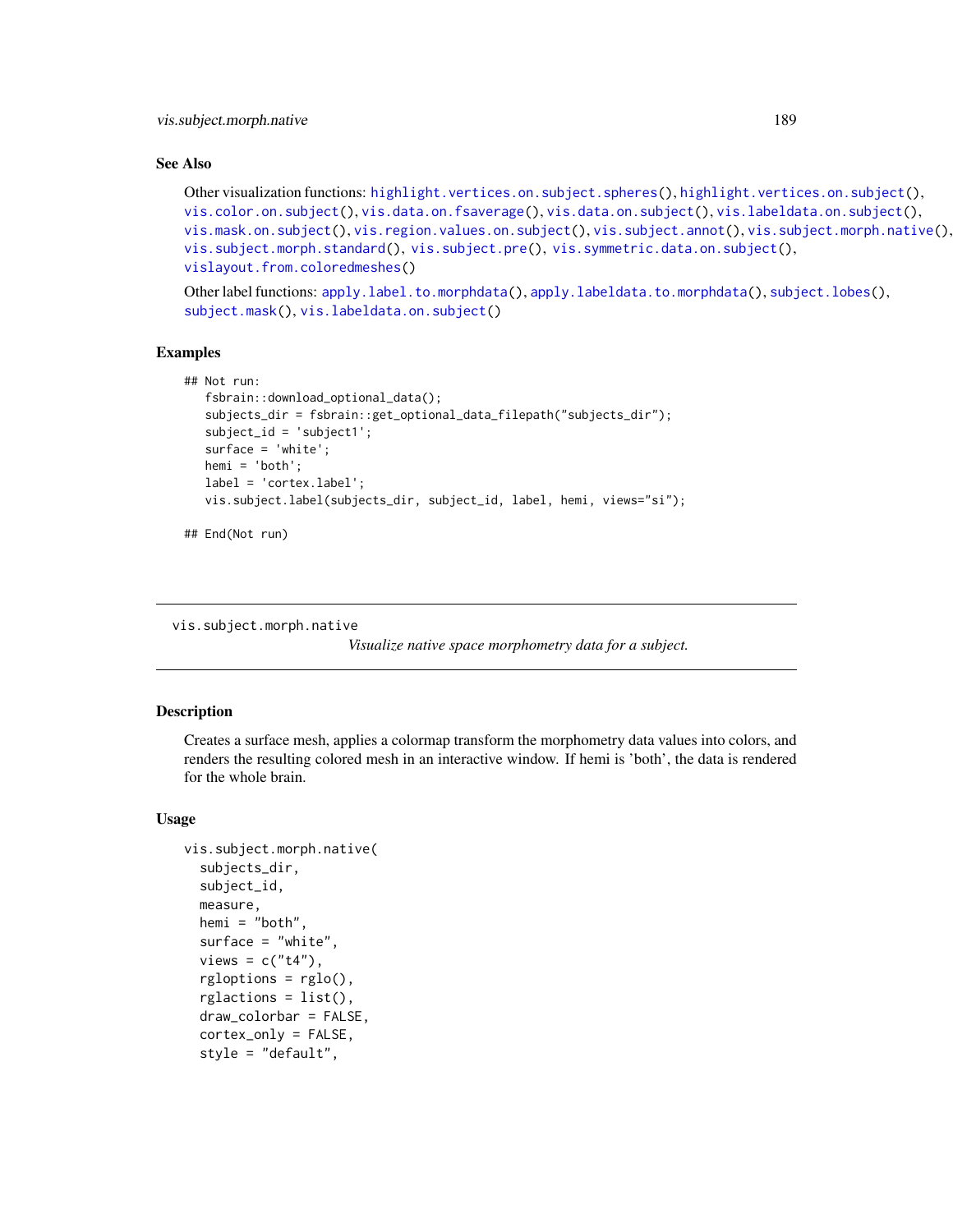```
makecmap_options = mkco.seq(),
  bg = NULL\mathcal{L}
```
# Arguments

| subjects_dir     | string. The FreeSurfer SUBJECTS_DIR, i.e., a directory containing the data for<br>all your subjects, each in a subdir named after the subject identifier.                                                                                                                                                                                                                                                                                                      |
|------------------|----------------------------------------------------------------------------------------------------------------------------------------------------------------------------------------------------------------------------------------------------------------------------------------------------------------------------------------------------------------------------------------------------------------------------------------------------------------|
| subject_id       | string. The subject identifier.                                                                                                                                                                                                                                                                                                                                                                                                                                |
| measure          | string. The morphometry data to use. E.g., 'area' or 'thickness'. Pass NULL to<br>render just the surface in white, without any data.                                                                                                                                                                                                                                                                                                                          |
| hemi             | string, one of 'lh', 'rh', or 'both'. The hemisphere name. Used to construct the<br>names of the label data files to be loaded.                                                                                                                                                                                                                                                                                                                                |
| surface          | string. The display surface. E.g., "white", "pial", or "inflated". Defaults to<br>"white".                                                                                                                                                                                                                                                                                                                                                                     |
| views            | list of strings. Valid entries include: 'si': single interactive view. 't4': tiled<br>view showing the brain from 4 angles. 't9': tiled view showing the brain from 9<br>angles.                                                                                                                                                                                                                                                                               |
| rgloptions       | option list passed to par3d. Example: rgloptions = list("windowRect"=c(50,50,1000,1000)).                                                                                                                                                                                                                                                                                                                                                                      |
| rglactions       | named list. A list in which the names are from a set of pre-defined actions. The<br>values can be used to specify parameters for the action. The following example<br>clips outliers in the data before plotting and writes a screenshot in PNG format:<br>rglactions=list("snapshot_png"="~/fsbrain.png","clip_data"=c(0.05,0.95)).<br>See rglactions.                                                                                                        |
| draw_colorbar    | logical or one of the character strings 'vertical' or 'horizontal', whether to draw a<br>colorbar. Notice: the colorbar is drawn to a separate subplot, and this only works<br>if there is enough space for it, i.e., the plot resolution must be high enough. You<br>may have to increase the plot size for the colorbar to show up, see the vignette for<br>instructions. Defaults to 'FALSE'. See coloredmesh.plot.colorbar.separate<br>for an alternative. |
| cortex_only      | logical, whether to mask the medial wall, i.e., whether the morphometry data for<br>all vertices which are *not* part of the cortex (as defined by the label file 'la-<br>bel/?h.cortex.label') should be replaced with NA values. In other words, setting<br>this to TRUE will ignore the values of the medial wall between the two hemi-<br>spheres. If set to true, the mentioned label file needs to exist for the subject.<br>Defaults to FALSE.          |
| style            | character string, a rendering style, e.g., 'default', 'shiny' or 'semitransparent'.                                                                                                                                                                                                                                                                                                                                                                            |
| makecmap_options |                                                                                                                                                                                                                                                                                                                                                                                                                                                                |
|                  | named list of parameters to pass to makecmap. Must not include the unnamed<br>first parameter, which is derived from 'measure'. Should include at least a col-<br>ormap function as name 'colFn'.                                                                                                                                                                                                                                                              |
| bg               | a background definition. Can be a surface color layer or a character string like<br>'curv_light' to select a pre-defined layer, see collayer. bg for valid strings.                                                                                                                                                                                                                                                                                            |

## Value

list of coloredmeshes. The coloredmeshes used for the visualization.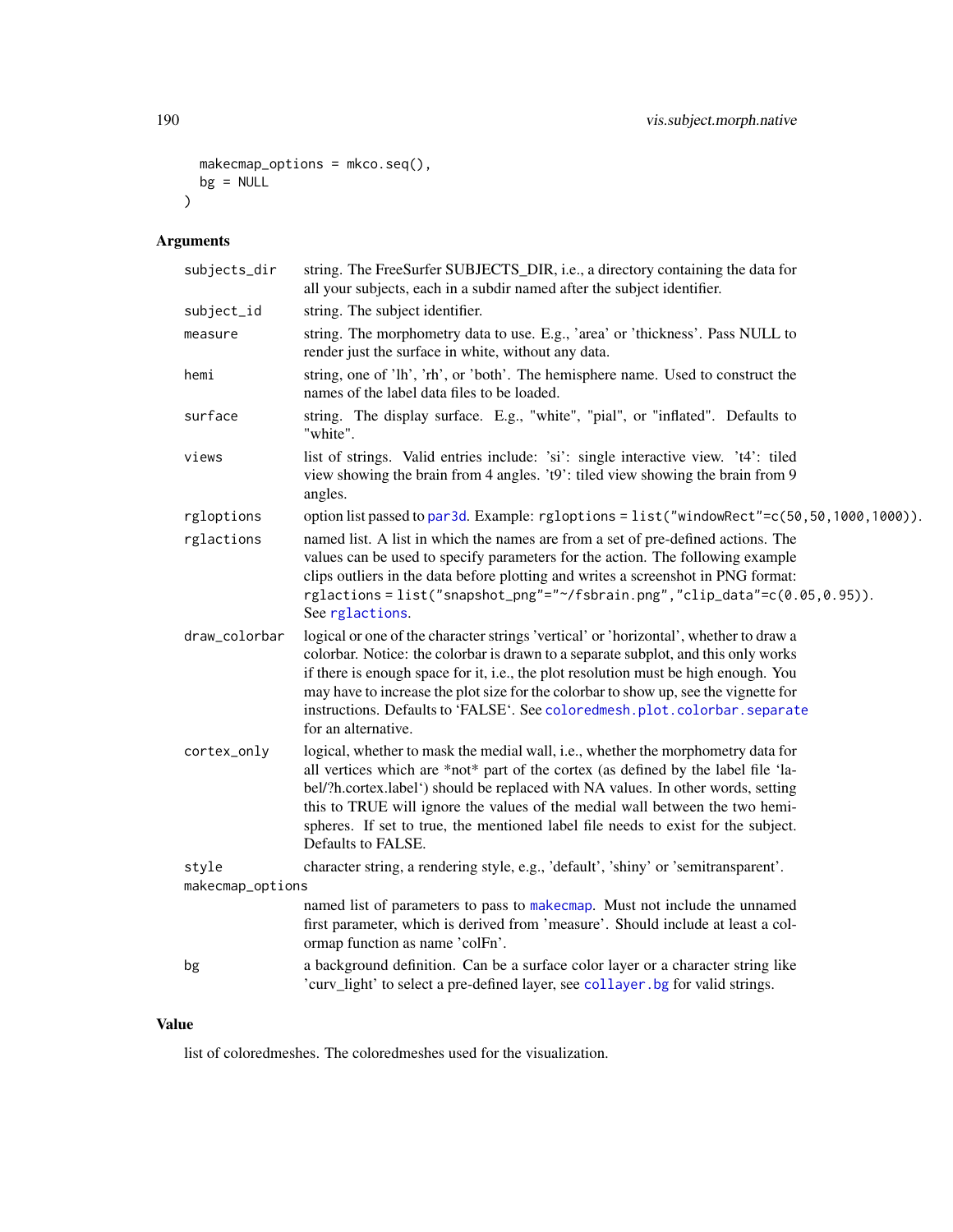#### See Also

```
highlight.vertices.on.subject.spheres(highlight.vertices.on.subject(),
vis.color.on.subject(), vis.data.on.fsaverage(), vis.data.on.subject(), vis.labeldata.on.subject(),
vis.mask.on.subject(), vis.region.values.on.subject(), vis.subject.annot(), vis.subject.label(),
vis.subject.morph.standard(), vis.subject.pre(), vis.symmetric.data.on.subject(),
vislayout.from.coloredmeshes()
```
Other morphometry visualization functions: [vis.data.on.fsaverage\(](#page-159-0)), [vis.data.on.subject\(](#page-163-0)), [vis.subject.morph.standard\(](#page-190-0)), [vis.symmetric.data.on.subject\(](#page-194-0))

#### Examples

```
## Not run:
   fsbrain::download_optional_data();
   subjects_dir = fsbrain::get_optional_data_filepath("subjects_dir");
  vis.subject.morph.native(subjects_dir, 'subject1', 'thickness', 'lh', views=c("t9"));
```
## End(Not run)

<span id="page-190-0"></span>vis.subject.morph.standard

*Visualize native space morphometry data for a subject or a group.*

#### Description

Renders standard space morphometry data for a single subject, or the group mean for a group of subjects. The default template subject is fsaverage.

```
vis.subject.morph.standard(
  subjects_dir,
  subject_id,
  measure,
  hemi = "both",
  fwhm = "10",
  surface = "white",
  template_subject = "fsaverage",
  template_subjects_dir = NULL,
  views = c("t4"),
  rgbptions = rglo();rglactions = list(),
  draw_colorbar = FALSE,
  cortex_only = FALSE,
  makemap_ options = mkco.seq(),
 bg = NULL,style = "default"
)
```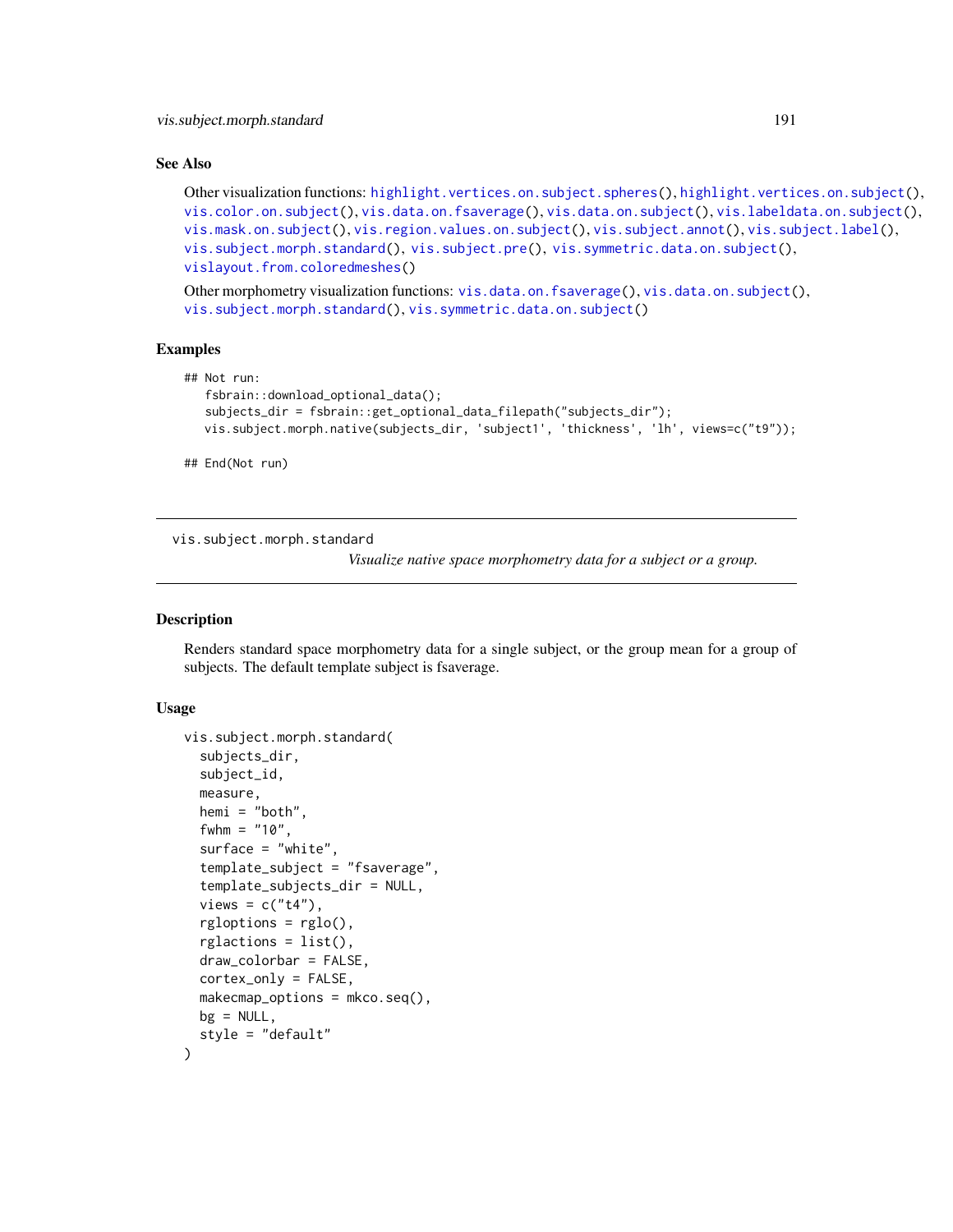| subjects_dir          | string. The FreeSurfer SUBJECTS_DIR, i.e., a directory containing the data for<br>all your subjects, each in a subdir named after the subject identifier.                                                                                                                                                                                                                                                                                                      |
|-----------------------|----------------------------------------------------------------------------------------------------------------------------------------------------------------------------------------------------------------------------------------------------------------------------------------------------------------------------------------------------------------------------------------------------------------------------------------------------------------|
| subject_id            | character string or vector of character strings, the subject or subjects. For a<br>single subjects, its data will be plotted. If a group of subjects is given instead, at<br>each vertex the mean value over all the subjects will be plotted.                                                                                                                                                                                                                 |
| measure               | string. The morphometry data to use. E.g., 'area' or 'thickness'. Pass NULL to<br>render just the surface in white, without any data.                                                                                                                                                                                                                                                                                                                          |
| hemi                  | string, one of 'lh', 'rh', or 'both'. The hemisphere name. Used to construct the<br>names of the label data files to be loaded.                                                                                                                                                                                                                                                                                                                                |
| fwhm                  | string, smoothing setting (full width at half maximum of the kernel). The smooth-<br>ing part of the filename, typically something like '0', '5', '10', , or '25'.                                                                                                                                                                                                                                                                                             |
| surface               | string. The display surface. E.g., "white", "pial", or "inflated". Defaults to<br>"white".                                                                                                                                                                                                                                                                                                                                                                     |
| template_subject      |                                                                                                                                                                                                                                                                                                                                                                                                                                                                |
|                       | The template subject used. This will be used as part of the filename, and its<br>surfaces are loaded for data visualization. Defaults to 'fsaverage'.                                                                                                                                                                                                                                                                                                          |
| template_subjects_dir |                                                                                                                                                                                                                                                                                                                                                                                                                                                                |
|                       | The template subjects dir. If NULL, the value of the parameter 'subjects_dir' is<br>used. If you have FreeSurfer installed and configured, and are using the standard<br>fsaverage subject, try passing the result of calling 'file.path(Sys.getenv('FREESURFER_HOME'),<br>'subjects')'.                                                                                                                                                                       |
| views                 | list of strings. Valid entries include: 'si': single interactive view. 't4': tiled<br>view showing the brain from 4 angles. 't9': tiled view showing the brain from 9<br>angles.                                                                                                                                                                                                                                                                               |
| rgloptions            | option list passed to par3d. Example: rgloptions = list("windowRect"=c(50,50,1000,1000)).                                                                                                                                                                                                                                                                                                                                                                      |
| rglactions            | named list. A list in which the names are from a set of pre-defined actions. The<br>values can be used to specify parameters for the action. The following example<br>clips outliers in the data before plotting and writes a screenshot in PNG format:<br>rglactions=list("snapshot_png"="~/fsbrain.png","clip_data"=c(0.05,0.95)).<br>See rglactions.                                                                                                        |
| draw_colorbar         | logical or one of the character strings 'vertical' or 'horizontal', whether to draw a<br>colorbar. Notice: the colorbar is drawn to a separate subplot, and this only works<br>if there is enough space for it, i.e., the plot resolution must be high enough. You<br>may have to increase the plot size for the colorbar to show up, see the vignette for<br>instructions. Defaults to 'FALSE'. See coloredmesh.plot.colorbar.separate<br>for an alternative. |
| cortex_only           | logical, whether to mask the medial wall, i.e., whether the morphometry data for<br>all vertices which are *not* part of the cortex (as defined by the label file 'la-<br>bel/?h.cortex.label') should be replaced with NA values. In other words, setting<br>this to TRUE will ignore the values of the medial wall between the two hemi-<br>spheres. If set to true, the mentioned label file needs to exist for the subject.<br>Defaults to FALSE.          |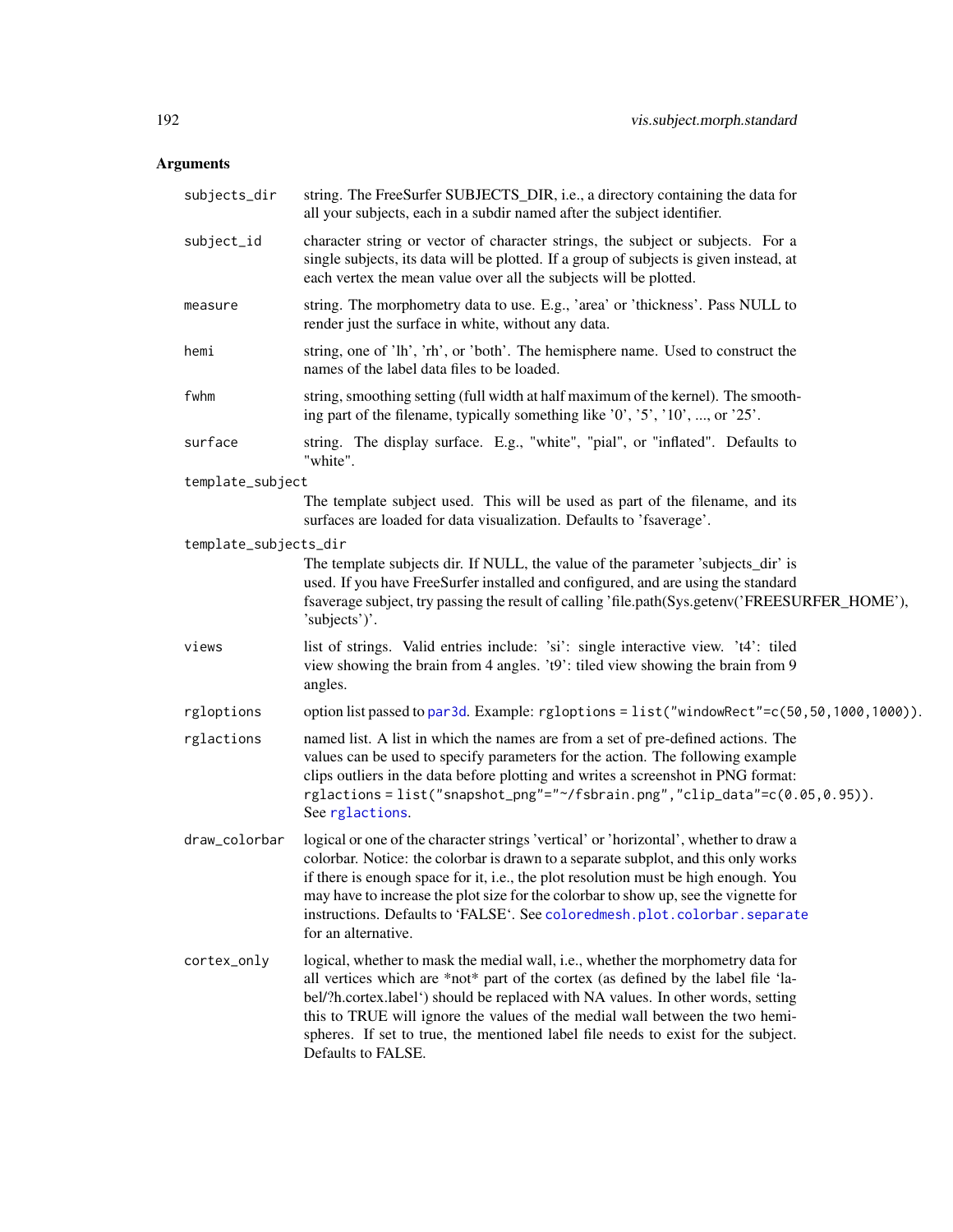## vis.subject.pre 193

| makecmap_options |                                                                                                                                                                                                    |
|------------------|----------------------------------------------------------------------------------------------------------------------------------------------------------------------------------------------------|
|                  | named list of parameters to pass to make cmap. Must not include the unnamed<br>first parameter, which is derived from 'measure'. Should include at least a col-<br>ormap function as name 'colFn'. |
| bg               | a background definition. Can be a surface color layer or a character string like<br>'curv_light' to select a pre-defined layer, see collayer. bg for valid strings.                                |
| style            | character string, a rendering style, e.g., 'default', 'shiny' or 'semitransparent'.                                                                                                                |

#### Value

list of coloredmeshes. The coloredmeshes used for the visualization.

#### See Also

```
highlight.vertices.on.subject.spheres(highlight.vertices.on.subject(),
vis.color.on.subject(), vis.data.on.fsaverage(), vis.data.on.subject(), vis.labeldata.on.subject(),
vis.mask.on.subject(), vis.region.values.on.subject(), vis.subject.annot(), vis.subject.label(),
vis.subject.morph.native(vis.subject.pre(vis.symmetric.data.on.subject(), vislayout.from.coloredmeshines
```

```
Other morphometry visualization functions: vis.data.on.fsaverage(), vis.data.on.subject(),
vis.subject.morph.native(), vis.symmetric.data.on.subject()
```
#### Examples

```
## Not run:
   fsbrain::download_optional_data();
   subjects_dir = fsbrain::get_optional_data_filepath("subjects_dir");
   fsaverage_dir = file.path(Sys.getenv('FREESURFER_HOME'), 'subjects');
   if(dir.exists(fsaverage_dir)) {
      vis.subject.morph.standard(subjects_dir, 'subject1', 'thickness', 'lh',
       '10', template_subjects_dir=fsaverage_dir);
   }
  # The last command will load the file
   # *<subjects_dir>/subject1/surf/lh.thickness.fwhm10.fsaverage.mgh* and
  # visualize the data on *$FREESURFER_HOME/subjects/fsaverage/surf/lh.white*.
```
## End(Not run)

<span id="page-192-0"></span>vis.subject.pre *Visualize pre-loaded data.*

#### Description

Visualize pre-loaded data.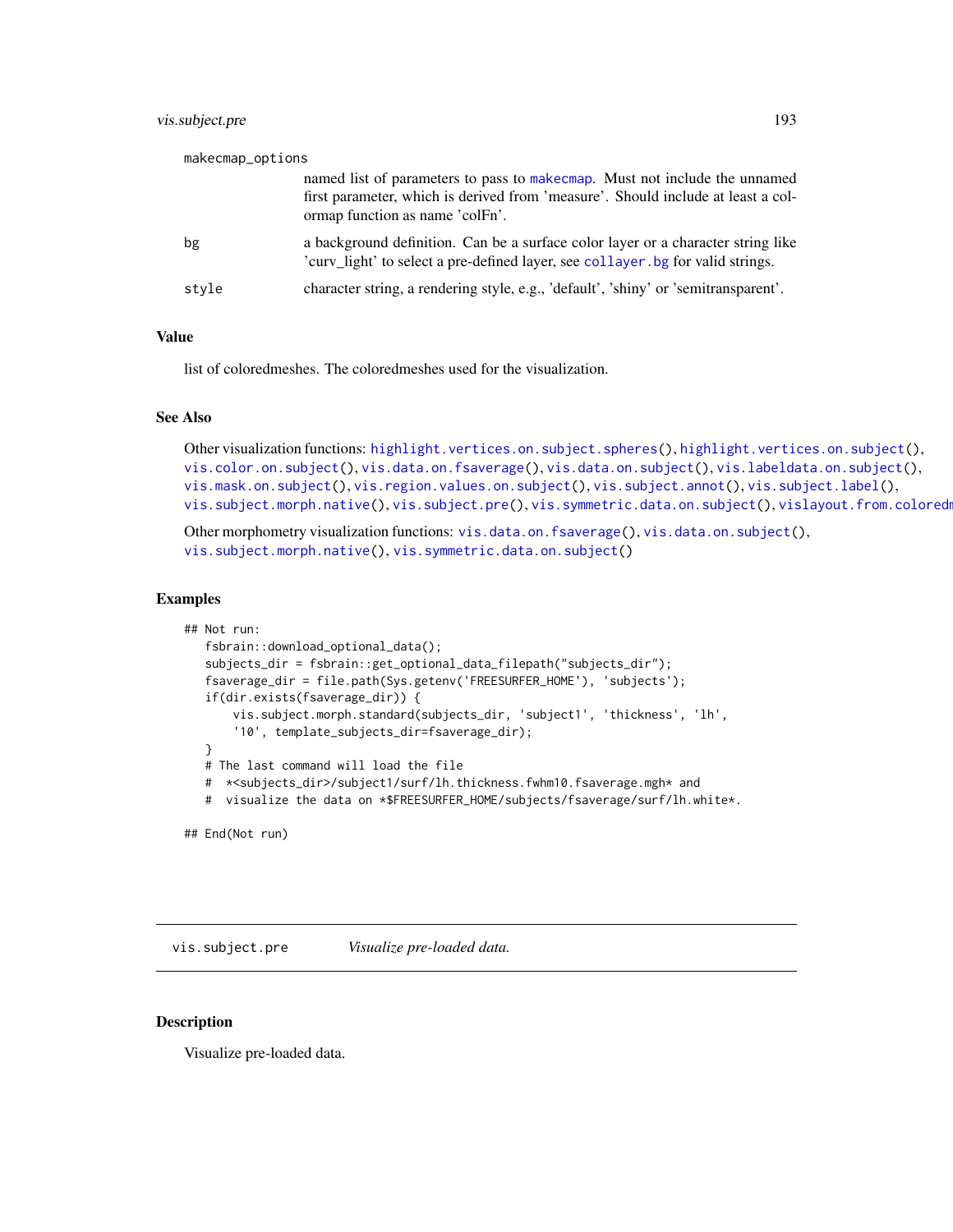# Usage

```
vis.subject.pre(
  surfaces,
  pervertex_data,
  hemi = "both",
  views = c("t4"),
  rgloptions = rglo(),
  rglactions = list(),
  draw_colorbar = FALSE,
  style = "default",
  makecmap_options = mkco.seq()
\mathcal{L}
```
## Arguments

| surfaces         | a hemilist of surfaces loaded with a function like freesurferformats::read.fs.surface.                                                                                                                                                                                                                                                                                                                                                                         |
|------------------|----------------------------------------------------------------------------------------------------------------------------------------------------------------------------------------------------------------------------------------------------------------------------------------------------------------------------------------------------------------------------------------------------------------------------------------------------------------|
|                  | pervertex_data a hemilist of per-vertex data for the surfaces, i.e., a list of numeric vectors.<br>E.g., loaded from a moorphometry data file with a function like freesurferformats::read.fs.morph.                                                                                                                                                                                                                                                           |
| hemi             | string, one of 'lh', 'rh', or 'both'. The hemisphere name. Used to construct the<br>names of the label data files to be loaded.                                                                                                                                                                                                                                                                                                                                |
| views            | list of strings. Valid entries include: 'si': single interactive view. 't4': tiled<br>view showing the brain from 4 angles. 't9': tiled view showing the brain from 9<br>angles.                                                                                                                                                                                                                                                                               |
| rgloptions       | option list passed to par3d. Example: rgloptions = list("windowRect"=c(50,50,1000,1000)).                                                                                                                                                                                                                                                                                                                                                                      |
| rglactions       | named list. A list in which the names are from a set of pre-defined actions. The<br>values can be used to specify parameters for the action. The following example<br>clips outliers in the data before plotting and writes a screenshot in PNG format:<br>rglactions=list("snapshot_png"="~/fsbrain.png","clip_data"=c(0.05,0.95)).<br>See rglactions.                                                                                                        |
| draw_colorbar    | logical or one of the character strings 'vertical' or 'horizontal', whether to draw a<br>colorbar. Notice: the colorbar is drawn to a separate subplot, and this only works<br>if there is enough space for it, i.e., the plot resolution must be high enough. You<br>may have to increase the plot size for the colorbar to show up, see the vignette for<br>instructions. Defaults to 'FALSE'. See coloredmesh.plot.colorbar.separate<br>for an alternative. |
| style            | character string, a rendering style, e.g., 'default', 'shiny' or 'semitransparent'.                                                                                                                                                                                                                                                                                                                                                                            |
| makecmap_options |                                                                                                                                                                                                                                                                                                                                                                                                                                                                |
|                  | named list of parameters to pass to makecmap. Must not include the unnamed<br>first parameter, which is derived from 'measure'. Should include at least a col-<br>ormap function as name 'colFn'.                                                                                                                                                                                                                                                              |

## See Also

Other visualization functions: [highlight.vertices.on.subject.spheres\(](#page-96-0)), [highlight.vertices.on.subject\(](#page-95-0)), [vis.color.on.subject\(](#page-154-0)), [vis.data.on.fsaverage\(](#page-159-0)), [vis.data.on.subject\(](#page-163-0)), [vis.labeldata.on.subject\(](#page-174-0)),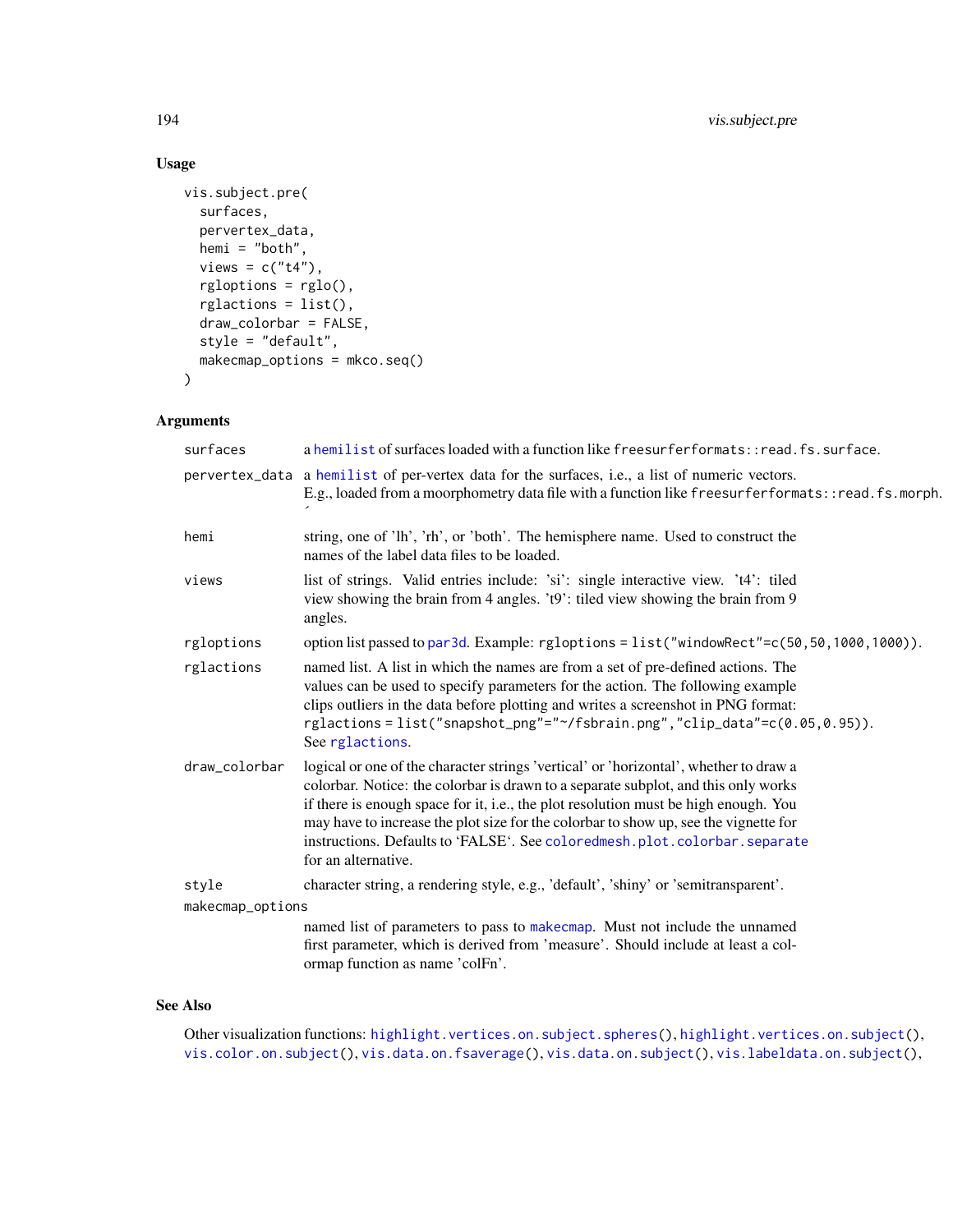```
vis.mask.on.subject(), vis.region.values.on.subject(), vis.subject.annot(), vis.subject.label(),
vis.subject.morph.native(), vis.subject.morph.standard(), vis.symmetric.data.on.subject(),
vislayout.from.coloredmeshes()
```
<span id="page-194-0"></span>vis.symmetric.data.on.subject

*Visualize clusters or activation data on the surface of any subject.*

#### Description

This function is intended to plot symmetric data around zero (like positive and negative activation data, signed p-values, etc.) on a subject's surface. It is a thin wrapper around [vis.data.on.subject](#page-163-0).

## Usage

```
vis.symmetric.data.on.subject(
  subjects_dir,
 vis_subject_id,
 morph_data_lh = NULL,
 morph_data_rh = NULL,
  surface = "white",views = c("t4"),rgloptions = rglo(),
  rglactions = list(),draw_colorbar = TRUE,
 makecmap_options = list(colFn = cm.cbry(), symm = TRUE, col.na = "#FFFFFF00", n =
    200),
 map_to_NA = c(0),
 bg = NULL,morph_data_both = NULL,
  style = "default"
)
```

| subjects_dir  | string. The FreeSurfer SUBJECTS_DIR, i.e., a directory containing the data for<br>all your subjects, each in a subdir named after the subject identifier.                                                                                                                                                                                                                                                                                                              |
|---------------|------------------------------------------------------------------------------------------------------------------------------------------------------------------------------------------------------------------------------------------------------------------------------------------------------------------------------------------------------------------------------------------------------------------------------------------------------------------------|
|               | vis_subject_id string. The subject identifier from which to obtain the surface for data visualiza-<br>tion. Example: 'fsaverage'.                                                                                                                                                                                                                                                                                                                                      |
| morph_data_lh | numeric vector or character string or NULL, the data to visualize on the left<br>hemisphere surface. If a string, it is treated as a filename and data is loaded from<br>it first. When it is a numerical vector, this is assumed to be the data already.<br>The data must have the same length as the surface of the vis_subject_id has<br>vertices. If NULL, this surface will not be rendered. Only one of morph_data_lh<br>or morph_data_rh is allowed to be NULL. |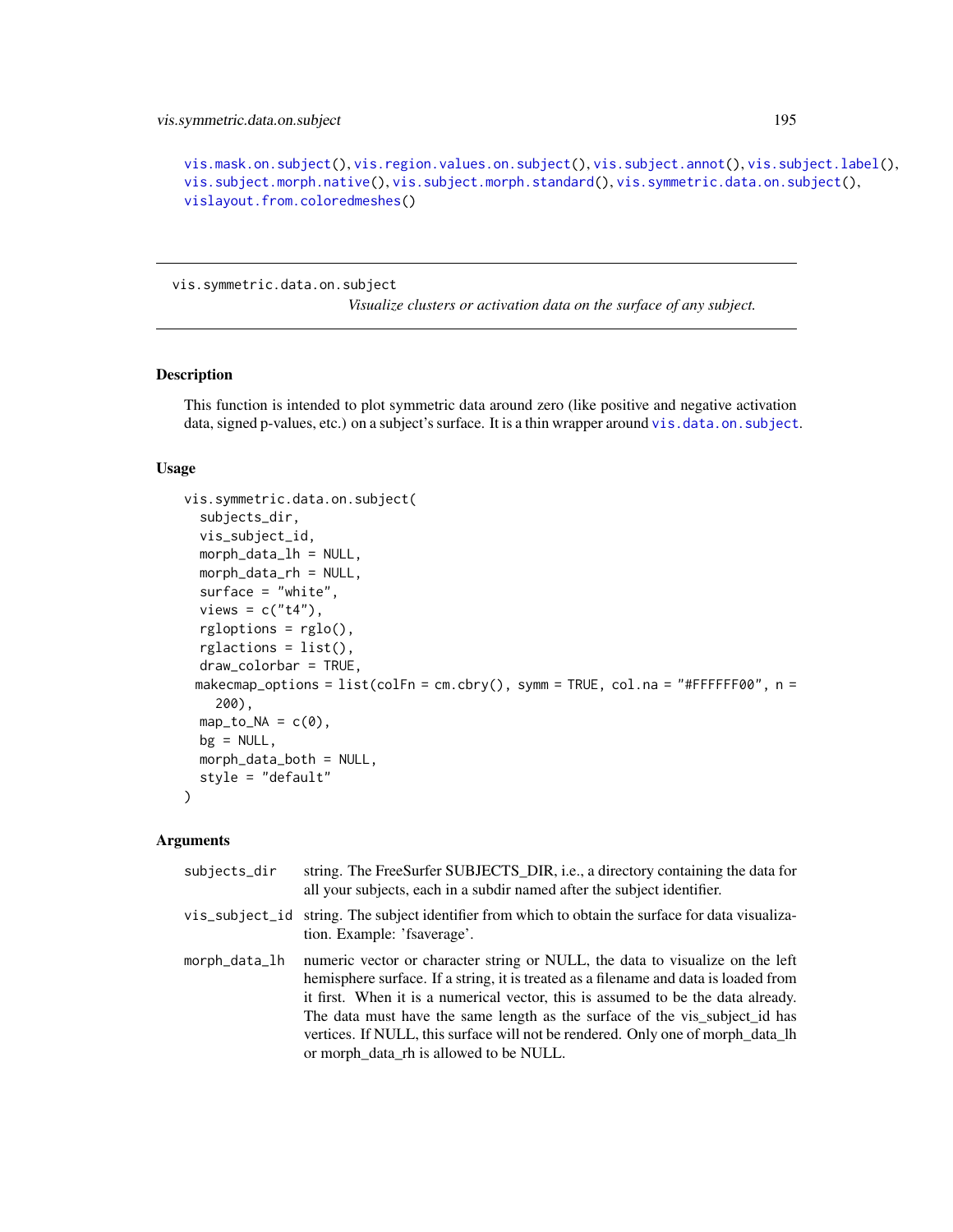| morph_data_rh    | numeric vector or character string or NULL, the data to visualize on the right<br>hemisphere surface. If a string, it is treated as a filename and data is loaded from<br>it first. When it is a numerical vector, this is assumed to be the data already.<br>The data must have the same length as the surface of the vis_subject_id has<br>vertices. If NULL, this surface will not be rendered. Only one of morph_data_lh<br>or morph_data_rh is allowed to be NULL.                                                             |
|------------------|-------------------------------------------------------------------------------------------------------------------------------------------------------------------------------------------------------------------------------------------------------------------------------------------------------------------------------------------------------------------------------------------------------------------------------------------------------------------------------------------------------------------------------------|
| surface          | string. The display surface. E.g., "white", "pial", or "inflated". Defaults to<br>"white".                                                                                                                                                                                                                                                                                                                                                                                                                                          |
| views            | list of strings. Valid entries include: 'si': single interactive view. 't4': tiled<br>view showing the brain from 4 angles. 't9': tiled view showing the brain from 9<br>angles.                                                                                                                                                                                                                                                                                                                                                    |
| rgloptions       | option list passed to par3d. Example: rgloptions = list("windowRect"=c(50,50,1000,1000)).                                                                                                                                                                                                                                                                                                                                                                                                                                           |
| rglactions       | named list. A list in which the names are from a set of pre-defined actions. The<br>values can be used to specify parameters for the action. The following example<br>clips outliers in the data before plotting and writes a screenshot in PNG format:<br>rglactions=list("snapshot_png"="~/fsbrain.png","clip_data"=c(0.05,0.95)).<br>See rglactions.                                                                                                                                                                             |
| draw_colorbar    | logical or one of the character strings 'vertical' or 'horizontal', whether to draw a<br>colorbar. Notice: the colorbar is drawn to a separate subplot, and this only works<br>if there is enough space for it, i.e., the plot resolution must be high enough. You<br>may have to increase the plot size for the colorbar to show up, see the vignette for<br>instructions. Defaults to 'FALSE'. See coloredmesh.plot.colorbar.separate<br>for an alternative.                                                                      |
| makecmap_options |                                                                                                                                                                                                                                                                                                                                                                                                                                                                                                                                     |
|                  | named list of parameters to pass to makecmap. Must not include the unnamed<br>first parameter, which is derived from 'measure'. Should include at least a col-<br>ormap function as name 'colFn'.                                                                                                                                                                                                                                                                                                                                   |
| map_to_NA        | the value or value range that should **not** be considered a cluster, and should<br>thus be plotted as background color. These values will be set to NA, leading<br>to transparcent rendering, so the background will be visible instead. If a single<br>value, only exactly this value is used (typically 0). If two values, they are inter-<br>preted as a range, and a values between them are mapped to NA. If you prefer<br>to map the data to NA yourself before using this function or do not want to use<br>a, pass 'NULL'. |
| bg               | a background definition. Can be a surface color layer or a character string like<br>'curv_light' to select a pre-defined layer, see collayer. bg for valid strings.                                                                                                                                                                                                                                                                                                                                                                 |
| morph_data_both  |                                                                                                                                                                                                                                                                                                                                                                                                                                                                                                                                     |
|                  | numeric vector or NULL, the data to visualize on both hemispheres. This must<br>be a single vector with length equal to the sum of the vertex counts of the left<br>and the right hemisphere. The data for the left hemisphere must come first. If<br>this is given, 'morph_data_lh' and 'morph_data_rh' must be NULL.                                                                                                                                                                                                              |
| style            | character string, a rendering style, e.g., 'default', 'shiny' or 'semitransparent'.                                                                                                                                                                                                                                                                                                                                                                                                                                                 |
|                  |                                                                                                                                                                                                                                                                                                                                                                                                                                                                                                                                     |

# Value

list of coloredmeshes. The coloredmeshes used for the visualization.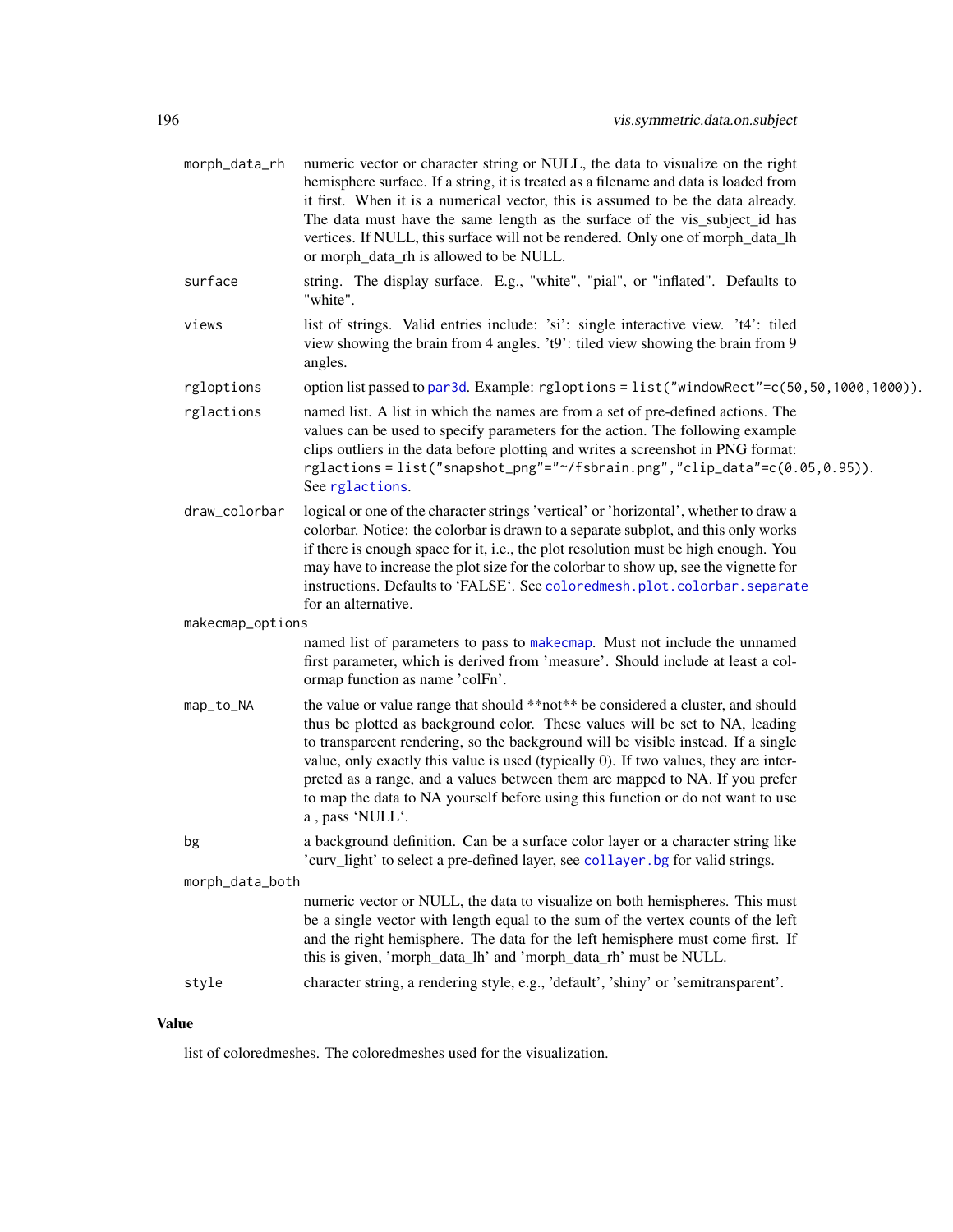#### See Also

```
highlight.vertices.on.subject.spheres(highlight.vertices.on.subject(),
vis.color.on.subject(), vis.data.on.fsaverage(), vis.data.on.subject(), vis.labeldata.on.subject(),
vis.mask.on.subject(), vis.region.values.on.subject(), vis.subject.annot(), vis.subject.label(),
vis.subject.morph.native(vis.subject.morph.standard(vis.subject.pre(), vislayout.from.coloredmesh
```
Other morphometry visualization functions: [vis.data.on.fsaverage\(](#page-159-0)), [vis.data.on.subject\(](#page-163-0)), [vis.subject.morph.native\(](#page-188-0)), [vis.subject.morph.standard\(](#page-190-0))

## Examples

```
## Not run:
  fsbrain::download_optional_data();
   subjects_dir = fsbrain::get_optional_data_filepath("subjects_dir");
  morph_data_lh = subject.morph.native(subjects_dir, 'subject1', 'thickness', 'lh');
  morph_data_rh = NULL;
  vis.symmetric.data.on.subject(subjects_dir, 'subject1', morph_data_lh, morph_data_rh);
```
## End(Not run)

<span id="page-196-0"></span>vislayout.from.coloredmeshes

*Visualize coloredmeshes from several angles and combine the images into a new figure.*

#### Description

Create a tight layout view of coloredmeshes from several angles. Creates separate 'sd\_<angle>' images, then crops and finally merges them into a single output image with image magick. The 'coloredmeshes' to pass to this function are usually obtained by running any 'vis\*' function (like [vis.subject.morph.native](#page-188-0), [vis.subject.morph.standard](#page-190-0), [vis.subject.label](#page-186-0), [vis.subject.annot](#page-184-0), and others). That means you can use this function to visualize all kinds of data, e.g., morphometry data in native and standard space, labels, and brain atlases.

```
vislayout.from.coloredmeshes(
  coloredmeshes,
  view_angles = get.view.angle.names(angle_set = "t4"),
  rgloptions = rglo(),
  rglactions = list(),
  style = "default",
  output_img = "fsbrain_arranged.png",
  silent = FALSE,
  grid_like = TRUE,
 background_color = "white",
  transparency_color = NULL
)
```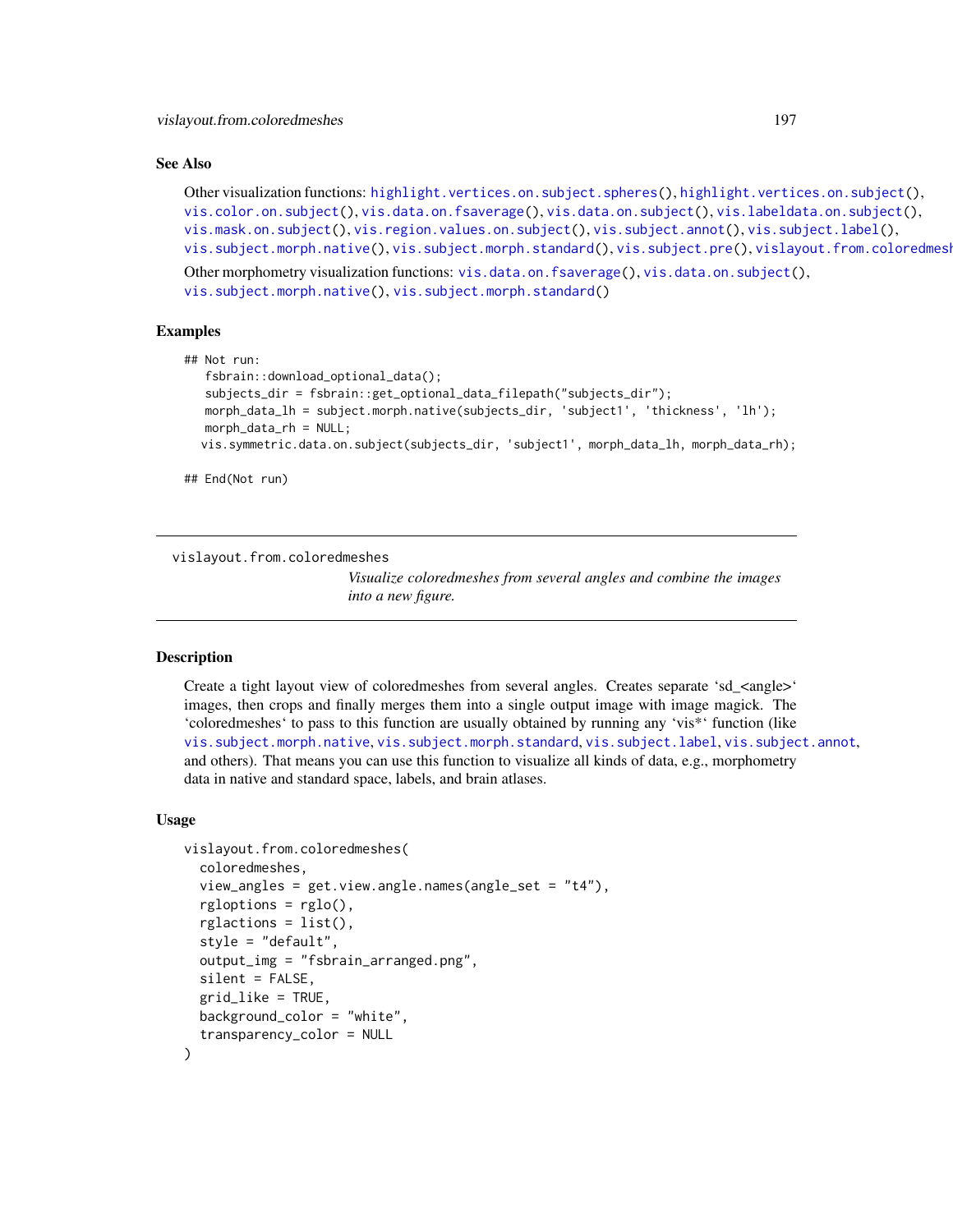## Arguments

coloredmeshes,

|                    | list of coloredmesh. A coloredmesh is a named list as returned by the 'col-<br>oredmesh.from*' functions (like coloredmesh.from.morph.native). It has<br>the entries 'mesh' of type tmesh3d, a 'col', which is a color specification for<br>such a mesh. The 'vis*' functions (like vis. subject. morph. native) all re-<br>turn a list of coloredmeshes.                                                                                                                   |
|--------------------|-----------------------------------------------------------------------------------------------------------------------------------------------------------------------------------------------------------------------------------------------------------------------------------------------------------------------------------------------------------------------------------------------------------------------------------------------------------------------------|
| view_angles        | list of strings. See get. view. angle. names for all valid strings.                                                                                                                                                                                                                                                                                                                                                                                                         |
| rgloptions         | option list passed to par3d. Example: rgloptions = list("windowRect"=c(50,50,1000,1000)).                                                                                                                                                                                                                                                                                                                                                                                   |
| rglactions         | named list. A list in which the names are from a set of pre-defined actions. The<br>values can be used to specify parameters for the action.                                                                                                                                                                                                                                                                                                                                |
| style              | character string, a rendering style, e.g., 'default', 'shiny' or 'semitransparent'.<br>Alternatively, a named list of style parameters (see material 3d), e.g., list ("shininess"=50, speculari<br>Use the magic word 'from_mesh' to use the 'style' field of each coloredmesh<br>instead of a single, global style. In that case, you will have to make sure your<br>meshes have such a field, if not, the style 'default' is used as a fallback for those<br>which don't. |
| output_img         | string, path to the output file. Defaults to "fsbrain_arranged.png"                                                                                                                                                                                                                                                                                                                                                                                                         |
| silent             | logical, whether to suppress all messages                                                                                                                                                                                                                                                                                                                                                                                                                                   |
| grid_like          | logical, whether to arrange the images in a grid-like fashion. If FALSE, they<br>will all be merged horizontally. Passed to arrange.brainview.images.                                                                                                                                                                                                                                                                                                                       |
| background_color   |                                                                                                                                                                                                                                                                                                                                                                                                                                                                             |
|                    | hex color string (like '#FFFFFF'), the color to use for the background. Ignored if<br>'transparency_color' is not NULL. To get a transparent background, use 'trans-<br>parency_color' instead of this parameter. WARNING: Do not use color names<br>(like 'gray'), as their interpretation differs between rgl and image magick!                                                                                                                                           |
| transparency_color |                                                                                                                                                                                                                                                                                                                                                                                                                                                                             |
|                    | hex color string (like '#FFFFFF'), the temporary background color that will get<br>mapped to transparency, or NULL if you do not want a transparent background.<br>If used, it can be any color that does not occur in the foreground. Try '#FFFFFF'<br>(white) or '#000000' (black) if in doubt. WARNING: Do not use color names<br>(like 'gray'), as their interpretation differs between rgl and image magick!                                                           |
|                    |                                                                                                                                                                                                                                                                                                                                                                                                                                                                             |

# Value

named list, see [arrange.brainview.images](#page-10-0) for details

## See Also

Other visualization functions: [highlight.vertices.on.subject.spheres\(](#page-96-0)), [highlight.vertices.on.subject\(](#page-95-0)), [vis.color.on.subject\(](#page-154-0)), [vis.data.on.fsaverage\(](#page-159-0)), [vis.data.on.subject\(](#page-163-0)), [vis.labeldata.on.subject\(](#page-174-0)), [vis.mask.on.subject\(](#page-176-0)), [vis.region.values.on.subject\(](#page-181-0)), [vis.subject.annot\(](#page-184-0)), [vis.subject.label\(](#page-186-0)), [vis.subject.morph.native\(](#page-188-0)), [vis.subject.morph.standard\(](#page-190-0)), [vis.subject.pre\(](#page-192-0)), vis.symmetric.data.on.sub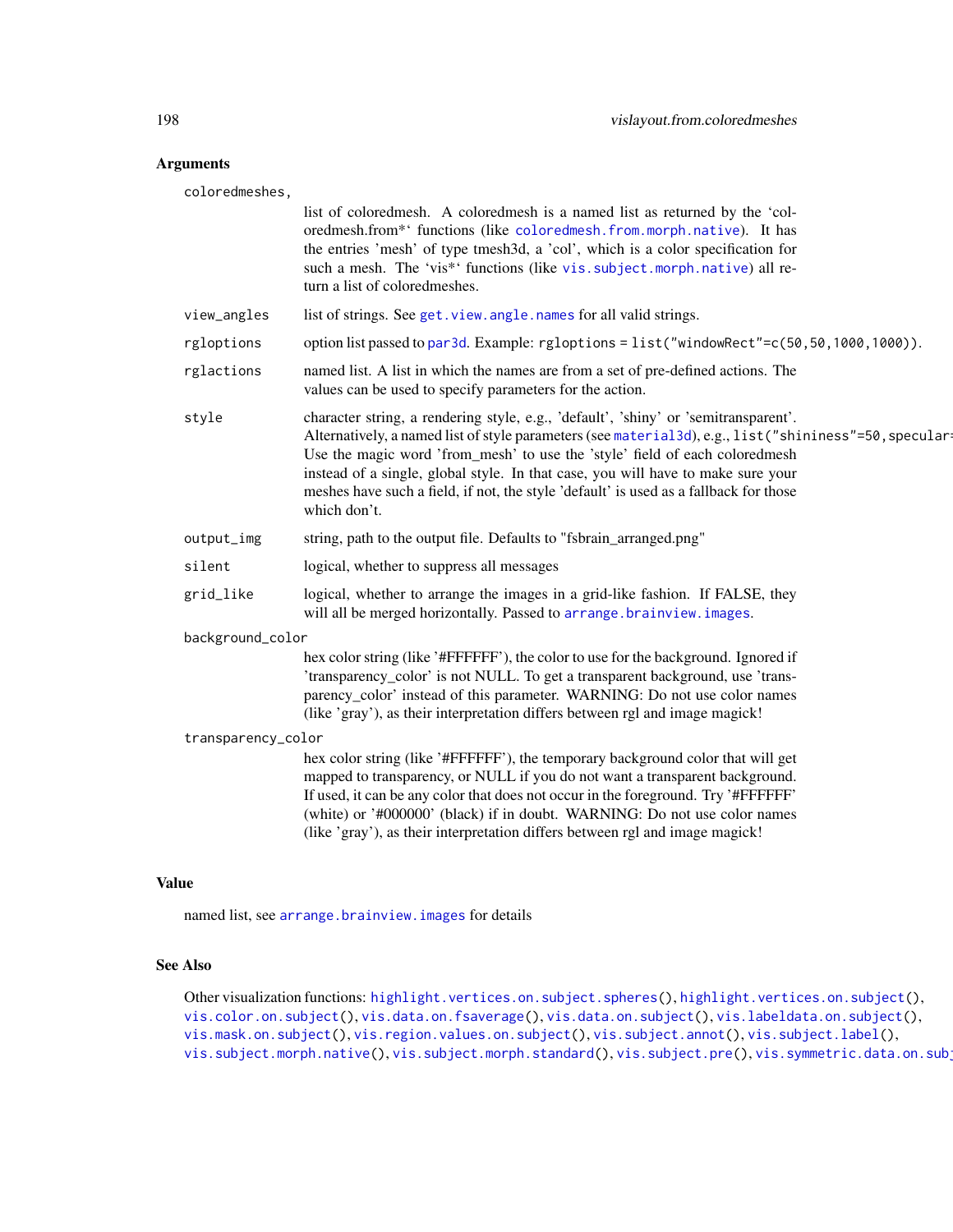## vol.boundary.box 199

#### Examples

```
## Not run:
  fsbrain::download_optional_data();
   subjects_dir = fsbrain::get_optional_data_filepath("subjects_dir");
  # Use any vis function to get coloredmeshes. You can visualize morphometry,
   # labels, an atlas, whatever. You can suppress the view unless you need it.
  coloredmeshes = vis.subject.morph.native(subjects_dir, "subject1", "thickness",
   cortex_only=TRUE, rglactions=list("clip_data"=c(0.05, 0.95)),
   views=NULL);
   # The meshes contain the surface, data, and color information and can be
   # visualized. You could adapt the rendering style while doing so:
  vislayout.from.coloredmeshes(coloredmeshes, style='shiny');
   # You could change the rendering style on a per-mesh basis.
  coloredmeshes[[1]]$style = list("shininess"=50, alpha=0.5);
  vislayout.from.coloredmeshes(coloredmeshes, style='from_mesh');
```
## End(Not run)

<span id="page-198-0"></span>vol.boundary.box *Compute 3D bounding box of a volume.*

#### Description

Compute the axis-aligned foreground bounding box of a 3D volume, i.e. the inner foreground area that must be retained if you want to remove all background from the corners of the volume. The foreground is determined by thresholding, such that all values greater than 0 are considered foreground. See [vol.boundary.mask](#page-0-0) for details.

#### Usage

```
vol.boundary.box(volume, threshold = 0L, apply = FALSE)
```
#### Arguments

| volume    | a 3D image volume                                                                                                                                                                       |
|-----------|-----------------------------------------------------------------------------------------------------------------------------------------------------------------------------------------|
| threshold | numerical, the threshold intensity used to separate background and foreground.<br>All voxels with intensity values greater than this value will be considered 'fore-<br>ground' voxels. |
| apply     | logical, whether to directly apply the bounding box and return the resulting vol-<br>ume instead.                                                                                       |

## Value

named list with 2 entries: 'from' is an integer vector of length 3, defining the minimal  $(x,y,z)$ foreground indices. 'to' is an integer vector of length 3, defining the maximal  $(x,y,z)$  foreground indices.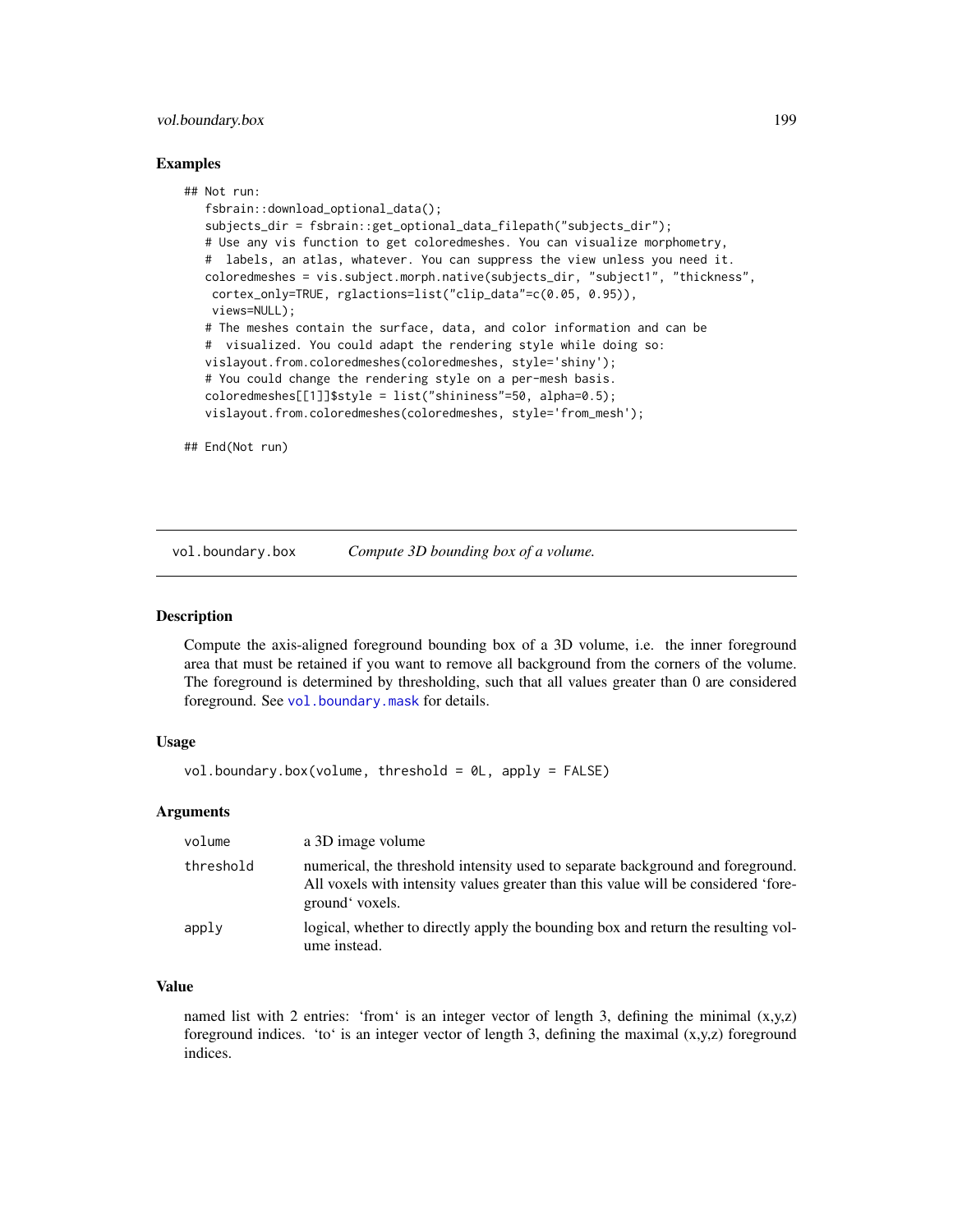## See Also

Other volume utility: [vol.imagestack\(](#page-200-0)), [vol.merge\(](#page-202-0)), [vol.overlay.colors.from.activation\(](#page-203-0)), [vol.planes\(](#page-205-0)), [vol.slice\(](#page-205-1))

vol.boundary.box.apply

*Apply a boundary box to a volume, returning the inner volume part*

## Description

Apply a boundary box to a volume, returning the inner volume part

## Usage

vol.boundary.box.apply(volume, bbox)

#### Arguments

| volume | a 3D image volume |
|--------|-------------------|
| bbox   | the boundary box  |

## Value

a 3D image volume, the inner volume part, resulting from the application of the boundary box

vol.hull *Retain only the outer hull voxels of the foreground.*

#### Description

Filters the \*foreground\* voxel in the volume by keeping only an outer border of voxels, and setting the inner core voxels to 'NA'. This is a utility function for voxel-based visualization. The goal is to remove the inner voxels, which will not be visible anyways, and thus to dramatically reduce the number of triangles that will need to be computed for the mesh.

```
vol.hull(volume, thickness = 1L, axes = c(2L))
```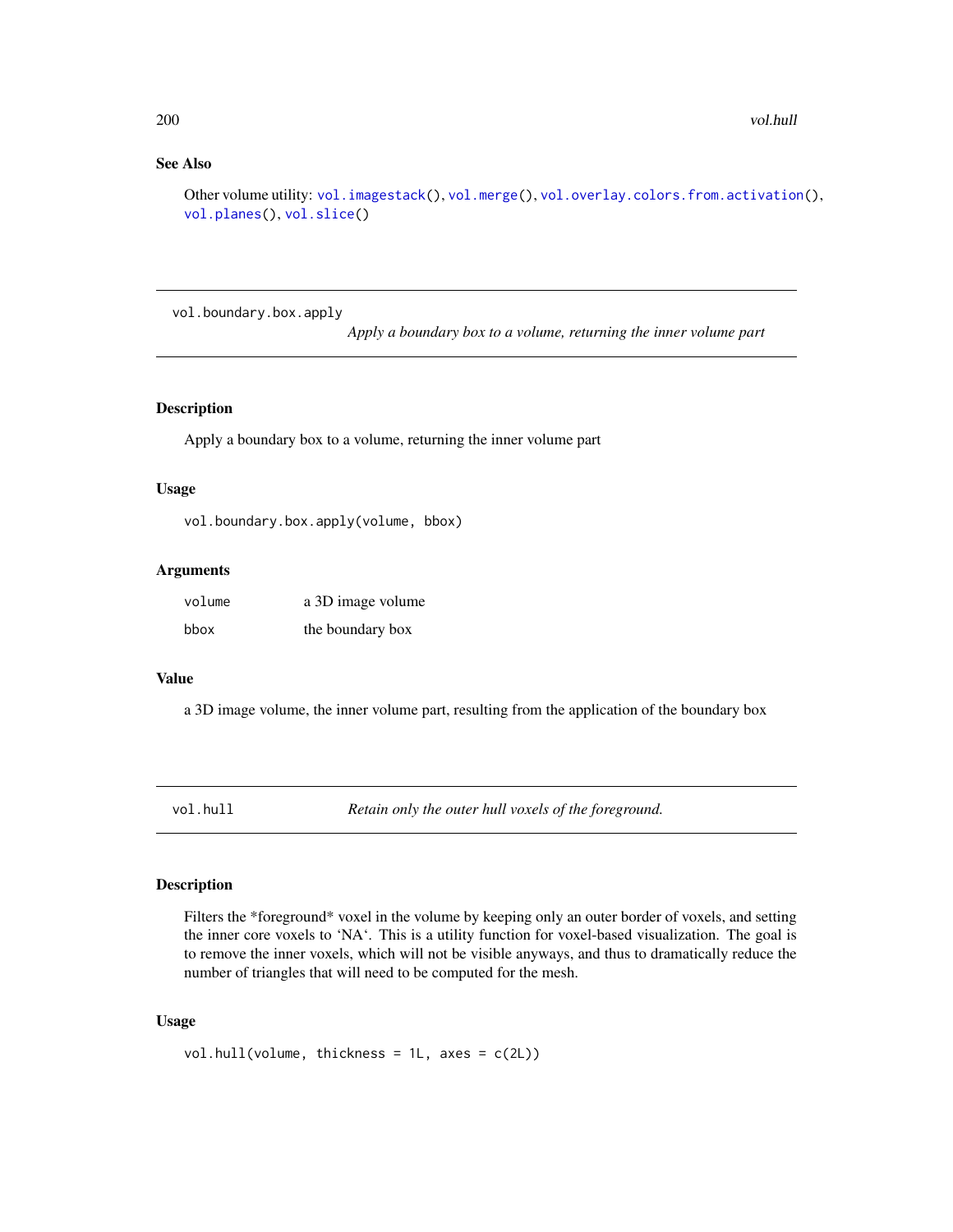## vol.imagestack 201

## Arguments

| volume    | numeric 3d array, must contain foreground voxel and background voxels. The<br>latter must have value 'NA'. This function assumes that a solid foreground<br>object surrounded by background exists in the volume.                     |
|-----------|---------------------------------------------------------------------------------------------------------------------------------------------------------------------------------------------------------------------------------------|
| thickness | integer, the width of the border in voxels, i.e., how many of the voxels in each<br>upright column to keep at the top and at the bottom.                                                                                              |
| axes      | integer vector, the axes to use. Valid values in the vector are 1L, 2L and 3L. You<br>will have to use all 3 axes if you do not want any holes in the object. (Obvisouly,<br>having noise around the object can still lead to holes.) |

#### Value

numeric 3d array, a filtered version of the input. It contains at least as many 'NA' voxels as the input. If the function had any effect, it contains a lot more 'NA' values. The other values and the volume dimensions are left unchanged.

<span id="page-200-0"></span>vol.imagestack *Turn volume into an ImageMagick image stack.*

## Description

Create an image from each slice along the axis, then stack those into an ImageMagick image stack.

#### Usage

```
vol.imagestack(volume, axis = 1L, intensity_scale = 255)
```
## Arguments

| volume          | a 3D image volume. Can be numeric, or something that can be read directly by           |
|-----------------|----------------------------------------------------------------------------------------|
|                 | magick:: image_read in 2D matrices (slices along the axis), e.g., a 3D array of        |
|                 | color strings. If a 2D matrix is passed, the resulting stack will contain a single     |
|                 | image.                                                                                 |
| axis            | positive integer in range 1L3L or an axis name, the axis to use.                       |
| intensity_scale |                                                                                        |
|                 | integer, value by which to scale the intensities in the volume to the range $[0, 1]$ . |
|                 | Only used for numeric volumes. Set to NULL for data that can be read directly          |
|                 | by magick::image_read, and to 1 for intensity data that requires no scaling.           |
|                 | Defaults to 255, which is suitable for 8 bit image data.                               |
|                 |                                                                                        |

#### Value

a vectorized ImageMagick image, containing one subimage per slice. This can be interpreted as an animation or whatever.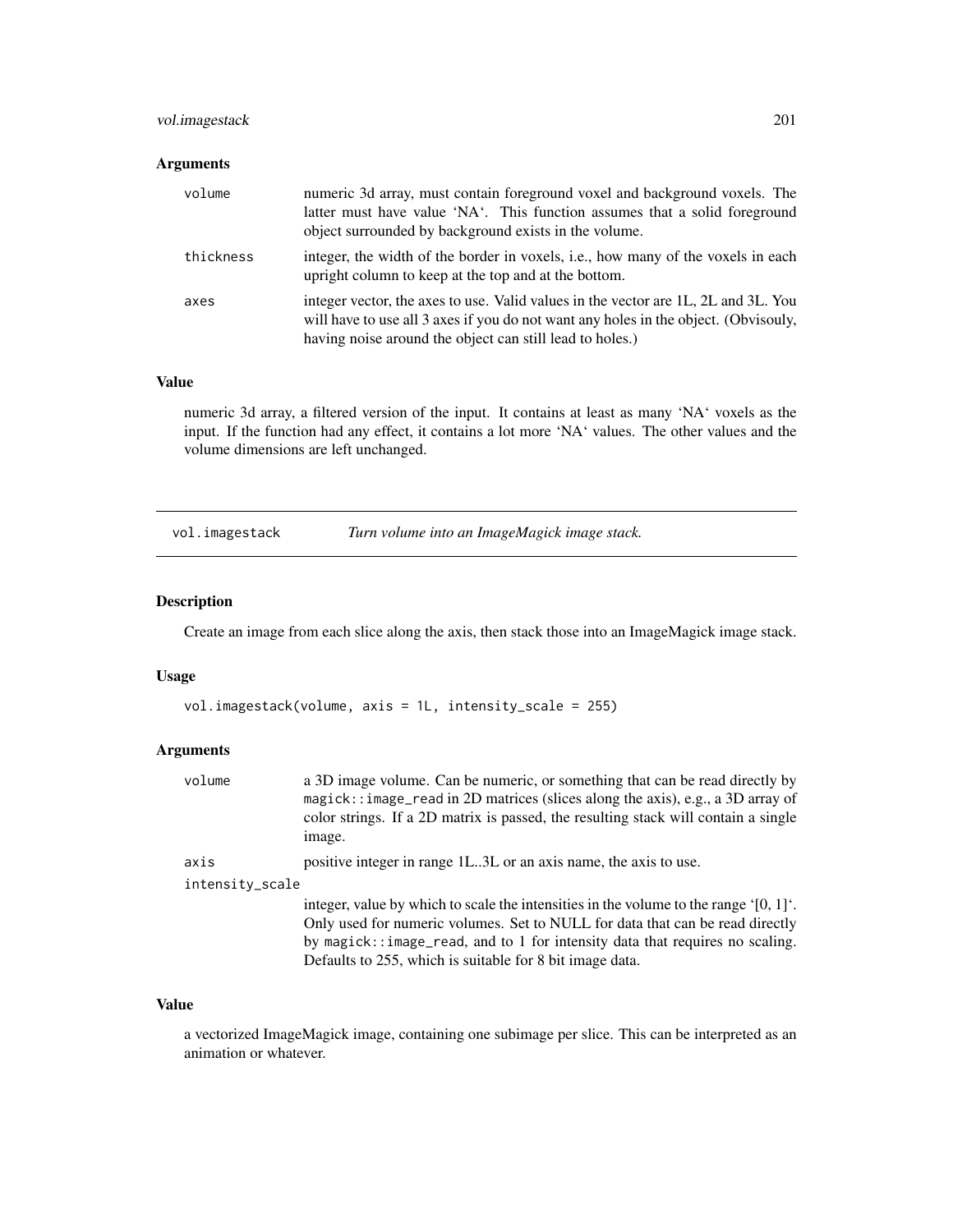## See Also

Other volume utility: [vol.boundary.box\(](#page-198-0)), [vol.merge\(](#page-202-0)), [vol.overlay.colors.from.activation\(](#page-203-0)), [vol.planes\(](#page-205-0)), [vol.slice\(](#page-205-1))

vol.intensity.to.color

*Convert integer intensity image to RGB color string form.*

## Description

Convert a gray-scale image defined by intensity values in range  $[0, 1]$  to an image with identical dimensions that contains an R color string (like '#222222') at each position. The color strings are computed from the intensities, by taking the intensity value as the value for all three RGB channels. I.e., the output is still gray-scale, but defined in RGB space. To make it clear, this function does \*\*not\*\* apply a colormap. It only changes the representation of the data, not the resulting colors.

#### Usage

```
vol.intensity.to.color(volume, scale = NULL)
```
## Arguments

| volume | numeric array, typically a 3D image with intensities in range '[0, 1]'. This<br>function now also supports numeric matrices (2D images, slices) and numeric<br>vectors $(1D)$ .                                                                                                                                                                                                                                                                             |
|--------|-------------------------------------------------------------------------------------------------------------------------------------------------------------------------------------------------------------------------------------------------------------------------------------------------------------------------------------------------------------------------------------------------------------------------------------------------------------|
| scale  | numeric or character string, a scaling to apply to the values. Defaults to NULL,<br>which means *no scaling* and requires the values in 'volume' to be in rage '[0,<br>1. You can pass a number like 255 or the string 'normalize' to scale based on<br>the data. You can pass the string 'normalize_if_needed' to scale only if the data<br>is *outside* the range '[0, 1]', so that data in range '[0.3, 0.5]' would **not**<br>be rescaled to $[0, 1]$ . |

#### Value

array (or matrix, or vector) of RGB color strings. All of them will represent gray values.

## Examples

```
vol.intensity.to.color(c(0.0, 0.5, 1.0));
# output: "#000000" "#808080" "#FFFFFF"
vol.intensity.to.color(c(20, 186, 240), scale="normalize");
vol.intensity.to.color(c(20, 186, 240), scale=255);
vol.intensity.to.color(c(0.0, 0.5, 0.8), scale="normalize");
vol.intensity.to.color(c(0.0, 0.5, 0.8), scale="normalize_if_needed");
```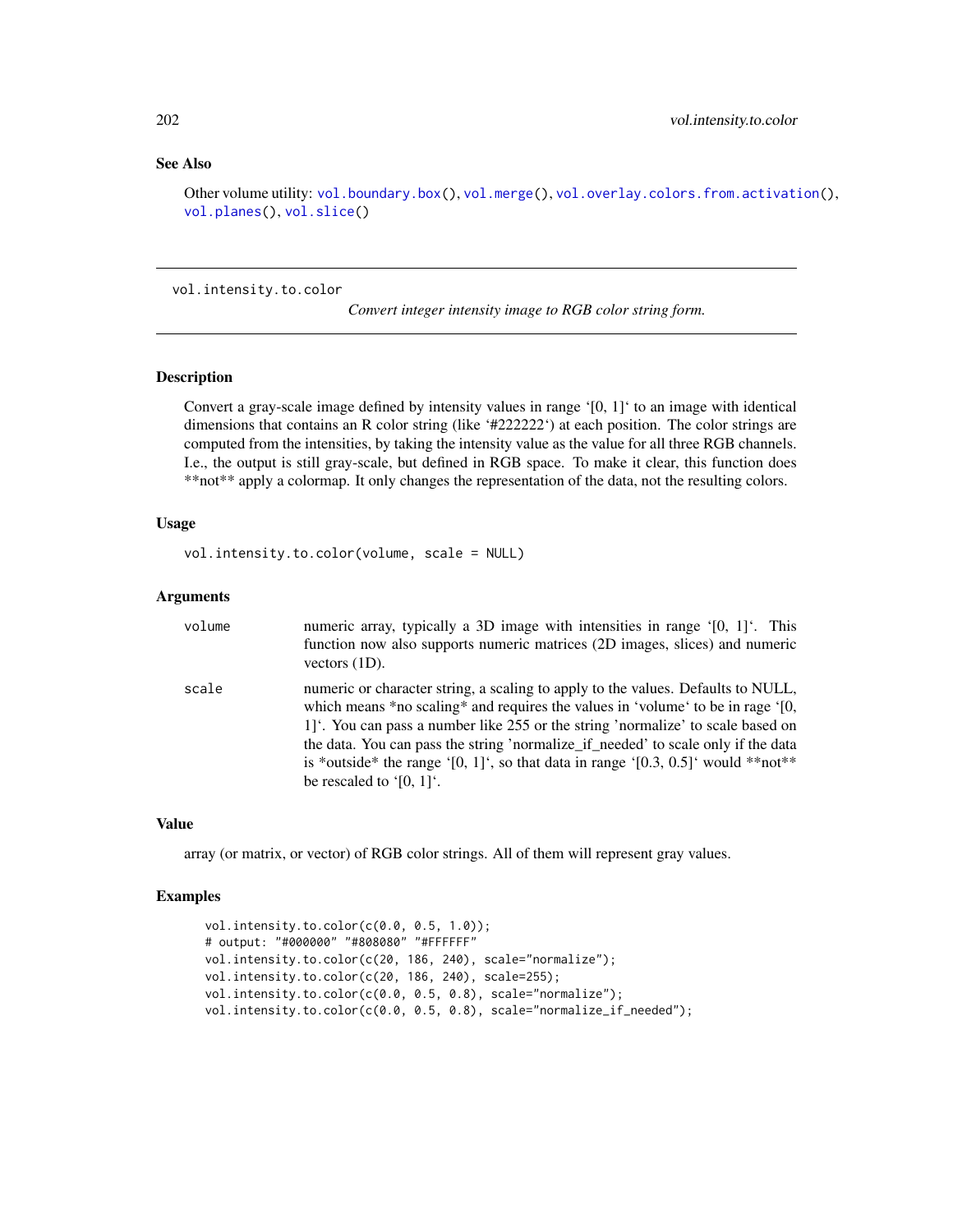vol.mask.from.segmentation

*Extract subset from a volume by value.*

## Description

Extract subset from a volume by value, set all other voxel values to 'NA'. Typically used to extract a brain structure (like corpus callosum) from a volume segmentation (like the 'mri/aseg.mgz' file of a subject). You should consider passing the volume and the include values as integers.

## Usage

vol.mask.from.segmentation(volume, include\_values)

## Arguments

| volume | numeric 3D array                                                                                                                  |
|--------|-----------------------------------------------------------------------------------------------------------------------------------|
|        | include_values numerical vector, the intensity values which qualify a voxel to be part of the<br>result (without being set to NA) |

#### Value

numerical array with same dimensions as the input volume. All values which are not part of 'include\_values' replaced with 'NA'.

<span id="page-202-0"></span>vol.merge *Merge background volume and overlay to new colors.*

## Description

Merge background volume and overlay to new colors.

```
vol.merge(
  volume,
  overlay_colors,
  bbox_threshold = \thetaL,
  forced_overlay_color = NULL
\mathcal{E}
```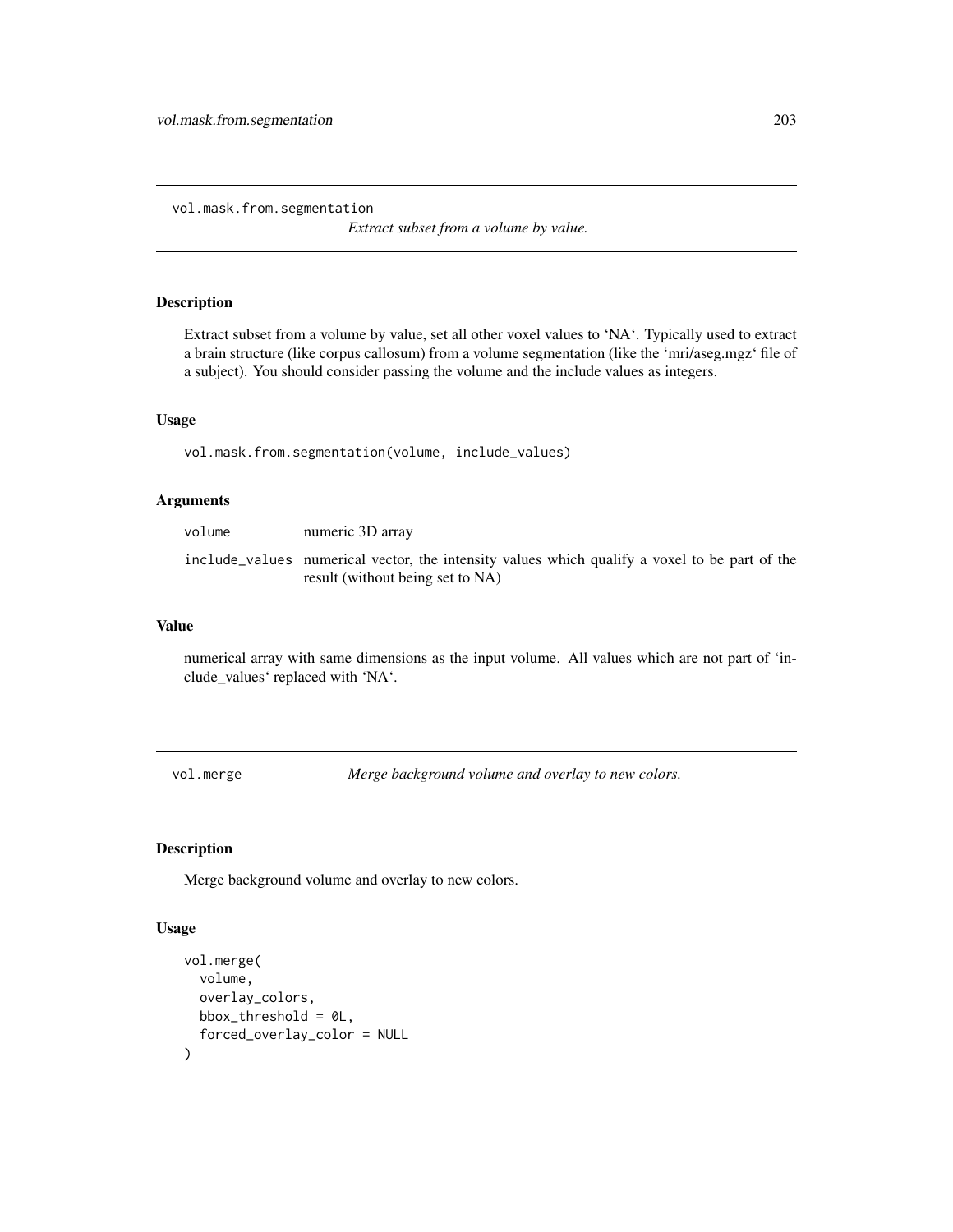## Arguments

| volume               | 3D array, can be numeric (gray-scale intensity values) or color strings. If nu-<br>meric, the intensity values must be in range $[0, 1]$ .                                                                                                                                                                                                                                                                        |  |
|----------------------|-------------------------------------------------------------------------------------------------------------------------------------------------------------------------------------------------------------------------------------------------------------------------------------------------------------------------------------------------------------------------------------------------------------------|--|
|                      | overlay_colors 3D array of color strings, values which are not part of the overlay (and should<br>display background in the result) must have 'NA' instead of a color string. Must<br>have same dimensions as the 'volume'.                                                                                                                                                                                       |  |
|                      | bbox_threshold numerical, the threshold intensity used to separate background and foreground.<br>All voxels with intensity values greater than this value in the background 'vol-<br>ume will be considered 'foreground' voxels. Background-only slices at the bor-<br>ders of the volume will be discarded (in the merged, final image). Pass 'NULL'<br>to use the full image without applying any bounding box. |  |
| forced_overlay_color |                                                                                                                                                                                                                                                                                                                                                                                                                   |  |
|                      | NULL or an rgb color string, like '#FF0000' for red. If NULL, the activation<br>colors will be used as foreground colors. Otherwise, the given color will be for<br>all foreground vertices.                                                                                                                                                                                                                      |  |

#### Value

3D array of color strings, the merged colors

## See Also

Other volume utility: [vol.boundary.box\(](#page-198-0)), [vol.imagestack\(](#page-200-0)), [vol.overlay.colors.from.activation\(](#page-203-0)), [vol.planes\(](#page-205-0)), [vol.slice\(](#page-205-1))

<span id="page-203-0"></span>vol.overlay.colors.from.activation *Generate colors for a 3D volume, based on the activation data and a colormap.*

## Description

Applies the colormap function to the data, then sets the alpha value (transparency) to full in all areas without any activation. Feel free to clip data or whatever before passing it, so that all your no-activation data has the same value.

```
vol.overlay.colors.from.activation(
  volume,
  colormap_fn = squash::blueorange,
  no_act_source_value = 0
\mathcal{E}
```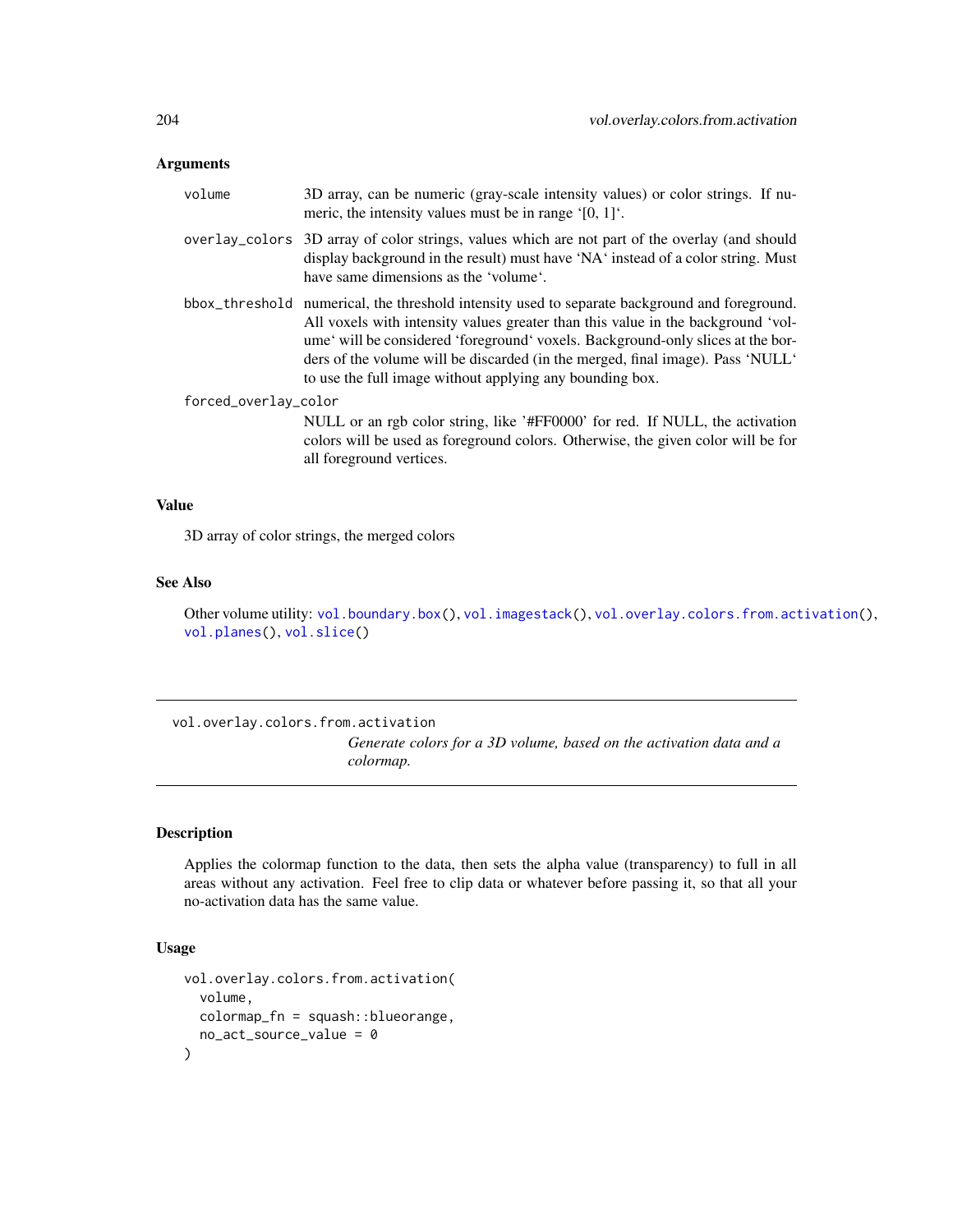## Arguments

| volume              | a 3D array, the activation data (or p-values, effect sizes, or whatever)        |
|---------------------|---------------------------------------------------------------------------------|
| colormap_fn         | function, a colormap function                                                   |
| no_act_source_value |                                                                                 |
|                     | numerical scalar, the value from the data in 'volume' that means no activation. |
|                     | The output colors for this value will be set to 'NA'. Set to NULL to not change |
|                     | anything.                                                                       |

## Value

a 3D matrix of color strings, with the same dimensions as the input volume

## See Also

```
vol.boundary.box(vol.imagestack(vol.merge(vol.planes(),
vol.slice()
```
vol.overlay.colors.from.colortable *Compute voxel colors based on colortable.*

## Description

Use the intensity values of the voxels in volume and lookup the respective colors in a colortable.

## Usage

```
vol.overlay.colors.from.colortable(
  volume,
  colortable,
  ignored_struct_indices = c(),
  ignored_struct_names = c("unknown", "Unknown")
\lambda
```

| volume                 | numeric 3D array, the values should be integers present in the 'struct_index'<br>column of the colortable. All other values will be assigned 'NA' as a color. |  |
|------------------------|---------------------------------------------------------------------------------------------------------------------------------------------------------------|--|
| colortable             | a colortable, as returned by read. fs. colortable, or a character string repre-<br>senting a path to a colortable file.                                       |  |
| ignored_struct_indices |                                                                                                                                                               |  |
|                        | integer vector, 'struct_index' entries in the colorable that should be ignored                                                                                |  |
| ignored_struct_names   |                                                                                                                                                               |  |
|                        | vector of character strings, 'struct_name' entries in the colortable that should be<br>ignored. Can be combined with 'ignored_struct_indices'.                |  |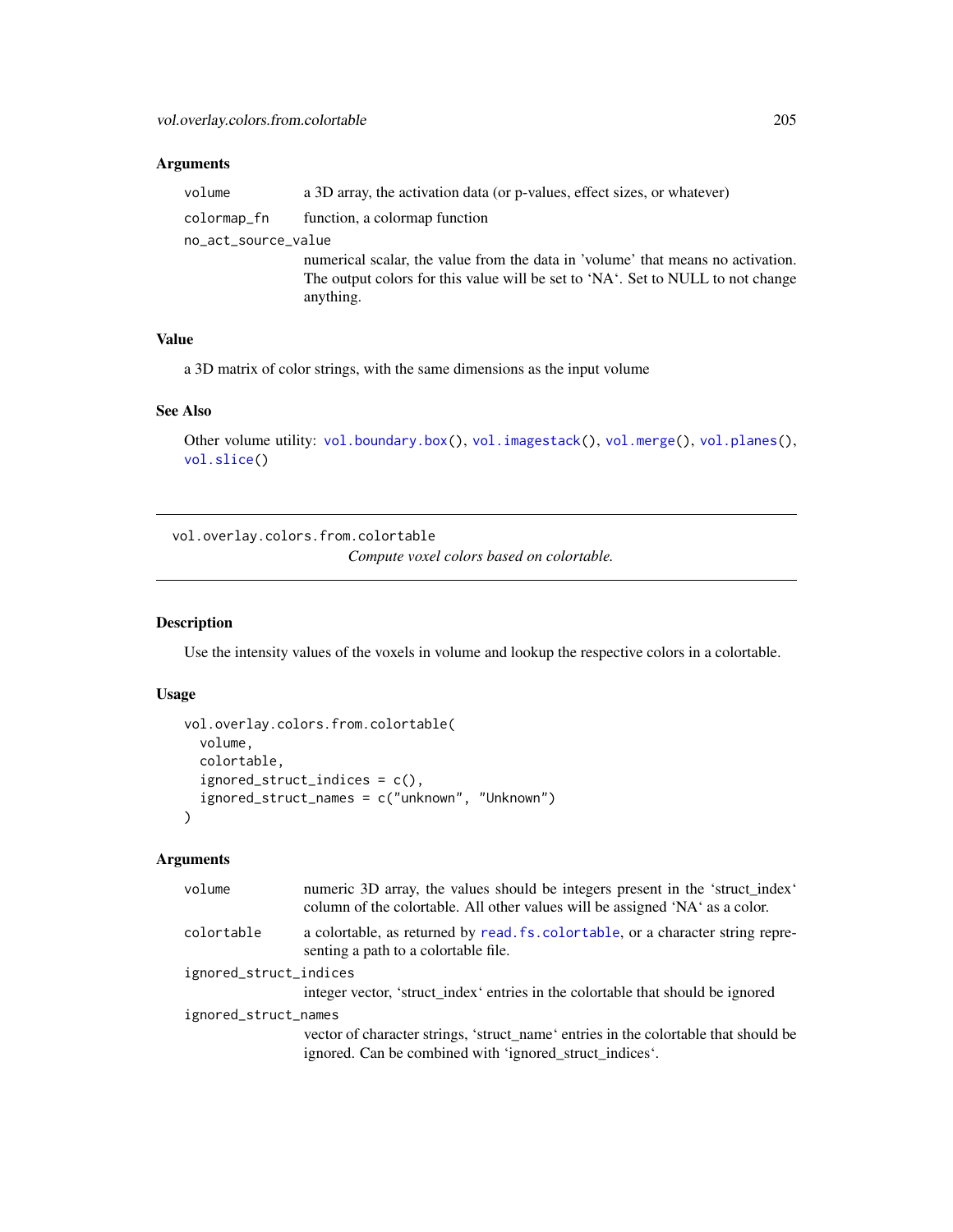#### Value

character string 3D array, the colors. Voxels in the volume which were not matched by the colortable are set to 'NA' in it.

<span id="page-205-0"></span>vol.planes *Translate names and indices of planes.*

#### Description

Translate names and indices of 3D image planes. The names only make sense if the data in the volume is in the default FreeSurfer conformed orientation.

#### Usage

```
vol.planes(plane = NULL)
```
#### Arguments

plane NULL, a plane index, or a plane name.

#### Value

if 'plane' is NULL, all available planes and their indices as a named list. If 'plane' is an integer (a plane index), its name. If 'plane' is an characters string (a plane name), its index.

## See Also

Other volume utility: [vol.boundary.box\(](#page-198-0)), [vol.imagestack\(](#page-200-0)), [vol.merge\(](#page-202-0)), vol.overlay.colors.from.activation [vol.slice\(](#page-205-1))

<span id="page-205-1"></span>vol.slice *Extract a slice of a 3D image stack.*

## Description

Extracts one or more 2D slices from a 3D image (or a frame of a 4D image). To display the result, you can use [volvis.lightbox](#page-210-0).

```
vol.slice(
  volume,
  slice_index = NULL,
  frame = 1L,
  axis = 1L,
  rotation = OL,
  flip = NULL)
```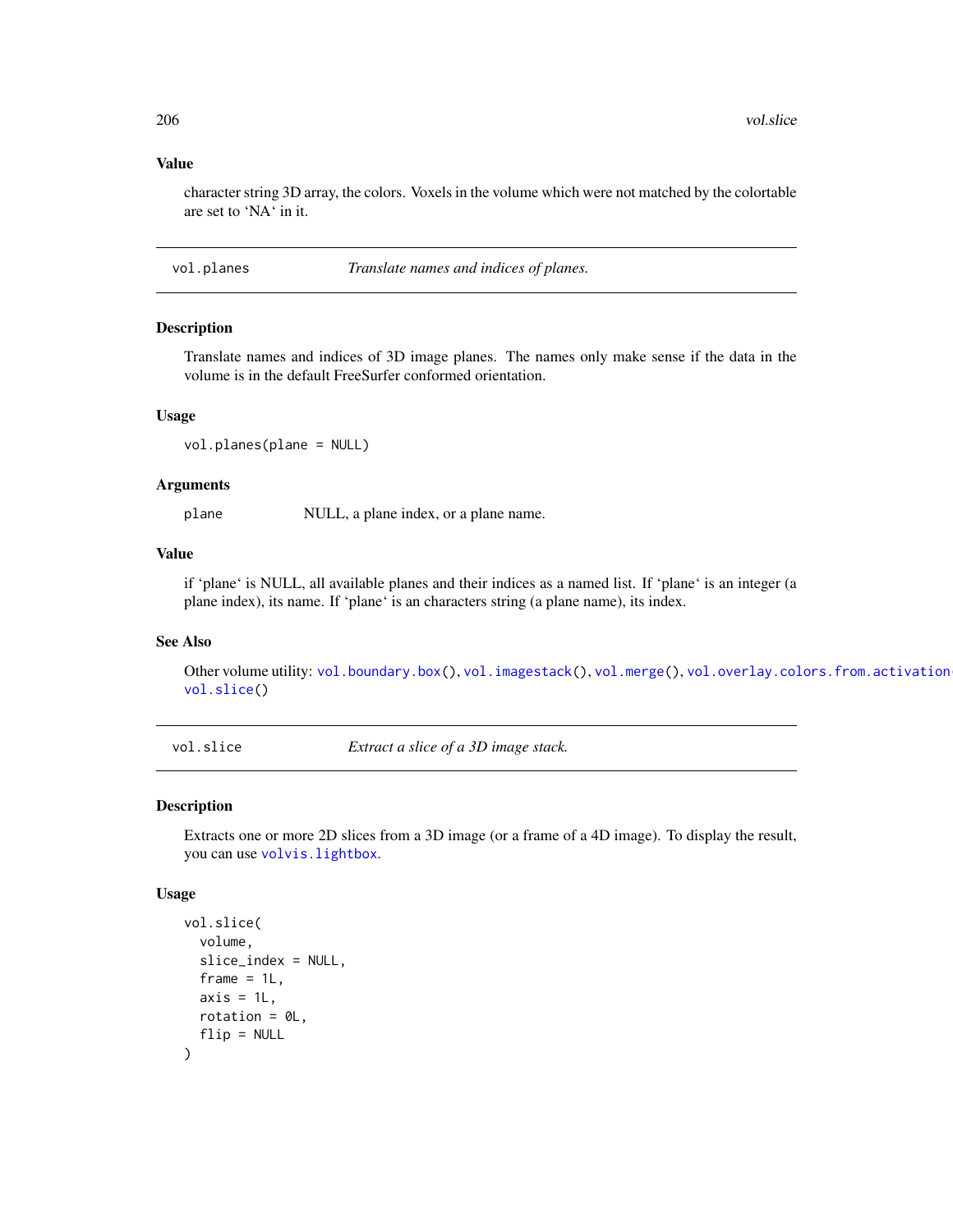## vol.vox.from.crs 207

## Arguments

| volume      | a 3D or 4D image volume. Note that empty dimensions will be dropped before<br>any processing, and the remaining volume must have 3 or 4 dimensions.                                                                                                                                                                                                                    |
|-------------|------------------------------------------------------------------------------------------------------------------------------------------------------------------------------------------------------------------------------------------------------------------------------------------------------------------------------------------------------------------------|
| slice_index | positive integer or vector of positive integers, the index into the slices (for the<br>axis). A *slice* in the sense of this function is any 2D image plane extracted<br>from the 3D volume (no matter the axis). If NULL, the slice in the middle of<br>the volume is used. One can pass the magic character string 'all' to use all slice<br>indices along the axis. |
| frame       | positive integer, optional. The frame (time point) to use, only relevant for 4D<br>volumes. The last (i.e. 4th) dimension is assumed to be the time dimension in<br>that case.                                                                                                                                                                                         |
| axis        | positive integer, the axis to use when indexing the slices. Defaults to 1.                                                                                                                                                                                                                                                                                             |
| rotation    | integer, rotation in degrees. Defaults to $0$ (no ratation). Must be a multiple of<br>90L if given.                                                                                                                                                                                                                                                                    |
| flip        | NULL or one of the character strings 'vertically' or 'horizontally'. Note that<br>flipping *horizontally* means that the image will be mirrored along the central<br>*vertical* axis. If 'NULL' is passed, nothing is flipped. Flipping occurs after<br>rotation.                                                                                                      |

## Value

slice data. If 'slice\_index' is a scalar, a numerical 2D matrix (a 2D image from the stack). Otherwise, a numerical 3D array that contains the selected 2D images.

# See Also

Other volume utility: [vol.boundary.box\(](#page-198-0)), [vol.imagestack\(](#page-200-0)), [vol.merge\(](#page-202-0)), vol.overlay.colors.from.activation [vol.planes\(](#page-205-0))

vol.vox.from.crs *Compute R voxel index for FreeSurfer CRS voxel index.*

## **Description**

Performs a vox2vos transform from FreeSurfer to R indices.

## Usage

```
vol.vox.from.crs(fs_crs, add_affine = FALSE)
```

| fs crs     | integer vector of length 3, Freesurfer indices for column, row, and slice (CRS). |
|------------|----------------------------------------------------------------------------------|
| add_affine | logical, whether to add 1 to the output vector as the 4th value                  |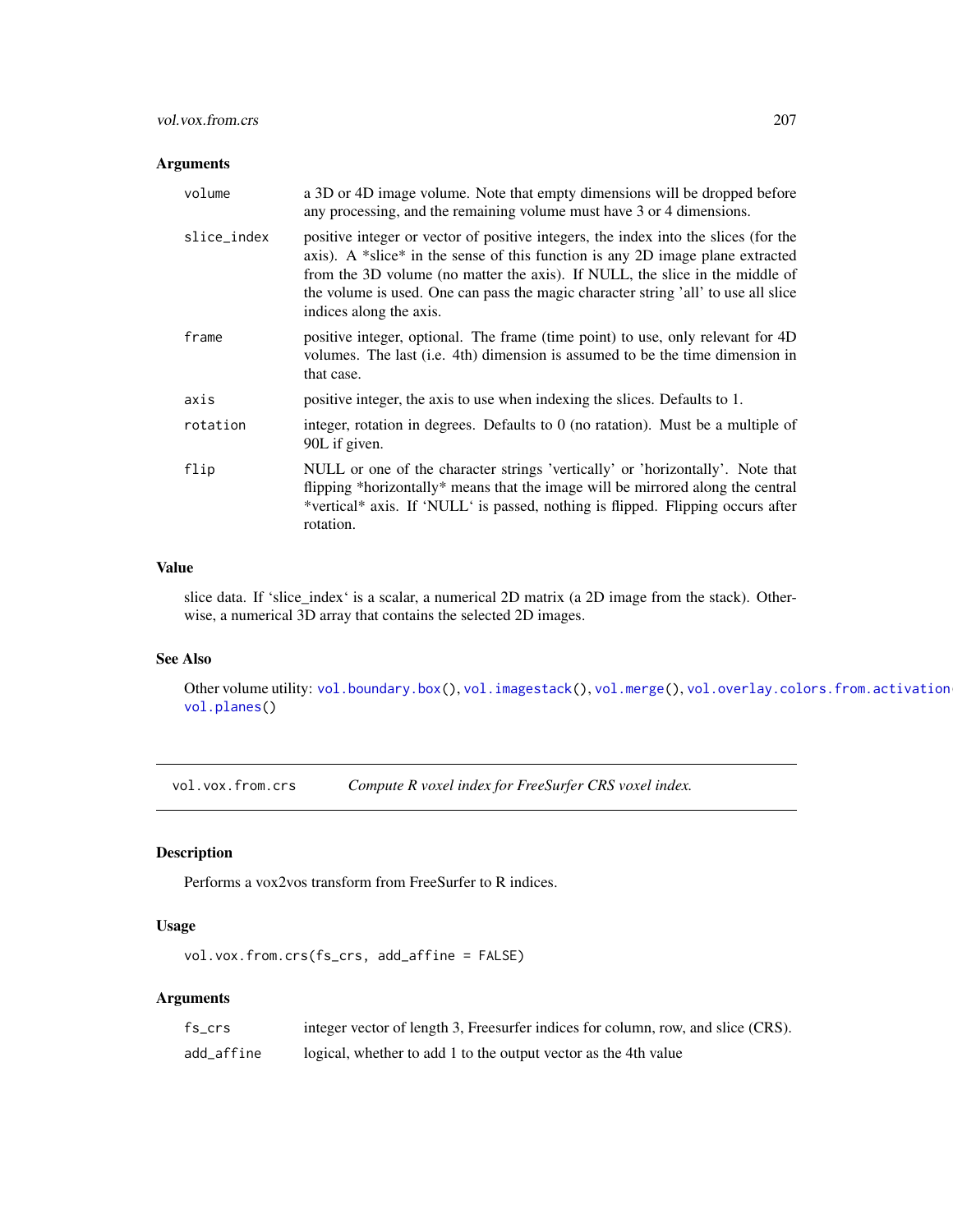the R indices into the volume data for the given FreeSurfer CRS indices

## Examples

```
# Get voxel intensity data on the command line, based
# on the FreeSUrfer (zero-based) CRS voxel indices:
# `mri_info --voxel 127 100 100 ~/data/tim_only/tim/mri/brain.mgz`
# (the result is: 106.0)
#
# That should be identical to:
# our_crs = vol.vox.from.crs(c(127,100,100), add_affine = FALSE);
# brain$data[our_crs[1], our_crs[2], our_crs[3]]; # gives 106
```
volvis.contour *Visualize contour of a volume.*

#### Description

Compute a smoothed surface from the voxel intensities in the given volume and render it. Requires the 'misc3d' package to be installed, which is an optional dependency.

#### Usage

```
volvis.contour(volume, level = 80, show = TRUE, frame = 1L, color = "white")
```
## Arguments

| volume | a 3D brain volume                                                                                                                                                                                                                                      |
|--------|--------------------------------------------------------------------------------------------------------------------------------------------------------------------------------------------------------------------------------------------------------|
| level  | numeric, intensity threshold for the data. Voxels with intensity value smaller<br>than 'level' will be ignored when creating the contour surface.                                                                                                      |
| show   | logical, whether to display the triangles. Defaults to 'TRUE'.                                                                                                                                                                                         |
| frame  | integer, the frame to show in case of a 4D input volume. Can also be the char-<br>acter string 'all' to draw the contents of all frames at once. Useful to plot white<br>matter tracts from DTI data, where each tract is stored in a different frame. |
| color  | the color to use when plotting. Can be a vector of colors when plotting all frames<br>of a 4D image (one color per frame).                                                                                                                             |

## Value

the rendered triangles (a 'Triangles3D' instance) with coordinates in surface RAS space if any, 'NULL' otherwise. This will be a list if you pass a 4D volume and select 'all' frames.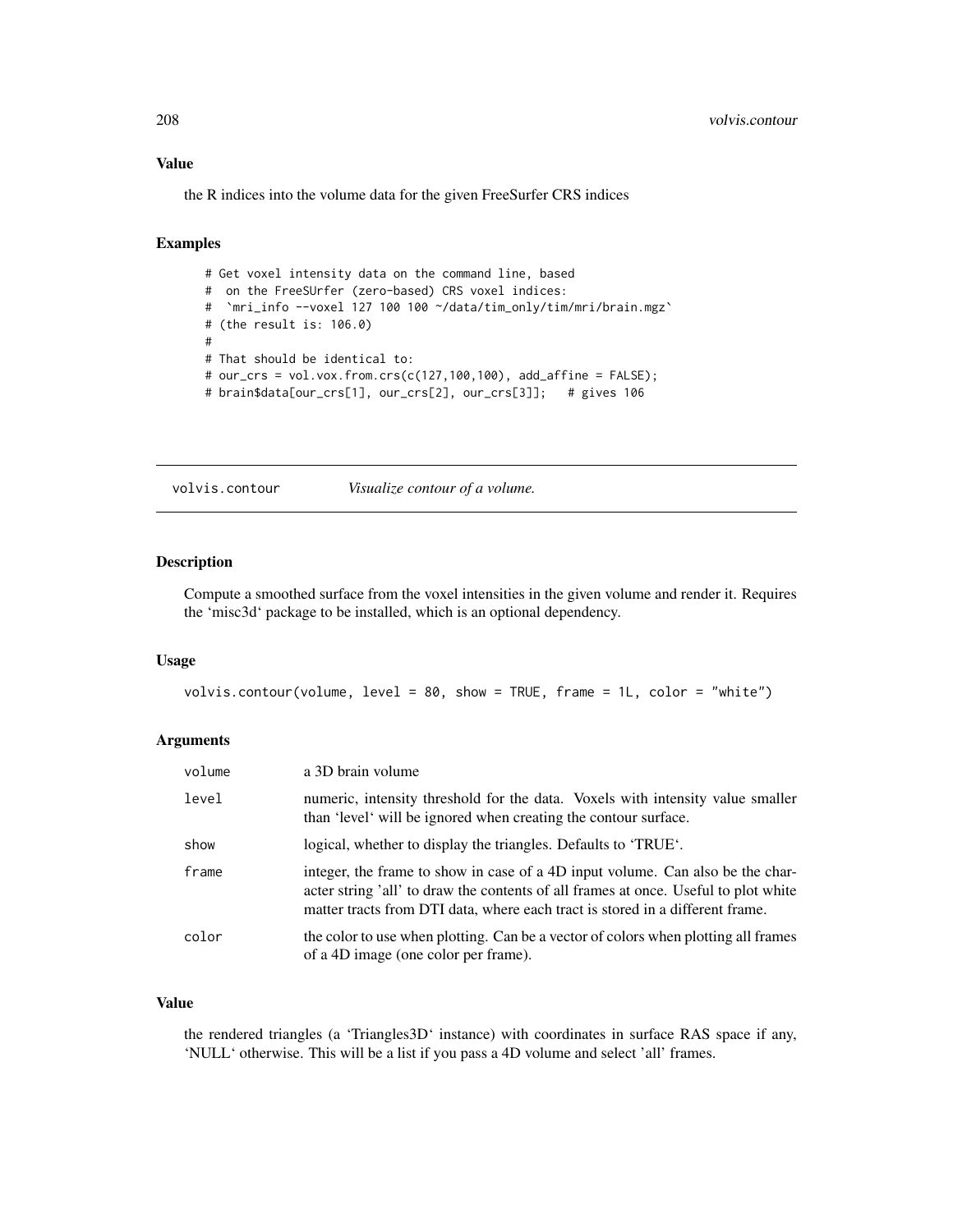#### volvis.lb 209

## Examples

```
## Not run:
  fsbrain::download_optional_data();
  subjects_dir = fsbrain::get_optional_data_filepath("subjects_dir");
  brain = subject.volume(subjects_dir, 'subject1', 'brain');
  # Plot all voxels of the brain:
  volvis.contour(brain);
```

```
## End(Not run)
```
<span id="page-208-0"></span>volvis.lb *Show continuous 3D voxel/volume data as a lightbox, optionally with a background brain volume and colormap.*

## Description

This function is the main way to visualize 3D volume images that contain raw MRI scans or statistical results.

## Usage

```
volvis.lb(
  volume,
 background = NULL,
  colFn = viridis::viridis,
  colortable = NULL,
  no_act_source_value = 0,
  bbox_threshold = NULL,
  bbox_of_volume = TRUE,
  ...
)
```

| volume     | numerical 3D array of per-voxel data, typically activation data, a raw MRI im-<br>age, or a segmentation to show. Can also be a filename if the file can be loaded<br>as such a volume with read. fs. volume.                                                                                                                                                                                                                                                                                                                          |
|------------|----------------------------------------------------------------------------------------------------------------------------------------------------------------------------------------------------------------------------------------------------------------------------------------------------------------------------------------------------------------------------------------------------------------------------------------------------------------------------------------------------------------------------------------|
| background | numerical 3D array or 3D array of color strings, the background volume. Typi-<br>cally a raw brain volume. Dimensions and space must match those of the 'vol-<br>ume' for an array. Can also be a single file name as a character string. Can also<br>be a single color name, like '#FEFEFE' but the string then must start with '#'<br>(color names like 'red' are not allowed, they would be treated as file names).<br>If a color string, be sure to use the  parameter to set the same color as<br>background_color for the tiles. |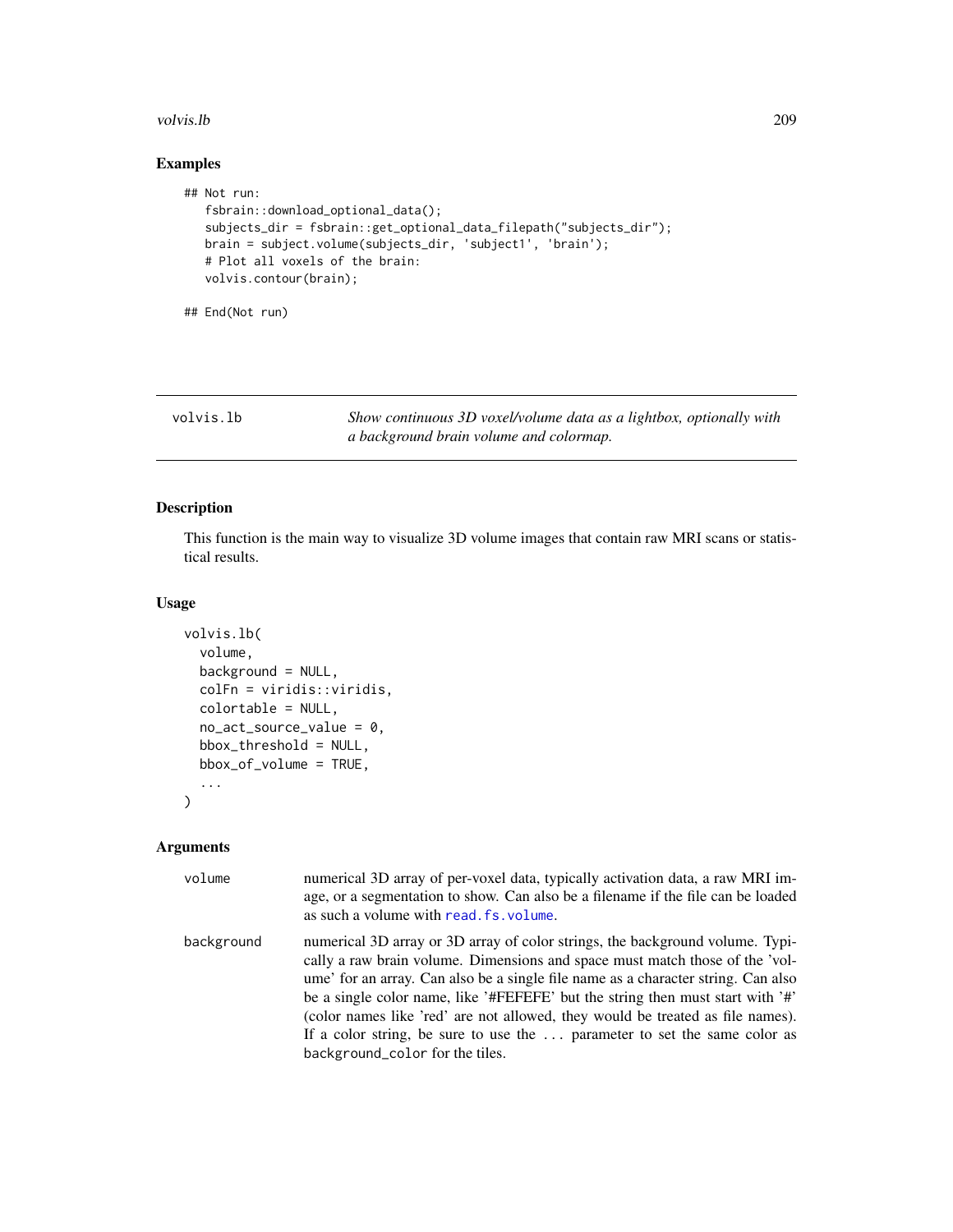| colFn               | a colormap function, passed to vol.overlay.colors.from.activation and<br>used as colormap for the 'volume' data. Pass NULL to derive gray-scale values<br>from the raw data (only recommended with single-color backgrounds). Note<br>that the colormap is not used for the the background data (if any), which will be<br>shown in grayscale (unless it is a 3D array of color strings).                                                                                                             |
|---------------------|-------------------------------------------------------------------------------------------------------------------------------------------------------------------------------------------------------------------------------------------------------------------------------------------------------------------------------------------------------------------------------------------------------------------------------------------------------------------------------------------------------|
| colortable          | optional, only makes sense for categorical 'volume' data like segmentations.<br>If not NULL, a colortable as returned by read. fs. colortable, or a character<br>string representing a path to a colortable file (like "FREESURFER_HOME/FreeSurferColorLUT.txt"]).                                                                                                                                                                                                                                    |
| no_act_source_value |                                                                                                                                                                                                                                                                                                                                                                                                                                                                                                       |
|                     | numerical value, passed to vol. overlay. colors. from. activation. Specifies<br>the value which is treated as transparent in the 'volume' parameter data (where<br>you will see the background). If you need more control, e.g., you want to treat<br>one or morge ranges of values as NA, you should load the 'volume' data first,<br>modify it as needed, as pass it to this function afterwards. Set this parameter to<br>NULL to disable it. Only for 'colFn', ignored if a 'colortable' is used. |
|                     | bbox_threshold numerical scalar, passed on to vol.merge. If set, voxels with intensities smaller<br>than this threshold will be dropped at the outside of the image. If bbox_of_volume<br>parameter is TRUE (the default), this threshold applies to the 'volume', otherwise<br>to the 'background'. Set to NULL to disable bounding box and show the full<br>image.                                                                                                                                  |
| bbox_of_volume      | logical, whether the bounding box is computed on the volume (foreground),<br>which typically is what you want. Leave alone if in doubt.                                                                                                                                                                                                                                                                                                                                                               |
|                     | extra parameters to be passed to volvis. lightbox, can be used to select spe-<br>cific slices, set the backgroud_color for the border between and around the<br>image tiles, etc.                                                                                                                                                                                                                                                                                                                     |
|                     |                                                                                                                                                                                                                                                                                                                                                                                                                                                                                                       |

## Note

This function should be preferred over manually calling [volvis.lightbox](#page-210-0).

#### See Also

Other volume visualization: [volvis.lightbox\(](#page-210-0))

## Examples

```
## Not run:
volume = subject.volume(subjects_dir, subject_id, 'brain');
volvis.lb(volume);
volvis.lb("~/study1/subject1/mri/brain.mgz");
volvis.lb("~/study1/subject1/mri/brain.mgz", bbox_threshold = 1L);
volvis.lb("~/study1/subject1/mri/brain.mgz", background = "~/data/study1/subject1/mri/T1.mgz");
volvis.lb("~/study1/subject1/mri/brain.mgz", background = "#FEFEFE", background_color="#FEFEFE");
ct = file.path(find.freesurferhome(mustWork = T), "FreeSurferColorLUT.txt"); # ct = "color table"
volvis.lb("~/study1/subject1/mri/aseg.mgz", background="~/study1/subject1/mri/T1.mgz",
 colortable = ct, colFn=NULL, axis=2L);
volvis.lb("~/study1/subject1/mri/aseg.mgz", background = "~/study1/subject1/mri/T1.mgz",
 colortable = ct, colFn=NULL, bbox_threshold = 0);
```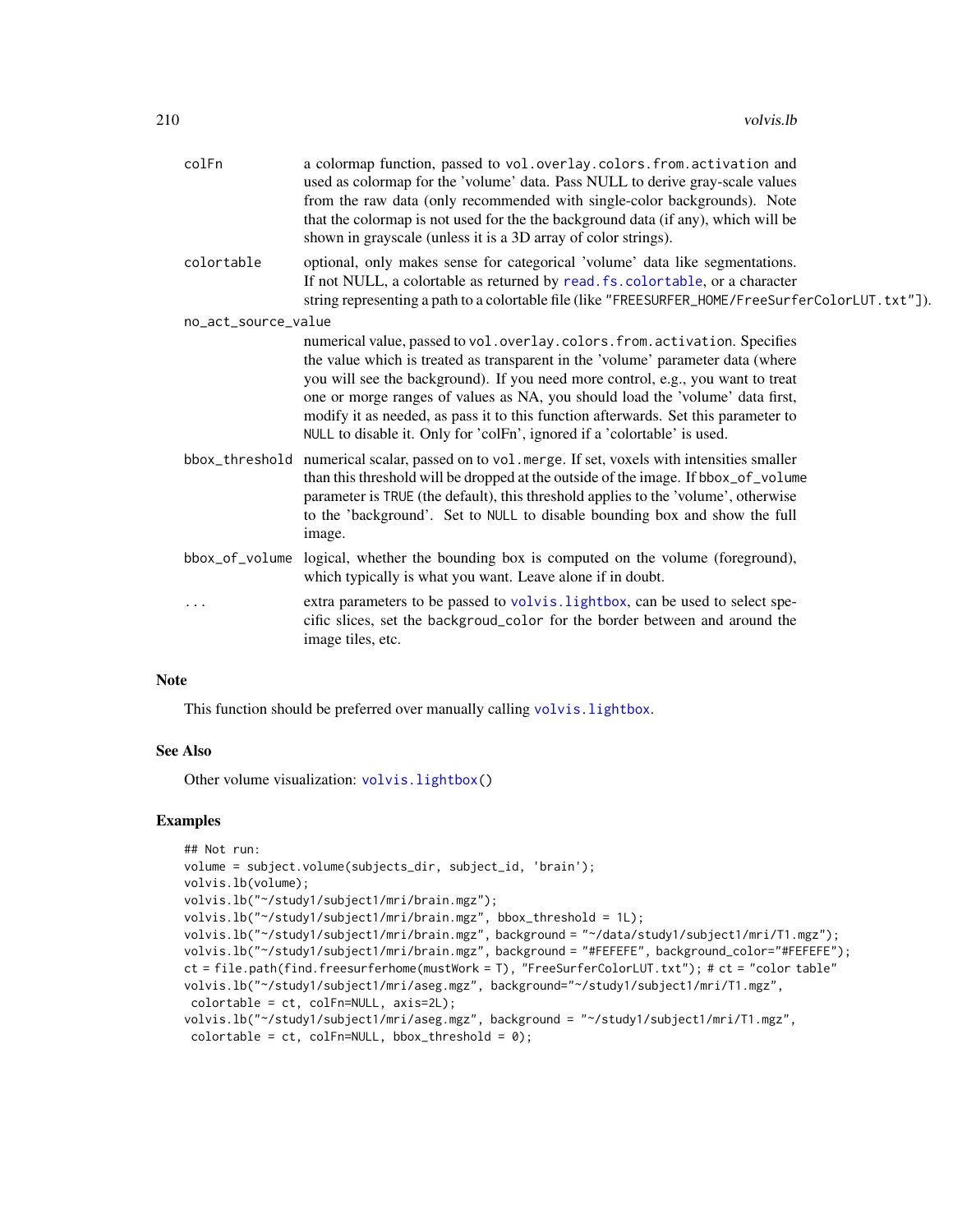## End(Not run)

<span id="page-210-0"></span>volvis.lightbox *Draw a lightbox view from volume slices.*

## Description

A lightbox is a single image that holds a set of subimages, arranged in a grid. The images can have a small border or spacing between them. Consecutive subimages will be appear the same row of the grid.

If overlay\_colors are given, the volume will be used as the background, and it will only be visible where overlay\_colors has transparency.

## Usage

```
volvis.lightbox(
  volume,
  slices = -5,
  axis = 1L,
 per_row = 5L,
 per_col = NULL,
  border_geometry = "5x5",
 background_color = "#000000",
  arrange_single_image = FALSE
)
```

| volume          | 3D array, can be numeric (gray-scale intensity values) or color strings. If nu-<br>meric, the intensity values must be in range $[0, 1]$ .                                                                                                                          |
|-----------------|---------------------------------------------------------------------------------------------------------------------------------------------------------------------------------------------------------------------------------------------------------------------|
| slices          | slice index definition. If a vector of integers, interpreted as slice indices. If a<br>single negative interger '-n', interpreted as every 'nth' slice, starting at slice 1.<br>The character string 'all' or the value 'NULL' will be interpreted as *all slices*. |
| axis            | positive integer in range 1L.3L, the axis to use.                                                                                                                                                                                                                   |
| per_row         | positive integer, the number of subimages per row in the output image. If<br>'NULL', automatically computed from the number of slices and the 'per_col'<br>parameter.                                                                                               |
| per_col         | positive integer, the number of subimages per column in the output image. If<br>'NULL', automatically computed from the number of slices and the 'per_row'<br>parameter.                                                                                            |
| border_geometry |                                                                                                                                                                                                                                                                     |
|                 | string, a geometry string passed to magick:: image_border to define the bor-<br>ders to add to each image tile. The default value adds 5 pixels, both horizontally<br>and vertically.                                                                               |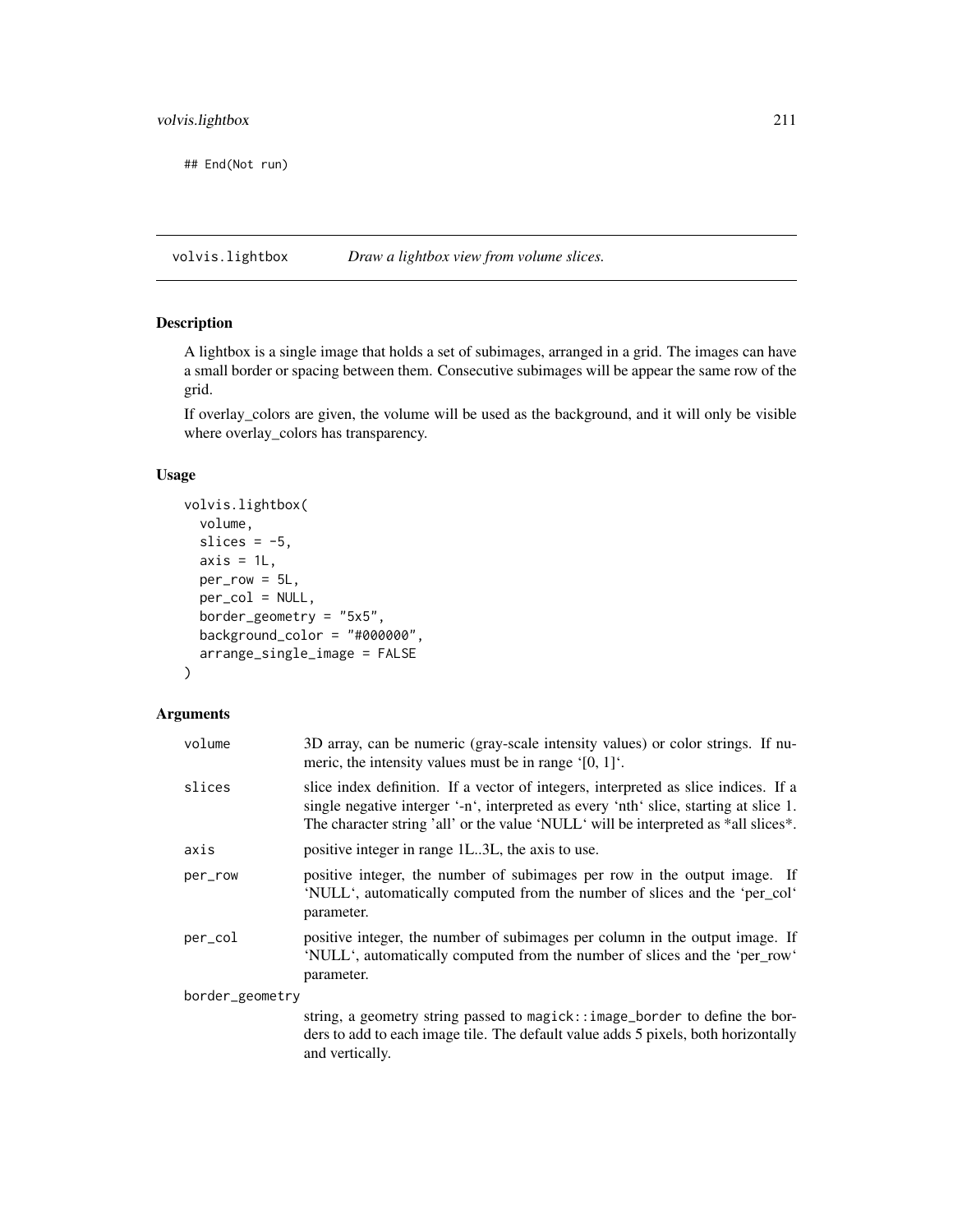#### background\_color

string, a valid ImageMagick color string such as "white" or "#000080". The color to use when extending images (e.g., when creating the border). Defaults to black.

#### arrange\_single\_image

logical, whether to apply the given arrangement (from parameters 'per\_row' and 'per\_column') even if a single slice (a 2D image) is passed as 'volume'. Defaults to FALSE, which prevents that background tiles are added to fill the row up to 'per\_row' images. This also prevents the border from getting added to a single image, so all you see is the raw image. Set to 'TRUE' if you want to arrange even a single image in a row with a border.

#### Value

a magick image instance

## Note

You should, in most cases, not call this function directly. Use volvis. 1b instead, which has a more intuitive interface.

### See Also

#### [volvis.lb](#page-208-0)

Other volume visualization: [volvis.lb\(](#page-208-0))

volvis.voxels *Voxel-based visualization of volume mask at surface RAS positions.*

## **Description**

Plots a 3D box at every \*foreground\* voxel in the given volume. All voxels which do not have their intensity value set to 'NA' are considered \*foreground\* voxels. The locations at which to plot the voxels is computed from the voxel CRS indices using the FreeSurfer [vox2ras\\_tkr](#page-212-0) matrix. This means that the position of the rendered data fits to the surface coordinates (in files like 'surf/lh.white'), and that you can call this function while an active surface rendering window is open (e.g., from calling [vis.subject.morph.native](#page-188-0)), to superimpose the surface and volume data. \*\*On coloring the voxels\*\* (using \*rgl materials\*): Note that you can call this function several times for the active plot, and color the voxels differently by passing different material properties in each call. Alternatively, check the 'voxelcol' parameter.

```
volvis.voxels(volume, render_every = 1, voxelcol = NULL, ...)
```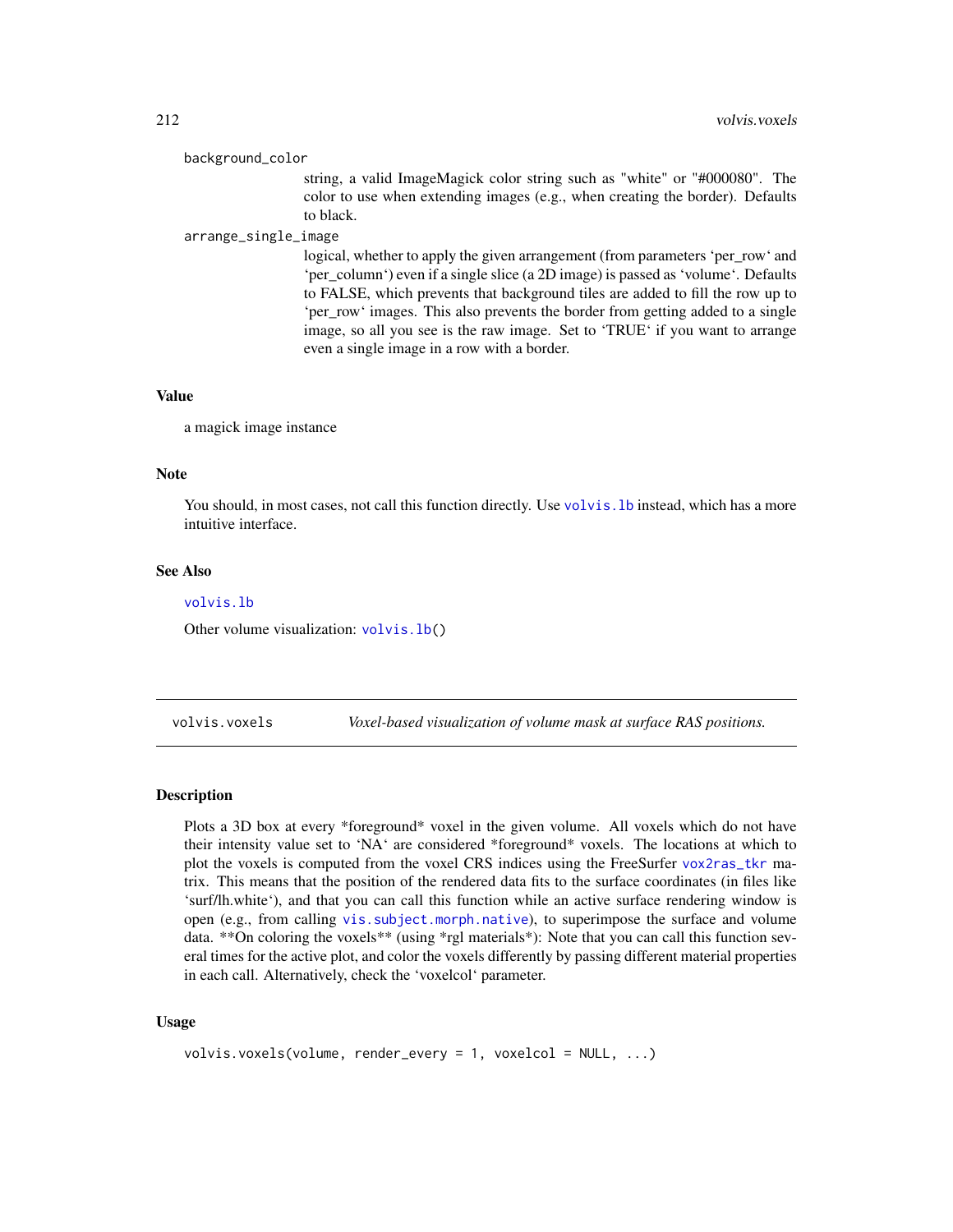## vox2ras\_tkr 213

#### Arguments

| volume       | numeric 3d array, voxels which should not be plotted must have value 'NA'.<br>Take care not to plot too many.                                                                                                                                                                                                                                                                                                                                                                                                                                                                                                                 |
|--------------|-------------------------------------------------------------------------------------------------------------------------------------------------------------------------------------------------------------------------------------------------------------------------------------------------------------------------------------------------------------------------------------------------------------------------------------------------------------------------------------------------------------------------------------------------------------------------------------------------------------------------------|
| render_every | integer, how many to skip before rendering the next one (to improve perfor-<br>mance and/or see deeper structures). Use higher values to see a less dense rep-<br>resentation of your data that usually still allows you to see the general shape, but<br>at lower computational burden. Set to 1 to render every (foreground) voxel.                                                                                                                                                                                                                                                                                         |
| voxelcol     | character string or a *voxel coloring*. A *voxel coloring* can be specified<br>in three ways: 1) the string 'from_intensity' will compute colors based on the<br>intensity values of the foreground voxels in the volume, applying normalization<br>of the intensity values if needed. 2) an array of RGB color strings: will be used<br>to retrieve the colors for all foreground vertices, at their CRS indices. 3) A vector<br>with length identical to the number of foreground voxels in the volume: will be<br>applied directly. Obvisouly, you should not pass a color material parameter (see<br>"") when using this. |
| $\cdots$     | material properties, passed to triangles3d. Example: color = "#0000ff", lit=FALSE.                                                                                                                                                                                                                                                                                                                                                                                                                                                                                                                                            |

## Examples

```
## Not run:
   fsbrain::download_optional_data();
   subjects_dir = fsbrain::get_optional_data_filepath("subjects_dir");
  brain = subject.volume(subjects_dir, 'subject1', 'brain');
  # Plot all voxels of the brain:
  brain[which(brain==0L, arr.ind = TRUE)] = NA; # mark background
  brain = vol.hull(brain); # remove inner triangles
  volvis.voxels(brain);
```
## End(Not run)

<span id="page-212-0"></span>vox2ras\_tkr *The FreeSurfer default vox2ras\_tkr matrix.*

## Description

Applying this matrix to a FreeSurfer CRS index of a conformed volume will give you the RAS coordinates of the voxel in surface coordinates, i.e., in the coordinates used in surface file like 'lh.white'. The central voxel is 127,127,127 when using zero-based indices (or 128,128,128 when using one-based indices), meaning its surface RAS coordinates are 0.0, 0.0, 0.0. The returned matrix is the inverse of the 'ras2vox\_tkr' matrix.

#### Usage

vox2ras\_tkr()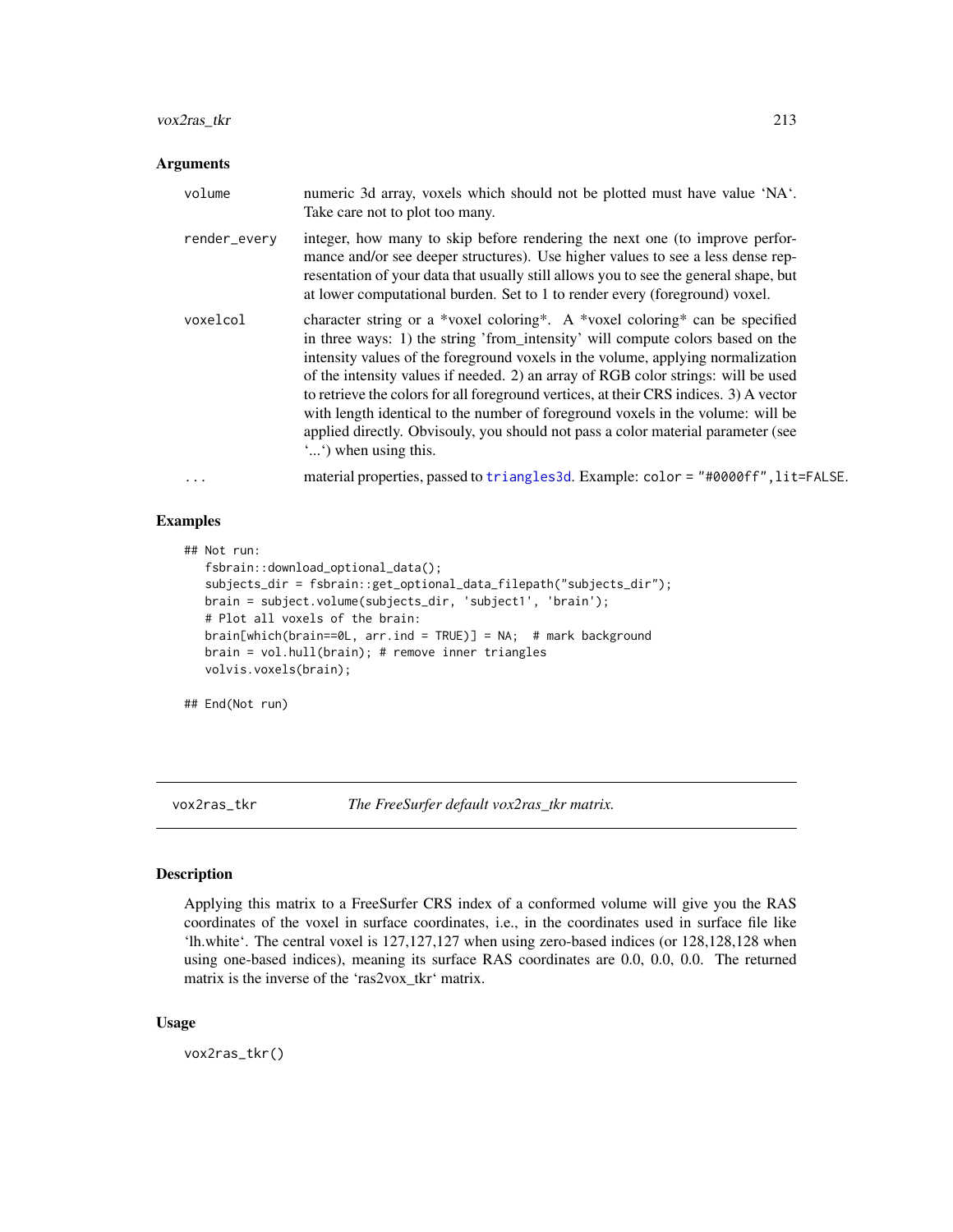numeric 4x4 matrix, the FreeSurfer vox2ras\_tkr matrix.

#### See Also

Other surface and volume coordinates: [ras2vox\\_tkr\(](#page-120-0))

## Examples

```
# Compute surface RAS coordinate of voxel with CRS (0L, 0L, 0L):
vox2ras_tkr() %*% c(0, 0, 0, 1);
# Show that voxel with CRS (128,128,128) is at the
# origin (0.0, 0.0, 0.0) of the surface RAS coordinate system:
(vox2ras_tkr() %*% c(128, 128, 128, 1))[1:3];
```
write.group.morph.standard

*Write standard space group data to a standard FreeSurfer directory stucture.*

#### Description

Write standard space group data to a standard FreeSurfer directory stucture.

#### Usage

```
write.group.morph.standard(
  subjects_dir,
  subjects_list,
  data,
 measure_name,
  hemi = "both",
  fwhm = "10",
  template_subject = "fsaverage",
  format = "mgh",
  create_dirs = TRUE,
  template_lh_numverts = NULL
\lambda
```

| subjects_dir | string. The FreeSurfer SUBJECTS_DIR, i.e., a directory containing the data for<br>all your subjects, each in a subdir named after the subject identifier. |
|--------------|-----------------------------------------------------------------------------------------------------------------------------------------------------------|
|              | subjects_list vector of strings. The subject identifiers.                                                                                                 |
| data         | the data matrix                                                                                                                                           |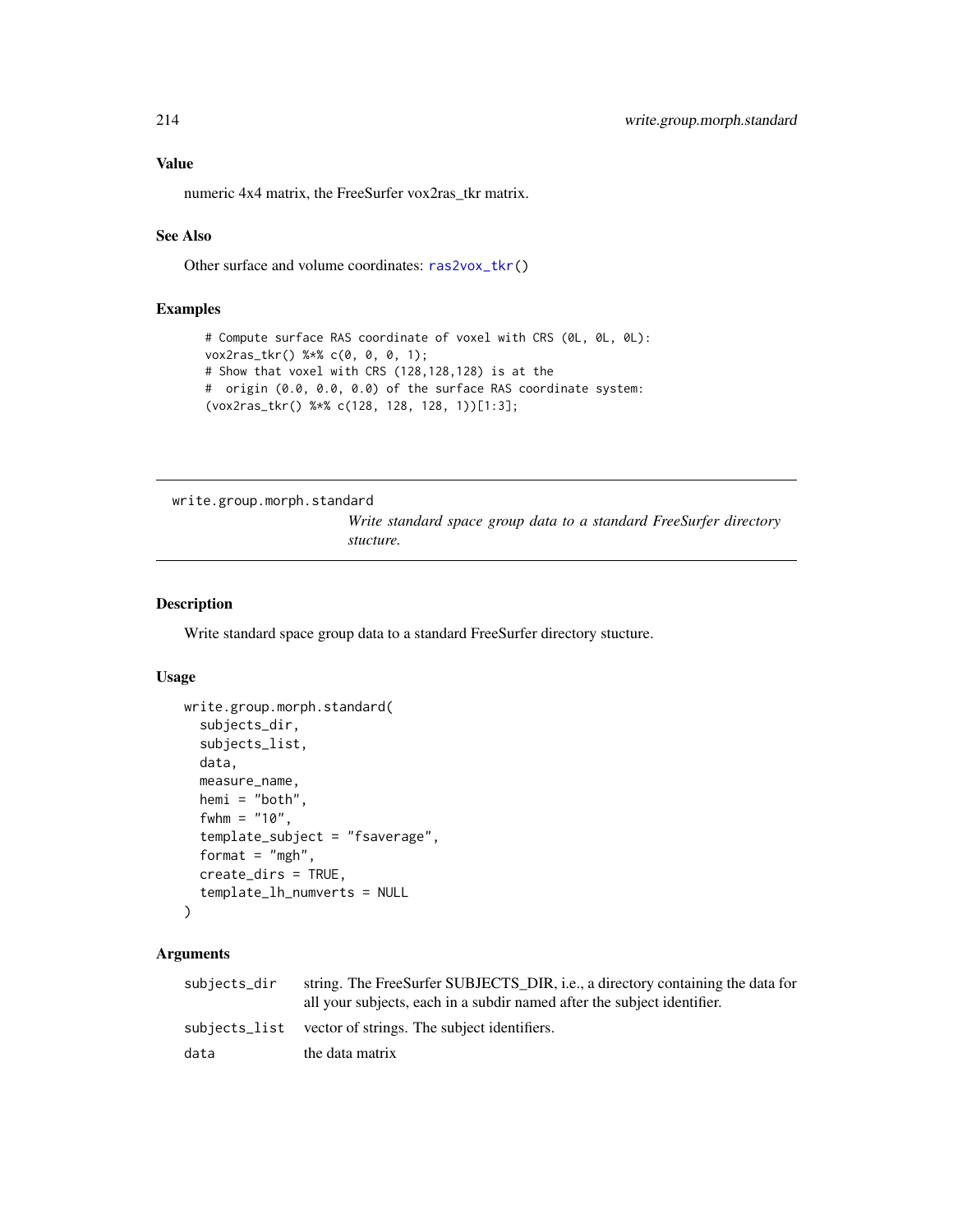| measure_name         | character string, the data part of the generated file names, e.g., 'thickness' or<br>'area'.                                                                                                                                                                                                                                                                                                   |
|----------------------|------------------------------------------------------------------------------------------------------------------------------------------------------------------------------------------------------------------------------------------------------------------------------------------------------------------------------------------------------------------------------------------------|
| hemi                 | string, one of 'lh', 'rh' or 'both'. The hemisphere name. Used to construct the<br>names of the annotation and morphometry data files to be loaded.                                                                                                                                                                                                                                            |
| fwhm                 | string. Smoothing as string, e.g. '10' or '25'.                                                                                                                                                                                                                                                                                                                                                |
| template_subject     |                                                                                                                                                                                                                                                                                                                                                                                                |
|                      | string. Template subject name, defaults to 'fsaverage'.                                                                                                                                                                                                                                                                                                                                        |
| format               | string. One of 'mgh', 'mgz', 'curv'. Defaults to 'mgh'.                                                                                                                                                                                                                                                                                                                                        |
| create_dirs          | logical, whether to create missing (sub) directories which occur in the 'filepaths'.                                                                                                                                                                                                                                                                                                           |
| template_lh_numverts |                                                                                                                                                                                                                                                                                                                                                                                                |
|                      | positive integer, the vertex count of the left hemi of the template subject, only<br>used if 'hemi' is 'both'. If hemi is both and this is unspecified (left at the default<br>value NULL), the template subject needs to exist in the 'subjects_dir' to determine<br>the vertex count of the left hemisphere, so that the data can be split into the 1h<br>and rh files at the correct index. |

#### See Also

[write.group.morph.standard.sf](#page-215-0) and [write.group.morph.standard.mf](#page-214-0)

## Examples

```
## Not run:
dm = matrix(rnorm(325684 * 6, 5.0, 1.2), ncol = 6);
subjects = paste("subject", seq(6), sep="");
write.group.morph.standard("/tmp/groupdata", subjects, dm,
  "rand", template_lh_numverts = 325684 / 2);
```
## End(Not run)

<span id="page-214-0"></span>write.group.morph.standard.mf

*Write per-vertex standard space data for a group of subjects to given file names.*

## Description

Write per-vertex standard space data for a group of subjects to given file names.

```
write.group.morph.standard.mf(
  filepaths_hl,
  data_hl,
  format = "auto",
  create_dirs = TRUE
\mathcal{E}
```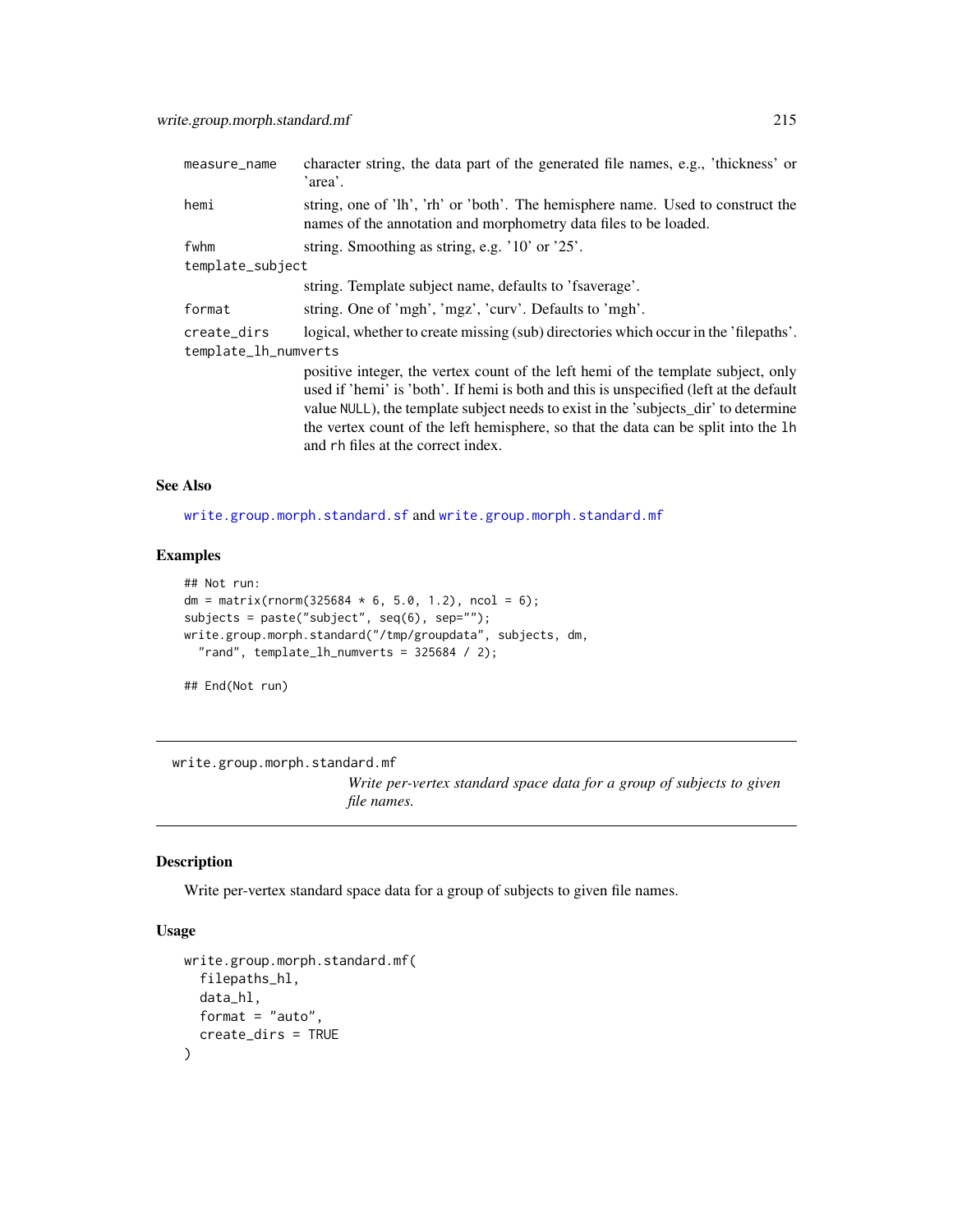## Arguments

| filepaths_hl | hemilist of vectors of character strings, the full paths to the output files, in-<br>cluding file names and extension.                                                                                                 |
|--------------|------------------------------------------------------------------------------------------------------------------------------------------------------------------------------------------------------------------------|
| data_hl      | hemilist of numerical matrix or data.frame, the morph data for the hemispheres<br>of all subjects. See group morph, split, hemilist to get this format if you have<br>a full matrix or dataframe for both hemispheres. |
| format       | character string, a valid format spec for freesurferformats: : write. fs. morph,<br>e.g., "auto" to derive from filename, "mgh", "mgz", "curv" or others.                                                              |
| create_dirs  | logical, whether to create missing (sub) directories which occur in the 'filepaths'.                                                                                                                                   |

#### See Also

[write.group.morph.standard.sf](#page-215-0) to write the data to a single stacked file instead.

<span id="page-215-0"></span>write.group.morph.standard.sf *Reshape and write combined per-vertex data for a group to a single MGH file.*

#### Description

Write morphometry data for a group into a single MGH or MGZ file. In neuroimaging, the first 3 dimensions in the resulting 4D volume file are space, and the 4th is the time/subject dimension.

#### Usage

write.group.morph.standard.sf(filepath, data)

#### Arguments

| filepath | character string, path to the target file, should end with '.mgh' or '.mgz'. |
|----------|------------------------------------------------------------------------------|
| data     | numerical 2D matrix, with the rows identifying the subjects and the columns  |
|          | identifying the vertices.                                                    |

#### Note

The file will contain no information on the subject identifiers. The data can be for one or both hemispheres. See [group.morph.standard.sf](#page-83-0) to read the data back into R.

## Examples

```
## Not run:
# create per-vertex data for 5 subjects.
mat = matrix(rnorm(5 * 163842, 3.0, 0.5), nrow=5, ncol = 163842);fsbrain::write.group.morph.standard.sf("~/group_pvd.mgz", mat);
```
## End(Not run)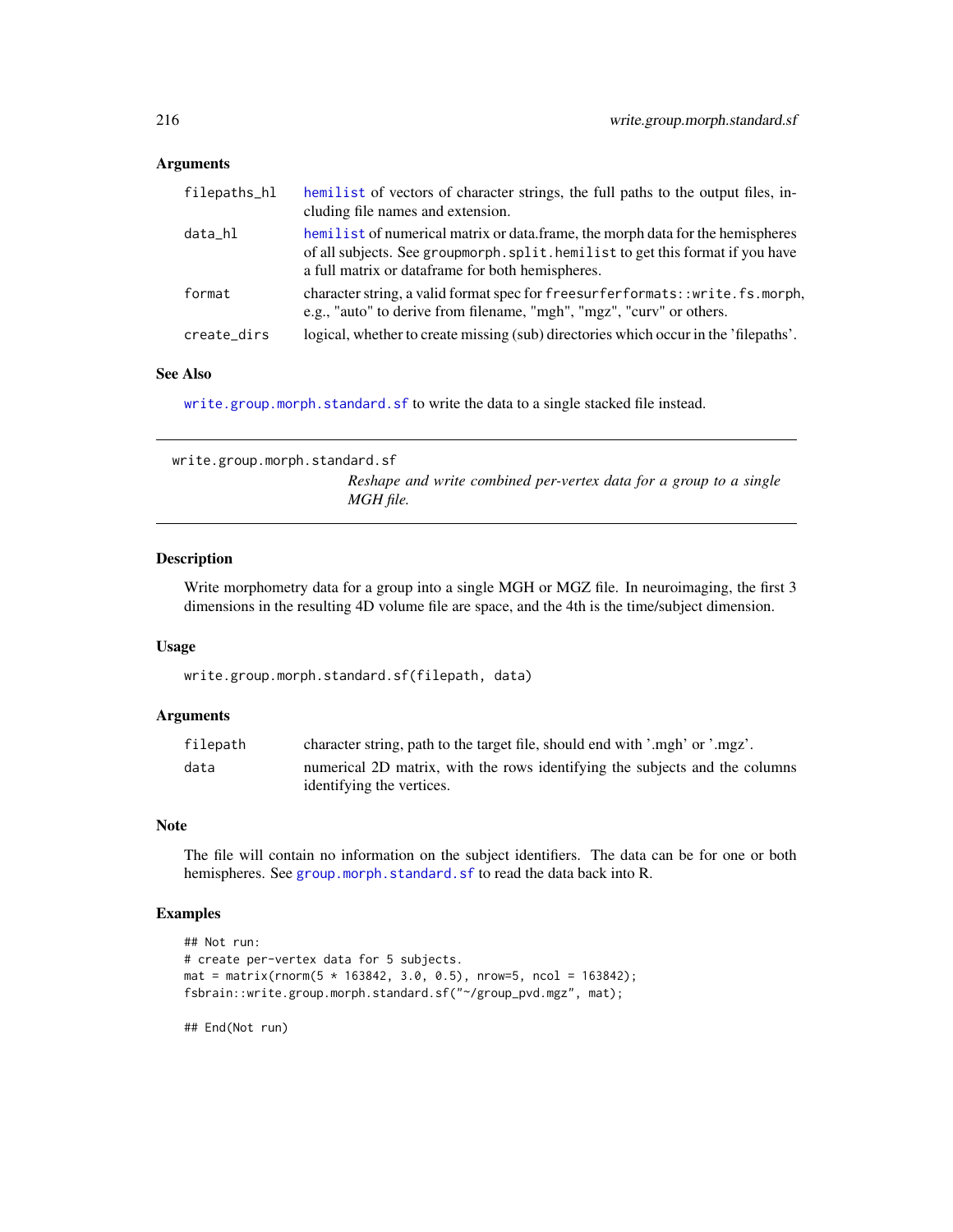<span id="page-216-1"></span><span id="page-216-0"></span>write.region.aggregated

*Write data aggregated over regions to morphometry file for group.*

# Description

Given an atlas, a subjects list and a measure, aggregate the measure over each region (e.g., mean) and write an output morphometry file in which the value for all region vertices is set to the aggregated value.

### Usage

```
write.region.aggregated(
  subjects_dir,
  subjects_list,
 measure,
 hemi,
 atlas,
  agg_fun = mean,outfile_morph_name = "",
  format = "mgz")
```
# Arguments

| subjects_dir,       | string. The FreeSurfer SUBJECTS_DIR, i.e., a directory containing the data for<br>all your subjects, each in a subdir named after the subject identifier.                                          |
|---------------------|----------------------------------------------------------------------------------------------------------------------------------------------------------------------------------------------------|
| subjects_list,      |                                                                                                                                                                                                    |
|                     | string vector. A vector of subject identifiers that match the directory names<br>within subjects_dir.                                                                                              |
| measure,            | string. Name of the vertex-wise measure of morphometry data file. E.g., "area"<br>or "thickness". Used to construct the name of the morphometry file to be loaded.                                 |
| hemi,               | string, one of 'lh' or 'rh'. The hemisphere name. Used to construct the names<br>of the annotation and morphometry data files to be loaded.                                                        |
| atlas,              | string. The atlas name. E.g., "aparc", "aparc.2009s", or "aparc.DKTatlas". Used<br>to construct the name of the annotation file to be loaded.                                                      |
| agg_fun,            | function. An R function that aggregates data, typically max, mean, min or some-<br>thing similar. Note: this is NOT a string, put the function name without quotes.<br>Defaults to mean.           |
| outfile_morph_name, |                                                                                                                                                                                                    |
|                     | string. The measure part of the output file name. E.g., 'agg_thickness' will write<br>the file ' <subject>/surf/<hemi>.agg_thickness.mgh'. Defaults to 'agg_<measure>'.</measure></hemi></subject> |
| format,             | string. A morphometry file format. One of 'mgh', 'mgz' or 'curv.' The output<br>file name extension will be set accordingly. Defaults to 'mgz'.                                                    |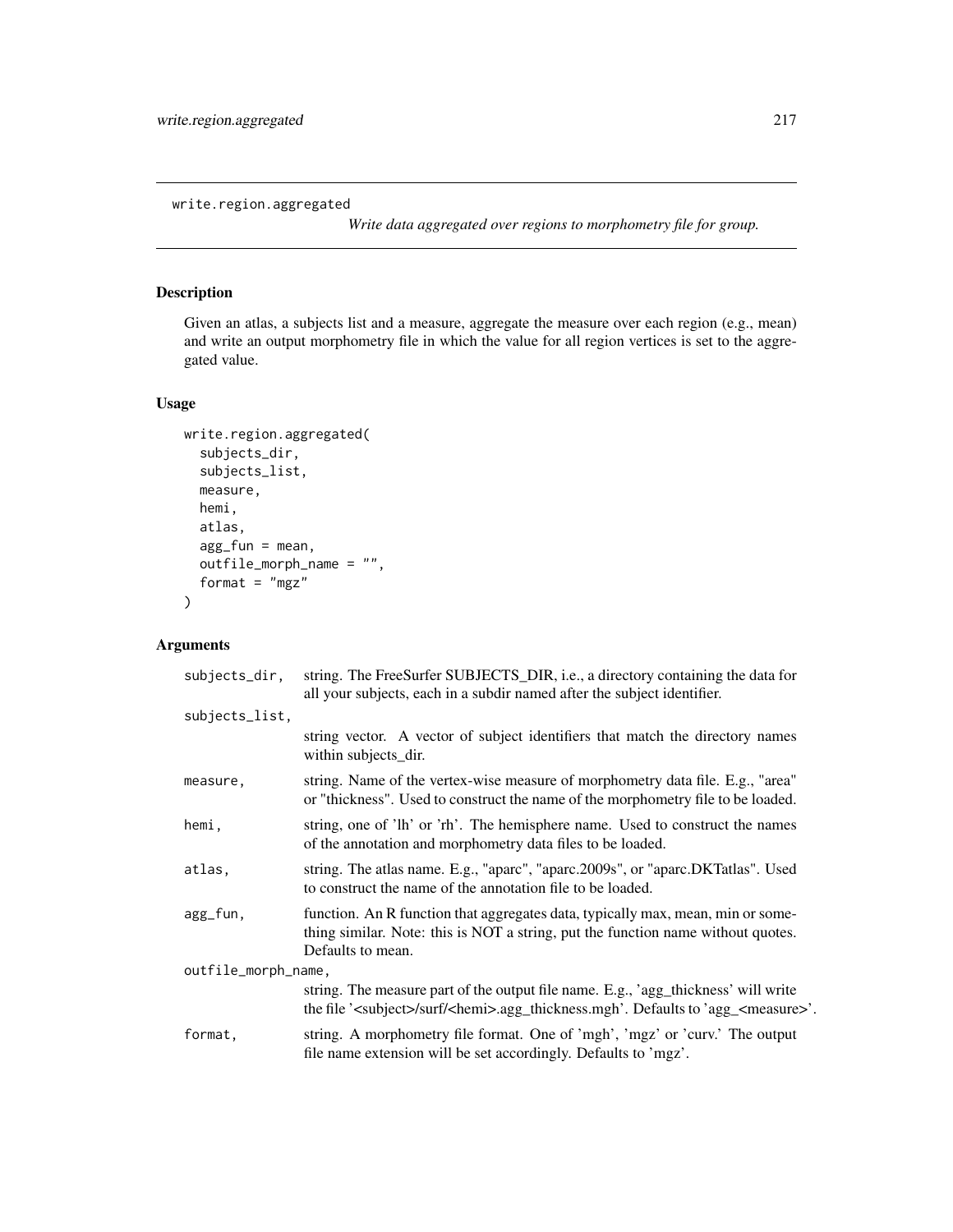# <span id="page-217-1"></span>See Also

Other output functions: [write.region.values.fsaverage\(](#page-218-0)), [write.region.values\(](#page-217-0))

<span id="page-217-0"></span>write.region.values *Write one value per atlas region for a subject.*

## Description

Given an atlas and a list that contains one value for each atlas region, write a morphometry file in which all region vertices are assigned the value. Can be used to plot stuff like p-values or effect sizes onto brain regions.

#### Usage

```
write.region.values(
  subjects_dir,
  subject_id,
 hemi,
  atlas,
  region_value_list,
  outfile_morph_name,
  format = "mgz",do_write_file = TRUE,
  output_path = NULL,
  value_for_unlisted_regions = NaN
)
```
## Arguments

| subjects_dir,       | string. The FreeSurfer SUBJECTS_DIR, i.e., a directory containing the data for<br>all your subjects, each in a subdir named after the subject identifier.   |  |
|---------------------|-------------------------------------------------------------------------------------------------------------------------------------------------------------|--|
| subject_id,         | string. The subject identifier                                                                                                                              |  |
| hemi,               | string, one of 'lh' or 'rh'. The hemisphere name. Used to construct the names<br>of the annotation and morphometry data files to be loaded.                 |  |
| atlas.              | string. The atlas name. E.g., "aparc", "aparc.2009s", or "aparc.DKTatlas". Used<br>to construct the name of the annotation file to be loaded.               |  |
| region_value_list,  |                                                                                                                                                             |  |
|                     | named list. A list in which the names are atlas regions, and the values are the<br>value to write to all vertices of that region.                           |  |
| outfile_morph_name, |                                                                                                                                                             |  |
|                     | string. The measure part of the output file name. E.g., 'agg_thickness' will write<br>the file ' <subject>/surf/<hemi>.agg_thickness.mgh'.</hemi></subject> |  |
| format,             | string. A morphometry file format. One of 'mgh', 'mgz' or 'curv.' The output<br>file name extension will be set accordingly. Defaults to 'mgz'.             |  |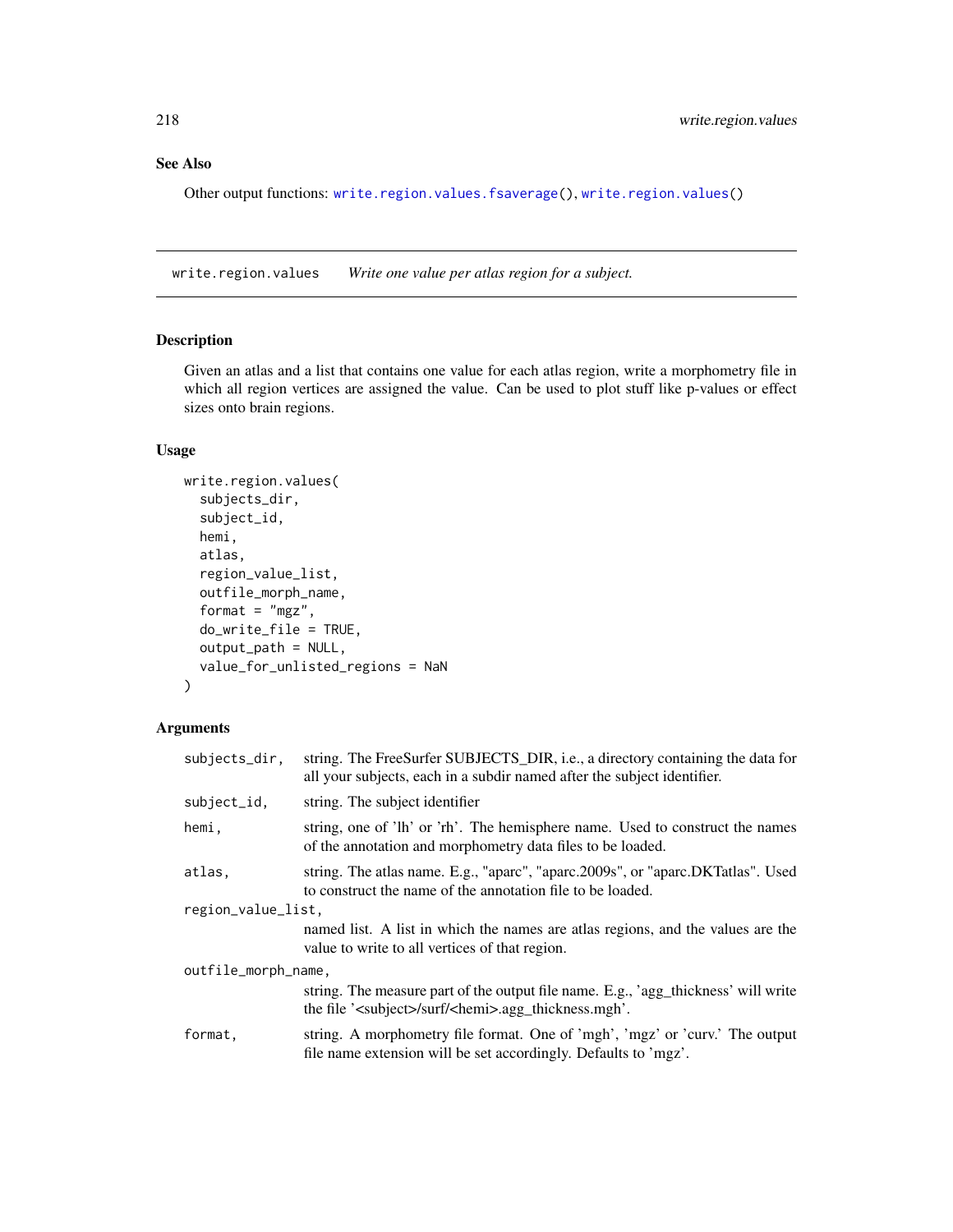<span id="page-218-1"></span>

| do_write_file,              |                                                                                                                                                                                         |  |
|-----------------------------|-----------------------------------------------------------------------------------------------------------------------------------------------------------------------------------------|--|
|                             | logical. Whether to write the data to a file on the disk. If FALSE, the data are<br>only returned (and the outfile_morph_name parameter gets ignored). Default to<br>TRUE.              |  |
| output_path                 | string, path to the output directory. If omitted, defaults to the 'surf' directory of<br>the subject (i.e., ' $\langle$ subjects dir $\rangle$ $\langle$ subject id $\rangle$ /surf/'). |  |
| value_for_unlisted_regions, |                                                                                                                                                                                         |  |
|                             | numeric scalar. The value to assign to vertices which are part of atlas regions<br>that are not listed in region value list. Defaults to NaN.                                           |  |

#### Value

a named list with the following entries: "data": a vector containing the data. "file\_written": string, path to the file that was written, only exists if do\_write = TRUE.

#### See Also

Other output functions: [write.region.aggregated\(](#page-216-0)), [write.region.values.fsaverage\(](#page-218-0))

#### Examples

```
## Not run:
  fsbrain::download_optional_data();
   subjects_dir = fsbrain::get_optional_data_filepath("subjects_dir");
  region_value_list = list("bankssts"=0.9, "precuneus"=0.7);
  write.region.values(subjects_dir, 'subject1', 'lh', 'aparc',
   region_value_list, 'pvalues.mgz', do_write_file = FALSE);
```
## End(Not run)

<span id="page-218-0"></span>write.region.values.fsaverage

*Write one value per atlas region for a template subject.*

#### Description

Given an atlas and a list that contains one value for each atlas region, write a morphometry file in which all region vertices are assigned the value. Can be used to plot stuff like p-values or effect sizes onto brain regions.

## Usage

```
write.region.values.fsaverage(
  hemi,
  atlas,
  region_value_list,
  output_file,
```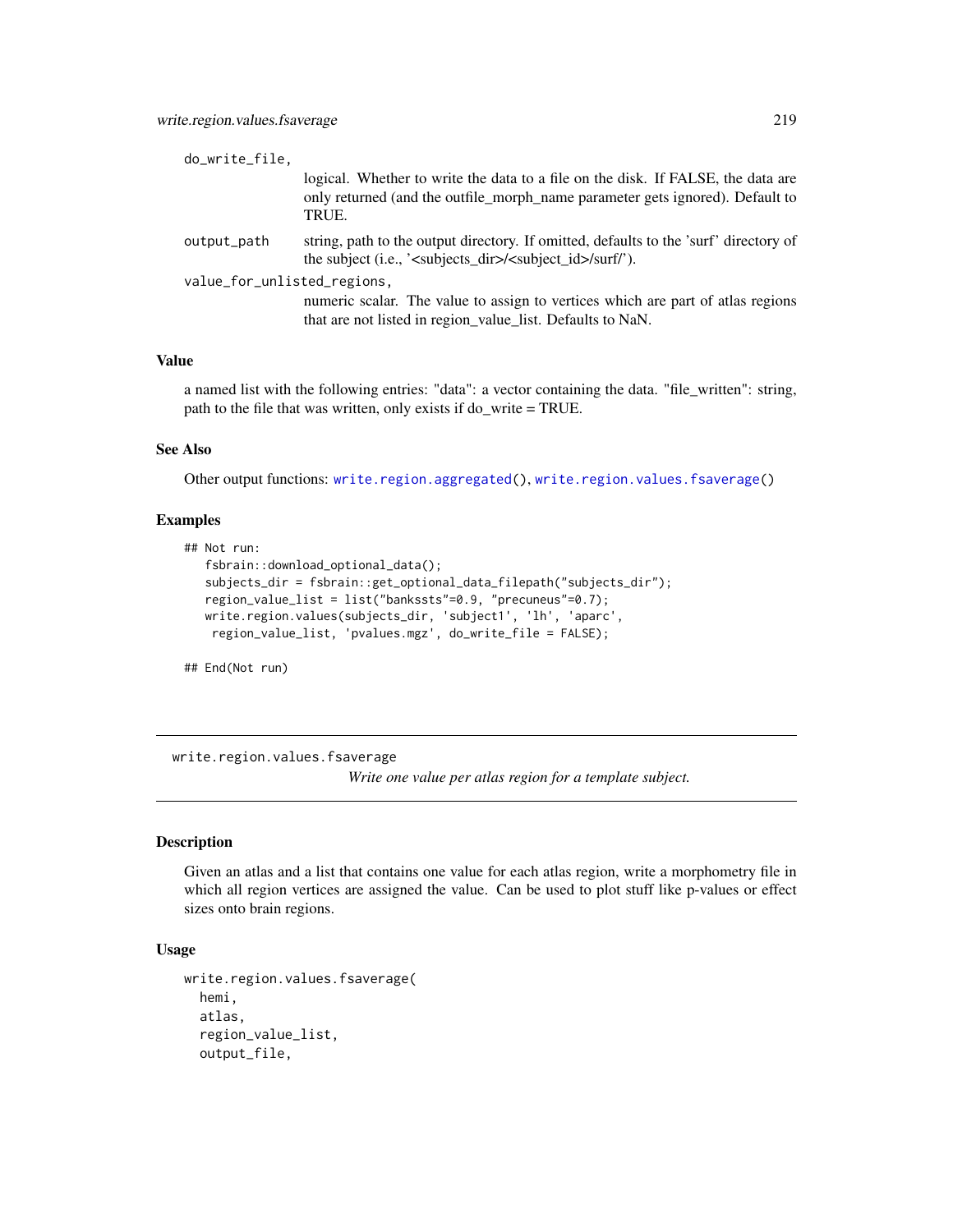```
template_subject = "fsaverage",
  template_subjects_dir = NULL,
  show_freeview_tip = FALSE,
 value_for_unlisted_regions = NaN
\mathcal{E}
```
## Arguments

| hemi,                 | string, one of 'lh' or 'rh'. The hemisphere name. Used to construct the names<br>of the annotation and morphometry data files to be loaded.                                                                                                    |  |
|-----------------------|------------------------------------------------------------------------------------------------------------------------------------------------------------------------------------------------------------------------------------------------|--|
| atlas,                | string. The atlas name. E.g., "aparc", "aparc.2009s", or "aparc.DKTatlas". Used<br>to construct the name of the annotation file to be loaded.                                                                                                  |  |
| region_value_list,    |                                                                                                                                                                                                                                                |  |
|                       | named list. A list in which the names are atlas regions, and the values are the<br>value to write to all vertices of that region.                                                                                                              |  |
| output_file,          | string or 'NULL'. Path of the output file, including file name and extension.<br>The format is determined from the (absence of a) file extension. If NULL, no<br>file will be written.                                                         |  |
| template_subject      |                                                                                                                                                                                                                                                |  |
|                       | string, template subject name. Defaults to 'fsaverage'.                                                                                                                                                                                        |  |
| template_subjects_dir |                                                                                                                                                                                                                                                |  |
|                       | string, the path to the subjects directory containing the template subject direc-<br>tory. If this is 'NULL', the function will try to find it using the environment, see<br>the function find. subjectsdir. of for details. Defaults to NULL. |  |
| show_freeview_tip     |                                                                                                                                                                                                                                                |  |
|                       | logical, whether to print the freeview command on howto use the overlay to the<br>console. (Only happens if the output_file is not 'NULL'.)                                                                                                    |  |
|                       | value_for_unlisted_regions,                                                                                                                                                                                                                    |  |
|                       | numeric scalar. The value to assign to vertices which are part of atlas regions<br>that are not listed in region_value_list. Defaults to NaN.                                                                                                  |  |
| <b>Value</b>          |                                                                                                                                                                                                                                                |  |

a named list with the following entries: "data": a vector containing the data. "file\_written": string, path to the file that was written, only exists if do\_write = TRUE.

# See Also

Other output functions: [write.region.aggregated\(](#page-216-0)), [write.region.values\(](#page-217-0))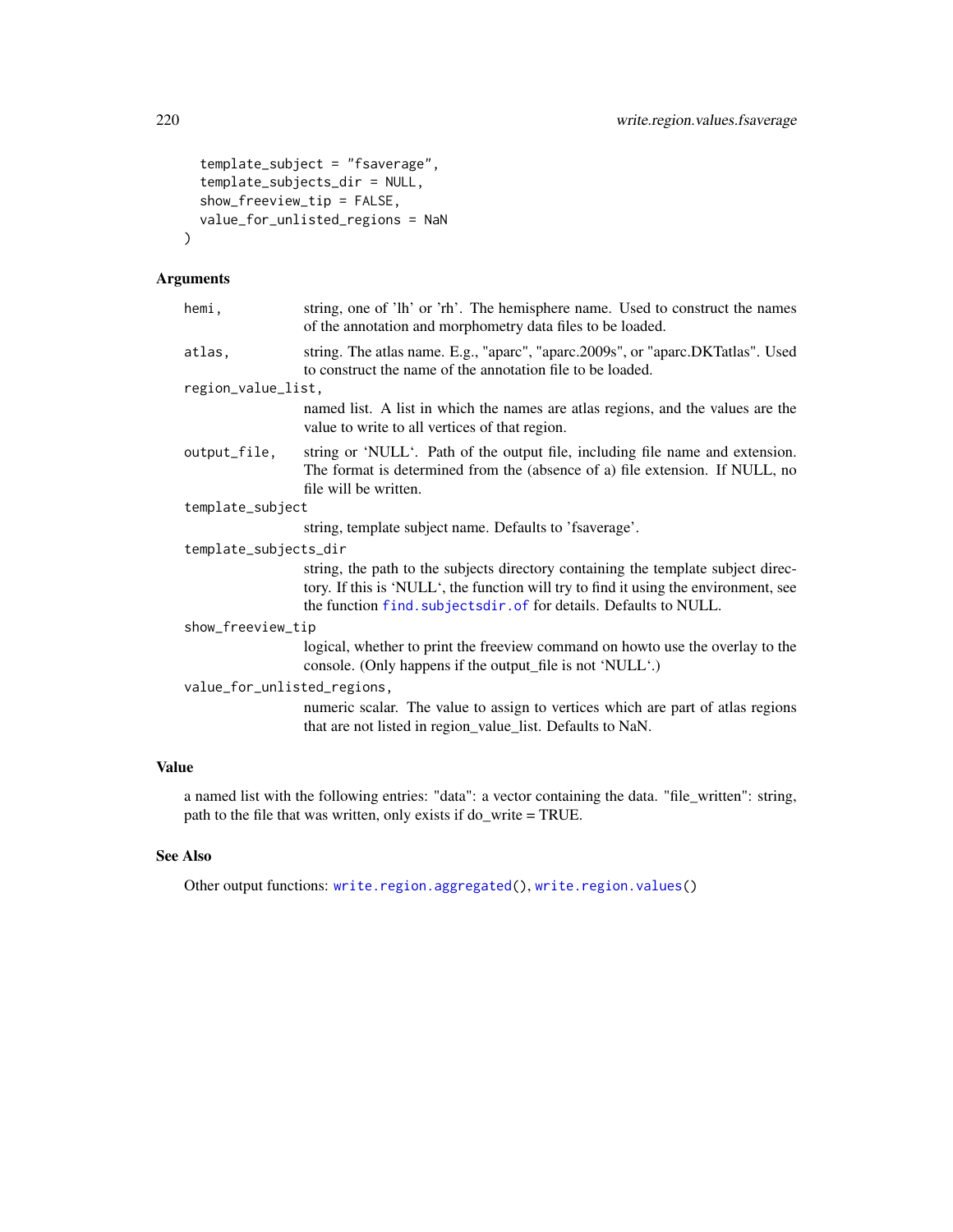# **Index**

```
∗ 3d utility functions
    highlight.points.spheres, 95
    highlight.vertices.spheres, 99
    vertex.coords, 154
∗ aggregation functions
    group.agg.atlas.native, 68
    group.agg.atlas.standard, 69
    group.morph.agg.standard.vertex,
        80
    subject.atlas.agg, 138
∗ atlas functions
    get.atlas.region.names, 64
    group.agg.atlas.native, 68
    group.agg.atlas.standard, 69
    group.annot, 71
    group.label.from.annot, 76
    label.from.annotdata, 104
    label.to.annot, 105
    regions.to.ignore, 125
    spread.values.over.annot, 132
    spread.values.over.hemi, 133
    spread.values.over.subject, 134
    subject.annot, 136
    subject.atlas.agg, 138
    subject.label.from.annot, 142
    subject.lobes, 143
∗ color functions
    alphablend, 6
    desaturate, 46
∗ colorbar functions
    coloredmesh.plot.colorbar.separate,
        33
    combine.colorbar.with.brainview.animation,
        38
    combine.colorbar.with.brainview.image,
        39
∗ coloredmesh functions
    coloredmesh.from.annot, 25
    coloredmesh.from.label, 26
```

```
coloredmesh.from.mask, 28
    coloredmesh.from.morph.native, 29
    coloredmesh.from.morph.standard,
        30
    coloredmesh.from.morphdata, 31
    coloredmeshes.from.color, 35
∗ concatination functions
    group.concat.measures.native, 72
    group.concat.measures.standard, 73
∗ global aggregation functions
    group.morph.agg.native, 77
    group.morph.agg.standard, 79
    group.multimorph.agg.native, 85
    87
∗ group visualization functions
    vis.data.on.group.native, 162
    vis.data.on.group.standard, 163
    vis.group.annot, 171
    vis.group.coloredmeshes, 172
    vis.group.morph.native, 173
    vis.group.morph.standard, 174
∗ hemilist functions
    hemilist, 91
    hemilist.derive.hemi, 92
    hemilist.from.prefixed.list, 92
    hemilist.get.combined.data, 93
    hemilist.unwrap, 94
    hemilist.wrap, 94
    is.hemilist, 102
∗ interal
    geodesic.circles, 62
∗ internals
    images.dimmax, 100
∗ label data functions
    group.label, 75
    labeldata.from.mask, 106
    mask.from.labeldata.for.hemi, 110
    subject.label, 141
∗ label functions
```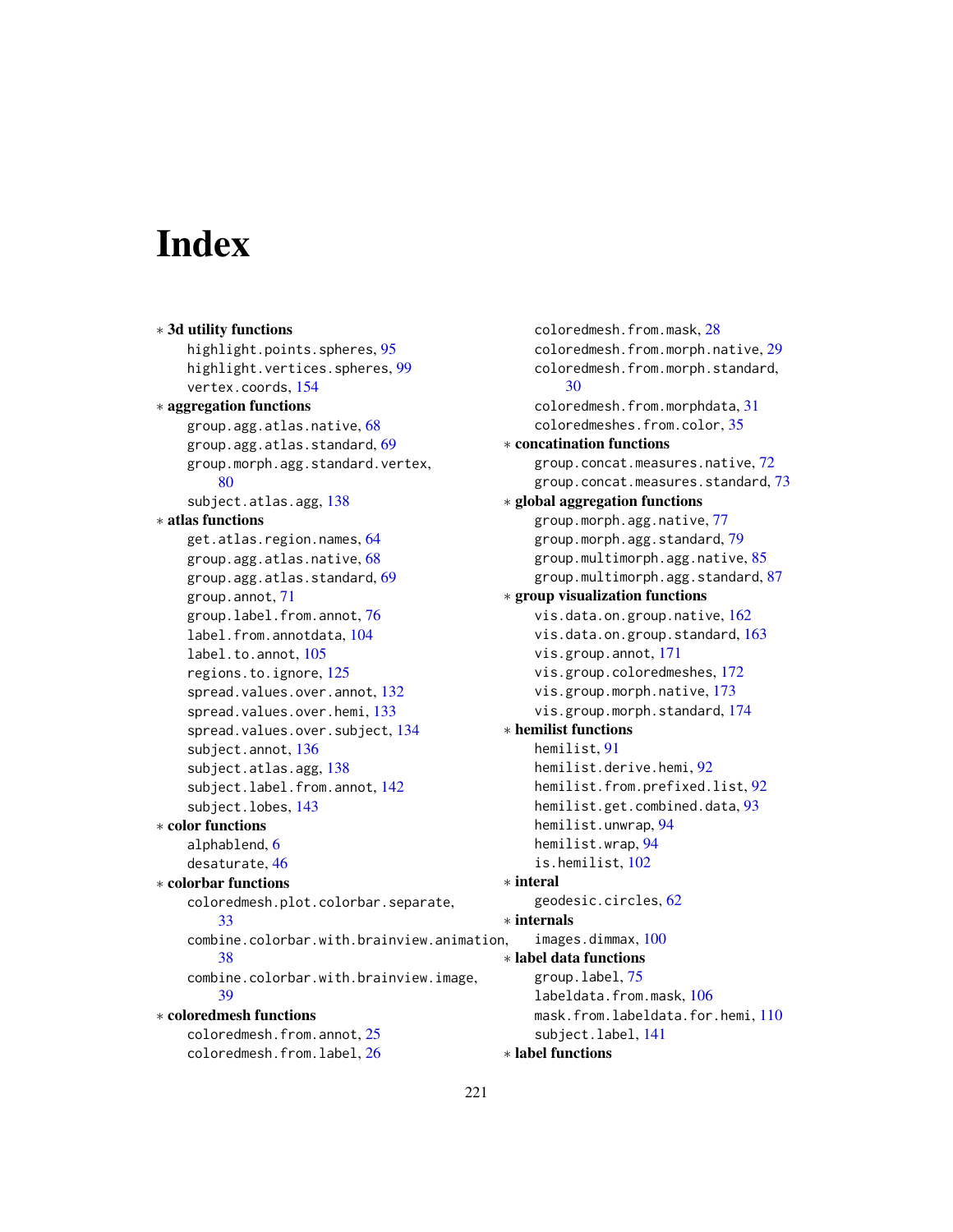222 INDEX

```
apply.label.to.morphdata, 9
    apply.labeldata.to.morphdata, 10
    subject.lobes, 143
    subject.mask, 144
    vis.labeldata.on.subject, 175
    vis.subject.label, 187
∗ mask functions
    coloredmesh.from.mask, 28
    mask.from.labeldata.for.hemi, 110
    vis.mask.on.subject, 177
∗ mesh data functions
    group.surface, 89
∗ metadata functions
    43
    read.md.demographics, 122
    read.md.subjects, 123
    report.on.demographics, 125
∗ morphometry data functions
    apply.label.to.morphdata, 9
    apply.labeldata.to.morphdata, 10
    group.morph.native, 82
    group.morph.standard, 83
    subject.morph.native, 146
    subject.morph.standard, 147
∗ morphometry visualization functions
    vis.data.on.fsaverage, 160
    vis.data.on.subject, 164
    vis.subject.morph.native, 189
    vis.subject.morph.standard, 191
    vis.symmetric.data.on.subject, 195
∗ output functions
    write.region.aggregated, 217
    write.region.values, 218
    write.region.values.fsaverage, 219
∗ quality check functions
    qc.for.group, 117
    qc.from.regionwise.df, 118
∗ region-based visualization functions
    vis.region.values.on.subject, 182
    vis.subject.annot, 185
∗ surface and volume coordinates
    ras2vox_tkr, 121
    vox2ras_tkr, 213
∗ surface color layer
    collayer.bg, 18
    collayer.bg.atlas, 19
    collayer.bg.meancurv, 20
    collayer.bg.sulc, 21
```
collayer.from.annot, [22](#page-21-0) collayer.from.annotdata, [22](#page-21-0) collayer.from.mask.data, [23](#page-22-0) collayer.from.morphlike.data, [24](#page-23-0) collayers.merge, [25](#page-24-0) ∗ surface mesh functions face.edges, [52](#page-51-0) label.border, [102](#page-101-0) mesh.vertex.neighbors, [111](#page-110-0) subject.surface, [149](#page-148-0) vis.path.along.verts, [180](#page-179-0) ∗ surface visualization functions highlight.vertices.on.subject, [96](#page-95-0) highlight.vertices.on.subject.spheres, [97](#page-96-0) vis.color.on.subject, [155](#page-154-0) ∗ visualization functions highlight.vertices.on.subject, [96](#page-95-0) highlight.vertices.on.subject.spheres, [97](#page-96-0) vis.color.on.subject, [155](#page-154-0) vis.data.on.fsaverage, [160](#page-159-0) vis.data.on.subject, [164](#page-163-0) vis.labeldata.on.subject, [175](#page-174-0) vis.mask.on.subject, [177](#page-176-0) vis.region.values.on.subject, [182](#page-181-0) vis.subject.annot, [185](#page-184-0) vis.subject.label, [187](#page-186-0) vis.subject.morph.native, [189](#page-188-0) vis.subject.morph.standard, [191](#page-190-0) vis.subject.pre, [193](#page-192-0) vis.symmetric.data.on.subject, [195](#page-194-0) vislayout.from.coloredmeshes, [197](#page-196-0) ∗ volume utility vol.boundary.box, [199](#page-198-0) vol.imagestack, [201](#page-200-0) vol.merge, [203](#page-202-0) vol.overlay.colors.from.activation, [204](#page-203-0) vol.planes, [206](#page-205-0) vol.slice, [206](#page-205-0) ∗ volume visualization volvis.lb, [209](#page-208-0) volvis.lightbox, [211](#page-210-0) alphablend, [6,](#page-5-0) *[46](#page-45-0)* annot.outline, [7,](#page-6-0) *[19](#page-18-0)*, *[186](#page-185-0)*

annot.outline.border.vertices, [8](#page-7-0)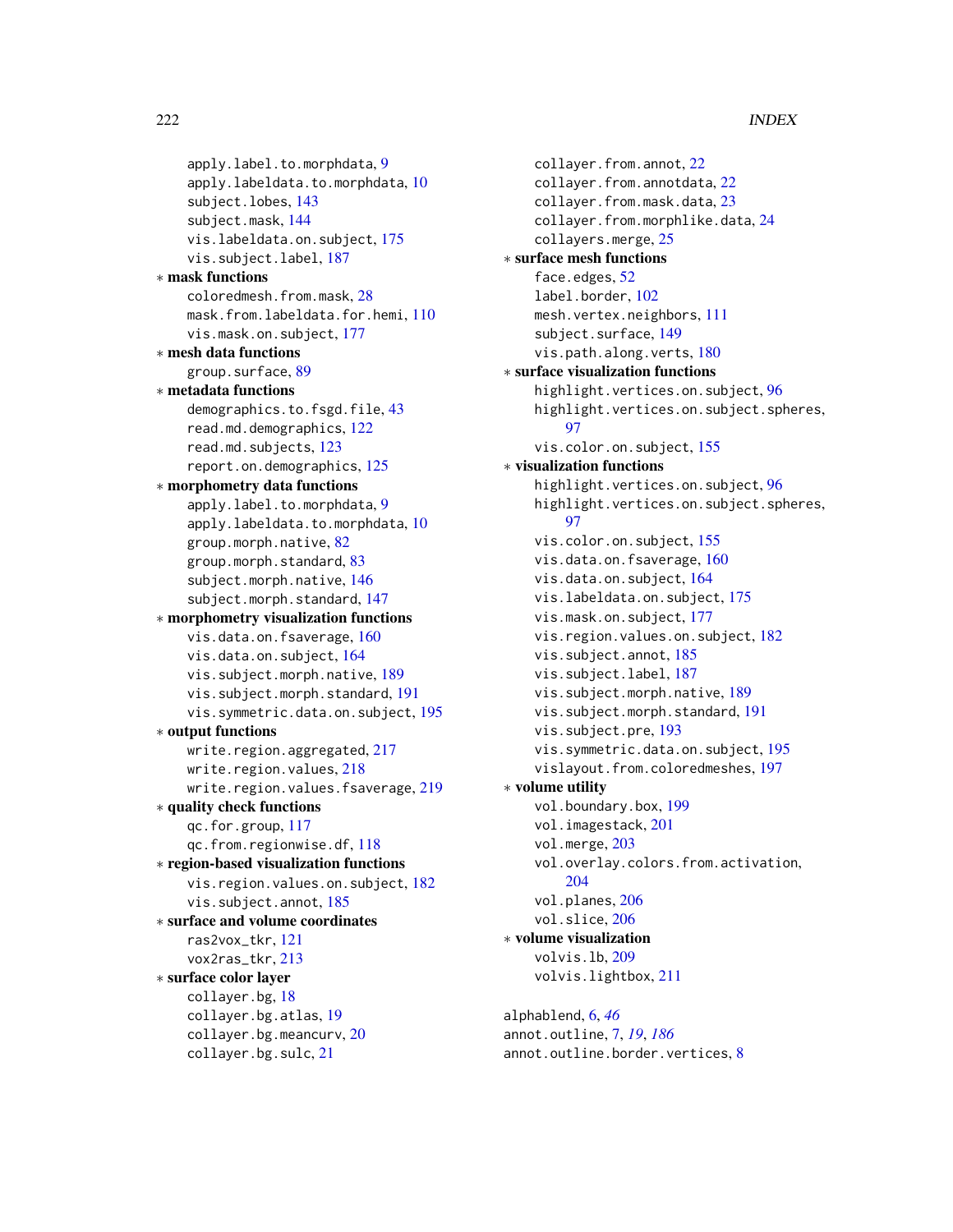#### $I$ NDEX 223

apply.label.to.morphdata, [9,](#page-8-0) *[10](#page-9-0)*, *[82](#page-81-0)*, *[84](#page-83-0)*, *[144,](#page-143-0) [145](#page-144-0)*, *[147,](#page-146-0) [148](#page-147-0)*, *[177](#page-176-0)*, *[189](#page-188-0)* apply.labeldata.to.morphdata, *[10](#page-9-0)*, [10,](#page-9-0) *[82](#page-81-0)*, *[84](#page-83-0)*, *[144,](#page-143-0) [145](#page-144-0)*, *[147,](#page-146-0) [148](#page-147-0)*, *[177](#page-176-0)*, *[189](#page-188-0)* apply.transform, [11](#page-10-0) arrange.brainview.images, [11,](#page-10-0) *[198](#page-197-0)* arrange.brainview.images.grid, [12,](#page-11-0) *[163,](#page-162-0) [164](#page-163-0)*, *[172](#page-171-0)*, *[174,](#page-173-0) [175](#page-174-0)*

brainviews, [13](#page-12-0)

c, *[93](#page-92-0)* clip.data, [14,](#page-13-0) *[29](#page-28-0)*, *[31](#page-30-0)*, *[107,](#page-106-0) [108](#page-107-0)* clip\_fun, *[15](#page-14-0)*, [15,](#page-14-0) *[107](#page-106-0)*, *[126](#page-125-0)* cm.cbry, [16](#page-15-0)  $cm.$ div,  $16$ cm.heat, [17](#page-16-0) cm.qual, [17](#page-16-0)  $cm.$ seq,  $18$ collayer.bg, [18,](#page-17-0) *[20](#page-19-0)[–25](#page-24-0)*, *[161](#page-160-0)*, *[166](#page-165-0)*, *[184](#page-183-0)*, *[188](#page-187-0)*, *[190](#page-189-0)*, *[193](#page-192-0)*, *[196](#page-195-0)* collayer.bg.atlas, *[19](#page-18-0)*, [19,](#page-18-0) *[21–](#page-20-0)[25](#page-24-0)* collayer.bg.meancurv, *[19,](#page-18-0) [20](#page-19-0)*, [20,](#page-19-0) *[21–](#page-20-0)[25](#page-24-0)* collayer.bg.sulc, *[19–](#page-18-0)[21](#page-20-0)*, [21,](#page-20-0) *[22–](#page-21-0)[25](#page-24-0)* collayer.from.annot, *[19–](#page-18-0)[21](#page-20-0)*, [22,](#page-21-0) *[23–](#page-22-0)[25](#page-24-0)* collayer.from.annotdata, *[19–](#page-18-0)[22](#page-21-0)*, [22,](#page-21-0) *[24,](#page-23-0) [25](#page-24-0)* collayer.from.mask.data, *[19–](#page-18-0)[23](#page-22-0)*, [23,](#page-22-0) *[24,](#page-23-0) [25](#page-24-0)* collayer.from.morphlike.data, *[19–](#page-18-0)[24](#page-23-0)*, [24,](#page-23-0) *[25](#page-24-0)* collayers.merge, *[18](#page-17-0)[–24](#page-23-0)*, [25](#page-24-0) coloredmesh.from.annot, [25,](#page-24-0) *[27,](#page-26-0) [28](#page-27-0)*, *[30–](#page-29-0)[32](#page-31-0)*, *[36](#page-35-0)* coloredmesh.from.label, *[26](#page-25-0)*, [26,](#page-25-0) *[28](#page-27-0)*, *[30–](#page-29-0)[32](#page-31-0)*, *[36](#page-35-0)*, *[176](#page-175-0)* coloredmesh.from.mask, *[26,](#page-25-0) [27](#page-26-0)*, [28,](#page-27-0) *[30–](#page-29-0)[32](#page-31-0)*, *[36](#page-35-0)*, *[110](#page-109-0)*, *[179](#page-178-0)* coloredmesh.from.morph.native, *[26–](#page-25-0)[28](#page-27-0)*, [29,](#page-28-0) *[31,](#page-30-0) [32](#page-31-0)*, *[36](#page-35-0)*, *[50](#page-49-0)*, *[168](#page-167-0)*, *[198](#page-197-0)* coloredmesh.from.morph.standard, *[26–](#page-25-0)[28](#page-27-0)*, *[30](#page-29-0)*, [30,](#page-29-0) *[32](#page-31-0)*, *[36](#page-35-0)* coloredmesh.from.morphdata, *[26–](#page-25-0)[28](#page-27-0)*, *[30,](#page-29-0) [31](#page-30-0)*, [31,](#page-30-0) *[36](#page-35-0)* coloredmesh.from.preloaded.data, [32](#page-31-0) coloredmesh.plot.colorbar.separate, *[14](#page-13-0)*, [33,](#page-32-0) *[39,](#page-38-0) [40](#page-39-0)*, *[157](#page-156-0)*, *[161](#page-160-0)*, *[166](#page-165-0)*, *[176](#page-175-0)*, *[178](#page-177-0)*, *[184](#page-183-0)*, *[188](#page-187-0)*, *[190](#page-189-0)*, *[192](#page-191-0)*, *[194](#page-193-0)*, *[196](#page-195-0)*

coloredmeshes.from.color, *[26](#page-25-0)[–28](#page-27-0)*, *[30](#page-29-0)[–32](#page-31-0)*, [35](#page-34-0) colorlist.brain.clusters, [36](#page-35-0) colors.are.grayscale, [37](#page-36-0) colors.have.transparency, [37](#page-36-0) combine.colorbar.with.brainview.animation, *[34](#page-33-0)*, [38,](#page-37-0) *[40](#page-39-0)* combine.colorbar.with.brainview.image, *[34](#page-33-0)*, *[39](#page-38-0)*, [39](#page-38-0) constant.pervertexdata, [40](#page-39-0) cube3D.tris, [41,](#page-40-0) *[42](#page-41-0)* cubes3D.tris, [42](#page-41-0) delete\_all\_optional\_data, [43](#page-42-0) demographics.to.fsgd.file, [43,](#page-42-0) *[123,](#page-122-0) [124](#page-123-0)*, *[126](#page-125-0)* demographics.to.qdec.table.dat, [44,](#page-43-0) *[121](#page-120-0)* desaturate, *[7](#page-6-0)*, [46](#page-45-0) download\_fsaverage, [47,](#page-46-0) *[53](#page-52-1)* download\_fsaverage3, [47](#page-46-0) download\_optional\_data, [48](#page-47-0) download\_optional\_paper\_data, [49](#page-48-0) export, [49,](#page-48-0) *[169](#page-168-0)* export.coloredmesh.ply, [51](#page-50-0) face.edges, [52,](#page-51-0) *[103](#page-102-0)*, *[112](#page-111-0)*, *[150](#page-149-0)*, *[181](#page-180-0)*

find.freesurferhome, [53](#page-52-1) find.subjectsdir.of, [53,](#page-52-1) *[220](#page-219-0)* fs.coloredmesh, [54](#page-53-0) fs.home, *[53](#page-52-1)*, [55](#page-54-0) fs.surface.as.adjacencylist, [55](#page-54-0) fs.surface.to.igraph, [56](#page-55-0) fs.surface.to.tmesh3d, [56](#page-55-0) fs.surface.vertex.neighbors, [57](#page-56-0) fsaverage.path, *[54](#page-53-0)*, [58](#page-57-0) fsbrain.set.default.figsize, [58](#page-57-0) fup, [59](#page-58-0)

gen.test.volume, [59](#page-58-0) geod.patches.color.overlay, [60](#page-59-0) geod.vert.neighborhood, [61](#page-60-0) geodesic.circles, [62](#page-61-0) geodesic.dists.to.vertex, [63](#page-62-0) geodesic.path, [63,](#page-62-0) *[180,](#page-179-0) [181](#page-180-0)* get.atlas.region.names, *[8,](#page-7-0) [9](#page-8-0)*, [64,](#page-63-0) *[69](#page-68-0)*, *[71,](#page-70-0) [72](#page-71-0)*, *[77](#page-76-0)*, *[105,](#page-104-0) [106](#page-105-0)*, *[125](#page-124-0)*, *[133](#page-132-0)[–137](#page-136-0)*, *[139](#page-138-0)*, *[143,](#page-142-0) [144](#page-143-0)* get.rglstyle, [65,](#page-64-0) *[98](#page-97-0)*, *[156](#page-155-0)*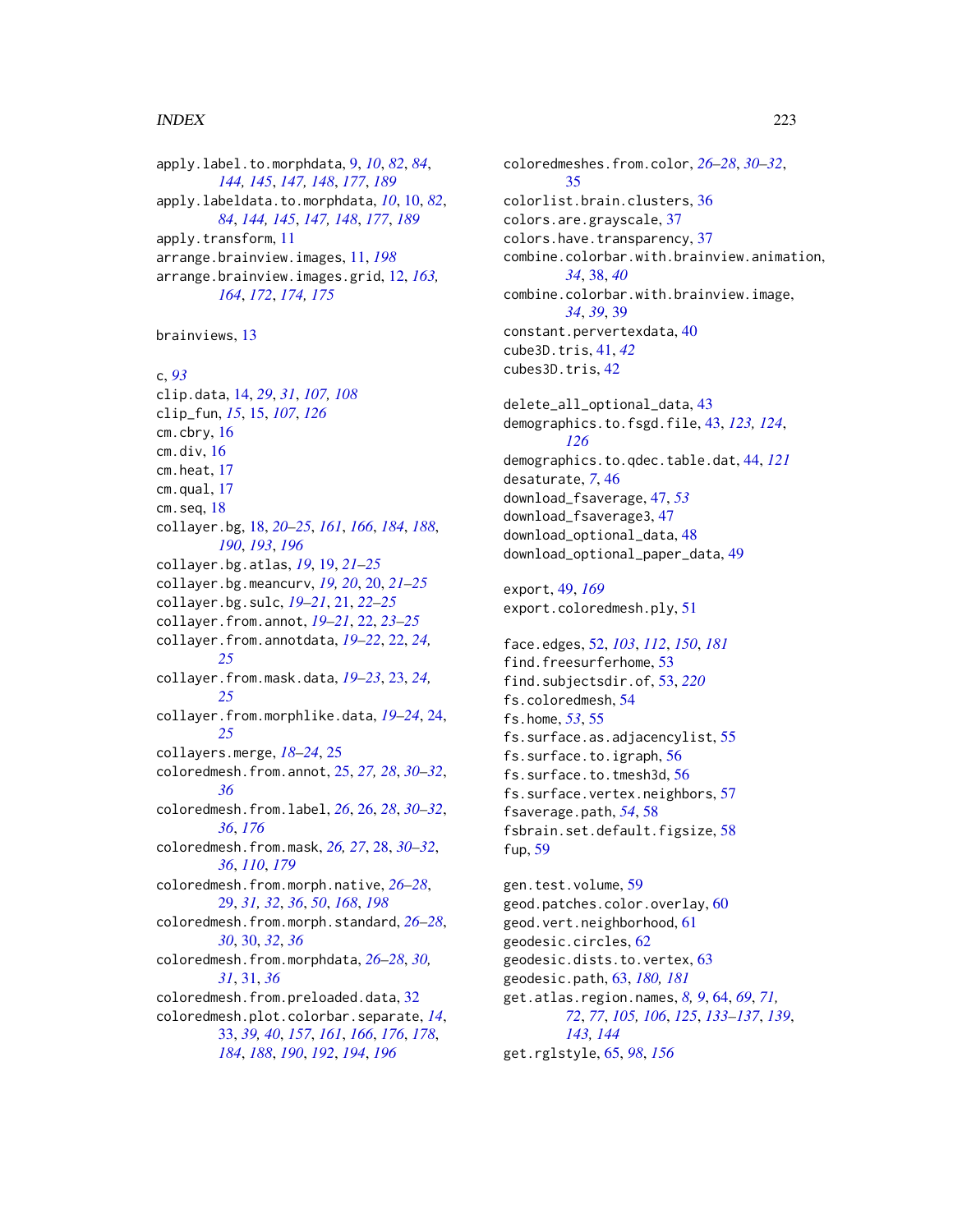get.view.angle.names, *[14](#page-13-0)*, *[50](#page-49-0)*, [66,](#page-65-0) *[162](#page-161-0)*, *[164](#page-163-0)*, *[169](#page-168-0)*, *[171](#page-170-0)[–173](#page-172-0)*, *[175](#page-174-0)*, *[198](#page-197-0)* get\_optional\_data\_filepath, [67](#page-66-0) getIn, [66](#page-65-0) group.agg.atlas.native, *[65](#page-64-0)*, [68,](#page-67-0) *[71,](#page-70-0) [72](#page-71-0)*, *[77](#page-76-0)*, *[81](#page-80-0)*, *[105,](#page-104-0) [106](#page-105-0)*, *[118](#page-117-0)*, *[125](#page-124-0)*, *[133–](#page-132-0)[136](#page-135-0)*, *[139](#page-138-0)*, *[143,](#page-142-0) [144](#page-143-0)* group.agg.atlas.standard, *[65](#page-64-0)*, *[69](#page-68-0)*, [69,](#page-68-0) *[72](#page-71-0)*, *[77](#page-76-0)*, *[81](#page-80-0)*, *[105,](#page-104-0) [106](#page-105-0)*, *[125](#page-124-0)*, *[133–](#page-132-0)[136](#page-135-0)*, *[139](#page-138-0)*, *[143,](#page-142-0) [144](#page-143-0)* group.annot, *[65](#page-64-0)*, *[69](#page-68-0)*, *[71](#page-70-0)*, [71,](#page-70-0) *[77](#page-76-0)*, *[105,](#page-104-0) [106](#page-105-0)*, *[125](#page-124-0)*, *[133](#page-132-0)[–136](#page-135-0)*, *[139](#page-138-0)*, *[143,](#page-142-0) [144](#page-143-0)* group.concat.measures.native, [72,](#page-71-0) *[74](#page-73-0)* group.concat.measures.standard, *[73](#page-72-0)*, [73](#page-72-0) group.label, [75,](#page-74-0) *[107](#page-106-0)*, *[110](#page-109-0)*, *[142](#page-141-0)* group.label.from.annot, *[65](#page-64-0)*, *[69](#page-68-0)*, *[71,](#page-70-0) [72](#page-71-0)*, [76,](#page-75-0) *[105,](#page-104-0) [106](#page-105-0)*, *[125](#page-124-0)*, *[133–](#page-132-0)[136](#page-135-0)*, *[139](#page-138-0)*, *[143,](#page-142-0) [144](#page-143-0)* group.morph.agg.native, [77,](#page-76-0) *[80](#page-79-0)*, *[86](#page-85-0)*, *[88](#page-87-0)* group.morph.agg.standard, *[78](#page-77-0)*, [79,](#page-78-0) *[86](#page-85-0)*, *[88](#page-87-0)* group.morph.agg.standard.vertex, *[69](#page-68-0)*, *[71](#page-70-0)*, [80,](#page-79-0) *[139](#page-138-0)* group.morph.native, *[10](#page-9-0)*, [82,](#page-81-0) *[84](#page-83-0)*, *[147,](#page-146-0) [148](#page-147-0)*, *[162](#page-161-0)* group.morph.standard, *[10](#page-9-0)*, *[82](#page-81-0)*, [83,](#page-82-0) *[147,](#page-146-0) [148](#page-147-0)*, *[164](#page-163-0)* group.morph.standard.sf, [84,](#page-83-0) *[164](#page-163-0)*, *[216](#page-215-0)* group.multimorph.agg.native, *[78](#page-77-0)*, *[80](#page-79-0)*, [85,](#page-84-0) *[88](#page-87-0)* group.multimorph.agg.standard, *[78](#page-77-0)*, *[80](#page-79-0)*, *[86](#page-85-0)*, [87](#page-86-0) group.surface, [89](#page-88-0) groupmorph.split.hemilist, [90](#page-89-0) hasIn, [90](#page-89-0) hemilist, *[15](#page-14-0)*, *[40](#page-39-0)*, *[60](#page-59-0)*, *[90](#page-89-0)*, [91,](#page-90-0) *[92–](#page-91-0)[95](#page-94-0)*, *[102](#page-101-0)*, *[194](#page-193-0)*, *[216](#page-215-0)* hemilist.derive.hemi, *[91](#page-90-0)*, [92,](#page-91-0) *[93–](#page-92-0)[95](#page-94-0)*, *[102](#page-101-0)* hemilist.from.prefixed.list, *[91,](#page-90-0) [92](#page-91-0)*, [92,](#page-91-0) *[93](#page-92-0)[–95](#page-94-0)*, *[102](#page-101-0)* hemilist.get.combined.data, *[91–](#page-90-0)[93](#page-92-0)*, [93,](#page-92-0) *[94,](#page-93-0) [95](#page-94-0)*, *[102](#page-101-0)* hemilist.unwrap, *[91](#page-90-0)[–93](#page-92-0)*, [94,](#page-93-0) *[95](#page-94-0)*, *[102](#page-101-0)* hemilist.wrap, *[91](#page-90-0)[–94](#page-93-0)*, [94,](#page-93-0) *[102](#page-101-0)* highlight.points.spheres, [95,](#page-94-0) *[99](#page-98-0)*, *[154](#page-153-0)* highlight.vertices.on.subject, [96,](#page-95-0) *[98](#page-97-0)*, *[156](#page-155-0)*, *[162](#page-161-0)*, *[166](#page-165-0)*, *[177](#page-176-0)*, *[179](#page-178-0)*, *[184](#page-183-0)*, *[187](#page-186-0)*,

*[189](#page-188-0)*, *[191](#page-190-0)*, *[193,](#page-192-0) [194](#page-193-0)*, *[197,](#page-196-0) [198](#page-197-0)*

highlight.vertices.on.subject.spheres, *[97](#page-96-0)*, [97,](#page-96-0) *[156](#page-155-0)*, *[162](#page-161-0)*, *[166](#page-165-0)*, *[177](#page-176-0)*, *[179](#page-178-0)*, *[184](#page-183-0)*, *[187](#page-186-0)*, *[189](#page-188-0)*, *[191](#page-190-0)*, *[193,](#page-192-0) [194](#page-193-0)*, *[197,](#page-196-0) [198](#page-197-0)* highlight.vertices.spheres, *[95](#page-94-0)*, [99,](#page-98-0) *[154](#page-153-0)* image.plot, *[34](#page-33-0)* images.dimmax, [100](#page-99-0) is.fs.coloredmesh, [100](#page-99-0) is.fs.coloredvoxels, [101](#page-100-0) is.fsbrain, [101](#page-100-0) is.hemilist, *[91](#page-90-0)[–95](#page-94-0)*, [102](#page-101-0) label.border, *[52](#page-51-0)*, [102,](#page-101-0) *[112](#page-111-0)*, *[150](#page-149-0)*, *[181](#page-180-0)* label.colFn, [103](#page-102-0) label.colFn.inv, [104](#page-103-0) label.from.annotdata, *[65](#page-64-0)*, *[69](#page-68-0)*, *[71,](#page-70-0) [72](#page-71-0)*, *[77](#page-76-0)*, [104,](#page-103-0) *[106](#page-105-0)*, *[125](#page-124-0)*, *[133](#page-132-0)[–136](#page-135-0)*, *[139](#page-138-0)*, *[143,](#page-142-0) [144](#page-143-0)* label.to.annot, *[65](#page-64-0)*, *[69](#page-68-0)*, *[71,](#page-70-0) [72](#page-71-0)*, *[77](#page-76-0)*, *[105](#page-104-0)*, [105,](#page-104-0) *[125](#page-124-0)*, *[133](#page-132-0)[–136](#page-135-0)*, *[139](#page-138-0)*, *[143,](#page-142-0) [144](#page-143-0)* labeldata.from.mask, *[75](#page-74-0)*, [106,](#page-105-0) *[110](#page-109-0)*, *[142](#page-141-0)* legend, *[159](#page-158-0)* limit\_fun, [107,](#page-106-0) *[126](#page-125-0)* limit\_fun\_na, [108,](#page-107-0) *[109](#page-108-0)*, *[126](#page-125-0)* limit\_fun\_na\_inside, *[108](#page-107-0)*, [109](#page-108-0) list\_optional\_data, [109](#page-108-0) makecmap, *[23,](#page-22-0) [24](#page-23-0)*, *[27](#page-26-0)[–29](#page-28-0)*, *[31](#page-30-0)[–33](#page-32-0)*, *[161](#page-160-0)*, *[166](#page-165-0)*, *[170](#page-169-0)*, *[176](#page-175-0)*, *[179](#page-178-0)*, *[184](#page-183-0)*, *[188](#page-187-0)*, *[190](#page-189-0)*, *[193,](#page-192-0) [194](#page-193-0)*, *[196](#page-195-0)* mask.from.labeldata.for.hemi, *[28](#page-27-0)*, *[75](#page-74-0)*, *[107](#page-106-0)*, [110,](#page-109-0) *[142](#page-141-0)*, *[177](#page-176-0)*, *[179](#page-178-0)* material3d, *[65,](#page-64-0) [66](#page-65-0)*, *[198](#page-197-0)* max, *[78,](#page-77-0) [79](#page-78-0)*, *[81](#page-80-0)*, *[86](#page-85-0)*, *[88](#page-87-0)* mean, *[78](#page-77-0)*, *[80,](#page-79-0) [81](#page-80-0)*, *[86](#page-85-0)*, *[88](#page-87-0)* mesh.vertex.included.faces, *[52](#page-51-0)*, *[103](#page-102-0)*, *[112](#page-111-0)*, *[150](#page-149-0)*, *[181](#page-180-0)* mesh.vertex.neighbors, *[52](#page-51-0)*, *[103](#page-102-0)*, [111,](#page-110-0) *[150](#page-149-0)*, *[181](#page-180-0)* mkco.cluster, [112](#page-111-0) mkco.div, [113](#page-112-0) mkco.heat, [113](#page-112-0) mkco.seq, [114](#page-113-0) numverts.lh, [114](#page-113-0) numverts.rh, [115](#page-114-0) par3d, *[14](#page-13-0)*, *[96](#page-95-0)*, *[156,](#page-155-0) [157](#page-156-0)*, *[159](#page-158-0)*, *[161](#page-160-0)*, *[165](#page-164-0)*, *[176](#page-175-0)*, *[178](#page-177-0)*, *[183](#page-182-0)*, *[186](#page-185-0)*, *[188](#page-187-0)*, *[190](#page-189-0)*, *[192](#page-191-0)*, *[194](#page-193-0)*,

*[196](#page-195-0)*, *[198](#page-197-0)*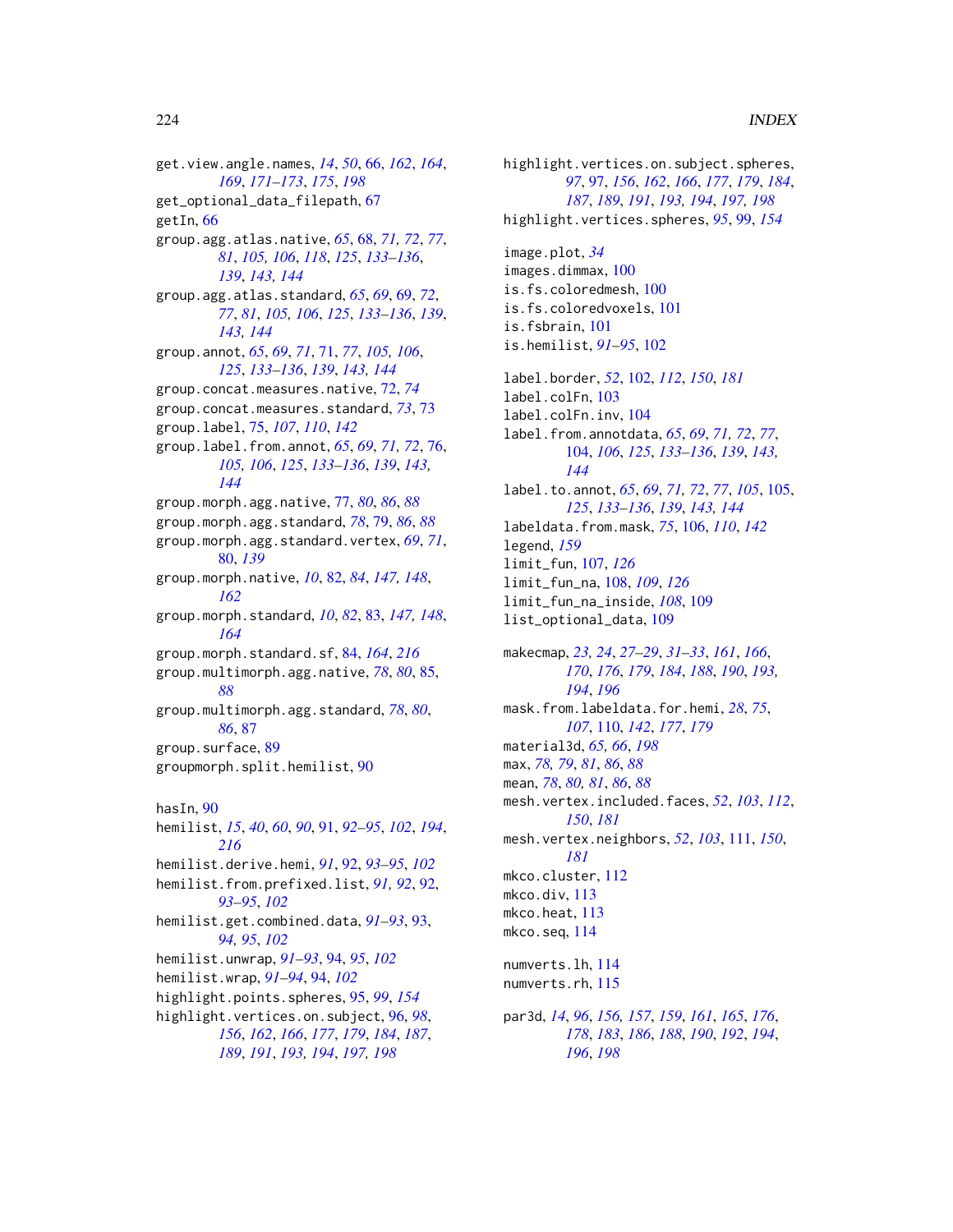#### INDEX 225

png, *[34](#page-33-0)* principal.curvatures, [115,](#page-114-0) *[130](#page-129-0)* print.fs.coloredmesh, [116](#page-115-0) print.fs.coloredvoxels, [116](#page-115-0) print.fsbrain, [117](#page-116-0) qc.for.group, [117,](#page-116-0) *[118](#page-117-0)*, *[120](#page-119-0)* qc.from.regionwise.df, *[117,](#page-116-0) [118](#page-117-0)*, [118,](#page-117-0) *[119](#page-118-0)* qc.from.segstats.table, *[118](#page-117-0)* qc.from.segstats.tables, [119,](#page-118-0) *[120](#page-119-0)* qc.vis.failcount.by.region, [119](#page-118-0) qdec.table.skeleton, *[45](#page-44-0)*, [120](#page-119-0) ras2vox\_tkr, [121,](#page-120-0) *[214](#page-213-0)* read.colorcsv, [122](#page-121-0) read.fs.annot, *[106](#page-105-0)*, *[136](#page-135-0)* read.fs.colortable, *[159](#page-158-0)*, *[185](#page-184-0)*, *[205](#page-204-0)*, *[210](#page-209-0)* read.fs.mgh, *[151](#page-150-0)* read.fs.morph, *[147](#page-146-0)*, *[170](#page-169-0)* read.fs.surface, *[7,](#page-6-0) [8](#page-7-0)*, *[52](#page-51-0)*, *[103](#page-102-0)*, *[112](#page-111-0)*, *[150](#page-149-0)*, *[170](#page-169-0)*, *[180](#page-179-0)*, *[182](#page-181-0)* read.fs.volume, *[185](#page-184-0)*, *[209](#page-208-0)* read.md.demographics, *[44](#page-43-0)*, [122,](#page-121-0) *[124](#page-123-0)*, *[126](#page-125-0)* read.md.subjects, *[44](#page-43-0)*, *[123](#page-122-0)*, [123,](#page-122-0) *[126](#page-125-0)* read.md.subjects.from.fsgd, *[85](#page-84-0)*, [124](#page-123-0) read.table, *[123](#page-122-0)* regions.to.ignore, *[65](#page-64-0)*, *[69](#page-68-0)*, *[71,](#page-70-0) [72](#page-71-0)*, *[77](#page-76-0)*, *[105,](#page-104-0) [106](#page-105-0)*, [125,](#page-124-0) *[133–](#page-132-0)[136](#page-135-0)*, *[139](#page-138-0)*, *[143,](#page-142-0) [144](#page-143-0)* report.on.demographics, *[44](#page-43-0)*, *[123,](#page-122-0) [124](#page-123-0)*, [125](#page-124-0) rgb, *[25](#page-24-0)* rgl.spheres, *[128](#page-127-0)* rglactions, *[15](#page-14-0)*, *[96](#page-95-0)*, *[107–](#page-106-0)[109](#page-108-0)*, [126,](#page-125-0) *[156](#page-155-0)*, *[161](#page-160-0)*, *[163](#page-162-0)[–165](#page-164-0)*, *[171](#page-170-0)*, *[174–](#page-173-0)[176](#page-175-0)*, *[178](#page-177-0)*, *[183](#page-182-0)*, *[186](#page-185-0)*, *[188](#page-187-0)*, *[190](#page-189-0)*, *[192](#page-191-0)*, *[194](#page-193-0)*, *[196](#page-195-0)* rglo, [127](#page-126-0) rglot, *[127](#page-126-0)*, [127](#page-126-0) rglvoxels, [128](#page-127-0) scale01, [129](#page-128-0) shade3d, *[66](#page-65-0)* shape.descriptor.names, [129,](#page-128-0) *[130](#page-129-0)* shape.descriptors, [130](#page-129-0) shift.hemis.apart, [130](#page-129-0) sjd.demo, [131](#page-130-0) spin3d, *[159](#page-158-0)* spread.values.over.annot, *[65](#page-64-0)*, *[69](#page-68-0)*, *[71,](#page-70-0) [72](#page-71-0)*, *[77](#page-76-0)*, *[105,](#page-104-0) [106](#page-105-0)*, *[125](#page-124-0)*, [132,](#page-131-0) *[134–](#page-133-0)[136](#page-135-0)*,

*[139](#page-138-0)*, *[143,](#page-142-0) [144](#page-143-0)*

spread.values.over.hemi, *[65](#page-64-0)*, *[69](#page-68-0)*, *[71,](#page-70-0) [72](#page-71-0)*, *[77](#page-76-0)*, *[105,](#page-104-0) [106](#page-105-0)*, *[125](#page-124-0)*, *[133](#page-132-0)*, [133,](#page-132-0) *[135,](#page-134-0) [136](#page-135-0)*, *[139](#page-138-0)*, *[143,](#page-142-0) [144](#page-143-0)* spread.values.over.subject, *[65](#page-64-0)*, *[69](#page-68-0)*, *[71,](#page-70-0) [72](#page-71-0)*, *[77](#page-76-0)*, *[105,](#page-104-0) [106](#page-105-0)*, *[125](#page-124-0)*, *[133,](#page-132-0) [134](#page-133-0)*, [134,](#page-133-0) *[136](#page-135-0)*, *[139](#page-138-0)*, *[143,](#page-142-0) [144](#page-143-0)* subject.annot, *[7,](#page-6-0) [8](#page-7-0)*, *[23](#page-22-0)*, *[65](#page-64-0)*, *[69](#page-68-0)*, *[71,](#page-70-0) [72](#page-71-0)*, *[77](#page-76-0)*, *[105,](#page-104-0) [106](#page-105-0)*, *[125](#page-124-0)*, *[133](#page-132-0)[–135](#page-134-0)*, [136,](#page-135-0) *[139](#page-138-0)*, *[143,](#page-142-0) [144](#page-143-0)*, *[159](#page-158-0)* subject.annot.border, [137](#page-136-0) subject.atlas.agg, *[65](#page-64-0)*, *[69](#page-68-0)*, *[71,](#page-70-0) [72](#page-71-0)*, *[77](#page-76-0)*, *[81](#page-80-0)*, *[105,](#page-104-0) [106](#page-105-0)*, *[125](#page-124-0)*, *[133](#page-132-0)[–136](#page-135-0)*, [138,](#page-137-0) *[143,](#page-142-0) [144](#page-143-0)* subject.filepath.morph.native, [139](#page-138-0) subject.filepath.morph.standard, [140](#page-139-0) subject.label, *[10](#page-9-0)*, *[75](#page-74-0)*, *[107](#page-106-0)*, *[110](#page-109-0)*, [141](#page-140-0) subject.label.from.annot, *[65](#page-64-0)*, *[69](#page-68-0)*, *[71,](#page-70-0) [72](#page-71-0)*, *[77](#page-76-0)*, *[105,](#page-104-0) [106](#page-105-0)*, *[125](#page-124-0)*, *[133](#page-132-0)[–136](#page-135-0)*, *[139](#page-138-0)*, [142,](#page-141-0) *[144](#page-143-0)* subject.lobes, *[10](#page-9-0)*, *[65](#page-64-0)*, *[69](#page-68-0)*, *[71,](#page-70-0) [72](#page-71-0)*, *[77](#page-76-0)*, *[105,](#page-104-0) [106](#page-105-0)*, *[125](#page-124-0)*, *[133](#page-132-0)[–136](#page-135-0)*, *[139](#page-138-0)*, *[143](#page-142-0)*, [143,](#page-142-0) *[145](#page-144-0)*, *[177](#page-176-0)*, *[189](#page-188-0)* subject.mask, *[10](#page-9-0)*, *[144](#page-143-0)*, [144,](#page-143-0) *[177](#page-176-0)*, *[189](#page-188-0)* subject.morph.native, *[10](#page-9-0)*, *[82](#page-81-0)*, *[84](#page-83-0)*, [146,](#page-145-0) *[148](#page-147-0)*, *[153](#page-152-0)* subject.morph.standard, *[10](#page-9-0)*, *[82](#page-81-0)*, *[84](#page-83-0)*, *[147](#page-146-0)*, [147](#page-146-0) subject.num.verts, [149](#page-148-0) subject.surface, *[7,](#page-6-0) [8](#page-7-0)*, *[28](#page-27-0)*, *[52](#page-51-0)*, *[54](#page-53-0)*, *[99](#page-98-0)*, *[103](#page-102-0)*, *[112](#page-111-0)*, [149,](#page-148-0) *[154](#page-153-0)*, *[170](#page-169-0)*, *[180](#page-179-0)[–182](#page-181-0)* subject.volume, [151](#page-150-0) surface.curvatures, [152](#page-151-0)

text3d, *[126](#page-125-0)* tmesh3d, *[26](#page-25-0)[–28](#page-27-0)*, *[30](#page-29-0)[–32](#page-31-0)*, *[36](#page-35-0)*, *[54](#page-53-0)* tmesh3d.to.fs.surface, [152](#page-151-0) toupper, *[59](#page-58-0)* triangles3d, *[41](#page-40-0)*, *[128](#page-127-0)*, *[213](#page-212-0)*

vdata.split.by.hemi, [153](#page-152-0) vertex.coords, *[95](#page-94-0)*, *[99](#page-98-0)*, [154](#page-153-0) vertex.hemis, [154](#page-153-0) vis.color.on.subject, *[19](#page-18-0)[–24](#page-23-0)*, *[97,](#page-96-0) [98](#page-97-0)*, [155,](#page-154-0) *[162](#page-161-0)*, *[166](#page-165-0)*, *[177](#page-176-0)*, *[179](#page-178-0)*, *[184](#page-183-0)*, *[187](#page-186-0)*, *[189](#page-188-0)*, *[191](#page-190-0)*, *[193,](#page-192-0) [194](#page-193-0)*, *[197,](#page-196-0) [198](#page-197-0)* vis.coloredmeshes, [157,](#page-156-0) *[170,](#page-169-0) [171](#page-170-0)* vis.coloredmeshes.rotating, [158](#page-157-0) vis.colortable.legend, [159,](#page-158-0) *[185](#page-184-0)*